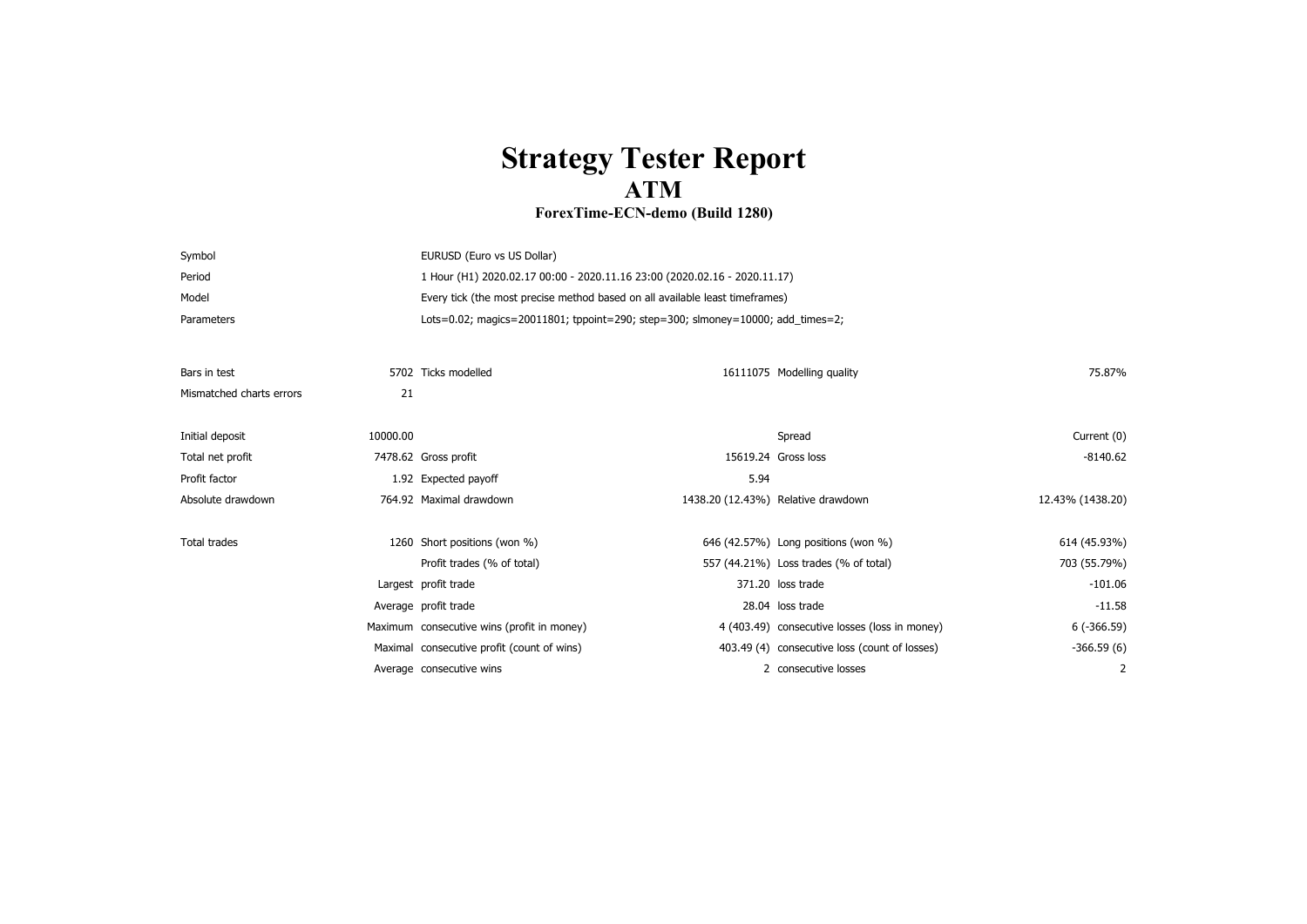|                        | Balance / Equity / Every tick (the most precise method based on all available least timeframes to generate each tick) / 75.87% |                           |                         |             |                     |                          |                     |                                | 17436           |  |  |  |
|------------------------|--------------------------------------------------------------------------------------------------------------------------------|---------------------------|-------------------------|-------------|---------------------|--------------------------|---------------------|--------------------------------|-----------------|--|--|--|
|                        |                                                                                                                                |                           |                         |             |                     |                          |                     |                                |                 |  |  |  |
|                        |                                                                                                                                |                           |                         |             |                     |                          |                     |                                | 15418           |  |  |  |
|                        |                                                                                                                                |                           |                         |             |                     |                          |                     |                                | 13401           |  |  |  |
|                        |                                                                                                                                |                           |                         |             |                     |                          |                     |                                | 11384           |  |  |  |
| Size                   |                                                                                                                                |                           |                         |             |                     |                          |                     |                                | 9367            |  |  |  |
|                        |                                                                                                                                |                           |                         |             |                     |                          |                     |                                |                 |  |  |  |
| 59<br>111<br>0<br>$\#$ | 268<br>320<br>373<br>163<br>216<br>Time                                                                                        | 425<br>477<br>529<br>Type | 582<br>634<br>Order     | 686<br>Size | 791<br>739<br>Price | 843<br>896<br>948<br>S/L | 1052<br>1000<br>T/P | 1157<br>1209<br>1105<br>Profit | 1262<br>Balance |  |  |  |
| $\mathbf{1}$           | 2020.02.17 00:05                                                                                                               | buy                       | 1                       | 0.02        | 1.08409             | 0.00000                  | 0.00000             |                                |                 |  |  |  |
| $\overline{2}$         | 2020.02.17 00:05                                                                                                               | modify                    | $\mathbf{1}$            | 0.02        | 1.08409             | 0.00000                  | 1.08949             |                                |                 |  |  |  |
| 3                      | 2020.02.17 00:05                                                                                                               | sell                      | $\overline{2}$          | 0.02        | 1.08409             | 0.00000                  | 0.00000             |                                |                 |  |  |  |
| $\overline{4}$         | 2020.02.17 00:05                                                                                                               | modify                    | $\overline{2}$          | 0.02        | 1.08409             | 0.00000                  | 1.07869             |                                |                 |  |  |  |
| 5                      | 2020.02.18 15:18                                                                                                               | buy                       | 3                       | 0.04        | 1.08109             | 0.00000                  | 0.00000             |                                |                 |  |  |  |
| 6                      | 2020.02.18 15:18                                                                                                               | modify                    | $\overline{\mathbf{3}}$ | 0.04        | 1.08109             | 0.00000                  | 1.08399             |                                |                 |  |  |  |
| $\overline{7}$         | 2020.02.18 15:18                                                                                                               | modify                    | $\mathbf{1}$            | 0.02        | 1.08409             | 0.00000                  | 1.08399             |                                |                 |  |  |  |
| 8                      | 2020.02.18 16:18                                                                                                               | t/p                       | $\overline{2}$          | 0.02        | 1.07869             | 0.00000                  | 1.07869             | 10.79                          | 10010.79        |  |  |  |
| 9                      | 2020.02.18 16:18                                                                                                               | sell                      | 4                       | 0.02        | 1.07869             | 0.00000                  | 0.00000             |                                |                 |  |  |  |
| 10                     | 2020.02.18 16:18                                                                                                               | modify                    | $\overline{4}$          | 0.02        | 1.07869             | 0.00000                  | 1.07329             |                                |                 |  |  |  |
| 11                     | 2020.02.18 17:05                                                                                                               | sell                      | 5                       | 0.04        | 1.08169             | 0.00000                  | 0.00000             |                                |                 |  |  |  |
| 12                     | 2020.02.18 17:05                                                                                                               | modify                    | 5                       | 0.04        | 1.08169             | 0.00000                  | 1.07879             |                                |                 |  |  |  |
| 13                     | 2020.02.18 17:05                                                                                                               | modify                    | 4                       | 0.02        | 1.07869             | 0.00000                  | 1.07879             |                                |                 |  |  |  |
| 14                     | 2020.02.19 13:39                                                                                                               | t/p                       | $\overline{4}$          | 0.02        | 1.07879             | 0.00000                  | 1.07879             | $-0.21$                        | 10010.59        |  |  |  |
| 15                     | 2020.02.19 13:39                                                                                                               | t/p                       | 5                       | 0.04        | 1.07879             | 0.00000                  | 1.07879             | 11.59                          | 10022.18        |  |  |  |
| 16                     | 2020.02.19 13:39                                                                                                               | sell                      | 6                       | 0.02        | 1.07879             | 0.00000                  | 0.00000             |                                |                 |  |  |  |
| 17                     | 2020.02.19 13:39                                                                                                               | modify                    | 6                       | 0.02        | 1.07879             | 0.00000                  | 1.07339             |                                |                 |  |  |  |
| 18                     | 2020.02.20 09:22                                                                                                               | buy                       | $\overline{7}$          | 0.08        | 1.07809             | 0.00000                  | 0.00000             |                                |                 |  |  |  |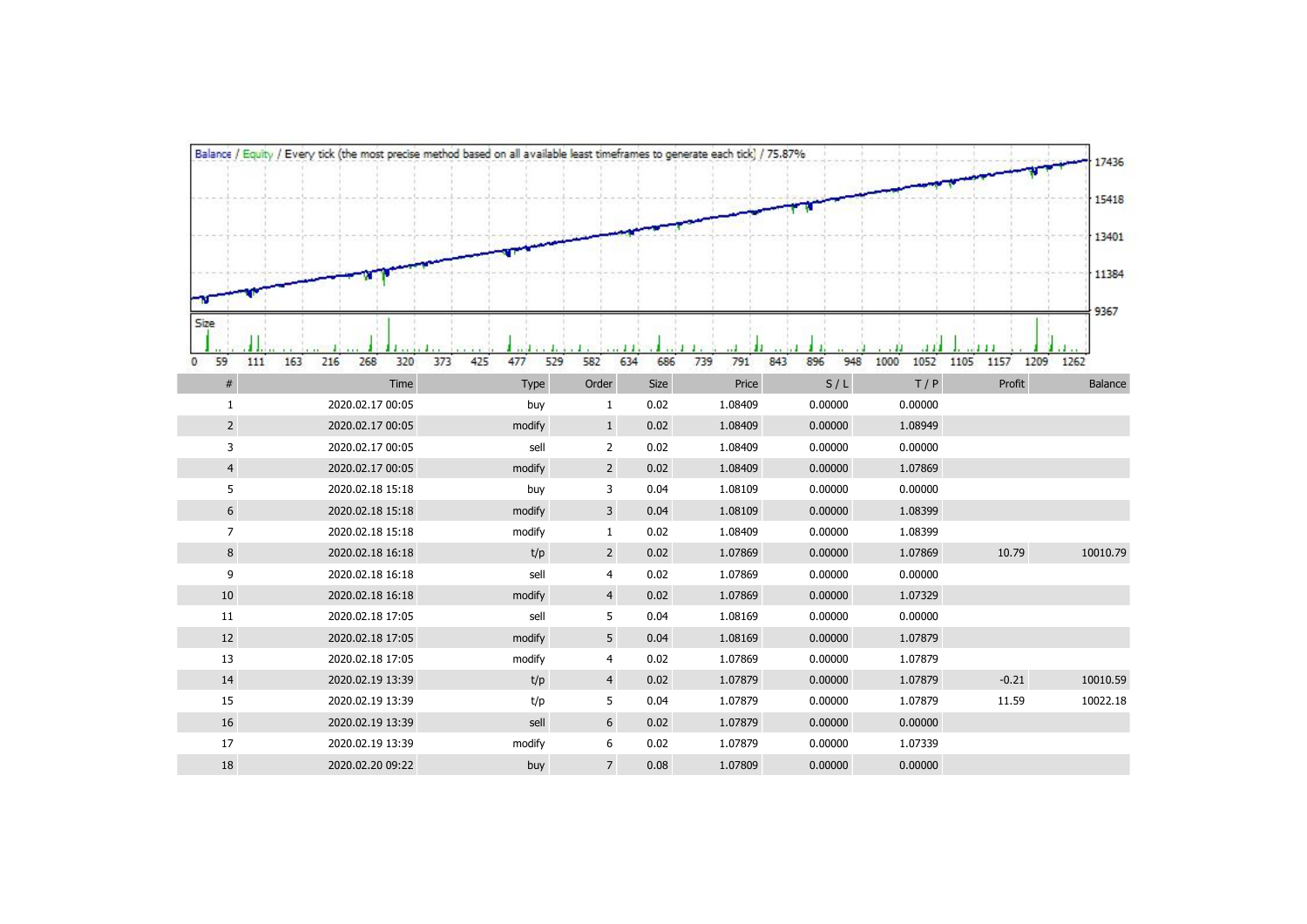| 19 | 2020.02.20 09:22 | modify | 7              | 0.08 | 1.07809 | 0.00000 | 1.08099 |         |          |
|----|------------------|--------|----------------|------|---------|---------|---------|---------|----------|
| 20 | 2020.02.20 09:22 | modify | 3              | 0.04 | 1.08109 | 0.00000 | 1.08099 |         |          |
| 21 | 2020.02.20 09:22 | modify | $\mathbf{1}$   | 0.02 | 1.08409 | 0.00000 | 1.08099 |         |          |
| 22 | 2020.02.20 16:02 | t/p    | $\mathbf{1}$   | 0.02 | 1.08099 | 0.00000 | 1.08099 | $-6.74$ | 10015.44 |
| 23 | 2020.02.20 16:02 | t/p    | 3              | 0.04 | 1.08099 | 0.00000 | 1.08099 | $-1.26$ | 10014.17 |
| 24 | 2020.02.20 16:02 | t/p    | $\overline{7}$ | 0.08 | 1.08099 | 0.00000 | 1.08099 | 23.20   | 10037.37 |
| 25 | 2020.02.20 16:02 | buy    | 8              | 0.02 | 1.08099 | 0.00000 | 0.00000 |         |          |
| 26 | 2020.02.20 16:02 | modify | 8              | 0.02 | 1.08099 | 0.00000 | 1.08639 |         |          |
| 27 | 2020.02.20 16:07 | sell   | 9              | 0.04 | 1.08179 | 0.00000 | 0.00000 |         |          |
| 28 | 2020.02.20 16:07 | modify | 9              | 0.04 | 1.08179 | 0.00000 | 1.07889 |         |          |
| 29 | 2020.02.20 16:07 | modify | 6              | 0.02 | 1.07879 | 0.00000 | 1.07889 |         |          |
| 30 | 2020.02.20 18:27 | t/p    | 6              | 0.02 | 1.07889 | 0.00000 | 1.07889 | $-0.22$ | 10037.15 |
| 31 | 2020.02.20 18:27 | t/p    | 9              | 0.04 | 1.07889 | 0.00000 | 1.07889 | 11.60   | 10048.75 |
| 32 | 2020.02.20 18:27 | sell   | 10             | 0.02 | 1.07889 | 0.00000 | 0.00000 |         |          |
| 33 | 2020.02.20 18:27 | modify | 10             | 0.02 | 1.07889 | 0.00000 | 1.07349 |         |          |
| 34 | 2020.02.21 10:32 | sell   | 11             | 0.04 | 1.08189 | 0.00000 | 0.00000 |         |          |
| 35 | 2020.02.21 10:32 | modify | 11             | 0.04 | 1.08189 | 0.00000 | 1.07899 |         |          |
| 36 | 2020.02.21 10:32 | modify | 10             | 0.02 | 1.07889 | 0.00000 | 1.07899 |         |          |
| 37 | 2020.02.21 17:07 | sell   | 12             | 0.08 | 1.08489 | 0.00000 | 0.00000 |         |          |
| 38 | 2020.02.21 17:07 | modify | 12             | 0.08 | 1.08489 | 0.00000 | 1.08199 |         |          |
| 39 | 2020.02.21 17:07 | modify | 11             | 0.04 | 1.08189 | 0.00000 | 1.08199 |         |          |
| 40 | 2020.02.21 17:07 | modify | 10             | 0.02 | 1.07889 | 0.00000 | 1.08199 |         |          |
| 41 | 2020.02.24 06:47 | t/p    | 10             | 0.02 | 1.08199 | 0.00000 | 1.08199 | $-6.21$ | 10042.54 |
| 42 | 2020.02.24 06:47 | t/p    | 11             | 0.04 | 1.08199 | 0.00000 | 1.08199 | $-0.41$ | 10042.13 |
| 43 | 2020.02.24 06:47 | t/p    | 12             | 0.08 | 1.08199 | 0.00000 | 1.08199 | 23.18   | 10065.31 |
| 44 | 2020.02.24 06:47 | sell   | 13             | 0.02 | 1.08199 | 0.00000 | 0.00000 |         |          |
| 45 | 2020.02.24 06:47 | modify | 13             | 0.02 | 1.08199 | 0.00000 | 1.07659 |         |          |
| 46 | 2020.02.24 16:53 | sell   | 14             | 0.04 | 1.08499 | 0.00000 | 0.00000 |         |          |
| 47 | 2020.02.24 16:53 | modify | 14             | 0.04 | 1.08499 | 0.00000 | 1.08209 |         |          |
| 48 | 2020.02.24 16:53 | modify | 13             | 0.02 | 1.08199 | 0.00000 | 1.08209 |         |          |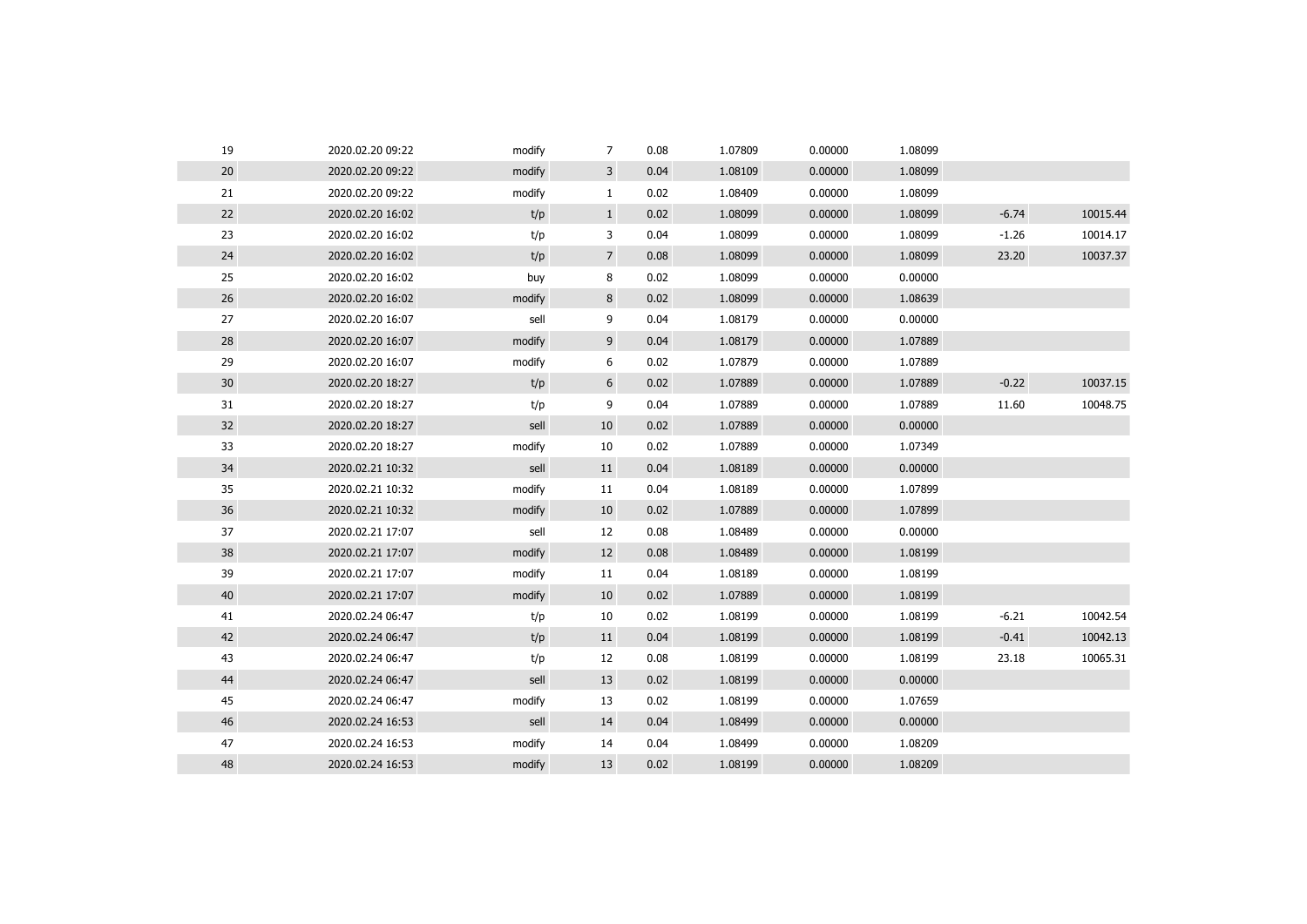| 49 | 2020.02.24 19:25 | t/p    | 8  | 0.02 | 1.08639 | 0.00000 | 1.08639 | 10.58   | 10075.89 |
|----|------------------|--------|----|------|---------|---------|---------|---------|----------|
| 50 | 2020.02.24 19:25 | buy    | 15 | 0.02 | 1.08639 | 0.00000 | 0.00000 |         |          |
| 51 | 2020.02.24 19:25 | modify | 15 | 0.02 | 1.08639 | 0.00000 | 1.09179 |         |          |
| 52 | 2020.02.25 13:15 | buy    | 16 | 0.04 | 1.08339 | 0.00000 | 0.00000 |         |          |
| 53 | 2020.02.25 13:15 | modify | 16 | 0.04 | 1.08339 | 0.00000 | 1.08629 |         |          |
| 54 | 2020.02.25 13:15 | modify | 15 | 0.02 | 1.08639 | 0.00000 | 1.08629 |         |          |
| 55 | 2020.02.25 17:52 | t/p    | 15 | 0.02 | 1.08629 | 0.00000 | 1.08629 | $-0.31$ | 10075.58 |
| 56 | 2020.02.25 17:52 | t/p    | 16 | 0.04 | 1.08629 | 0.00000 | 1.08629 | 11.60   | 10087.18 |
| 57 | 2020.02.25 17:52 | buy    | 17 | 0.02 | 1.08629 | 0.00000 | 0.00000 |         |          |
| 58 | 2020.02.25 17:52 | modify | 17 | 0.02 | 1.08629 | 0.00000 | 1.09169 |         |          |
| 59 | 2020.02.25 18:23 | sell   | 18 | 0.08 | 1.08799 | 0.00000 | 0.00000 |         |          |
| 60 | 2020.02.25 18:23 | modify | 18 | 0.08 | 1.08799 | 0.00000 | 1.08509 |         |          |
| 61 | 2020.02.25 18:23 | modify | 14 | 0.04 | 1.08499 | 0.00000 | 1.08509 |         |          |
| 62 | 2020.02.25 18:23 | modify | 13 | 0.02 | 1.08199 | 0.00000 | 1.08509 |         |          |
| 63 | 2020.02.27 02:10 | sell   | 19 | 0.16 | 1.09100 | 0.00000 | 0.00000 |         |          |
| 64 | 2020.02.27 02:10 | modify | 19 | 0.16 | 1.09100 | 0.00000 | 1.08810 |         |          |
| 65 | 2020.02.27 02:10 | modify | 18 | 0.08 | 1.08799 | 0.00000 | 1.08810 |         |          |
| 66 | 2020.02.27 02:10 | modify | 14 | 0.04 | 1.08499 | 0.00000 | 1.08810 |         |          |
| 67 | 2020.02.27 02:10 | modify | 13 | 0.02 | 1.08199 | 0.00000 | 1.08810 |         |          |
| 68 | 2020.02.27 08:50 | t/p    | 17 | 0.02 | 1.09169 | 0.00000 | 1.09169 | 10.37   | 10097.55 |
| 69 | 2020.02.27 08:50 | buy    | 20 | 0.02 | 1.09169 | 0.00000 | 0.00000 |         |          |
| 70 | 2020.02.27 08:50 | modify | 20 | 0.02 | 1.09169 | 0.00000 | 1.09709 |         |          |
| 71 | 2020.02.27 10:32 | sell   | 21 | 0.32 | 1.09400 | 0.00000 | 0.00000 |         |          |
| 72 | 2020.02.27 10:32 | modify | 21 | 0.32 | 1.09400 | 0.00000 | 1.09110 |         |          |
| 73 | 2020.02.27 10:32 | modify | 19 | 0.16 | 1.09100 | 0.00000 | 1.09110 |         |          |
| 74 | 2020.02.27 10:32 | modify | 18 | 0.08 | 1.08799 | 0.00000 | 1.09110 |         |          |
| 75 | 2020.02.27 10:32 | modify | 14 | 0.04 | 1.08499 | 0.00000 | 1.09110 |         |          |
| 76 | 2020.02.27 10:32 | modify | 13 | 0.02 | 1.08199 | 0.00000 | 1.09110 |         |          |
| 77 | 2020.02.27 15:38 | sell   | 22 | 0.64 | 1.09700 | 0.00000 | 0.00000 |         |          |
| 78 | 2020.02.27 15:38 | modify | 22 | 0.64 | 1.09700 | 0.00000 | 1.09410 |         |          |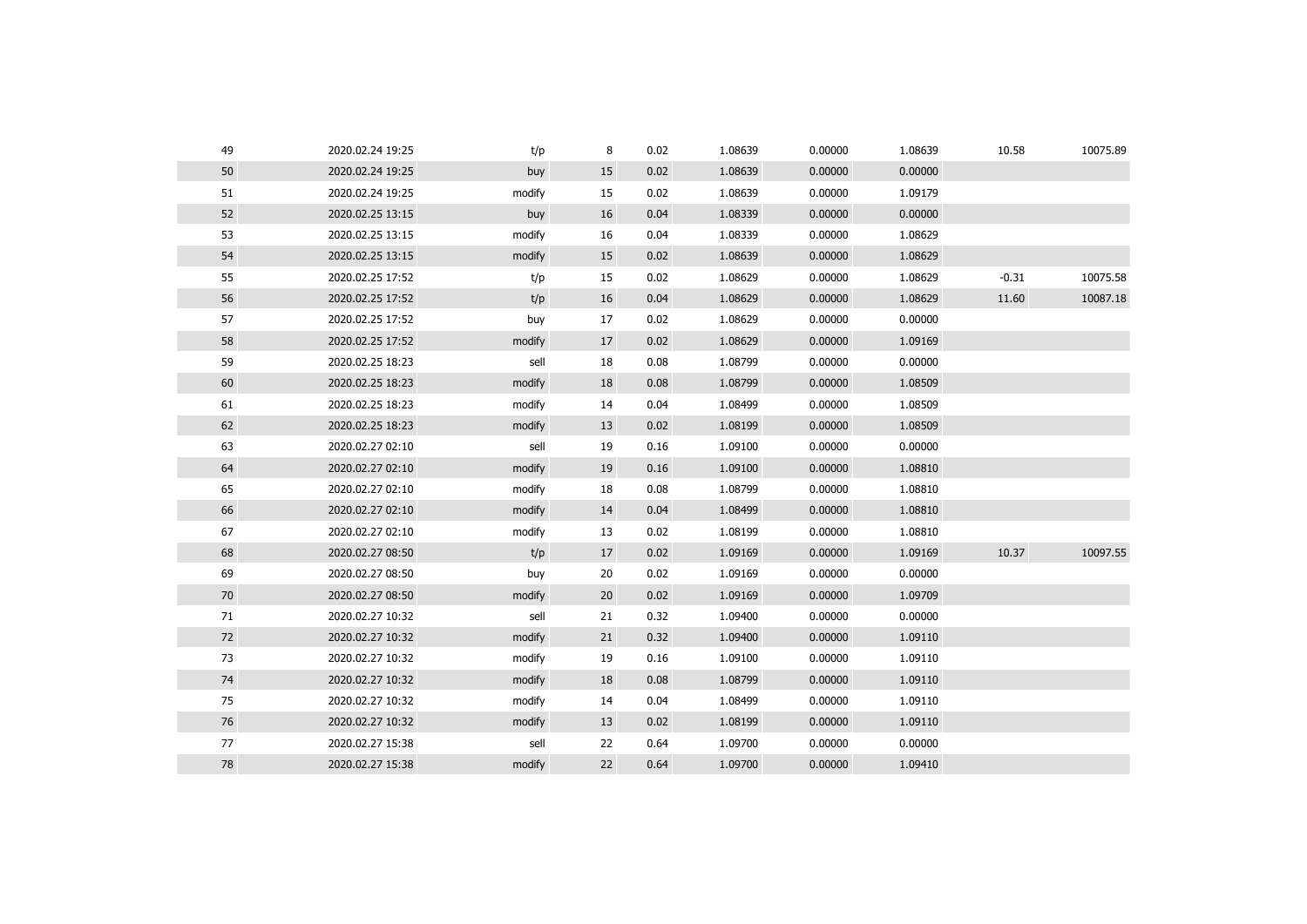| 79  | 2020.02.27 15:38 | modify | 21 | 0.32 | 1.09400 | 0.00000 | 1.09410 |          |          |
|-----|------------------|--------|----|------|---------|---------|---------|----------|----------|
| 80  | 2020.02.27 15:38 | modify | 19 | 0.16 | 1.09100 | 0.00000 | 1.09410 |          |          |
| 81  | 2020.02.27 15:38 | modify | 18 | 0.08 | 1.08799 | 0.00000 | 1.09410 |          |          |
| 82  | 2020.02.27 15:38 | modify | 14 | 0.04 | 1.08499 | 0.00000 | 1.09410 |          |          |
| 83  | 2020.02.27 15:38 | modify | 13 | 0.02 | 1.08199 | 0.00000 | 1.09410 |          |          |
| 84  | 2020.02.27 15:38 | t/p    | 20 | 0.02 | 1.09709 | 0.00000 | 1.09709 | 10.80    | 10108.35 |
| 85  | 2020.02.27 15:38 | buy    | 23 | 0.02 | 1.09709 | 0.00000 | 0.00000 |          |          |
| 86  | 2020.02.27 15:38 | modify | 23 | 0.02 | 1.09709 | 0.00000 | 1.10249 |          |          |
| 87  | 2020.02.27 17:32 | sell   | 24 | 1.28 | 1.10000 | 0.00000 | 0.00000 |          |          |
| 88  | 2020.02.27 17:32 | modify | 24 | 1.28 | 1.10000 | 0.00000 | 1.09710 |          |          |
| 89  | 2020.02.27 17:32 | modify | 22 | 0.64 | 1.09700 | 0.00000 | 1.09710 |          |          |
| 90  | 2020.02.27 17:32 | modify | 21 | 0.32 | 1.09400 | 0.00000 | 1.09710 |          |          |
| 91  | 2020.02.27 17:32 | modify | 19 | 0.16 | 1.09100 | 0.00000 | 1.09710 |          |          |
| 92  | 2020.02.27 17:32 | modify | 18 | 0.08 | 1.08799 | 0.00000 | 1.09710 |          |          |
| 93  | 2020.02.27 17:32 | modify | 14 | 0.04 | 1.08499 | 0.00000 | 1.09710 |          |          |
| 94  | 2020.02.27 17:32 | modify | 13 | 0.02 | 1.08199 | 0.00000 | 1.09710 |          |          |
| 95  | 2020.02.27 18:36 | t/p    | 13 | 0.02 | 1.09710 | 0.00000 | 1.09710 | $-30.25$ | 10078.10 |
| 96  | 2020.02.27 18:36 | t/p    | 14 | 0.04 | 1.09710 | 0.00000 | 1.09710 | $-48.50$ | 10029.60 |
| 97  | 2020.02.27 18:36 | t/p    | 18 | 0.08 | 1.09710 | 0.00000 | 1.09710 | $-72.98$ | 9956.62  |
| 98  | 2020.02.27 18:36 | t/p    | 19 | 0.16 | 1.09710 | 0.00000 | 1.09710 | $-97.60$ | 9859.02  |
| 99  | 2020.02.27 18:36 | t/p    | 21 | 0.32 | 1.09710 | 0.00000 | 1.09710 | $-99.20$ | 9759.82  |
| 100 | 2020.02.27 18:36 | t/p    | 22 | 0.64 | 1.09710 | 0.00000 | 1.09710 | $-6.40$  | 9753.42  |
| 101 | 2020.02.27 18:36 | t/p    | 24 | 1.28 | 1.09710 | 0.00000 | 1.09710 | 371.20   | 10124.62 |
| 102 | 2020.02.27 18:36 | sell   | 25 | 0.02 | 1.09710 | 0.00000 | 0.00000 |          |          |
| 103 | 2020.02.27 18:36 | modify | 25 | 0.02 | 1.09710 | 0.00000 | 1.09170 |          |          |
| 104 | 2020.02.27 23:55 | sell   | 26 | 0.04 | 1.10010 | 0.00000 | 0.00000 |          |          |
| 105 | 2020.02.27 23:55 | modify | 26 | 0.04 | 1.10010 | 0.00000 | 1.09720 |          |          |
| 106 | 2020.02.27 23:55 | modify | 25 | 0.02 | 1.09710 | 0.00000 | 1.09720 |          |          |
| 107 | 2020.02.28 10:18 | t/p    | 23 | 0.02 | 1.10249 | 0.00000 | 1.10249 | 10.69    | 10135.32 |
| 108 | 2020.02.28 10:18 | buy    | 27 | 0.02 | 1.10249 | 0.00000 | 0.00000 |          |          |
|     |                  |        |    |      |         |         |         |          |          |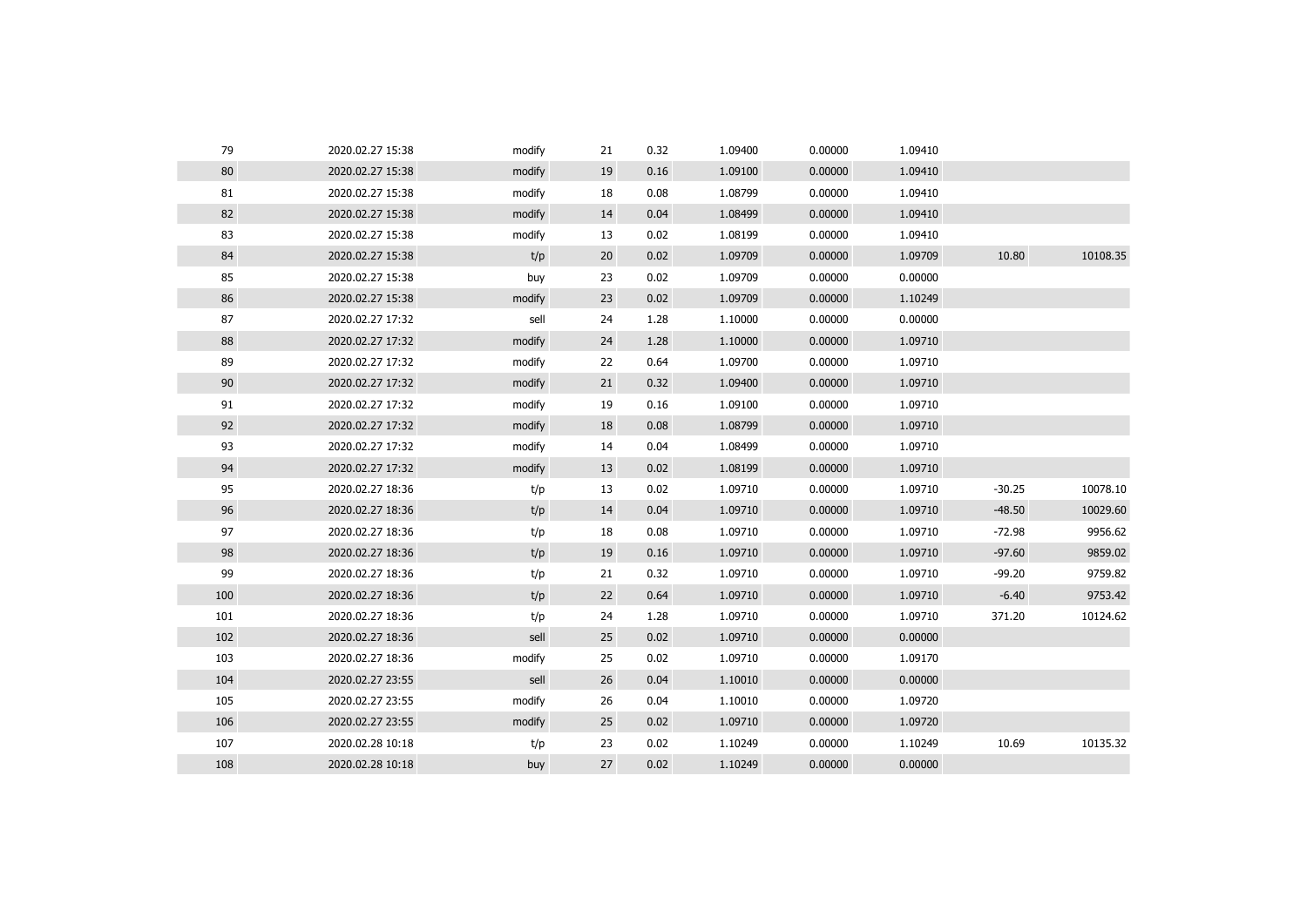| 109 | 2020.02.28 10:18 | modify | 27 | 0.02 | 1.10249 | 0.00000 | 1.10789 |         |          |
|-----|------------------|--------|----|------|---------|---------|---------|---------|----------|
| 110 | 2020.02.28 10:57 | sell   | 28 | 0.08 | 1.10310 | 0.00000 | 0.00000 |         |          |
| 111 | 2020.02.28 10:57 | modify | 28 | 0.08 | 1.10310 | 0.00000 | 1.10020 |         |          |
| 112 | 2020.02.28 10:57 | modify | 26 | 0.04 | 1.10010 | 0.00000 | 1.10020 |         |          |
| 113 | 2020.02.28 10:57 | modify | 25 | 0.02 | 1.09710 | 0.00000 | 1.10020 |         |          |
| 114 | 2020.02.28 13:50 | t/p    | 25 | 0.02 | 1.10020 | 0.00000 | 1.10020 | $-6.21$ | 10129.11 |
| 115 | 2020.02.28 13:50 | t/p    | 26 | 0.04 | 1.10020 | 0.00000 | 1.10020 | $-0.41$ | 10128.70 |
| 116 | 2020.02.28 13:50 | t/p    | 28 | 0.08 | 1.10020 | 0.00000 | 1.10020 | 23.20   | 10151.90 |
| 117 | 2020.02.28 13:50 | sell   | 29 | 0.02 | 1.10019 | 0.00000 | 0.00000 |         |          |
| 118 | 2020.02.28 13:50 | modify | 29 | 0.02 | 1.10019 | 0.00000 | 1.09479 |         |          |
| 119 | 2020.02.28 13:52 | buy    | 30 | 0.04 | 1.09948 | 0.00000 | 0.00000 |         |          |
| 120 | 2020.02.28 13:52 | modify | 30 | 0.04 | 1.09948 | 0.00000 | 1.10238 |         |          |
| 121 | 2020.02.28 13:52 | modify | 27 | 0.02 | 1.10249 | 0.00000 | 1.10238 |         |          |
| 122 | 2020.02.28 16:33 | buy    | 31 | 0.08 | 1.09648 | 0.00000 | 0.00000 |         |          |
| 123 | 2020.02.28 16:33 | modify | 31 | 0.08 | 1.09648 | 0.00000 | 1.09938 |         |          |
| 124 | 2020.02.28 16:33 | modify | 30 | 0.04 | 1.09948 | 0.00000 | 1.09938 |         |          |
| 125 | 2020.02.28 16:33 | modify | 27 | 0.02 | 1.10249 | 0.00000 | 1.09938 |         |          |
| 126 | 2020.02.28 18:07 | t/p    | 27 | 0.02 | 1.09938 | 0.00000 | 1.09938 | $-6.22$ | 10145.68 |
| 127 | 2020.02.28 18:07 | t/p    | 30 | 0.04 | 1.09938 | 0.00000 | 1.09938 | $-0.40$ | 10145.28 |
| 128 | 2020.02.28 18:07 | t/p    | 31 | 0.08 | 1.09938 | 0.00000 | 1.09938 | 23.20   | 10168.48 |
| 129 | 2020.02.28 18:07 | buy    | 32 | 0.02 | 1.09938 | 0.00000 | 0.00000 |         |          |
| 130 | 2020.02.28 18:07 | modify | 32 | 0.02 | 1.09938 | 0.00000 | 1.10478 |         |          |
| 131 | 2020.02.28 21:36 | sell   | 33 | 0.04 | 1.10319 | 0.00000 | 0.00000 |         |          |
| 132 | 2020.02.28 21:36 | modify | 33 | 0.04 | 1.10319 | 0.00000 | 1.10029 |         |          |
| 133 | 2020.02.28 21:36 | modify | 29 | 0.02 | 1.10019 | 0.00000 | 1.10029 |         |          |
| 134 | 2020.03.02 00:40 | t/p    | 32 | 0.02 | 1.10478 | 0.00000 | 1.10478 | 10.69   | 10179.17 |
| 135 | 2020.03.02 00:40 | buy    | 34 | 0.02 | 1.10480 | 0.00000 | 0.00000 |         |          |
| 136 | 2020.03.02 00:40 | modify | 34 | 0.02 | 1.10480 | 0.00000 | 1.11020 |         |          |
| 137 | 2020.03.02 01:06 | sell   | 35 | 0.08 | 1.10619 | 0.00000 | 0.00000 |         |          |
| 138 | 2020.03.02 01:06 | modify | 35 | 0.08 | 1.10619 | 0.00000 | 1.10329 |         |          |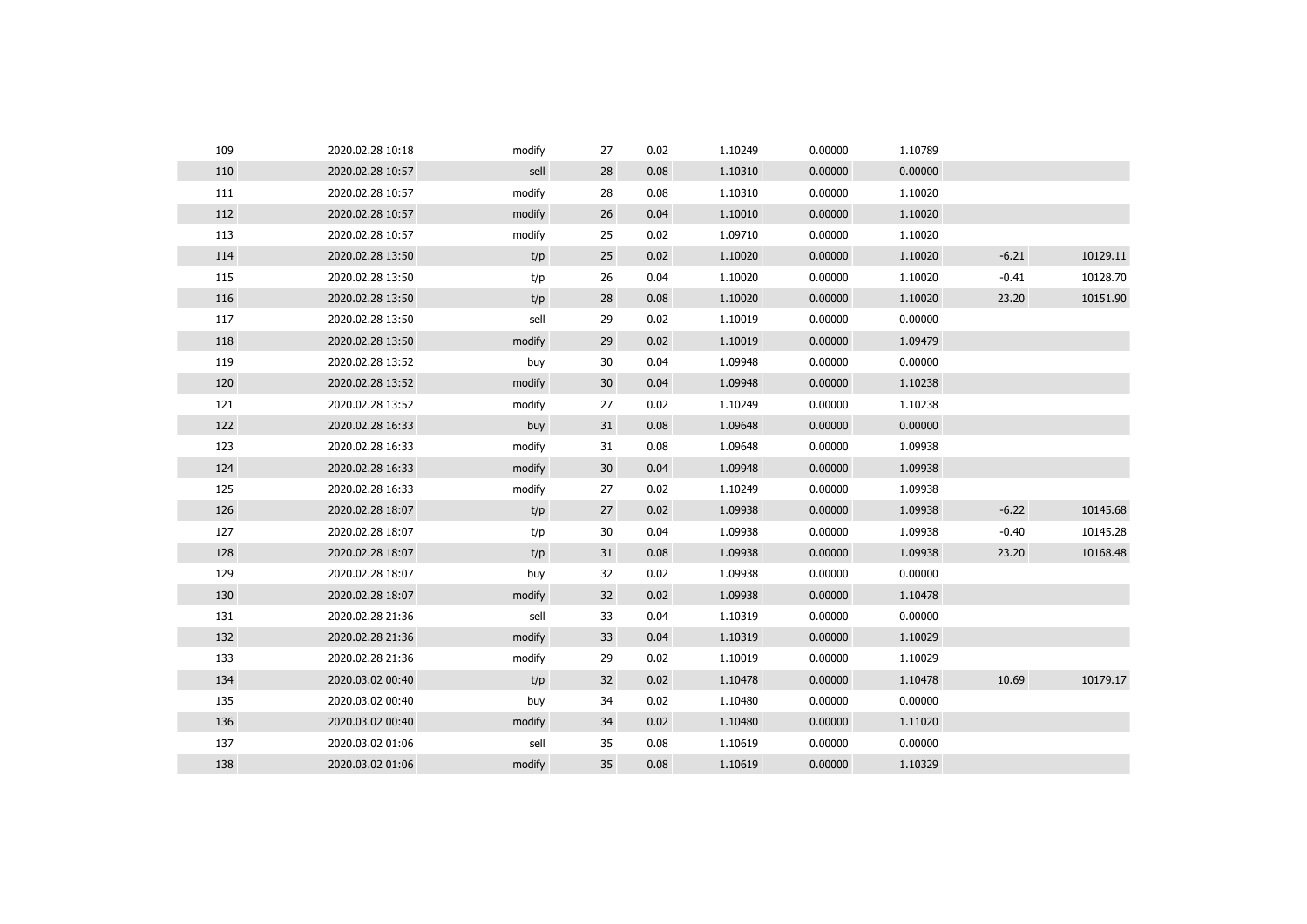| 139 | 2020.03.02 01:06 | modify | 33 | 0.04 | 1.10319 | 0.00000 | 1.10329 |          |          |
|-----|------------------|--------|----|------|---------|---------|---------|----------|----------|
| 140 | 2020.03.02 01:06 | modify | 29 | 0.02 | 1.10019 | 0.00000 | 1.10329 |          |          |
| 141 | 2020.03.02 10:43 | sell   | 36 | 0.16 | 1.10919 | 0.00000 | 0.00000 |          |          |
| 142 | 2020.03.02 10:43 | modify | 36 | 0.16 | 1.10919 | 0.00000 | 1.10629 |          |          |
| 143 | 2020.03.02 10:43 | modify | 35 | 0.08 | 1.10619 | 0.00000 | 1.10629 |          |          |
| 144 | 2020.03.02 10:43 | modify | 33 | 0.04 | 1.10319 | 0.00000 | 1.10629 |          |          |
| 145 | 2020.03.02 10:43 | modify | 29 | 0.02 | 1.10019 | 0.00000 | 1.10629 |          |          |
| 146 | 2020.03.02 11:13 | t/p    | 29 | 0.02 | 1.10629 | 0.00000 | 1.10629 | $-12.21$ | 10166.96 |
| 147 | 2020.03.02 11:13 | t/p    | 33 | 0.04 | 1.10629 | 0.00000 | 1.10629 | $-12.41$ | 10154.55 |
| 148 | 2020.03.02 11:13 | t/p    | 35 | 0.08 | 1.10629 | 0.00000 | 1.10629 | $-0.80$  | 10153.75 |
| 149 | 2020.03.02 11:13 | t/p    | 36 | 0.16 | 1.10629 | 0.00000 | 1.10629 | 46.40    | 10200.15 |
| 150 | 2020.03.02 11:13 | sell   | 37 | 0.02 | 1.10629 | 0.00000 | 0.00000 |          |          |
| 151 | 2020.03.02 11:13 | modify | 37 | 0.02 | 1.10629 | 0.00000 | 1.10089 |          |          |
| 152 | 2020.03.02 13:13 | sell   | 38 | 0.04 | 1.10929 | 0.00000 | 0.00000 |          |          |
| 153 | 2020.03.02 13:13 | modify | 38 | 0.04 | 1.10929 | 0.00000 | 1.10639 |          |          |
| 154 | 2020.03.02 13:13 | modify | 37 | 0.02 | 1.10629 | 0.00000 | 1.10639 |          |          |
| 155 | 2020.03.02 13:46 | t/p    | 34 | 0.02 | 1.11020 | 0.00000 | 1.11020 | 10.80    | 10210.95 |
| 156 | 2020.03.02 13:46 | buy    | 39 | 0.02 | 1.11020 | 0.00000 | 0.00000 |          |          |
| 157 | 2020.03.02 13:46 | modify | 39 | 0.02 | 1.11020 | 0.00000 | 1.11560 |          |          |
| 158 | 2020.03.02 14:07 | sell   | 40 | 0.08 | 1.11229 | 0.00000 | 0.00000 |          |          |
| 159 | 2020.03.02 14:07 | modify | 40 | 0.08 | 1.11229 | 0.00000 | 1.10939 |          |          |
| 160 | 2020.03.02 14:07 | modify | 38 | 0.04 | 1.10929 | 0.00000 | 1.10939 |          |          |
| 161 | 2020.03.02 14:07 | modify | 37 | 0.02 | 1.10629 | 0.00000 | 1.10939 |          |          |
| 162 | 2020.03.02 15:38 | sell   | 41 | 0.16 | 1.11530 | 0.00000 | 0.00000 |          |          |
| 163 | 2020.03.02 15:38 | modify | 41 | 0.16 | 1.11530 | 0.00000 | 1.11240 |          |          |
| 164 | 2020.03.02 15:38 | modify | 40 | 0.08 | 1.11229 | 0.00000 | 1.11240 |          |          |
| 165 | 2020.03.02 15:38 | modify | 38 | 0.04 | 1.10929 | 0.00000 | 1.11240 |          |          |
| 166 | 2020.03.02 15:38 | modify | 37 | 0.02 | 1.10629 | 0.00000 | 1.11240 |          |          |
| 167 | 2020.03.02 15:38 | t/p    | 39 | 0.02 | 1.11560 | 0.00000 | 1.11560 | 10.80    | 10221.75 |
| 168 | 2020.03.02 15:38 | buy    | 42 | 0.02 | 1.11561 | 0.00000 | 0.00000 |          |          |
|     |                  |        |    |      |         |         |         |          |          |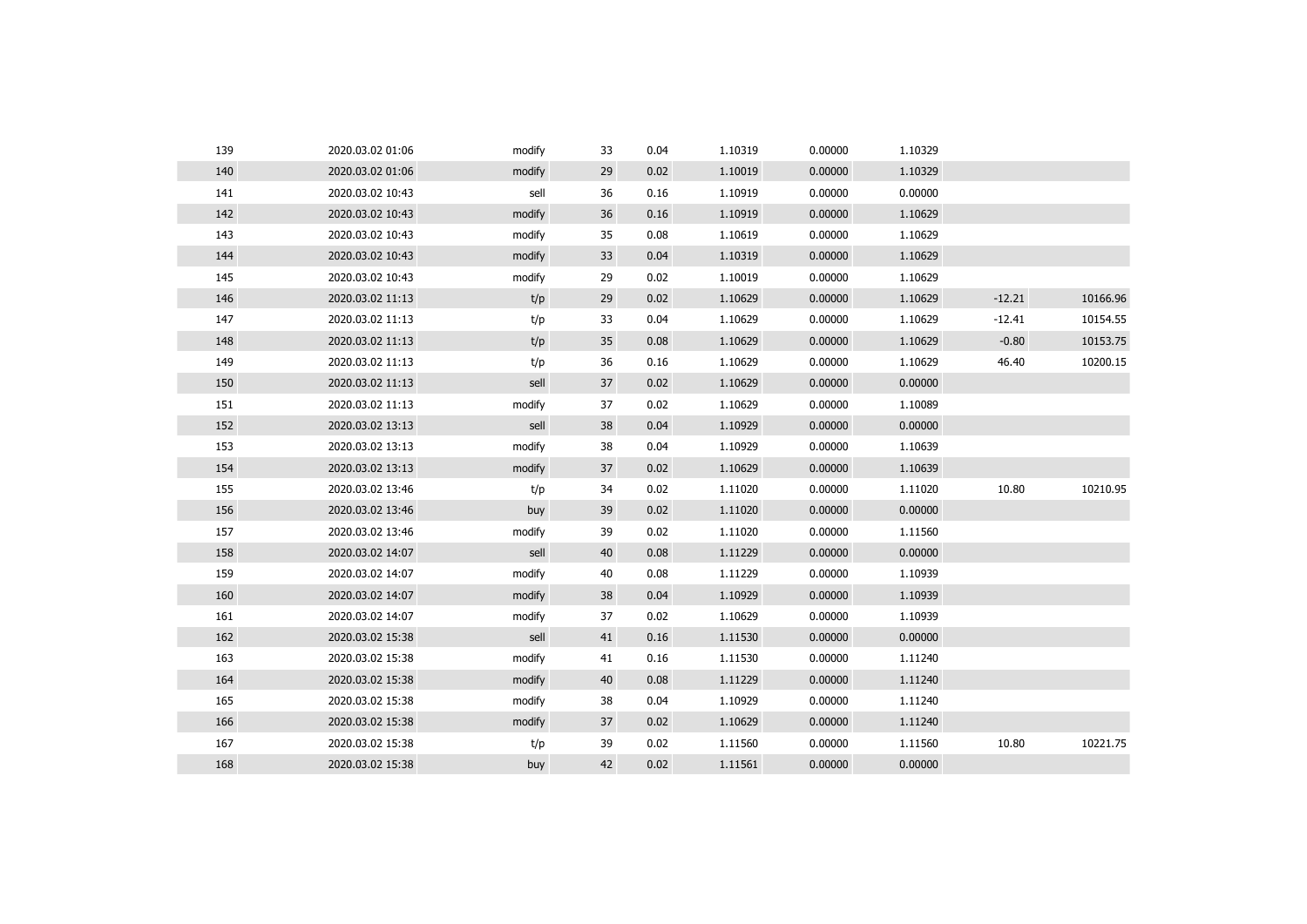| 169 | 2020.03.02 15:38 | modify | 42 | 0.02 | 1.11561 | 0.00000 | 1.12101 |          |          |
|-----|------------------|--------|----|------|---------|---------|---------|----------|----------|
| 170 | 2020.03.02 15:45 | buy    | 43 | 0.04 | 1.11261 | 0.00000 | 0.00000 |          |          |
| 171 | 2020.03.02 15:45 | modify | 43 | 0.04 | 1.11261 | 0.00000 | 1.11551 |          |          |
| 172 | 2020.03.02 15:45 | modify | 42 | 0.02 | 1.11561 | 0.00000 | 1.11551 |          |          |
| 173 | 2020.03.02 15:58 | t/p    | 37 | 0.02 | 1.11240 | 0.00000 | 1.11240 | $-12.22$ | 10209.53 |
| 174 | 2020.03.02 15:58 | t/p    | 38 | 0.04 | 1.11240 | 0.00000 | 1.11240 | $-12.44$ | 10197.09 |
| 175 | 2020.03.02 15:58 | t/p    | 40 | 0.08 | 1.11240 | 0.00000 | 1.11240 | $-0.88$  | 10196.21 |
| 176 | 2020.03.02 15:58 | t/p    | 41 | 0.16 | 1.11240 | 0.00000 | 1.11240 | 46.40    | 10242.61 |
| 177 | 2020.03.02 15:58 | sell   | 44 | 0.02 | 1.11240 | 0.00000 | 0.00000 |          |          |
| 178 | 2020.03.02 15:58 | modify | 44 | 0.02 | 1.11240 | 0.00000 | 1.10700 |          |          |
| 179 | 2020.03.02 18:32 | sell   | 45 | 0.04 | 1.11540 | 0.00000 | 0.00000 |          |          |
| 180 | 2020.03.02 18:32 | modify | 45 | 0.04 | 1.11540 | 0.00000 | 1.11250 |          |          |
| 181 | 2020.03.02 18:32 | modify | 44 | 0.02 | 1.11240 | 0.00000 | 1.11250 |          |          |
| 182 | 2020.03.02 18:32 | t/p    | 42 | 0.02 | 1.11551 | 0.00000 | 1.11551 | $-0.20$  | 10242.41 |
| 183 | 2020.03.02 18:32 | t/p    | 43 | 0.04 | 1.11551 | 0.00000 | 1.11551 | 11.60    | 10254.01 |
| 184 | 2020.03.02 18:32 | buy    | 46 | 0.02 | 1.11551 | 0.00000 | 0.00000 |          |          |
| 185 | 2020.03.02 18:32 | modify | 46 | 0.02 | 1.11551 | 0.00000 | 1.12091 |          |          |
| 186 | 2020.03.02 19:14 | sell   | 47 | 0.08 | 1.11840 | 0.00000 | 0.00000 |          |          |
| 187 | 2020.03.02 19:14 | modify | 47 | 0.08 | 1.11840 | 0.00000 | 1.11550 |          |          |
| 188 | 2020.03.02 19:14 | modify | 45 | 0.04 | 1.11540 | 0.00000 | 1.11550 |          |          |
| 189 | 2020.03.02 19:14 | modify | 44 | 0.02 | 1.11240 | 0.00000 | 1.11550 |          |          |
| 190 | 2020.03.02 22:08 | t/p    | 44 | 0.02 | 1.11550 | 0.00000 | 1.11550 | $-6.20$  | 10247.81 |
| 191 | 2020.03.02 22:08 | t/p    | 45 | 0.04 | 1.11550 | 0.00000 | 1.11550 | $-0.40$  | 10247.41 |
| 192 | 2020.03.02 22:08 | t/p    | 47 | 0.08 | 1.11550 | 0.00000 | 1.11550 | 23.20    | 10270.61 |
| 193 | 2020.03.02 22:08 | sell   | 48 | 0.02 | 1.11550 | 0.00000 | 0.00000 |          |          |
| 194 | 2020.03.02 22:08 | modify | 48 | 0.02 | 1.11550 | 0.00000 | 1.11010 |          |          |
| 195 | 2020.03.02 23:03 | buy    | 49 | 0.04 | 1.11251 | 0.00000 | 0.00000 |          |          |
| 196 | 2020.03.02 23:03 | modify | 49 | 0.04 | 1.11251 | 0.00000 | 1.11541 |          |          |
| 197 | 2020.03.02 23:03 | modify | 46 | 0.02 | 1.11551 | 0.00000 | 1.11541 |          |          |
| 198 | 2020.03.03 06:37 | t/p    | 46 | 0.02 | 1.11541 | 0.00000 | 1.11541 | $-0.31$  | 10270.30 |
|     |                  |        |    |      |         |         |         |          |          |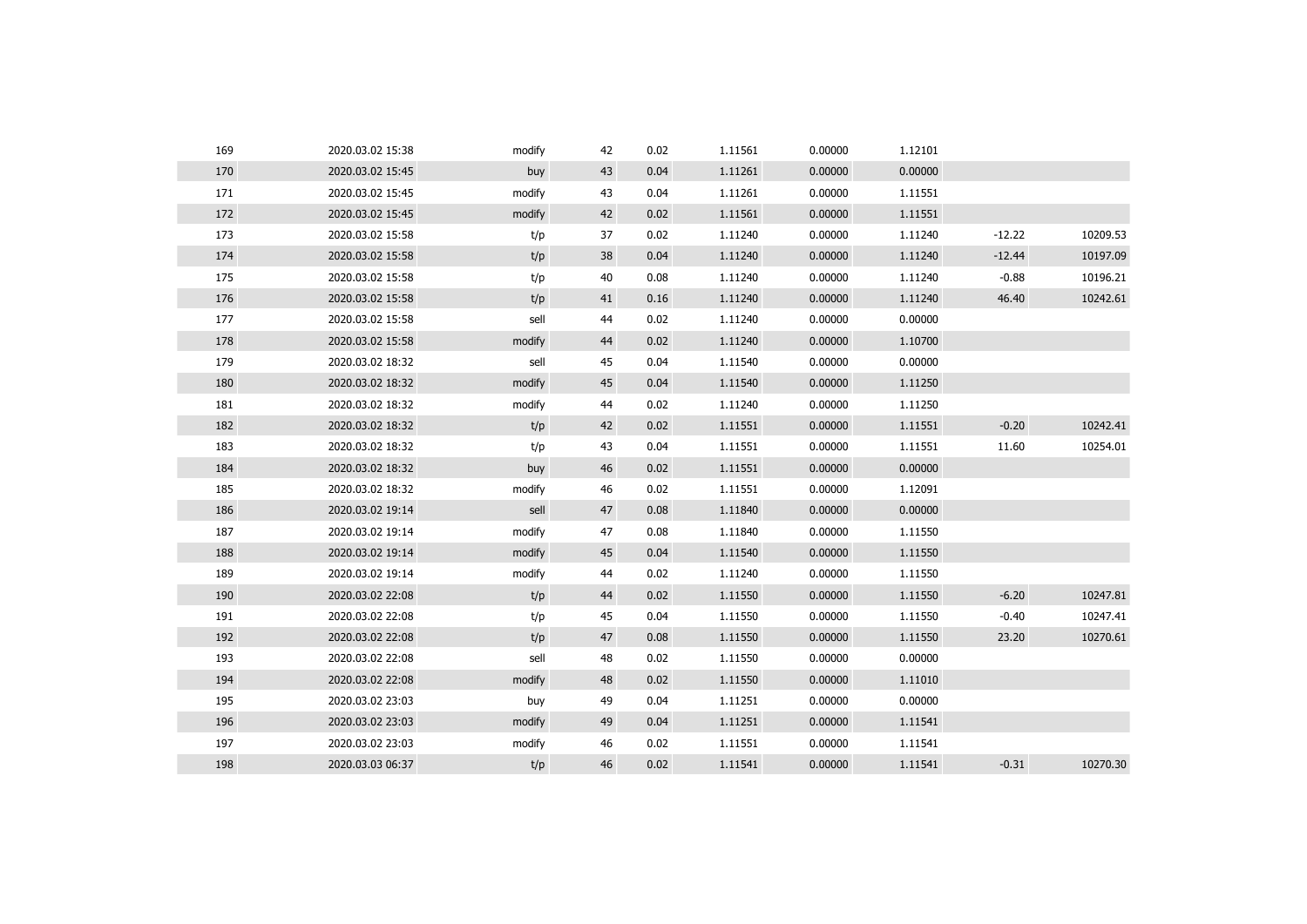| 199 | 2020.03.03 06:37 | t/p    | 49 | 0.04 | 1.11541 | 0.00000 | 1.11541 | 11.38   | 10281.69 |
|-----|------------------|--------|----|------|---------|---------|---------|---------|----------|
| 200 | 2020.03.03 06:37 | buy    | 50 | 0.02 | 1.11541 | 0.00000 | 0.00000 |         |          |
| 201 | 2020.03.03 06:37 | modify | 50 | 0.02 | 1.11541 | 0.00000 | 1.12081 |         |          |
| 202 | 2020.03.03 09:33 | buy    | 51 | 0.04 | 1.11241 | 0.00000 | 0.00000 |         |          |
| 203 | 2020.03.03 09:33 | modify | 51 | 0.04 | 1.11241 | 0.00000 | 1.11531 |         |          |
| 204 | 2020.03.03 09:33 | modify | 50 | 0.02 | 1.11541 | 0.00000 | 1.11531 |         |          |
| 205 | 2020.03.03 11:13 | t/p    | 48 | 0.02 | 1.11010 | 0.00000 | 1.11010 | 10.79   | 10292.48 |
| 206 | 2020.03.03 11:13 | sell   | 52 | 0.02 | 1.11010 | 0.00000 | 0.00000 |         |          |
| 207 | 2020.03.03 11:13 | modify | 52 | 0.02 | 1.11010 | 0.00000 | 1.10470 |         |          |
| 208 | 2020.03.03 12:12 | sell   | 53 | 0.04 | 1.11310 | 0.00000 | 0.00000 |         |          |
| 209 | 2020.03.03 12:12 | modify | 53 | 0.04 | 1.11310 | 0.00000 | 1.11020 |         |          |
| 210 | 2020.03.03 12:12 | modify | 52 | 0.02 | 1.11010 | 0.00000 | 1.11020 |         |          |
| 211 | 2020.03.03 15:17 | t/p    | 52 | 0.02 | 1.11020 | 0.00000 | 1.11020 | $-0.20$ | 10292.28 |
| 212 | 2020.03.03 15:17 | t/p    | 53 | 0.04 | 1.11020 | 0.00000 | 1.11020 | 11.60   | 10303.88 |
| 213 | 2020.03.03 15:17 | sell   | 54 | 0.02 | 1.11020 | 0.00000 | 0.00000 |         |          |
| 214 | 2020.03.03 15:17 | modify | 54 | 0.02 | 1.11020 | 0.00000 | 1.10480 |         |          |
| 215 | 2020.03.03 17:00 | sell   | 55 | 0.04 | 1.11320 | 0.00000 | 0.00000 |         |          |
| 216 | 2020.03.03 17:00 | modify | 55 | 0.04 | 1.11320 | 0.00000 | 1.11030 |         |          |
| 217 | 2020.03.03 17:00 | modify | 54 | 0.02 | 1.11020 | 0.00000 | 1.11030 |         |          |
| 218 | 2020.03.03 17:00 | t/p    | 50 | 0.02 | 1.11531 | 0.00000 | 1.11531 | $-0.20$ | 10303.68 |
| 219 | 2020.03.03 17:00 | t/p    | 51 | 0.04 | 1.11531 | 0.00000 | 1.11531 | 11.60   | 10315.28 |
| 220 | 2020.03.03 17:00 | buy    | 56 | 0.02 | 1.11532 | 0.00000 | 0.00000 |         |          |
| 221 | 2020.03.03 17:00 | modify | 56 | 0.02 | 1.11532 | 0.00000 | 1.12072 |         |          |
| 222 | 2020.03.03 17:01 | sell   | 57 | 0.08 | 1.11620 | 0.00000 | 0.00000 |         |          |
| 223 | 2020.03.03 17:01 | modify | 57 | 0.08 | 1.11620 | 0.00000 | 1.11330 |         |          |
| 224 | 2020.03.03 17:01 | modify | 55 | 0.04 | 1.11320 | 0.00000 | 1.11330 |         |          |
| 225 | 2020.03.03 17:01 | modify | 54 | 0.02 | 1.11020 | 0.00000 | 1.11330 |         |          |
| 226 | 2020.03.03 17:16 | sell   | 58 | 0.16 | 1.11920 | 0.00000 | 0.00000 |         |          |
| 227 | 2020.03.03 17:16 | modify | 58 | 0.16 | 1.11920 | 0.00000 | 1.11630 |         |          |
| 228 | 2020.03.03 17:16 | modify | 57 | 0.08 | 1.11620 | 0.00000 | 1.11630 |         |          |
|     |                  |        |    |      |         |         |         |         |          |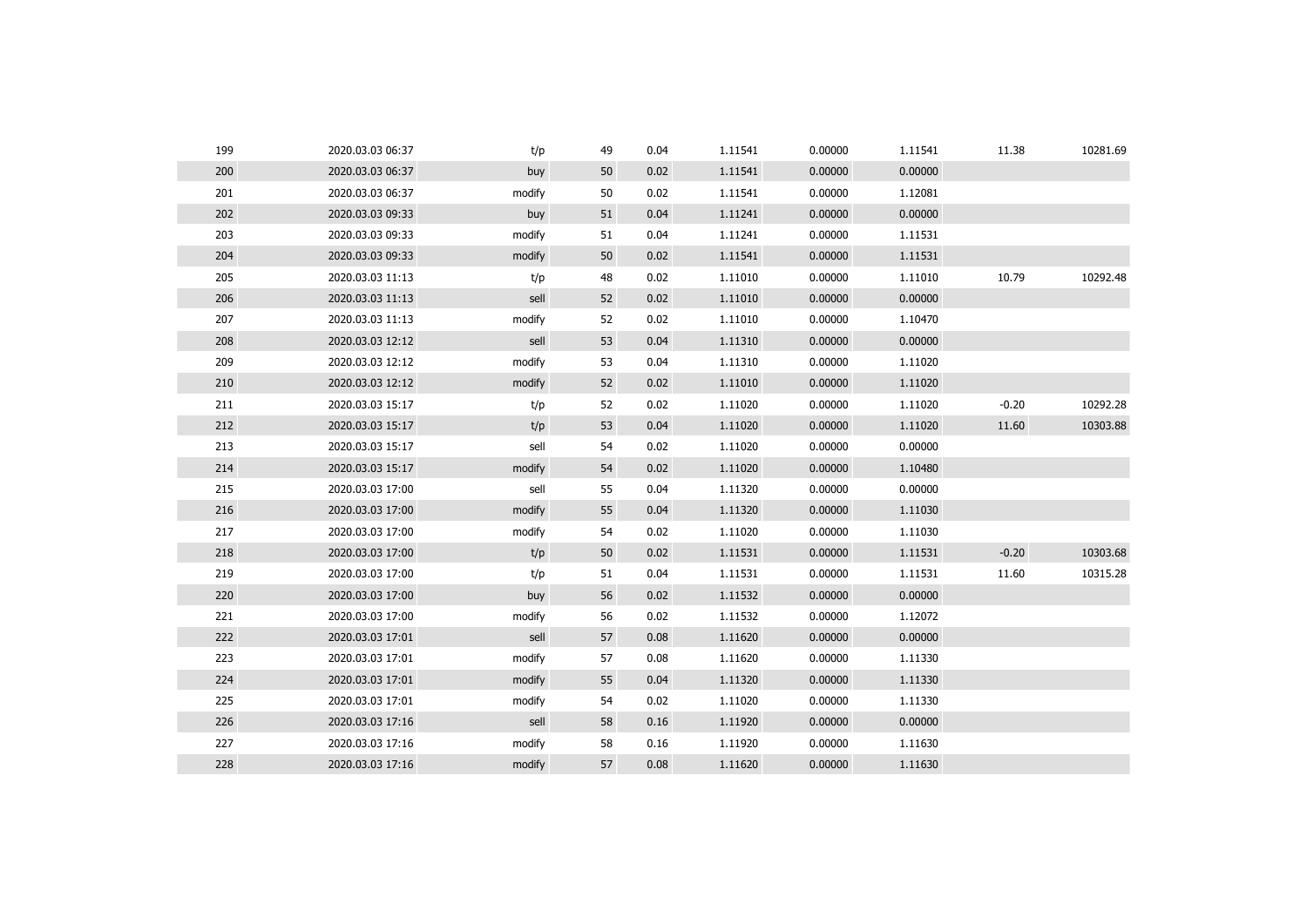| 229 | 2020.03.03 17:16 | modify | 55 | 0.04 | 1.11320 | 0.00000 | 1.11630 |          |          |
|-----|------------------|--------|----|------|---------|---------|---------|----------|----------|
| 230 | 2020.03.03 17:16 | modify | 54 | 0.02 | 1.11020 | 0.00000 | 1.11630 |          |          |
| 231 | 2020.03.03 17:17 | t/p    | 56 | 0.02 | 1.12072 | 0.00000 | 1.12072 | 10.80    | 10326.08 |
| 232 | 2020.03.03 17:17 | buy    | 59 | 0.02 | 1.12072 | 0.00000 | 0.00000 |          |          |
| 233 | 2020.03.03 17:17 | modify | 59 | 0.02 | 1.12072 | 0.00000 | 1.12612 |          |          |
| 234 | 2020.03.03 17:53 | buy    | 60 | 0.04 | 1.11772 | 0.00000 | 0.00000 |          |          |
| 235 | 2020.03.03 17:53 | modify | 60 | 0.04 | 1.11772 | 0.00000 | 1.12062 |          |          |
| 236 | 2020.03.03 17:53 | modify | 59 | 0.02 | 1.12072 | 0.00000 | 1.12062 |          |          |
| 237 | 2020.03.03 18:12 | t/p    | 54 | 0.02 | 1.11630 | 0.00000 | 1.11630 | $-12.20$ | 10313.88 |
| 238 | 2020.03.03 18:12 | t/p    | 55 | 0.04 | 1.11630 | 0.00000 | 1.11630 | $-12.40$ | 10301.48 |
| 239 | 2020.03.03 18:12 | t/p    | 57 | 0.08 | 1.11630 | 0.00000 | 1.11630 | $-0.80$  | 10300.68 |
| 240 | 2020.03.03 18:12 | t/p    | 58 | 0.16 | 1.11630 | 0.00000 | 1.11630 | 46.40    | 10347.08 |
| 241 | 2020.03.03 18:12 | sell   | 61 | 0.02 | 1.11630 | 0.00000 | 0.00000 |          |          |
| 242 | 2020.03.03 18:12 | modify | 61 | 0.02 | 1.11630 | 0.00000 | 1.11090 |          |          |
| 243 | 2020.03.03 18:22 | buy    | 62 | 0.08 | 1.11472 | 0.00000 | 0.00000 |          |          |
| 244 | 2020.03.03 18:22 | modify | 62 | 0.08 | 1.11472 | 0.00000 | 1.11762 |          |          |
| 245 | 2020.03.03 18:22 | modify | 60 | 0.04 | 1.11772 | 0.00000 | 1.11762 |          |          |
| 246 | 2020.03.03 18:22 | modify | 59 | 0.02 | 1.12072 | 0.00000 | 1.11762 |          |          |
| 247 | 2020.03.03 18:37 | t/p    | 59 | 0.02 | 1.11762 | 0.00000 | 1.11762 | $-6.20$  | 10340.88 |
| 248 | 2020.03.03 18:37 | t/p    | 60 | 0.04 | 1.11762 | 0.00000 | 1.11762 | $-0.40$  | 10340.48 |
| 249 | 2020.03.03 18:37 | t/p    | 62 | 0.08 | 1.11762 | 0.00000 | 1.11762 | 23.20    | 10363.68 |
| 250 | 2020.03.03 18:37 | buy    | 63 | 0.02 | 1.11762 | 0.00000 | 0.00000 |          |          |
| 251 | 2020.03.03 18:37 | modify | 63 | 0.02 | 1.11762 | 0.00000 | 1.12302 |          |          |
| 252 | 2020.03.03 21:08 | sell   | 64 | 0.04 | 1.11930 | 0.00000 | 0.00000 |          |          |
| 253 | 2020.03.03 21:08 | modify | 64 | 0.04 | 1.11930 | 0.00000 | 1.11640 |          |          |
| 254 | 2020.03.03 21:08 | modify | 61 | 0.02 | 1.11630 | 0.00000 | 1.11640 |          |          |
| 255 | 2020.03.04 03:23 | t/p    | 61 | 0.02 | 1.11640 | 0.00000 | 1.11640 | $-0.21$  | 10363.48 |
| 256 | 2020.03.04 03:23 | t/p    | 64 | 0.04 | 1.11640 | 0.00000 | 1.11640 | 11.59    | 10375.06 |
| 257 | 2020.03.04 03:23 | sell   | 65 | 0.02 | 1.11640 | 0.00000 | 0.00000 |          |          |
| 258 | 2020.03.04 03:23 | modify | 65 | 0.02 | 1.11640 | 0.00000 | 1.11100 |          |          |
|     |                  |        |    |      |         |         |         |          |          |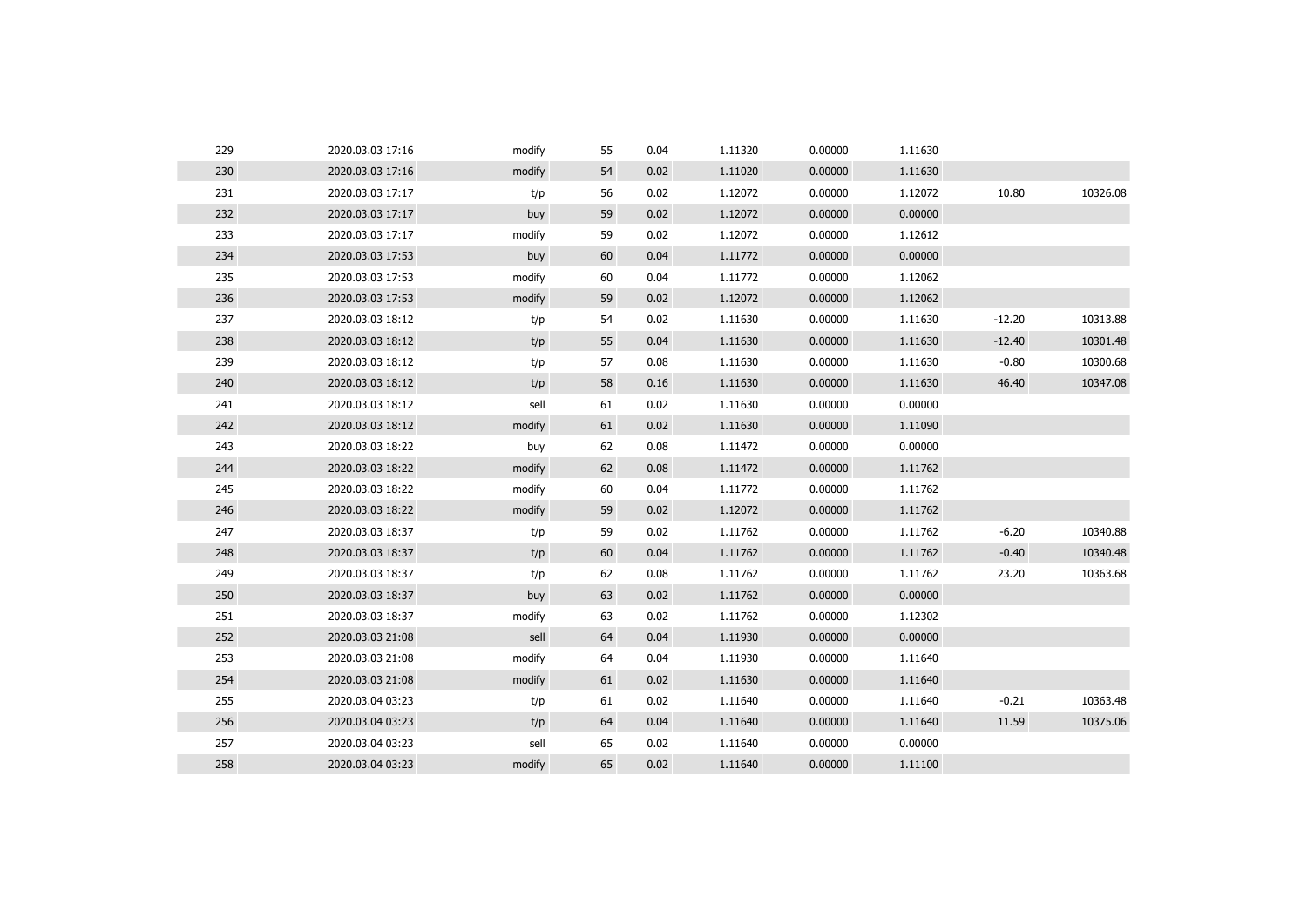| 260<br>66<br>1.11462<br>0.00000<br>1.11752<br>2020.03.04 08:22<br>modify<br>0.04<br>261<br>0.02<br>1.11762<br>0.00000<br>1.11752<br>2020.03.04 08:22<br>modify<br>63<br>262<br>2020.03.04 10:28<br>t/p<br>63<br>0.02<br>1.11752<br>0.00000<br>1.11752<br>$-0.31$<br>263<br>66<br>1.11752<br>11.60<br>2020.03.04 10:28<br>t/p<br>0.04<br>1.11752<br>0.00000<br>264<br>67<br>1.11752<br>0.00000<br>0.00000<br>2020.03.04 10:28<br>buy<br>0.02<br>265<br>2020.03.04 10:28<br>67<br>0.02<br>1.11752<br>0.00000<br>1.12292<br>modify<br>266<br>68<br>0.00000<br>0.00000<br>2020.03.04 12:48<br>0.04<br>1.11451<br>buy<br>267<br>68<br>1.11451<br>0.00000<br>1.11741<br>2020.03.04 12:48<br>modify<br>0.04<br>268<br>67<br>0.02<br>1.11752<br>0.00000<br>1.11741<br>2020.03.04 12:48<br>modify<br>269<br>2020.03.04 14:57<br>69<br>0.08<br>1.11151<br>0.00000<br>0.00000<br>buy<br>270<br>69<br>0.08<br>1.11151<br>0.00000<br>2020.03.04 14:57<br>modify<br>1.11441<br>271<br>68<br>2020.03.04 14:57<br>0.04<br>1.11451<br>0.00000<br>1.11441<br>modify<br>272<br>67<br>1.11752<br>0.00000<br>2020.03.04 14:57<br>modify<br>0.02<br>1.11441<br>273<br>10.80<br>65<br>0.02<br>1.11100<br>0.00000<br>1.11100<br>2020.03.04 14:57<br>t/p<br>274<br>0.00000<br>2020.03.04 14:57<br>sell<br>70<br>0.02<br>1.11100<br>0.00000<br>275<br>70<br>0.02<br>0.00000<br>1.10560<br>2020.03.04 14:57<br>modify<br>1.11100<br>276<br>sell<br>0.04<br>1.11400<br>0.00000<br>0.00000<br>2020.03.04 17:58<br>71<br>277<br>2020.03.04 17:58<br>modify<br>71<br>0.04<br>1.11400<br>0.00000<br>1.11110<br>278<br>0.02<br>0.00000<br>2020.03.04 17:58<br>modify<br>70<br>1.11100<br>1.11110<br>279<br>$-6.22$<br>67<br>0.02<br>1.11441<br>0.00000<br>1.11441<br>2020.03.04 18:03<br>t/p<br>280<br>0.00000<br>$-0.40$<br>2020.03.04 18:03<br>t/p<br>68<br>0.04<br>1.11441<br>1.11441<br>281<br>t/p<br>2020.03.04 18:03<br>69<br>0.08<br>1.11441<br>0.00000<br>1.11441<br>23.20<br>282<br>0.00000<br>2020.03.04 18:03<br>72<br>0.02<br>1.11441<br>0.00000<br>buy<br>283<br>0.02<br>2020.03.04 18:03<br>modify<br>72<br>1.11441<br>0.00000<br>1.11981<br>284<br>sell<br>0.08<br>1.11700<br>0.00000<br>0.00000<br>2020.03.05 11:45<br>73<br>285<br>73<br>0.08<br>1.11700<br>0.00000<br>1.11410<br>2020.03.05 11:45<br>modify<br>286<br>0.04<br>0.00000<br>2020.03.05 11:45<br>modify<br>71<br>1.11400<br>1.11410<br>287<br>70<br>0.02<br>1.11410<br>2020.03.05 11:45<br>modify<br>1.11100<br>0.00000<br>0.02<br>288<br>2020.03.05 14:18<br>t/p<br>72<br>1.11981<br>0.00000<br>1.11981<br>10.48 | 259 | 2020.03.04 08:22 | buy | 66 | 0.04 | 1.11462 | 0.00000 | 0.00000 |          |
|----------------------------------------------------------------------------------------------------------------------------------------------------------------------------------------------------------------------------------------------------------------------------------------------------------------------------------------------------------------------------------------------------------------------------------------------------------------------------------------------------------------------------------------------------------------------------------------------------------------------------------------------------------------------------------------------------------------------------------------------------------------------------------------------------------------------------------------------------------------------------------------------------------------------------------------------------------------------------------------------------------------------------------------------------------------------------------------------------------------------------------------------------------------------------------------------------------------------------------------------------------------------------------------------------------------------------------------------------------------------------------------------------------------------------------------------------------------------------------------------------------------------------------------------------------------------------------------------------------------------------------------------------------------------------------------------------------------------------------------------------------------------------------------------------------------------------------------------------------------------------------------------------------------------------------------------------------------------------------------------------------------------------------------------------------------------------------------------------------------------------------------------------------------------------------------------------------------------------------------------------------------------------------------------------------------------------------------------------------------------------------------------------------------------------------------------------------------------------------------------------------------------------------------------------------------|-----|------------------|-----|----|------|---------|---------|---------|----------|
|                                                                                                                                                                                                                                                                                                                                                                                                                                                                                                                                                                                                                                                                                                                                                                                                                                                                                                                                                                                                                                                                                                                                                                                                                                                                                                                                                                                                                                                                                                                                                                                                                                                                                                                                                                                                                                                                                                                                                                                                                                                                                                                                                                                                                                                                                                                                                                                                                                                                                                                                                                |     |                  |     |    |      |         |         |         |          |
|                                                                                                                                                                                                                                                                                                                                                                                                                                                                                                                                                                                                                                                                                                                                                                                                                                                                                                                                                                                                                                                                                                                                                                                                                                                                                                                                                                                                                                                                                                                                                                                                                                                                                                                                                                                                                                                                                                                                                                                                                                                                                                                                                                                                                                                                                                                                                                                                                                                                                                                                                                |     |                  |     |    |      |         |         |         |          |
|                                                                                                                                                                                                                                                                                                                                                                                                                                                                                                                                                                                                                                                                                                                                                                                                                                                                                                                                                                                                                                                                                                                                                                                                                                                                                                                                                                                                                                                                                                                                                                                                                                                                                                                                                                                                                                                                                                                                                                                                                                                                                                                                                                                                                                                                                                                                                                                                                                                                                                                                                                |     |                  |     |    |      |         |         |         | 10374.76 |
|                                                                                                                                                                                                                                                                                                                                                                                                                                                                                                                                                                                                                                                                                                                                                                                                                                                                                                                                                                                                                                                                                                                                                                                                                                                                                                                                                                                                                                                                                                                                                                                                                                                                                                                                                                                                                                                                                                                                                                                                                                                                                                                                                                                                                                                                                                                                                                                                                                                                                                                                                                |     |                  |     |    |      |         |         |         | 10386.36 |
|                                                                                                                                                                                                                                                                                                                                                                                                                                                                                                                                                                                                                                                                                                                                                                                                                                                                                                                                                                                                                                                                                                                                                                                                                                                                                                                                                                                                                                                                                                                                                                                                                                                                                                                                                                                                                                                                                                                                                                                                                                                                                                                                                                                                                                                                                                                                                                                                                                                                                                                                                                |     |                  |     |    |      |         |         |         |          |
|                                                                                                                                                                                                                                                                                                                                                                                                                                                                                                                                                                                                                                                                                                                                                                                                                                                                                                                                                                                                                                                                                                                                                                                                                                                                                                                                                                                                                                                                                                                                                                                                                                                                                                                                                                                                                                                                                                                                                                                                                                                                                                                                                                                                                                                                                                                                                                                                                                                                                                                                                                |     |                  |     |    |      |         |         |         |          |
|                                                                                                                                                                                                                                                                                                                                                                                                                                                                                                                                                                                                                                                                                                                                                                                                                                                                                                                                                                                                                                                                                                                                                                                                                                                                                                                                                                                                                                                                                                                                                                                                                                                                                                                                                                                                                                                                                                                                                                                                                                                                                                                                                                                                                                                                                                                                                                                                                                                                                                                                                                |     |                  |     |    |      |         |         |         |          |
|                                                                                                                                                                                                                                                                                                                                                                                                                                                                                                                                                                                                                                                                                                                                                                                                                                                                                                                                                                                                                                                                                                                                                                                                                                                                                                                                                                                                                                                                                                                                                                                                                                                                                                                                                                                                                                                                                                                                                                                                                                                                                                                                                                                                                                                                                                                                                                                                                                                                                                                                                                |     |                  |     |    |      |         |         |         |          |
|                                                                                                                                                                                                                                                                                                                                                                                                                                                                                                                                                                                                                                                                                                                                                                                                                                                                                                                                                                                                                                                                                                                                                                                                                                                                                                                                                                                                                                                                                                                                                                                                                                                                                                                                                                                                                                                                                                                                                                                                                                                                                                                                                                                                                                                                                                                                                                                                                                                                                                                                                                |     |                  |     |    |      |         |         |         |          |
|                                                                                                                                                                                                                                                                                                                                                                                                                                                                                                                                                                                                                                                                                                                                                                                                                                                                                                                                                                                                                                                                                                                                                                                                                                                                                                                                                                                                                                                                                                                                                                                                                                                                                                                                                                                                                                                                                                                                                                                                                                                                                                                                                                                                                                                                                                                                                                                                                                                                                                                                                                |     |                  |     |    |      |         |         |         |          |
|                                                                                                                                                                                                                                                                                                                                                                                                                                                                                                                                                                                                                                                                                                                                                                                                                                                                                                                                                                                                                                                                                                                                                                                                                                                                                                                                                                                                                                                                                                                                                                                                                                                                                                                                                                                                                                                                                                                                                                                                                                                                                                                                                                                                                                                                                                                                                                                                                                                                                                                                                                |     |                  |     |    |      |         |         |         |          |
|                                                                                                                                                                                                                                                                                                                                                                                                                                                                                                                                                                                                                                                                                                                                                                                                                                                                                                                                                                                                                                                                                                                                                                                                                                                                                                                                                                                                                                                                                                                                                                                                                                                                                                                                                                                                                                                                                                                                                                                                                                                                                                                                                                                                                                                                                                                                                                                                                                                                                                                                                                |     |                  |     |    |      |         |         |         |          |
|                                                                                                                                                                                                                                                                                                                                                                                                                                                                                                                                                                                                                                                                                                                                                                                                                                                                                                                                                                                                                                                                                                                                                                                                                                                                                                                                                                                                                                                                                                                                                                                                                                                                                                                                                                                                                                                                                                                                                                                                                                                                                                                                                                                                                                                                                                                                                                                                                                                                                                                                                                |     |                  |     |    |      |         |         |         |          |
|                                                                                                                                                                                                                                                                                                                                                                                                                                                                                                                                                                                                                                                                                                                                                                                                                                                                                                                                                                                                                                                                                                                                                                                                                                                                                                                                                                                                                                                                                                                                                                                                                                                                                                                                                                                                                                                                                                                                                                                                                                                                                                                                                                                                                                                                                                                                                                                                                                                                                                                                                                |     |                  |     |    |      |         |         |         | 10397.16 |
|                                                                                                                                                                                                                                                                                                                                                                                                                                                                                                                                                                                                                                                                                                                                                                                                                                                                                                                                                                                                                                                                                                                                                                                                                                                                                                                                                                                                                                                                                                                                                                                                                                                                                                                                                                                                                                                                                                                                                                                                                                                                                                                                                                                                                                                                                                                                                                                                                                                                                                                                                                |     |                  |     |    |      |         |         |         |          |
|                                                                                                                                                                                                                                                                                                                                                                                                                                                                                                                                                                                                                                                                                                                                                                                                                                                                                                                                                                                                                                                                                                                                                                                                                                                                                                                                                                                                                                                                                                                                                                                                                                                                                                                                                                                                                                                                                                                                                                                                                                                                                                                                                                                                                                                                                                                                                                                                                                                                                                                                                                |     |                  |     |    |      |         |         |         |          |
|                                                                                                                                                                                                                                                                                                                                                                                                                                                                                                                                                                                                                                                                                                                                                                                                                                                                                                                                                                                                                                                                                                                                                                                                                                                                                                                                                                                                                                                                                                                                                                                                                                                                                                                                                                                                                                                                                                                                                                                                                                                                                                                                                                                                                                                                                                                                                                                                                                                                                                                                                                |     |                  |     |    |      |         |         |         |          |
|                                                                                                                                                                                                                                                                                                                                                                                                                                                                                                                                                                                                                                                                                                                                                                                                                                                                                                                                                                                                                                                                                                                                                                                                                                                                                                                                                                                                                                                                                                                                                                                                                                                                                                                                                                                                                                                                                                                                                                                                                                                                                                                                                                                                                                                                                                                                                                                                                                                                                                                                                                |     |                  |     |    |      |         |         |         |          |
|                                                                                                                                                                                                                                                                                                                                                                                                                                                                                                                                                                                                                                                                                                                                                                                                                                                                                                                                                                                                                                                                                                                                                                                                                                                                                                                                                                                                                                                                                                                                                                                                                                                                                                                                                                                                                                                                                                                                                                                                                                                                                                                                                                                                                                                                                                                                                                                                                                                                                                                                                                |     |                  |     |    |      |         |         |         |          |
|                                                                                                                                                                                                                                                                                                                                                                                                                                                                                                                                                                                                                                                                                                                                                                                                                                                                                                                                                                                                                                                                                                                                                                                                                                                                                                                                                                                                                                                                                                                                                                                                                                                                                                                                                                                                                                                                                                                                                                                                                                                                                                                                                                                                                                                                                                                                                                                                                                                                                                                                                                |     |                  |     |    |      |         |         |         | 10390.94 |
|                                                                                                                                                                                                                                                                                                                                                                                                                                                                                                                                                                                                                                                                                                                                                                                                                                                                                                                                                                                                                                                                                                                                                                                                                                                                                                                                                                                                                                                                                                                                                                                                                                                                                                                                                                                                                                                                                                                                                                                                                                                                                                                                                                                                                                                                                                                                                                                                                                                                                                                                                                |     |                  |     |    |      |         |         |         | 10390.54 |
|                                                                                                                                                                                                                                                                                                                                                                                                                                                                                                                                                                                                                                                                                                                                                                                                                                                                                                                                                                                                                                                                                                                                                                                                                                                                                                                                                                                                                                                                                                                                                                                                                                                                                                                                                                                                                                                                                                                                                                                                                                                                                                                                                                                                                                                                                                                                                                                                                                                                                                                                                                |     |                  |     |    |      |         |         |         | 10413.74 |
|                                                                                                                                                                                                                                                                                                                                                                                                                                                                                                                                                                                                                                                                                                                                                                                                                                                                                                                                                                                                                                                                                                                                                                                                                                                                                                                                                                                                                                                                                                                                                                                                                                                                                                                                                                                                                                                                                                                                                                                                                                                                                                                                                                                                                                                                                                                                                                                                                                                                                                                                                                |     |                  |     |    |      |         |         |         |          |
|                                                                                                                                                                                                                                                                                                                                                                                                                                                                                                                                                                                                                                                                                                                                                                                                                                                                                                                                                                                                                                                                                                                                                                                                                                                                                                                                                                                                                                                                                                                                                                                                                                                                                                                                                                                                                                                                                                                                                                                                                                                                                                                                                                                                                                                                                                                                                                                                                                                                                                                                                                |     |                  |     |    |      |         |         |         |          |
|                                                                                                                                                                                                                                                                                                                                                                                                                                                                                                                                                                                                                                                                                                                                                                                                                                                                                                                                                                                                                                                                                                                                                                                                                                                                                                                                                                                                                                                                                                                                                                                                                                                                                                                                                                                                                                                                                                                                                                                                                                                                                                                                                                                                                                                                                                                                                                                                                                                                                                                                                                |     |                  |     |    |      |         |         |         |          |
|                                                                                                                                                                                                                                                                                                                                                                                                                                                                                                                                                                                                                                                                                                                                                                                                                                                                                                                                                                                                                                                                                                                                                                                                                                                                                                                                                                                                                                                                                                                                                                                                                                                                                                                                                                                                                                                                                                                                                                                                                                                                                                                                                                                                                                                                                                                                                                                                                                                                                                                                                                |     |                  |     |    |      |         |         |         |          |
|                                                                                                                                                                                                                                                                                                                                                                                                                                                                                                                                                                                                                                                                                                                                                                                                                                                                                                                                                                                                                                                                                                                                                                                                                                                                                                                                                                                                                                                                                                                                                                                                                                                                                                                                                                                                                                                                                                                                                                                                                                                                                                                                                                                                                                                                                                                                                                                                                                                                                                                                                                |     |                  |     |    |      |         |         |         |          |
|                                                                                                                                                                                                                                                                                                                                                                                                                                                                                                                                                                                                                                                                                                                                                                                                                                                                                                                                                                                                                                                                                                                                                                                                                                                                                                                                                                                                                                                                                                                                                                                                                                                                                                                                                                                                                                                                                                                                                                                                                                                                                                                                                                                                                                                                                                                                                                                                                                                                                                                                                                |     |                  |     |    |      |         |         |         |          |
|                                                                                                                                                                                                                                                                                                                                                                                                                                                                                                                                                                                                                                                                                                                                                                                                                                                                                                                                                                                                                                                                                                                                                                                                                                                                                                                                                                                                                                                                                                                                                                                                                                                                                                                                                                                                                                                                                                                                                                                                                                                                                                                                                                                                                                                                                                                                                                                                                                                                                                                                                                |     |                  |     |    |      |         |         |         | 10424.21 |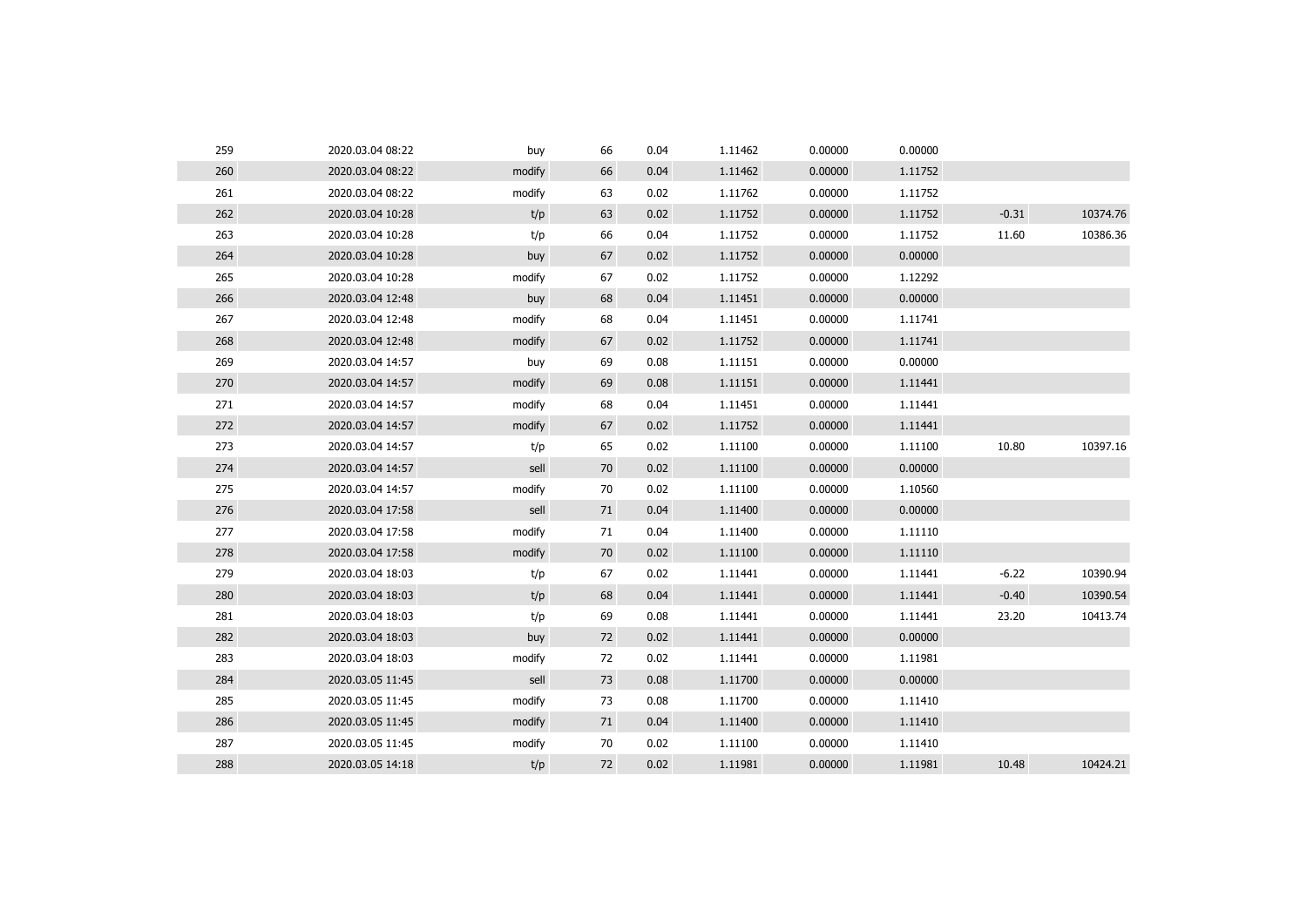| 289 | 2020.03.05 14:18 | buy    | 74 | 0.02 | 1.11981 | 0.00000 | 0.00000 |          |          |
|-----|------------------|--------|----|------|---------|---------|---------|----------|----------|
| 290 | 2020.03.05 14:18 | modify | 74 | 0.02 | 1.11981 | 0.00000 | 1.12521 |          |          |
| 291 | 2020.03.05 16:27 | sell   | 75 | 0.16 | 1.12000 | 0.00000 | 0.00000 |          |          |
| 292 | 2020.03.05 16:27 | modify | 75 | 0.16 | 1.12000 | 0.00000 | 1.11710 |          |          |
| 293 | 2020.03.05 16:27 | modify | 73 | 0.08 | 1.11700 | 0.00000 | 1.11710 |          |          |
| 294 | 2020.03.05 16:27 | modify | 71 | 0.04 | 1.11400 | 0.00000 | 1.11710 |          |          |
| 295 | 2020.03.05 16:27 | modify | 70 | 0.02 | 1.11100 | 0.00000 | 1.11710 |          |          |
| 296 | 2020.03.05 17:33 | t/p    | 70 | 0.02 | 1.11710 | 0.00000 | 1.11710 | $-12.22$ | 10411.99 |
| 297 | 2020.03.05 17:33 | t/p    | 71 | 0.04 | 1.11710 | 0.00000 | 1.11710 | $-12.44$ | 10399.56 |
| 298 | 2020.03.05 17:33 | t/p    | 73 | 0.08 | 1.11710 | 0.00000 | 1.11710 | $-0.80$  | 10398.76 |
| 299 | 2020.03.05 17:33 | t/p    | 75 | 0.16 | 1.11710 | 0.00000 | 1.11710 | 46.40    | 10445.16 |
| 300 | 2020.03.05 17:33 | sell   | 76 | 0.02 | 1.11710 | 0.00000 | 0.00000 |          |          |
| 301 | 2020.03.05 17:33 | modify | 76 | 0.02 | 1.11710 | 0.00000 | 1.11170 |          |          |
| 302 | 2020.03.05 17:33 | buy    | 77 | 0.04 | 1.11681 | 0.00000 | 0.00000 |          |          |
| 303 | 2020.03.05 17:33 | modify | 77 | 0.04 | 1.11681 | 0.00000 | 1.11971 |          |          |
| 304 | 2020.03.05 17:33 | modify | 74 | 0.02 | 1.11981 | 0.00000 | 1.11971 |          |          |
| 305 | 2020.03.05 18:41 | t/p    | 74 | 0.02 | 1.11971 | 0.00000 | 1.11971 | $-0.20$  | 10444.96 |
| 306 | 2020.03.05 18:41 | t/p    | 77 | 0.04 | 1.11971 | 0.00000 | 1.11971 | 11.60    | 10456.56 |
| 307 | 2020.03.05 18:41 | buy    | 78 | 0.02 | 1.11971 | 0.00000 | 0.00000 |          |          |
| 308 | 2020.03.05 18:41 | modify | 78 | 0.02 | 1.11971 | 0.00000 | 1.12511 |          |          |
| 309 | 2020.03.05 18:42 | sell   | 79 | 0.04 | 1.12010 | 0.00000 | 0.00000 |          |          |
| 310 | 2020.03.05 18:42 | modify | 79 | 0.04 | 1.12010 | 0.00000 | 1.11720 |          |          |
| 311 | 2020.03.05 18:42 | modify | 76 | 0.02 | 1.11710 | 0.00000 | 1.11720 |          |          |
| 312 | 2020.03.05 23:11 | sell   | 80 | 0.08 | 1.12310 | 0.00000 | 0.00000 |          |          |
| 313 | 2020.03.05 23:11 | modify | 80 | 0.08 | 1.12310 | 0.00000 | 1.12020 |          |          |
| 314 | 2020.03.05 23:11 | modify | 79 | 0.04 | 1.12010 | 0.00000 | 1.12020 |          |          |
| 315 | 2020.03.05 23:11 | modify | 76 | 0.02 | 1.11710 | 0.00000 | 1.12020 |          |          |
| 316 | 2020.03.06 10:27 | t/p    | 78 | 0.02 | 1.12511 | 0.00000 | 1.12511 | 10.69    | 10467.25 |
| 317 | 2020.03.06 10:27 | buy    | 81 | 0.02 | 1.12511 | 0.00000 | 0.00000 |          |          |
| 318 | 2020.03.06 10:27 | modify | 81 | 0.02 | 1.12511 | 0.00000 | 1.13051 |          |          |
|     |                  |        |    |      |         |         |         |          |          |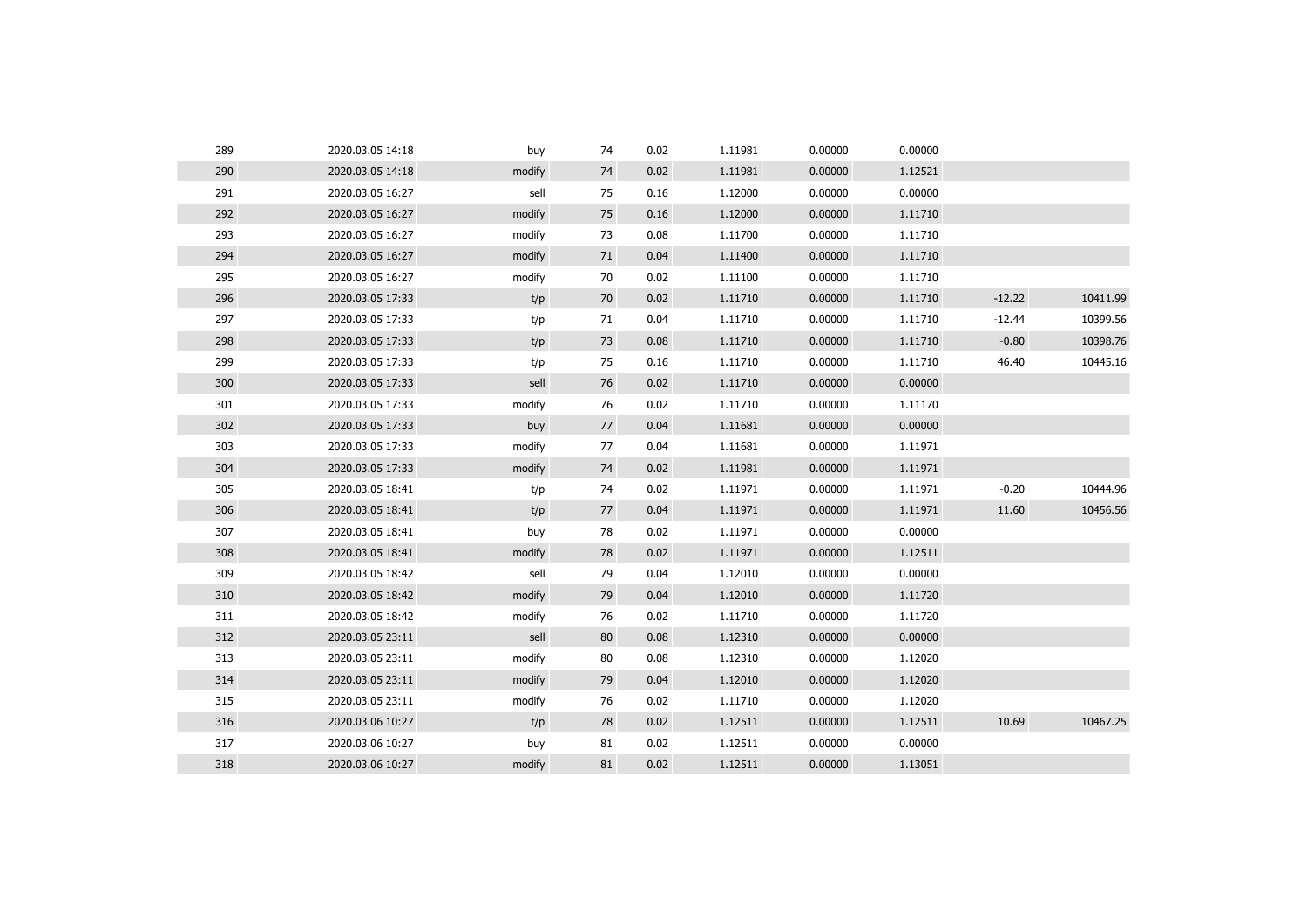| 319 | 2020.03.06 10:32 | sell   | 82 | 0.16 | 1.12611 | 0.00000 | 0.00000 |          |          |
|-----|------------------|--------|----|------|---------|---------|---------|----------|----------|
| 320 | 2020.03.06 10:32 | modify | 82 | 0.16 | 1.12611 | 0.00000 | 1.12321 |          |          |
| 321 | 2020.03.06 10:32 | modify | 80 | 0.08 | 1.12310 | 0.00000 | 1.12321 |          |          |
| 322 | 2020.03.06 10:32 | modify | 79 | 0.04 | 1.12010 | 0.00000 | 1.12321 |          |          |
| 323 | 2020.03.06 10:32 | modify | 76 | 0.02 | 1.11710 | 0.00000 | 1.12321 |          |          |
| 324 | 2020.03.06 11:56 | sell   | 83 | 0.32 | 1.12911 | 0.00000 | 0.00000 |          |          |
| 325 | 2020.03.06 11:56 | modify | 83 | 0.32 | 1.12911 | 0.00000 | 1.12621 |          |          |
| 326 | 2020.03.06 11:56 | modify | 82 | 0.16 | 1.12611 | 0.00000 | 1.12621 |          |          |
| 327 | 2020.03.06 11:56 | modify | 80 | 0.08 | 1.12310 | 0.00000 | 1.12621 |          |          |
| 328 | 2020.03.06 11:56 | modify | 79 | 0.04 | 1.12010 | 0.00000 | 1.12621 |          |          |
| 329 | 2020.03.06 11:56 | modify | 76 | 0.02 | 1.11710 | 0.00000 | 1.12621 |          |          |
| 330 | 2020.03.06 12:06 | t/p    | 81 | 0.02 | 1.13051 | 0.00000 | 1.13051 | 10.80    | 10478.05 |
| 331 | 2020.03.06 12:06 | buy    | 84 | 0.02 | 1.13051 | 0.00000 | 0.00000 |          |          |
| 332 | 2020.03.06 12:06 | modify | 84 | 0.02 | 1.13051 | 0.00000 | 1.13591 |          |          |
| 333 | 2020.03.06 12:28 | sell   | 85 | 0.64 | 1.13211 | 0.00000 | 0.00000 |          |          |
| 334 | 2020.03.06 12:28 | modify | 85 | 0.64 | 1.13211 | 0.00000 | 1.12921 |          |          |
| 335 | 2020.03.06 12:28 | modify | 83 | 0.32 | 1.12911 | 0.00000 | 1.12921 |          |          |
| 336 | 2020.03.06 12:28 | modify | 82 | 0.16 | 1.12611 | 0.00000 | 1.12921 |          |          |
| 337 | 2020.03.06 12:28 | modify | 80 | 0.08 | 1.12310 | 0.00000 | 1.12921 |          |          |
| 338 | 2020.03.06 12:28 | modify | 79 | 0.04 | 1.12010 | 0.00000 | 1.12921 |          |          |
| 339 | 2020.03.06 12:28 | modify | 76 | 0.02 | 1.11710 | 0.00000 | 1.12921 |          |          |
| 340 | 2020.03.06 16:52 | sell   | 86 | 1.28 | 1.13511 | 0.00000 | 0.00000 |          |          |
| 341 | 2020.03.06 16:52 | modify | 86 | 1.28 | 1.13511 | 0.00000 | 1.13221 |          |          |
| 342 | 2020.03.06 16:52 | modify | 85 | 0.64 | 1.13211 | 0.00000 | 1.13221 |          |          |
| 343 | 2020.03.06 16:52 | modify | 83 | 0.32 | 1.12911 | 0.00000 | 1.13221 |          |          |
| 344 | 2020.03.06 16:52 | modify | 82 | 0.16 | 1.12611 | 0.00000 | 1.13221 |          |          |
| 345 | 2020.03.06 16:52 | modify | 80 | 0.08 | 1.12310 | 0.00000 | 1.13221 |          |          |
| 346 | 2020.03.06 16:52 | modify | 79 | 0.04 | 1.12010 | 0.00000 | 1.13221 |          |          |
| 347 | 2020.03.06 16:52 | modify | 76 | 0.02 | 1.11710 | 0.00000 | 1.13221 |          |          |
| 348 | 2020.03.06 17:23 | t/p    | 76 | 0.02 | 1.13221 | 0.00000 | 1.13221 | $-30.23$ | 10447.82 |
|     |                  |        |    |      |         |         |         |          |          |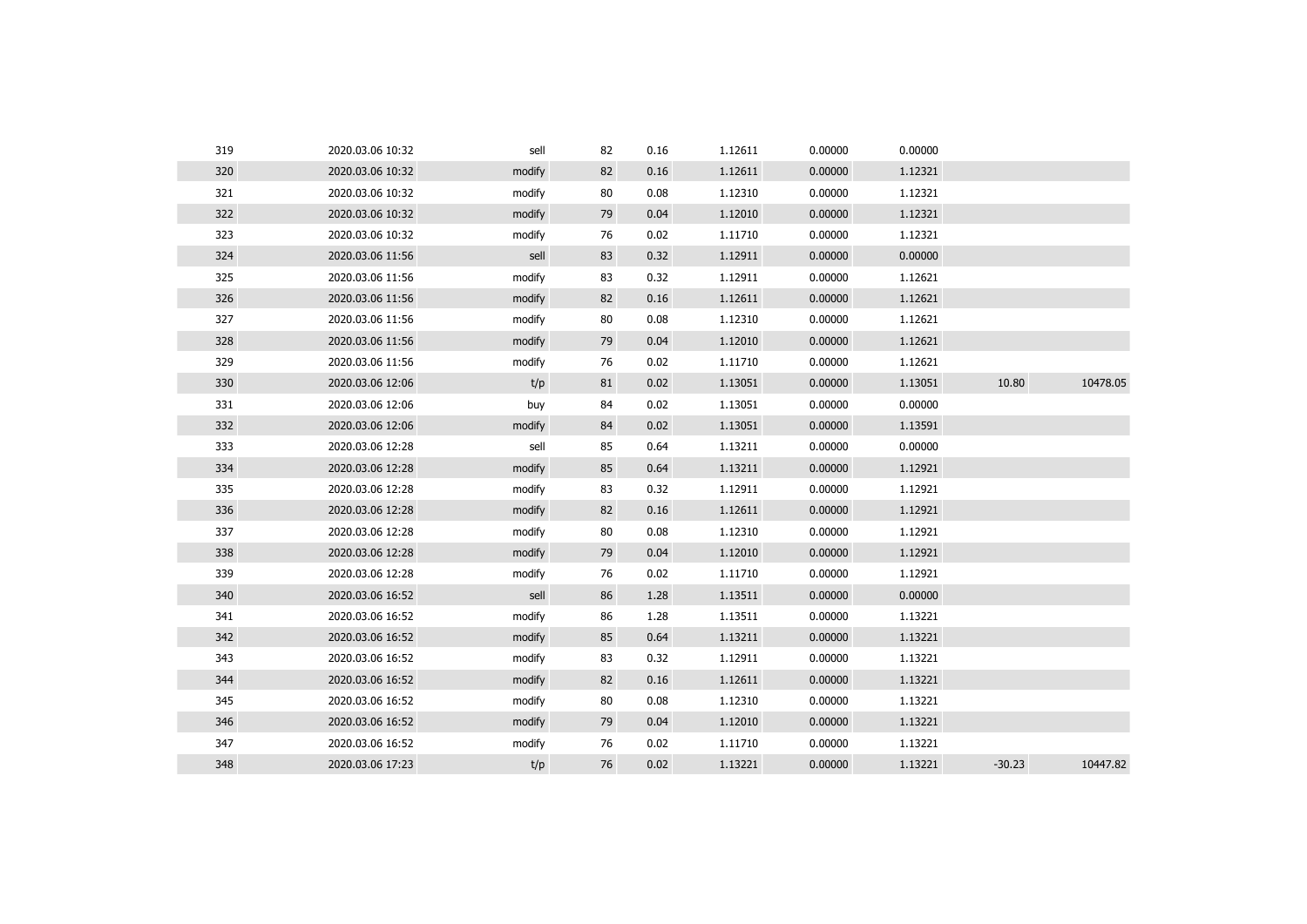| 349 | 2020.03.06 17:23 | t/p    | 79 | 0.04 | 1.13221 | 0.00000 | 1.13221 | $-48.45$ | 10399.37 |
|-----|------------------|--------|----|------|---------|---------|---------|----------|----------|
| 350 | 2020.03.06 17:23 | t/p    | 80 | 0.08 | 1.13221 | 0.00000 | 1.13221 | $-72.90$ | 10326.47 |
| 351 | 2020.03.06 17:23 | t/p    | 82 | 0.16 | 1.13221 | 0.00000 | 1.13221 | $-97.60$ | 10228.87 |
| 352 | 2020.03.06 17:23 | t/p    | 83 | 0.32 | 1.13221 | 0.00000 | 1.13221 | $-99.20$ | 10129.67 |
| 353 | 2020.03.06 17:23 | t/p    | 85 | 0.64 | 1.13221 | 0.00000 | 1.13221 | $-6.40$  | 10123.27 |
| 354 | 2020.03.06 17:23 | t/p    | 86 | 1.28 | 1.13221 | 0.00000 | 1.13221 | 371.20   | 10494.47 |
| 355 | 2020.03.06 17:23 | sell   | 87 | 0.02 | 1.13221 | 0.00000 | 0.00000 |          |          |
| 356 | 2020.03.06 17:23 | modify | 87 | 0.02 | 1.13221 | 0.00000 | 1.12681 |          |          |
| 357 | 2020.03.09 00:12 | sell   | 88 | 0.04 | 1.13521 | 0.00000 | 0.00000 |          |          |
| 358 | 2020.03.09 00:12 | modify | 88 | 0.04 | 1.13521 | 0.00000 | 1.13231 |          |          |
| 359 | 2020.03.09 00:12 | modify | 87 | 0.02 | 1.13221 | 0.00000 | 1.13231 |          |          |
| 360 | 2020.03.09 00:33 | t/p    | 84 | 0.02 | 1.13591 | 0.00000 | 1.13591 | 10.69    | 10505.16 |
| 361 | 2020.03.09 00:33 | buy    | 89 | 0.02 | 1.13591 | 0.00000 | 0.00000 |          |          |
| 362 | 2020.03.09 00:33 | modify | 89 | 0.02 | 1.13591 | 0.00000 | 1.14131 |          |          |
| 363 | 2020.03.09 00:43 | sell   | 90 | 0.08 | 1.13821 | 0.00000 | 0.00000 |          |          |
| 364 | 2020.03.09 00:43 | modify | 90 | 0.08 | 1.13821 | 0.00000 | 1.13531 |          |          |
| 365 | 2020.03.09 00:43 | modify | 88 | 0.04 | 1.13521 | 0.00000 | 1.13531 |          |          |
| 366 | 2020.03.09 00:43 | modify | 87 | 0.02 | 1.13221 | 0.00000 | 1.13531 |          |          |
| 367 | 2020.03.09 03:46 | sell   | 91 | 0.16 | 1.14121 | 0.00000 | 0.00000 |          |          |
| 368 | 2020.03.09 03:46 | modify | 91 | 0.16 | 1.14121 | 0.00000 | 1.13831 |          |          |
| 369 | 2020.03.09 03:46 | modify | 90 | 0.08 | 1.13821 | 0.00000 | 1.13831 |          |          |
| 370 | 2020.03.09 03:46 | modify | 88 | 0.04 | 1.13521 | 0.00000 | 1.13831 |          |          |
| 371 | 2020.03.09 03:46 | modify | 87 | 0.02 | 1.13221 | 0.00000 | 1.13831 |          |          |
| 372 | 2020.03.09 03:46 | t/p    | 89 | 0.02 | 1.14131 | 0.00000 | 1.14131 | 10.80    | 10515.96 |
| 373 | 2020.03.09 03:46 | buy    | 92 | 0.02 | 1.14132 | 0.00000 | 0.00000 |          |          |
| 374 | 2020.03.09 03:46 | modify | 92 | 0.02 | 1.14132 | 0.00000 | 1.14672 |          |          |
| 375 | 2020.03.09 03:48 | sell   | 93 | 0.32 | 1.14421 | 0.00000 | 0.00000 |          |          |
| 376 | 2020.03.09 03:48 | modify | 93 | 0.32 | 1.14421 | 0.00000 | 1.14131 |          |          |
| 377 | 2020.03.09 03:48 | modify | 91 | 0.16 | 1.14121 | 0.00000 | 1.14131 |          |          |
| 378 | 2020.03.09 03:48 | modify | 90 | 0.08 | 1.13821 | 0.00000 | 1.14131 |          |          |
|     |                  |        |    |      |         |         |         |          |          |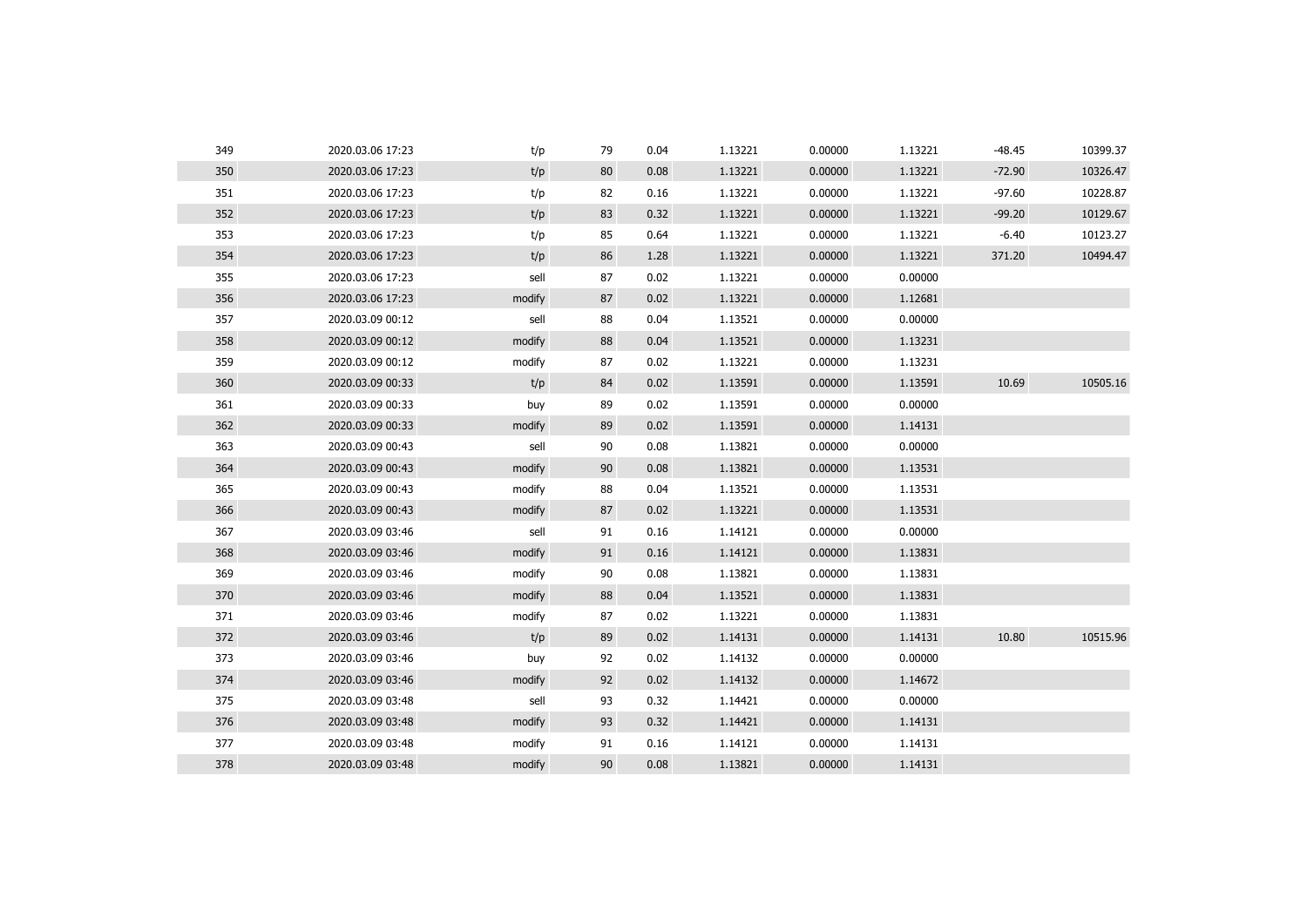| 380<br>2020.03.09 03:48<br>87<br>1.13221<br>0.00000<br>1.14131<br>modify<br>0.02<br>381<br>92<br>0.02<br>1.14672<br>0.00000<br>1.14672<br>10.80<br>2020.03.09 03:50<br>t/p<br>382<br>2020.03.09 03:50<br>94<br>0.02<br>1.14672<br>0.00000<br>0.00000<br>buy<br>383<br>0.02<br>1.14672<br>1.15212<br>2020.03.09 03:50<br>94<br>0.00000<br>modify<br>384<br>95<br>1.14721<br>0.00000<br>0.00000<br>2020.03.09 03:50<br>sell<br>0.64<br>385<br>2020.03.09 03:50<br>95<br>1.14721<br>0.00000<br>1.14431<br>modify<br>0.64<br>386<br>93<br>1.14421<br>0.00000<br>1.14431<br>2020.03.09 03:50<br>0.32<br>modify<br>387<br>0.16<br>1.14121<br>0.00000<br>1.14431<br>2020.03.09 03:50<br>modify<br>91<br>388<br>90<br>1.13821<br>0.00000<br>2020.03.09 03:50<br>0.08<br>1.14431<br>modify<br>389<br>2020.03.09 03:50<br>modify<br>88<br>0.04<br>1.13521<br>0.00000<br>1.14431<br>390<br>87<br>1.13221<br>2020.03.09 03:50<br>0.02<br>0.00000<br>1.14431<br>modify<br>391<br>87<br>$-24.21$<br>2020.03.09 03:52<br>0.02<br>1.14431<br>0.00000<br>1.14431<br>t/p<br>392<br>88<br>0.00000<br>$-36.40$<br>2020.03.09 03:52<br>t/p<br>0.04<br>1.14431<br>1.14431<br>393<br>90<br>0.08<br>1.14431<br>0.00000<br>1.14431<br>$-48.80$<br>2020.03.09 03:52<br>t/p<br>394<br>2020.03.09 03:52<br>t/p<br>91<br>0.16<br>1.14431<br>0.00000<br>1.14431<br>$-49.60$<br>395<br>93<br>$-3.20$<br>2020.03.09 03:52<br>t/p<br>0.32<br>1.14431<br>0.00000<br>1.14431<br>396<br>t/p<br>95<br>0.64<br>1.14431<br>0.00000<br>1.14431<br>185.60<br>2020.03.09 03:52<br>397<br>2020.03.09 03:52<br>sell<br>96<br>0.02<br>1.14431<br>0.00000<br>0.00000<br>398<br>96<br>0.02<br>0.00000<br>1.13891<br>2020.03.09 03:52<br>modify<br>1.14431<br>399<br>97<br>2020.03.09 03:53<br>0.04<br>1.14370<br>0.00000<br>0.00000<br>buy<br>400<br>97<br>1.14370<br>0.00000<br>1.14660<br>2020.03.09 03:53<br>modify<br>0.04<br>401<br>0.02<br>1.14660<br>2020.03.09 03:53<br>modify<br>94<br>1.14672<br>0.00000<br>402<br>2020.03.09 04:48<br>98<br>0.08<br>1.14070<br>0.00000<br>0.00000<br>buy<br>403<br>98<br>1.14360<br>2020.03.09 04:48<br>modify<br>0.08<br>1.14070<br>0.00000<br>404<br>97<br>0.04<br>1.14370<br>0.00000<br>1.14360<br>2020.03.09 04:48<br>modify<br>405<br>2020.03.09 04:48<br>94<br>0.02<br>1.14672<br>0.00000<br>1.14360<br>modify<br>10.80<br>406<br>0.02<br>1.13891<br>0.00000<br>2020.03.09 04:55<br>t/p<br>96<br>1.13891<br>407<br>99<br>0.02<br>1.13891<br>0.00000<br>2020.03.09 04:55<br>sell<br>0.00000<br>99<br>408<br>2020.03.09 04:55<br>0.02<br>1.13891<br>0.00000<br>1.13351<br>modify | 379 | 2020.03.09 03:48 | modify | 88 | 0.04 | 1.13521 | 0.00000 | 1.14131 |          |
|----------------------------------------------------------------------------------------------------------------------------------------------------------------------------------------------------------------------------------------------------------------------------------------------------------------------------------------------------------------------------------------------------------------------------------------------------------------------------------------------------------------------------------------------------------------------------------------------------------------------------------------------------------------------------------------------------------------------------------------------------------------------------------------------------------------------------------------------------------------------------------------------------------------------------------------------------------------------------------------------------------------------------------------------------------------------------------------------------------------------------------------------------------------------------------------------------------------------------------------------------------------------------------------------------------------------------------------------------------------------------------------------------------------------------------------------------------------------------------------------------------------------------------------------------------------------------------------------------------------------------------------------------------------------------------------------------------------------------------------------------------------------------------------------------------------------------------------------------------------------------------------------------------------------------------------------------------------------------------------------------------------------------------------------------------------------------------------------------------------------------------------------------------------------------------------------------------------------------------------------------------------------------------------------------------------------------------------------------------------------------------------------------------------------------------------------------------------------------------------------------------------------------------------------------------------------------------|-----|------------------|--------|----|------|---------|---------|---------|----------|
|                                                                                                                                                                                                                                                                                                                                                                                                                                                                                                                                                                                                                                                                                                                                                                                                                                                                                                                                                                                                                                                                                                                                                                                                                                                                                                                                                                                                                                                                                                                                                                                                                                                                                                                                                                                                                                                                                                                                                                                                                                                                                                                                                                                                                                                                                                                                                                                                                                                                                                                                                                                  |     |                  |        |    |      |         |         |         |          |
|                                                                                                                                                                                                                                                                                                                                                                                                                                                                                                                                                                                                                                                                                                                                                                                                                                                                                                                                                                                                                                                                                                                                                                                                                                                                                                                                                                                                                                                                                                                                                                                                                                                                                                                                                                                                                                                                                                                                                                                                                                                                                                                                                                                                                                                                                                                                                                                                                                                                                                                                                                                  |     |                  |        |    |      |         |         |         | 10526.76 |
|                                                                                                                                                                                                                                                                                                                                                                                                                                                                                                                                                                                                                                                                                                                                                                                                                                                                                                                                                                                                                                                                                                                                                                                                                                                                                                                                                                                                                                                                                                                                                                                                                                                                                                                                                                                                                                                                                                                                                                                                                                                                                                                                                                                                                                                                                                                                                                                                                                                                                                                                                                                  |     |                  |        |    |      |         |         |         |          |
|                                                                                                                                                                                                                                                                                                                                                                                                                                                                                                                                                                                                                                                                                                                                                                                                                                                                                                                                                                                                                                                                                                                                                                                                                                                                                                                                                                                                                                                                                                                                                                                                                                                                                                                                                                                                                                                                                                                                                                                                                                                                                                                                                                                                                                                                                                                                                                                                                                                                                                                                                                                  |     |                  |        |    |      |         |         |         |          |
|                                                                                                                                                                                                                                                                                                                                                                                                                                                                                                                                                                                                                                                                                                                                                                                                                                                                                                                                                                                                                                                                                                                                                                                                                                                                                                                                                                                                                                                                                                                                                                                                                                                                                                                                                                                                                                                                                                                                                                                                                                                                                                                                                                                                                                                                                                                                                                                                                                                                                                                                                                                  |     |                  |        |    |      |         |         |         |          |
|                                                                                                                                                                                                                                                                                                                                                                                                                                                                                                                                                                                                                                                                                                                                                                                                                                                                                                                                                                                                                                                                                                                                                                                                                                                                                                                                                                                                                                                                                                                                                                                                                                                                                                                                                                                                                                                                                                                                                                                                                                                                                                                                                                                                                                                                                                                                                                                                                                                                                                                                                                                  |     |                  |        |    |      |         |         |         |          |
|                                                                                                                                                                                                                                                                                                                                                                                                                                                                                                                                                                                                                                                                                                                                                                                                                                                                                                                                                                                                                                                                                                                                                                                                                                                                                                                                                                                                                                                                                                                                                                                                                                                                                                                                                                                                                                                                                                                                                                                                                                                                                                                                                                                                                                                                                                                                                                                                                                                                                                                                                                                  |     |                  |        |    |      |         |         |         |          |
|                                                                                                                                                                                                                                                                                                                                                                                                                                                                                                                                                                                                                                                                                                                                                                                                                                                                                                                                                                                                                                                                                                                                                                                                                                                                                                                                                                                                                                                                                                                                                                                                                                                                                                                                                                                                                                                                                                                                                                                                                                                                                                                                                                                                                                                                                                                                                                                                                                                                                                                                                                                  |     |                  |        |    |      |         |         |         |          |
|                                                                                                                                                                                                                                                                                                                                                                                                                                                                                                                                                                                                                                                                                                                                                                                                                                                                                                                                                                                                                                                                                                                                                                                                                                                                                                                                                                                                                                                                                                                                                                                                                                                                                                                                                                                                                                                                                                                                                                                                                                                                                                                                                                                                                                                                                                                                                                                                                                                                                                                                                                                  |     |                  |        |    |      |         |         |         |          |
|                                                                                                                                                                                                                                                                                                                                                                                                                                                                                                                                                                                                                                                                                                                                                                                                                                                                                                                                                                                                                                                                                                                                                                                                                                                                                                                                                                                                                                                                                                                                                                                                                                                                                                                                                                                                                                                                                                                                                                                                                                                                                                                                                                                                                                                                                                                                                                                                                                                                                                                                                                                  |     |                  |        |    |      |         |         |         |          |
|                                                                                                                                                                                                                                                                                                                                                                                                                                                                                                                                                                                                                                                                                                                                                                                                                                                                                                                                                                                                                                                                                                                                                                                                                                                                                                                                                                                                                                                                                                                                                                                                                                                                                                                                                                                                                                                                                                                                                                                                                                                                                                                                                                                                                                                                                                                                                                                                                                                                                                                                                                                  |     |                  |        |    |      |         |         |         |          |
|                                                                                                                                                                                                                                                                                                                                                                                                                                                                                                                                                                                                                                                                                                                                                                                                                                                                                                                                                                                                                                                                                                                                                                                                                                                                                                                                                                                                                                                                                                                                                                                                                                                                                                                                                                                                                                                                                                                                                                                                                                                                                                                                                                                                                                                                                                                                                                                                                                                                                                                                                                                  |     |                  |        |    |      |         |         |         | 10502.55 |
|                                                                                                                                                                                                                                                                                                                                                                                                                                                                                                                                                                                                                                                                                                                                                                                                                                                                                                                                                                                                                                                                                                                                                                                                                                                                                                                                                                                                                                                                                                                                                                                                                                                                                                                                                                                                                                                                                                                                                                                                                                                                                                                                                                                                                                                                                                                                                                                                                                                                                                                                                                                  |     |                  |        |    |      |         |         |         | 10466.15 |
|                                                                                                                                                                                                                                                                                                                                                                                                                                                                                                                                                                                                                                                                                                                                                                                                                                                                                                                                                                                                                                                                                                                                                                                                                                                                                                                                                                                                                                                                                                                                                                                                                                                                                                                                                                                                                                                                                                                                                                                                                                                                                                                                                                                                                                                                                                                                                                                                                                                                                                                                                                                  |     |                  |        |    |      |         |         |         | 10417.35 |
|                                                                                                                                                                                                                                                                                                                                                                                                                                                                                                                                                                                                                                                                                                                                                                                                                                                                                                                                                                                                                                                                                                                                                                                                                                                                                                                                                                                                                                                                                                                                                                                                                                                                                                                                                                                                                                                                                                                                                                                                                                                                                                                                                                                                                                                                                                                                                                                                                                                                                                                                                                                  |     |                  |        |    |      |         |         |         | 10367.75 |
|                                                                                                                                                                                                                                                                                                                                                                                                                                                                                                                                                                                                                                                                                                                                                                                                                                                                                                                                                                                                                                                                                                                                                                                                                                                                                                                                                                                                                                                                                                                                                                                                                                                                                                                                                                                                                                                                                                                                                                                                                                                                                                                                                                                                                                                                                                                                                                                                                                                                                                                                                                                  |     |                  |        |    |      |         |         |         | 10364.55 |
|                                                                                                                                                                                                                                                                                                                                                                                                                                                                                                                                                                                                                                                                                                                                                                                                                                                                                                                                                                                                                                                                                                                                                                                                                                                                                                                                                                                                                                                                                                                                                                                                                                                                                                                                                                                                                                                                                                                                                                                                                                                                                                                                                                                                                                                                                                                                                                                                                                                                                                                                                                                  |     |                  |        |    |      |         |         |         | 10550.15 |
|                                                                                                                                                                                                                                                                                                                                                                                                                                                                                                                                                                                                                                                                                                                                                                                                                                                                                                                                                                                                                                                                                                                                                                                                                                                                                                                                                                                                                                                                                                                                                                                                                                                                                                                                                                                                                                                                                                                                                                                                                                                                                                                                                                                                                                                                                                                                                                                                                                                                                                                                                                                  |     |                  |        |    |      |         |         |         |          |
|                                                                                                                                                                                                                                                                                                                                                                                                                                                                                                                                                                                                                                                                                                                                                                                                                                                                                                                                                                                                                                                                                                                                                                                                                                                                                                                                                                                                                                                                                                                                                                                                                                                                                                                                                                                                                                                                                                                                                                                                                                                                                                                                                                                                                                                                                                                                                                                                                                                                                                                                                                                  |     |                  |        |    |      |         |         |         |          |
|                                                                                                                                                                                                                                                                                                                                                                                                                                                                                                                                                                                                                                                                                                                                                                                                                                                                                                                                                                                                                                                                                                                                                                                                                                                                                                                                                                                                                                                                                                                                                                                                                                                                                                                                                                                                                                                                                                                                                                                                                                                                                                                                                                                                                                                                                                                                                                                                                                                                                                                                                                                  |     |                  |        |    |      |         |         |         |          |
|                                                                                                                                                                                                                                                                                                                                                                                                                                                                                                                                                                                                                                                                                                                                                                                                                                                                                                                                                                                                                                                                                                                                                                                                                                                                                                                                                                                                                                                                                                                                                                                                                                                                                                                                                                                                                                                                                                                                                                                                                                                                                                                                                                                                                                                                                                                                                                                                                                                                                                                                                                                  |     |                  |        |    |      |         |         |         |          |
|                                                                                                                                                                                                                                                                                                                                                                                                                                                                                                                                                                                                                                                                                                                                                                                                                                                                                                                                                                                                                                                                                                                                                                                                                                                                                                                                                                                                                                                                                                                                                                                                                                                                                                                                                                                                                                                                                                                                                                                                                                                                                                                                                                                                                                                                                                                                                                                                                                                                                                                                                                                  |     |                  |        |    |      |         |         |         |          |
|                                                                                                                                                                                                                                                                                                                                                                                                                                                                                                                                                                                                                                                                                                                                                                                                                                                                                                                                                                                                                                                                                                                                                                                                                                                                                                                                                                                                                                                                                                                                                                                                                                                                                                                                                                                                                                                                                                                                                                                                                                                                                                                                                                                                                                                                                                                                                                                                                                                                                                                                                                                  |     |                  |        |    |      |         |         |         |          |
|                                                                                                                                                                                                                                                                                                                                                                                                                                                                                                                                                                                                                                                                                                                                                                                                                                                                                                                                                                                                                                                                                                                                                                                                                                                                                                                                                                                                                                                                                                                                                                                                                                                                                                                                                                                                                                                                                                                                                                                                                                                                                                                                                                                                                                                                                                                                                                                                                                                                                                                                                                                  |     |                  |        |    |      |         |         |         |          |
|                                                                                                                                                                                                                                                                                                                                                                                                                                                                                                                                                                                                                                                                                                                                                                                                                                                                                                                                                                                                                                                                                                                                                                                                                                                                                                                                                                                                                                                                                                                                                                                                                                                                                                                                                                                                                                                                                                                                                                                                                                                                                                                                                                                                                                                                                                                                                                                                                                                                                                                                                                                  |     |                  |        |    |      |         |         |         |          |
|                                                                                                                                                                                                                                                                                                                                                                                                                                                                                                                                                                                                                                                                                                                                                                                                                                                                                                                                                                                                                                                                                                                                                                                                                                                                                                                                                                                                                                                                                                                                                                                                                                                                                                                                                                                                                                                                                                                                                                                                                                                                                                                                                                                                                                                                                                                                                                                                                                                                                                                                                                                  |     |                  |        |    |      |         |         |         |          |
|                                                                                                                                                                                                                                                                                                                                                                                                                                                                                                                                                                                                                                                                                                                                                                                                                                                                                                                                                                                                                                                                                                                                                                                                                                                                                                                                                                                                                                                                                                                                                                                                                                                                                                                                                                                                                                                                                                                                                                                                                                                                                                                                                                                                                                                                                                                                                                                                                                                                                                                                                                                  |     |                  |        |    |      |         |         |         | 10560.95 |
|                                                                                                                                                                                                                                                                                                                                                                                                                                                                                                                                                                                                                                                                                                                                                                                                                                                                                                                                                                                                                                                                                                                                                                                                                                                                                                                                                                                                                                                                                                                                                                                                                                                                                                                                                                                                                                                                                                                                                                                                                                                                                                                                                                                                                                                                                                                                                                                                                                                                                                                                                                                  |     |                  |        |    |      |         |         |         |          |
|                                                                                                                                                                                                                                                                                                                                                                                                                                                                                                                                                                                                                                                                                                                                                                                                                                                                                                                                                                                                                                                                                                                                                                                                                                                                                                                                                                                                                                                                                                                                                                                                                                                                                                                                                                                                                                                                                                                                                                                                                                                                                                                                                                                                                                                                                                                                                                                                                                                                                                                                                                                  |     |                  |        |    |      |         |         |         |          |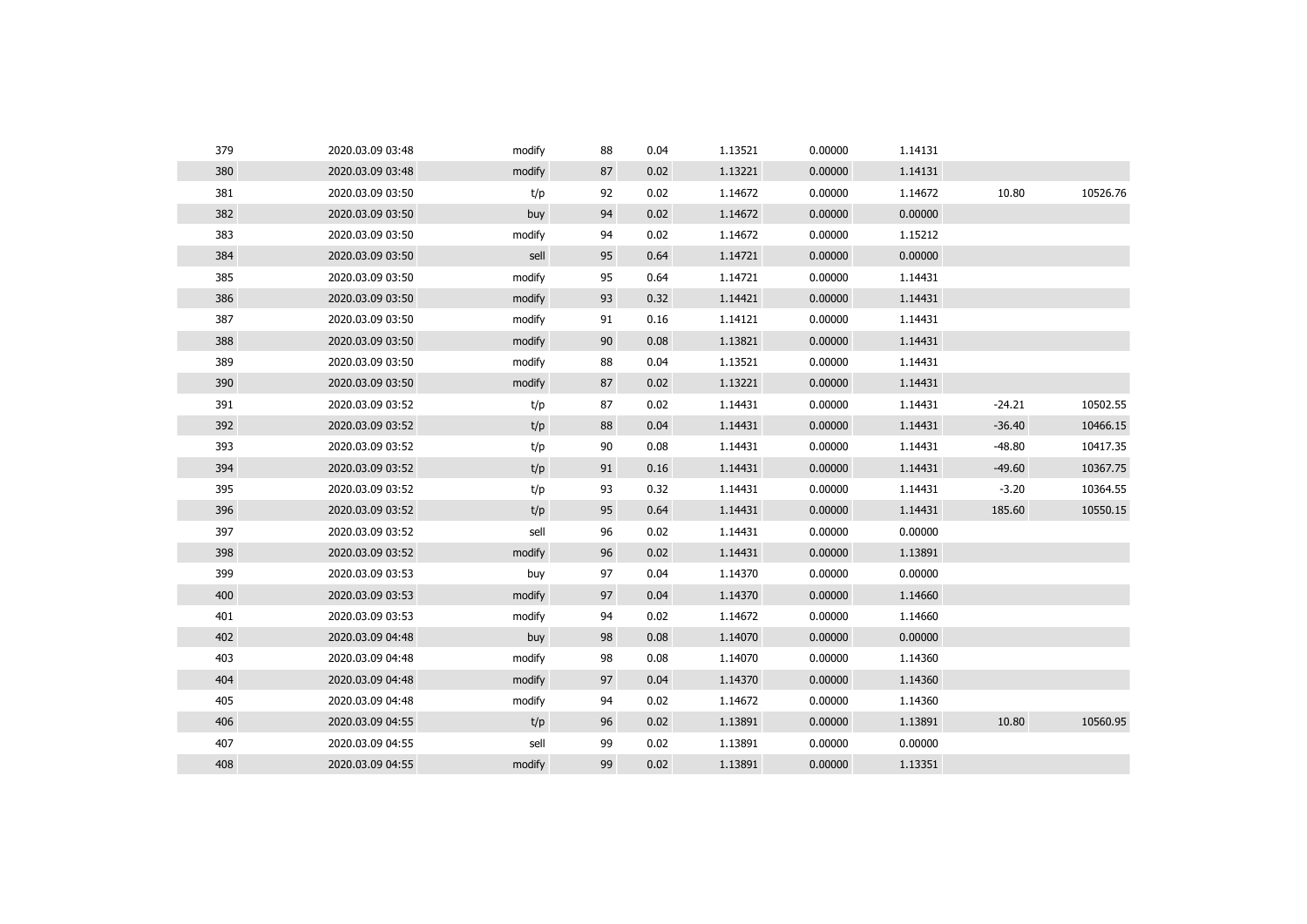| 409 | 2020.03.09 05:18 | buy    | 100 | 0.16 | 1.13770 | 0.00000 | 0.00000 |          |          |
|-----|------------------|--------|-----|------|---------|---------|---------|----------|----------|
| 410 | 2020.03.09 05:18 | modify | 100 | 0.16 | 1.13770 | 0.00000 | 1.14060 |          |          |
| 411 | 2020.03.09 05:18 | modify | 98  | 0.08 | 1.14070 | 0.00000 | 1.14060 |          |          |
| 412 | 2020.03.09 05:18 | modify | 97  | 0.04 | 1.14370 | 0.00000 | 1.14060 |          |          |
| 413 | 2020.03.09 05:18 | modify | 94  | 0.02 | 1.14672 | 0.00000 | 1.14060 |          |          |
| 414 | 2020.03.09 05:42 | t/p    | 94  | 0.02 | 1.14060 | 0.00000 | 1.14060 | $-12.24$ | 10548.71 |
| 415 | 2020.03.09 05:42 | t/p    | 97  | 0.04 | 1.14060 | 0.00000 | 1.14060 | $-12.40$ | 10536.31 |
| 416 | 2020.03.09 05:42 | t/p    | 98  | 0.08 | 1.14060 | 0.00000 | 1.14060 | $-0.80$  | 10535.51 |
| 417 | 2020.03.09 05:42 | t/p    | 100 | 0.16 | 1.14060 | 0.00000 | 1.14060 | 46.40    | 10581.91 |
| 418 | 2020.03.09 05:42 | buy    | 101 | 0.02 | 1.14060 | 0.00000 | 0.00000 |          |          |
| 419 | 2020.03.09 05:42 | modify | 101 | 0.02 | 1.14060 | 0.00000 | 1.14600 |          |          |
| 420 | 2020.03.09 05:46 | sell   | 102 | 0.04 | 1.14191 | 0.00000 | 0.00000 |          |          |
| 421 | 2020.03.09 05:46 | modify | 102 | 0.04 | 1.14191 | 0.00000 | 1.13901 |          |          |
| 422 | 2020.03.09 05:46 | modify | 99  | 0.02 | 1.13891 | 0.00000 | 1.13901 |          |          |
| 423 | 2020.03.09 07:43 | t/p    | 99  | 0.02 | 1.13901 | 0.00000 | 1.13901 | $-0.20$  | 10581.71 |
| 424 | 2020.03.09 07:43 | t/p    | 102 | 0.04 | 1.13901 | 0.00000 | 1.13901 | 11.60    | 10593.31 |
| 425 | 2020.03.09 07:43 | sell   | 103 | 0.02 | 1.13900 | 0.00000 | 0.00000 |          |          |
| 426 | 2020.03.09 07:43 | modify | 103 | 0.02 | 1.13900 | 0.00000 | 1.13360 |          |          |
| 427 | 2020.03.09 09:06 | sell   | 104 | 0.04 | 1.14201 | 0.00000 | 0.00000 |          |          |
| 428 | 2020.03.09 09:06 | modify | 104 | 0.04 | 1.14201 | 0.00000 | 1.13911 |          |          |
| 429 | 2020.03.09 09:06 | modify | 103 | 0.02 | 1.13900 | 0.00000 | 1.13911 |          |          |
| 430 | 2020.03.09 09:22 | sell   | 105 | 0.08 | 1.14501 | 0.00000 | 0.00000 |          |          |
| 431 | 2020.03.09 09:22 | modify | 105 | 0.08 | 1.14501 | 0.00000 | 1.14211 |          |          |
| 432 | 2020.03.09 09:22 | modify | 104 | 0.04 | 1.14201 | 0.00000 | 1.14211 |          |          |
| 433 | 2020.03.09 09:22 | modify | 103 | 0.02 | 1.13900 | 0.00000 | 1.14211 |          |          |
| 434 | 2020.03.09 09:23 | t/p    | 101 | 0.02 | 1.14600 | 0.00000 | 1.14600 | 10.80    | 10604.11 |
| 435 | 2020.03.09 09:23 | buy    | 106 | 0.02 | 1.14600 | 0.00000 | 0.00000 |          |          |
| 436 | 2020.03.09 09:23 | modify | 106 | 0.02 | 1.14600 | 0.00000 | 1.15140 |          |          |
| 437 | 2020.03.09 10:03 | buy    | 107 | 0.04 | 1.14300 | 0.00000 | 0.00000 |          |          |
|     |                  |        |     |      |         |         |         |          |          |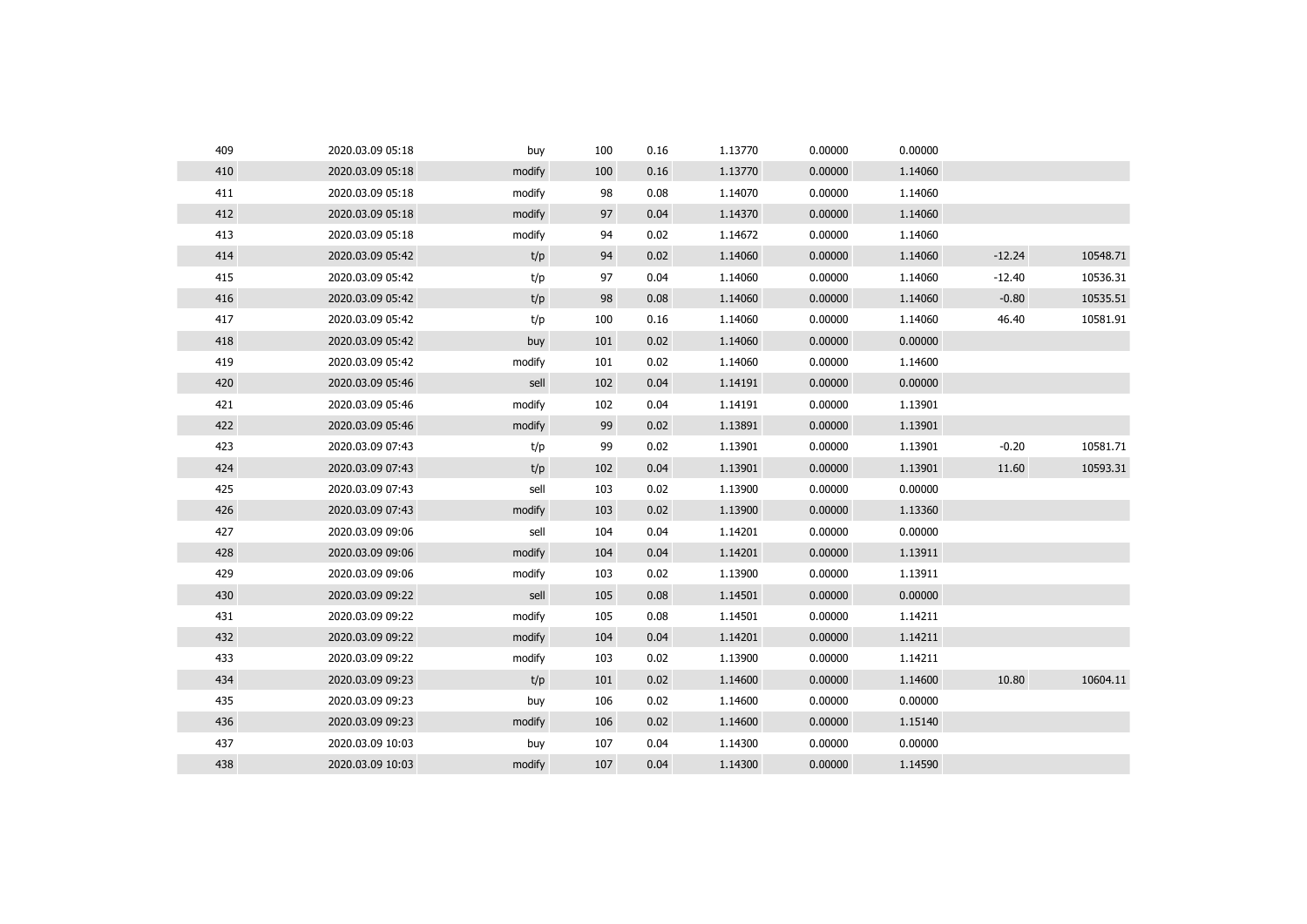| 439 | 2020.03.09 10:03 | modify | 106 | 0.02 | 1.14600 | 0.00000 | 1.14590 |          |          |
|-----|------------------|--------|-----|------|---------|---------|---------|----------|----------|
| 440 | 2020.03.09 10:08 | t/p    | 103 | 0.02 | 1.14211 | 0.00000 | 1.14211 | $-6.22$  | 10597.89 |
| 441 | 2020.03.09 10:08 | t/p    | 104 | 0.04 | 1.14211 | 0.00000 | 1.14211 | $-0.40$  | 10597.49 |
| 442 | 2020.03.09 10:08 | t/p    | 105 | 0.08 | 1.14211 | 0.00000 | 1.14211 | 23.20    | 10620.69 |
| 443 | 2020.03.09 10:08 | sell   | 108 | 0.02 | 1.14211 | 0.00000 | 0.00000 |          |          |
| 444 | 2020.03.09 10:08 | modify | 108 | 0.02 | 1.14211 | 0.00000 | 1.13671 |          |          |
| 445 | 2020.03.09 10:37 | buy    | 109 | 0.08 | 1.13999 | 0.00000 | 0.00000 |          |          |
| 446 | 2020.03.09 10:37 | modify | 109 | 0.08 | 1.13999 | 0.00000 | 1.14289 |          |          |
| 447 | 2020.03.09 10:37 | modify | 107 | 0.04 | 1.14300 | 0.00000 | 1.14289 |          |          |
| 448 | 2020.03.09 10:37 | modify | 106 | 0.02 | 1.14600 | 0.00000 | 1.14289 |          |          |
| 449 | 2020.03.09 11:20 | buy    | 110 | 0.16 | 1.13698 | 0.00000 | 0.00000 |          |          |
| 450 | 2020.03.09 11:20 | modify | 110 | 0.16 | 1.13698 | 0.00000 | 1.13988 |          |          |
| 451 | 2020.03.09 11:20 | modify | 109 | 0.08 | 1.13999 | 0.00000 | 1.13988 |          |          |
| 452 | 2020.03.09 11:20 | modify | 107 | 0.04 | 1.14300 | 0.00000 | 1.13988 |          |          |
| 453 | 2020.03.09 11:20 | modify | 106 | 0.02 | 1.14600 | 0.00000 | 1.13988 |          |          |
| 454 | 2020.03.09 11:28 | t/p    | 108 | 0.02 | 1.13671 | 0.00000 | 1.13671 | 10.80    | 10631.49 |
| 455 | 2020.03.09 11:28 | sell   | 111 | 0.02 | 1.13671 | 0.00000 | 0.00000 |          |          |
| 456 | 2020.03.09 11:28 | modify | 111 | 0.02 | 1.13671 | 0.00000 | 1.13131 |          |          |
| 457 | 2020.03.09 11:52 | sell   | 112 | 0.04 | 1.13971 | 0.00000 | 0.00000 |          |          |
| 458 | 2020.03.09 11:52 | modify | 112 | 0.04 | 1.13971 | 0.00000 | 1.13681 |          |          |
| 459 | 2020.03.09 11:52 | modify | 111 | 0.02 | 1.13671 | 0.00000 | 1.13681 |          |          |
| 460 | 2020.03.09 11:53 | t/p    | 106 | 0.02 | 1.13988 | 0.00000 | 1.13988 | $-12.24$ | 10619.25 |
| 461 | 2020.03.09 11:53 | t/p    | 107 | 0.04 | 1.13988 | 0.00000 | 1.13988 | $-12.48$ | 10606.77 |
| 462 | 2020.03.09 11:53 | t/p    | 109 | 0.08 | 1.13988 | 0.00000 | 1.13988 | $-0.88$  | 10605.89 |
| 463 | 2020.03.09 11:53 | t/p    | 110 | 0.16 | 1.13988 | 0.00000 | 1.13988 | 46.40    | 10652.29 |
| 464 | 2020.03.09 11:53 | buy    | 113 | 0.02 | 1.13988 | 0.00000 | 0.00000 |          |          |
| 465 | 2020.03.09 11:53 | modify | 113 | 0.02 | 1.13988 | 0.00000 | 1.14528 |          |          |
| 466 | 2020.03.09 12:12 | sell   | 114 | 0.08 | 1.14271 | 0.00000 | 0.00000 |          |          |
| 467 | 2020.03.09 12:12 | modify | 114 | 0.08 | 1.14271 | 0.00000 | 1.13981 |          |          |
| 468 | 2020.03.09 12:12 | modify | 112 | 0.04 | 1.13971 | 0.00000 | 1.13981 |          |          |
|     |                  |        |     |      |         |         |         |          |          |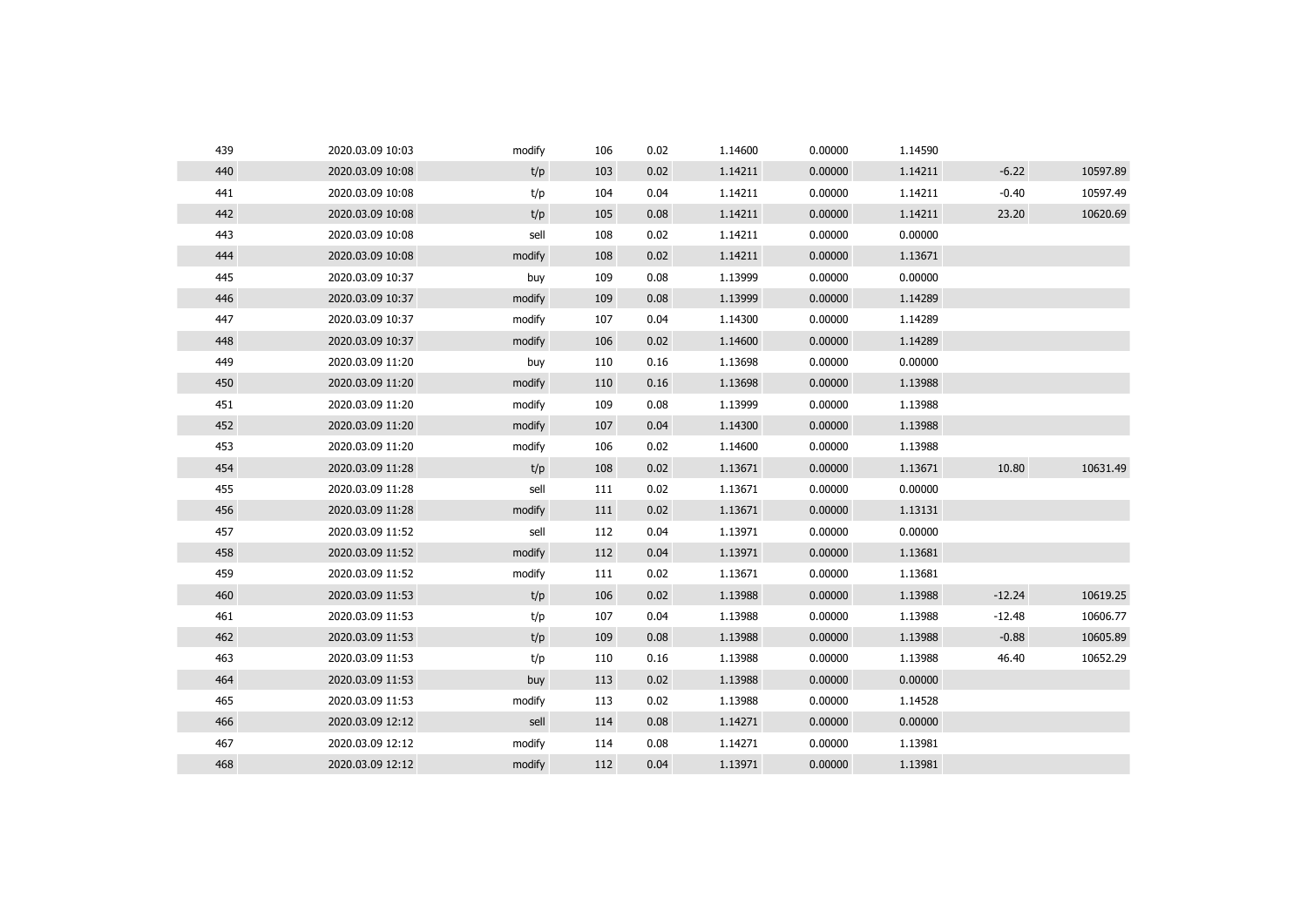| 469 | 2020.03.09 12:12 | modify | 111 | 0.02 | 1.13671 | 0.00000 | 1.13981 |          |          |
|-----|------------------|--------|-----|------|---------|---------|---------|----------|----------|
| 470 | 2020.03.09 15:08 | t/p    | 113 | 0.02 | 1.14528 | 0.00000 | 1.14528 | 10.80    | 10663.09 |
| 471 | 2020.03.09 15:08 | buy    | 115 | 0.02 | 1.14528 | 0.00000 | 0.00000 |          |          |
| 472 | 2020.03.09 15:08 | modify | 115 | 0.02 | 1.14528 | 0.00000 | 1.15068 |          |          |
| 473 | 2020.03.09 15:13 | sell   | 116 | 0.16 | 1.14571 | 0.00000 | 0.00000 |          |          |
| 474 | 2020.03.09 15:13 | modify | 116 | 0.16 | 1.14571 | 0.00000 | 1.14281 |          |          |
| 475 | 2020.03.09 15:13 | modify | 114 | 0.08 | 1.14271 | 0.00000 | 1.14281 |          |          |
| 476 | 2020.03.09 15:13 | modify | 112 | 0.04 | 1.13971 | 0.00000 | 1.14281 |          |          |
| 477 | 2020.03.09 15:13 | modify | 111 | 0.02 | 1.13671 | 0.00000 | 1.14281 |          |          |
| 478 | 2020.03.09 15:47 | t/p    | 111 | 0.02 | 1.14281 | 0.00000 | 1.14281 | $-12.20$ | 10650.89 |
| 479 | 2020.03.09 15:47 | t/p    | 112 | 0.04 | 1.14281 | 0.00000 | 1.14281 | $-12.40$ | 10638.49 |
| 480 | 2020.03.09 15:47 | t/p    | 114 | 0.08 | 1.14281 | 0.00000 | 1.14281 | $-0.80$  | 10637.69 |
| 481 | 2020.03.09 15:47 | t/p    | 116 | 0.16 | 1.14281 | 0.00000 | 1.14281 | 46.40    | 10684.09 |
| 482 | 2020.03.09 15:47 | sell   | 117 | 0.02 | 1.14281 | 0.00000 | 0.00000 |          |          |
| 483 | 2020.03.09 15:47 | modify | 117 | 0.02 | 1.14281 | 0.00000 | 1.13741 |          |          |
| 484 | 2020.03.09 15:48 | buy    | 118 | 0.04 | 1.14226 | 0.00000 | 0.00000 |          |          |
| 485 | 2020.03.09 15:48 | modify | 118 | 0.04 | 1.14226 | 0.00000 | 1.14516 |          |          |
| 486 | 2020.03.09 15:48 | modify | 115 | 0.02 | 1.14528 | 0.00000 | 1.14516 |          |          |
| 487 | 2020.03.09 15:53 | buy    | 119 | 0.08 | 1.13925 | 0.00000 | 0.00000 |          |          |
| 488 | 2020.03.09 15:53 | modify | 119 | 0.08 | 1.13925 | 0.00000 | 1.14215 |          |          |
| 489 | 2020.03.09 15:53 | modify | 118 | 0.04 | 1.14226 | 0.00000 | 1.14215 |          |          |
| 490 | 2020.03.09 15:53 | modify | 115 | 0.02 | 1.14528 | 0.00000 | 1.14215 |          |          |
| 491 | 2020.03.09 16:03 | t/p    | 115 | 0.02 | 1.14215 | 0.00000 | 1.14215 | $-6.26$  | 10677.83 |
| 492 | 2020.03.09 16:03 | t/p    | 118 | 0.04 | 1.14215 | 0.00000 | 1.14215 | $-0.44$  | 10677.39 |
| 493 | 2020.03.09 16:03 | t/p    | 119 | 0.08 | 1.14215 | 0.00000 | 1.14215 | 23.20    | 10700.59 |
| 494 | 2020.03.09 16:03 | buy    | 120 | 0.02 | 1.14215 | 0.00000 | 0.00000 |          |          |
| 495 | 2020.03.09 16:03 | modify | 120 | 0.02 | 1.14215 | 0.00000 | 1.14755 |          |          |
| 496 | 2020.03.09 18:32 | sell   | 121 | 0.04 | 1.14581 | 0.00000 | 0.00000 |          |          |
| 497 | 2020.03.09 18:32 | modify | 121 | 0.04 | 1.14581 | 0.00000 | 1.14291 |          |          |
| 498 | 2020.03.09 18:32 | modify | 117 | 0.02 | 1.14281 | 0.00000 | 1.14291 |          |          |
|     |                  |        |     |      |         |         |         |          |          |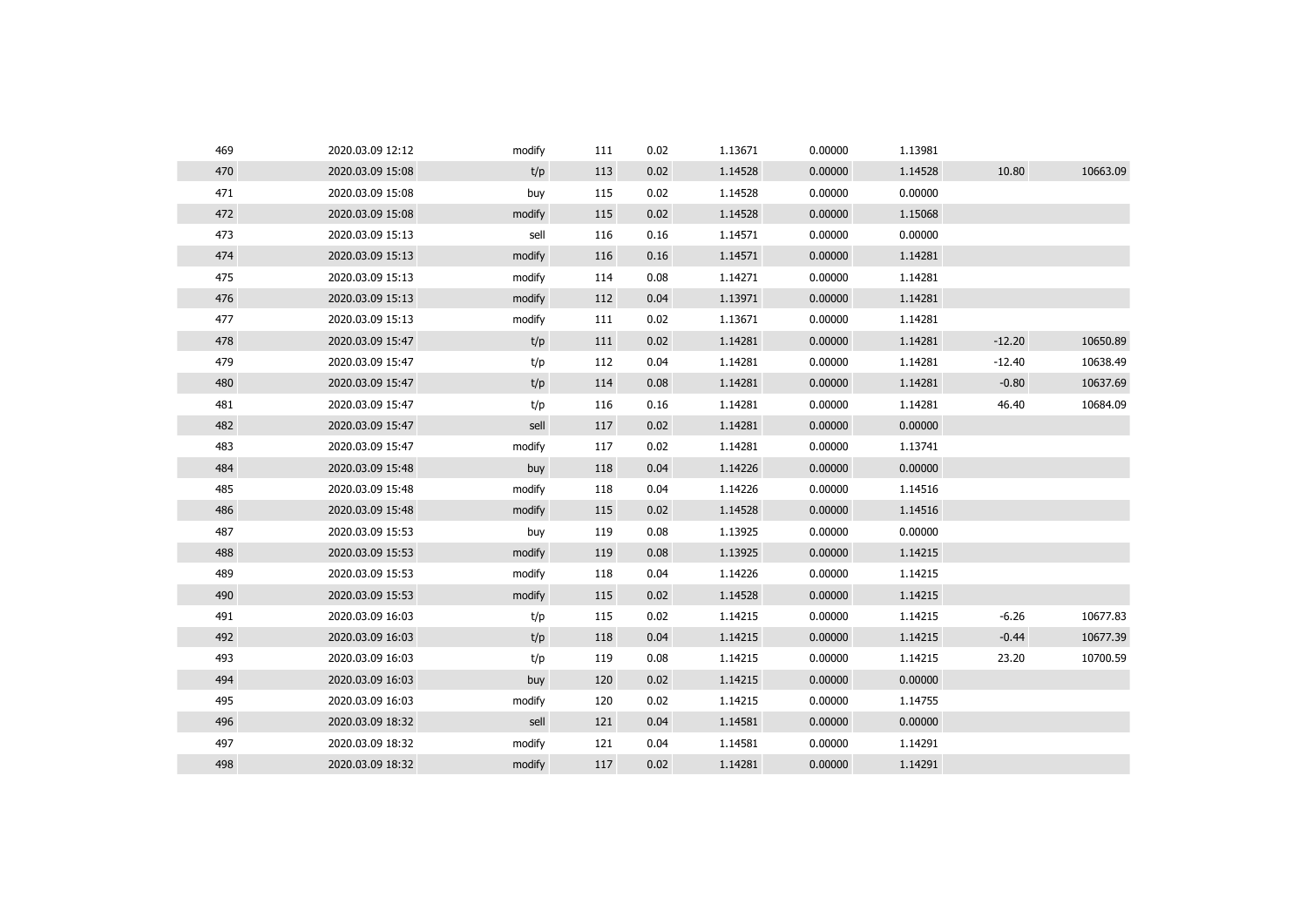| 499 | 2020.03.09 19:55 | t/p    | 120 | 0.02 | 1.14755 | 0.00000 | 1.14755 | 10.80   | 10711.39 |
|-----|------------------|--------|-----|------|---------|---------|---------|---------|----------|
| 500 | 2020.03.09 19:55 | buy    | 122 | 0.02 | 1.14756 | 0.00000 | 0.00000 |         |          |
| 501 | 2020.03.09 19:55 | modify | 122 | 0.02 | 1.14756 | 0.00000 | 1.15296 |         |          |
| 502 | 2020.03.09 20:13 | buy    | 123 | 0.04 | 1.14456 | 0.00000 | 0.00000 |         |          |
| 503 | 2020.03.09 20:13 | modify | 123 | 0.04 | 1.14456 | 0.00000 | 1.14746 |         |          |
| 504 | 2020.03.09 20:13 | modify | 122 | 0.02 | 1.14756 | 0.00000 | 1.14746 |         |          |
| 505 | 2020.03.09 20:23 | t/p    | 117 | 0.02 | 1.14291 | 0.00000 | 1.14291 | $-0.20$ | 10711.19 |
| 506 | 2020.03.09 20:23 | t/p    | 121 | 0.04 | 1.14291 | 0.00000 | 1.14291 | 11.60   | 10722.79 |
| 507 | 2020.03.09 20:23 | sell   | 124 | 0.02 | 1.14291 | 0.00000 | 0.00000 |         |          |
| 508 | 2020.03.09 20:23 | modify | 124 | 0.02 | 1.14291 | 0.00000 | 1.13751 |         |          |
| 509 | 2020.03.09 20:33 | sell   | 125 | 0.04 | 1.14591 | 0.00000 | 0.00000 |         |          |
| 510 | 2020.03.09 20:33 | modify | 125 | 0.04 | 1.14591 | 0.00000 | 1.14301 |         |          |
| 511 | 2020.03.09 20:33 | modify | 124 | 0.02 | 1.14291 | 0.00000 | 1.14301 |         |          |
| 512 | 2020.03.09 23:03 | t/p    | 124 | 0.02 | 1.14301 | 0.00000 | 1.14301 | $-0.20$ | 10722.59 |
| 513 | 2020.03.09 23:03 | t/p    | 125 | 0.04 | 1.14301 | 0.00000 | 1.14301 | 11.60   | 10734.19 |
| 514 | 2020.03.09 23:03 | sell   | 126 | 0.02 | 1.14281 | 0.00000 | 0.00000 |         |          |
| 515 | 2020.03.09 23:03 | modify | 126 | 0.02 | 1.14281 | 0.00000 | 1.13741 |         |          |
| 516 | 2020.03.10 01:38 | buy    | 127 | 0.08 | 1.14156 | 0.00000 | 0.00000 |         |          |
| 517 | 2020.03.10 01:38 | modify | 127 | 0.08 | 1.14156 | 0.00000 | 1.14446 |         |          |
| 518 | 2020.03.10 01:38 | modify | 123 | 0.04 | 1.14456 | 0.00000 | 1.14446 |         |          |
| 519 | 2020.03.10 01:38 | modify | 122 | 0.02 | 1.14756 | 0.00000 | 1.14446 |         |          |
| 520 | 2020.03.10 02:52 | buy    | 128 | 0.16 | 1.13856 | 0.00000 | 0.00000 |         |          |
| 521 | 2020.03.10 02:52 | modify | 128 | 0.16 | 1.13856 | 0.00000 | 1.14146 |         |          |
| 522 | 2020.03.10 02:52 | modify | 127 | 0.08 | 1.14156 | 0.00000 | 1.14146 |         |          |
| 523 | 2020.03.10 02:52 | modify | 123 | 0.04 | 1.14456 | 0.00000 | 1.14146 |         |          |
| 524 | 2020.03.10 02:52 | modify | 122 | 0.02 | 1.14756 | 0.00000 | 1.14146 |         |          |
| 525 | 2020.03.10 03:03 | t/p    | 126 | 0.02 | 1.13741 | 0.00000 | 1.13741 | 10.79   | 10744.99 |
| 526 | 2020.03.10 03:03 | sell   | 129 | 0.02 | 1.13740 | 0.00000 | 0.00000 |         |          |
| 527 | 2020.03.10 03:03 | modify | 129 | 0.02 | 1.13740 | 0.00000 | 1.13200 |         |          |
| 528 | 2020.03.10 03:45 | sell   | 130 | 0.04 | 1.14040 | 0.00000 | 0.00000 |         |          |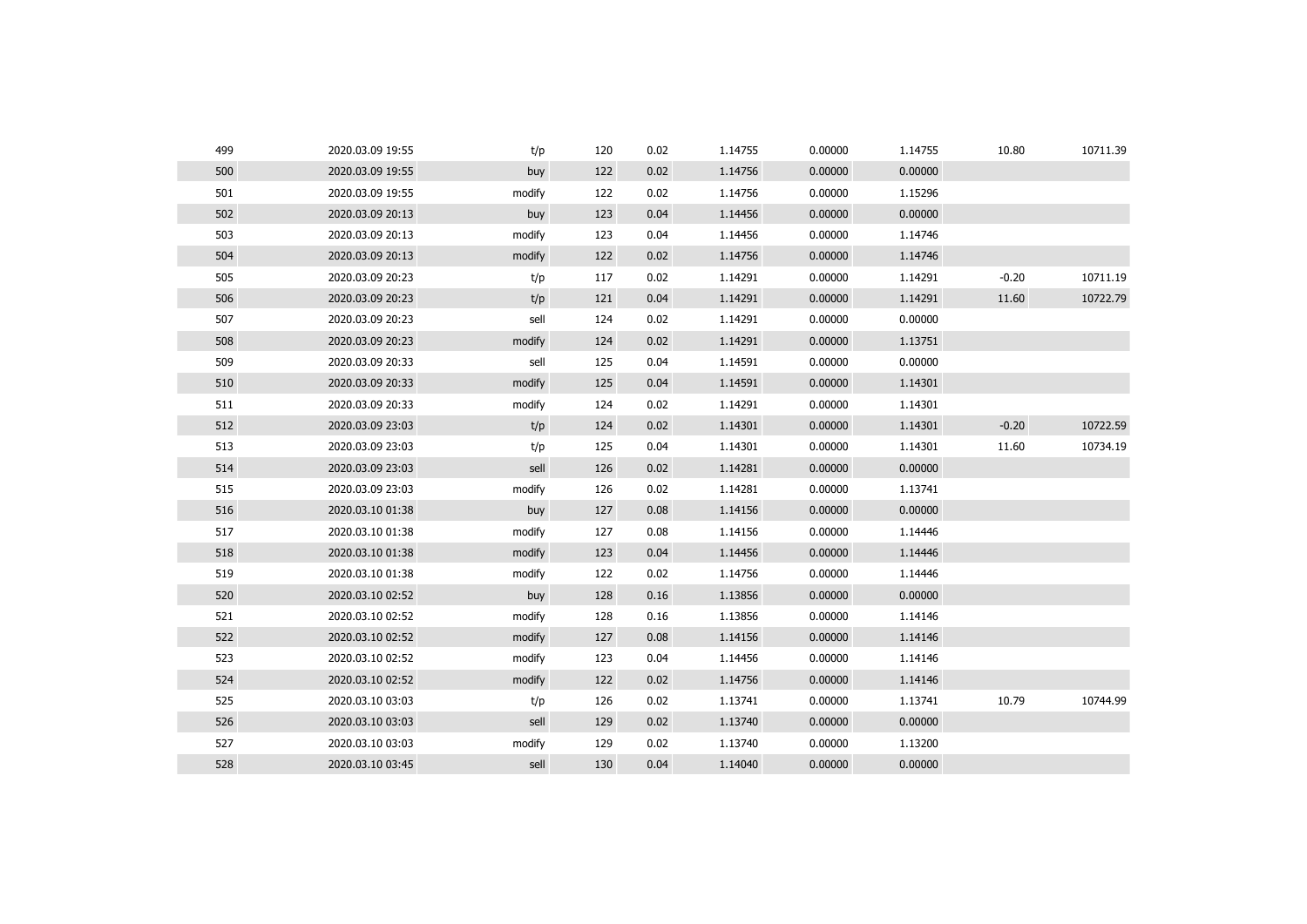| 529 | 2020.03.10 03:45 | modify | 130 | 0.04 | 1.14040 | 0.00000 | 1.13750 |          |          |
|-----|------------------|--------|-----|------|---------|---------|---------|----------|----------|
| 530 | 2020.03.10 03:45 | modify | 129 | 0.02 | 1.13740 | 0.00000 | 1.13750 |          |          |
| 531 | 2020.03.10 06:57 | t/p    | 129 | 0.02 | 1.13750 | 0.00000 | 1.13750 | $-0.20$  | 10744.79 |
| 532 | 2020.03.10 06:57 | t/p    | 130 | 0.04 | 1.13750 | 0.00000 | 1.13750 | 11.60    | 10756.39 |
| 533 | 2020.03.10 06:57 | sell   | 131 | 0.02 | 1.13750 | 0.00000 | 0.00000 |          |          |
| 534 | 2020.03.10 06:57 | modify | 131 | 0.02 | 1.13750 | 0.00000 | 1.13210 |          |          |
| 535 | 2020.03.10 07:11 | buy    | 132 | 0.32 | 1.13556 | 0.00000 | 0.00000 |          |          |
| 536 | 2020.03.10 07:11 | modify | 132 | 0.32 | 1.13556 | 0.00000 | 1.13846 |          |          |
| 537 | 2020.03.10 07:11 | modify | 128 | 0.16 | 1.13856 | 0.00000 | 1.13846 |          |          |
| 538 | 2020.03.10 07:11 | modify | 127 | 0.08 | 1.14156 | 0.00000 | 1.13846 |          |          |
| 539 | 2020.03.10 07:11 | modify | 123 | 0.04 | 1.14456 | 0.00000 | 1.13846 |          |          |
| 540 | 2020.03.10 07:11 | modify | 122 | 0.02 | 1.14756 | 0.00000 | 1.13846 |          |          |
| 541 | 2020.03.10 09:58 | t/p    | 122 | 0.02 | 1.13846 | 0.00000 | 1.13846 | $-18.31$ | 10738.08 |
| 542 | 2020.03.10 09:58 | t/p    | 123 | 0.04 | 1.13846 | 0.00000 | 1.13846 | $-24.62$ | 10713.46 |
| 543 | 2020.03.10 09:58 | t/p    | 127 | 0.08 | 1.13846 | 0.00000 | 1.13846 | $-24.80$ | 10688.66 |
| 544 | 2020.03.10 09:58 | t/p    | 128 | 0.16 | 1.13846 | 0.00000 | 1.13846 | $-1.60$  | 10687.06 |
| 545 | 2020.03.10 09:58 | t/p    | 132 | 0.32 | 1.13846 | 0.00000 | 1.13846 | 92.80    | 10779.86 |
| 546 | 2020.03.10 09:58 | buy    | 133 | 0.02 | 1.13846 | 0.00000 | 0.00000 |          |          |
| 547 | 2020.03.10 09:58 | modify | 133 | 0.02 | 1.13846 | 0.00000 | 1.14386 |          |          |
| 548 | 2020.03.10 11:03 | buy    | 134 | 0.04 | 1.13546 | 0.00000 | 0.00000 |          |          |
| 549 | 2020.03.10 11:03 | modify | 134 | 0.04 | 1.13546 | 0.00000 | 1.13836 |          |          |
| 550 | 2020.03.10 11:03 | modify | 133 | 0.02 | 1.13846 | 0.00000 | 1.13836 |          |          |
| 551 | 2020.03.10 14:11 | t/p    | 133 | 0.02 | 1.13836 | 0.00000 | 1.13836 | $-0.20$  | 10779.66 |
| 552 | 2020.03.10 14:11 | t/p    | 134 | 0.04 | 1.13836 | 0.00000 | 1.13836 | 11.60    | 10791.26 |
| 553 | 2020.03.10 14:11 | buy    | 135 | 0.02 | 1.13836 | 0.00000 | 0.00000 |          |          |
| 554 | 2020.03.10 14:11 | modify | 135 | 0.02 | 1.13836 | 0.00000 | 1.14376 |          |          |
| 555 | 2020.03.10 16:18 | buy    | 136 | 0.04 | 1.13536 | 0.00000 | 0.00000 |          |          |
| 556 | 2020.03.10 16:18 | modify | 136 | 0.04 | 1.13536 | 0.00000 | 1.13826 |          |          |
| 557 | 2020.03.10 16:18 | modify | 135 | 0.02 | 1.13836 | 0.00000 | 1.13826 |          |          |
| 558 | 2020.03.10 17:27 | t/p    | 135 | 0.02 | 1.13826 | 0.00000 | 1.13826 | $-0.20$  | 10791.06 |
|     |                  |        |     |      |         |         |         |          |          |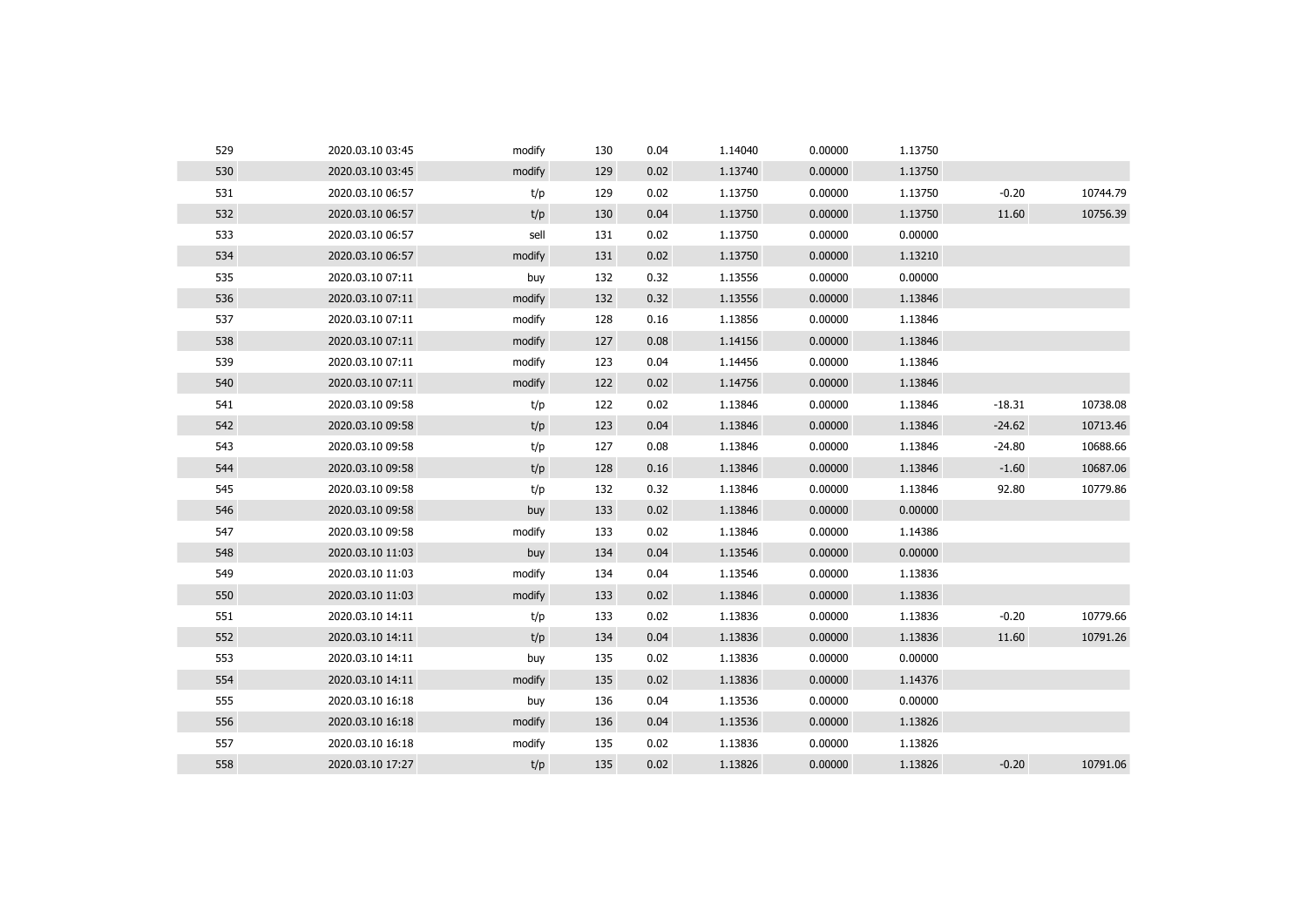| 559 | 2020.03.10 17:27 | t/p    | 136 | 0.04 | 1.13826 | 0.00000 | 1.13826 | 11.60    | 10802.66 |
|-----|------------------|--------|-----|------|---------|---------|---------|----------|----------|
| 560 | 2020.03.10 17:27 | buy    | 137 | 0.02 | 1.13826 | 0.00000 | 0.00000 |          |          |
| 561 | 2020.03.10 17:27 | modify | 137 | 0.02 | 1.13826 | 0.00000 | 1.14366 |          |          |
| 562 | 2020.03.10 17:56 | buy    | 138 | 0.04 | 1.13526 | 0.00000 | 0.00000 |          |          |
| 563 | 2020.03.10 17:56 | modify | 138 | 0.04 | 1.13526 | 0.00000 | 1.13816 |          |          |
| 564 | 2020.03.10 17:56 | modify | 137 | 0.02 | 1.13826 | 0.00000 | 1.13816 |          |          |
| 565 | 2020.03.10 18:18 | buy    | 139 | 0.08 | 1.13226 | 0.00000 | 0.00000 |          |          |
| 566 | 2020.03.10 18:18 | modify | 139 | 0.08 | 1.13226 | 0.00000 | 1.13516 |          |          |
| 567 | 2020.03.10 18:18 | modify | 138 | 0.04 | 1.13526 | 0.00000 | 1.13516 |          |          |
| 568 | 2020.03.10 18:18 | modify | 137 | 0.02 | 1.13826 | 0.00000 | 1.13516 |          |          |
| 569 | 2020.03.10 18:18 | t/p    | 131 | 0.02 | 1.13210 | 0.00000 | 1.13210 | 10.80    | 10813.46 |
| 570 | 2020.03.10 18:18 | sell   | 140 | 0.02 | 1.13210 | 0.00000 | 0.00000 |          |          |
| 571 | 2020.03.10 18:18 | modify | 140 | 0.02 | 1.13210 | 0.00000 | 1.12670 |          |          |
| 572 | 2020.03.10 20:43 | buy    | 141 | 0.16 | 1.12926 | 0.00000 | 0.00000 |          |          |
| 573 | 2020.03.10 20:43 | modify | 141 | 0.16 | 1.12926 | 0.00000 | 1.13216 |          |          |
| 574 | 2020.03.10 20:43 | modify | 139 | 0.08 | 1.13226 | 0.00000 | 1.13216 |          |          |
| 575 | 2020.03.10 20:43 | modify | 138 | 0.04 | 1.13526 | 0.00000 | 1.13216 |          |          |
| 576 | 2020.03.10 20:43 | modify | 137 | 0.02 | 1.13826 | 0.00000 | 1.13216 |          |          |
| 577 | 2020.03.11 01:48 | t/p    | 137 | 0.02 | 1.13216 | 0.00000 | 1.13216 | $-12.31$ | 10801.16 |
| 578 | 2020.03.11 01:48 | t/p    | 138 | 0.04 | 1.13216 | 0.00000 | 1.13216 | $-12.62$ | 10788.54 |
| 579 | 2020.03.11 01:48 | t/p    | 139 | 0.08 | 1.13216 | 0.00000 | 1.13216 | $-1.23$  | 10787.31 |
| 580 | 2020.03.11 01:48 | t/p    | 141 | 0.16 | 1.13216 | 0.00000 | 1.13216 | 45.54    | 10832.84 |
| 581 | 2020.03.11 01:48 | buy    | 142 | 0.02 | 1.13216 | 0.00000 | 0.00000 |          |          |
| 582 | 2020.03.11 01:48 | modify | 142 | 0.02 | 1.13216 | 0.00000 | 1.13756 |          |          |
| 583 | 2020.03.11 07:58 | sell   | 143 | 0.04 | 1.13510 | 0.00000 | 0.00000 |          |          |
| 584 | 2020.03.11 07:58 | modify | 143 | 0.04 | 1.13510 | 0.00000 | 1.13220 |          |          |
| 585 | 2020.03.11 07:58 | modify | 140 | 0.02 | 1.13210 | 0.00000 | 1.13220 |          |          |
| 586 | 2020.03.11 10:07 | t/p    | 140 | 0.02 | 1.13220 | 0.00000 | 1.13220 | $-0.21$  | 10832.64 |
| 587 | 2020.03.11 10:07 | t/p    | 143 | 0.04 | 1.13220 | 0.00000 | 1.13220 | 11.60    | 10844.24 |
| 588 | 2020.03.11 10:07 | sell   | 144 | 0.02 | 1.13220 | 0.00000 | 0.00000 |          |          |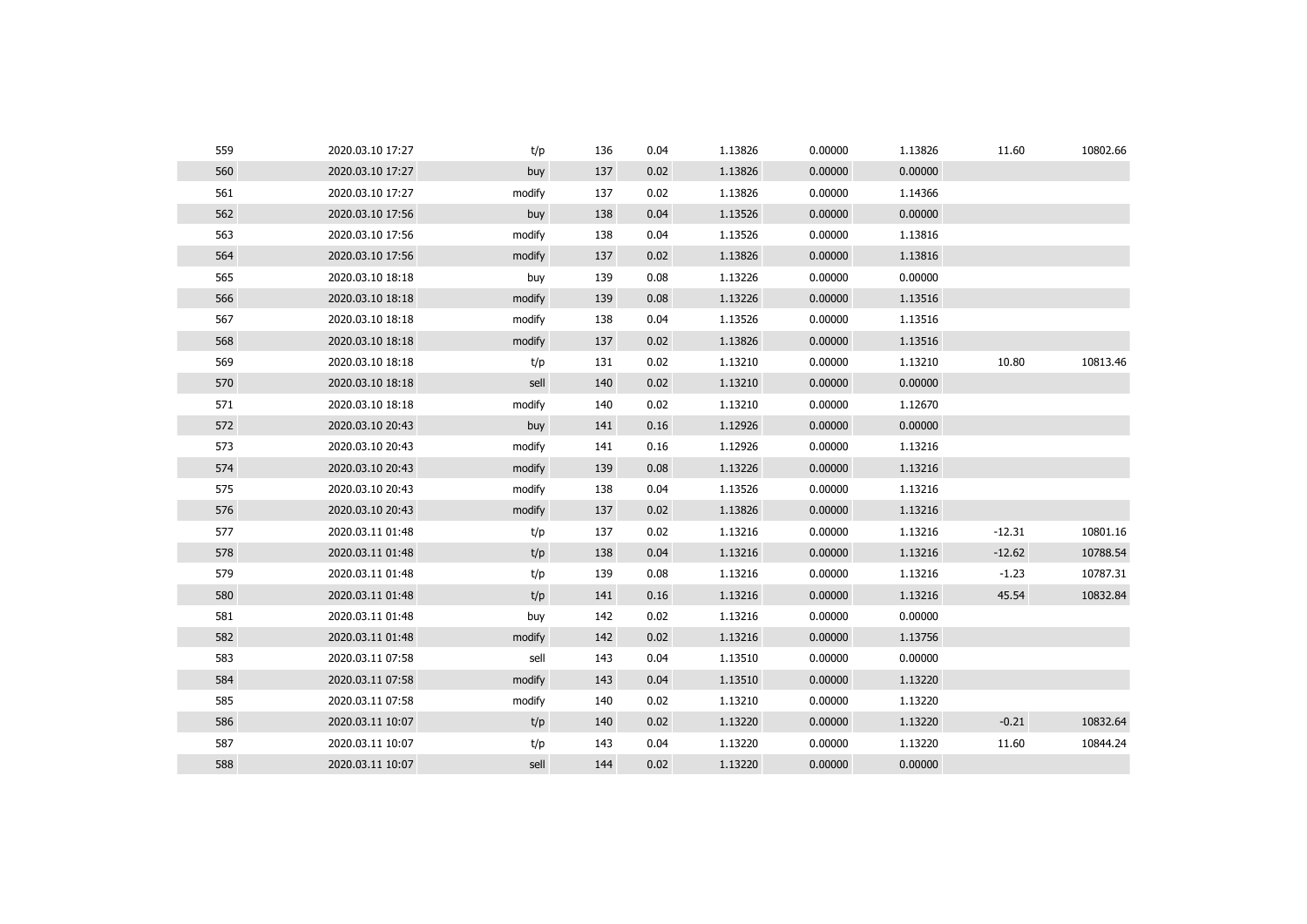| 589 | 2020.03.11 10:07 | modify | 144 | 0.02 | 1.13220 | 0.00000 | 1.12680 |         |          |
|-----|------------------|--------|-----|------|---------|---------|---------|---------|----------|
| 590 | 2020.03.11 17:11 | buy    | 145 | 0.04 | 1.12916 | 0.00000 | 0.00000 |         |          |
| 591 | 2020.03.11 17:11 | modify | 145 | 0.04 | 1.12916 | 0.00000 | 1.13206 |         |          |
| 592 | 2020.03.11 17:11 | modify | 142 | 0.02 | 1.13216 | 0.00000 | 1.13206 |         |          |
| 593 | 2020.03.11 17:38 | t/p    | 144 | 0.02 | 1.12680 | 0.00000 | 1.12680 | 10.80   | 10855.04 |
| 594 | 2020.03.11 17:38 | sell   | 146 | 0.02 | 1.12680 | 0.00000 | 0.00000 |         |          |
| 595 | 2020.03.11 17:38 | modify | 146 | 0.02 | 1.12680 | 0.00000 | 1.12140 |         |          |
| 596 | 2020.03.11 17:52 | buy    | 147 | 0.08 | 1.12616 | 0.00000 | 0.00000 |         |          |
| 597 | 2020.03.11 17:52 | modify | 147 | 0.08 | 1.12616 | 0.00000 | 1.12906 |         |          |
| 598 | 2020.03.11 17:52 | modify | 145 | 0.04 | 1.12916 | 0.00000 | 1.12906 |         |          |
| 599 | 2020.03.11 17:52 | modify | 142 | 0.02 | 1.13216 | 0.00000 | 1.12906 |         |          |
| 600 | 2020.03.12 03:16 | t/p    | 142 | 0.02 | 1.12906 | 0.00000 | 1.12906 | $-6.52$ | 10848.51 |
| 601 | 2020.03.12 03:16 | t/p    | 145 | 0.04 | 1.12906 | 0.00000 | 1.12906 | $-1.05$ | 10847.47 |
| 602 | 2020.03.12 03:16 | t/p    | 147 | 0.08 | 1.12906 | 0.00000 | 1.12906 | 21.90   | 10869.37 |
| 603 | 2020.03.12 03:16 | buy    | 148 | 0.02 | 1.12906 | 0.00000 | 0.00000 |         |          |
| 604 | 2020.03.12 03:16 | modify | 148 | 0.02 | 1.12906 | 0.00000 | 1.13446 |         |          |
| 605 | 2020.03.12 03:21 | sell   | 149 | 0.04 | 1.12980 | 0.00000 | 0.00000 |         |          |
| 606 | 2020.03.12 03:21 | modify | 149 | 0.04 | 1.12980 | 0.00000 | 1.12690 |         |          |
| 607 | 2020.03.12 03:21 | modify | 146 | 0.02 | 1.12680 | 0.00000 | 1.12690 |         |          |
| 608 | 2020.03.12 03:33 | sell   | 150 | 0.08 | 1.13280 | 0.00000 | 0.00000 |         |          |
| 609 | 2020.03.12 03:33 | modify | 150 | 0.08 | 1.13280 | 0.00000 | 1.12990 |         |          |
| 610 | 2020.03.12 03:33 | modify | 149 | 0.04 | 1.12980 | 0.00000 | 1.12990 |         |          |
| 611 | 2020.03.12 03:33 | modify | 146 | 0.02 | 1.12680 | 0.00000 | 1.12990 |         |          |
| 612 | 2020.03.12 06:22 | t/p    | 146 | 0.02 | 1.12990 | 0.00000 | 1.12990 | $-6.22$ | 10863.15 |
| 613 | 2020.03.12 06:22 | t/p    | 149 | 0.04 | 1.12990 | 0.00000 | 1.12990 | $-0.40$ | 10862.75 |
| 614 | 2020.03.12 06:22 | t/p    | 150 | 0.08 | 1.12990 | 0.00000 | 1.12990 | 23.20   | 10885.95 |
| 615 | 2020.03.12 06:22 | sell   | 151 | 0.02 | 1.12990 | 0.00000 | 0.00000 |         |          |
| 616 | 2020.03.12 06:22 | modify | 151 | 0.02 | 1.12990 | 0.00000 | 1.12450 |         |          |
| 617 | 2020.03.12 10:33 | buy    | 152 | 0.04 | 1.12606 | 0.00000 | 0.00000 |         |          |
| 618 | 2020.03.12 10:33 | modify | 152 | 0.04 | 1.12606 | 0.00000 | 1.12896 |         |          |
|     |                  |        |     |      |         |         |         |         |          |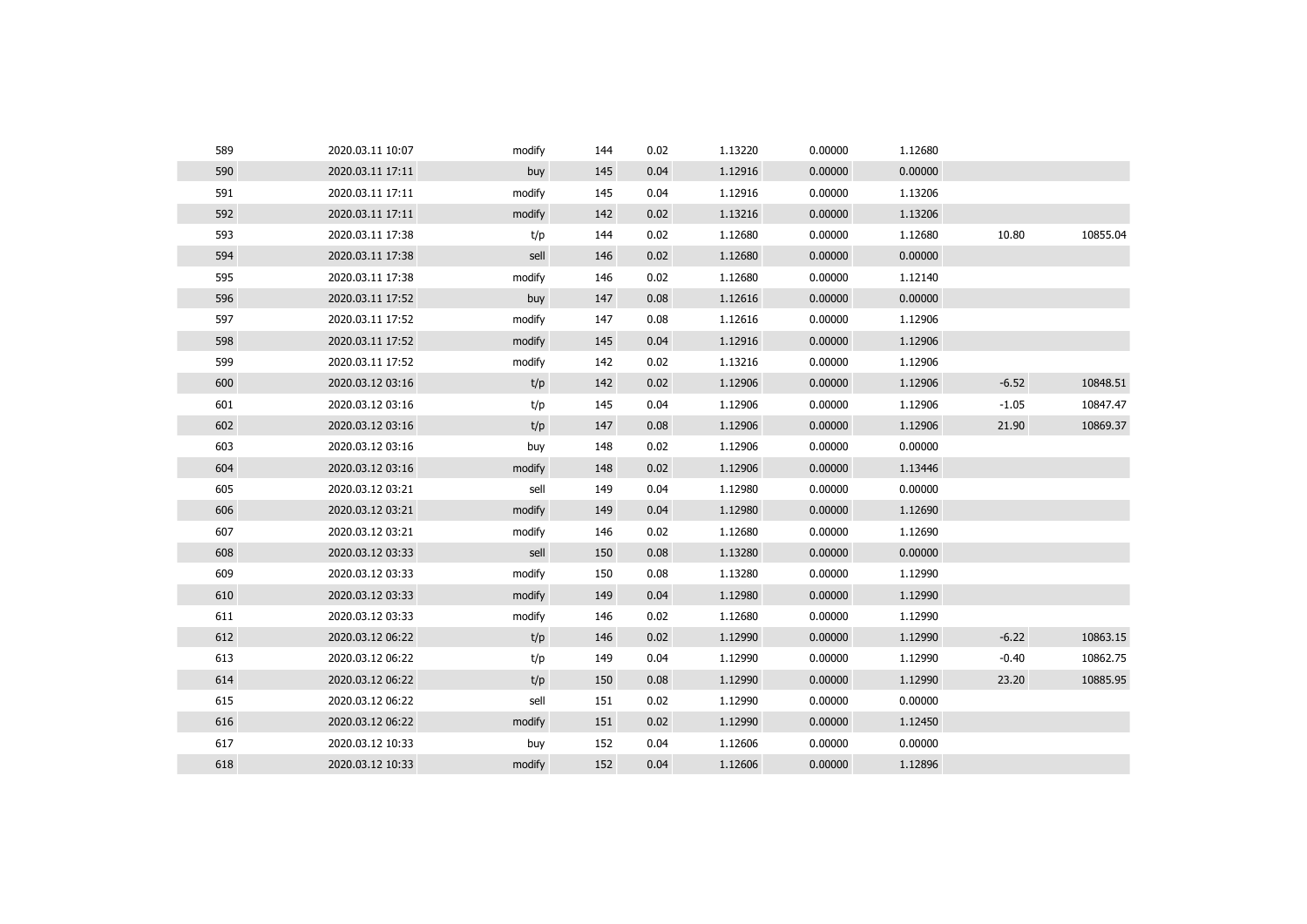| 619 | 2020.03.12 10:33 | modify | 148 | 0.02 | 1.12906 | 0.00000 | 1.12896 |         |          |
|-----|------------------|--------|-----|------|---------|---------|---------|---------|----------|
| 620 | 2020.03.12 11:51 | t/p    | 151 | 0.02 | 1.12450 | 0.00000 | 1.12450 | 10.80   | 10896.75 |
| 621 | 2020.03.12 11:51 | sell   | 153 | 0.02 | 1.12450 | 0.00000 | 0.00000 |         |          |
| 622 | 2020.03.12 11:51 | modify | 153 | 0.02 | 1.12450 | 0.00000 | 1.11910 |         |          |
| 623 | 2020.03.12 12:12 | buy    | 154 | 0.08 | 1.12306 | 0.00000 | 0.00000 |         |          |
| 624 | 2020.03.12 12:12 | modify | 154 | 0.08 | 1.12306 | 0.00000 | 1.12596 |         |          |
| 625 | 2020.03.12 12:12 | modify | 152 | 0.04 | 1.12606 | 0.00000 | 1.12596 |         |          |
| 626 | 2020.03.12 12:12 | modify | 148 | 0.02 | 1.12906 | 0.00000 | 1.12596 |         |          |
| 627 | 2020.03.12 14:47 | t/p    | 148 | 0.02 | 1.12596 | 0.00000 | 1.12596 | $-6.20$ | 10890.55 |
| 628 | 2020.03.12 14:47 | t/p    | 152 | 0.04 | 1.12596 | 0.00000 | 1.12596 | $-0.40$ | 10890.15 |
| 629 | 2020.03.12 14:47 | t/p    | 154 | 0.08 | 1.12596 | 0.00000 | 1.12596 | 23.20   | 10913.35 |
| 630 | 2020.03.12 14:47 | buy    | 155 | 0.02 | 1.12597 | 0.00000 | 0.00000 |         |          |
| 631 | 2020.03.12 14:47 | modify | 155 | 0.02 | 1.12597 | 0.00000 | 1.13137 |         |          |
| 632 | 2020.03.12 14:48 | sell   | 156 | 0.04 | 1.12751 | 0.00000 | 0.00000 |         |          |
| 633 | 2020.03.12 14:48 | modify | 156 | 0.04 | 1.12751 | 0.00000 | 1.12461 |         |          |
| 634 | 2020.03.12 14:48 | modify | 153 | 0.02 | 1.12450 | 0.00000 | 1.12461 |         |          |
| 635 | 2020.03.12 14:55 | t/p    | 153 | 0.02 | 1.12461 | 0.00000 | 1.12461 | $-0.22$ | 10913.13 |
| 636 | 2020.03.12 14:55 | t/p    | 156 | 0.04 | 1.12461 | 0.00000 | 1.12461 | 11.60   | 10924.73 |
| 637 | 2020.03.12 14:55 | sell   | 157 | 0.02 | 1.12461 | 0.00000 | 0.00000 |         |          |
| 638 | 2020.03.12 14:55 | modify | 157 | 0.02 | 1.12461 | 0.00000 | 1.11921 |         |          |
| 639 | 2020.03.12 14:56 | buy    | 158 | 0.04 | 1.12297 | 0.00000 | 0.00000 |         |          |
| 640 | 2020.03.12 14:56 | modify | 158 | 0.04 | 1.12297 | 0.00000 | 1.12587 |         |          |
| 641 | 2020.03.12 14:56 | modify | 155 | 0.02 | 1.12597 | 0.00000 | 1.12587 |         |          |
| 642 | 2020.03.12 14:57 | buy    | 159 | 0.08 | 1.11997 | 0.00000 | 0.00000 |         |          |
| 643 | 2020.03.12 14:57 | modify | 159 | 0.08 | 1.11997 | 0.00000 | 1.12287 |         |          |
| 644 | 2020.03.12 14:57 | modify | 158 | 0.04 | 1.12297 | 0.00000 | 1.12287 |         |          |
| 645 | 2020.03.12 14:57 | modify | 155 | 0.02 | 1.12597 | 0.00000 | 1.12287 |         |          |
| 646 | 2020.03.12 15:02 | t/p    | 155 | 0.02 | 1.12287 | 0.00000 | 1.12287 | $-6.20$ | 10918.53 |
| 647 | 2020.03.12 15:02 | t/p    | 158 | 0.04 | 1.12287 | 0.00000 | 1.12287 | $-0.40$ | 10918.13 |
| 648 | 2020.03.12 15:02 | t/p    | 159 | 0.08 | 1.12287 | 0.00000 | 1.12287 | 23.20   | 10941.33 |
|     |                  |        |     |      |         |         |         |         |          |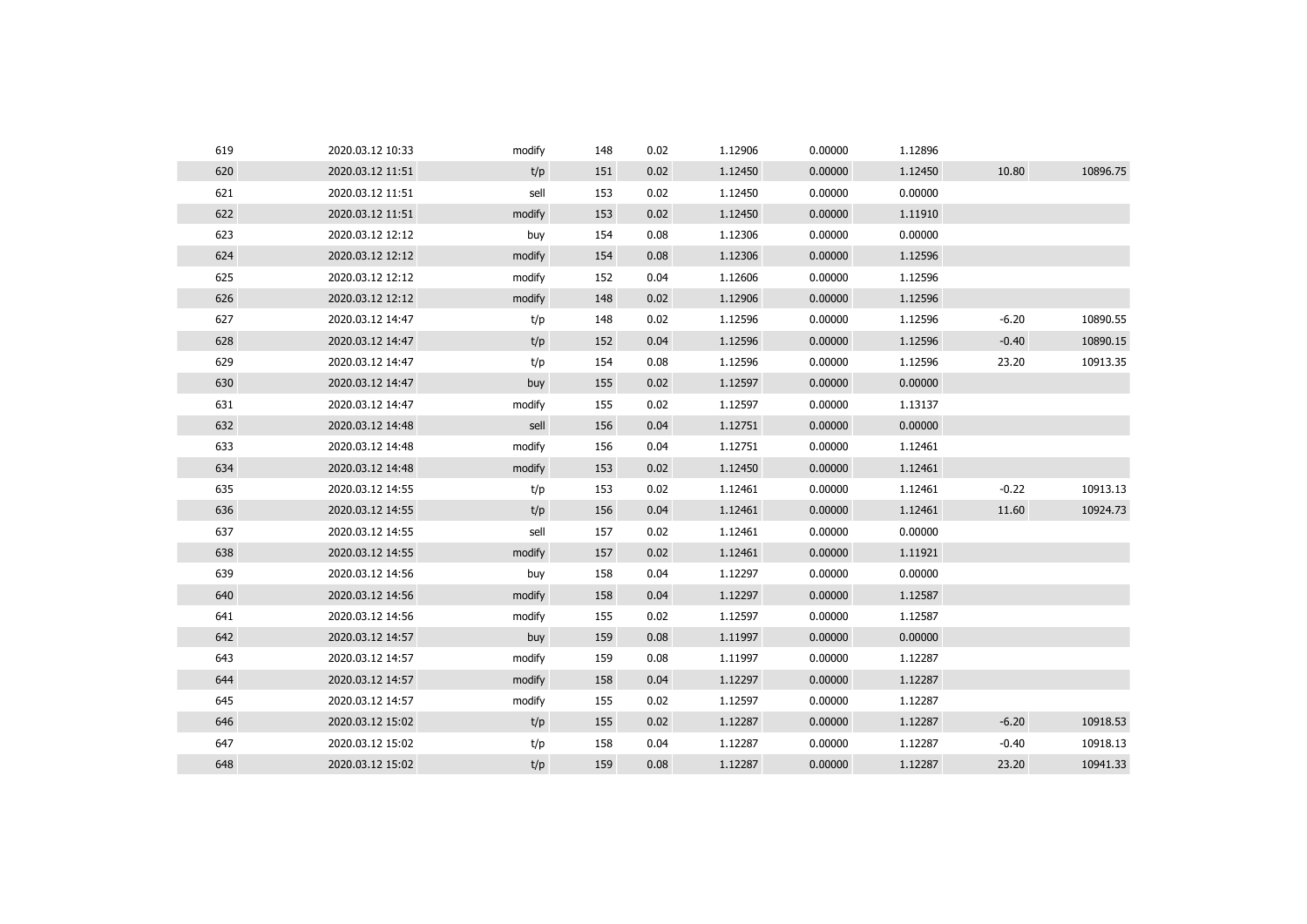| 649 | 2020.03.12 15:02        | buy    | 160 | 0.02 | 1.12287 | 0.00000 | 0.00000 |          |          |
|-----|-------------------------|--------|-----|------|---------|---------|---------|----------|----------|
| 650 | 2020.03.12 15:02        | modify | 160 | 0.02 | 1.12287 | 0.00000 | 1.12827 |          |          |
| 651 | 2020.03.12 16:03        | buy    | 161 | 0.04 | 1.11986 | 0.00000 | 0.00000 |          |          |
| 652 | 2020.03.12 16:03        | modify | 161 | 0.04 | 1.11986 | 0.00000 | 1.12276 |          |          |
| 653 | 2020.03.12 16:03        | modify | 160 | 0.02 | 1.12287 | 0.00000 | 1.12276 |          |          |
| 654 | 2020.03.12 16:05        | t/p    | 157 | 0.02 | 1.11921 | 0.00000 | 1.11921 | 10.80    | 10952.13 |
| 655 | 2020.03.12 16:05        | sell   | 162 | 0.02 | 1.11921 | 0.00000 | 0.00000 |          |          |
| 656 | 2020.03.12 16:05        | modify | 162 | 0.02 | 1.11921 | 0.00000 | 1.11381 |          |          |
| 657 | 2020.03.12 16:07        | buy    | 163 | 0.08 | 1.11686 | 0.00000 | 0.00000 |          |          |
| 658 | 2020.03.12 16:07        | modify | 163 | 0.08 | 1.11686 | 0.00000 | 1.11976 |          |          |
| 659 | 2020.03.12 16:07        | modify | 161 | 0.04 | 1.11986 | 0.00000 | 1.11976 |          |          |
| 660 | 2020.03.12 16:07        | modify | 160 | 0.02 | 1.12287 | 0.00000 | 1.11976 |          |          |
| 661 | 2020.03.12 16:13        | buy    | 164 | 0.16 | 1.11386 | 0.00000 | 0.00000 |          |          |
|     | 662<br>2020.03.12 16:13 | modify | 164 | 0.16 | 1.11386 | 0.00000 | 1.11676 |          |          |
| 663 | 2020.03.12 16:13        | modify | 163 | 0.08 | 1.11686 | 0.00000 | 1.11676 |          |          |
| 664 | 2020.03.12 16:13        | modify | 161 | 0.04 | 1.11986 | 0.00000 | 1.11676 |          |          |
| 665 | 2020.03.12 16:13        | modify | 160 | 0.02 | 1.12287 | 0.00000 | 1.11676 |          |          |
| 666 | 2020.03.12 16:13        | t/p    | 162 | 0.02 | 1.11381 | 0.00000 | 1.11381 | 10.80    | 10962.93 |
| 667 | 2020.03.12 16:13        | sell   | 165 | 0.02 | 1.11381 | 0.00000 | 0.00000 |          |          |
| 668 | 2020.03.12 16:13        | modify | 165 | 0.02 | 1.11381 | 0.00000 | 1.10841 |          |          |
| 669 | 2020.03.12 16:16        | t/p    | 160 | 0.02 | 1.11676 | 0.00000 | 1.11676 | $-12.22$ | 10950.71 |
| 670 | 2020.03.12 16:16        | t/p    | 161 | 0.04 | 1.11676 | 0.00000 | 1.11676 | $-12.40$ | 10938.31 |
| 671 | 2020.03.12 16:16        | t/p    | 163 | 0.08 | 1.11676 | 0.00000 | 1.11676 | $-0.80$  | 10937.51 |
| 672 | 2020.03.12 16:16        | t/p    | 164 | 0.16 | 1.11676 | 0.00000 | 1.11676 | 46.40    | 10983.91 |
| 673 | 2020.03.12 16:16        | buy    | 166 | 0.02 | 1.11676 | 0.00000 | 0.00000 |          |          |
| 674 | 2020.03.12 16:16        | modify | 166 | 0.02 | 1.11676 | 0.00000 | 1.12216 |          |          |
| 675 | 2020.03.12 16:21        | buy    | 167 | 0.04 | 1.11376 | 0.00000 | 0.00000 |          |          |
| 676 | 2020.03.12 16:21        | modify | 167 | 0.04 | 1.11376 | 0.00000 | 1.11666 |          |          |
| 677 | 2020.03.12 16:21        | modify | 166 | 0.02 | 1.11676 | 0.00000 | 1.11666 |          |          |
| 678 | 2020.03.12 16:23        | t/p    | 166 | 0.02 | 1.11666 | 0.00000 | 1.11666 | $-0.20$  | 10983.71 |
|     |                         |        |     |      |         |         |         |          |          |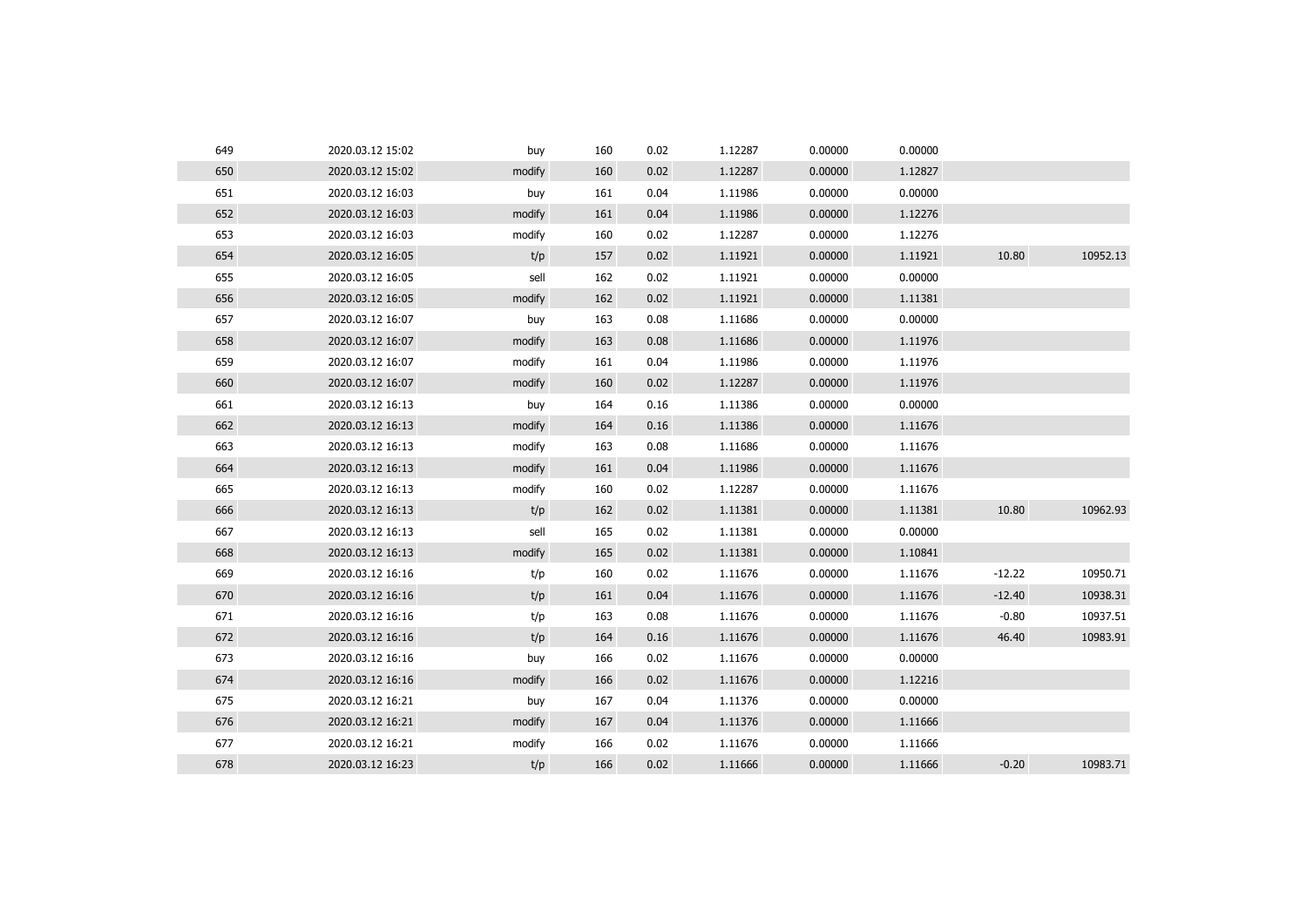| 679 | 2020.03.12 16:23 | t/p    | 167 | 0.04 | 1.11666 | 0.00000 | 1.11666 | 11.60    | 10995.31 |
|-----|------------------|--------|-----|------|---------|---------|---------|----------|----------|
| 680 | 2020.03.12 16:23 | buy    | 168 | 0.02 | 1.11666 | 0.00000 | 0.00000 |          |          |
| 681 | 2020.03.12 16:23 | modify | 168 | 0.02 | 1.11666 | 0.00000 | 1.12206 |          |          |
| 682 | 2020.03.12 16:23 | sell   | 169 | 0.04 | 1.11681 | 0.00000 | 0.00000 |          |          |
| 683 | 2020.03.12 16:23 | modify | 169 | 0.04 | 1.11681 | 0.00000 | 1.11391 |          |          |
| 684 | 2020.03.12 16:23 | modify | 165 | 0.02 | 1.11381 | 0.00000 | 1.11391 |          |          |
| 685 | 2020.03.12 17:00 | t/p    | 165 | 0.02 | 1.11391 | 0.00000 | 1.11391 | $-0.20$  | 10995.11 |
| 686 | 2020.03.12 17:00 | t/p    | 169 | 0.04 | 1.11391 | 0.00000 | 1.11391 | 11.60    | 11006.71 |
| 687 | 2020.03.12 17:00 | sell   | 170 | 0.02 | 1.11391 | 0.00000 | 0.00000 |          |          |
| 688 | 2020.03.12 17:00 | modify | 170 | 0.02 | 1.11391 | 0.00000 | 1.10851 |          |          |
| 689 | 2020.03.12 17:07 | buy    | 171 | 0.04 | 1.11366 | 0.00000 | 0.00000 |          |          |
| 690 | 2020.03.12 17:07 | modify | 171 | 0.04 | 1.11366 | 0.00000 | 1.11656 |          |          |
| 691 | 2020.03.12 17:07 | modify | 168 | 0.02 | 1.11666 | 0.00000 | 1.11656 |          |          |
| 692 | 2020.03.12 17:38 | buy    | 172 | 0.08 | 1.11066 | 0.00000 | 0.00000 |          |          |
| 693 | 2020.03.12 17:38 | modify | 172 | 0.08 | 1.11066 | 0.00000 | 1.11356 |          |          |
| 694 | 2020.03.12 17:38 | modify | 171 | 0.04 | 1.11366 | 0.00000 | 1.11356 |          |          |
| 695 | 2020.03.12 17:38 | modify | 168 | 0.02 | 1.11666 | 0.00000 | 1.11356 |          |          |
| 696 | 2020.03.12 17:46 | t/p    | 170 | 0.02 | 1.10851 | 0.00000 | 1.10851 | 10.80    | 11017.51 |
| 697 | 2020.03.12 17:46 | sell   | 173 | 0.02 | 1.10851 | 0.00000 | 0.00000 |          |          |
| 698 | 2020.03.12 17:46 | modify | 173 | 0.02 | 1.10851 | 0.00000 | 1.10311 |          |          |
| 699 | 2020.03.12 18:01 | buy    | 174 | 0.16 | 1.10766 | 0.00000 | 0.00000 |          |          |
| 700 | 2020.03.12 18:01 | modify | 174 | 0.16 | 1.10766 | 0.00000 | 1.11056 |          |          |
| 701 | 2020.03.12 18:01 | modify | 172 | 0.08 | 1.11066 | 0.00000 | 1.11056 |          |          |
| 702 | 2020.03.12 18:01 | modify | 171 | 0.04 | 1.11366 | 0.00000 | 1.11056 |          |          |
| 703 | 2020.03.12 18:01 | modify | 168 | 0.02 | 1.11666 | 0.00000 | 1.11056 |          |          |
| 704 | 2020.03.12 18:51 | t/p    | 168 | 0.02 | 1.11056 | 0.00000 | 1.11056 | $-12.20$ | 11005.31 |
| 705 | 2020.03.12 18:51 | t/p    | 171 | 0.04 | 1.11056 | 0.00000 | 1.11056 | $-12.40$ | 10992.91 |
| 706 | 2020.03.12 18:51 | t/p    | 172 | 0.08 | 1.11056 | 0.00000 | 1.11056 | $-0.80$  | 10992.11 |
| 707 | 2020.03.12 18:51 | t/p    | 174 | 0.16 | 1.11056 | 0.00000 | 1.11056 | 46.40    | 11038.51 |
| 708 | 2020.03.12 18:51 | buy    | 175 | 0.02 | 1.11056 | 0.00000 | 0.00000 |          |          |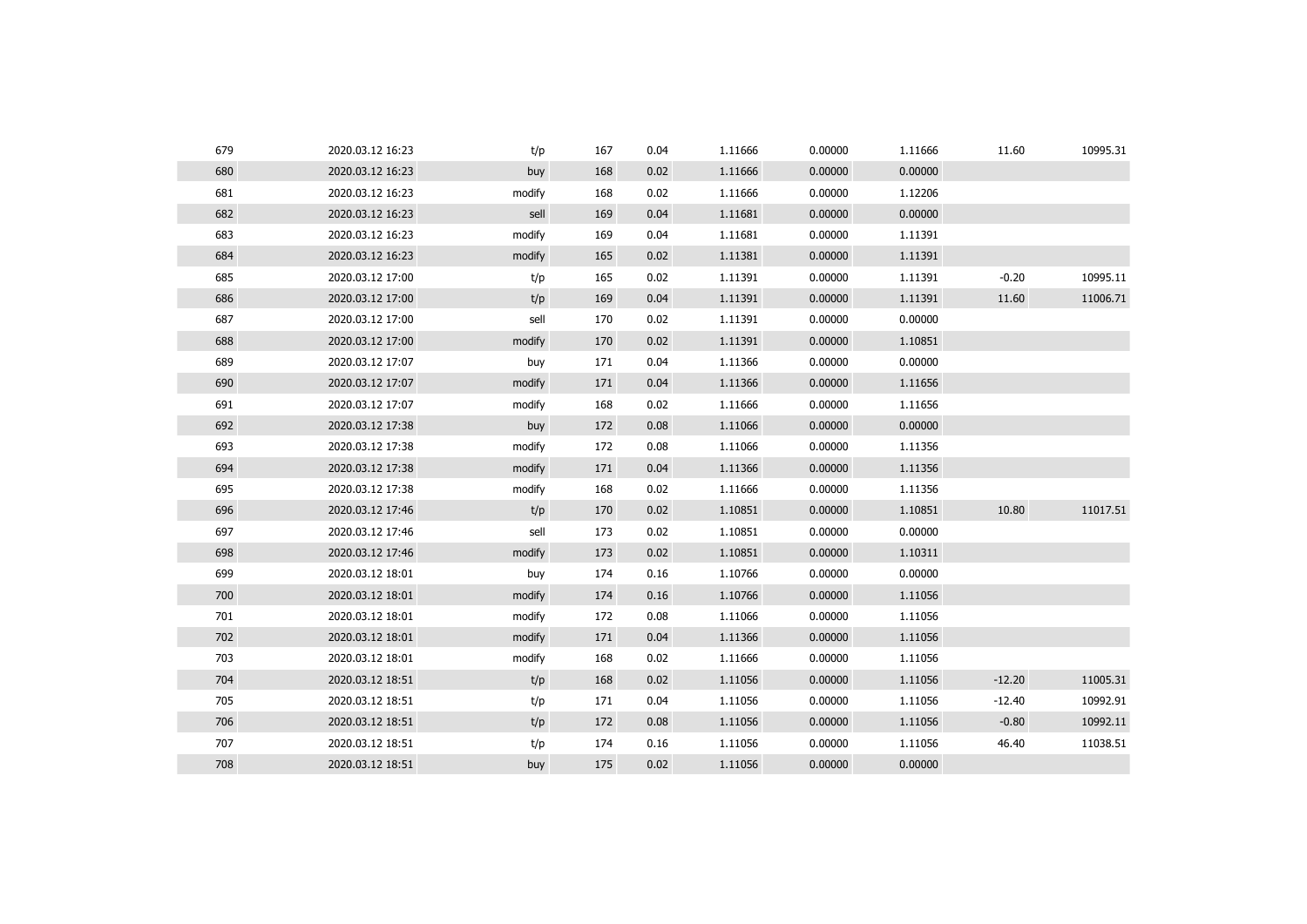| 709 | 2020.03.12 18:51 | modify | 175 | 0.02 | 1.11056 | 0.00000 | 1.11596 |          |          |
|-----|------------------|--------|-----|------|---------|---------|---------|----------|----------|
| 710 | 2020.03.12 18:52 | sell   | 176 | 0.04 | 1.11151 | 0.00000 | 0.00000 |          |          |
| 711 | 2020.03.12 18:52 | modify | 176 | 0.04 | 1.11151 | 0.00000 | 1.10861 |          |          |
| 712 | 2020.03.12 18:52 | modify | 173 | 0.02 | 1.10851 | 0.00000 | 1.10861 |          |          |
| 713 | 2020.03.12 18:57 | sell   | 177 | 0.08 | 1.11451 | 0.00000 | 0.00000 |          |          |
| 714 | 2020.03.12 18:57 | modify | 177 | 0.08 | 1.11451 | 0.00000 | 1.11161 |          |          |
| 715 | 2020.03.12 18:57 | modify | 176 | 0.04 | 1.11151 | 0.00000 | 1.11161 |          |          |
| 716 | 2020.03.12 18:57 | modify | 173 | 0.02 | 1.10851 | 0.00000 | 1.11161 |          |          |
| 717 | 2020.03.12 18:58 | t/p    | 175 | 0.02 | 1.11596 | 0.00000 | 1.11596 | 10.80    | 11049.31 |
| 718 | 2020.03.12 18:58 | buy    | 178 | 0.02 | 1.11596 | 0.00000 | 0.00000 |          |          |
| 719 | 2020.03.12 18:58 | modify | 178 | 0.02 | 1.11596 | 0.00000 | 1.12136 |          |          |
| 720 | 2020.03.12 19:12 | sell   | 179 | 0.16 | 1.11751 | 0.00000 | 0.00000 |          |          |
| 721 | 2020.03.12 19:12 | modify | 179 | 0.16 | 1.11751 | 0.00000 | 1.11461 |          |          |
| 722 | 2020.03.12 19:12 | modify | 177 | 0.08 | 1.11451 | 0.00000 | 1.11461 |          |          |
| 723 | 2020.03.12 19:12 | modify | 176 | 0.04 | 1.11151 | 0.00000 | 1.11461 |          |          |
| 724 | 2020.03.12 19:12 | modify | 173 | 0.02 | 1.10851 | 0.00000 | 1.11461 |          |          |
| 725 | 2020.03.12 19:18 | t/p    | 173 | 0.02 | 1.11461 | 0.00000 | 1.11461 | $-12.20$ | 11037.11 |
| 726 | 2020.03.12 19:18 | t/p    | 176 | 0.04 | 1.11461 | 0.00000 | 1.11461 | $-12.40$ | 11024.71 |
| 727 | 2020.03.12 19:18 | t/p    | 177 | 0.08 | 1.11461 | 0.00000 | 1.11461 | $-0.80$  | 11023.91 |
| 728 | 2020.03.12 19:18 | t/p    | 179 | 0.16 | 1.11461 | 0.00000 | 1.11461 | 46.40    | 11070.31 |
| 729 | 2020.03.12 19:18 | sell   | 180 | 0.02 | 1.11461 | 0.00000 | 0.00000 |          |          |
| 730 | 2020.03.12 19:18 | modify | 180 | 0.02 | 1.11461 | 0.00000 | 1.10921 |          |          |
| 731 | 2020.03.12 19:27 | sell   | 181 | 0.04 | 1.11761 | 0.00000 | 0.00000 |          |          |
| 732 | 2020.03.12 19:27 | modify | 181 | 0.04 | 1.11761 | 0.00000 | 1.11471 |          |          |
| 733 | 2020.03.12 19:27 | modify | 180 | 0.02 | 1.11461 | 0.00000 | 1.11471 |          |          |
| 734 | 2020.03.12 20:07 | sell   | 182 | 0.08 | 1.12061 | 0.00000 | 0.00000 |          |          |
| 735 | 2020.03.12 20:07 | modify | 182 | 0.08 | 1.12061 | 0.00000 | 1.11771 |          |          |
| 736 | 2020.03.12 20:07 | modify | 181 | 0.04 | 1.11761 | 0.00000 | 1.11771 |          |          |
| 737 | 2020.03.12 20:07 | modify | 180 | 0.02 | 1.11461 | 0.00000 | 1.11771 |          |          |
| 738 | 2020.03.12 20:08 | t/p    | 178 | 0.02 | 1.12136 | 0.00000 | 1.12136 | 10.80    | 11081.11 |
|     |                  |        |     |      |         |         |         |          |          |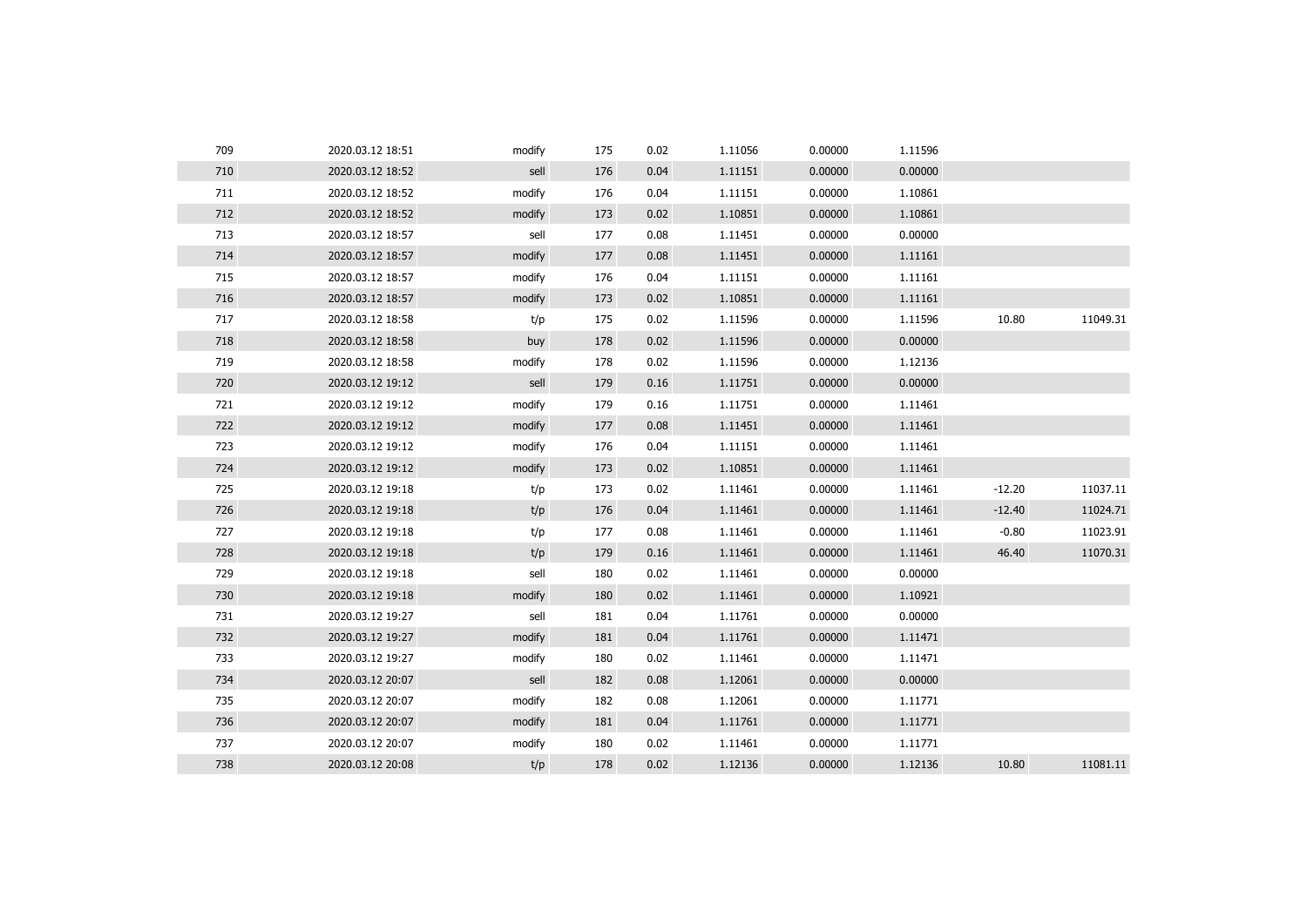| 739 | 2020.03.12 20:08 | buy    | 183 | 0.02 | 1.12136 | 0.00000 | 0.00000 |         |          |
|-----|------------------|--------|-----|------|---------|---------|---------|---------|----------|
| 740 | 2020.03.12 20:08 | modify | 183 | 0.02 | 1.12136 | 0.00000 | 1.12676 |         |          |
| 741 | 2020.03.12 20:26 | buy    | 184 | 0.04 | 1.11836 | 0.00000 | 0.00000 |         |          |
| 742 | 2020.03.12 20:26 | modify | 184 | 0.04 | 1.11836 | 0.00000 | 1.12126 |         |          |
| 743 | 2020.03.12 20:26 | modify | 183 | 0.02 | 1.12136 | 0.00000 | 1.12126 |         |          |
| 744 | 2020.03.12 20:26 | t/p    | 180 | 0.02 | 1.11771 | 0.00000 | 1.11771 | $-6.20$ | 11074.91 |
| 745 | 2020.03.12 20:26 | t/p    | 181 | 0.04 | 1.11771 | 0.00000 | 1.11771 | $-0.40$ | 11074.51 |
| 746 | 2020.03.12 20:26 | t/p    | 182 | 0.08 | 1.11771 | 0.00000 | 1.11771 | 23.20   | 11097.71 |
| 747 | 2020.03.12 20:26 | sell   | 185 | 0.02 | 1.11771 | 0.00000 | 0.00000 |         |          |
| 748 | 2020.03.12 20:26 | modify | 185 | 0.02 | 1.11771 | 0.00000 | 1.11231 |         |          |
| 749 | 2020.03.12 22:06 | sell   | 186 | 0.04 | 1.12072 | 0.00000 | 0.00000 |         |          |
| 750 | 2020.03.12 22:06 | modify | 186 | 0.04 | 1.12072 | 0.00000 | 1.11782 |         |          |
| 751 | 2020.03.12 22:06 | modify | 185 | 0.02 | 1.11771 | 0.00000 | 1.11782 |         |          |
| 752 | 2020.03.12 22:07 | t/p    | 183 | 0.02 | 1.12126 | 0.00000 | 1.12126 | $-0.20$ | 11097.51 |
| 753 | 2020.03.12 22:07 | t/p    | 184 | 0.04 | 1.12126 | 0.00000 | 1.12126 | 11.60   | 11109.11 |
| 754 | 2020.03.12 22:07 | buy    | 187 | 0.02 | 1.12126 | 0.00000 | 0.00000 |         |          |
| 755 | 2020.03.12 22:07 | modify | 187 | 0.02 | 1.12126 | 0.00000 | 1.12666 |         |          |
| 756 | 2020.03.12 22:27 | buy    | 188 | 0.04 | 1.11826 | 0.00000 | 0.00000 |         |          |
| 757 | 2020.03.12 22:27 | modify | 188 | 0.04 | 1.11826 | 0.00000 | 1.12116 |         |          |
| 758 | 2020.03.12 22:27 | modify | 187 | 0.02 | 1.12126 | 0.00000 | 1.12116 |         |          |
| 759 | 2020.03.12 22:28 | t/p    | 185 | 0.02 | 1.11782 | 0.00000 | 1.11782 | $-0.22$ | 11108.89 |
| 760 | 2020.03.12 22:28 | t/p    | 186 | 0.04 | 1.11782 | 0.00000 | 1.11782 | 11.60   | 11120.49 |
| 761 | 2020.03.12 22:28 | sell   | 189 | 0.02 | 1.11780 | 0.00000 | 0.00000 |         |          |
| 762 | 2020.03.12 22:28 | modify | 189 | 0.02 | 1.11780 | 0.00000 | 1.11240 |         |          |
| 763 | 2020.03.13 02:22 | buy    | 190 | 0.08 | 1.11526 | 0.00000 | 0.00000 |         |          |
| 764 | 2020.03.13 02:22 | modify | 190 | 0.08 | 1.11526 | 0.00000 | 1.11816 |         |          |
| 765 | 2020.03.13 02:22 | modify | 188 | 0.04 | 1.11826 | 0.00000 | 1.11816 |         |          |
| 766 | 2020.03.13 02:22 | modify | 187 | 0.02 | 1.12126 | 0.00000 | 1.11816 |         |          |
| 767 | 2020.03.13 03:26 | t/p    | 187 | 0.02 | 1.11816 | 0.00000 | 1.11816 | $-6.31$ | 11114.18 |
| 768 | 2020.03.13 03:26 | t/p    | 188 | 0.04 | 1.11816 | 0.00000 | 1.11816 | $-0.62$ | 11113.57 |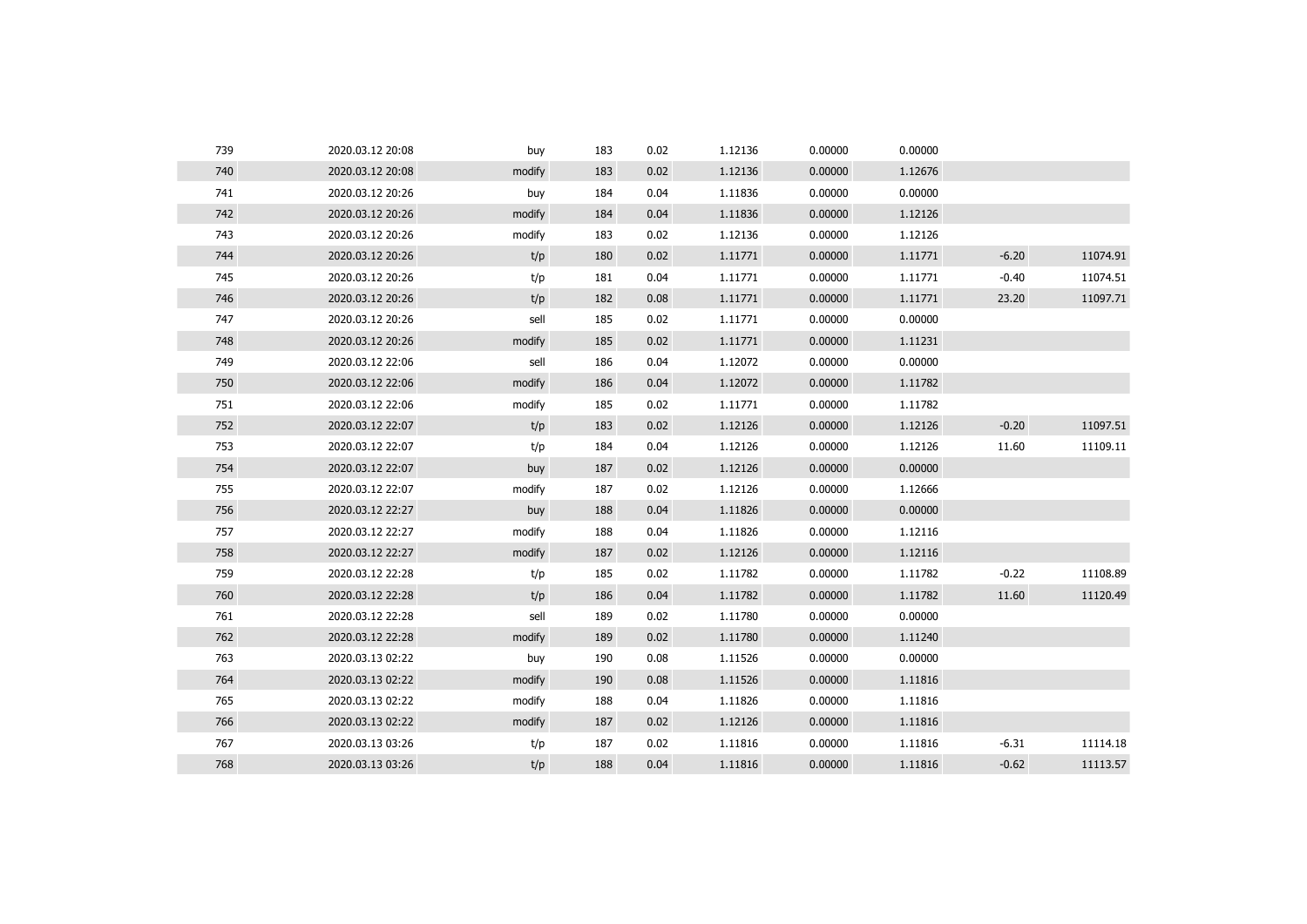| 769 | 2020.03.13 03:26 | t/p    | 190 | 0.08 | 1.11816 | 0.00000 | 1.11816 | 23.20   | 11136.77 |
|-----|------------------|--------|-----|------|---------|---------|---------|---------|----------|
| 770 | 2020.03.13 03:26 | buy    | 191 | 0.02 | 1.11816 | 0.00000 | 0.00000 |         |          |
| 771 | 2020.03.13 03:26 | modify | 191 | 0.02 | 1.11816 | 0.00000 | 1.12356 |         |          |
| 772 | 2020.03.13 05:01 | sell   | 192 | 0.04 | 1.12080 | 0.00000 | 0.00000 |         |          |
| 773 | 2020.03.13 05:01 | modify | 192 | 0.04 | 1.12080 | 0.00000 | 1.11790 |         |          |
| 774 | 2020.03.13 05:01 | modify | 189 | 0.02 | 1.11780 | 0.00000 | 1.11790 |         |          |
| 775 | 2020.03.13 09:22 | t/p    | 189 | 0.02 | 1.11790 | 0.00000 | 1.11790 | $-0.21$ | 11136.56 |
| 776 | 2020.03.13 09:22 | t/p    | 192 | 0.04 | 1.11790 | 0.00000 | 1.11790 | 11.60   | 11148.16 |
| 777 | 2020.03.13 09:22 | sell   | 193 | 0.02 | 1.11790 | 0.00000 | 0.00000 |         |          |
| 778 | 2020.03.13 09:22 | modify | 193 | 0.02 | 1.11790 | 0.00000 | 1.11250 |         |          |
| 779 | 2020.03.13 10:52 | sell   | 194 | 0.04 | 1.12090 | 0.00000 | 0.00000 |         |          |
| 780 | 2020.03.13 10:52 | modify | 194 | 0.04 | 1.12090 | 0.00000 | 1.11800 |         |          |
| 781 | 2020.03.13 10:52 | modify | 193 | 0.02 | 1.11790 | 0.00000 | 1.11800 |         |          |
| 782 | 2020.03.13 11:32 | t/p    | 193 | 0.02 | 1.11800 | 0.00000 | 1.11800 | $-0.20$ | 11147.96 |
| 783 | 2020.03.13 11:32 | t/p    | 194 | 0.04 | 1.11800 | 0.00000 | 1.11800 | 11.60   | 11159.56 |
| 784 | 2020.03.13 11:32 | sell   | 195 | 0.02 | 1.11800 | 0.00000 | 0.00000 |         |          |
| 785 | 2020.03.13 11:32 | modify | 195 | 0.02 | 1.11800 | 0.00000 | 1.11260 |         |          |
| 786 | 2020.03.13 13:08 | buy    | 196 | 0.04 | 1.11516 | 0.00000 | 0.00000 |         |          |
| 787 | 2020.03.13 13:08 | modify | 196 | 0.04 | 1.11516 | 0.00000 | 1.11806 |         |          |
| 788 | 2020.03.13 13:08 | modify | 191 | 0.02 | 1.11816 | 0.00000 | 1.11806 |         |          |
| 789 | 2020.03.13 14:03 | t/p    | 191 | 0.02 | 1.11806 | 0.00000 | 1.11806 | $-0.20$ | 11159.36 |
| 790 | 2020.03.13 14:03 | t/p    | 196 | 0.04 | 1.11806 | 0.00000 | 1.11806 | 11.60   | 11170.96 |
| 791 | 2020.03.13 14:03 | buy    | 197 | 0.02 | 1.11806 | 0.00000 | 0.00000 |         |          |
| 792 | 2020.03.13 14:03 | modify | 197 | 0.02 | 1.11806 | 0.00000 | 1.12346 |         |          |
| 793 | 2020.03.13 14:28 | buy    | 198 | 0.04 | 1.11506 | 0.00000 | 0.00000 |         |          |
| 794 | 2020.03.13 14:28 | modify | 198 | 0.04 | 1.11506 | 0.00000 | 1.11796 |         |          |
| 795 | 2020.03.13 14:28 | modify | 197 | 0.02 | 1.11806 | 0.00000 | 1.11796 |         |          |
| 796 | 2020.03.13 14:53 | t/p    | 195 | 0.02 | 1.11260 | 0.00000 | 1.11260 | 10.80   | 11181.76 |
| 797 | 2020.03.13 14:53 | sell   | 199 | 0.02 | 1.11260 | 0.00000 | 0.00000 |         |          |
| 798 | 2020.03.13 14:53 | modify | 199 | 0.02 | 1.11260 | 0.00000 | 1.10720 |         |          |
|     |                  |        |     |      |         |         |         |         |          |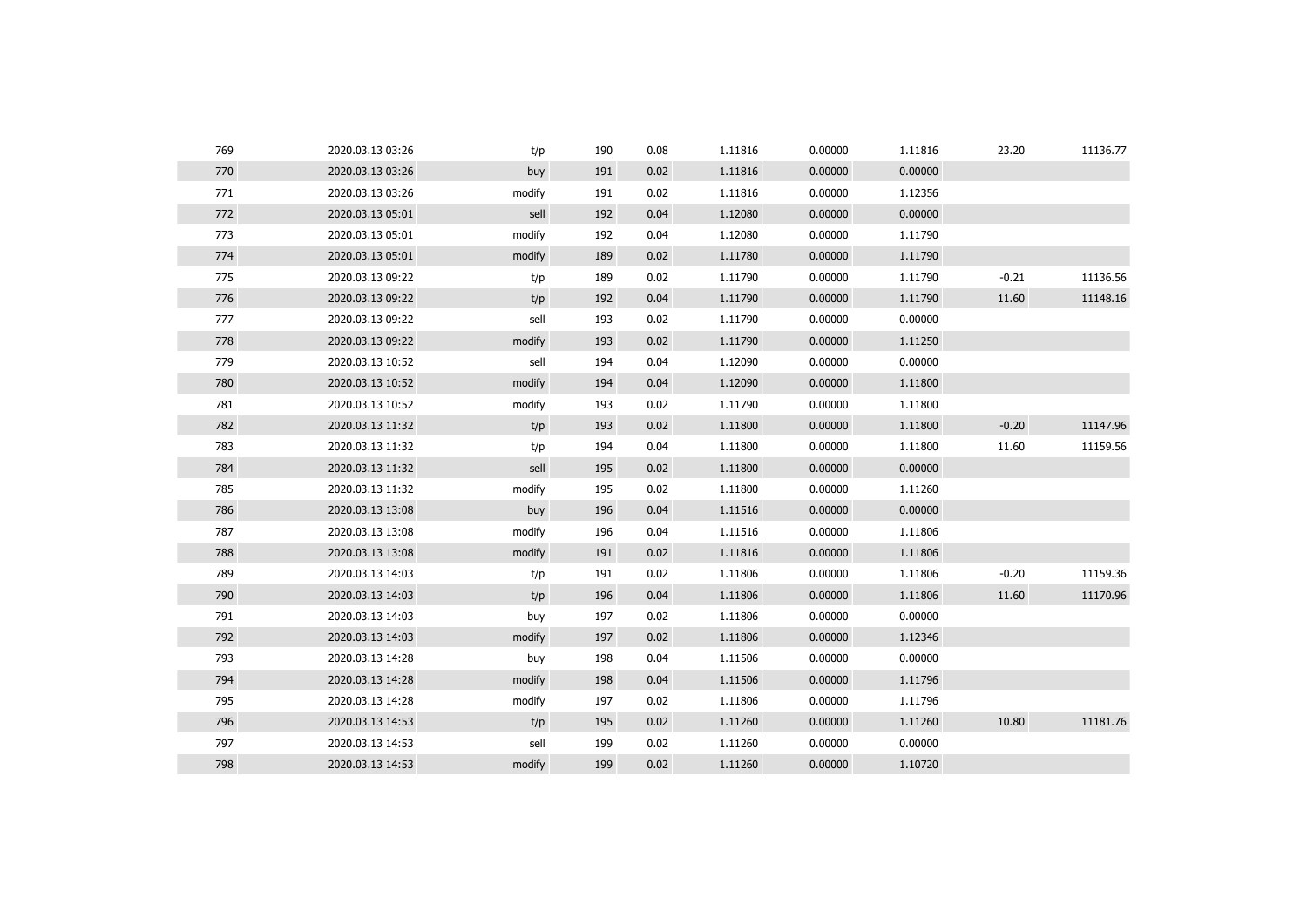| 799 | 2020.03.13 14:55 | buy    | 200 | 0.08 | 1.11206 | 0.00000 | 0.00000 |          |          |
|-----|------------------|--------|-----|------|---------|---------|---------|----------|----------|
| 800 | 2020.03.13 14:55 | modify | 200 | 0.08 | 1.11206 | 0.00000 | 1.11496 |          |          |
| 801 | 2020.03.13 14:55 | modify | 198 | 0.04 | 1.11506 | 0.00000 | 1.11496 |          |          |
| 802 | 2020.03.13 14:55 | modify | 197 | 0.02 | 1.11806 | 0.00000 | 1.11496 |          |          |
| 803 | 2020.03.13 17:48 | buy    | 201 | 0.16 | 1.10906 | 0.00000 | 0.00000 |          |          |
| 804 | 2020.03.13 17:48 | modify | 201 | 0.16 | 1.10906 | 0.00000 | 1.11196 |          |          |
| 805 | 2020.03.13 17:48 | modify | 200 | 0.08 | 1.11206 | 0.00000 | 1.11196 |          |          |
| 806 | 2020.03.13 17:48 | modify | 198 | 0.04 | 1.11506 | 0.00000 | 1.11196 |          |          |
| 807 | 2020.03.13 17:48 | modify | 197 | 0.02 | 1.11806 | 0.00000 | 1.11196 |          |          |
| 808 | 2020.03.13 17:57 | t/p    | 199 | 0.02 | 1.10720 | 0.00000 | 1.10720 | 10.80    | 11192.56 |
| 809 | 2020.03.13 17:57 | sell   | 202 | 0.02 | 1.10720 | 0.00000 | 0.00000 |          |          |
| 810 | 2020.03.13 17:57 | modify | 202 | 0.02 | 1.10720 | 0.00000 | 1.10180 |          |          |
| 811 | 2020.03.13 18:35 | buy    | 203 | 0.32 | 1.10606 | 0.00000 | 0.00000 |          |          |
| 812 | 2020.03.13 18:35 | modify | 203 | 0.32 | 1.10606 | 0.00000 | 1.10896 |          |          |
| 813 | 2020.03.13 18:35 | modify | 201 | 0.16 | 1.10906 | 0.00000 | 1.10896 |          |          |
| 814 | 2020.03.13 18:35 | modify | 200 | 0.08 | 1.11206 | 0.00000 | 1.10896 |          |          |
| 815 | 2020.03.13 18:35 | modify | 198 | 0.04 | 1.11506 | 0.00000 | 1.10896 |          |          |
| 816 | 2020.03.13 18:35 | modify | 197 | 0.02 | 1.11806 | 0.00000 | 1.10896 |          |          |
| 817 | 2020.03.13 19:02 | t/p    | 197 | 0.02 | 1.10896 | 0.00000 | 1.10896 | $-18.20$ | 11174.36 |
| 818 | 2020.03.13 19:02 | t/p    | 198 | 0.04 | 1.10896 | 0.00000 | 1.10896 | $-24.40$ | 11149.96 |
| 819 | 2020.03.13 19:02 | t/p    | 200 | 0.08 | 1.10896 | 0.00000 | 1.10896 | $-24.80$ | 11125.16 |
| 820 | 2020.03.13 19:02 | t/p    | 201 | 0.16 | 1.10896 | 0.00000 | 1.10896 | $-1.60$  | 11123.56 |
| 821 | 2020.03.13 19:02 | t/p    | 203 | 0.32 | 1.10896 | 0.00000 | 1.10896 | 92.80    | 11216.36 |
| 822 | 2020.03.13 19:02 | buy    | 204 | 0.02 | 1.10896 | 0.00000 | 0.00000 |          |          |
| 823 | 2020.03.13 19:02 | modify | 204 | 0.02 | 1.10896 | 0.00000 | 1.11436 |          |          |
| 824 | 2020.03.13 19:08 | sell   | 205 | 0.04 | 1.11020 | 0.00000 | 0.00000 |          |          |
| 825 | 2020.03.13 19:08 | modify | 205 | 0.04 | 1.11020 | 0.00000 | 1.10730 |          |          |
| 826 | 2020.03.13 19:08 | modify | 202 | 0.02 | 1.10720 | 0.00000 | 1.10730 |          |          |
| 827 | 2020.03.13 19:38 | t/p    | 202 | 0.02 | 1.10730 | 0.00000 | 1.10730 | $-0.20$  | 11216.16 |
| 828 | 2020.03.13 19:38 | t/p    | 205 | 0.04 | 1.10730 | 0.00000 | 1.10730 | 11.60    | 11227.76 |
|     |                  |        |     |      |         |         |         |          |          |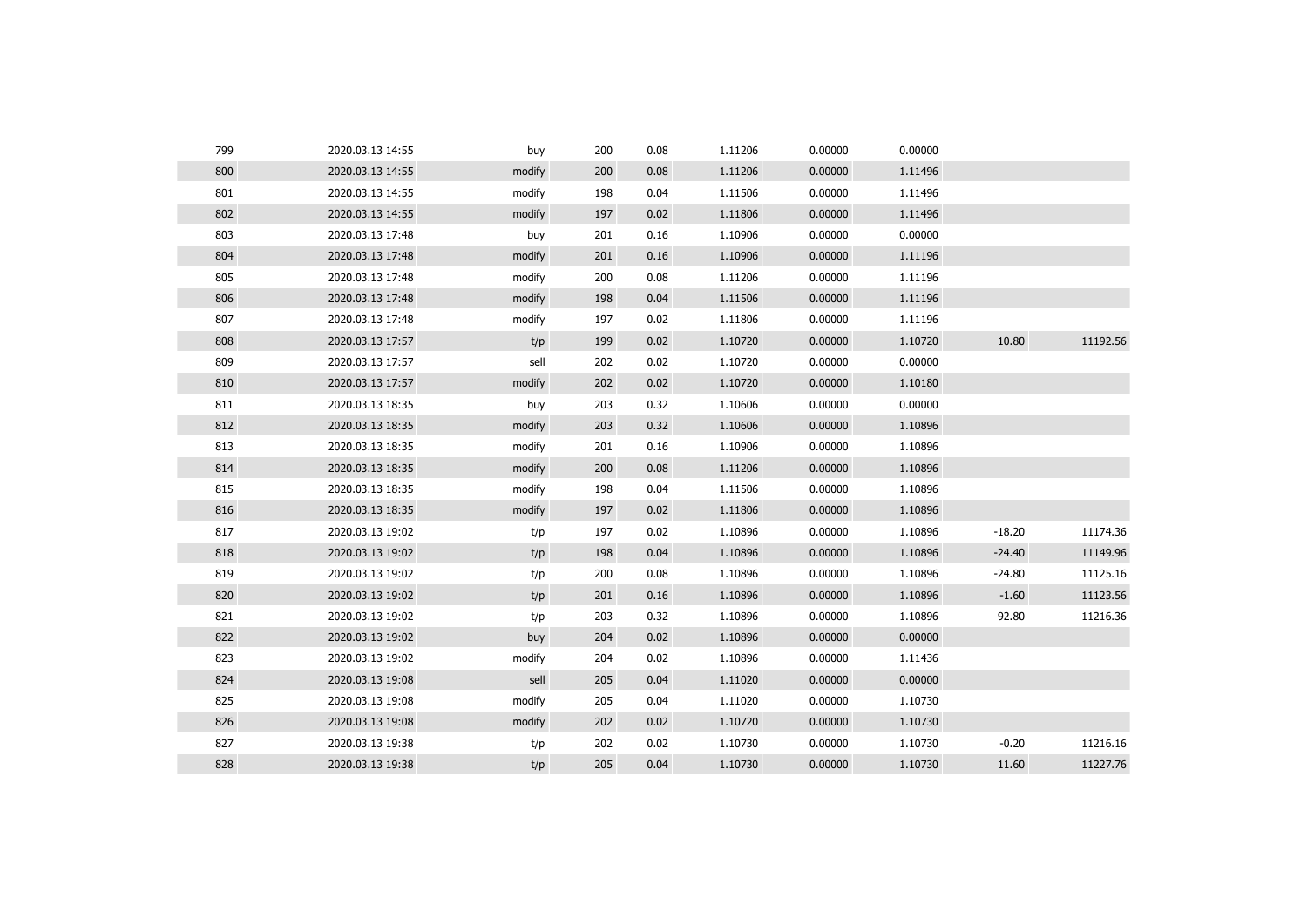| 829 | 2020.03.13 19:38 | sell   | 206 | 0.02 | 1.10730 | 0.00000 | 0.00000 |          |          |
|-----|------------------|--------|-----|------|---------|---------|---------|----------|----------|
| 830 | 2020.03.13 19:38 | modify | 206 | 0.02 | 1.10730 | 0.00000 | 1.10190 |          |          |
| 831 | 2020.03.13 19:53 | buy    | 207 | 0.04 | 1.10596 | 0.00000 | 0.00000 |          |          |
| 832 | 2020.03.13 19:53 | modify | 207 | 0.04 | 1.10596 | 0.00000 | 1.10886 |          |          |
| 833 | 2020.03.13 19:53 | modify | 204 | 0.02 | 1.10896 | 0.00000 | 1.10886 |          |          |
| 834 | 2020.03.13 20:03 | t/p    | 204 | 0.02 | 1.10886 | 0.00000 | 1.10886 | $-0.20$  | 11227.56 |
| 835 | 2020.03.13 20:03 | t/p    | 207 | 0.04 | 1.10886 | 0.00000 | 1.10886 | 11.60    | 11239.16 |
| 836 | 2020.03.13 20:03 | buy    | 208 | 0.02 | 1.10886 | 0.00000 | 0.00000 |          |          |
| 837 | 2020.03.13 20:03 | modify | 208 | 0.02 | 1.10886 | 0.00000 | 1.11426 |          |          |
| 838 | 2020.03.13 21:40 | buy    | 209 | 0.04 | 1.10586 | 0.00000 | 0.00000 |          |          |
| 839 | 2020.03.13 21:40 | modify | 209 | 0.04 | 1.10586 | 0.00000 | 1.10876 |          |          |
| 840 | 2020.03.13 21:40 | modify | 208 | 0.02 | 1.10886 | 0.00000 | 1.10876 |          |          |
| 841 | 2020.03.13 21:56 | t/p    | 208 | 0.02 | 1.10876 | 0.00000 | 1.10876 | $-0.20$  | 11238.96 |
| 842 | 2020.03.13 21:56 | t/p    | 209 | 0.04 | 1.10876 | 0.00000 | 1.10876 | 11.60    | 11250.56 |
| 843 | 2020.03.13 21:56 | buy    | 210 | 0.02 | 1.10876 | 0.00000 | 0.00000 |          |          |
| 844 | 2020.03.13 21:56 | modify | 210 | 0.02 | 1.10876 | 0.00000 | 1.11416 |          |          |
| 845 | 2020.03.13 21:58 | sell   | 211 | 0.04 | 1.11031 | 0.00000 | 0.00000 |          |          |
| 846 | 2020.03.13 21:58 | modify | 211 | 0.04 | 1.11031 | 0.00000 | 1.10741 |          |          |
| 847 | 2020.03.13 21:58 | modify | 206 | 0.02 | 1.10730 | 0.00000 | 1.10741 |          |          |
| 848 | 2020.03.16 00:05 | t/p    | 210 | 0.02 | 1.11416 | 0.00000 | 1.11416 | 10.69    | 11261.25 |
| 849 | 2020.03.16 00:05 | sell   | 212 | 0.08 | 1.11874 | 0.00000 | 0.00000 |          |          |
| 850 | 2020.03.16 00:05 | modify | 212 | 0.08 | 1.11874 | 0.00000 | 1.11584 |          |          |
| 851 | 2020.03.16 00:05 | modify | 211 | 0.04 | 1.11031 | 0.00000 | 1.11584 |          |          |
| 852 | 2020.03.16 00:05 | modify | 206 | 0.02 | 1.10730 | 0.00000 | 1.11584 |          |          |
| 853 | 2020.03.16 00:05 | buy    | 213 | 0.02 | 1.11875 | 0.00000 | 0.00000 |          |          |
| 854 | 2020.03.16 00:05 | modify | 213 | 0.02 | 1.11875 | 0.00000 | 1.12415 |          |          |
| 855 | 2020.03.16 00:17 | t/p    | 206 | 0.02 | 1.11584 | 0.00000 | 1.11584 | $-17.09$ | 11244.17 |
| 856 | 2020.03.16 00:17 | t/p    | 211 | 0.04 | 1.11584 | 0.00000 | 1.11584 | $-22.13$ | 11222.04 |
| 857 | 2020.03.16 00:17 | t/p    | 212 | 0.08 | 1.11584 | 0.00000 | 1.11584 | 23.20    | 11245.24 |
| 858 | 2020.03.16 00:17 | sell   | 214 | 0.02 | 1.11584 | 0.00000 | 0.00000 |          |          |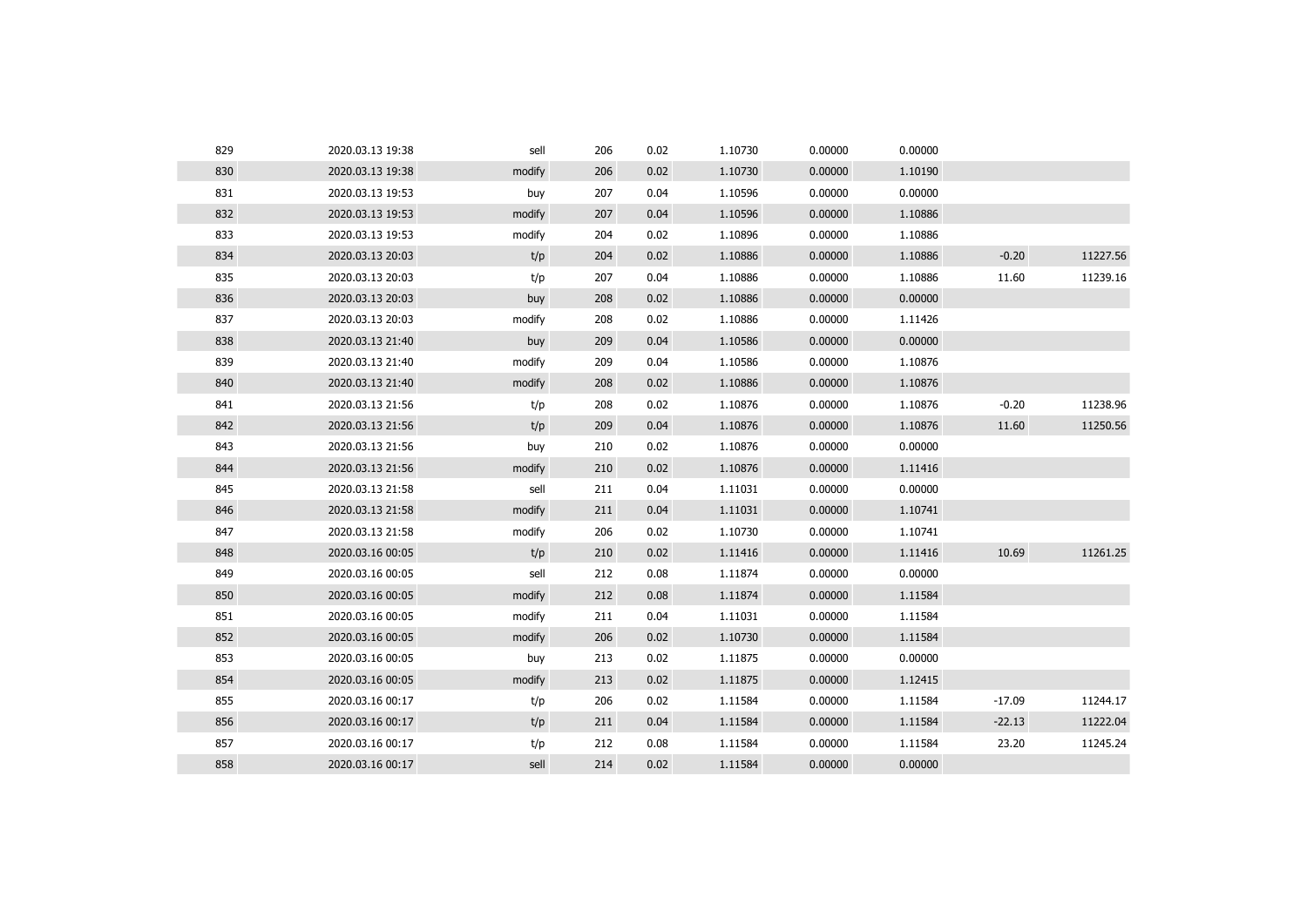| 859 | 2020.03.16 00:17 | modify | 214 | 0.02 | 1.11584 | 0.00000 | 1.11044 |         |          |
|-----|------------------|--------|-----|------|---------|---------|---------|---------|----------|
| 860 | 2020.03.16 00:17 | buy    | 215 | 0.04 | 1.11574 | 0.00000 | 0.00000 |         |          |
| 861 | 2020.03.16 00:17 | modify | 215 | 0.04 | 1.11574 | 0.00000 | 1.11864 |         |          |
| 862 | 2020.03.16 00:17 | modify | 213 | 0.02 | 1.11875 | 0.00000 | 1.11864 |         |          |
| 863 | 2020.03.16 01:37 | t/p    | 213 | 0.02 | 1.11864 | 0.00000 | 1.11864 | $-0.22$ | 11245.02 |
| 864 | 2020.03.16 01:37 | t/p    | 215 | 0.04 | 1.11864 | 0.00000 | 1.11864 | 11.60   | 11256.62 |
| 865 | 2020.03.16 01:37 | buy    | 216 | 0.02 | 1.11864 | 0.00000 | 0.00000 |         |          |
| 866 | 2020.03.16 01:37 | modify | 216 | 0.02 | 1.11864 | 0.00000 | 1.12404 |         |          |
| 867 | 2020.03.16 01:38 | sell   | 217 | 0.04 | 1.11884 | 0.00000 | 0.00000 |         |          |
| 868 | 2020.03.16 01:38 | modify | 217 | 0.04 | 1.11884 | 0.00000 | 1.11594 |         |          |
| 869 | 2020.03.16 01:38 | modify | 214 | 0.02 | 1.11584 | 0.00000 | 1.11594 |         |          |
| 870 | 2020.03.16 01:57 | t/p    | 214 | 0.02 | 1.11594 | 0.00000 | 1.11594 | $-0.20$ | 11256.42 |
| 871 | 2020.03.16 01:57 | t/p    | 217 | 0.04 | 1.11594 | 0.00000 | 1.11594 | 11.60   | 11268.02 |
| 872 | 2020.03.16 01:57 | sell   | 218 | 0.02 | 1.11594 | 0.00000 | 0.00000 |         |          |
| 873 | 2020.03.16 01:57 | modify | 218 | 0.02 | 1.11594 | 0.00000 | 1.11054 |         |          |
| 874 | 2020.03.16 01:57 | buy    | 219 | 0.04 | 1.11564 | 0.00000 | 0.00000 |         |          |
| 875 | 2020.03.16 01:57 | modify | 219 | 0.04 | 1.11564 | 0.00000 | 1.11854 |         |          |
| 876 | 2020.03.16 01:57 | modify | 216 | 0.02 | 1.11864 | 0.00000 | 1.11854 |         |          |
| 877 | 2020.03.16 02:42 | buy    | 220 | 0.08 | 1.11264 | 0.00000 | 0.00000 |         |          |
| 878 | 2020.03.16 02:42 | modify | 220 | 0.08 | 1.11264 | 0.00000 | 1.11554 |         |          |
| 879 | 2020.03.16 02:42 | modify | 219 | 0.04 | 1.11564 | 0.00000 | 1.11554 |         |          |
| 880 | 2020.03.16 02:42 | modify | 216 | 0.02 | 1.11864 | 0.00000 | 1.11554 |         |          |
| 881 | 2020.03.16 03:08 | t/p    | 218 | 0.02 | 1.11054 | 0.00000 | 1.11054 | 10.80   | 11278.82 |
| 882 | 2020.03.16 03:08 | sell   | 221 | 0.02 | 1.11054 | 0.00000 | 0.00000 |         |          |
| 883 | 2020.03.16 03:08 | modify | 221 | 0.02 | 1.11054 | 0.00000 | 1.10514 |         |          |
| 884 | 2020.03.16 03:18 | buy    | 222 | 0.16 | 1.10964 | 0.00000 | 0.00000 |         |          |
| 885 | 2020.03.16 03:18 | modify | 222 | 0.16 | 1.10964 | 0.00000 | 1.11254 |         |          |
| 886 | 2020.03.16 03:18 | modify | 220 | 0.08 | 1.11264 | 0.00000 | 1.11254 |         |          |
| 887 | 2020.03.16 03:18 | modify | 219 | 0.04 | 1.11564 | 0.00000 | 1.11254 |         |          |
| 888 | 2020.03.16 03:18 | modify | 216 | 0.02 | 1.11864 | 0.00000 | 1.11254 |         |          |
|     |                  |        |     |      |         |         |         |         |          |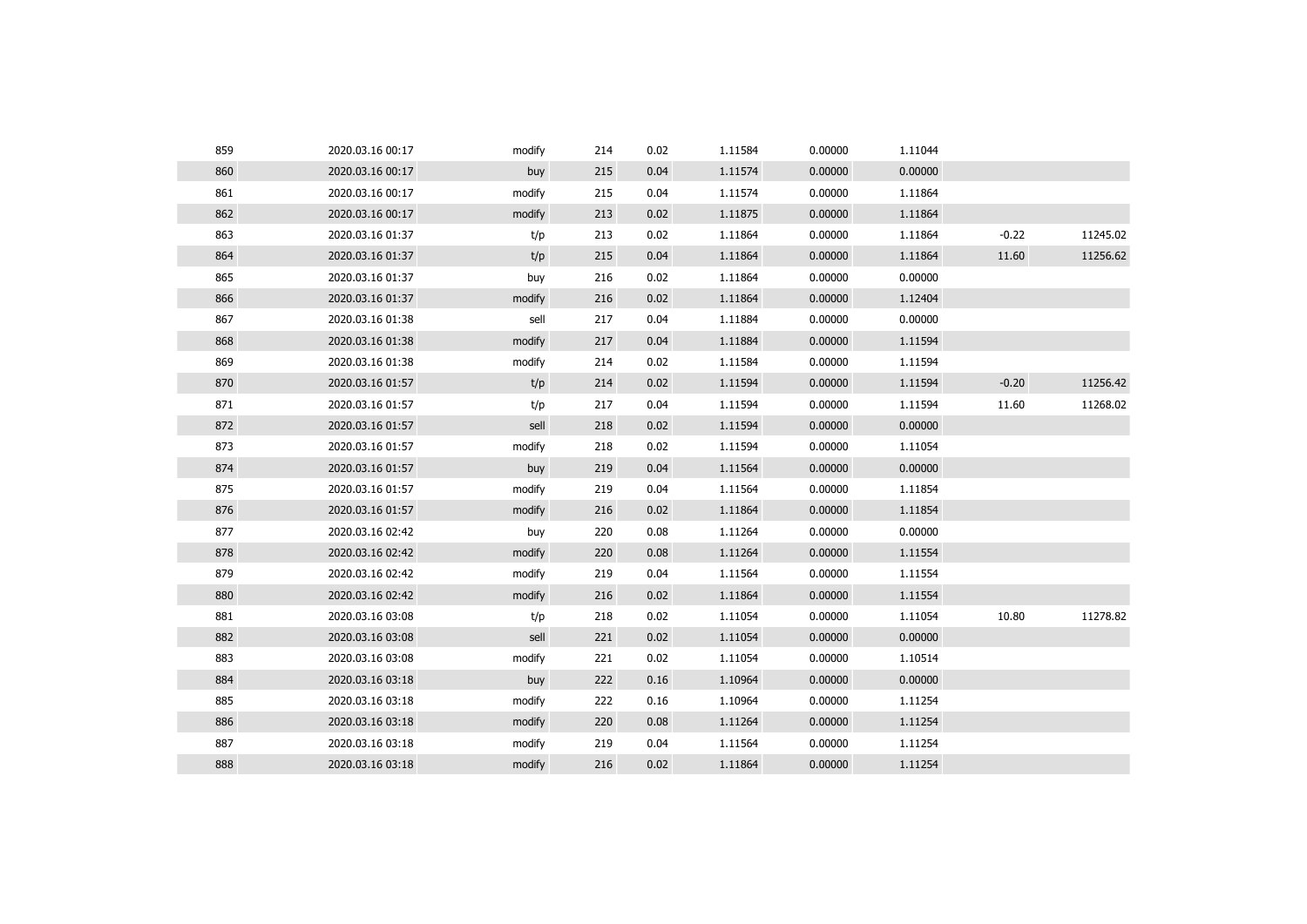| 889 | 2020.03.16 05:48 | t/p    | 216 | 0.02 | 1.11254 | 0.00000 | 1.11254 | $-12.20$ | 11266.62 |
|-----|------------------|--------|-----|------|---------|---------|---------|----------|----------|
| 890 | 2020.03.16 05:48 | t/p    | 219 | 0.04 | 1.11254 | 0.00000 | 1.11254 | $-12.40$ | 11254.22 |
| 891 | 2020.03.16 05:48 | t/p    | 220 | 0.08 | 1.11254 | 0.00000 | 1.11254 | $-0.80$  | 11253.42 |
| 892 | 2020.03.16 05:48 | t/p    | 222 | 0.16 | 1.11254 | 0.00000 | 1.11254 | 46.40    | 11299.82 |
| 893 | 2020.03.16 05:48 | buy    | 223 | 0.02 | 1.11254 | 0.00000 | 0.00000 |          |          |
| 894 | 2020.03.16 05:48 | modify | 223 | 0.02 | 1.11254 | 0.00000 | 1.11794 |          |          |
| 895 | 2020.03.16 08:08 | sell   | 224 | 0.04 | 1.11354 | 0.00000 | 0.00000 |          |          |
| 896 | 2020.03.16 08:08 | modify | 224 | 0.04 | 1.11354 | 0.00000 | 1.11064 |          |          |
| 897 | 2020.03.16 08:08 | modify | 221 | 0.02 | 1.11054 | 0.00000 | 1.11064 |          |          |
| 898 | 2020.03.16 09:38 | sell   | 225 | 0.08 | 1.11654 | 0.00000 | 0.00000 |          |          |
| 899 | 2020.03.16 09:38 | modify | 225 | 0.08 | 1.11654 | 0.00000 | 1.11364 |          |          |
| 900 | 2020.03.16 09:38 | modify | 224 | 0.04 | 1.11354 | 0.00000 | 1.11364 |          |          |
| 901 | 2020.03.16 09:38 | modify | 221 | 0.02 | 1.11054 | 0.00000 | 1.11364 |          |          |
| 902 | 2020.03.16 09:50 | t/p    | 223 | 0.02 | 1.11794 | 0.00000 | 1.11794 | 10.80    | 11310.62 |
| 903 | 2020.03.16 09:50 | buy    | 226 | 0.02 | 1.11794 | 0.00000 | 0.00000 |          |          |
| 904 | 2020.03.16 09:50 | modify | 226 | 0.02 | 1.11794 | 0.00000 | 1.12334 |          |          |
| 905 | 2020.03.16 10:22 | sell   | 227 | 0.16 | 1.11954 | 0.00000 | 0.00000 |          |          |
| 906 | 2020.03.16 10:22 | modify | 227 | 0.16 | 1.11954 | 0.00000 | 1.11664 |          |          |
| 907 | 2020.03.16 10:22 | modify | 225 | 0.08 | 1.11654 | 0.00000 | 1.11664 |          |          |
| 908 | 2020.03.16 10:22 | modify | 224 | 0.04 | 1.11354 | 0.00000 | 1.11664 |          |          |
| 909 | 2020.03.16 10:22 | modify | 221 | 0.02 | 1.11054 | 0.00000 | 1.11664 |          |          |
| 910 | 2020.03.16 10:58 | sell   | 228 | 0.32 | 1.12254 | 0.00000 | 0.00000 |          |          |
| 911 | 2020.03.16 10:58 | modify | 228 | 0.32 | 1.12254 | 0.00000 | 1.11964 |          |          |
| 912 | 2020.03.16 10:58 | modify | 227 | 0.16 | 1.11954 | 0.00000 | 1.11964 |          |          |
| 913 | 2020.03.16 10:58 | modify | 225 | 0.08 | 1.11654 | 0.00000 | 1.11964 |          |          |
| 914 | 2020.03.16 10:58 | modify | 224 | 0.04 | 1.11354 | 0.00000 | 1.11964 |          |          |
| 915 | 2020.03.16 10:58 | modify | 221 | 0.02 | 1.11054 | 0.00000 | 1.11964 |          |          |
| 916 | 2020.03.16 11:05 | t/p    | 226 | 0.02 | 1.12334 | 0.00000 | 1.12334 | 10.80    | 11321.42 |
| 917 | 2020.03.16 11:05 | buy    | 229 | 0.02 | 1.12334 | 0.00000 | 0.00000 |          |          |
| 918 | 2020.03.16 11:05 | modify | 229 | 0.02 | 1.12334 | 0.00000 | 1.12874 |          |          |
|     |                  |        |     |      |         |         |         |          |          |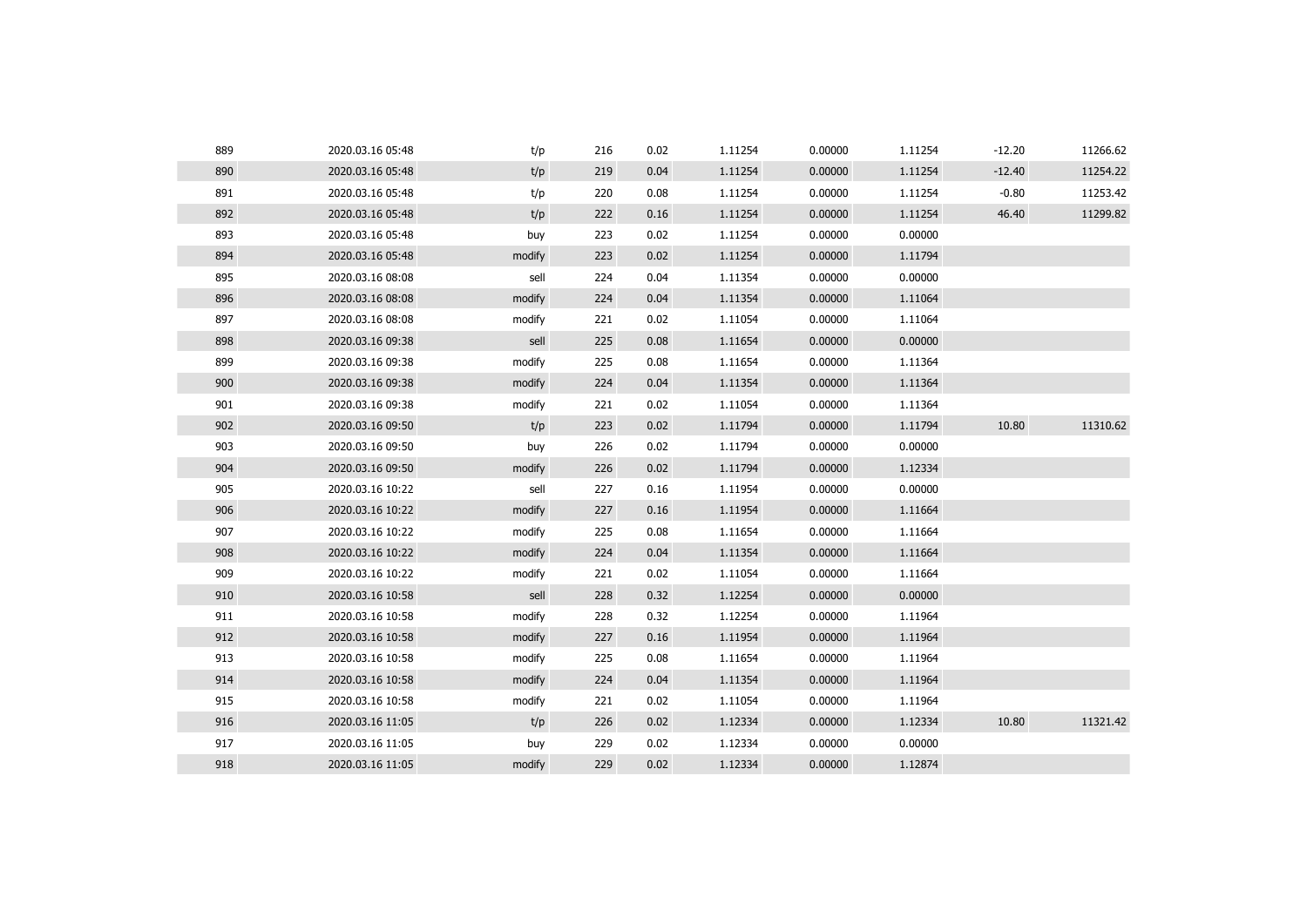| 919 | 2020.03.16 11:32 | buy    | 230 | 0.04 | 1.12034 | 0.00000 | 0.00000 |          |          |
|-----|------------------|--------|-----|------|---------|---------|---------|----------|----------|
| 920 | 2020.03.16 11:32 | modify | 230 | 0.04 | 1.12034 | 0.00000 | 1.12324 |          |          |
| 921 | 2020.03.16 11:32 | modify | 229 | 0.02 | 1.12334 | 0.00000 | 1.12324 |          |          |
| 922 | 2020.03.16 11:43 | t/p    | 221 | 0.02 | 1.11964 | 0.00000 | 1.11964 | $-18.20$ | 11303.22 |
| 923 | 2020.03.16 11:43 | t/p    | 224 | 0.04 | 1.11964 | 0.00000 | 1.11964 | $-24.40$ | 11278.82 |
| 924 | 2020.03.16 11:43 | t/p    | 225 | 0.08 | 1.11964 | 0.00000 | 1.11964 | $-24.80$ | 11254.02 |
| 925 | 2020.03.16 11:43 | t/p    | 227 | 0.16 | 1.11964 | 0.00000 | 1.11964 | $-1.60$  | 11252.42 |
| 926 | 2020.03.16 11:43 | t/p    | 228 | 0.32 | 1.11964 | 0.00000 | 1.11964 | 92.80    | 11345.22 |
| 927 | 2020.03.16 11:43 | sell   | 231 | 0.02 | 1.11964 | 0.00000 | 0.00000 |          |          |
| 928 | 2020.03.16 11:43 | modify | 231 | 0.02 | 1.11964 | 0.00000 | 1.11424 |          |          |
| 929 | 2020.03.16 12:21 | buy    | 232 | 0.08 | 1.11734 | 0.00000 | 0.00000 |          |          |
| 930 | 2020.03.16 12:21 | modify | 232 | 0.08 | 1.11734 | 0.00000 | 1.12024 |          |          |
| 931 | 2020.03.16 12:21 | modify | 230 | 0.04 | 1.12034 | 0.00000 | 1.12024 |          |          |
| 932 | 2020.03.16 12:21 | modify | 229 | 0.02 | 1.12334 | 0.00000 | 1.12024 |          |          |
| 933 | 2020.03.16 12:26 | buy    | 233 | 0.16 | 1.11434 | 0.00000 | 0.00000 |          |          |
| 934 | 2020.03.16 12:26 | modify | 233 | 0.16 | 1.11434 | 0.00000 | 1.11724 |          |          |
| 935 | 2020.03.16 12:26 | modify | 232 | 0.08 | 1.11734 | 0.00000 | 1.11724 |          |          |
| 936 | 2020.03.16 12:26 | modify | 230 | 0.04 | 1.12034 | 0.00000 | 1.11724 |          |          |
| 937 | 2020.03.16 12:26 | modify | 229 | 0.02 | 1.12334 | 0.00000 | 1.11724 |          |          |
| 938 | 2020.03.16 12:26 | t/p    | 231 | 0.02 | 1.11424 | 0.00000 | 1.11424 | 10.80    | 11356.02 |
| 939 | 2020.03.16 12:26 | sell   | 234 | 0.02 | 1.11424 | 0.00000 | 0.00000 |          |          |
| 940 | 2020.03.16 12:26 | modify | 234 | 0.02 | 1.11424 | 0.00000 | 1.10884 |          |          |
| 941 | 2020.03.16 12:31 | t/p    | 229 | 0.02 | 1.11724 | 0.00000 | 1.11724 | $-12.20$ | 11343.82 |
| 942 | 2020.03.16 12:31 | t/p    | 230 | 0.04 | 1.11724 | 0.00000 | 1.11724 | $-12.40$ | 11331.42 |
| 943 | 2020.03.16 12:31 | t/p    | 232 | 0.08 | 1.11724 | 0.00000 | 1.11724 | $-0.80$  | 11330.62 |
| 944 | 2020.03.16 12:31 | t/p    | 233 | 0.16 | 1.11724 | 0.00000 | 1.11724 | 46.40    | 11377.02 |
| 945 | 2020.03.16 12:31 | sell   | 235 | 0.04 | 1.11724 | 0.00000 | 0.00000 |          |          |
| 946 | 2020.03.16 12:31 | modify | 235 | 0.04 | 1.11724 | 0.00000 | 1.11434 |          |          |
| 947 | 2020.03.16 12:31 | modify | 234 | 0.02 | 1.11424 | 0.00000 | 1.11434 |          |          |
| 948 | 2020.03.16 12:31 | buy    | 236 | 0.02 | 1.11725 | 0.00000 | 0.00000 |          |          |
|     |                  |        |     |      |         |         |         |          |          |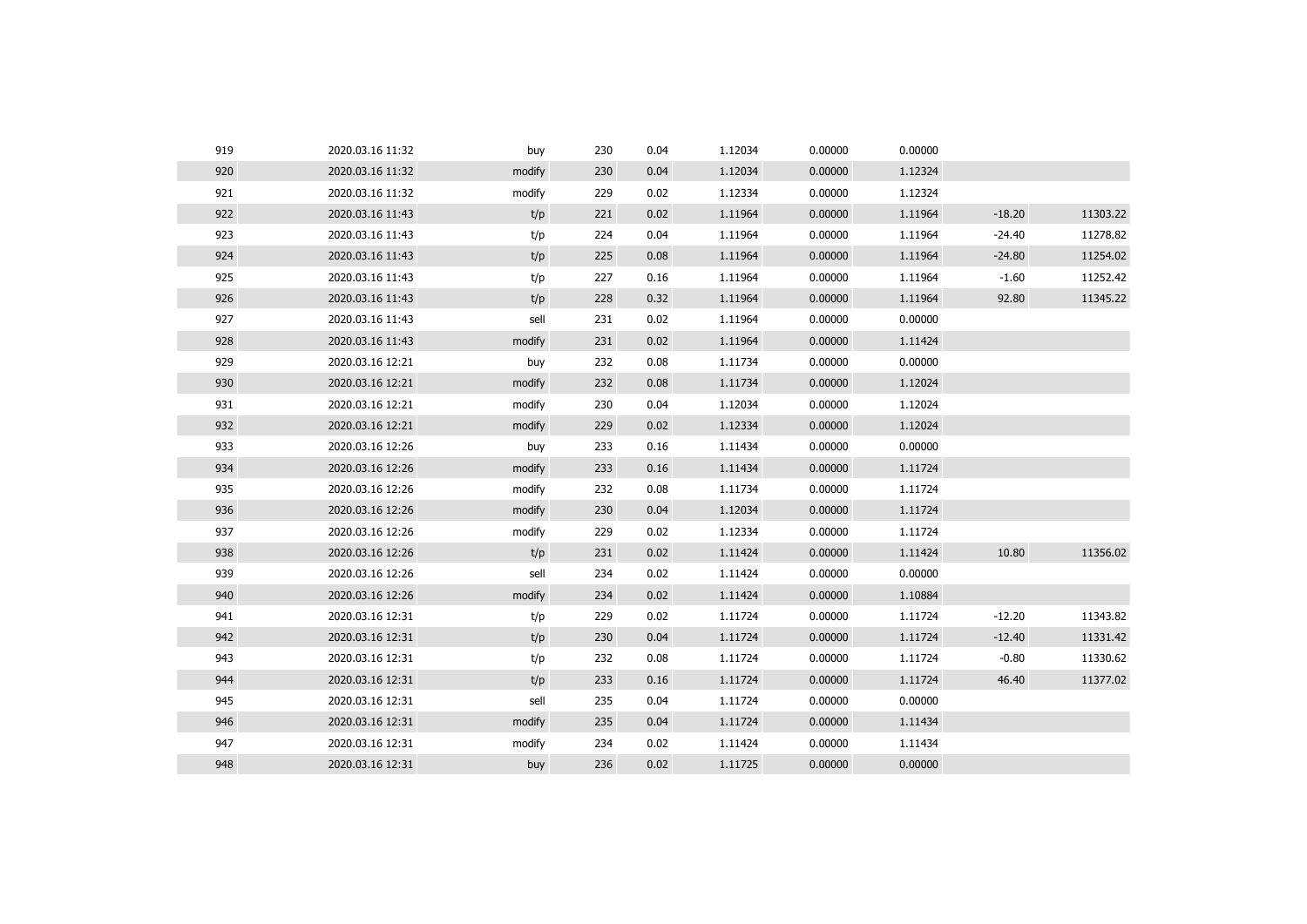| 949 | 2020.03.16 12:31 | modify | 236 | 0.02 | 1.11725 | 0.00000 | 1.12265 |         |          |
|-----|------------------|--------|-----|------|---------|---------|---------|---------|----------|
| 950 | 2020.03.16 15:18 | t/p    | 234 | 0.02 | 1.11434 | 0.00000 | 1.11434 | $-0.20$ | 11376.82 |
| 951 | 2020.03.16 15:18 | t/p    | 235 | 0.04 | 1.11434 | 0.00000 | 1.11434 | 11.60   | 11388.42 |
| 952 | 2020.03.16 15:18 | sell   | 237 | 0.02 | 1.11434 | 0.00000 | 0.00000 |         |          |
| 953 | 2020.03.16 15:18 | modify | 237 | 0.02 | 1.11434 | 0.00000 | 1.10894 |         |          |
| 954 | 2020.03.16 15:22 | buy    | 238 | 0.04 | 1.11425 | 0.00000 | 0.00000 |         |          |
| 955 | 2020.03.16 15:22 | modify | 238 | 0.04 | 1.11425 | 0.00000 | 1.11715 |         |          |
| 956 | 2020.03.16 15:22 | modify | 236 | 0.02 | 1.11725 | 0.00000 | 1.11715 |         |          |
| 957 | 2020.03.16 15:30 | buy    | 239 | 0.08 | 1.11125 | 0.00000 | 0.00000 |         |          |
| 958 | 2020.03.16 15:30 | modify | 239 | 0.08 | 1.11125 | 0.00000 | 1.11415 |         |          |
| 959 | 2020.03.16 15:30 | modify | 238 | 0.04 | 1.11425 | 0.00000 | 1.11415 |         |          |
| 960 | 2020.03.16 15:30 | modify | 236 | 0.02 | 1.11725 | 0.00000 | 1.11415 |         |          |
| 961 | 2020.03.16 15:37 | t/p    | 236 | 0.02 | 1.11415 | 0.00000 | 1.11415 | $-6.20$ | 11382.22 |
| 962 | 2020.03.16 15:37 | t/p    | 238 | 0.04 | 1.11415 | 0.00000 | 1.11415 | $-0.40$ | 11381.82 |
| 963 | 2020.03.16 15:37 | t/p    | 239 | 0.08 | 1.11415 | 0.00000 | 1.11415 | 23.20   | 11405.02 |
| 964 | 2020.03.16 15:37 | buy    | 240 | 0.02 | 1.11415 | 0.00000 | 0.00000 |         |          |
| 965 | 2020.03.16 15:37 | modify | 240 | 0.02 | 1.11415 | 0.00000 | 1.11955 |         |          |
| 966 | 2020.03.16 16:47 | buy    | 241 | 0.04 | 1.11115 | 0.00000 | 0.00000 |         |          |
| 967 | 2020.03.16 16:47 | modify | 241 | 0.04 | 1.11115 | 0.00000 | 1.11405 |         |          |
| 968 | 2020.03.16 16:47 | modify | 240 | 0.02 | 1.11415 | 0.00000 | 1.11405 |         |          |
| 969 | 2020.03.16 17:43 | t/p    | 240 | 0.02 | 1.11405 | 0.00000 | 1.11405 | $-0.20$ | 11404.82 |
| 970 | 2020.03.16 17:43 | t/p    | 241 | 0.04 | 1.11405 | 0.00000 | 1.11405 | 11.60   | 11416.42 |
| 971 | 2020.03.16 17:43 | buy    | 242 | 0.02 | 1.11405 | 0.00000 | 0.00000 |         |          |
| 972 | 2020.03.16 17:43 | modify | 242 | 0.02 | 1.11405 | 0.00000 | 1.11945 |         |          |
| 973 | 2020.03.16 19:45 | sell   | 243 | 0.04 | 1.11734 | 0.00000 | 0.00000 |         |          |
| 974 | 2020.03.16 19:45 | modify | 243 | 0.04 | 1.11734 | 0.00000 | 1.11444 |         |          |
| 975 | 2020.03.16 19:45 | modify | 237 | 0.02 | 1.11434 | 0.00000 | 1.11444 |         |          |
| 976 | 2020.03.17 09:08 | t/p    | 237 | 0.02 | 1.11444 | 0.00000 | 1.11444 | $-0.21$ | 11416.21 |
| 977 | 2020.03.17 09:08 | t/p    | 243 | 0.04 | 1.11444 | 0.00000 | 1.11444 | 11.59   | 11427.80 |
| 978 | 2020.03.17 09:08 | sell   | 244 | 0.02 | 1.11444 | 0.00000 | 0.00000 |         |          |
|     |                  |        |     |      |         |         |         |         |          |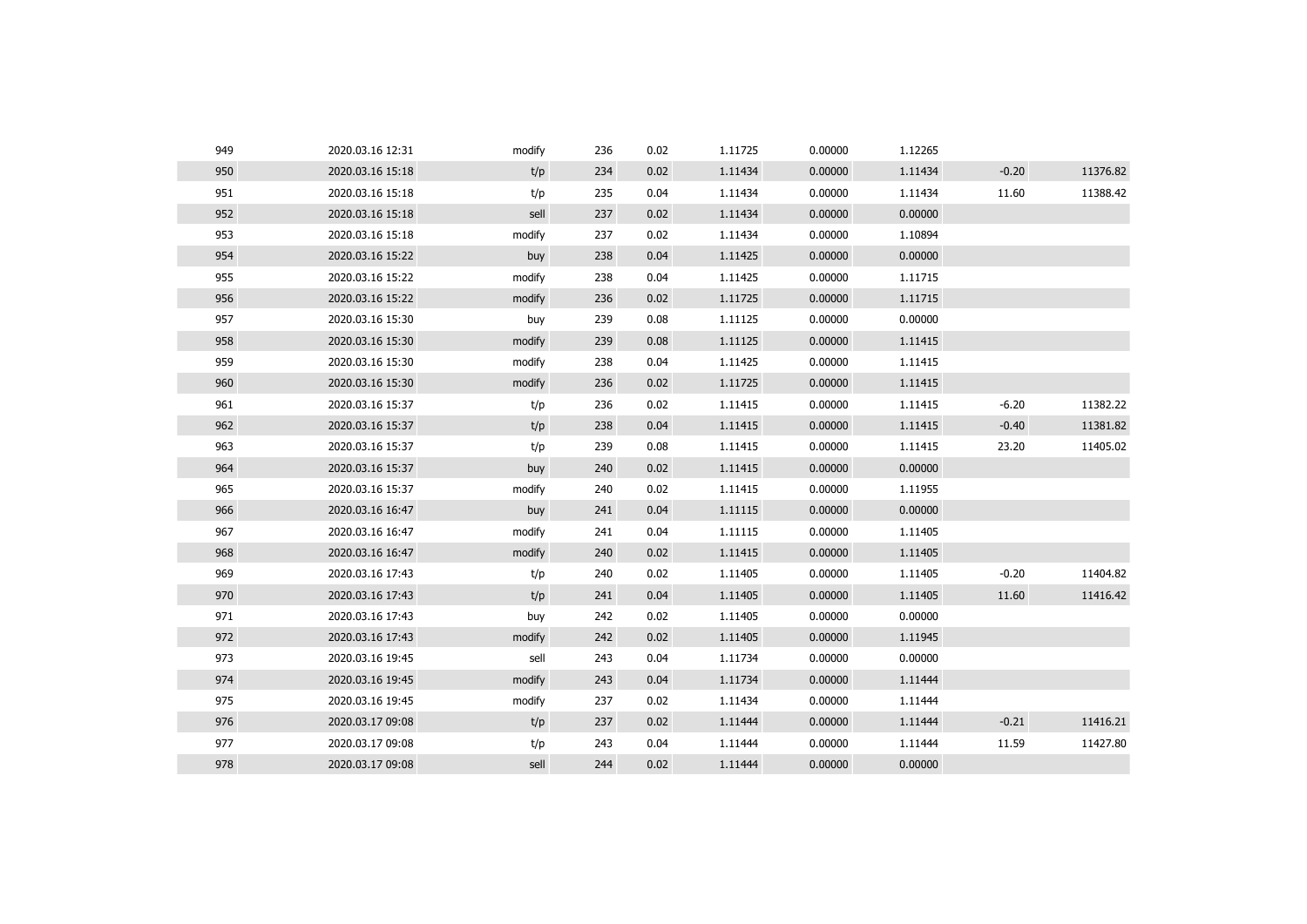| 979  | 2020.03.17 09:08 | modify | 244 | 0.02 | 1.11444 | 0.00000 | 1.10904 |       |          |
|------|------------------|--------|-----|------|---------|---------|---------|-------|----------|
| 980  | 2020.03.17 10:48 | buy    | 245 | 0.04 | 1.11105 | 0.00000 | 0.00000 |       |          |
| 981  | 2020.03.17 10:48 | modify | 245 | 0.04 | 1.11105 | 0.00000 | 1.11395 |       |          |
| 982  | 2020.03.17 10:48 | modify | 242 | 0.02 | 1.11405 | 0.00000 | 1.11395 |       |          |
| 983  | 2020.03.17 12:02 | t/p    | 244 | 0.02 | 1.10904 | 0.00000 | 1.10904 | 10.80 | 11438.60 |
| 984  | 2020.03.17 12:02 | sell   | 246 | 0.02 | 1.10904 | 0.00000 | 0.00000 |       |          |
| 985  | 2020.03.17 12:02 | modify | 246 | 0.02 | 1.10904 | 0.00000 | 1.10364 |       |          |
| 986  | 2020.03.17 12:08 | buy    | 247 | 0.08 | 1.10805 | 0.00000 | 0.00000 |       |          |
| 987  | 2020.03.17 12:08 | modify | 247 | 0.08 | 1.10805 | 0.00000 | 1.11095 |       |          |
| 988  | 2020.03.17 12:08 | modify | 245 | 0.04 | 1.11105 | 0.00000 | 1.11095 |       |          |
| 989  | 2020.03.17 12:08 | modify | 242 | 0.02 | 1.11405 | 0.00000 | 1.11095 |       |          |
| 990  | 2020.03.17 12:38 | buy    | 248 | 0.16 | 1.10505 | 0.00000 | 0.00000 |       |          |
| 991  | 2020.03.17 12:38 | modify | 248 | 0.16 | 1.10505 | 0.00000 | 1.10795 |       |          |
| 992  | 2020.03.17 12:38 | modify | 247 | 0.08 | 1.10805 | 0.00000 | 1.10795 |       |          |
| 993  | 2020.03.17 12:38 | modify | 245 | 0.04 | 1.11105 | 0.00000 | 1.10795 |       |          |
| 994  | 2020.03.17 12:38 | modify | 242 | 0.02 | 1.11405 | 0.00000 | 1.10795 |       |          |
| 995  | 2020.03.17 12:48 | t/p    | 246 | 0.02 | 1.10364 | 0.00000 | 1.10364 | 10.80 | 11449.40 |
| 996  | 2020.03.17 12:48 | sell   | 249 | 0.02 | 1.10363 | 0.00000 | 0.00000 |       |          |
| 997  | 2020.03.17 12:48 | modify | 249 | 0.02 | 1.10363 | 0.00000 | 1.09823 |       |          |
| 998  | 2020.03.17 13:07 | buy    | 250 | 0.32 | 1.10205 | 0.00000 | 0.00000 |       |          |
| 999  | 2020.03.17 13:07 | modify | 250 | 0.32 | 1.10205 | 0.00000 | 1.10495 |       |          |
| 1000 | 2020.03.17 13:07 | modify | 248 | 0.16 | 1.10505 | 0.00000 | 1.10495 |       |          |
| 1001 | 2020.03.17 13:07 | modify | 247 | 0.08 | 1.10805 | 0.00000 | 1.10495 |       |          |
| 1002 | 2020.03.17 13:07 | modify | 245 | 0.04 | 1.11105 | 0.00000 | 1.10495 |       |          |
| 1003 | 2020.03.17 13:07 | modify | 242 | 0.02 | 1.11405 | 0.00000 | 1.10495 |       |          |
| 1004 | 2020.03.17 14:29 | buy    | 251 | 0.64 | 1.09905 | 0.00000 | 0.00000 |       |          |
| 1005 | 2020.03.17 14:29 | modify | 251 | 0.64 | 1.09905 | 0.00000 | 1.10195 |       |          |
| 1006 | 2020.03.17 14:29 | modify | 250 | 0.32 | 1.10205 | 0.00000 | 1.10195 |       |          |
| 1007 | 2020.03.17 14:29 | modify | 248 | 0.16 | 1.10505 | 0.00000 | 1.10195 |       |          |
| 1008 | 2020.03.17 14:29 | modify | 247 | 0.08 | 1.10805 | 0.00000 | 1.10195 |       |          |
|      |                  |        |     |      |         |         |         |       |          |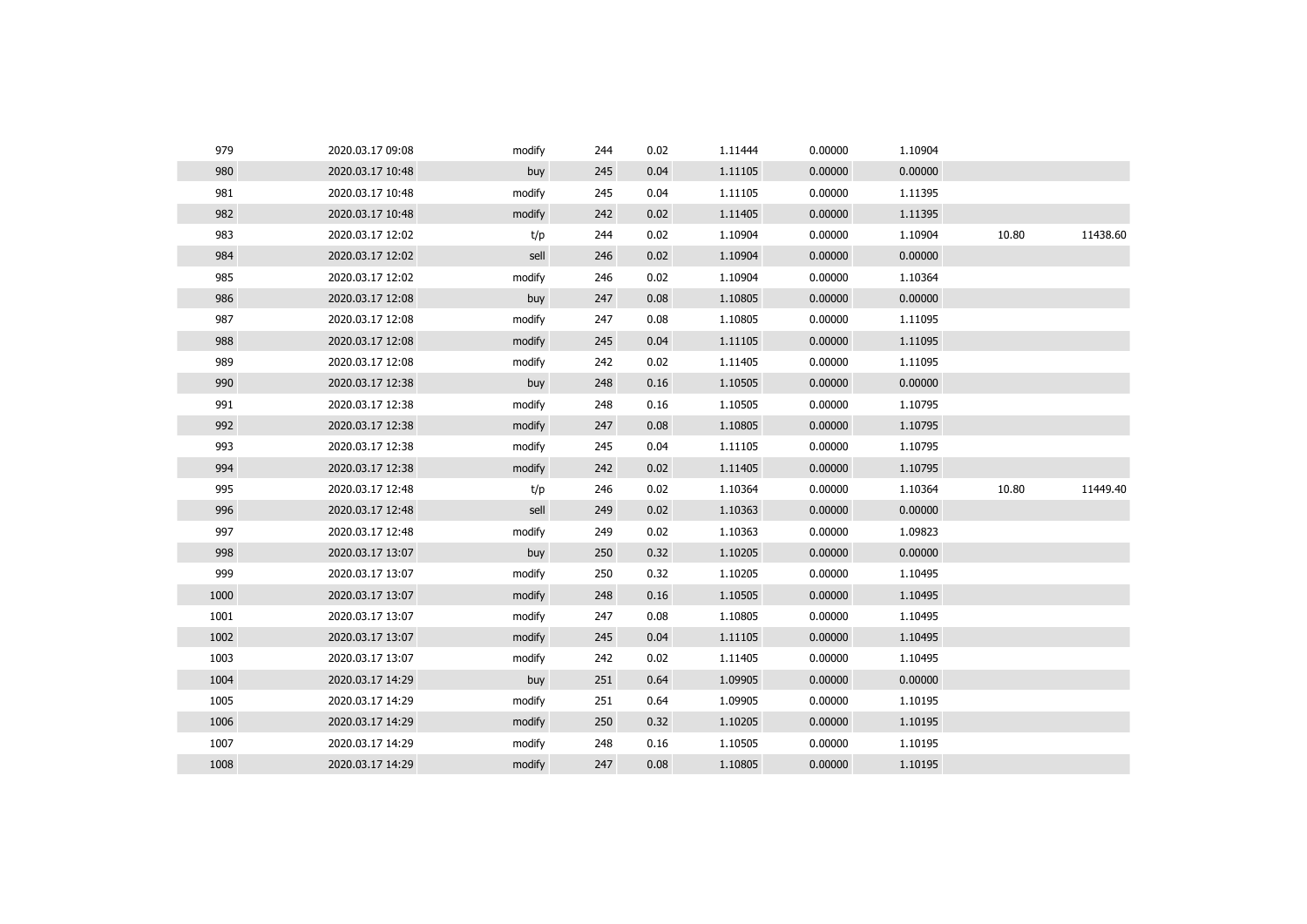| 1009 | 2020.03.17 14:29 | modify | 245 | 0.04 | 1.11105 | 0.00000 | 1.10195 |          |          |
|------|------------------|--------|-----|------|---------|---------|---------|----------|----------|
| 1010 | 2020.03.17 14:29 | modify | 242 | 0.02 | 1.11405 | 0.00000 | 1.10195 |          |          |
| 1011 | 2020.03.17 14:32 | t/p    | 249 | 0.02 | 1.09823 | 0.00000 | 1.09823 | 10.80    | 11460.20 |
| 1012 | 2020.03.17 14:32 | sell   | 252 | 0.02 | 1.09823 | 0.00000 | 0.00000 |          |          |
| 1013 | 2020.03.17 14:32 | modify | 252 | 0.02 | 1.09823 | 0.00000 | 1.09283 |          |          |
| 1014 | 2020.03.17 16:13 | sell   | 253 | 0.04 | 1.10123 | 0.00000 | 0.00000 |          |          |
| 1015 | 2020.03.17 16:13 | modify | 253 | 0.04 | 1.10123 | 0.00000 | 1.09833 |          |          |
| 1016 | 2020.03.17 16:13 | modify | 252 | 0.02 | 1.09823 | 0.00000 | 1.09833 |          |          |
| 1017 | 2020.03.17 16:26 | t/p    | 252 | 0.02 | 1.09833 | 0.00000 | 1.09833 | $-0.20$  | 11460.00 |
| 1018 | 2020.03.17 16:26 | t/p    | 253 | 0.04 | 1.09833 | 0.00000 | 1.09833 | 11.60    | 11471.60 |
| 1019 | 2020.03.17 16:26 | sell   | 254 | 0.02 | 1.09833 | 0.00000 | 0.00000 |          |          |
| 1020 | 2020.03.17 16:26 | modify | 254 | 0.02 | 1.09833 | 0.00000 | 1.09293 |          |          |
| 1021 | 2020.03.17 16:28 | buy    | 255 | 1.28 | 1.09604 | 0.00000 | 0.00000 |          |          |
| 1022 | 2020.03.17 16:28 | modify | 255 | 1.28 | 1.09604 | 0.00000 | 1.09894 |          |          |
| 1023 | 2020.03.17 16:28 | modify | 251 | 0.64 | 1.09905 | 0.00000 | 1.09894 |          |          |
| 1024 | 2020.03.17 16:28 | modify | 250 | 0.32 | 1.10205 | 0.00000 | 1.09894 |          |          |
| 1025 | 2020.03.17 16:28 | modify | 248 | 0.16 | 1.10505 | 0.00000 | 1.09894 |          |          |
| 1026 | 2020.03.17 16:28 | modify | 247 | 0.08 | 1.10805 | 0.00000 | 1.09894 |          |          |
| 1027 | 2020.03.17 16:28 | modify | 245 | 0.04 | 1.11105 | 0.00000 | 1.09894 |          |          |
| 1028 | 2020.03.17 16:28 | modify | 242 | 0.02 | 1.11405 | 0.00000 | 1.09894 |          |          |
| 1029 | 2020.03.17 17:47 | t/p    | 242 | 0.02 | 1.09894 | 0.00000 | 1.09894 | $-30.33$ | 11441.27 |
| 1030 | 2020.03.17 17:47 | t/p    | 245 | 0.04 | 1.09894 | 0.00000 | 1.09894 | $-48.44$ | 11392.83 |
| 1031 | 2020.03.17 17:47 | t/p    | 247 | 0.08 | 1.09894 | 0.00000 | 1.09894 | $-72.88$ | 11319.95 |
| 1032 | 2020.03.17 17:47 | t/p    | 248 | 0.16 | 1.09894 | 0.00000 | 1.09894 | $-97.76$ | 11222.19 |
| 1033 | 2020.03.17 17:47 | t/p    | 250 | 0.32 | 1.09894 | 0.00000 | 1.09894 | $-99.52$ | 11122.67 |
| 1034 | 2020.03.17 17:47 | t/p    | 251 | 0.64 | 1.09894 | 0.00000 | 1.09894 | $-7.04$  | 11115.63 |
| 1035 | 2020.03.17 17:47 | t/p    | 255 | 1.28 | 1.09894 | 0.00000 | 1.09894 | 371.20   | 11486.83 |
| 1036 | 2020.03.17 17:47 | buy    | 256 | 0.02 | 1.09894 | 0.00000 | 0.00000 |          |          |
| 1037 | 2020.03.17 17:47 | modify | 256 | 0.02 | 1.09894 | 0.00000 | 1.10434 |          |          |
| 1038 | 2020.03.17 19:01 | buy    | 257 | 0.04 | 1.09594 | 0.00000 | 0.00000 |          |          |
|      |                  |        |     |      |         |         |         |          |          |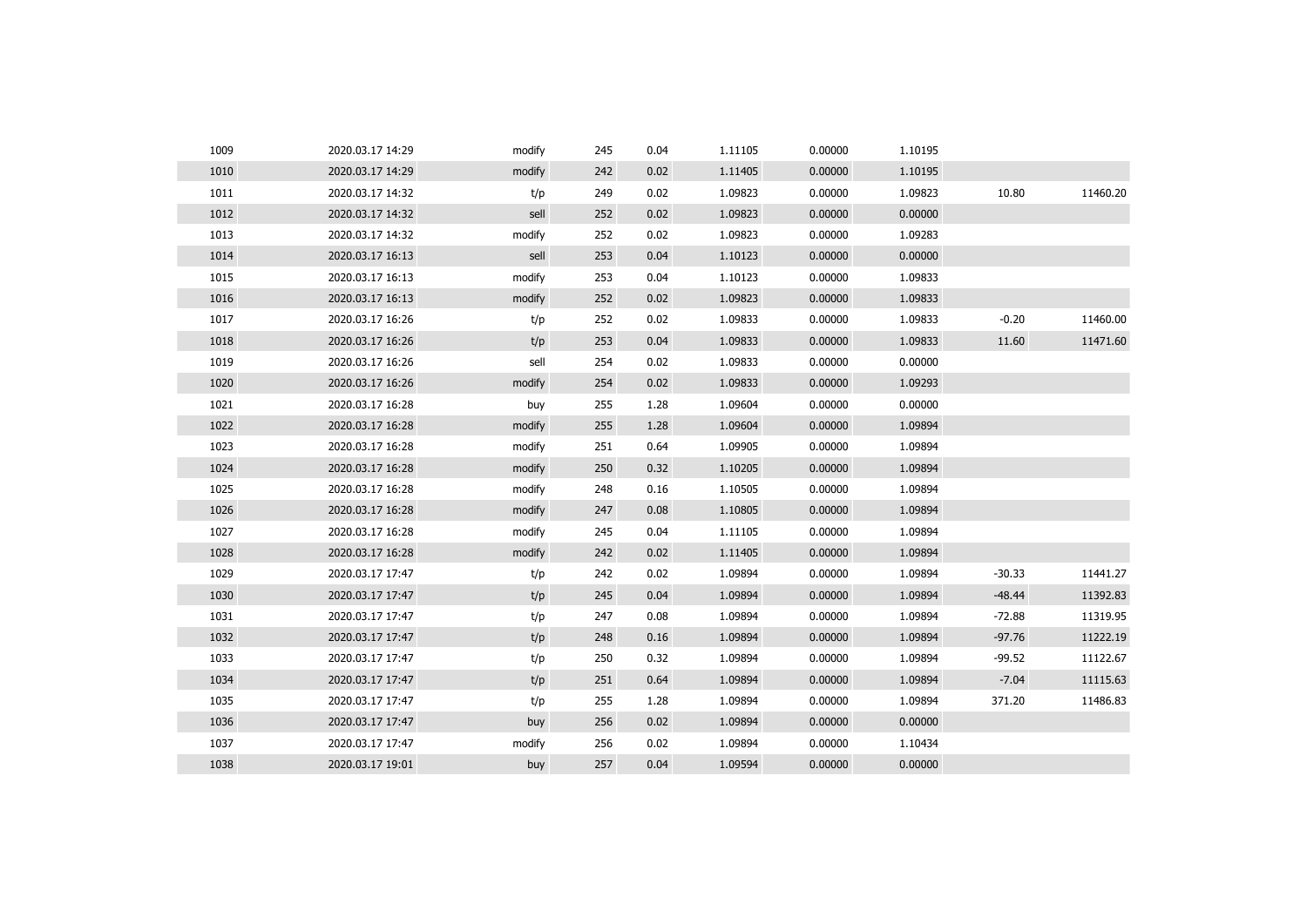| 1039 | 2020.03.17 19:01 | modify | 257 | 0.04 | 1.09594 | 0.00000 | 1.09884 |         |          |
|------|------------------|--------|-----|------|---------|---------|---------|---------|----------|
| 1040 | 2020.03.17 19:01 | modify | 256 | 0.02 | 1.09894 | 0.00000 | 1.09884 |         |          |
| 1041 | 2020.03.17 19:58 | t/p    | 256 | 0.02 | 1.09884 | 0.00000 | 1.09884 | $-0.20$ | 11486.63 |
| 1042 | 2020.03.17 19:58 | t/p    | 257 | 0.04 | 1.09884 | 0.00000 | 1.09884 | 11.60   | 11498.23 |
| 1043 | 2020.03.17 19:58 | buy    | 258 | 0.02 | 1.09884 | 0.00000 | 0.00000 |         |          |
| 1044 | 2020.03.17 19:58 | modify | 258 | 0.02 | 1.09884 | 0.00000 | 1.10424 |         |          |
| 1045 | 2020.03.17 20:32 | sell   | 259 | 0.04 | 1.10133 | 0.00000 | 0.00000 |         |          |
| 1046 | 2020.03.17 20:32 | modify | 259 | 0.04 | 1.10133 | 0.00000 | 1.09843 |         |          |
| 1047 | 2020.03.17 20:32 | modify | 254 | 0.02 | 1.09833 | 0.00000 | 1.09843 |         |          |
| 1048 | 2020.03.17 21:23 | t/p    | 254 | 0.02 | 1.09843 | 0.00000 | 1.09843 | $-0.20$ | 11498.03 |
| 1049 | 2020.03.17 21:23 | t/p    | 259 | 0.04 | 1.09843 | 0.00000 | 1.09843 | 11.60   | 11509.63 |
| 1050 | 2020.03.17 21:23 | sell   | 260 | 0.02 | 1.09843 | 0.00000 | 0.00000 |         |          |
| 1051 | 2020.03.17 21:23 | modify | 260 | 0.02 | 1.09843 | 0.00000 | 1.09303 |         |          |
| 1052 | 2020.03.18 00:12 | sell   | 261 | 0.04 | 1.10143 | 0.00000 | 0.00000 |         |          |
| 1053 | 2020.03.18 00:12 | modify | 261 | 0.04 | 1.10143 | 0.00000 | 1.09853 |         |          |
| 1054 | 2020.03.18 00:12 | modify | 260 | 0.02 | 1.09843 | 0.00000 | 1.09853 |         |          |
| 1055 | 2020.03.18 03:04 | t/p    | 260 | 0.02 | 1.09853 | 0.00000 | 1.09853 | $-0.21$ | 11509.42 |
| 1056 | 2020.03.18 03:04 | t/p    | 261 | 0.04 | 1.09853 | 0.00000 | 1.09853 | 11.60   | 11521.02 |
| 1057 | 2020.03.18 03:04 | sell   | 262 | 0.02 | 1.09853 | 0.00000 | 0.00000 |         |          |
| 1058 | 2020.03.18 03:04 | modify | 262 | 0.02 | 1.09853 | 0.00000 | 1.09313 |         |          |
| 1059 | 2020.03.18 04:36 | sell   | 263 | 0.04 | 1.10153 | 0.00000 | 0.00000 |         |          |
| 1060 | 2020.03.18 04:36 | modify | 263 | 0.04 | 1.10153 | 0.00000 | 1.09863 |         |          |
| 1061 | 2020.03.18 04:36 | modify | 262 | 0.02 | 1.09853 | 0.00000 | 1.09863 |         |          |
| 1062 | 2020.03.18 07:38 | t/p    | 258 | 0.02 | 1.10424 | 0.00000 | 1.10424 | 10.69   | 11531.72 |
| 1063 | 2020.03.18 07:38 | buy    | 264 | 0.02 | 1.10424 | 0.00000 | 0.00000 |         |          |
| 1064 | 2020.03.18 07:38 | modify | 264 | 0.02 | 1.10424 | 0.00000 | 1.10964 |         |          |
| 1065 | 2020.03.18 08:23 | buy    | 265 | 0.04 | 1.10124 | 0.00000 | 0.00000 |         |          |
| 1066 | 2020.03.18 08:23 | modify | 265 | 0.04 | 1.10124 | 0.00000 | 1.10414 |         |          |
| 1067 | 2020.03.18 08:23 | modify | 264 | 0.02 | 1.10424 | 0.00000 | 1.10414 |         |          |
| 1068 | 2020.03.18 09:47 | t/p    | 262 | 0.02 | 1.09863 | 0.00000 | 1.09863 | $-0.20$ | 11531.52 |
|      |                  |        |     |      |         |         |         |         |          |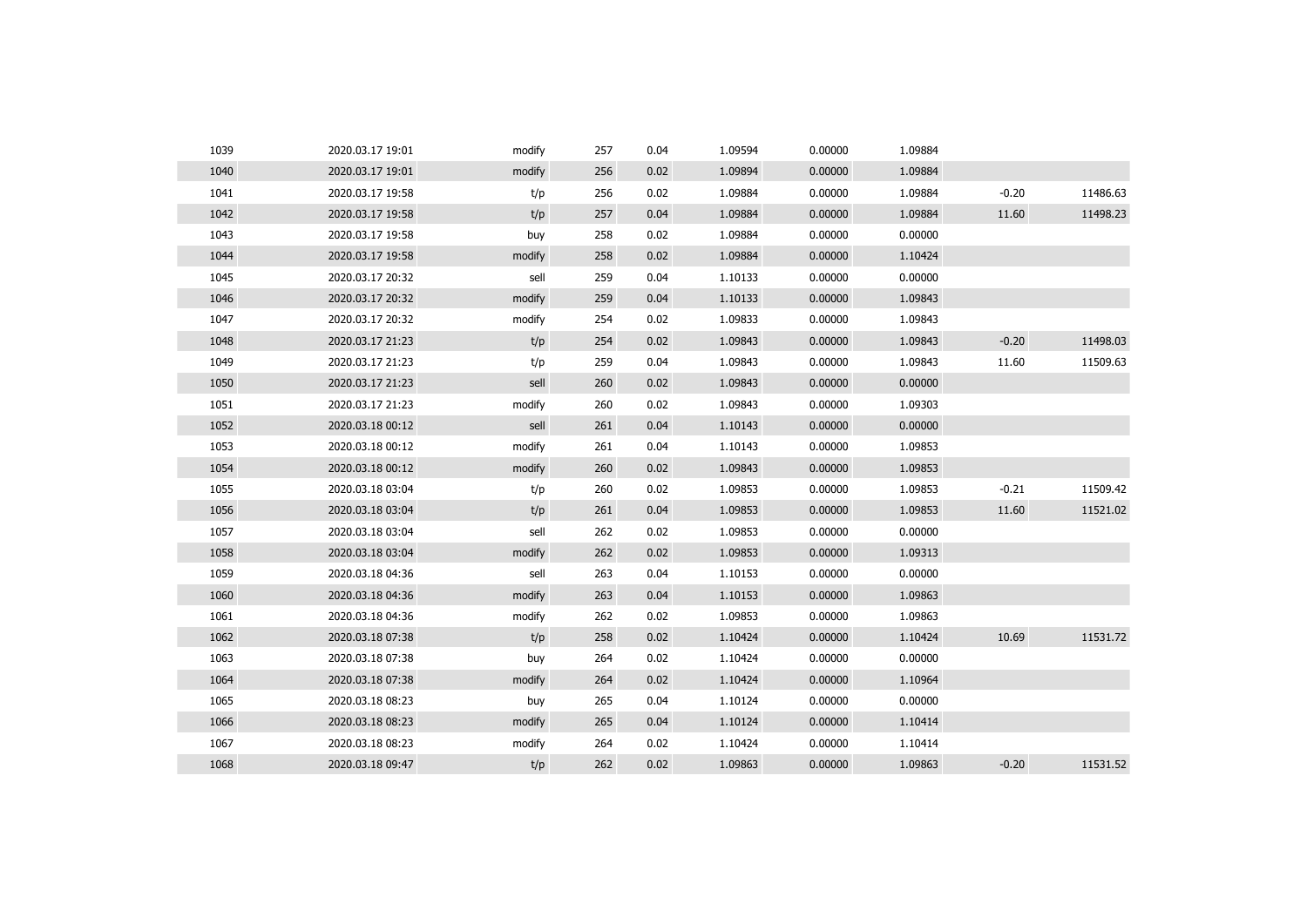| 1069 | 2020.03.18 09:47 | t/p    | 263 | 0.04 | 1.09863 | 0.00000 | 1.09863 | 11.60   | 11543.12 |
|------|------------------|--------|-----|------|---------|---------|---------|---------|----------|
| 1070 | 2020.03.18 09:47 | sell   | 266 | 0.02 | 1.09863 | 0.00000 | 0.00000 |         |          |
| 1071 | 2020.03.18 09:47 | modify | 266 | 0.02 | 1.09863 | 0.00000 | 1.09323 |         |          |
| 1072 | 2020.03.18 09:48 | buy    | 267 | 0.08 | 1.09824 | 0.00000 | 0.00000 |         |          |
| 1073 | 2020.03.18 09:48 | modify | 267 | 0.08 | 1.09824 | 0.00000 | 1.10114 |         |          |
| 1074 | 2020.03.18 09:48 | modify | 265 | 0.04 | 1.10124 | 0.00000 | 1.10114 |         |          |
| 1075 | 2020.03.18 09:48 | modify | 264 | 0.02 | 1.10424 | 0.00000 | 1.10114 |         |          |
| 1076 | 2020.03.18 11:43 | t/p    | 264 | 0.02 | 1.10114 | 0.00000 | 1.10114 | $-6.20$ | 11536.92 |
| 1077 | 2020.03.18 11:43 | t/p    | 265 | 0.04 | 1.10114 | 0.00000 | 1.10114 | $-0.40$ | 11536.52 |
| 1078 | 2020.03.18 11:43 | t/p    | 267 | 0.08 | 1.10114 | 0.00000 | 1.10114 | 23.20   | 11559.72 |
| 1079 | 2020.03.18 11:43 | buy    | 268 | 0.02 | 1.10114 | 0.00000 | 0.00000 |         |          |
| 1080 | 2020.03.18 11:43 | modify | 268 | 0.02 | 1.10114 | 0.00000 | 1.10654 |         |          |
| 1081 | 2020.03.18 11:46 | sell   | 269 | 0.04 | 1.10163 | 0.00000 | 0.00000 |         |          |
| 1082 | 2020.03.18 11:46 | modify | 269 | 0.04 | 1.10163 | 0.00000 | 1.09873 |         |          |
| 1083 | 2020.03.18 11:46 | modify | 266 | 0.02 | 1.09863 | 0.00000 | 1.09873 |         |          |
| 1084 | 2020.03.18 13:13 | t/p    | 266 | 0.02 | 1.09873 | 0.00000 | 1.09873 | $-0.20$ | 11559.52 |
| 1085 | 2020.03.18 13:13 | t/p    | 269 | 0.04 | 1.09873 | 0.00000 | 1.09873 | 11.60   | 11571.12 |
| 1086 | 2020.03.18 13:13 | sell   | 270 | 0.02 | 1.09873 | 0.00000 | 0.00000 |         |          |
| 1087 | 2020.03.18 13:13 | modify | 270 | 0.02 | 1.09873 | 0.00000 | 1.09333 |         |          |
| 1088 | 2020.03.18 13:15 | buy    | 271 | 0.04 | 1.09814 | 0.00000 | 0.00000 |         |          |
| 1089 | 2020.03.18 13:15 | modify | 271 | 0.04 | 1.09814 | 0.00000 | 1.10104 |         |          |
| 1090 | 2020.03.18 13:15 | modify | 268 | 0.02 | 1.10114 | 0.00000 | 1.10104 |         |          |
| 1091 | 2020.03.18 14:56 | buy    | 272 | 0.08 | 1.09514 | 0.00000 | 0.00000 |         |          |
| 1092 | 2020.03.18 14:56 | modify | 272 | 0.08 | 1.09514 | 0.00000 | 1.09804 |         |          |
| 1093 | 2020.03.18 14:56 | modify | 271 | 0.04 | 1.09814 | 0.00000 | 1.09804 |         |          |
| 1094 | 2020.03.18 14:56 | modify | 268 | 0.02 | 1.10114 | 0.00000 | 1.09804 |         |          |
| 1095 | 2020.03.18 14:58 | t/p    | 270 | 0.02 | 1.09333 | 0.00000 | 1.09333 | 10.80   | 11581.92 |
| 1096 | 2020.03.18 14:58 | sell   | 273 | 0.02 | 1.09333 | 0.00000 | 0.00000 |         |          |
| 1097 | 2020.03.18 14:58 | modify | 273 | 0.02 | 1.09333 | 0.00000 | 1.08793 |         |          |
| 1098 | 2020.03.18 15:18 | buy    | 274 | 0.16 | 1.09214 | 0.00000 | 0.00000 |         |          |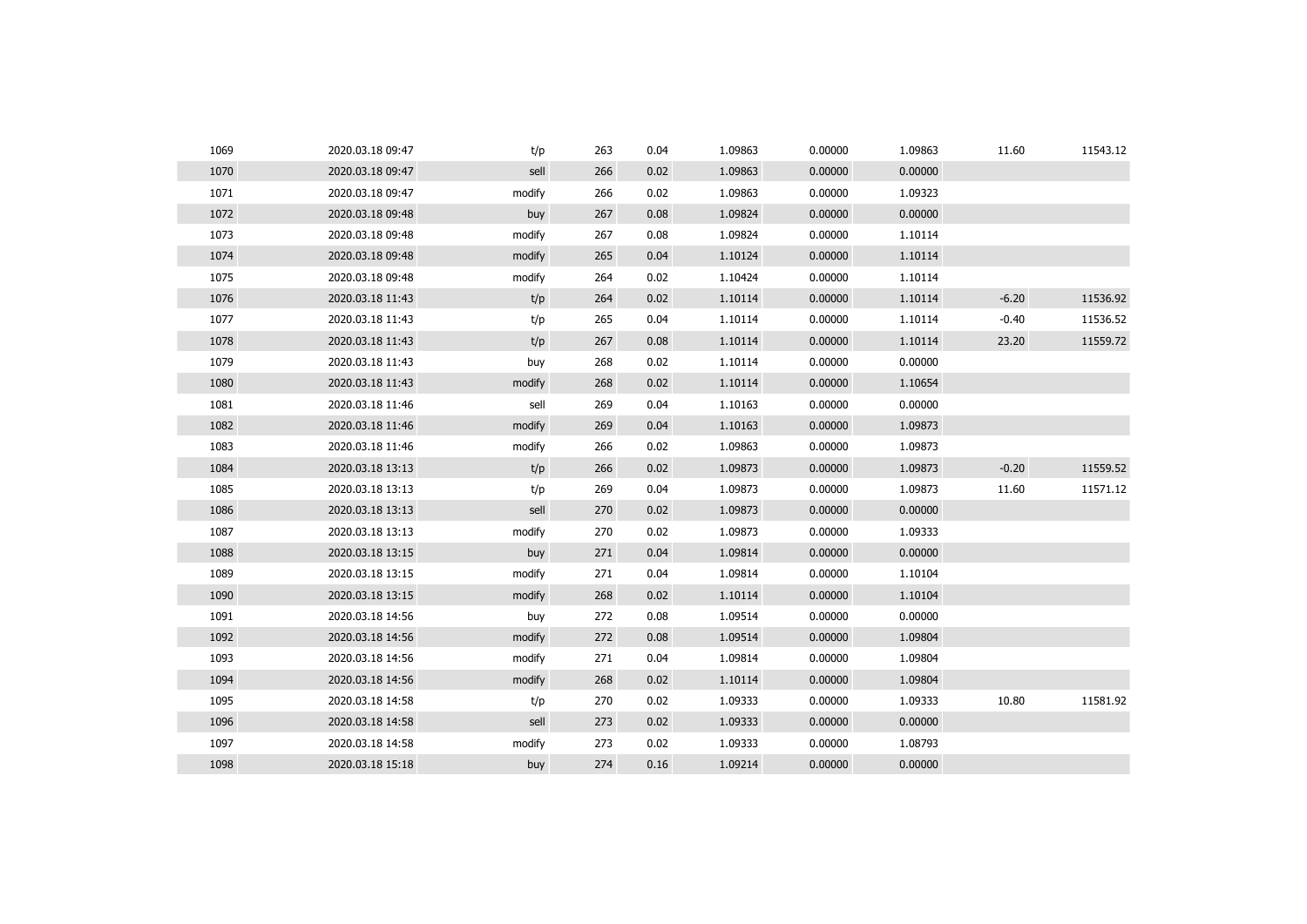| 1099 | 2020.03.18 15:18 | modify | 274 | 0.16 | 1.09214 | 0.00000 | 1.09504 |       |          |
|------|------------------|--------|-----|------|---------|---------|---------|-------|----------|
| 1100 | 2020.03.18 15:18 | modify | 272 | 0.08 | 1.09514 | 0.00000 | 1.09504 |       |          |
| 1101 | 2020.03.18 15:18 | modify | 271 | 0.04 | 1.09814 | 0.00000 | 1.09504 |       |          |
| 1102 | 2020.03.18 15:18 | modify | 268 | 0.02 | 1.10114 | 0.00000 | 1.09504 |       |          |
| 1103 | 2020.03.18 16:33 | buy    | 275 | 0.32 | 1.08914 | 0.00000 | 0.00000 |       |          |
| 1104 | 2020.03.18 16:33 | modify | 275 | 0.32 | 1.08914 | 0.00000 | 1.09204 |       |          |
| 1105 | 2020.03.18 16:33 | modify | 274 | 0.16 | 1.09214 | 0.00000 | 1.09204 |       |          |
| 1106 | 2020.03.18 16:33 | modify | 272 | 0.08 | 1.09514 | 0.00000 | 1.09204 |       |          |
| 1107 | 2020.03.18 16:33 | modify | 271 | 0.04 | 1.09814 | 0.00000 | 1.09204 |       |          |
| 1108 | 2020.03.18 16:33 | modify | 268 | 0.02 | 1.10114 | 0.00000 | 1.09204 |       |          |
| 1109 | 2020.03.18 16:38 | t/p    | 273 | 0.02 | 1.08793 | 0.00000 | 1.08793 | 10.80 | 11592.72 |
| 1110 | 2020.03.18 16:38 | sell   | 276 | 0.02 | 1.08793 | 0.00000 | 0.00000 |       |          |
| 1111 | 2020.03.18 16:38 | modify | 276 | 0.02 | 1.08793 | 0.00000 | 1.08253 |       |          |
| 1112 | 2020.03.18 17:02 | buy    | 277 | 0.64 | 1.08614 | 0.00000 | 0.00000 |       |          |
| 1113 | 2020.03.18 17:02 | modify | 277 | 0.64 | 1.08614 | 0.00000 | 1.08904 |       |          |
| 1114 | 2020.03.18 17:02 | modify | 275 | 0.32 | 1.08914 | 0.00000 | 1.08904 |       |          |
| 1115 | 2020.03.18 17:02 | modify | 274 | 0.16 | 1.09214 | 0.00000 | 1.08904 |       |          |
| 1116 | 2020.03.18 17:02 | modify | 272 | 0.08 | 1.09514 | 0.00000 | 1.08904 |       |          |
| 1117 | 2020.03.18 17:02 | modify | 271 | 0.04 | 1.09814 | 0.00000 | 1.08904 |       |          |
| 1118 | 2020.03.18 17:02 | modify | 268 | 0.02 | 1.10114 | 0.00000 | 1.08904 |       |          |
| 1119 | 2020.03.18 17:58 | buy    | 278 | 1.28 | 1.08314 | 0.00000 | 0.00000 |       |          |
| 1120 | 2020.03.18 17:58 | modify | 278 | 1.28 | 1.08314 | 0.00000 | 1.08604 |       |          |
| 1121 | 2020.03.18 17:58 | modify | 277 | 0.64 | 1.08614 | 0.00000 | 1.08604 |       |          |
| 1122 | 2020.03.18 17:58 | modify | 275 | 0.32 | 1.08914 | 0.00000 | 1.08604 |       |          |
| 1123 | 2020.03.18 17:58 | modify | 274 | 0.16 | 1.09214 | 0.00000 | 1.08604 |       |          |
| 1124 | 2020.03.18 17:58 | modify | 272 | 0.08 | 1.09514 | 0.00000 | 1.08604 |       |          |
| 1125 | 2020.03.18 17:58 | modify | 271 | 0.04 | 1.09814 | 0.00000 | 1.08604 |       |          |
| 1126 | 2020.03.18 17:58 | modify | 268 | 0.02 | 1.10114 | 0.00000 | 1.08604 |       |          |
| 1127 | 2020.03.18 18:50 | t/p    | 276 | 0.02 | 1.08253 | 0.00000 | 1.08253 | 10.80 | 11603.52 |
| 1128 | 2020.03.18 18:50 | sell   | 279 | 0.02 | 1.08253 | 0.00000 | 0.00000 |       |          |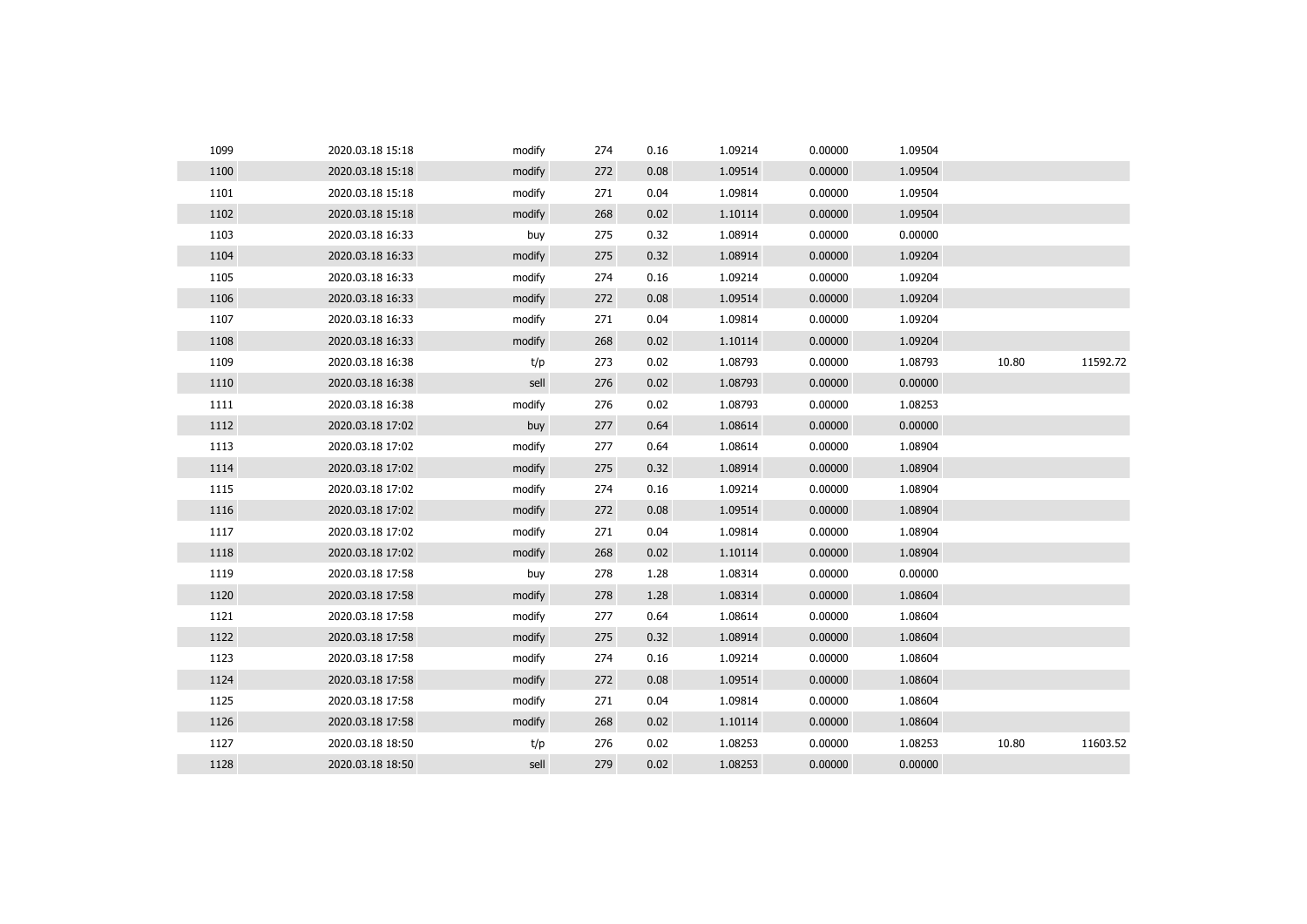| 1129 | 2020.03.18 18:50 | modify | 279 | 0.02 | 1.08253 | 0.00000 | 1.07713 |          |          |
|------|------------------|--------|-----|------|---------|---------|---------|----------|----------|
| 1130 | 2020.03.18 20:20 | sell   | 280 | 0.04 | 1.08553 | 0.00000 | 0.00000 |          |          |
| 1131 | 2020.03.18 20:20 | modify | 280 | 0.04 | 1.08553 | 0.00000 | 1.08263 |          |          |
| 1132 | 2020.03.18 20:20 | modify | 279 | 0.02 | 1.08253 | 0.00000 | 1.08263 |          |          |
| 1133 | 2020.03.18 20:21 | t/p    | 268 | 0.02 | 1.08604 | 0.00000 | 1.08604 | $-30.20$ | 11573.32 |
| 1134 | 2020.03.18 20:21 | t/p    | 271 | 0.04 | 1.08604 | 0.00000 | 1.08604 | $-48.40$ | 11524.92 |
| 1135 | 2020.03.18 20:21 | t/p    | 272 | 0.08 | 1.08604 | 0.00000 | 1.08604 | $-72.80$ | 11452.12 |
| 1136 | 2020.03.18 20:21 | t/p    | 274 | 0.16 | 1.08604 | 0.00000 | 1.08604 | $-97.60$ | 11354.52 |
| 1137 | 2020.03.18 20:21 | t/p    | 275 | 0.32 | 1.08604 | 0.00000 | 1.08604 | $-99.20$ | 11255.32 |
| 1138 | 2020.03.18 20:21 | t/p    | 277 | 0.64 | 1.08604 | 0.00000 | 1.08604 | $-6.40$  | 11248.92 |
| 1139 | 2020.03.18 20:21 | t/p    | 278 | 1.28 | 1.08604 | 0.00000 | 1.08604 | 371.20   | 11620.12 |
| 1140 | 2020.03.18 20:21 | buy    | 281 | 0.02 | 1.08604 | 0.00000 | 0.00000 |          |          |
| 1141 | 2020.03.18 20:21 | modify | 281 | 0.02 | 1.08604 | 0.00000 | 1.09144 |          |          |
| 1142 | 2020.03.18 20:51 | sell   | 282 | 0.08 | 1.08853 | 0.00000 | 0.00000 |          |          |
| 1143 | 2020.03.18 20:51 | modify | 282 | 0.08 | 1.08853 | 0.00000 | 1.08563 |          |          |
| 1144 | 2020.03.18 20:51 | modify | 280 | 0.04 | 1.08553 | 0.00000 | 1.08563 |          |          |
| 1145 | 2020.03.18 20:51 | modify | 279 | 0.02 | 1.08253 | 0.00000 | 1.08563 |          |          |
| 1146 | 2020.03.18 21:08 | t/p    | 279 | 0.02 | 1.08563 | 0.00000 | 1.08563 | $-6.20$  | 11613.92 |
| 1147 | 2020.03.18 21:08 | t/p    | 280 | 0.04 | 1.08563 | 0.00000 | 1.08563 | $-0.40$  | 11613.52 |
| 1148 | 2020.03.18 21:08 | t/p    | 282 | 0.08 | 1.08563 | 0.00000 | 1.08563 | 23.20    | 11636.72 |
| 1149 | 2020.03.18 21:08 | sell   | 283 | 0.02 | 1.08563 | 0.00000 | 0.00000 |          |          |
| 1150 | 2020.03.18 21:08 | modify | 283 | 0.02 | 1.08563 | 0.00000 | 1.08023 |          |          |
| 1151 | 2020.03.18 21:26 | sell   | 284 | 0.04 | 1.08863 | 0.00000 | 0.00000 |          |          |
| 1152 | 2020.03.18 21:26 | modify | 284 | 0.04 | 1.08863 | 0.00000 | 1.08573 |          |          |
| 1153 | 2020.03.18 21:26 | modify | 283 | 0.02 | 1.08563 | 0.00000 | 1.08573 |          |          |
| 1154 | 2020.03.18 22:57 | t/p    | 281 | 0.02 | 1.09144 | 0.00000 | 1.09144 | 10.80    | 11647.52 |
| 1155 | 2020.03.18 22:57 | buy    | 285 | 0.02 | 1.09144 | 0.00000 | 0.00000 |          |          |
| 1156 | 2020.03.18 22:57 | modify | 285 | 0.02 | 1.09144 | 0.00000 | 1.09684 |          |          |
| 1157 | 2020.03.18 22:57 | sell   | 286 | 0.08 | 1.09164 | 0.00000 | 0.00000 |          |          |
| 1158 | 2020.03.18 22:57 | modify | 286 | 0.08 | 1.09164 | 0.00000 | 1.08874 |          |          |
|      |                  |        |     |      |         |         |         |          |          |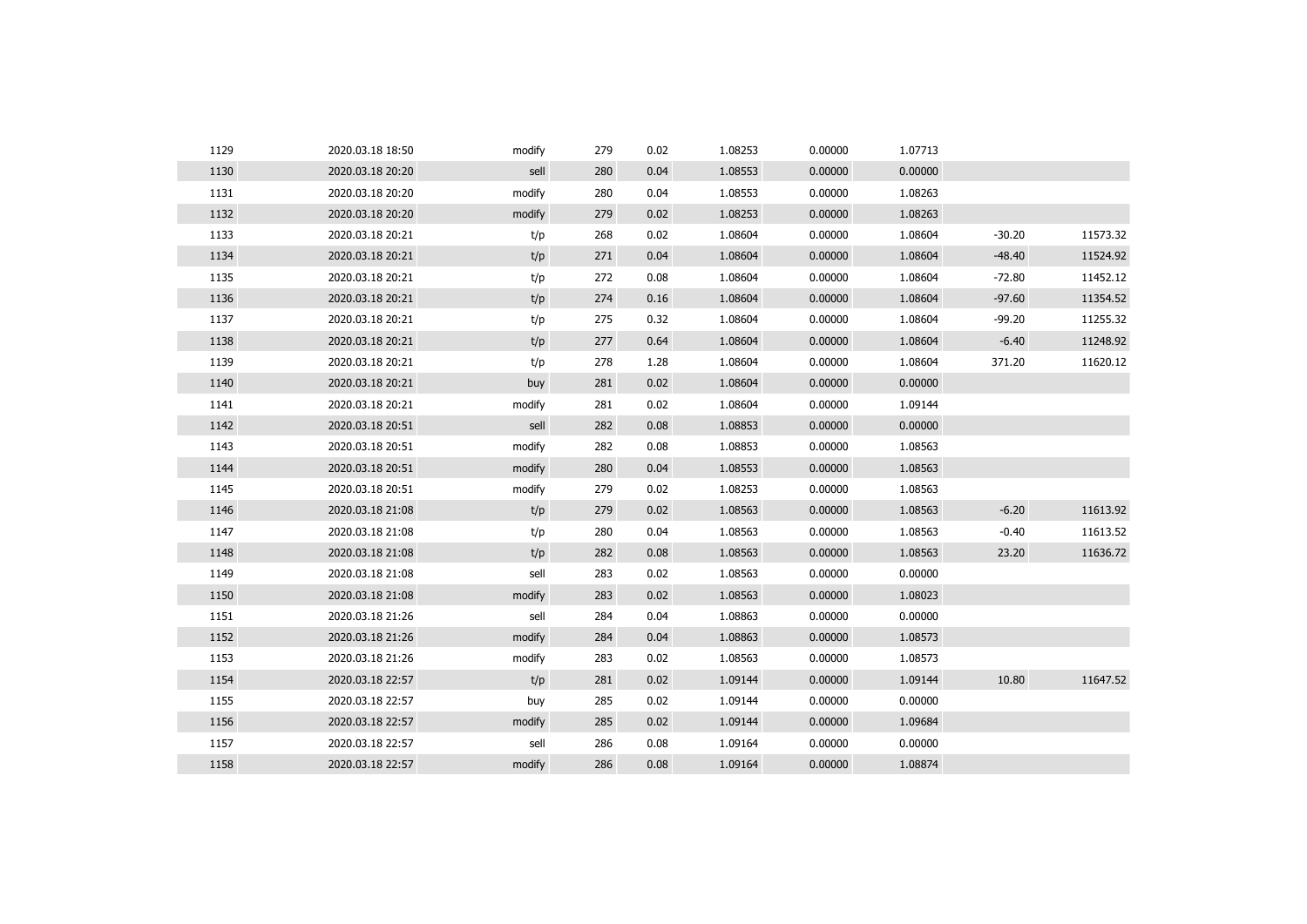| 1159 | 2020.03.18 22:57 | modify | 284 | 0.04 | 1.08863 | 0.00000 | 1.08874 |          |          |
|------|------------------|--------|-----|------|---------|---------|---------|----------|----------|
| 1160 | 2020.03.18 22:57 | modify | 283 | 0.02 | 1.08563 | 0.00000 | 1.08874 |          |          |
| 1161 | 2020.03.19 01:01 | sell   | 287 | 0.16 | 1.09465 | 0.00000 | 0.00000 |          |          |
| 1162 | 2020.03.19 01:01 | modify | 287 | 0.16 | 1.09465 | 0.00000 | 1.09175 |          |          |
| 1163 | 2020.03.19 01:01 | modify | 286 | 0.08 | 1.09164 | 0.00000 | 1.09175 |          |          |
| 1164 | 2020.03.19 01:01 | modify | 284 | 0.04 | 1.08863 | 0.00000 | 1.09175 |          |          |
| 1165 | 2020.03.19 01:01 | modify | 283 | 0.02 | 1.08563 | 0.00000 | 1.09175 |          |          |
| 1166 | 2020.03.19 01:03 | t/p    | 285 | 0.02 | 1.09684 | 0.00000 | 1.09684 | 10.48    | 11657.99 |
| 1167 | 2020.03.19 01:03 | buy    | 288 | 0.02 | 1.09685 | 0.00000 | 0.00000 |          |          |
| 1168 | 2020.03.19 01:03 | modify | 288 | 0.02 | 1.09685 | 0.00000 | 1.10225 |          |          |
| 1169 | 2020.03.19 01:03 | sell   | 289 | 0.32 | 1.09766 | 0.00000 | 0.00000 |          |          |
| 1170 | 2020.03.19 01:03 | modify | 289 | 0.32 | 1.09766 | 0.00000 | 1.09476 |          |          |
| 1171 | 2020.03.19 01:03 | modify | 287 | 0.16 | 1.09465 | 0.00000 | 1.09476 |          |          |
| 1172 | 2020.03.19 01:03 | modify | 286 | 0.08 | 1.09164 | 0.00000 | 1.09476 |          |          |
| 1173 | 2020.03.19 01:03 | modify | 284 | 0.04 | 1.08863 | 0.00000 | 1.09476 |          |          |
| 1174 | 2020.03.19 01:03 | modify | 283 | 0.02 | 1.08563 | 0.00000 | 1.09476 |          |          |
| 1175 | 2020.03.19 01:08 | t/p    | 283 | 0.02 | 1.09476 | 0.00000 | 1.09476 | $-18.28$ | 11639.71 |
| 1176 | 2020.03.19 01:08 | t/p    | 284 | 0.04 | 1.09476 | 0.00000 | 1.09476 | $-24.56$ | 11615.16 |
| 1177 | 2020.03.19 01:08 | t/p    | 286 | 0.08 | 1.09476 | 0.00000 | 1.09476 | $-25.03$ | 11590.13 |
| 1178 | 2020.03.19 01:08 | t/p    | 287 | 0.16 | 1.09476 | 0.00000 | 1.09476 | $-1.76$  | 11588.37 |
| 1179 | 2020.03.19 01:08 | t/p    | 289 | 0.32 | 1.09476 | 0.00000 | 1.09476 | 92.80    | 11681.17 |
| 1180 | 2020.03.19 01:08 | sell   | 290 | 0.02 | 1.09476 | 0.00000 | 0.00000 |          |          |
| 1181 | 2020.03.19 01:08 | modify | 290 | 0.02 | 1.09476 | 0.00000 | 1.08936 |          |          |
| 1182 | 2020.03.19 01:08 | buy    | 291 | 0.04 | 1.09384 | 0.00000 | 0.00000 |          |          |
| 1183 | 2020.03.19 01:08 | modify | 291 | 0.04 | 1.09384 | 0.00000 | 1.09674 |          |          |
| 1184 | 2020.03.19 01:08 | modify | 288 | 0.02 | 1.09685 | 0.00000 | 1.09674 |          |          |
| 1185 | 2020.03.19 01:35 | t/p    | 288 | 0.02 | 1.09674 | 0.00000 | 1.09674 | $-0.22$  | 11680.95 |
| 1186 | 2020.03.19 01:35 | t/p    | 291 | 0.04 | 1.09674 | 0.00000 | 1.09674 | 11.60    | 11692.55 |
| 1187 | 2020.03.19 01:35 | buy    | 292 | 0.02 | 1.09674 | 0.00000 | 0.00000 |          |          |
| 1188 | 2020.03.19 01:35 | modify | 292 | 0.02 | 1.09674 | 0.00000 | 1.10214 |          |          |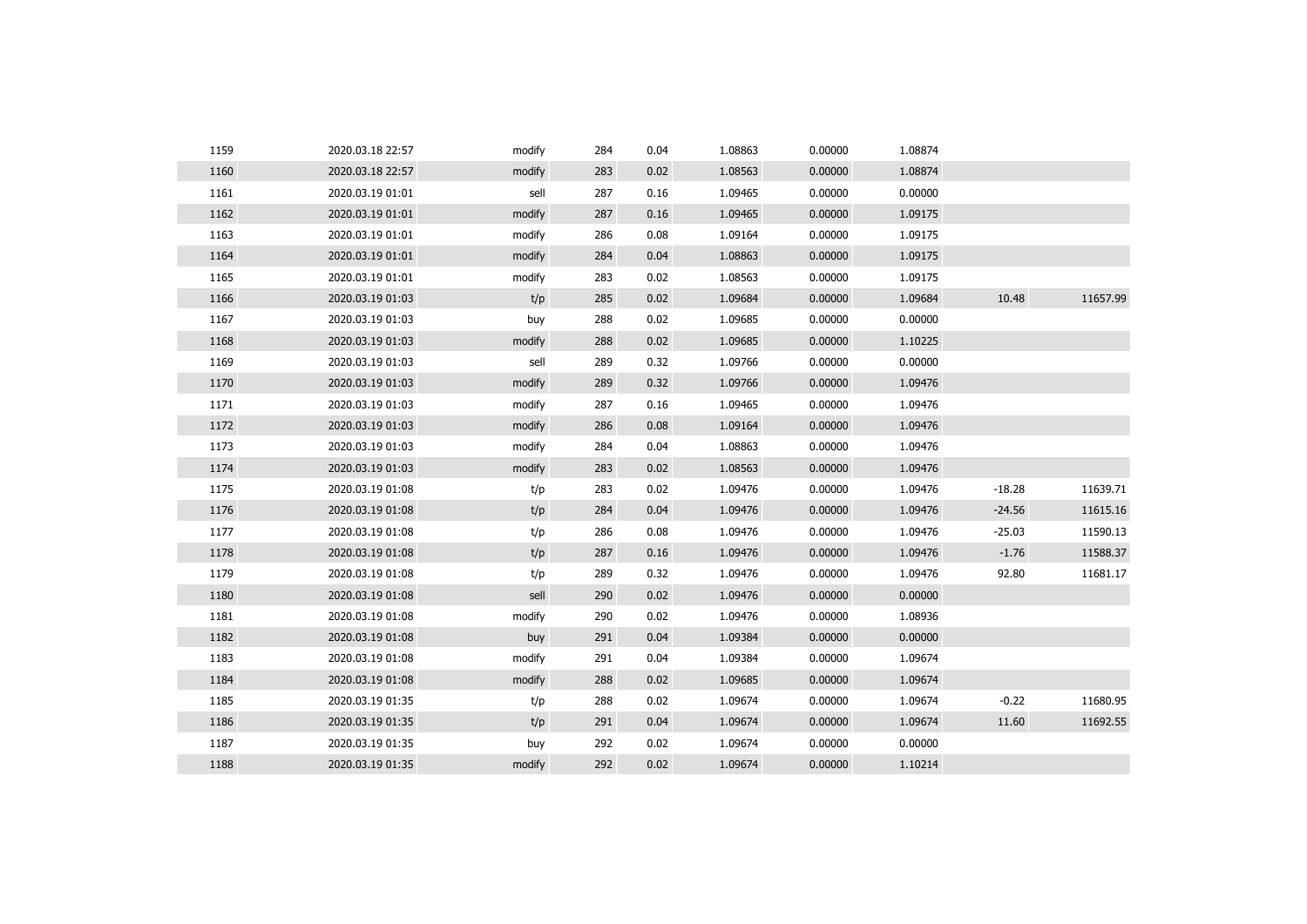| 1189 | 2020.03.19 01:38 | sell   | 293 | 0.04 | 1.09776 | 0.00000 | 0.00000 |          |          |
|------|------------------|--------|-----|------|---------|---------|---------|----------|----------|
| 1190 | 2020.03.19 01:38 | modify | 293 | 0.04 | 1.09776 | 0.00000 | 1.09486 |          |          |
| 1191 | 2020.03.19 01:38 | modify | 290 | 0.02 | 1.09476 | 0.00000 | 1.09486 |          |          |
| 1192 | 2020.03.19 01:58 | t/p    | 290 | 0.02 | 1.09486 | 0.00000 | 1.09486 | $-0.20$  | 11692.35 |
| 1193 | 2020.03.19 01:58 | t/p    | 293 | 0.04 | 1.09486 | 0.00000 | 1.09486 | 11.60    | 11703.95 |
| 1194 | 2020.03.19 01:58 | sell   | 294 | 0.02 | 1.09486 | 0.00000 | 0.00000 |          |          |
| 1195 | 2020.03.19 01:58 | modify | 294 | 0.02 | 1.09486 | 0.00000 | 1.08946 |          |          |
| 1196 | 2020.03.19 02:02 | buy    | 295 | 0.04 | 1.09374 | 0.00000 | 0.00000 |          |          |
| 1197 | 2020.03.19 02:02 | modify | 295 | 0.04 | 1.09374 | 0.00000 | 1.09664 |          |          |
| 1198 | 2020.03.19 02:02 | modify | 292 | 0.02 | 1.09674 | 0.00000 | 1.09664 |          |          |
| 1199 | 2020.03.19 02:53 | buy    | 296 | 0.08 | 1.09074 | 0.00000 | 0.00000 |          |          |
| 1200 | 2020.03.19 02:53 | modify | 296 | 0.08 | 1.09074 | 0.00000 | 1.09364 |          |          |
| 1201 | 2020.03.19 02:53 | modify | 295 | 0.04 | 1.09374 | 0.00000 | 1.09364 |          |          |
| 1202 | 2020.03.19 02:53 | modify | 292 | 0.02 | 1.09674 | 0.00000 | 1.09364 |          |          |
| 1203 | 2020.03.19 03:12 | t/p    | 294 | 0.02 | 1.08946 | 0.00000 | 1.08946 | 10.80    | 11714.75 |
| 1204 | 2020.03.19 03:12 | sell   | 297 | 0.02 | 1.08946 | 0.00000 | 0.00000 |          |          |
| 1205 | 2020.03.19 03:12 | modify | 297 | 0.02 | 1.08946 | 0.00000 | 1.08406 |          |          |
| 1206 | 2020.03.19 04:57 | buy    | 298 | 0.16 | 1.08774 | 0.00000 | 0.00000 |          |          |
| 1207 | 2020.03.19 04:57 | modify | 298 | 0.16 | 1.08774 | 0.00000 | 1.09064 |          |          |
| 1208 | 2020.03.19 04:57 | modify | 296 | 0.08 | 1.09074 | 0.00000 | 1.09064 |          |          |
| 1209 | 2020.03.19 04:57 | modify | 295 | 0.04 | 1.09374 | 0.00000 | 1.09064 |          |          |
| 1210 | 2020.03.19 04:57 | modify | 292 | 0.02 | 1.09674 | 0.00000 | 1.09064 |          |          |
| 1211 | 2020.03.19 05:33 | t/p    | 292 | 0.02 | 1.09064 | 0.00000 | 1.09064 | $-12.20$ | 11702.55 |
| 1212 | 2020.03.19 05:33 | t/p    | 295 | 0.04 | 1.09064 | 0.00000 | 1.09064 | $-12.40$ | 11690.15 |
| 1213 | 2020.03.19 05:33 | t/p    | 296 | 0.08 | 1.09064 | 0.00000 | 1.09064 | $-0.80$  | 11689.35 |
| 1214 | 2020.03.19 05:33 | t/p    | 298 | 0.16 | 1.09064 | 0.00000 | 1.09064 | 46.40    | 11735.75 |
| 1215 | 2020.03.19 05:33 | buy    | 299 | 0.02 | 1.09064 | 0.00000 | 0.00000 |          |          |
| 1216 | 2020.03.19 05:33 | modify | 299 | 0.02 | 1.09064 | 0.00000 | 1.09604 |          |          |
| 1217 | 2020.03.19 08:16 | sell   | 300 | 0.04 | 1.09246 | 0.00000 | 0.00000 |          |          |
| 1218 | 2020.03.19 08:16 | modify | 300 | 0.04 | 1.09246 | 0.00000 | 1.08956 |          |          |
|      |                  |        |     |      |         |         |         |          |          |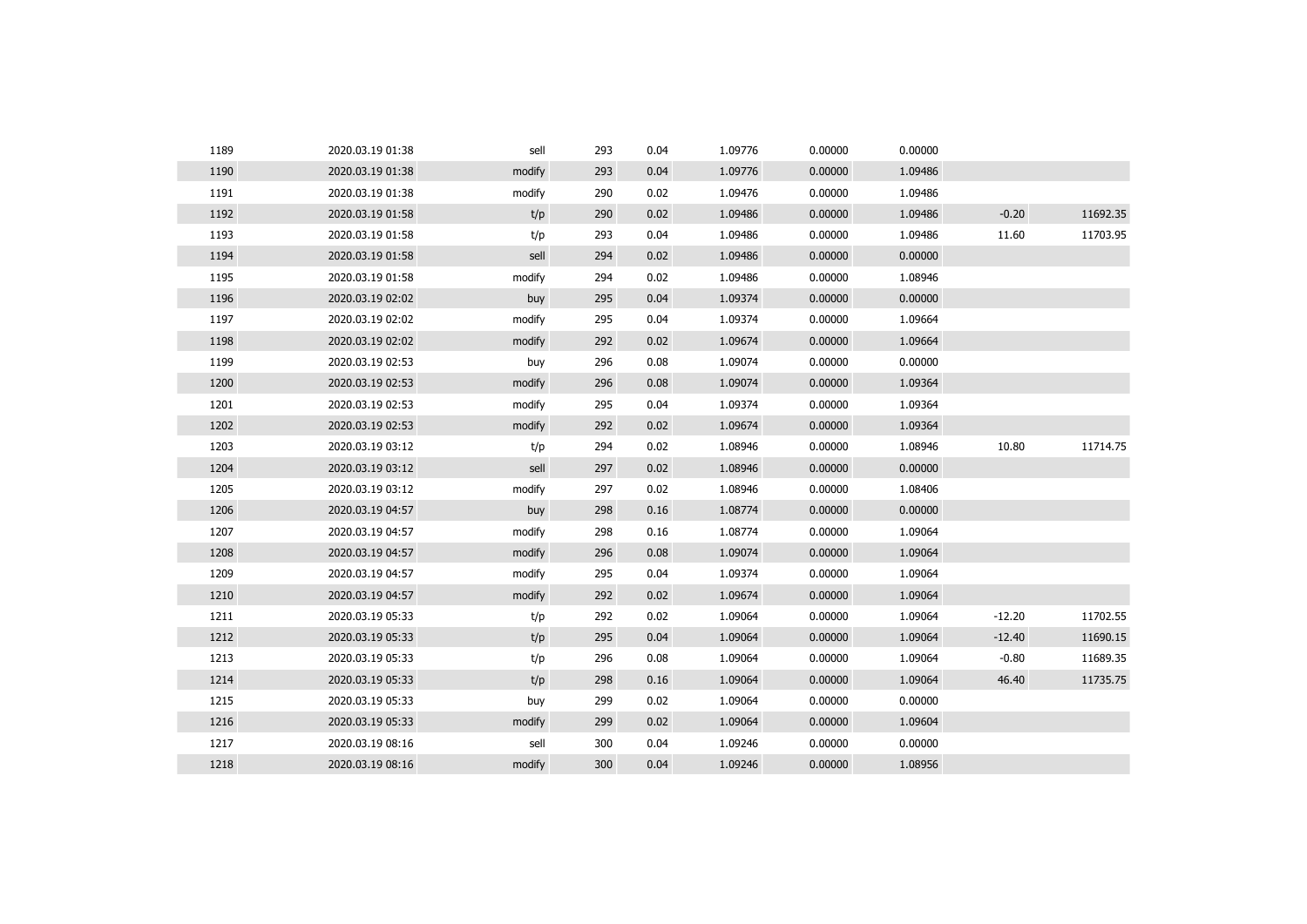| 1219 | 2020.03.19 08:16 | modify | 297 | 0.02 | 1.08946 | 0.00000 | 1.08956 |          |          |
|------|------------------|--------|-----|------|---------|---------|---------|----------|----------|
| 1220 | 2020.03.19 09:28 | t/p    | 297 | 0.02 | 1.08956 | 0.00000 | 1.08956 | $-0.20$  | 11735.55 |
| 1221 | 2020.03.19 09:28 | t/p    | 300 | 0.04 | 1.08956 | 0.00000 | 1.08956 | 11.60    | 11747.15 |
| 1222 | 2020.03.19 09:28 | sell   | 301 | 0.02 | 1.08956 | 0.00000 | 0.00000 |          |          |
| 1223 | 2020.03.19 09:28 | modify | 301 | 0.02 | 1.08956 | 0.00000 | 1.08416 |          |          |
| 1224 | 2020.03.19 09:33 | buy    | 302 | 0.04 | 1.08764 | 0.00000 | 0.00000 |          |          |
| 1225 | 2020.03.19 09:33 | modify | 302 | 0.04 | 1.08764 | 0.00000 | 1.09054 |          |          |
| 1226 | 2020.03.19 09:33 | modify | 299 | 0.02 | 1.09064 | 0.00000 | 1.09054 |          |          |
| 1227 | 2020.03.19 09:58 | buy    | 303 | 0.08 | 1.08464 | 0.00000 | 0.00000 |          |          |
| 1228 | 2020.03.19 09:58 | modify | 303 | 0.08 | 1.08464 | 0.00000 | 1.08754 |          |          |
| 1229 | 2020.03.19 09:58 | modify | 302 | 0.04 | 1.08764 | 0.00000 | 1.08754 |          |          |
| 1230 | 2020.03.19 09:58 | modify | 299 | 0.02 | 1.09064 | 0.00000 | 1.08754 |          |          |
| 1231 | 2020.03.19 10:07 | t/p    | 301 | 0.02 | 1.08416 | 0.00000 | 1.08416 | 10.80    | 11757.95 |
| 1232 | 2020.03.19 10:07 | sell   | 304 | 0.02 | 1.08416 | 0.00000 | 0.00000 |          |          |
| 1233 | 2020.03.19 10:07 | modify | 304 | 0.02 | 1.08416 | 0.00000 | 1.07876 |          |          |
| 1234 | 2020.03.19 10:13 | buy    | 305 | 0.16 | 1.08164 | 0.00000 | 0.00000 |          |          |
| 1235 | 2020.03.19 10:13 | modify | 305 | 0.16 | 1.08164 | 0.00000 | 1.08454 |          |          |
| 1236 | 2020.03.19 10:13 | modify | 303 | 0.08 | 1.08464 | 0.00000 | 1.08454 |          |          |
| 1237 | 2020.03.19 10:13 | modify | 302 | 0.04 | 1.08764 | 0.00000 | 1.08454 |          |          |
| 1238 | 2020.03.19 10:13 | modify | 299 | 0.02 | 1.09064 | 0.00000 | 1.08454 |          |          |
| 1239 | 2020.03.19 10:18 | t/p    | 299 | 0.02 | 1.08454 | 0.00000 | 1.08454 | $-12.20$ | 11745.75 |
| 1240 | 2020.03.19 10:18 | t/p    | 302 | 0.04 | 1.08454 | 0.00000 | 1.08454 | $-12.40$ | 11733.35 |
| 1241 | 2020.03.19 10:18 | t/p    | 303 | 0.08 | 1.08454 | 0.00000 | 1.08454 | $-0.80$  | 11732.55 |
| 1242 | 2020.03.19 10:18 | t/p    | 305 | 0.16 | 1.08454 | 0.00000 | 1.08454 | 46.40    | 11778.95 |
| 1243 | 2020.03.19 10:18 | buy    | 306 | 0.02 | 1.08454 | 0.00000 | 0.00000 |          |          |
| 1244 | 2020.03.19 10:18 | modify | 306 | 0.02 | 1.08454 | 0.00000 | 1.08994 |          |          |
| 1245 | 2020.03.19 10:23 | sell   | 307 | 0.04 | 1.08716 | 0.00000 | 0.00000 |          |          |
| 1246 | 2020.03.19 10:23 | modify | 307 | 0.04 | 1.08716 | 0.00000 | 1.08426 |          |          |
| 1247 | 2020.03.19 10:23 | modify | 304 | 0.02 | 1.08416 | 0.00000 | 1.08426 |          |          |
| 1248 | 2020.03.19 10:58 | t/p    | 304 | 0.02 | 1.08426 | 0.00000 | 1.08426 | $-0.20$  | 11778.75 |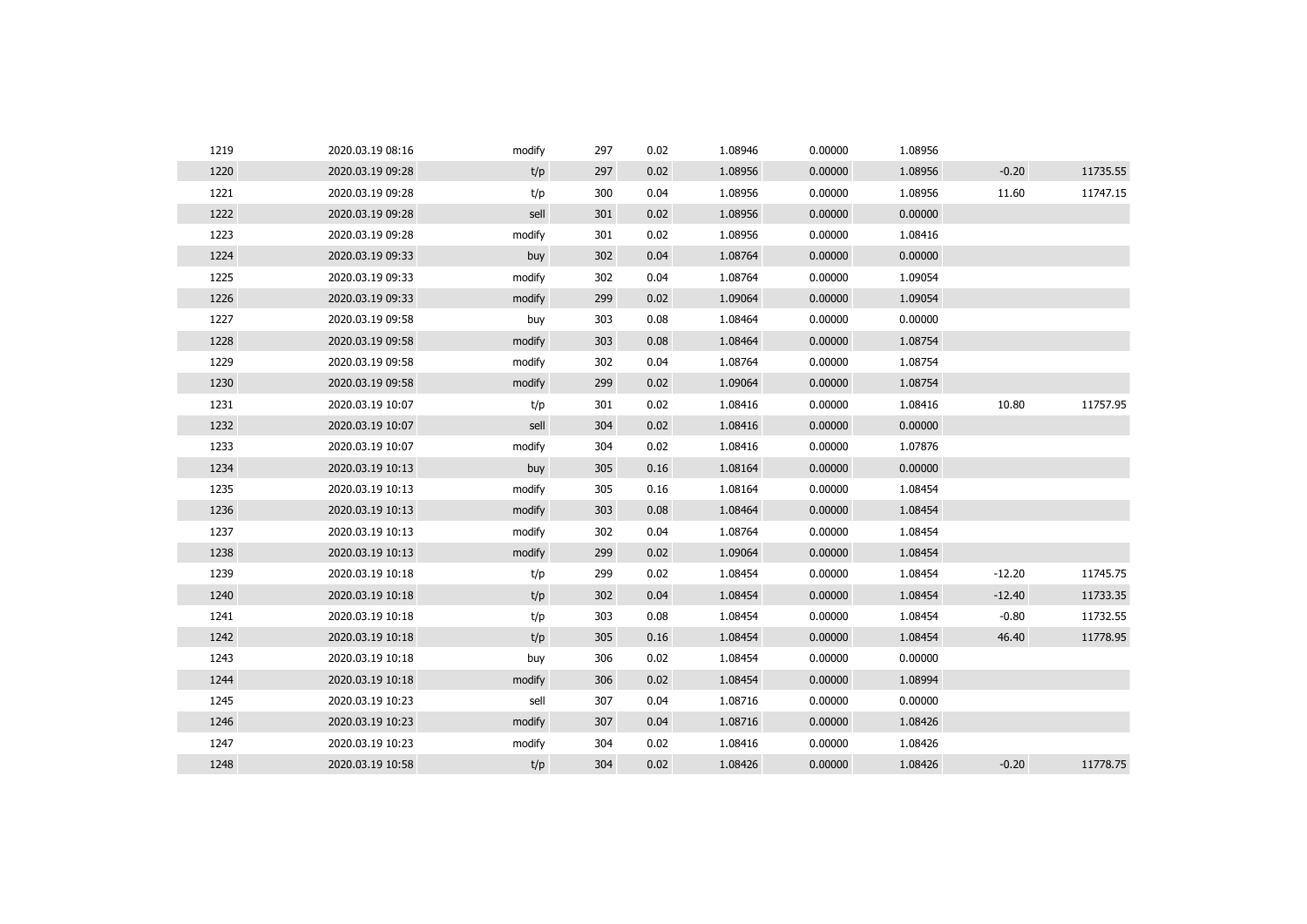| 1249 | 2020.03.19 10:58 | t/p    | 307 | 0.04 | 1.08426 | 0.00000 | 1.08426 | 11.60   | 11790.35 |
|------|------------------|--------|-----|------|---------|---------|---------|---------|----------|
| 1250 | 2020.03.19 10:58 | sell   | 308 | 0.02 | 1.08425 | 0.00000 | 0.00000 |         |          |
| 1251 | 2020.03.19 10:58 | modify | 308 | 0.02 | 1.08425 | 0.00000 | 1.07885 |         |          |
| 1252 | 2020.03.19 12:02 | buy    | 309 | 0.04 | 1.08154 | 0.00000 | 0.00000 |         |          |
| 1253 | 2020.03.19 12:02 | modify | 309 | 0.04 | 1.08154 | 0.00000 | 1.08444 |         |          |
| 1254 | 2020.03.19 12:02 | modify | 306 | 0.02 | 1.08454 | 0.00000 | 1.08444 |         |          |
| 1255 | 2020.03.19 12:58 | t/p    | 308 | 0.02 | 1.07885 | 0.00000 | 1.07885 | 10.80   | 11801.15 |
| 1256 | 2020.03.19 12:58 | sell   | 310 | 0.02 | 1.07885 | 0.00000 | 0.00000 |         |          |
| 1257 | 2020.03.19 12:58 | modify | 310 | 0.02 | 1.07885 | 0.00000 | 1.07345 |         |          |
| 1258 | 2020.03.19 12:58 | buy    | 311 | 0.08 | 1.07854 | 0.00000 | 0.00000 |         |          |
| 1259 | 2020.03.19 12:58 | modify | 311 | 0.08 | 1.07854 | 0.00000 | 1.08144 |         |          |
| 1260 | 2020.03.19 12:58 | modify | 309 | 0.04 | 1.08154 | 0.00000 | 1.08144 |         |          |
| 1261 | 2020.03.19 12:58 | modify | 306 | 0.02 | 1.08454 | 0.00000 | 1.08144 |         |          |
| 1262 | 2020.03.19 13:28 | buy    | 312 | 0.16 | 1.07554 | 0.00000 | 0.00000 |         |          |
| 1263 | 2020.03.19 13:28 | modify | 312 | 0.16 | 1.07554 | 0.00000 | 1.07844 |         |          |
| 1264 | 2020.03.19 13:28 | modify | 311 | 0.08 | 1.07854 | 0.00000 | 1.07844 |         |          |
| 1265 | 2020.03.19 13:28 | modify | 309 | 0.04 | 1.08154 | 0.00000 | 1.07844 |         |          |
| 1266 | 2020.03.19 13:28 | modify | 306 | 0.02 | 1.08454 | 0.00000 | 1.07844 |         |          |
| 1267 | 2020.03.19 13:33 | t/p    | 310 | 0.02 | 1.07345 | 0.00000 | 1.07345 | 10.80   | 11811.95 |
| 1268 | 2020.03.19 13:33 | sell   | 313 | 0.02 | 1.07345 | 0.00000 | 0.00000 |         |          |
| 1269 | 2020.03.19 13:33 | modify | 313 | 0.02 | 1.07345 | 0.00000 | 1.06805 |         |          |
| 1270 | 2020.03.19 13:38 | sell   | 314 | 0.04 | 1.07645 | 0.00000 | 0.00000 |         |          |
| 1271 | 2020.03.19 13:38 | modify | 314 | 0.04 | 1.07645 | 0.00000 | 1.07355 |         |          |
| 1272 | 2020.03.19 13:38 | modify | 313 | 0.02 | 1.07345 | 0.00000 | 1.07355 |         |          |
| 1273 | 2020.03.19 14:12 | t/p    | 313 | 0.02 | 1.07355 | 0.00000 | 1.07355 | $-0.20$ | 11811.75 |
| 1274 | 2020.03.19 14:12 | t/p    | 314 | 0.04 | 1.07355 | 0.00000 | 1.07355 | 11.60   | 11823.35 |
| 1275 | 2020.03.19 14:12 | sell   | 315 | 0.02 | 1.07355 | 0.00000 | 0.00000 |         |          |
| 1276 | 2020.03.19 14:12 | modify | 315 | 0.02 | 1.07355 | 0.00000 | 1.06815 |         |          |
| 1277 | 2020.03.19 14:46 | sell   | 316 | 0.04 | 1.07655 | 0.00000 | 0.00000 |         |          |
| 1278 | 2020.03.19 14:46 | modify | 316 | 0.04 | 1.07655 | 0.00000 | 1.07365 |         |          |
|      |                  |        |     |      |         |         |         |         |          |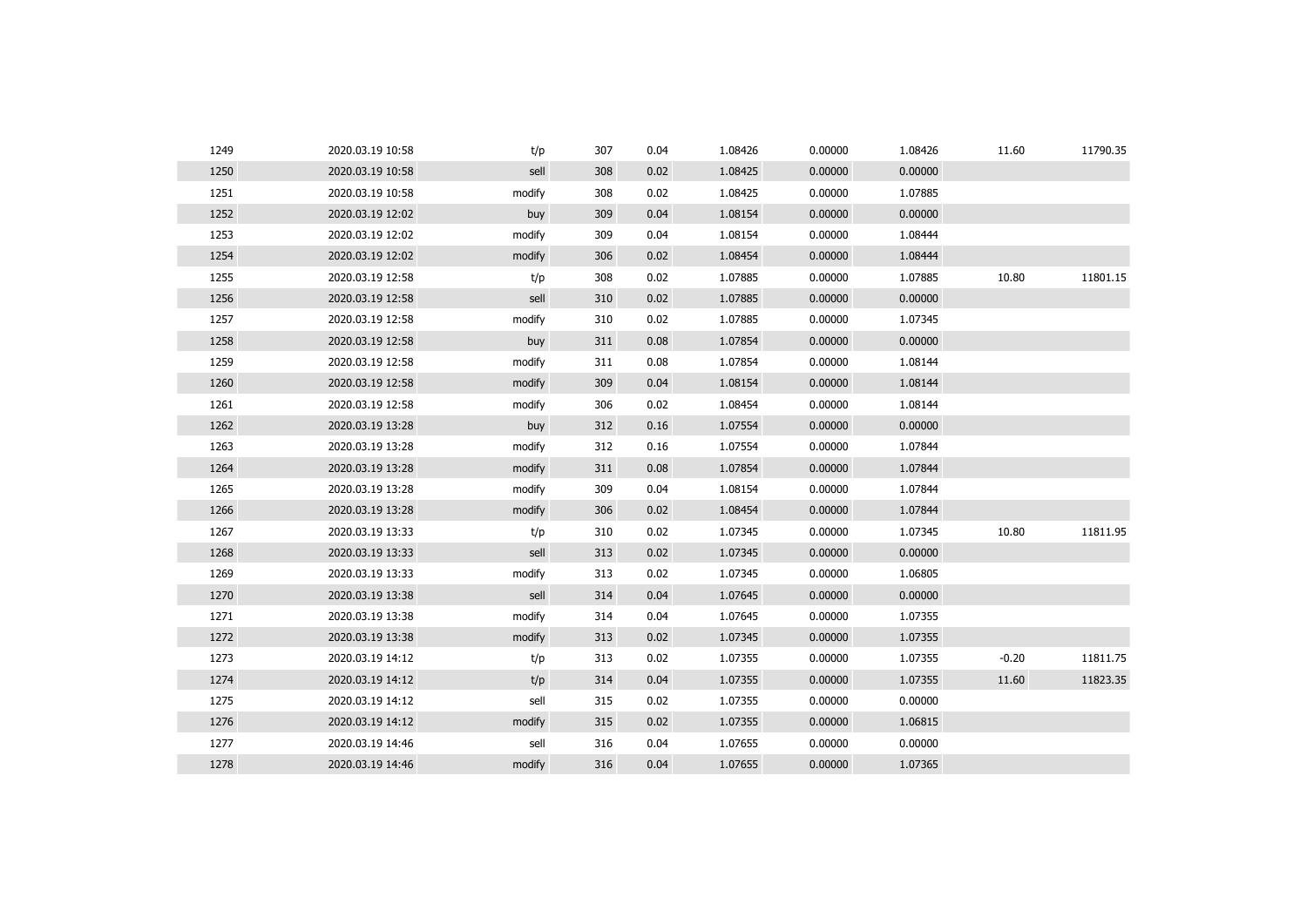| 1279 | 2020.03.19 14:46 | modify | 315 | 0.02 | 1.07355 | 0.00000 | 1.07365 |          |          |
|------|------------------|--------|-----|------|---------|---------|---------|----------|----------|
| 1280 | 2020.03.19 14:52 | t/p    | 306 | 0.02 | 1.07844 | 0.00000 | 1.07844 | $-12.20$ | 11811.15 |
| 1281 | 2020.03.19 14:52 | t/p    | 309 | 0.04 | 1.07844 | 0.00000 | 1.07844 | $-12.40$ | 11798.75 |
| 1282 | 2020.03.19 14:52 | t/p    | 311 | 0.08 | 1.07844 | 0.00000 | 1.07844 | $-0.80$  | 11797.95 |
| 1283 | 2020.03.19 14:52 | t/p    | 312 | 0.16 | 1.07844 | 0.00000 | 1.07844 | 46.40    | 11844.35 |
| 1284 | 2020.03.19 14:52 | buy    | 317 | 0.02 | 1.07845 | 0.00000 | 0.00000 |          |          |
| 1285 | 2020.03.19 14:52 | modify | 317 | 0.02 | 1.07845 | 0.00000 | 1.08385 |          |          |
| 1286 | 2020.03.19 14:53 | sell   | 318 | 0.08 | 1.07955 | 0.00000 | 0.00000 |          |          |
| 1287 | 2020.03.19 14:53 | modify | 318 | 0.08 | 1.07955 | 0.00000 | 1.07665 |          |          |
| 1288 | 2020.03.19 14:53 | modify | 316 | 0.04 | 1.07655 | 0.00000 | 1.07665 |          |          |
| 1289 | 2020.03.19 14:53 | modify | 315 | 0.02 | 1.07355 | 0.00000 | 1.07665 |          |          |
| 1290 | 2020.03.19 14:58 | sell   | 319 | 0.16 | 1.08255 | 0.00000 | 0.00000 |          |          |
| 1291 | 2020.03.19 14:58 | modify | 319 | 0.16 | 1.08255 | 0.00000 | 1.07965 |          |          |
| 1292 | 2020.03.19 14:58 | modify | 318 | 0.08 | 1.07955 | 0.00000 | 1.07965 |          |          |
| 1293 | 2020.03.19 14:58 | modify | 316 | 0.04 | 1.07655 | 0.00000 | 1.07965 |          |          |
| 1294 | 2020.03.19 14:58 | modify | 315 | 0.02 | 1.07355 | 0.00000 | 1.07965 |          |          |
| 1295 | 2020.03.19 14:58 | t/p    | 317 | 0.02 | 1.08385 | 0.00000 | 1.08385 | 10.80    | 11855.15 |
| 1296 | 2020.03.19 14:58 | buy    | 320 | 0.02 | 1.08385 | 0.00000 | 0.00000 |          |          |
| 1297 | 2020.03.19 14:58 | modify | 320 | 0.02 | 1.08385 | 0.00000 | 1.08925 |          |          |
| 1298 | 2020.03.19 14:59 | buy    | 321 | 0.04 | 1.07986 | 0.00000 | 0.00000 |          |          |
| 1299 | 2020.03.19 14:59 | modify | 321 | 0.04 | 1.07986 | 0.00000 | 1.08276 |          |          |
| 1300 | 2020.03.19 14:59 | modify | 320 | 0.02 | 1.08385 | 0.00000 | 1.08276 |          |          |
| 1301 | 2020.03.19 15:03 | t/p    | 320 | 0.02 | 1.08276 | 0.00000 | 1.08276 | $-2.18$  | 11852.97 |
| 1302 | 2020.03.19 15:03 | t/p    | 321 | 0.04 | 1.08276 | 0.00000 | 1.08276 | 11.60    | 11864.57 |
| 1303 | 2020.03.19 15:03 | buy    | 322 | 0.02 | 1.08276 | 0.00000 | 0.00000 |          |          |
| 1304 | 2020.03.19 15:03 | modify | 322 | 0.02 | 1.08276 | 0.00000 | 1.08816 |          |          |
| 1305 | 2020.03.19 15:07 | buy    | 323 | 0.04 | 1.07976 | 0.00000 | 0.00000 |          |          |
| 1306 | 2020.03.19 15:07 | modify | 323 | 0.04 | 1.07976 | 0.00000 | 1.08266 |          |          |
| 1307 | 2020.03.19 15:07 | modify | 322 | 0.02 | 1.08276 | 0.00000 | 1.08266 |          |          |
| 1308 | 2020.03.19 15:07 | t/p    | 315 | 0.02 | 1.07965 | 0.00000 | 1.07965 | $-12.20$ | 11852.37 |
|      |                  |        |     |      |         |         |         |          |          |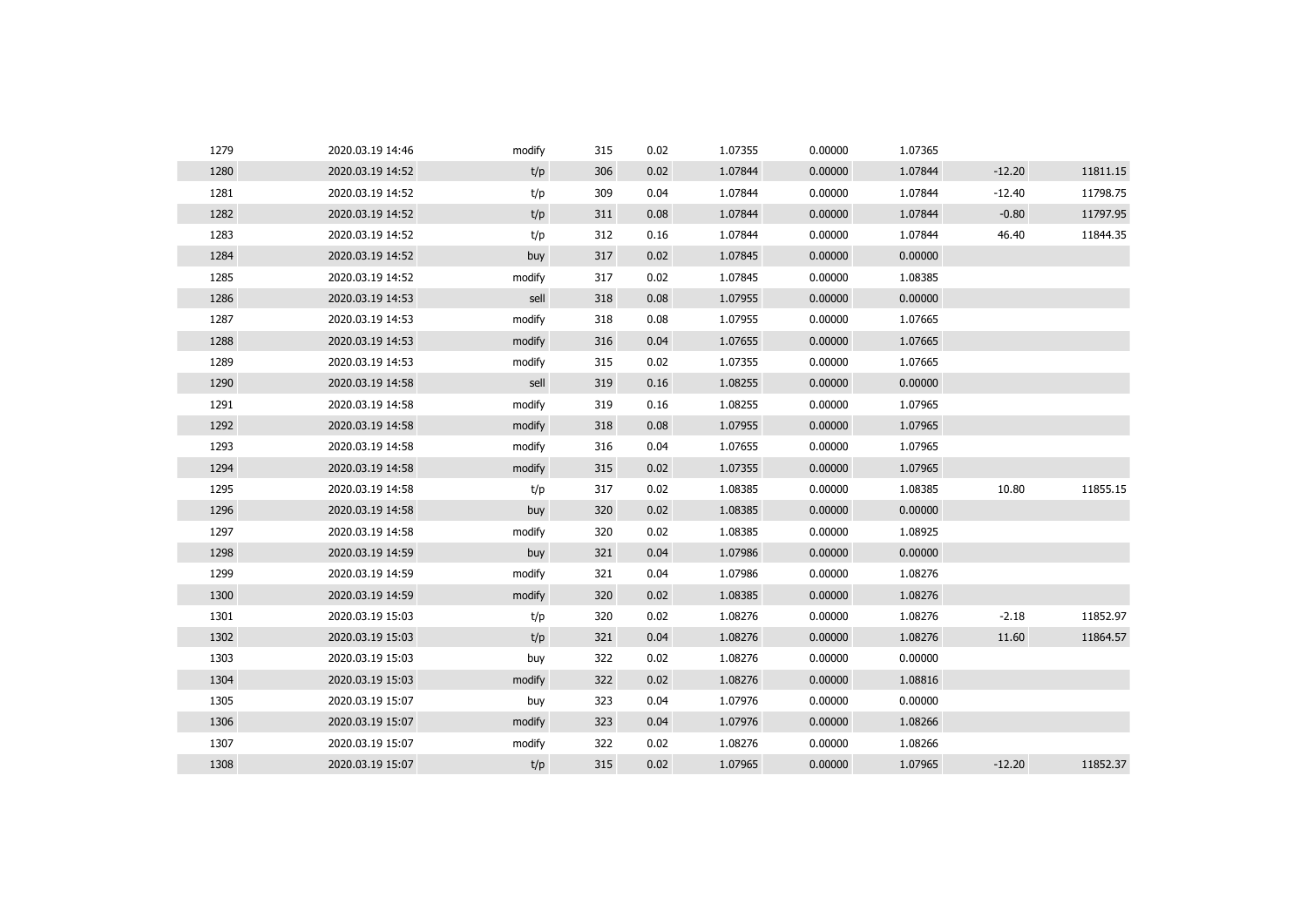|                                                                                    | $-12.40$ | 11839.97 |
|------------------------------------------------------------------------------------|----------|----------|
| 1310<br>1.07965<br>2020.03.19 15:07<br>t/p<br>318<br>0.08<br>1.07965<br>0.00000    | $-0.80$  | 11839.17 |
| 1311<br>2020.03.19 15:07<br>t/p<br>319<br>0.16<br>1.07965<br>0.00000<br>1.07965    | 46.40    | 11885.57 |
| 1312<br>2020.03.19 15:07<br>sell<br>324<br>0.02<br>1.07965<br>0.00000<br>0.00000   |          |          |
| 1313<br>2020.03.19 15:07<br>modify<br>324<br>0.02<br>1.07965<br>0.00000<br>1.07425 |          |          |
| 1314<br>sell<br>325<br>0.04<br>1.08265<br>0.00000<br>0.00000<br>2020.03.19 15:28   |          |          |
| 1315<br>2020.03.19 15:28<br>modify<br>325<br>0.04<br>1.08265<br>0.00000<br>1.07975 |          |          |
| 1316<br>0.02<br>1.07965<br>0.00000<br>1.07975<br>2020.03.19 15:28<br>modify<br>324 |          |          |
| 1317<br>322<br>0.02<br>1.08266<br>0.00000<br>1.08266<br>2020.03.19 15:28<br>t/p    | $-0.20$  | 11885.37 |
| 1318<br>t/p<br>1.08266<br>0.00000<br>1.08266<br>2020.03.19 15:28<br>323<br>0.04    | 11.60    | 11896.97 |
| 1319<br>0.02<br>1.08266<br>0.00000<br>0.00000<br>2020.03.19 15:28<br>buy<br>326    |          |          |
| 1320<br>0.02<br>1.08266<br>0.00000<br>2020.03.19 15:28<br>modify<br>326<br>1.08806 |          |          |
| 1321<br>1.07975<br>0.00000<br>1.07975<br>2020.03.19 15:36<br>t/p<br>324<br>0.02    | $-0.20$  | 11896.77 |
| 1322<br>2020.03.19 15:36<br>t/p<br>325<br>0.04<br>1.07975<br>0.00000<br>1.07975    | 11.60    | 11908.37 |
| 1323<br>sell<br>2020.03.19 15:36<br>327<br>0.02<br>1.07975<br>0.00000<br>0.00000   |          |          |
| 1324<br>2020.03.19 15:36<br>327<br>0.02<br>1.07975<br>0.00000<br>1.07435<br>modify |          |          |
| 1325<br>1.07966<br>2020.03.19 15:36<br>328<br>0.04<br>0.00000<br>0.00000<br>buy    |          |          |
| 1326<br>2020.03.19 15:36<br>328<br>0.04<br>1.07966<br>0.00000<br>1.08256<br>modify |          |          |
| 1327<br>2020.03.19 15:36<br>modify<br>0.02<br>1.08266<br>0.00000<br>1.08256<br>326 |          |          |
| 1328<br>0.08<br>1.07666<br>0.00000<br>0.00000<br>2020.03.19 17:08<br>buy<br>329    |          |          |
| 1329<br>2020.03.19 17:08<br>modify<br>329<br>0.08<br>1.07666<br>0.00000<br>1.07956 |          |          |
| 1330<br>0.04<br>1.07966<br>0.00000<br>1.07956<br>2020.03.19 17:08<br>modify<br>328 |          |          |
| 1331<br>2020.03.19 17:08<br>modify<br>0.02<br>1.08266<br>0.00000<br>1.07956<br>326 |          |          |
| 1332<br>t/p<br>0.02<br>1.07435<br>0.00000<br>1.07435<br>2020.03.19 17:48<br>327    | 10.80    | 11919.17 |
| 1333<br>sell<br>0.02<br>1.07435<br>0.00000<br>0.00000<br>2020.03.19 17:48<br>330   |          |          |
| 1334<br>1.07435<br>0.00000<br>1.06895<br>2020.03.19 17:48<br>modify<br>330<br>0.02 |          |          |
| 1335<br>1.07366<br>0.00000<br>0.00000<br>2020.03.19 17:55<br>331<br>0.16<br>buy    |          |          |
| 1336<br>1.07366<br>2020.03.19 17:55<br>331<br>0.16<br>0.00000<br>1.07656<br>modify |          |          |
| 1337<br>1.07656<br>2020.03.19 17:55<br>modify<br>329<br>0.08<br>1.07666<br>0.00000 |          |          |
| 1338<br>2020.03.19 17:55<br>modify<br>328<br>0.04<br>1.07966<br>0.00000<br>1.07656 |          |          |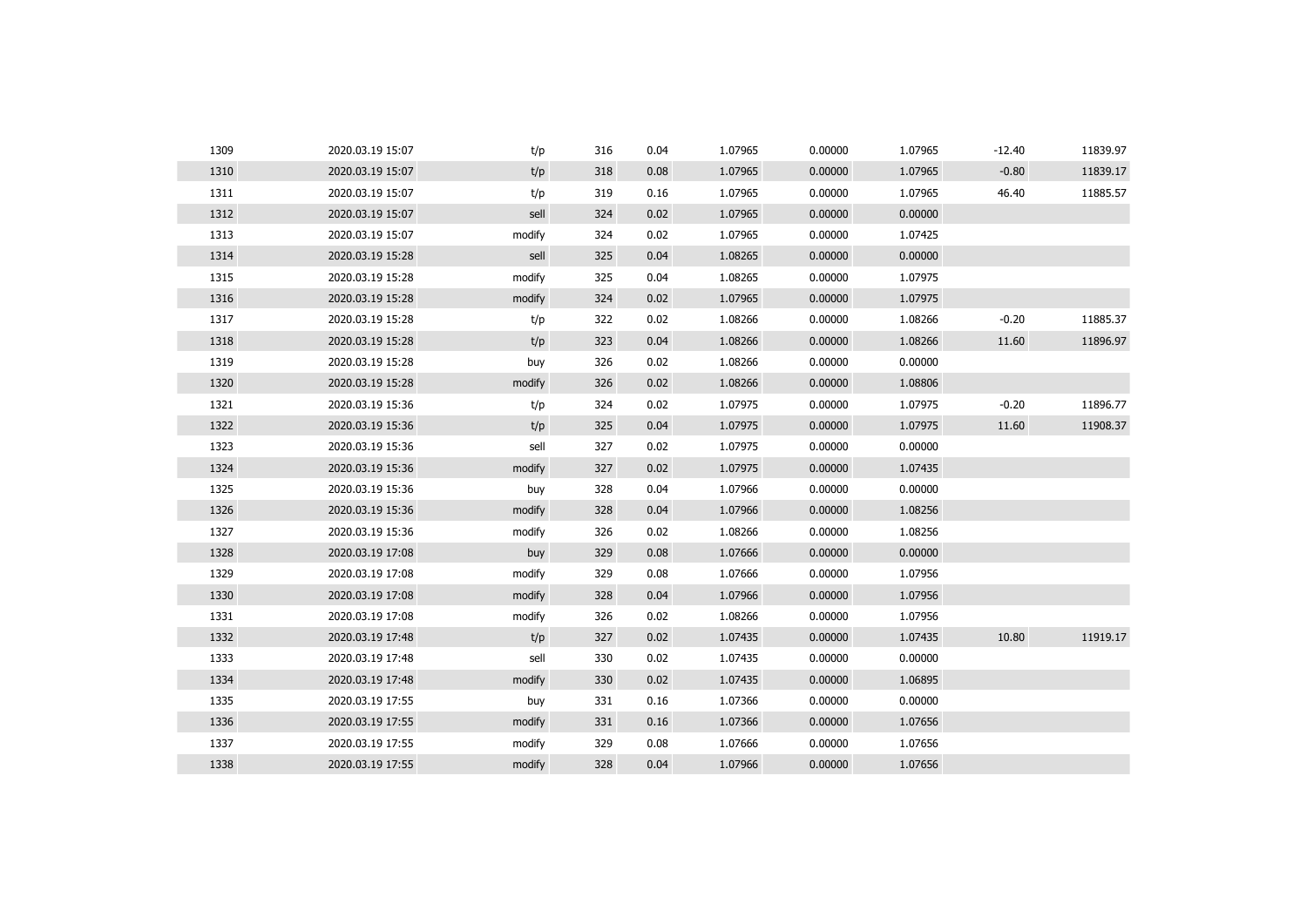| 1339 | 2020.03.19 17:55 | modify | 326 | 0.02 | 1.08266 | 0.00000 | 1.07656 |          |          |
|------|------------------|--------|-----|------|---------|---------|---------|----------|----------|
| 1340 | 2020.03.19 17:58 | buy    | 332 | 0.32 | 1.07065 | 0.00000 | 0.00000 |          |          |
| 1341 | 2020.03.19 17:58 | modify | 332 | 0.32 | 1.07065 | 0.00000 | 1.07355 |          |          |
| 1342 | 2020.03.19 17:58 | modify | 331 | 0.16 | 1.07366 | 0.00000 | 1.07355 |          |          |
| 1343 | 2020.03.19 17:58 | modify | 329 | 0.08 | 1.07666 | 0.00000 | 1.07355 |          |          |
| 1344 | 2020.03.19 17:58 | modify | 328 | 0.04 | 1.07966 | 0.00000 | 1.07355 |          |          |
| 1345 | 2020.03.19 17:58 | modify | 326 | 0.02 | 1.08266 | 0.00000 | 1.07355 |          |          |
| 1346 | 2020.03.19 18:28 | t/p    | 330 | 0.02 | 1.06895 | 0.00000 | 1.06895 | 10.80    | 11929.97 |
| 1347 | 2020.03.19 18:28 | sell   | 333 | 0.02 | 1.06895 | 0.00000 | 0.00000 |          |          |
| 1348 | 2020.03.19 18:28 | modify | 333 | 0.02 | 1.06895 | 0.00000 | 1.06355 |          |          |
| 1349 | 2020.03.19 18:38 | buy    | 334 | 0.64 | 1.06765 | 0.00000 | 0.00000 |          |          |
| 1350 | 2020.03.19 18:38 | modify | 334 | 0.64 | 1.06765 | 0.00000 | 1.07055 |          |          |
| 1351 | 2020.03.19 18:38 | modify | 332 | 0.32 | 1.07065 | 0.00000 | 1.07055 |          |          |
| 1352 | 2020.03.19 18:38 | modify | 331 | 0.16 | 1.07366 | 0.00000 | 1.07055 |          |          |
| 1353 | 2020.03.19 18:38 | modify | 329 | 0.08 | 1.07666 | 0.00000 | 1.07055 |          |          |
| 1354 | 2020.03.19 18:38 | modify | 328 | 0.04 | 1.07966 | 0.00000 | 1.07055 |          |          |
| 1355 | 2020.03.19 18:38 | modify | 326 | 0.02 | 1.08266 | 0.00000 | 1.07055 |          |          |
| 1356 | 2020.03.19 22:46 | t/p    | 326 | 0.02 | 1.07055 | 0.00000 | 1.07055 | $-24.22$ | 11905.75 |
| 1357 | 2020.03.19 22:46 | t/p    | 328 | 0.04 | 1.07055 | 0.00000 | 1.07055 | $-36.44$ | 11869.31 |
| 1358 | 2020.03.19 22:46 | t/p    | 329 | 0.08 | 1.07055 | 0.00000 | 1.07055 | $-48.88$ | 11820.43 |
| 1359 | 2020.03.19 22:46 | t/p    | 331 | 0.16 | 1.07055 | 0.00000 | 1.07055 | $-49.76$ | 11770.67 |
| 1360 | 2020.03.19 22:46 | t/p    | 332 | 0.32 | 1.07055 | 0.00000 | 1.07055 | $-3.20$  | 11767.47 |
| 1361 | 2020.03.19 22:46 | t/p    | 334 | 0.64 | 1.07055 | 0.00000 | 1.07055 | 185.60   | 11953.07 |
| 1362 | 2020.03.19 22:46 | buy    | 335 | 0.02 | 1.07055 | 0.00000 | 0.00000 |          |          |
| 1363 | 2020.03.19 22:46 | modify | 335 | 0.02 | 1.07055 | 0.00000 | 1.07595 |          |          |
| 1364 | 2020.03.19 23:14 | buy    | 336 | 0.04 | 1.06753 | 0.00000 | 0.00000 |          |          |
| 1365 | 2020.03.19 23:14 | modify | 336 | 0.04 | 1.06753 | 0.00000 | 1.07043 |          |          |
| 1366 | 2020.03.19 23:14 | modify | 335 | 0.02 | 1.07055 | 0.00000 | 1.07043 |          |          |
| 1367 | 2020.03.20 03:30 | t/p    | 335 | 0.02 | 1.07043 | 0.00000 | 1.07043 | $-0.35$  | 11952.72 |
| 1368 | 2020.03.20 03:30 | t/p    | 336 | 0.04 | 1.07043 | 0.00000 | 1.07043 | 11.38    | 11964.10 |
|      |                  |        |     |      |         |         |         |          |          |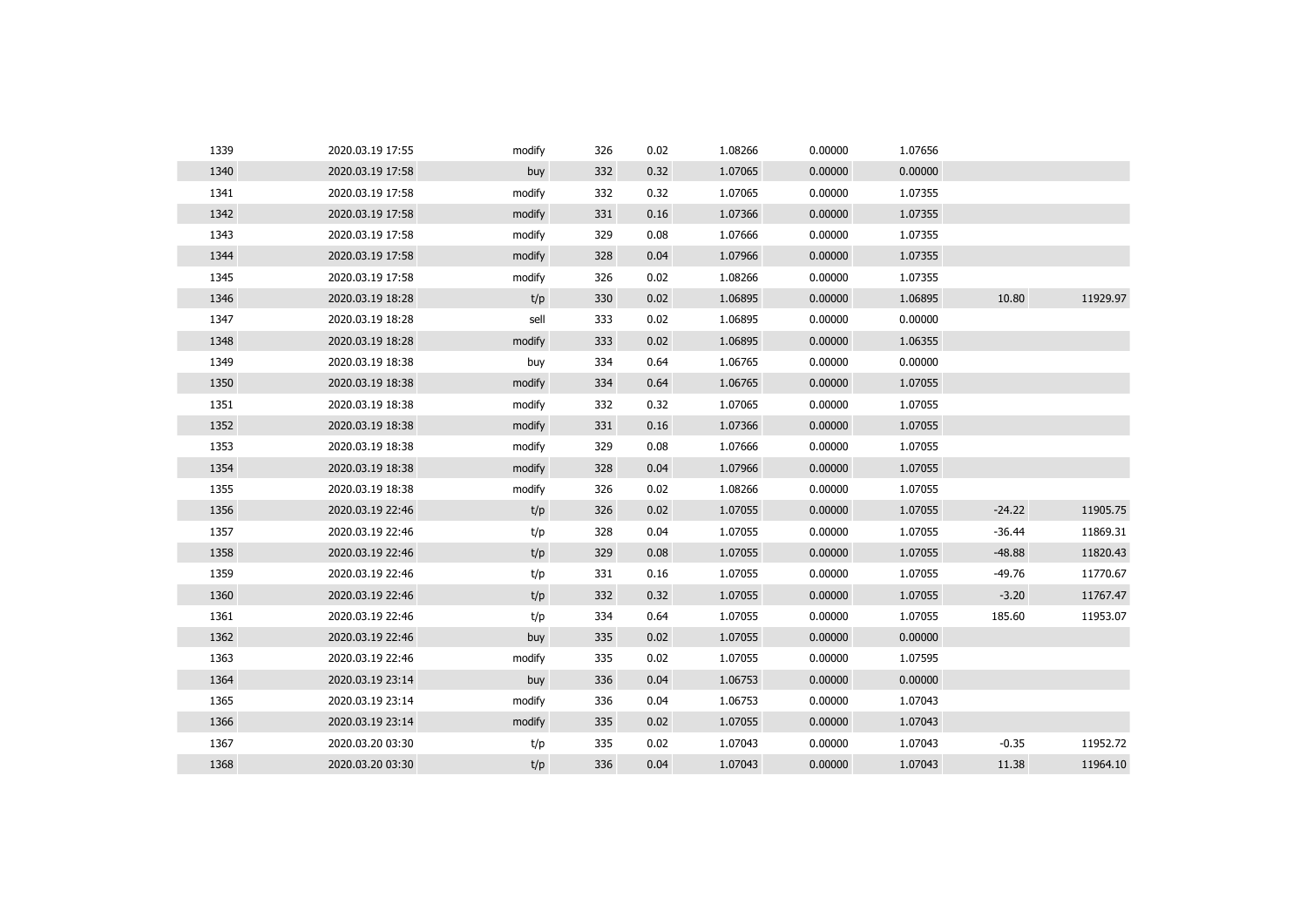| 1369 | 2020.03.20 03:30 | buy    | 337 | 0.02 | 1.07043 | 0.00000 | 0.00000 |          |          |
|------|------------------|--------|-----|------|---------|---------|---------|----------|----------|
| 1370 | 2020.03.20 03:30 | modify | 337 | 0.02 | 1.07043 | 0.00000 | 1.07583 |          |          |
| 1371 | 2020.03.20 03:47 | sell   | 338 | 0.04 | 1.07195 | 0.00000 | 0.00000 |          |          |
| 1372 | 2020.03.20 03:47 | modify | 338 | 0.04 | 1.07195 | 0.00000 | 1.06905 |          |          |
| 1373 | 2020.03.20 03:47 | modify | 333 | 0.02 | 1.06895 | 0.00000 | 1.06905 |          |          |
| 1374 | 2020.03.20 06:42 | sell   | 339 | 0.08 | 1.07495 | 0.00000 | 0.00000 |          |          |
| 1375 | 2020.03.20 06:42 | modify | 339 | 0.08 | 1.07495 | 0.00000 | 1.07205 |          |          |
| 1376 | 2020.03.20 06:42 | modify | 338 | 0.04 | 1.07195 | 0.00000 | 1.07205 |          |          |
| 1377 | 2020.03.20 06:42 | modify | 333 | 0.02 | 1.06895 | 0.00000 | 1.07205 |          |          |
| 1378 | 2020.03.20 06:48 | t/p    | 337 | 0.02 | 1.07583 | 0.00000 | 1.07583 | 10.80    | 11974.90 |
| 1379 | 2020.03.20 06:48 | buy    | 340 | 0.02 | 1.07583 | 0.00000 | 0.00000 |          |          |
| 1380 | 2020.03.20 06:48 | modify | 340 | 0.02 | 1.07583 | 0.00000 | 1.08123 |          |          |
| 1381 | 2020.03.20 08:43 | sell   | 341 | 0.16 | 1.07795 | 0.00000 | 0.00000 |          |          |
| 1382 | 2020.03.20 08:43 | modify | 341 | 0.16 | 1.07795 | 0.00000 | 1.07505 |          |          |
| 1383 | 2020.03.20 08:43 | modify | 339 | 0.08 | 1.07495 | 0.00000 | 1.07505 |          |          |
| 1384 | 2020.03.20 08:43 | modify | 338 | 0.04 | 1.07195 | 0.00000 | 1.07505 |          |          |
| 1385 | 2020.03.20 08:43 | modify | 333 | 0.02 | 1.06895 | 0.00000 | 1.07505 |          |          |
| 1386 | 2020.03.20 09:02 | t/p    | 333 | 0.02 | 1.07505 | 0.00000 | 1.07505 | $-12.21$ | 11962.70 |
| 1387 | 2020.03.20 09:02 | t/p    | 338 | 0.04 | 1.07505 | 0.00000 | 1.07505 | $-12.40$ | 11950.30 |
| 1388 | 2020.03.20 09:02 | t/p    | 339 | 0.08 | 1.07505 | 0.00000 | 1.07505 | $-0.80$  | 11949.50 |
| 1389 | 2020.03.20 09:02 | t/p    | 341 | 0.16 | 1.07505 | 0.00000 | 1.07505 | 46.40    | 11995.90 |
| 1390 | 2020.03.20 09:02 | sell   | 342 | 0.02 | 1.07505 | 0.00000 | 0.00000 |          |          |
| 1391 | 2020.03.20 09:02 | modify | 342 | 0.02 | 1.07505 | 0.00000 | 1.06965 |          |          |
| 1392 | 2020.03.20 09:28 | sell   | 343 | 0.04 | 1.07805 | 0.00000 | 0.00000 |          |          |
| 1393 | 2020.03.20 09:28 | modify | 343 | 0.04 | 1.07805 | 0.00000 | 1.07515 |          |          |
| 1394 | 2020.03.20 09:28 | modify | 342 | 0.02 | 1.07505 | 0.00000 | 1.07515 |          |          |
| 1395 | 2020.03.20 09:47 | sell   | 344 | 0.08 | 1.08105 | 0.00000 | 0.00000 |          |          |
| 1396 | 2020.03.20 09:47 | modify | 344 | 0.08 | 1.08105 | 0.00000 | 1.07815 |          |          |
| 1397 | 2020.03.20 09:47 | modify | 343 | 0.04 | 1.07805 | 0.00000 | 1.07815 |          |          |
| 1398 | 2020.03.20 09:47 | modify | 342 | 0.02 | 1.07505 | 0.00000 | 1.07815 |          |          |
|      |                  |        |     |      |         |         |         |          |          |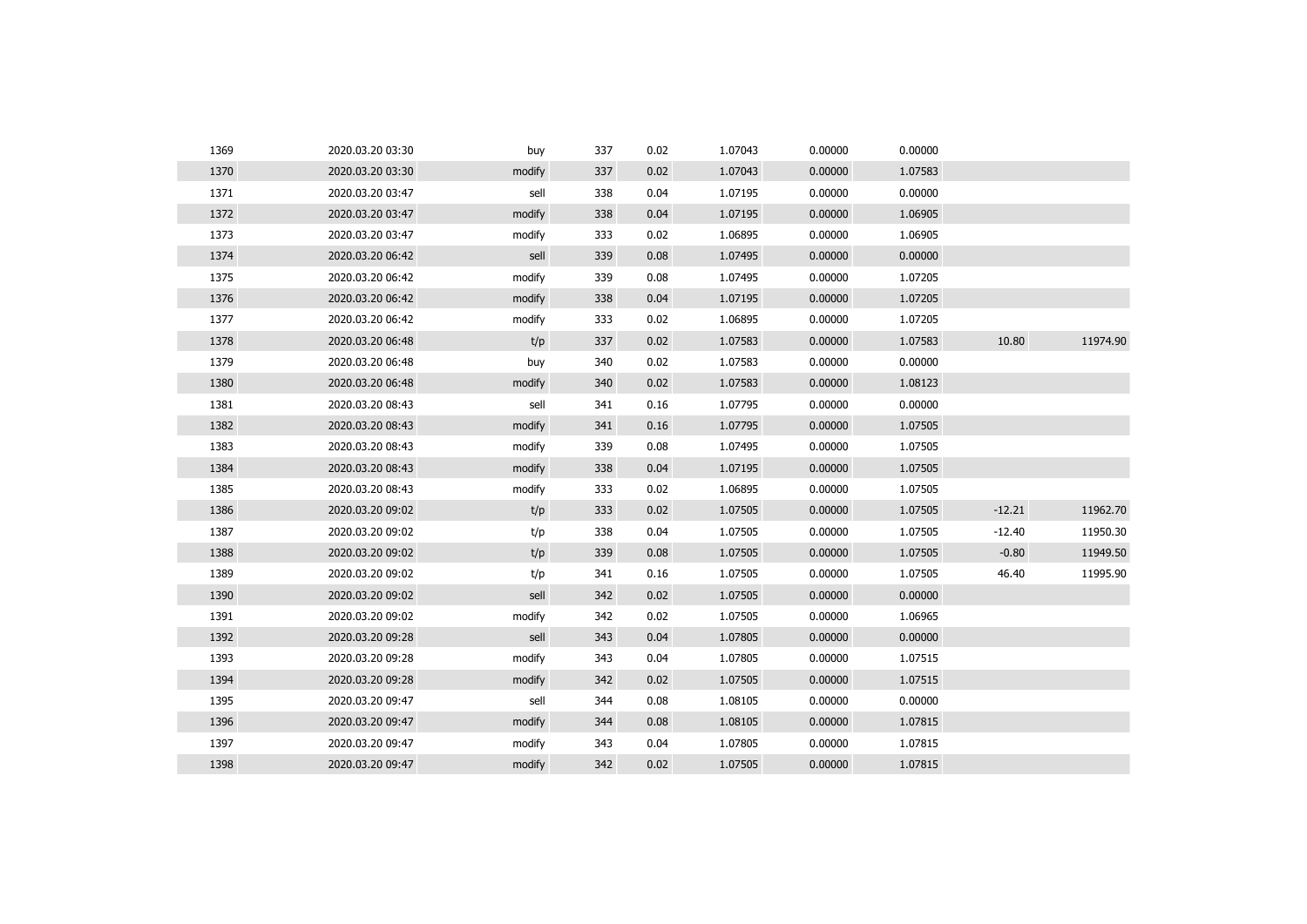| 1399 | 2020.03.20 09:47 | t/p    | 340 | 0.02 | 1.08123 | 0.00000 | 1.08123 | 10.80    | 12006.70 |
|------|------------------|--------|-----|------|---------|---------|---------|----------|----------|
| 1400 | 2020.03.20 09:47 | buy    | 345 | 0.02 | 1.08123 | 0.00000 | 0.00000 |          |          |
| 1401 | 2020.03.20 09:47 | modify | 345 | 0.02 | 1.08123 | 0.00000 | 1.08663 |          |          |
| 1402 | 2020.03.20 10:03 | buy    | 346 | 0.04 | 1.07823 | 0.00000 | 0.00000 |          |          |
| 1403 | 2020.03.20 10:03 | modify | 346 | 0.04 | 1.07823 | 0.00000 | 1.08113 |          |          |
| 1404 | 2020.03.20 10:03 | modify | 345 | 0.02 | 1.08123 | 0.00000 | 1.08113 |          |          |
| 1405 | 2020.03.20 10:08 | t/p    | 342 | 0.02 | 1.07815 | 0.00000 | 1.07815 | $-6.20$  | 12000.50 |
| 1406 | 2020.03.20 10:08 | t/p    | 343 | 0.04 | 1.07815 | 0.00000 | 1.07815 | $-0.40$  | 12000.10 |
| 1407 | 2020.03.20 10:08 | t/p    | 344 | 0.08 | 1.07815 | 0.00000 | 1.07815 | 23.20    | 12023.30 |
| 1408 | 2020.03.20 10:08 | sell   | 347 | 0.02 | 1.07815 | 0.00000 | 0.00000 |          |          |
| 1409 | 2020.03.20 10:08 | modify | 347 | 0.02 | 1.07815 | 0.00000 | 1.07275 |          |          |
| 1410 | 2020.03.20 11:38 | buy    | 348 | 0.08 | 1.07523 | 0.00000 | 0.00000 |          |          |
| 1411 | 2020.03.20 11:38 | modify | 348 | 0.08 | 1.07523 | 0.00000 | 1.07813 |          |          |
| 1412 | 2020.03.20 11:38 | modify | 346 | 0.04 | 1.07823 | 0.00000 | 1.07813 |          |          |
| 1413 | 2020.03.20 11:38 | modify | 345 | 0.02 | 1.08123 | 0.00000 | 1.07813 |          |          |
| 1414 | 2020.03.20 11:47 | t/p    | 347 | 0.02 | 1.07275 | 0.00000 | 1.07275 | 10.80    | 12034.10 |
| 1415 | 2020.03.20 11:47 | sell   | 349 | 0.02 | 1.07275 | 0.00000 | 0.00000 |          |          |
| 1416 | 2020.03.20 11:47 | modify | 349 | 0.02 | 1.07275 | 0.00000 | 1.06735 |          |          |
| 1417 | 2020.03.20 11:48 | buy    | 350 | 0.16 | 1.07223 | 0.00000 | 0.00000 |          |          |
| 1418 | 2020.03.20 11:48 | modify | 350 | 0.16 | 1.07223 | 0.00000 | 1.07513 |          |          |
| 1419 | 2020.03.20 11:48 | modify | 348 | 0.08 | 1.07523 | 0.00000 | 1.07513 |          |          |
| 1420 | 2020.03.20 11:48 | modify | 346 | 0.04 | 1.07823 | 0.00000 | 1.07513 |          |          |
| 1421 | 2020.03.20 11:48 | modify | 345 | 0.02 | 1.08123 | 0.00000 | 1.07513 |          |          |
| 1422 | 2020.03.20 12:27 | t/p    | 345 | 0.02 | 1.07513 | 0.00000 | 1.07513 | $-12.20$ | 12021.90 |
| 1423 | 2020.03.20 12:27 | t/p    | 346 | 0.04 | 1.07513 | 0.00000 | 1.07513 | $-12.40$ | 12009.50 |
| 1424 | 2020.03.20 12:27 | t/p    | 348 | 0.08 | 1.07513 | 0.00000 | 1.07513 | $-0.80$  | 12008.70 |
| 1425 | 2020.03.20 12:27 | t/p    | 350 | 0.16 | 1.07513 | 0.00000 | 1.07513 | 46.40    | 12055.10 |
| 1426 | 2020.03.20 12:27 | buy    | 351 | 0.02 | 1.07513 | 0.00000 | 0.00000 |          |          |
| 1427 | 2020.03.20 12:27 | modify | 351 | 0.02 | 1.07513 | 0.00000 | 1.08053 |          |          |
| 1428 | 2020.03.20 12:28 | sell   | 352 | 0.04 | 1.07575 | 0.00000 | 0.00000 |          |          |
|      |                  |        |     |      |         |         |         |          |          |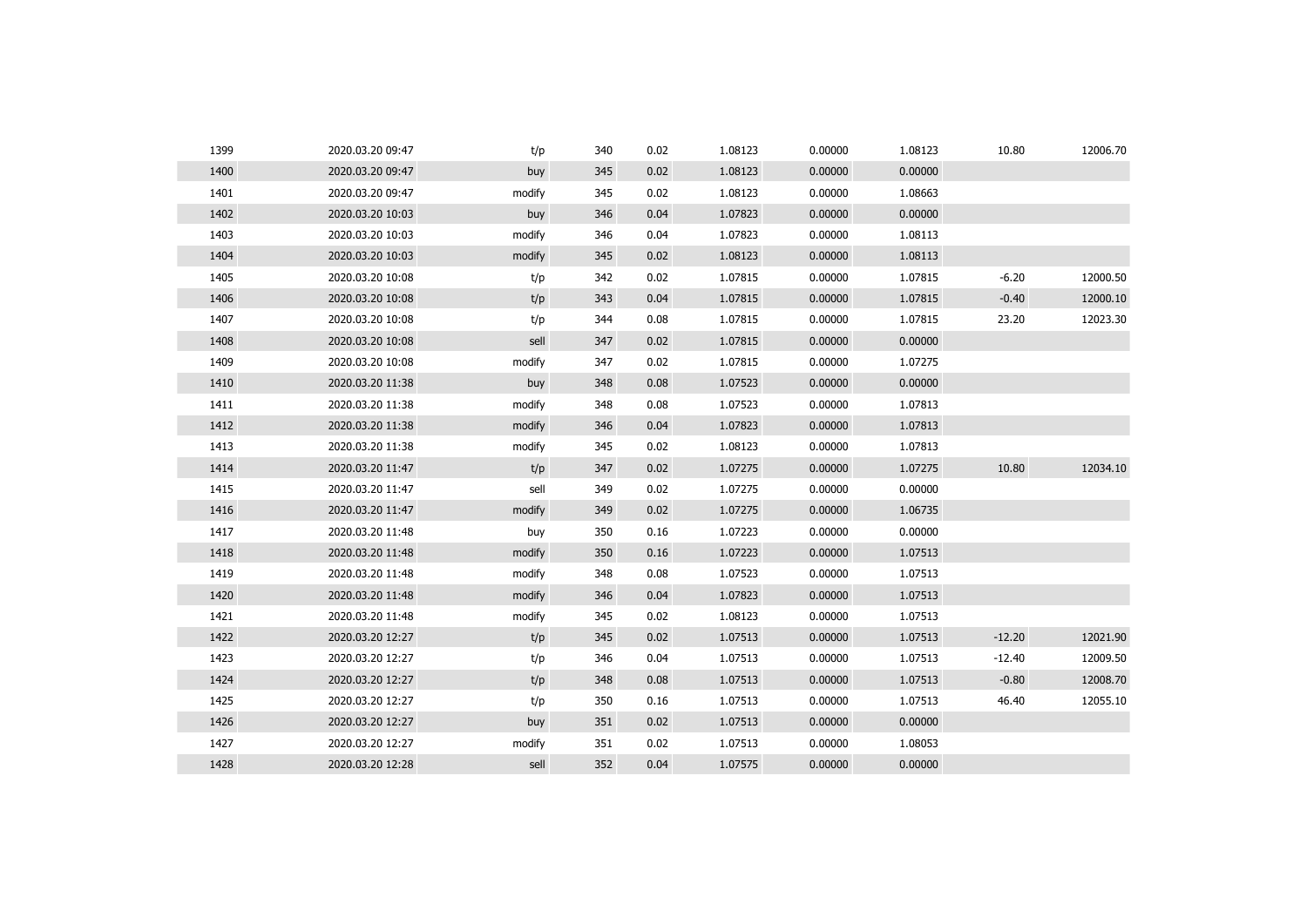| 1429 | 2020.03.20 12:28 | modify | 352 | 0.04 | 1.07575 | 0.00000 | 1.07285 |         |          |
|------|------------------|--------|-----|------|---------|---------|---------|---------|----------|
| 1430 | 2020.03.20 12:28 | modify | 349 | 0.02 | 1.07275 | 0.00000 | 1.07285 |         |          |
| 1431 | 2020.03.20 12:43 | t/p    | 349 | 0.02 | 1.07285 | 0.00000 | 1.07285 | $-0.20$ | 12054.90 |
| 1432 | 2020.03.20 12:43 | t/p    | 352 | 0.04 | 1.07285 | 0.00000 | 1.07285 | 11.60   | 12066.50 |
| 1433 | 2020.03.20 12:43 | sell   | 353 | 0.02 | 1.07285 | 0.00000 | 0.00000 |         |          |
| 1434 | 2020.03.20 12:43 | modify | 353 | 0.02 | 1.07285 | 0.00000 | 1.06745 |         |          |
| 1435 | 2020.03.20 13:12 | buy    | 354 | 0.04 | 1.07213 | 0.00000 | 0.00000 |         |          |
| 1436 | 2020.03.20 13:12 | modify | 354 | 0.04 | 1.07213 | 0.00000 | 1.07503 |         |          |
| 1437 | 2020.03.20 13:12 | modify | 351 | 0.02 | 1.07513 | 0.00000 | 1.07503 |         |          |
| 1438 | 2020.03.20 14:42 | t/p    | 351 | 0.02 | 1.07503 | 0.00000 | 1.07503 | $-0.20$ | 12066.30 |
| 1439 | 2020.03.20 14:42 | t/p    | 354 | 0.04 | 1.07503 | 0.00000 | 1.07503 | 11.60   | 12077.90 |
| 1440 | 2020.03.20 14:42 | buy    | 355 | 0.02 | 1.07503 | 0.00000 | 0.00000 |         |          |
| 1441 | 2020.03.20 14:42 | modify | 355 | 0.02 | 1.07503 | 0.00000 | 1.08043 |         |          |
| 1442 | 2020.03.20 14:43 | sell   | 356 | 0.04 | 1.07585 | 0.00000 | 0.00000 |         |          |
| 1443 | 2020.03.20 14:43 | modify | 356 | 0.04 | 1.07585 | 0.00000 | 1.07295 |         |          |
| 1444 | 2020.03.20 14:43 | modify | 353 | 0.02 | 1.07285 | 0.00000 | 1.07295 |         |          |
| 1445 | 2020.03.20 14:52 | t/p    | 353 | 0.02 | 1.07295 | 0.00000 | 1.07295 | $-0.20$ | 12077.70 |
| 1446 | 2020.03.20 14:52 | t/p    | 356 | 0.04 | 1.07295 | 0.00000 | 1.07295 | 11.60   | 12089.30 |
| 1447 | 2020.03.20 14:52 | sell   | 357 | 0.02 | 1.07295 | 0.00000 | 0.00000 |         |          |
| 1448 | 2020.03.20 14:52 | modify | 357 | 0.02 | 1.07295 | 0.00000 | 1.06755 |         |          |
| 1449 | 2020.03.20 14:56 | buy    | 358 | 0.04 | 1.07203 | 0.00000 | 0.00000 |         |          |
| 1450 | 2020.03.20 14:56 | modify | 358 | 0.04 | 1.07203 | 0.00000 | 1.07493 |         |          |
| 1451 | 2020.03.20 14:56 | modify | 355 | 0.02 | 1.07503 | 0.00000 | 1.07493 |         |          |
| 1452 | 2020.03.20 15:17 | buy    | 359 | 0.08 | 1.06903 | 0.00000 | 0.00000 |         |          |
| 1453 | 2020.03.20 15:17 | modify | 359 | 0.08 | 1.06903 | 0.00000 | 1.07193 |         |          |
| 1454 | 2020.03.20 15:17 | modify | 358 | 0.04 | 1.07203 | 0.00000 | 1.07193 |         |          |
| 1455 | 2020.03.20 15:17 | modify | 355 | 0.02 | 1.07503 | 0.00000 | 1.07193 |         |          |
| 1456 | 2020.03.20 15:38 | t/p    | 355 | 0.02 | 1.07193 | 0.00000 | 1.07193 | $-6.20$ | 12083.10 |
| 1457 | 2020.03.20 15:38 | t/p    | 358 | 0.04 | 1.07193 | 0.00000 | 1.07193 | $-0.40$ | 12082.70 |
| 1458 | 2020.03.20 15:38 | t/p    | 359 | 0.08 | 1.07193 | 0.00000 | 1.07193 | 23.20   | 12105.90 |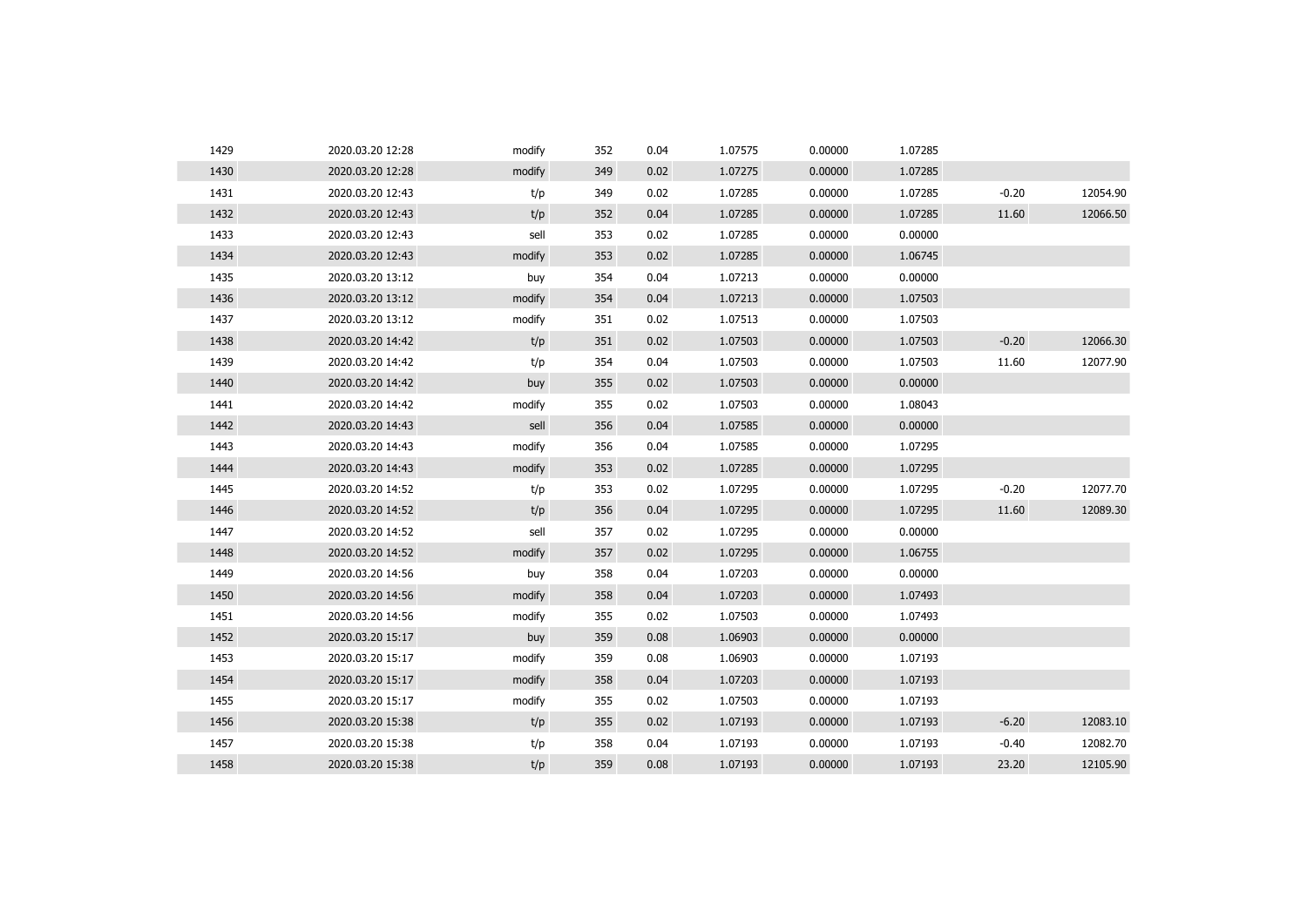| 1459 | 2020.03.20 15:38 | buy    | 360 | 0.02 | 1.07193 | 0.00000 | 0.00000 |         |          |
|------|------------------|--------|-----|------|---------|---------|---------|---------|----------|
| 1460 | 2020.03.20 15:38 | modify | 360 | 0.02 | 1.07193 | 0.00000 | 1.07733 |         |          |
| 1461 | 2020.03.20 15:45 | buy    | 361 | 0.04 | 1.06893 | 0.00000 | 0.00000 |         |          |
| 1462 | 2020.03.20 15:45 | modify | 361 | 0.04 | 1.06893 | 0.00000 | 1.07183 |         |          |
| 1463 | 2020.03.20 15:45 | modify | 360 | 0.02 | 1.07193 | 0.00000 | 1.07183 |         |          |
| 1464 | 2020.03.20 16:02 | t/p    | 360 | 0.02 | 1.07183 | 0.00000 | 1.07183 | $-0.20$ | 12105.70 |
| 1465 | 2020.03.20 16:02 | t/p    | 361 | 0.04 | 1.07183 | 0.00000 | 1.07183 | 11.60   | 12117.30 |
| 1466 | 2020.03.20 16:02 | buy    | 362 | 0.02 | 1.07183 | 0.00000 | 0.00000 |         |          |
| 1467 | 2020.03.20 16:02 | modify | 362 | 0.02 | 1.07183 | 0.00000 | 1.07723 |         |          |
| 1468 | 2020.03.20 17:56 | buy    | 363 | 0.04 | 1.06883 | 0.00000 | 0.00000 |         |          |
| 1469 | 2020.03.20 17:56 | modify | 363 | 0.04 | 1.06883 | 0.00000 | 1.07173 |         |          |
| 1470 | 2020.03.20 17:56 | modify | 362 | 0.02 | 1.07183 | 0.00000 | 1.07173 |         |          |
| 1471 | 2020.03.20 17:58 | t/p    | 357 | 0.02 | 1.06755 | 0.00000 | 1.06755 | 10.80   | 12128.10 |
| 1472 | 2020.03.20 17:58 | sell   | 364 | 0.02 | 1.06755 | 0.00000 | 0.00000 |         |          |
| 1473 | 2020.03.20 17:58 | modify | 364 | 0.02 | 1.06755 | 0.00000 | 1.06215 |         |          |
| 1474 | 2020.03.20 18:03 | sell   | 365 | 0.04 | 1.07056 | 0.00000 | 0.00000 |         |          |
| 1475 | 2020.03.20 18:03 | modify | 365 | 0.04 | 1.07056 | 0.00000 | 1.06766 |         |          |
| 1476 | 2020.03.20 18:03 | modify | 364 | 0.02 | 1.06755 | 0.00000 | 1.06766 |         |          |
| 1477 | 2020.03.20 18:38 | t/p    | 364 | 0.02 | 1.06766 | 0.00000 | 1.06766 | $-0.22$ | 12127.88 |
| 1478 | 2020.03.20 18:38 | t/p    | 365 | 0.04 | 1.06766 | 0.00000 | 1.06766 | 11.60   | 12139.48 |
| 1479 | 2020.03.20 18:38 | sell   | 366 | 0.02 | 1.06766 | 0.00000 | 0.00000 |         |          |
| 1480 | 2020.03.20 18:38 | modify | 366 | 0.02 | 1.06766 | 0.00000 | 1.06226 |         |          |
| 1481 | 2020.03.20 18:52 | buy    | 367 | 0.08 | 1.06583 | 0.00000 | 0.00000 |         |          |
| 1482 | 2020.03.20 18:52 | modify | 367 | 0.08 | 1.06583 | 0.00000 | 1.06873 |         |          |
| 1483 | 2020.03.20 18:52 | modify | 363 | 0.04 | 1.06883 | 0.00000 | 1.06873 |         |          |
| 1484 | 2020.03.20 18:52 | modify | 362 | 0.02 | 1.07183 | 0.00000 | 1.06873 |         |          |
| 1485 | 2020.03.20 19:17 | t/p    | 362 | 0.02 | 1.06873 | 0.00000 | 1.06873 | $-6.20$ | 12133.28 |
| 1486 | 2020.03.20 19:17 | t/p    | 363 | 0.04 | 1.06873 | 0.00000 | 1.06873 | $-0.40$ | 12132.88 |
| 1487 | 2020.03.20 19:17 | t/p    | 367 | 0.08 | 1.06873 | 0.00000 | 1.06873 | 23.20   | 12156.08 |
| 1488 | 2020.03.20 19:17 | buy    | 368 | 0.02 | 1.06873 | 0.00000 | 0.00000 |         |          |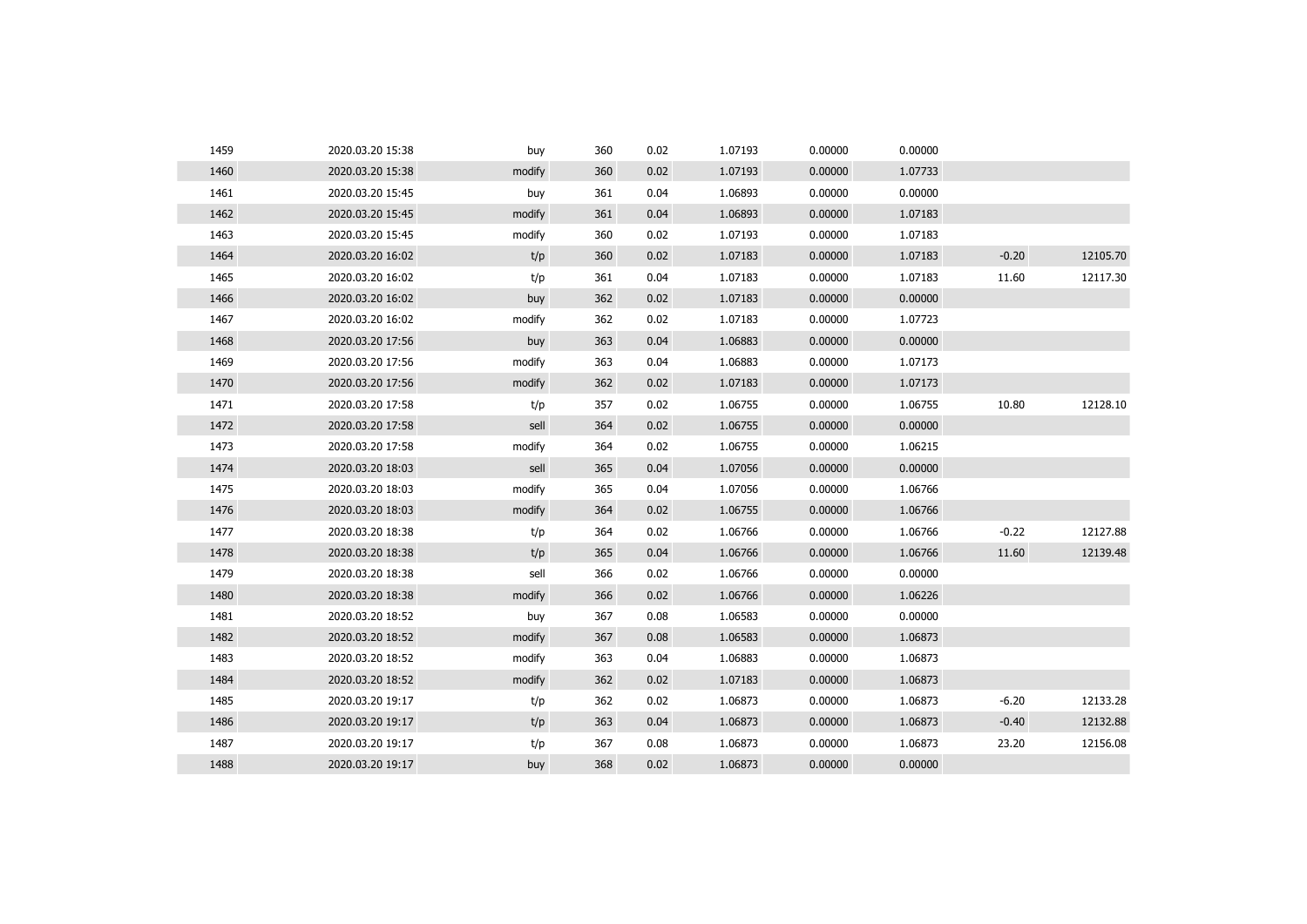| 1489 | 2020.03.20 19:17 | modify | 368 | 0.02 | 1.06873 | 0.00000 | 1.07413 |         |          |
|------|------------------|--------|-----|------|---------|---------|---------|---------|----------|
| 1490 | 2020.03.20 20:03 | buy    | 369 | 0.04 | 1.06573 | 0.00000 | 0.00000 |         |          |
| 1491 | 2020.03.20 20:03 | modify | 369 | 0.04 | 1.06573 | 0.00000 | 1.06863 |         |          |
| 1492 | 2020.03.20 20:03 | modify | 368 | 0.02 | 1.06873 | 0.00000 | 1.06863 |         |          |
| 1493 | 2020.03.20 22:16 | t/p    | 368 | 0.02 | 1.06863 | 0.00000 | 1.06863 | $-0.20$ | 12155.88 |
| 1494 | 2020.03.20 22:16 | t/p    | 369 | 0.04 | 1.06863 | 0.00000 | 1.06863 | 11.60   | 12167.48 |
| 1495 | 2020.03.20 22:16 | buy    | 370 | 0.02 | 1.06863 | 0.00000 | 0.00000 |         |          |
| 1496 | 2020.03.20 22:16 | modify | 370 | 0.02 | 1.06863 | 0.00000 | 1.07403 |         |          |
| 1497 | 2020.03.23 00:23 | buy    | 371 | 0.04 | 1.06563 | 0.00000 | 0.00000 |         |          |
| 1498 | 2020.03.23 00:23 | modify | 371 | 0.04 | 1.06563 | 0.00000 | 1.06853 |         |          |
| 1499 | 2020.03.23 00:23 | modify | 370 | 0.02 | 1.06863 | 0.00000 | 1.06853 |         |          |
| 1500 | 2020.03.23 01:43 | t/p    | 370 | 0.02 | 1.06853 | 0.00000 | 1.06853 | $-0.31$ | 12167.17 |
| 1501 | 2020.03.23 01:43 | t/p    | 371 | 0.04 | 1.06853 | 0.00000 | 1.06853 | 11.60   | 12178.77 |
| 1502 | 2020.03.23 01:43 | buy    | 372 | 0.02 | 1.06853 | 0.00000 | 0.00000 |         |          |
| 1503 | 2020.03.23 01:43 | modify | 372 | 0.02 | 1.06853 | 0.00000 | 1.07393 |         |          |
| 1504 | 2020.03.23 03:38 | sell   | 373 | 0.04 | 1.07066 | 0.00000 | 0.00000 |         |          |
| 1505 | 2020.03.23 03:38 | modify | 373 | 0.04 | 1.07066 | 0.00000 | 1.06776 |         |          |
| 1506 | 2020.03.23 03:38 | modify | 366 | 0.02 | 1.06766 | 0.00000 | 1.06776 |         |          |
| 1507 | 2020.03.23 06:58 | sell   | 374 | 0.08 | 1.07366 | 0.00000 | 0.00000 |         |          |
| 1508 | 2020.03.23 06:58 | modify | 374 | 0.08 | 1.07366 | 0.00000 | 1.07076 |         |          |
| 1509 | 2020.03.23 06:58 | modify | 373 | 0.04 | 1.07066 | 0.00000 | 1.07076 |         |          |
| 1510 | 2020.03.23 06:58 | modify | 366 | 0.02 | 1.06766 | 0.00000 | 1.07076 |         |          |
| 1511 | 2020.03.23 07:17 | t/p    | 372 | 0.02 | 1.07393 | 0.00000 | 1.07393 | 10.80   | 12189.57 |
| 1512 | 2020.03.23 07:17 | buy    | 375 | 0.02 | 1.07393 | 0.00000 | 0.00000 |         |          |
| 1513 | 2020.03.23 07:17 | modify | 375 | 0.02 | 1.07393 | 0.00000 | 1.07933 |         |          |
| 1514 | 2020.03.23 08:28 | sell   | 376 | 0.16 | 1.07666 | 0.00000 | 0.00000 |         |          |
| 1515 | 2020.03.23 08:28 | modify | 376 | 0.16 | 1.07666 | 0.00000 | 1.07376 |         |          |
| 1516 | 2020.03.23 08:28 | modify | 374 | 0.08 | 1.07366 | 0.00000 | 1.07376 |         |          |
| 1517 | 2020.03.23 08:28 | modify | 373 | 0.04 | 1.07066 | 0.00000 | 1.07376 |         |          |
| 1518 | 2020.03.23 08:28 | modify | 366 | 0.02 | 1.06766 | 0.00000 | 1.07376 |         |          |
|      |                  |        |     |      |         |         |         |         |          |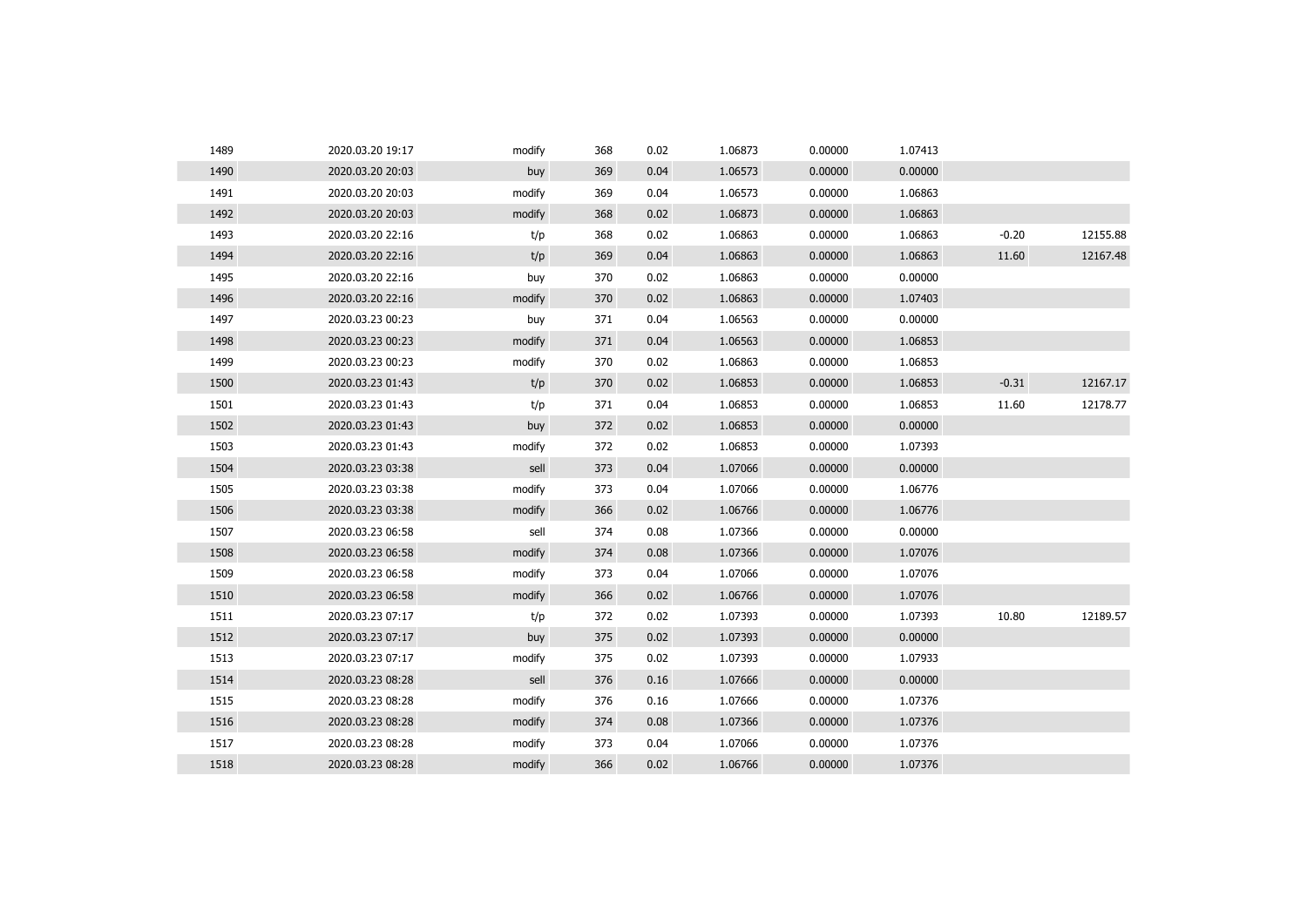| 1519<br>366<br>0.02<br>1.07376<br>0.00000<br>1.07376<br>$-12.21$<br>2020.03.23 08:48<br>t/p | 12177.36 |
|---------------------------------------------------------------------------------------------|----------|
| 1520<br>t/p<br>2020.03.23 08:48<br>373<br>0.04<br>1.07376<br>0.00000<br>1.07376<br>$-12.40$ | 12164.96 |
| 1521<br>t/p<br>1.07376<br>$-0.80$<br>2020.03.23 08:48<br>374<br>0.08<br>0.00000<br>1.07376  | 12164.16 |
| 1522<br>t/p<br>0.16<br>1.07376<br>0.00000<br>1.07376<br>46.40<br>2020.03.23 08:48<br>376    | 12210.56 |
| 1523<br>sell<br>1.07376<br>2020.03.23 08:48<br>377<br>0.02<br>0.00000<br>0.00000            |          |
| 1524<br>modify<br>0.02<br>1.07376<br>0.00000<br>1.06836<br>2020.03.23 08:48<br>377          |          |
| 1525<br>2020.03.23 09:44<br>378<br>0.04<br>1.07093<br>0.00000<br>0.00000<br>buy             |          |
| 1526<br>0.04<br>1.07093<br>0.00000<br>1.07383<br>2020.03.23 09:44<br>modify<br>378          |          |
| 1527<br>modify<br>375<br>0.02<br>1.07393<br>0.00000<br>1.07383<br>2020.03.23 09:44          |          |
| 1528<br>t/p<br>0.00000<br>1.06836<br>10.80<br>2020.03.23 11:32<br>377<br>0.02<br>1.06836    | 12221.36 |
| 1529<br>sell<br>379<br>0.02<br>1.06836<br>0.00000<br>0.00000<br>2020.03.23 11:32            |          |
| 1530<br>0.02<br>1.06836<br>0.00000<br>1.06296<br>2020.03.23 11:32<br>modify<br>379          |          |
| 1531<br>0.08<br>1.06793<br>0.00000<br>0.00000<br>2020.03.23 11:33<br>buy<br>380             |          |
| 1532<br>0.00000<br>1.07083<br>2020.03.23 11:33<br>modify<br>380<br>0.08<br>1.06793          |          |
| 1533<br>1.07093<br>0.00000<br>1.07083<br>2020.03.23 11:33<br>modify<br>378<br>0.04          |          |
| 1534<br>2020.03.23 11:33<br>modify<br>375<br>0.02<br>1.07393<br>0.00000<br>1.07083          |          |
| 1535<br>$-6.20$<br>0.02<br>1.07083<br>0.00000<br>1.07083<br>2020.03.23 14:02<br>t/p<br>375  | 12215.16 |
| 1536<br>t/p<br>2020.03.23 14:02<br>378<br>0.04<br>1.07083<br>0.00000<br>1.07083<br>$-0.40$  | 12214.76 |
| 1537<br>0.00000<br>2020.03.23 14:02<br>t/p<br>380<br>0.08<br>1.07083<br>1.07083<br>23.20    | 12237.96 |
| 1538<br>0.02<br>1.07083<br>0.00000<br>0.00000<br>2020.03.23 14:02<br>buy<br>381             |          |
| 1539<br>2020.03.23 14:02<br>modify<br>381<br>0.02<br>1.07083<br>0.00000<br>1.07623          |          |
| 1540<br>sell<br>0.04<br>1.07136<br>0.00000<br>0.00000<br>2020.03.23 14:03<br>382            |          |
| 1541<br>2020.03.23 14:03<br>modify<br>382<br>0.04<br>1.07136<br>0.00000<br>1.06846          |          |
| 1542<br>0.02<br>1.06836<br>0.00000<br>1.06846<br>2020.03.23 14:03<br>modify<br>379          |          |
| 1543<br>sell<br>0.08<br>1.07436<br>0.00000<br>0.00000<br>2020.03.23 14:08<br>383            |          |
| 1544<br>1.07436<br>0.00000<br>1.07146<br>2020.03.23 14:08<br>modify<br>383<br>0.08          |          |
| 1545<br>0.04<br>1.07136<br>0.00000<br>1.07146<br>2020.03.23 14:08<br>modify<br>382          |          |
| 1546<br>1.06836<br>0.00000<br>2020.03.23 14:08<br>modify<br>379<br>0.02<br>1.07146          |          |
| 1547<br>0.02<br>1.07623<br>0.00000<br>1.07623<br>10.80<br>2020.03.23 14:16<br>t/p<br>381    | 12248.76 |
| 1548<br>0.00000<br>2020.03.23 14:16<br>384<br>0.02<br>1.07623<br>0.00000<br>buy             |          |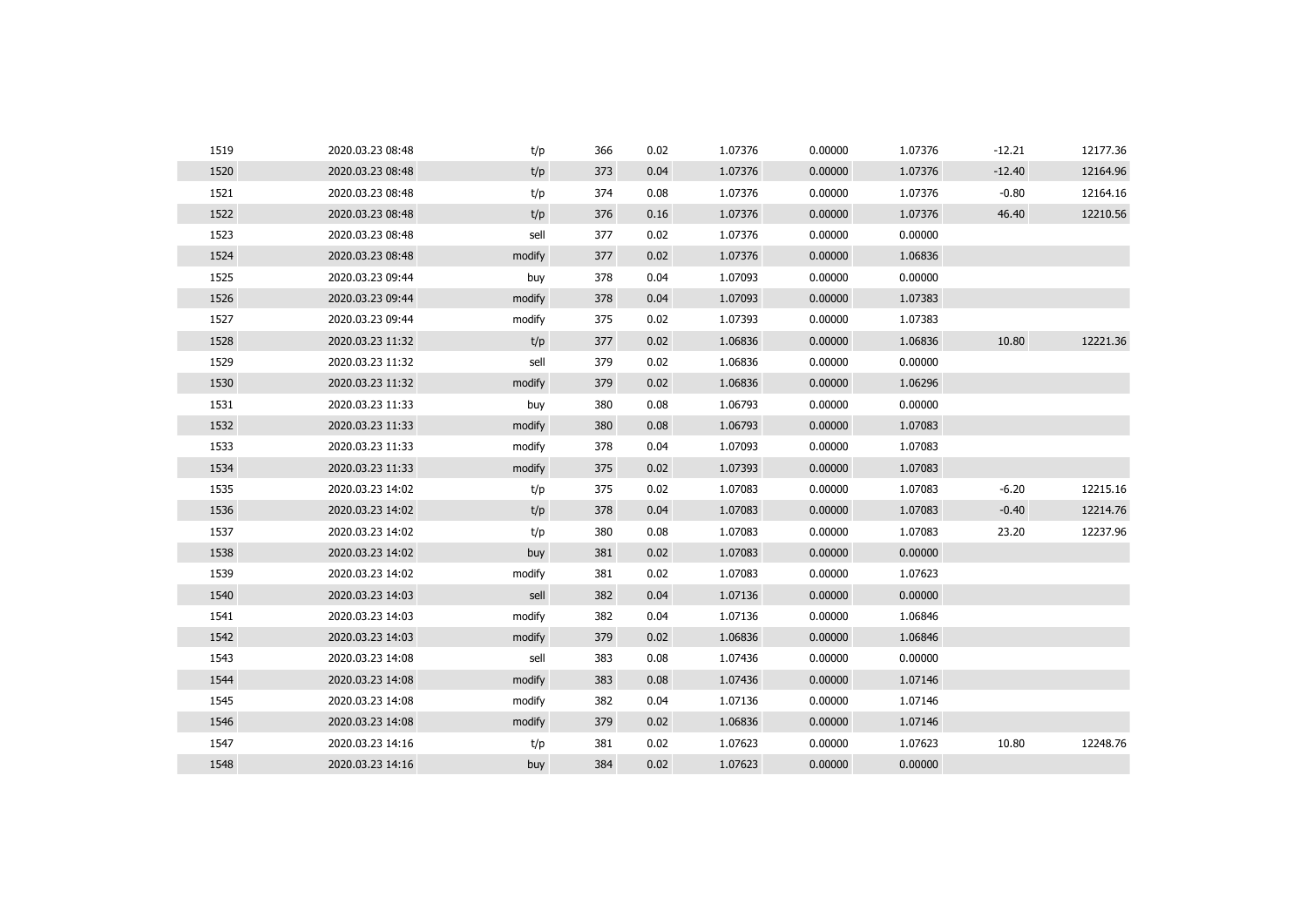| 1549 | 2020.03.23 14:16 | modify | 384 | 0.02 | 1.07623 | 0.00000 | 1.08163 |          |          |
|------|------------------|--------|-----|------|---------|---------|---------|----------|----------|
| 1550 | 2020.03.23 14:17 | sell   | 385 | 0.16 | 1.07736 | 0.00000 | 0.00000 |          |          |
| 1551 | 2020.03.23 14:17 | modify | 385 | 0.16 | 1.07736 | 0.00000 | 1.07446 |          |          |
| 1552 | 2020.03.23 14:17 | modify | 383 | 0.08 | 1.07436 | 0.00000 | 1.07446 |          |          |
| 1553 | 2020.03.23 14:17 | modify | 382 | 0.04 | 1.07136 | 0.00000 | 1.07446 |          |          |
| 1554 | 2020.03.23 14:17 | modify | 379 | 0.02 | 1.06836 | 0.00000 | 1.07446 |          |          |
| 1555 | 2020.03.23 14:35 | t/p    | 379 | 0.02 | 1.07446 | 0.00000 | 1.07446 | $-12.20$ | 12236.56 |
| 1556 | 2020.03.23 14:35 | t/p    | 382 | 0.04 | 1.07446 | 0.00000 | 1.07446 | $-12.40$ | 12224.16 |
| 1557 | 2020.03.23 14:35 | t/p    | 383 | 0.08 | 1.07446 | 0.00000 | 1.07446 | $-0.80$  | 12223.36 |
| 1558 | 2020.03.23 14:35 | t/p    | 385 | 0.16 | 1.07446 | 0.00000 | 1.07446 | 46.40    | 12269.76 |
| 1559 | 2020.03.23 14:35 | sell   | 386 | 0.02 | 1.07446 | 0.00000 | 0.00000 |          |          |
| 1560 | 2020.03.23 14:35 | modify | 386 | 0.02 | 1.07446 | 0.00000 | 1.06906 |          |          |
| 1561 | 2020.03.23 14:40 | sell   | 387 | 0.04 | 1.07746 | 0.00000 | 0.00000 |          |          |
| 1562 | 2020.03.23 14:40 | modify | 387 | 0.04 | 1.07746 | 0.00000 | 1.07456 |          |          |
| 1563 | 2020.03.23 14:40 | modify | 386 | 0.02 | 1.07446 | 0.00000 | 1.07456 |          |          |
| 1564 | 2020.03.23 15:38 | t/p    | 386 | 0.02 | 1.07456 | 0.00000 | 1.07456 | $-0.20$  | 12269.56 |
| 1565 | 2020.03.23 15:38 | t/p    | 387 | 0.04 | 1.07456 | 0.00000 | 1.07456 | 11.60    | 12281.16 |
| 1566 | 2020.03.23 15:38 | sell   | 388 | 0.02 | 1.07456 | 0.00000 | 0.00000 |          |          |
| 1567 | 2020.03.23 15:38 | modify | 388 | 0.02 | 1.07456 | 0.00000 | 1.06916 |          |          |
| 1568 | 2020.03.23 15:47 | sell   | 389 | 0.04 | 1.07756 | 0.00000 | 0.00000 |          |          |
| 1569 | 2020.03.23 15:47 | modify | 389 | 0.04 | 1.07756 | 0.00000 | 1.07466 |          |          |
| 1570 | 2020.03.23 15:47 | modify | 388 | 0.02 | 1.07456 | 0.00000 | 1.07466 |          |          |
| 1571 | 2020.03.23 15:58 | sell   | 390 | 0.08 | 1.08056 | 0.00000 | 0.00000 |          |          |
| 1572 | 2020.03.23 15:58 | modify | 390 | 0.08 | 1.08056 | 0.00000 | 1.07766 |          |          |
| 1573 | 2020.03.23 15:58 | modify | 389 | 0.04 | 1.07756 | 0.00000 | 1.07766 |          |          |
| 1574 | 2020.03.23 15:58 | modify | 388 | 0.02 | 1.07456 | 0.00000 | 1.07766 |          |          |
| 1575 | 2020.03.23 16:10 | t/p    | 388 | 0.02 | 1.07766 | 0.00000 | 1.07766 | $-6.20$  | 12274.96 |
| 1576 | 2020.03.23 16:10 | t/p    | 389 | 0.04 | 1.07766 | 0.00000 | 1.07766 | $-0.40$  | 12274.56 |
| 1577 | 2020.03.23 16:10 | t/p    | 390 | 0.08 | 1.07766 | 0.00000 | 1.07766 | 23.20    | 12297.76 |
| 1578 | 2020.03.23 16:10 | sell   | 391 | 0.02 | 1.07766 | 0.00000 | 0.00000 |          |          |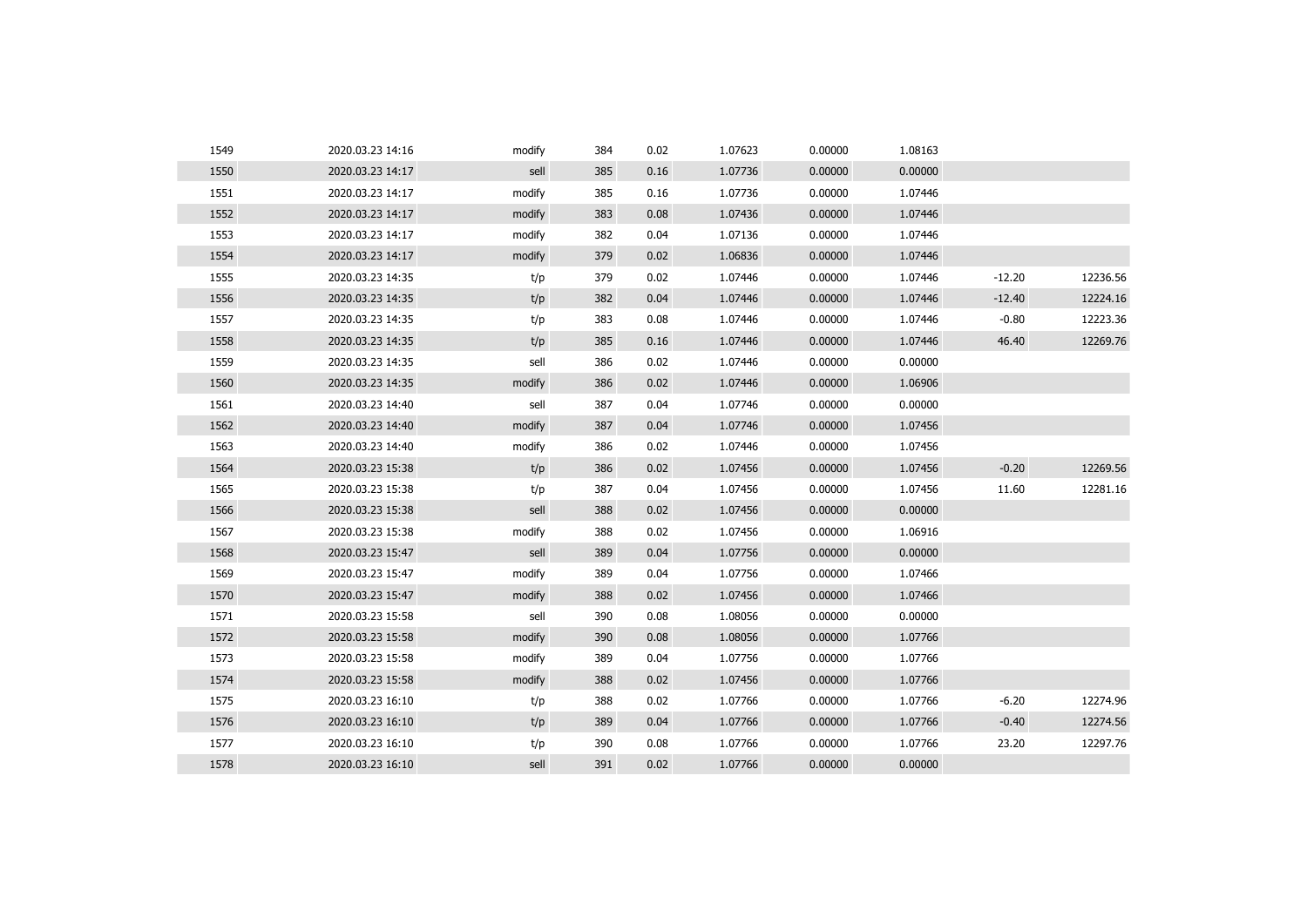| 1579 | 2020.03.23 16:10 | modify | 391 | 0.02 | 1.07766 | 0.00000 | 1.07226 |          |          |
|------|------------------|--------|-----|------|---------|---------|---------|----------|----------|
| 1580 | 2020.03.23 16:38 | sell   | 392 | 0.04 | 1.08066 | 0.00000 | 0.00000 |          |          |
| 1581 | 2020.03.23 16:38 | modify | 392 | 0.04 | 1.08066 | 0.00000 | 1.07776 |          |          |
| 1582 | 2020.03.23 16:38 | modify | 391 | 0.02 | 1.07766 | 0.00000 | 1.07776 |          |          |
| 1583 | 2020.03.23 16:40 | t/p    | 384 | 0.02 | 1.08163 | 0.00000 | 1.08163 | 10.80    | 12308.56 |
| 1584 | 2020.03.23 16:40 | buy    | 393 | 0.02 | 1.08163 | 0.00000 | 0.00000 |          |          |
| 1585 | 2020.03.23 16:40 | modify | 393 | 0.02 | 1.08163 | 0.00000 | 1.08703 |          |          |
| 1586 | 2020.03.23 17:28 | buy    | 394 | 0.04 | 1.07863 | 0.00000 | 0.00000 |          |          |
| 1587 | 2020.03.23 17:28 | modify | 394 | 0.04 | 1.07863 | 0.00000 | 1.08153 |          |          |
| 1588 | 2020.03.23 17:28 | modify | 393 | 0.02 | 1.08163 | 0.00000 | 1.08153 |          |          |
| 1589 | 2020.03.23 17:32 | t/p    | 391 | 0.02 | 1.07776 | 0.00000 | 1.07776 | $-0.20$  | 12308.36 |
| 1590 | 2020.03.23 17:32 | t/p    | 392 | 0.04 | 1.07776 | 0.00000 | 1.07776 | 11.60    | 12319.96 |
| 1591 | 2020.03.23 17:32 | sell   | 395 | 0.02 | 1.07776 | 0.00000 | 0.00000 |          |          |
| 1592 | 2020.03.23 17:32 | modify | 395 | 0.02 | 1.07776 | 0.00000 | 1.07236 |          |          |
| 1593 | 2020.03.23 17:43 | buy    | 396 | 0.08 | 1.07563 | 0.00000 | 0.00000 |          |          |
| 1594 | 2020.03.23 17:43 | modify | 396 | 0.08 | 1.07563 | 0.00000 | 1.07853 |          |          |
| 1595 | 2020.03.23 17:43 | modify | 394 | 0.04 | 1.07863 | 0.00000 | 1.07853 |          |          |
| 1596 | 2020.03.23 17:43 | modify | 393 | 0.02 | 1.08163 | 0.00000 | 1.07853 |          |          |
| 1597 | 2020.03.23 18:38 | buy    | 397 | 0.16 | 1.07263 | 0.00000 | 0.00000 |          |          |
| 1598 | 2020.03.23 18:38 | modify | 397 | 0.16 | 1.07263 | 0.00000 | 1.07553 |          |          |
| 1599 | 2020.03.23 18:38 | modify | 396 | 0.08 | 1.07563 | 0.00000 | 1.07553 |          |          |
| 1600 | 2020.03.23 18:38 | modify | 394 | 0.04 | 1.07863 | 0.00000 | 1.07553 |          |          |
| 1601 | 2020.03.23 18:38 | modify | 393 | 0.02 | 1.08163 | 0.00000 | 1.07553 |          |          |
| 1602 | 2020.03.23 18:46 | t/p    | 395 | 0.02 | 1.07236 | 0.00000 | 1.07236 | 10.80    | 12330.76 |
| 1603 | 2020.03.23 18:46 | sell   | 398 | 0.02 | 1.07236 | 0.00000 | 0.00000 |          |          |
| 1604 | 2020.03.23 18:46 | modify | 398 | 0.02 | 1.07236 | 0.00000 | 1.06696 |          |          |
| 1605 | 2020.03.23 18:55 | sell   | 399 | 0.04 | 1.07536 | 0.00000 | 0.00000 |          |          |
| 1606 | 2020.03.23 18:55 | modify | 399 | 0.04 | 1.07536 | 0.00000 | 1.07246 |          |          |
| 1607 | 2020.03.23 18:55 | modify | 398 | 0.02 | 1.07236 | 0.00000 | 1.07246 |          |          |
| 1608 | 2020.03.23 18:55 | t/p    | 393 | 0.02 | 1.07553 | 0.00000 | 1.07553 | $-12.20$ | 12318.56 |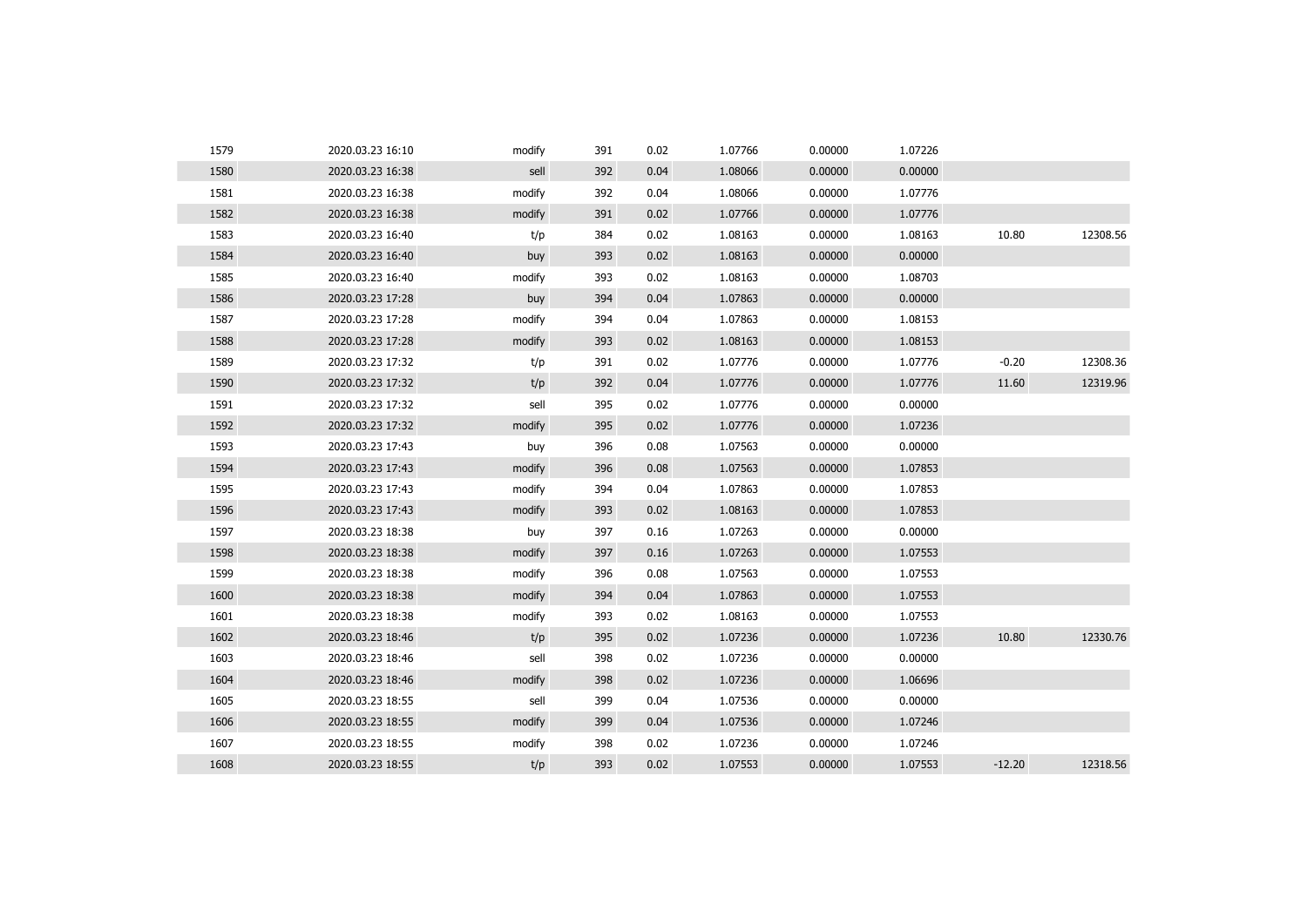| 1609 | 2020.03.23 18:55 | t/p    | 394 | 0.04 | 1.07553 | 0.00000 | 1.07553 | $-12.40$ | 12306.16 |
|------|------------------|--------|-----|------|---------|---------|---------|----------|----------|
| 1610 | 2020.03.23 18:55 | t/p    | 396 | 0.08 | 1.07553 | 0.00000 | 1.07553 | $-0.80$  | 12305.36 |
| 1611 | 2020.03.23 18:55 | t/p    | 397 | 0.16 | 1.07553 | 0.00000 | 1.07553 | 46.40    | 12351.76 |
| 1612 | 2020.03.23 18:55 | buy    | 400 | 0.02 | 1.07553 | 0.00000 | 0.00000 |          |          |
| 1613 | 2020.03.23 18:55 | modify | 400 | 0.02 | 1.07553 | 0.00000 | 1.08093 |          |          |
| 1614 | 2020.03.23 20:40 | buy    | 401 | 0.04 | 1.07253 | 0.00000 | 0.00000 |          |          |
| 1615 | 2020.03.23 20:40 | modify | 401 | 0.04 | 1.07253 | 0.00000 | 1.07543 |          |          |
| 1616 | 2020.03.23 20:40 | modify | 400 | 0.02 | 1.07553 | 0.00000 | 1.07543 |          |          |
| 1617 | 2020.03.23 20:40 | t/p    | 398 | 0.02 | 1.07246 | 0.00000 | 1.07246 | $-0.20$  | 12351.56 |
| 1618 | 2020.03.23 20:40 | t/p    | 399 | 0.04 | 1.07246 | 0.00000 | 1.07246 | 11.60    | 12363.16 |
| 1619 | 2020.03.23 20:40 | sell   | 402 | 0.02 | 1.07246 | 0.00000 | 0.00000 |          |          |
| 1620 | 2020.03.23 20:40 | modify | 402 | 0.02 | 1.07246 | 0.00000 | 1.06706 |          |          |
| 1621 | 2020.03.24 01:23 | t/p    | 400 | 0.02 | 1.07543 | 0.00000 | 1.07543 | $-0.31$  | 12362.85 |
| 1622 | 2020.03.24 01:23 | t/p    | 401 | 0.04 | 1.07543 | 0.00000 | 1.07543 | 11.38    | 12374.24 |
| 1623 | 2020.03.24 01:23 | buy    | 403 | 0.02 | 1.07543 | 0.00000 | 0.00000 |          |          |
| 1624 | 2020.03.24 01:23 | modify | 403 | 0.02 | 1.07543 | 0.00000 | 1.08083 |          |          |
| 1625 | 2020.03.24 01:23 | sell   | 404 | 0.04 | 1.07546 | 0.00000 | 0.00000 |          |          |
| 1626 | 2020.03.24 01:23 | modify | 404 | 0.04 | 1.07546 | 0.00000 | 1.07256 |          |          |
| 1627 | 2020.03.24 01:23 | modify | 402 | 0.02 | 1.07246 | 0.00000 | 1.07256 |          |          |
| 1628 | 2020.03.24 02:51 | sell   | 405 | 0.08 | 1.07846 | 0.00000 | 0.00000 |          |          |
| 1629 | 2020.03.24 02:51 | modify | 405 | 0.08 | 1.07846 | 0.00000 | 1.07556 |          |          |
| 1630 | 2020.03.24 02:51 | modify | 404 | 0.04 | 1.07546 | 0.00000 | 1.07556 |          |          |
| 1631 | 2020.03.24 02:51 | modify | 402 | 0.02 | 1.07246 | 0.00000 | 1.07556 |          |          |
| 1632 | 2020.03.24 02:53 | t/p    | 403 | 0.02 | 1.08083 | 0.00000 | 1.08083 | 10.80    | 12385.04 |
| 1633 | 2020.03.24 02:53 | buy    | 406 | 0.02 | 1.08083 | 0.00000 | 0.00000 |          |          |
| 1634 | 2020.03.24 02:53 | modify | 406 | 0.02 | 1.08083 | 0.00000 | 1.08623 |          |          |
| 1635 | 2020.03.24 03:08 | sell   | 407 | 0.16 | 1.08146 | 0.00000 | 0.00000 |          |          |
| 1636 | 2020.03.24 03:08 | modify | 407 | 0.16 | 1.08146 | 0.00000 | 1.07856 |          |          |
| 1637 | 2020.03.24 03:08 | modify | 405 | 0.08 | 1.07846 | 0.00000 | 1.07856 |          |          |
| 1638 | 2020.03.24 03:08 | modify | 404 | 0.04 | 1.07546 | 0.00000 | 1.07856 |          |          |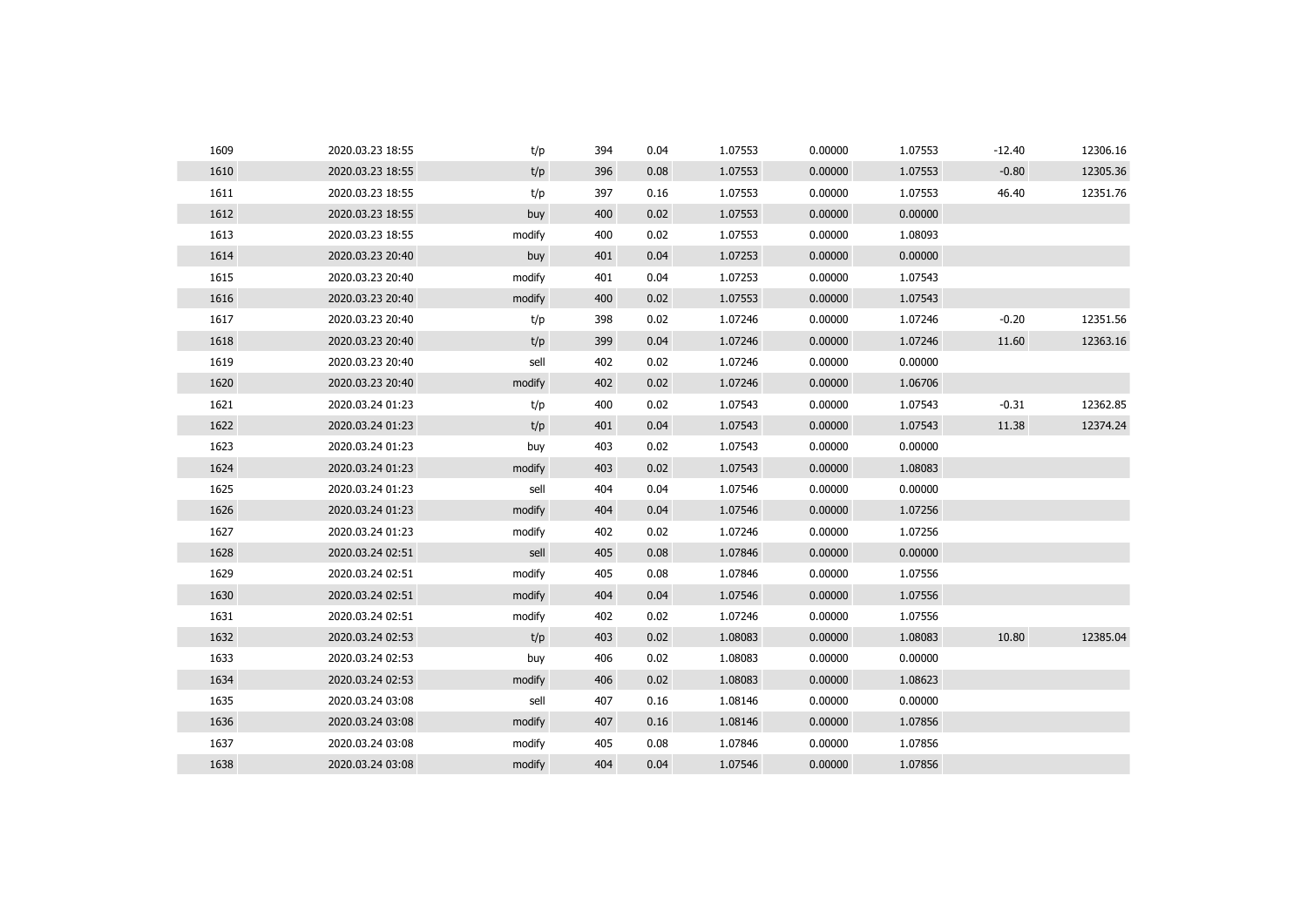| 1639 | 2020.03.24 03:08 | modify | 402 | 0.02 | 1.07246 | 0.00000 | 1.07856 |          |          |
|------|------------------|--------|-----|------|---------|---------|---------|----------|----------|
| 1640 | 2020.03.24 07:31 | t/p    | 402 | 0.02 | 1.07856 | 0.00000 | 1.07856 | $-12.21$ | 12372.83 |
| 1641 | 2020.03.24 07:31 | t/p    | 404 | 0.04 | 1.07856 | 0.00000 | 1.07856 | $-12.40$ | 12360.43 |
| 1642 | 2020.03.24 07:31 | t/p    | 405 | 0.08 | 1.07856 | 0.00000 | 1.07856 | $-0.80$  | 12359.63 |
| 1643 | 2020.03.24 07:31 | t/p    | 407 | 0.16 | 1.07856 | 0.00000 | 1.07856 | 46.40    | 12406.03 |
| 1644 | 2020.03.24 07:31 | sell   | 408 | 0.02 | 1.07856 | 0.00000 | 0.00000 |          |          |
| 1645 | 2020.03.24 07:31 | modify | 408 | 0.02 | 1.07856 | 0.00000 | 1.07316 |          |          |
| 1646 | 2020.03.24 07:33 | buy    | 409 | 0.04 | 1.07783 | 0.00000 | 0.00000 |          |          |
| 1647 | 2020.03.24 07:33 | modify | 409 | 0.04 | 1.07783 | 0.00000 | 1.08073 |          |          |
| 1648 | 2020.03.24 07:33 | modify | 406 | 0.02 | 1.08083 | 0.00000 | 1.08073 |          |          |
| 1649 | 2020.03.24 08:39 | t/p    | 406 | 0.02 | 1.08073 | 0.00000 | 1.08073 | $-0.20$  | 12405.83 |
| 1650 | 2020.03.24 08:39 | t/p    | 409 | 0.04 | 1.08073 | 0.00000 | 1.08073 | 11.60    | 12417.43 |
| 1651 | 2020.03.24 08:39 | buy    | 410 | 0.02 | 1.08073 | 0.00000 | 0.00000 |          |          |
| 1652 | 2020.03.24 08:39 | modify | 410 | 0.02 | 1.08073 | 0.00000 | 1.08613 |          |          |
| 1653 | 2020.03.24 08:45 | sell   | 411 | 0.04 | 1.08157 | 0.00000 | 0.00000 |          |          |
| 1654 | 2020.03.24 08:45 | modify | 411 | 0.04 | 1.08157 | 0.00000 | 1.07867 |          |          |
| 1655 | 2020.03.24 08:45 | modify | 408 | 0.02 | 1.07856 | 0.00000 | 1.07867 |          |          |
| 1656 | 2020.03.24 08:47 | sell   | 412 | 0.08 | 1.08458 | 0.00000 | 0.00000 |          |          |
| 1657 | 2020.03.24 08:47 | modify | 412 | 0.08 | 1.08458 | 0.00000 | 1.08168 |          |          |
| 1658 | 2020.03.24 08:47 | modify | 411 | 0.04 | 1.08157 | 0.00000 | 1.08168 |          |          |
| 1659 | 2020.03.24 08:47 | modify | 408 | 0.02 | 1.07856 | 0.00000 | 1.08168 |          |          |
| 1660 | 2020.03.24 08:50 | t/p    | 410 | 0.02 | 1.08613 | 0.00000 | 1.08613 | 10.80    | 12428.23 |
| 1661 | 2020.03.24 08:50 | buy    | 413 | 0.02 | 1.08613 | 0.00000 | 0.00000 |          |          |
| 1662 | 2020.03.24 08:50 | modify | 413 | 0.02 | 1.08613 | 0.00000 | 1.09153 |          |          |
| 1663 | 2020.03.24 08:58 | buy    | 414 | 0.04 | 1.08313 | 0.00000 | 0.00000 |          |          |
| 1664 | 2020.03.24 08:58 | modify | 414 | 0.04 | 1.08313 | 0.00000 | 1.08603 |          |          |
| 1665 | 2020.03.24 08:58 | modify | 413 | 0.02 | 1.08613 | 0.00000 | 1.08603 |          |          |
| 1666 | 2020.03.24 10:47 | t/p    | 408 | 0.02 | 1.08168 | 0.00000 | 1.08168 | $-6.24$  | 12421.99 |
| 1667 | 2020.03.24 10:47 | t/p    | 411 | 0.04 | 1.08168 | 0.00000 | 1.08168 | $-0.44$  | 12421.55 |
| 1668 | 2020.03.24 10:47 | t/p    | 412 | 0.08 | 1.08168 | 0.00000 | 1.08168 | 23.20    | 12444.75 |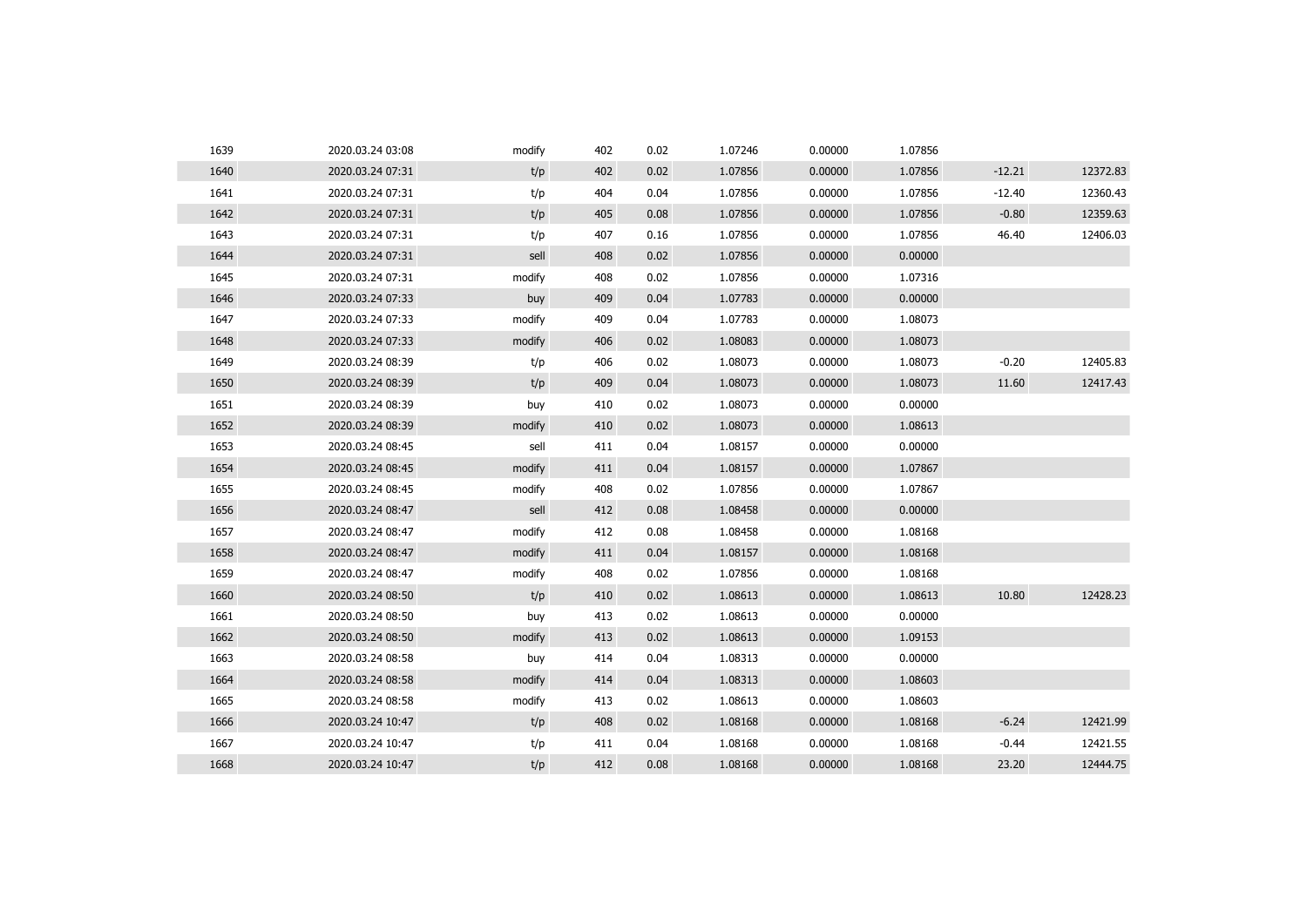| 1669 | 2020.03.24 10:47 | sell   | 415 | 0.02 | 1.08168 | 0.00000 | 0.00000 |         |          |
|------|------------------|--------|-----|------|---------|---------|---------|---------|----------|
| 1670 | 2020.03.24 10:47 | modify | 415 | 0.02 | 1.08168 | 0.00000 | 1.07628 |         |          |
| 1671 | 2020.03.24 11:47 | sell   | 416 | 0.04 | 1.08468 | 0.00000 | 0.00000 |         |          |
| 1672 | 2020.03.24 11:47 | modify | 416 | 0.04 | 1.08468 | 0.00000 | 1.08178 |         |          |
| 1673 | 2020.03.24 11:47 | modify | 415 | 0.02 | 1.08168 | 0.00000 | 1.08178 |         |          |
| 1674 | 2020.03.24 12:02 | t/p    | 413 | 0.02 | 1.08603 | 0.00000 | 1.08603 | $-0.20$ | 12444.55 |
| 1675 | 2020.03.24 12:02 | t/p    | 414 | 0.04 | 1.08603 | 0.00000 | 1.08603 | 11.60   | 12456.15 |
| 1676 | 2020.03.24 12:02 | buy    | 417 | 0.02 | 1.08603 | 0.00000 | 0.00000 |         |          |
| 1677 | 2020.03.24 12:02 | modify | 417 | 0.02 | 1.08603 | 0.00000 | 1.09143 |         |          |
| 1678 | 2020.03.24 12:12 | sell   | 418 | 0.08 | 1.08768 | 0.00000 | 0.00000 |         |          |
| 1679 | 2020.03.24 12:12 | modify | 418 | 0.08 | 1.08768 | 0.00000 | 1.08478 |         |          |
| 1680 | 2020.03.24 12:12 | modify | 416 | 0.04 | 1.08468 | 0.00000 | 1.08478 |         |          |
| 1681 | 2020.03.24 12:12 | modify | 415 | 0.02 | 1.08168 | 0.00000 | 1.08478 |         |          |
| 1682 | 2020.03.24 14:07 | t/p    | 415 | 0.02 | 1.08478 | 0.00000 | 1.08478 | $-6.20$ | 12449.95 |
| 1683 | 2020.03.24 14:07 | t/p    | 416 | 0.04 | 1.08478 | 0.00000 | 1.08478 | $-0.40$ | 12449.55 |
| 1684 | 2020.03.24 14:07 | t/p    | 418 | 0.08 | 1.08478 | 0.00000 | 1.08478 | 23.20   | 12472.75 |
| 1685 | 2020.03.24 14:07 | sell   | 419 | 0.02 | 1.08478 | 0.00000 | 0.00000 |         |          |
| 1686 | 2020.03.24 14:07 | modify | 419 | 0.02 | 1.08478 | 0.00000 | 1.07938 |         |          |
| 1687 | 2020.03.24 14:13 | buy    | 420 | 0.04 | 1.08303 | 0.00000 | 0.00000 |         |          |
| 1688 | 2020.03.24 14:13 | modify | 420 | 0.04 | 1.08303 | 0.00000 | 1.08593 |         |          |
| 1689 | 2020.03.24 14:13 | modify | 417 | 0.02 | 1.08603 | 0.00000 | 1.08593 |         |          |
| 1690 | 2020.03.24 15:42 | buy    | 421 | 0.08 | 1.08003 | 0.00000 | 0.00000 |         |          |
| 1691 | 2020.03.24 15:42 | modify | 421 | 0.08 | 1.08003 | 0.00000 | 1.08293 |         |          |
| 1692 | 2020.03.24 15:42 | modify | 420 | 0.04 | 1.08303 | 0.00000 | 1.08293 |         |          |
| 1693 | 2020.03.24 15:42 | modify | 417 | 0.02 | 1.08603 | 0.00000 | 1.08293 |         |          |
| 1694 | 2020.03.24 15:43 | t/p    | 419 | 0.02 | 1.07938 | 0.00000 | 1.07938 | 10.80   | 12483.55 |
| 1695 | 2020.03.24 15:43 | sell   | 422 | 0.02 | 1.07938 | 0.00000 | 0.00000 |         |          |
| 1696 | 2020.03.24 15:43 | modify | 422 | 0.02 | 1.07938 | 0.00000 | 1.07398 |         |          |
| 1697 | 2020.03.24 15:51 | sell   | 423 | 0.04 | 1.08238 | 0.00000 | 0.00000 |         |          |
| 1698 | 2020.03.24 15:51 | modify | 423 | 0.04 | 1.08238 | 0.00000 | 1.07948 |         |          |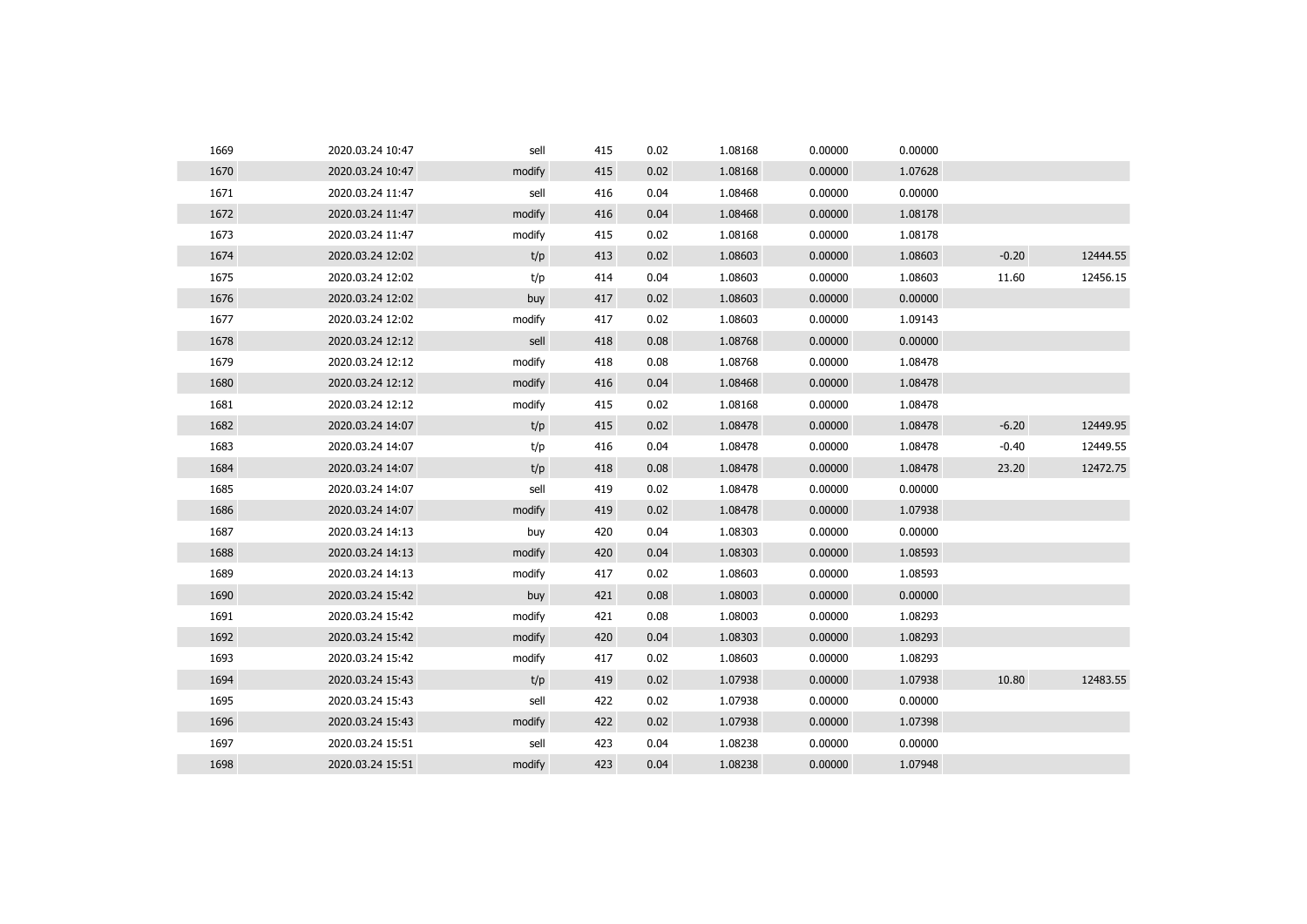| 1699 | 2020.03.24 15:51 | modify | 422 | 0.02 | 1.07938 | 0.00000 | 1.07948 |          |          |
|------|------------------|--------|-----|------|---------|---------|---------|----------|----------|
| 1700 | 2020.03.24 16:27 | t/p    | 422 | 0.02 | 1.07948 | 0.00000 | 1.07948 | $-0.20$  | 12483.35 |
| 1701 | 2020.03.24 16:27 | t/p    | 423 | 0.04 | 1.07948 | 0.00000 | 1.07948 | 11.60    | 12494.95 |
| 1702 | 2020.03.24 16:27 | sell   | 424 | 0.02 | 1.07948 | 0.00000 | 0.00000 |          |          |
| 1703 | 2020.03.24 16:27 | modify | 424 | 0.02 | 1.07948 | 0.00000 | 1.07408 |          |          |
| 1704 | 2020.03.24 16:33 | buy    | 425 | 0.16 | 1.07703 | 0.00000 | 0.00000 |          |          |
| 1705 | 2020.03.24 16:33 | modify | 425 | 0.16 | 1.07703 | 0.00000 | 1.07993 |          |          |
| 1706 | 2020.03.24 16:33 | modify | 421 | 0.08 | 1.08003 | 0.00000 | 1.07993 |          |          |
| 1707 | 2020.03.24 16:33 | modify | 420 | 0.04 | 1.08303 | 0.00000 | 1.07993 |          |          |
| 1708 | 2020.03.24 16:33 | modify | 417 | 0.02 | 1.08603 | 0.00000 | 1.07993 |          |          |
| 1709 | 2020.03.24 17:25 | t/p    | 417 | 0.02 | 1.07993 | 0.00000 | 1.07993 | $-12.20$ | 12482.75 |
| 1710 | 2020.03.24 17:25 | t/p    | 420 | 0.04 | 1.07993 | 0.00000 | 1.07993 | $-12.40$ | 12470.35 |
| 1711 | 2020.03.24 17:25 | t/p    | 421 | 0.08 | 1.07993 | 0.00000 | 1.07993 | $-0.80$  | 12469.55 |
| 1712 | 2020.03.24 17:25 | t/p    | 425 | 0.16 | 1.07993 | 0.00000 | 1.07993 | 46.40    | 12515.95 |
| 1713 | 2020.03.24 17:25 | buy    | 426 | 0.02 | 1.07993 | 0.00000 | 0.00000 |          |          |
| 1714 | 2020.03.24 17:25 | modify | 426 | 0.02 | 1.07993 | 0.00000 | 1.08533 |          |          |
| 1715 | 2020.03.24 19:28 | buy    | 427 | 0.04 | 1.07693 | 0.00000 | 0.00000 |          |          |
| 1716 | 2020.03.24 19:28 | modify | 427 | 0.04 | 1.07693 | 0.00000 | 1.07983 |          |          |
| 1717 | 2020.03.24 19:28 | modify | 426 | 0.02 | 1.07993 | 0.00000 | 1.07983 |          |          |
| 1718 | 2020.03.24 22:53 | t/p    | 426 | 0.02 | 1.07983 | 0.00000 | 1.07983 | $-0.20$  | 12515.75 |
| 1719 | 2020.03.24 22:53 | t/p    | 427 | 0.04 | 1.07983 | 0.00000 | 1.07983 | 11.60    | 12527.35 |
| 1720 | 2020.03.24 22:53 | buy    | 428 | 0.02 | 1.07983 | 0.00000 | 0.00000 |          |          |
| 1721 | 2020.03.24 22:53 | modify | 428 | 0.02 | 1.07983 | 0.00000 | 1.08523 |          |          |
| 1722 | 2020.03.24 23:08 | buy    | 429 | 0.04 | 1.07674 | 0.00000 | 0.00000 |          |          |
| 1723 | 2020.03.24 23:08 | modify | 429 | 0.04 | 1.07674 | 0.00000 | 1.07964 |          |          |
| 1724 | 2020.03.24 23:08 | modify | 428 | 0.02 | 1.07983 | 0.00000 | 1.07964 |          |          |
| 1725 | 2020.03.25 00:13 | t/p    | 428 | 0.02 | 1.07964 | 0.00000 | 1.07964 | $-0.49$  | 12526.86 |
| 1726 | 2020.03.25 00:13 | t/p    | 429 | 0.04 | 1.07964 | 0.00000 | 1.07964 | 11.38    | 12538.25 |
| 1727 | 2020.03.25 00:13 | buy    | 430 | 0.02 | 1.07964 | 0.00000 | 0.00000 |          |          |
| 1728 | 2020.03.25 00:13 | modify | 430 | 0.02 | 1.07964 | 0.00000 | 1.08504 |          |          |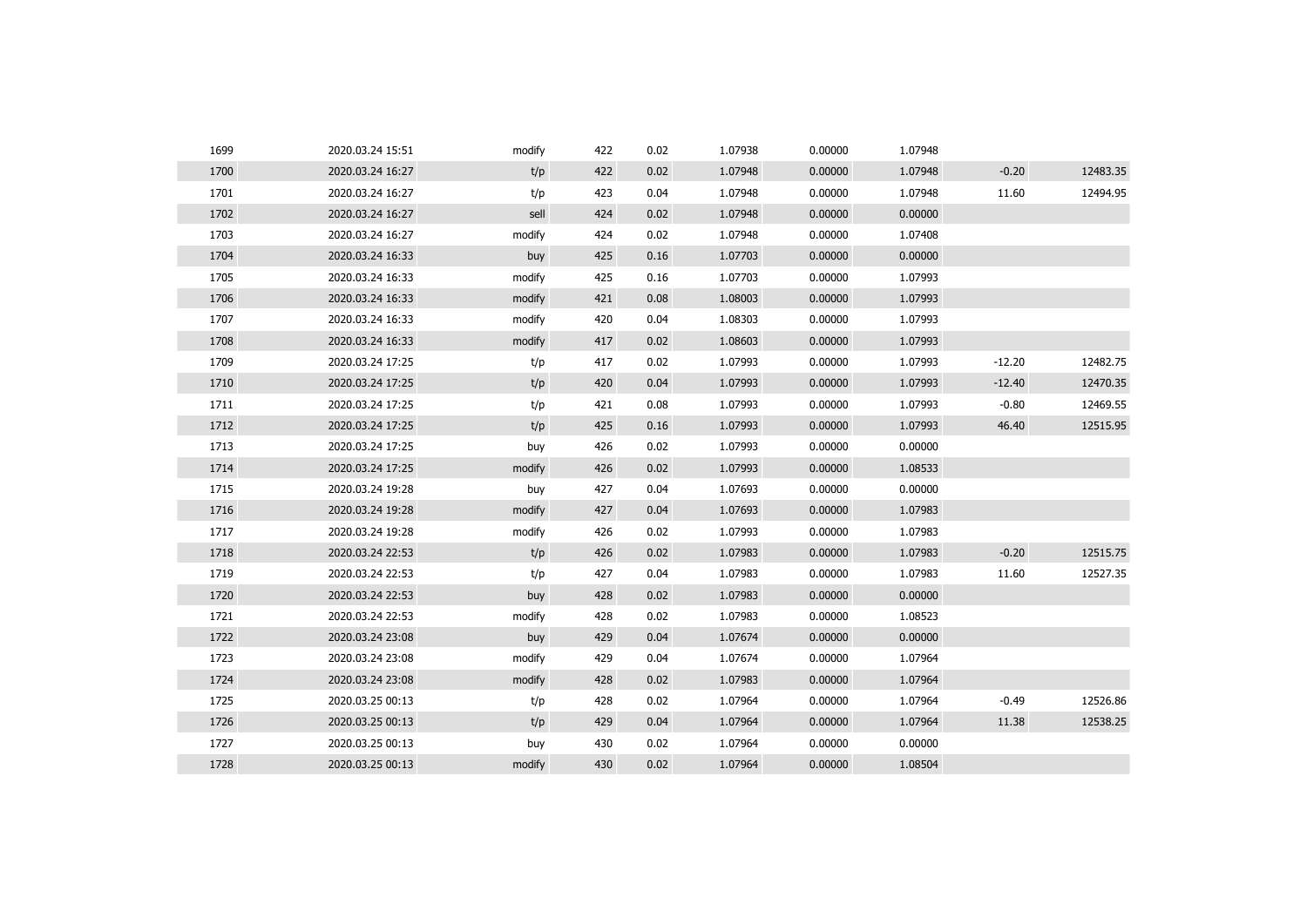| 1729 | 2020.03.25 02:53 | buy    | 431 | 0.04 | 1.07664 | 0.00000 | 0.00000 |         |          |
|------|------------------|--------|-----|------|---------|---------|---------|---------|----------|
| 1730 | 2020.03.25 02:53 | modify | 431 | 0.04 | 1.07664 | 0.00000 | 1.07954 |         |          |
| 1731 | 2020.03.25 02:53 | modify | 430 | 0.02 | 1.07964 | 0.00000 | 1.07954 |         |          |
| 1732 | 2020.03.25 03:06 | t/p    | 430 | 0.02 | 1.07954 | 0.00000 | 1.07954 | $-0.20$ | 12538.05 |
| 1733 | 2020.03.25 03:06 | t/p    | 431 | 0.04 | 1.07954 | 0.00000 | 1.07954 | 11.60   | 12549.65 |
| 1734 | 2020.03.25 03:06 | buy    | 432 | 0.02 | 1.07954 | 0.00000 | 0.00000 |         |          |
| 1735 | 2020.03.25 03:06 | modify | 432 | 0.02 | 1.07954 | 0.00000 | 1.08494 |         |          |
| 1736 | 2020.03.25 09:35 | sell   | 433 | 0.04 | 1.08248 | 0.00000 | 0.00000 |         |          |
| 1737 | 2020.03.25 09:35 | modify | 433 | 0.04 | 1.08248 | 0.00000 | 1.07958 |         |          |
| 1738 | 2020.03.25 09:35 | modify | 424 | 0.02 | 1.07948 | 0.00000 | 1.07958 |         |          |
| 1739 | 2020.03.25 10:03 | t/p    | 424 | 0.02 | 1.07958 | 0.00000 | 1.07958 | $-0.21$ | 12549.44 |
| 1740 | 2020.03.25 10:03 | t/p    | 433 | 0.04 | 1.07958 | 0.00000 | 1.07958 | 11.60   | 12561.04 |
| 1741 | 2020.03.25 10:03 | sell   | 434 | 0.02 | 1.07958 | 0.00000 | 0.00000 |         |          |
| 1742 | 2020.03.25 10:03 | modify | 434 | 0.02 | 1.07958 | 0.00000 | 1.07418 |         |          |
| 1743 | 2020.03.25 10:35 | sell   | 435 | 0.04 | 1.08258 | 0.00000 | 0.00000 |         |          |
| 1744 | 2020.03.25 10:35 | modify | 435 | 0.04 | 1.08258 | 0.00000 | 1.07968 |         |          |
| 1745 | 2020.03.25 10:35 | modify | 434 | 0.02 | 1.07958 | 0.00000 | 1.07968 |         |          |
| 1746 | 2020.03.25 11:46 | t/p    | 432 | 0.02 | 1.08494 | 0.00000 | 1.08494 | 10.80   | 12571.84 |
| 1747 | 2020.03.25 11:46 | buy    | 436 | 0.02 | 1.08494 | 0.00000 | 0.00000 |         |          |
| 1748 | 2020.03.25 11:46 | modify | 436 | 0.02 | 1.08494 | 0.00000 | 1.09034 |         |          |
| 1749 | 2020.03.25 12:38 | buy    | 437 | 0.04 | 1.08194 | 0.00000 | 0.00000 |         |          |
| 1750 | 2020.03.25 12:38 | modify | 437 | 0.04 | 1.08194 | 0.00000 | 1.08484 |         |          |
| 1751 | 2020.03.25 12:38 | modify | 436 | 0.02 | 1.08494 | 0.00000 | 1.08484 |         |          |
| 1752 | 2020.03.25 16:38 | t/p    | 434 | 0.02 | 1.07968 | 0.00000 | 1.07968 | $-0.20$ | 12571.64 |
| 1753 | 2020.03.25 16:38 | t/p    | 435 | 0.04 | 1.07968 | 0.00000 | 1.07968 | 11.60   | 12583.24 |
| 1754 | 2020.03.25 16:38 | sell   | 438 | 0.02 | 1.07968 | 0.00000 | 0.00000 |         |          |
| 1755 | 2020.03.25 16:38 | modify | 438 | 0.02 | 1.07968 | 0.00000 | 1.07428 |         |          |
| 1756 | 2020.03.25 17:28 | buy    | 439 | 0.08 | 1.07894 | 0.00000 | 0.00000 |         |          |
| 1757 | 2020.03.25 17:28 | modify | 439 | 0.08 | 1.07894 | 0.00000 | 1.08184 |         |          |
| 1758 | 2020.03.25 17:28 | modify | 437 | 0.04 | 1.08194 | 0.00000 | 1.08184 |         |          |
|      |                  |        |     |      |         |         |         |         |          |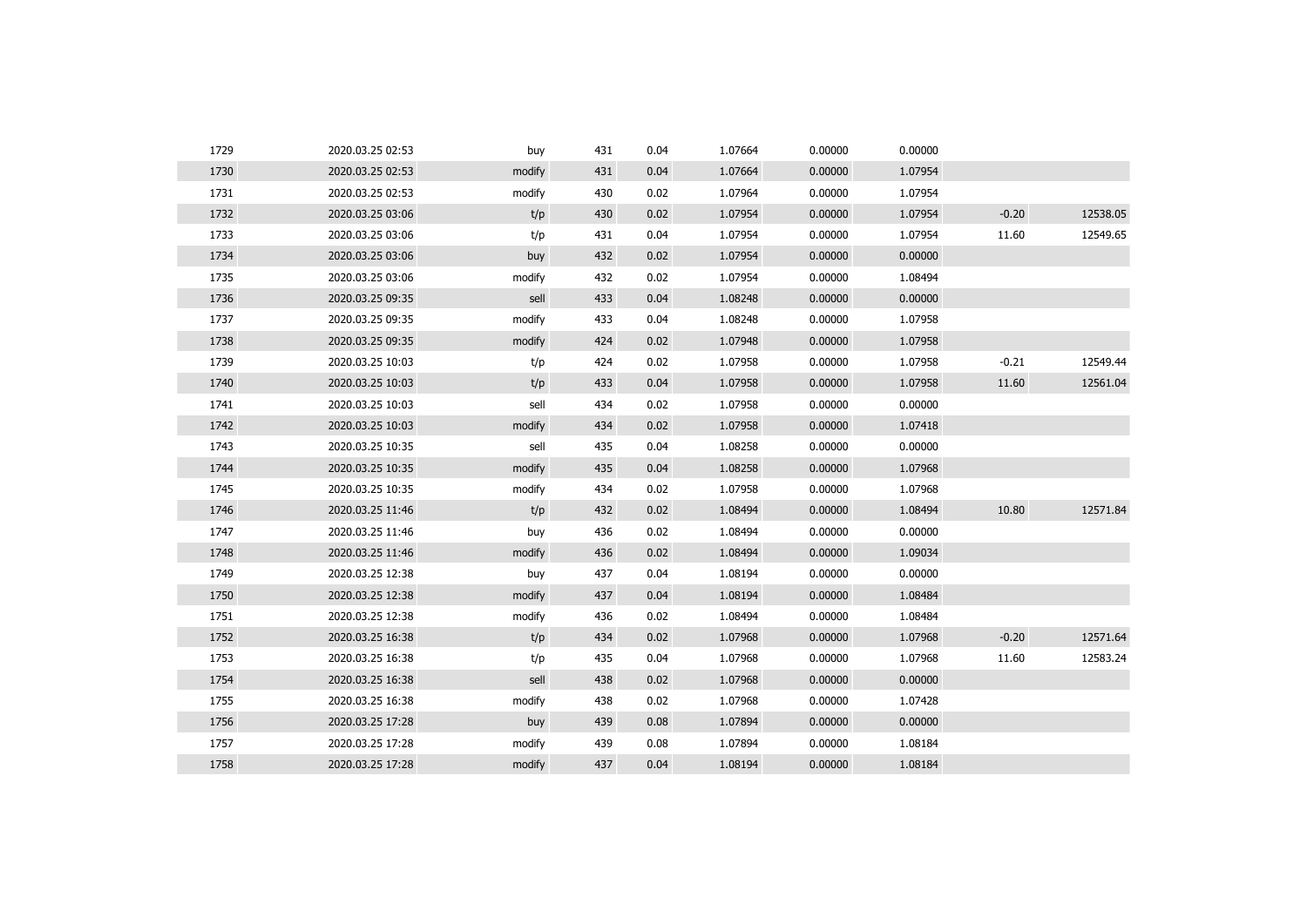| 1759 | 2020.03.25 17:28 | modify | 436 | 0.02 | 1.08494 | 0.00000 | 1.08184 |         |          |
|------|------------------|--------|-----|------|---------|---------|---------|---------|----------|
| 1760 | 2020.03.25 17:57 | t/p    | 436 | 0.02 | 1.08184 | 0.00000 | 1.08184 | $-6.20$ | 12577.04 |
| 1761 | 2020.03.25 17:57 | t/p    | 437 | 0.04 | 1.08184 | 0.00000 | 1.08184 | $-0.40$ | 12576.64 |
| 1762 | 2020.03.25 17:57 | t/p    | 439 | 0.08 | 1.08184 | 0.00000 | 1.08184 | 23.20   | 12599.84 |
| 1763 | 2020.03.25 17:57 | buy    | 440 | 0.02 | 1.08184 | 0.00000 | 0.00000 |         |          |
| 1764 | 2020.03.25 17:57 | modify | 440 | 0.02 | 1.08184 | 0.00000 | 1.08724 |         |          |
| 1765 | 2020.03.25 17:57 | sell   | 441 | 0.04 | 1.08268 | 0.00000 | 0.00000 |         |          |
| 1766 | 2020.03.25 17:57 | modify | 441 | 0.04 | 1.08268 | 0.00000 | 1.07978 |         |          |
| 1767 | 2020.03.25 17:57 | modify | 438 | 0.02 | 1.07968 | 0.00000 | 1.07978 |         |          |
| 1768 | 2020.03.25 18:56 | sell   | 442 | 0.08 | 1.08568 | 0.00000 | 0.00000 |         |          |
| 1769 | 2020.03.25 18:56 | modify | 442 | 0.08 | 1.08568 | 0.00000 | 1.08278 |         |          |
| 1770 | 2020.03.25 18:56 | modify | 441 | 0.04 | 1.08268 | 0.00000 | 1.08278 |         |          |
| 1771 | 2020.03.25 18:56 | modify | 438 | 0.02 | 1.07968 | 0.00000 | 1.08278 |         |          |
| 1772 | 2020.03.25 20:17 | t/p    | 440 | 0.02 | 1.08724 | 0.00000 | 1.08724 | 10.80   | 12610.64 |
| 1773 | 2020.03.25 20:17 | buy    | 443 | 0.02 | 1.08724 | 0.00000 | 0.00000 |         |          |
| 1774 | 2020.03.25 20:17 | modify | 443 | 0.02 | 1.08724 | 0.00000 | 1.09264 |         |          |
| 1775 | 2020.03.25 21:33 | sell   | 444 | 0.16 | 1.08868 | 0.00000 | 0.00000 |         |          |
| 1776 | 2020.03.25 21:33 | modify | 444 | 0.16 | 1.08868 | 0.00000 | 1.08578 |         |          |
| 1777 | 2020.03.25 21:33 | modify | 442 | 0.08 | 1.08568 | 0.00000 | 1.08578 |         |          |
| 1778 | 2020.03.25 21:33 | modify | 441 | 0.04 | 1.08268 | 0.00000 | 1.08578 |         |          |
| 1779 | 2020.03.25 21:33 | modify | 438 | 0.02 | 1.07968 | 0.00000 | 1.08578 |         |          |
| 1780 | 2020.03.26 02:43 | sell   | 445 | 0.32 | 1.09169 | 0.00000 | 0.00000 |         |          |
| 1781 | 2020.03.26 02:43 | modify | 445 | 0.32 | 1.09169 | 0.00000 | 1.08879 |         |          |
| 1782 | 2020.03.26 02:43 | modify | 444 | 0.16 | 1.08868 | 0.00000 | 1.08879 |         |          |
| 1783 | 2020.03.26 02:43 | modify | 442 | 0.08 | 1.08568 | 0.00000 | 1.08879 |         |          |
| 1784 | 2020.03.26 02:43 | modify | 441 | 0.04 | 1.08268 | 0.00000 | 1.08879 |         |          |
| 1785 | 2020.03.26 02:43 | modify | 438 | 0.02 | 1.07968 | 0.00000 | 1.08879 |         |          |
| 1786 | 2020.03.26 02:52 | t/p    | 443 | 0.02 | 1.09264 | 0.00000 | 1.09264 | 10.48   | 12621.12 |
| 1787 | 2020.03.26 02:52 | buy    | 446 | 0.02 | 1.09264 | 0.00000 | 0.00000 |         |          |
| 1788 | 2020.03.26 02:52 | modify | 446 | 0.02 | 1.09264 | 0.00000 | 1.09804 |         |          |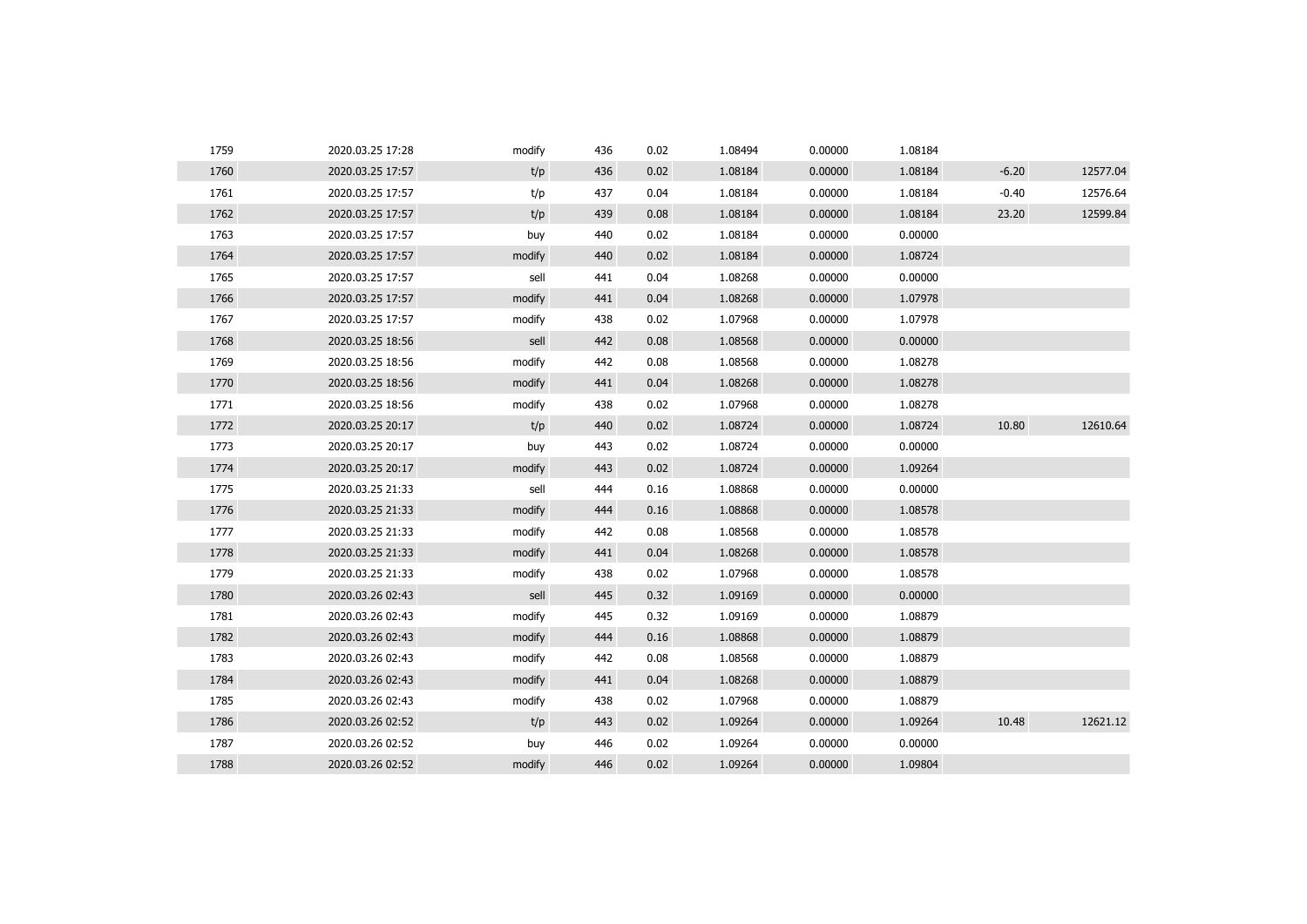| 1789 | 2020.03.26 04:28 | buy    | 447 | 0.04 | 1.08964 | 0.00000 | 0.00000 |          |          |
|------|------------------|--------|-----|------|---------|---------|---------|----------|----------|
| 1790 | 2020.03.26 04:28 | modify | 447 | 0.04 | 1.08964 | 0.00000 | 1.09254 |          |          |
| 1791 | 2020.03.26 04:28 | modify | 446 | 0.02 | 1.09264 | 0.00000 | 1.09254 |          |          |
| 1792 | 2020.03.26 09:13 | t/p    | 446 | 0.02 | 1.09254 | 0.00000 | 1.09254 | $-0.20$  | 12620.92 |
| 1793 | 2020.03.26 09:13 | t/p    | 447 | 0.04 | 1.09254 | 0.00000 | 1.09254 | 11.60    | 12632.52 |
| 1794 | 2020.03.26 09:13 | buy    | 448 | 0.02 | 1.09254 | 0.00000 | 0.00000 |          |          |
| 1795 | 2020.03.26 09:13 | modify | 448 | 0.02 | 1.09254 | 0.00000 | 1.09794 |          |          |
| 1796 | 2020.03.26 11:42 | sell   | 449 | 0.64 | 1.09469 | 0.00000 | 0.00000 |          |          |
| 1797 | 2020.03.26 11:42 | modify | 449 | 0.64 | 1.09469 | 0.00000 | 1.09179 |          |          |
| 1798 | 2020.03.26 11:42 | modify | 445 | 0.32 | 1.09169 | 0.00000 | 1.09179 |          |          |
| 1799 | 2020.03.26 11:42 | modify | 444 | 0.16 | 1.08868 | 0.00000 | 1.09179 |          |          |
| 1800 | 2020.03.26 11:42 | modify | 442 | 0.08 | 1.08568 | 0.00000 | 1.09179 |          |          |
| 1801 | 2020.03.26 11:42 | modify | 441 | 0.04 | 1.08268 | 0.00000 | 1.09179 |          |          |
| 1802 | 2020.03.26 11:42 | modify | 438 | 0.02 | 1.07968 | 0.00000 | 1.09179 |          |          |
| 1803 | 2020.03.26 13:23 | sell   | 450 | 1.28 | 1.09769 | 0.00000 | 0.00000 |          |          |
| 1804 | 2020.03.26 13:23 | modify | 450 | 1.28 | 1.09769 | 0.00000 | 1.09479 |          |          |
| 1805 | 2020.03.26 13:23 | modify | 449 | 0.64 | 1.09469 | 0.00000 | 1.09479 |          |          |
| 1806 | 2020.03.26 13:23 | modify | 445 | 0.32 | 1.09169 | 0.00000 | 1.09479 |          |          |
| 1807 | 2020.03.26 13:23 | modify | 444 | 0.16 | 1.08868 | 0.00000 | 1.09479 |          |          |
| 1808 | 2020.03.26 13:23 | modify | 442 | 0.08 | 1.08568 | 0.00000 | 1.09479 |          |          |
| 1809 | 2020.03.26 13:23 | modify | 441 | 0.04 | 1.08268 | 0.00000 | 1.09479 |          |          |
| 1810 | 2020.03.26 13:23 | modify | 438 | 0.02 | 1.07968 | 0.00000 | 1.09479 |          |          |
| 1811 | 2020.03.26 14:03 | t/p    | 438 | 0.02 | 1.09479 | 0.00000 | 1.09479 | $-30.24$ | 12602.28 |
| 1812 | 2020.03.26 14:03 | t/p    | 441 | 0.04 | 1.09479 | 0.00000 | 1.09479 | $-48.48$ | 12553.80 |
| 1813 | 2020.03.26 14:03 | t/p    | 442 | 0.08 | 1.09479 | 0.00000 | 1.09479 | $-72.95$ | 12480.85 |
| 1814 | 2020.03.26 14:03 | t/p    | 444 | 0.16 | 1.09479 | 0.00000 | 1.09479 | $-97.90$ | 12382.95 |
| 1815 | 2020.03.26 14:03 | t/p    | 445 | 0.32 | 1.09479 | 0.00000 | 1.09479 | $-99.20$ | 12283.75 |
| 1816 | 2020.03.26 14:03 | t/p    | 449 | 0.64 | 1.09479 | 0.00000 | 1.09479 | $-6.40$  | 12277.35 |
| 1817 | 2020.03.26 14:03 | t/p    | 450 | 1.28 | 1.09479 | 0.00000 | 1.09479 | 371.20   | 12648.55 |
| 1818 | 2020.03.26 14:03 | sell   | 451 | 0.02 | 1.09479 | 0.00000 | 0.00000 |          |          |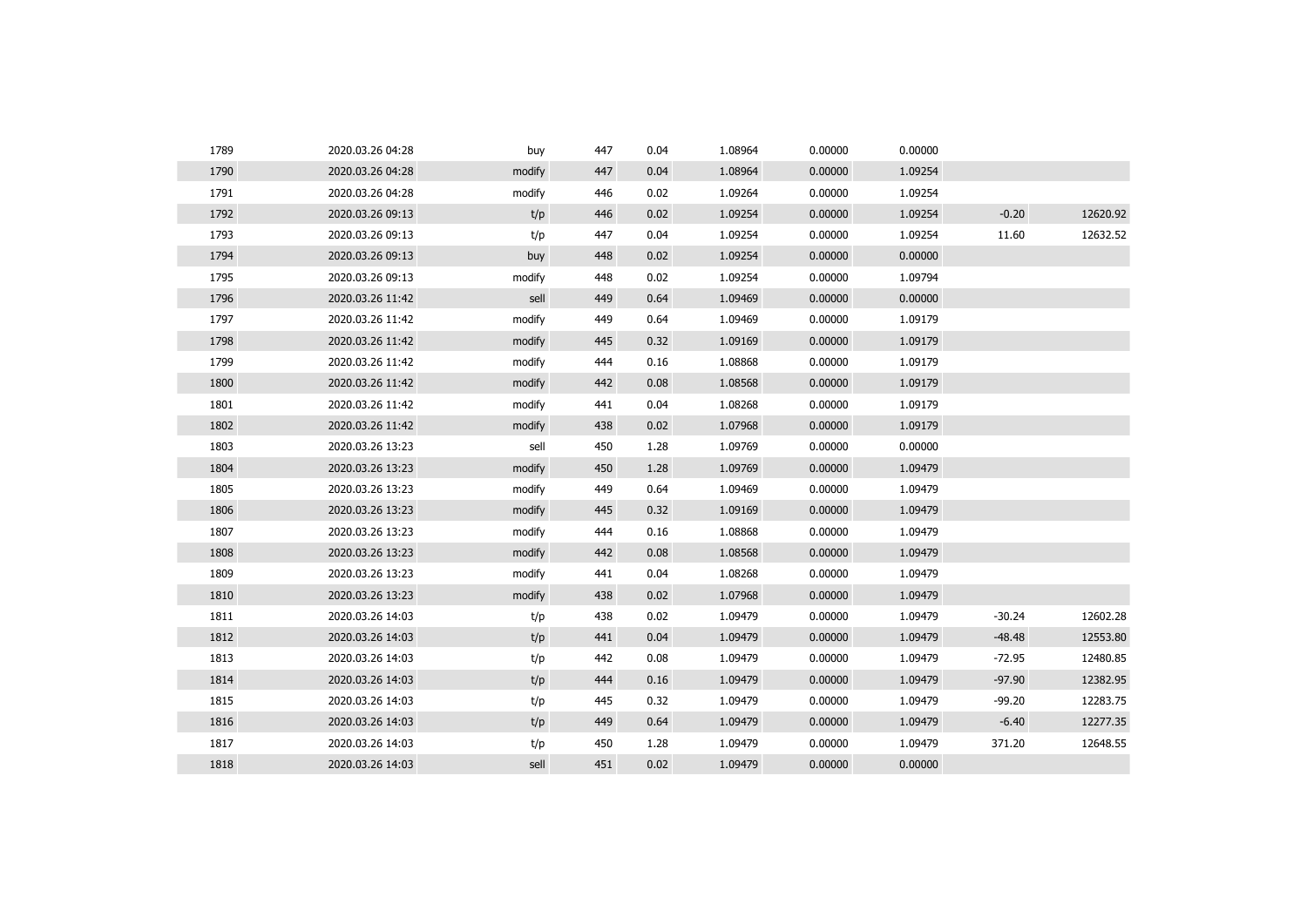| 1819 | 2020.03.26 14:03 | modify | 451 | 0.02 | 1.09479 | 0.00000 | 1.08939 |         |          |
|------|------------------|--------|-----|------|---------|---------|---------|---------|----------|
| 1820 | 2020.03.26 15:06 | sell   | 452 | 0.04 | 1.09779 | 0.00000 | 0.00000 |         |          |
| 1821 | 2020.03.26 15:06 | modify | 452 | 0.04 | 1.09779 | 0.00000 | 1.09489 |         |          |
| 1822 | 2020.03.26 15:06 | modify | 451 | 0.02 | 1.09479 | 0.00000 | 1.09489 |         |          |
| 1823 | 2020.03.26 15:06 | t/p    | 448 | 0.02 | 1.09794 | 0.00000 | 1.09794 | 10.80   | 12659.35 |
| 1824 | 2020.03.26 15:06 | buy    | 453 | 0.02 | 1.09794 | 0.00000 | 0.00000 |         |          |
| 1825 | 2020.03.26 15:06 | modify | 453 | 0.02 | 1.09794 | 0.00000 | 1.10334 |         |          |
| 1826 | 2020.03.26 15:38 | buy    | 454 | 0.04 | 1.09494 | 0.00000 | 0.00000 |         |          |
| 1827 | 2020.03.26 15:38 | modify | 454 | 0.04 | 1.09494 | 0.00000 | 1.09784 |         |          |
| 1828 | 2020.03.26 15:38 | modify | 453 | 0.02 | 1.09794 | 0.00000 | 1.09784 |         |          |
| 1829 | 2020.03.26 15:38 | t/p    | 451 | 0.02 | 1.09489 | 0.00000 | 1.09489 | $-0.20$ | 12659.15 |
| 1830 | 2020.03.26 15:38 | t/p    | 452 | 0.04 | 1.09489 | 0.00000 | 1.09489 | 11.60   | 12670.75 |
| 1831 | 2020.03.26 15:38 | sell   | 455 | 0.02 | 1.09489 | 0.00000 | 0.00000 |         |          |
| 1832 | 2020.03.26 15:38 | modify | 455 | 0.02 | 1.09489 | 0.00000 | 1.08949 |         |          |
| 1833 | 2020.03.26 15:58 | t/p    | 453 | 0.02 | 1.09784 | 0.00000 | 1.09784 | $-0.20$ | 12670.55 |
| 1834 | 2020.03.26 15:58 | t/p    | 454 | 0.04 | 1.09784 | 0.00000 | 1.09784 | 11.60   | 12682.15 |
| 1835 | 2020.03.26 15:58 | buy    | 456 | 0.02 | 1.09784 | 0.00000 | 0.00000 |         |          |
| 1836 | 2020.03.26 15:58 | modify | 456 | 0.02 | 1.09784 | 0.00000 | 1.10324 |         |          |
| 1837 | 2020.03.26 15:58 | sell   | 457 | 0.04 | 1.09789 | 0.00000 | 0.00000 |         |          |
| 1838 | 2020.03.26 15:58 | modify | 457 | 0.04 | 1.09789 | 0.00000 | 1.09499 |         |          |
| 1839 | 2020.03.26 15:58 | modify | 455 | 0.02 | 1.09489 | 0.00000 | 1.09499 |         |          |
| 1840 | 2020.03.26 17:23 | sell   | 458 | 0.08 | 1.10089 | 0.00000 | 0.00000 |         |          |
| 1841 | 2020.03.26 17:23 | modify | 458 | 0.08 | 1.10089 | 0.00000 | 1.09799 |         |          |
| 1842 | 2020.03.26 17:23 | modify | 457 | 0.04 | 1.09789 | 0.00000 | 1.09799 |         |          |
| 1843 | 2020.03.26 17:23 | modify | 455 | 0.02 | 1.09489 | 0.00000 | 1.09799 |         |          |
| 1844 | 2020.03.26 18:52 | t/p    | 456 | 0.02 | 1.10324 | 0.00000 | 1.10324 | 10.80   | 12692.95 |
| 1845 | 2020.03.26 18:52 | buy    | 459 | 0.02 | 1.10324 | 0.00000 | 0.00000 |         |          |
| 1846 | 2020.03.26 18:52 | modify | 459 | 0.02 | 1.10324 | 0.00000 | 1.10864 |         |          |
| 1847 | 2020.03.26 18:53 | sell   | 460 | 0.16 | 1.10389 | 0.00000 | 0.00000 |         |          |
| 1848 | 2020.03.26 18:53 | modify | 460 | 0.16 | 1.10389 | 0.00000 | 1.10099 |         |          |
|      |                  |        |     |      |         |         |         |         |          |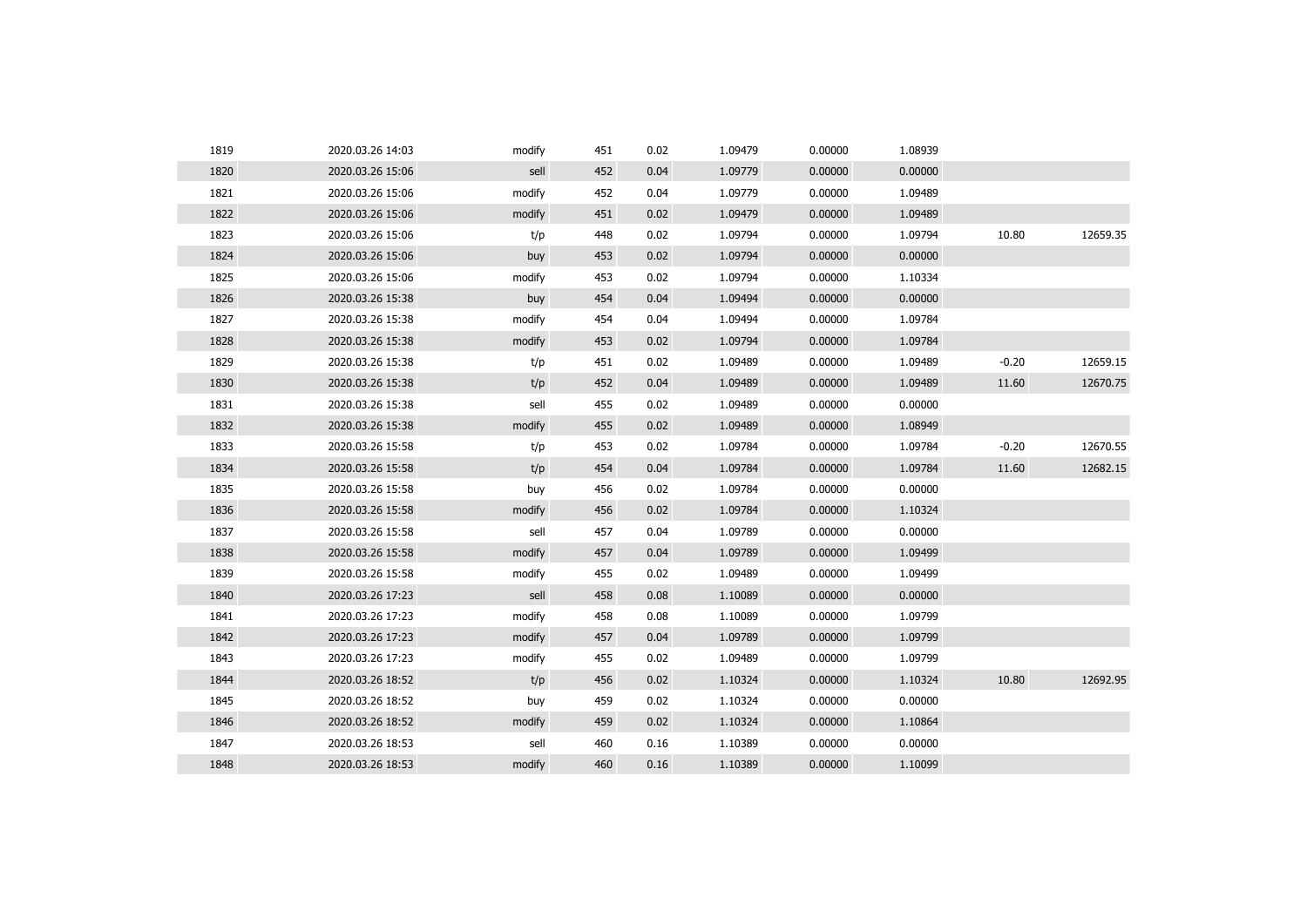| 1849 | 2020.03.26 18:53 | modify | 458 | 0.08 | 1.10089 | 0.00000 | 1.10099 |          |          |
|------|------------------|--------|-----|------|---------|---------|---------|----------|----------|
| 1850 | 2020.03.26 18:53 | modify | 457 | 0.04 | 1.09789 | 0.00000 | 1.10099 |          |          |
| 1851 | 2020.03.26 18:53 | modify | 455 | 0.02 | 1.09489 | 0.00000 | 1.10099 |          |          |
| 1852 | 2020.03.27 05:01 | sell   | 461 | 0.32 | 1.10689 | 0.00000 | 0.00000 |          |          |
| 1853 | 2020.03.27 05:01 | modify | 461 | 0.32 | 1.10689 | 0.00000 | 1.10399 |          |          |
| 1854 | 2020.03.27 05:01 | modify | 460 | 0.16 | 1.10389 | 0.00000 | 1.10399 |          |          |
| 1855 | 2020.03.27 05:01 | modify | 458 | 0.08 | 1.10089 | 0.00000 | 1.10399 |          |          |
| 1856 | 2020.03.27 05:01 | modify | 457 | 0.04 | 1.09789 | 0.00000 | 1.10399 |          |          |
| 1857 | 2020.03.27 05:01 | modify | 455 | 0.02 | 1.09489 | 0.00000 | 1.10399 |          |          |
| 1858 | 2020.03.27 05:41 | t/p    | 459 | 0.02 | 1.10864 | 0.00000 | 1.10864 | 10.69    | 12703.64 |
| 1859 | 2020.03.27 05:41 | buy    | 462 | 0.02 | 1.10864 | 0.00000 | 0.00000 |          |          |
| 1860 | 2020.03.27 05:41 | modify | 462 | 0.02 | 1.10864 | 0.00000 | 1.11404 |          |          |
| 1861 | 2020.03.27 07:15 | buy    | 463 | 0.04 | 1.10563 | 0.00000 | 0.00000 |          |          |
| 1862 | 2020.03.27 07:15 | modify | 463 | 0.04 | 1.10563 | 0.00000 | 1.10853 |          |          |
| 1863 | 2020.03.27 07:15 | modify | 462 | 0.02 | 1.10864 | 0.00000 | 1.10853 |          |          |
| 1864 | 2020.03.27 08:37 | t/p    | 455 | 0.02 | 1.10399 | 0.00000 | 1.10399 | $-18.21$ | 12685.43 |
| 1865 | 2020.03.27 08:37 | t/p    | 457 | 0.04 | 1.10399 | 0.00000 | 1.10399 | $-24.41$ | 12661.02 |
| 1866 | 2020.03.27 08:37 | t/p    | 458 | 0.08 | 1.10399 | 0.00000 | 1.10399 | $-24.82$ | 12636.20 |
| 1867 | 2020.03.27 08:37 | t/p    | 460 | 0.16 | 1.10399 | 0.00000 | 1.10399 | $-1.65$  | 12634.55 |
| 1868 | 2020.03.27 08:37 | t/p    | 461 | 0.32 | 1.10399 | 0.00000 | 1.10399 | 92.80    | 12727.35 |
| 1869 | 2020.03.27 08:37 | sell   | 464 | 0.02 | 1.10399 | 0.00000 | 0.00000 |          |          |
| 1870 | 2020.03.27 08:37 | modify | 464 | 0.02 | 1.10399 | 0.00000 | 1.09859 |          |          |
| 1871 | 2020.03.27 09:28 | buy    | 465 | 0.08 | 1.10263 | 0.00000 | 0.00000 |          |          |
| 1872 | 2020.03.27 09:28 | modify | 465 | 0.08 | 1.10263 | 0.00000 | 1.10553 |          |          |
| 1873 | 2020.03.27 09:28 | modify | 463 | 0.04 | 1.10563 | 0.00000 | 1.10553 |          |          |
| 1874 | 2020.03.27 09:28 | modify | 462 | 0.02 | 1.10864 | 0.00000 | 1.10553 |          |          |
| 1875 | 2020.03.27 11:28 | buy    | 466 | 0.16 | 1.09963 | 0.00000 | 0.00000 |          |          |
| 1876 | 2020.03.27 11:28 | modify | 466 | 0.16 | 1.09963 | 0.00000 | 1.10253 |          |          |
| 1877 | 2020.03.27 11:28 | modify | 465 | 0.08 | 1.10263 | 0.00000 | 1.10253 |          |          |
| 1878 | 2020.03.27 11:28 | modify | 463 | 0.04 | 1.10563 | 0.00000 | 1.10253 |          |          |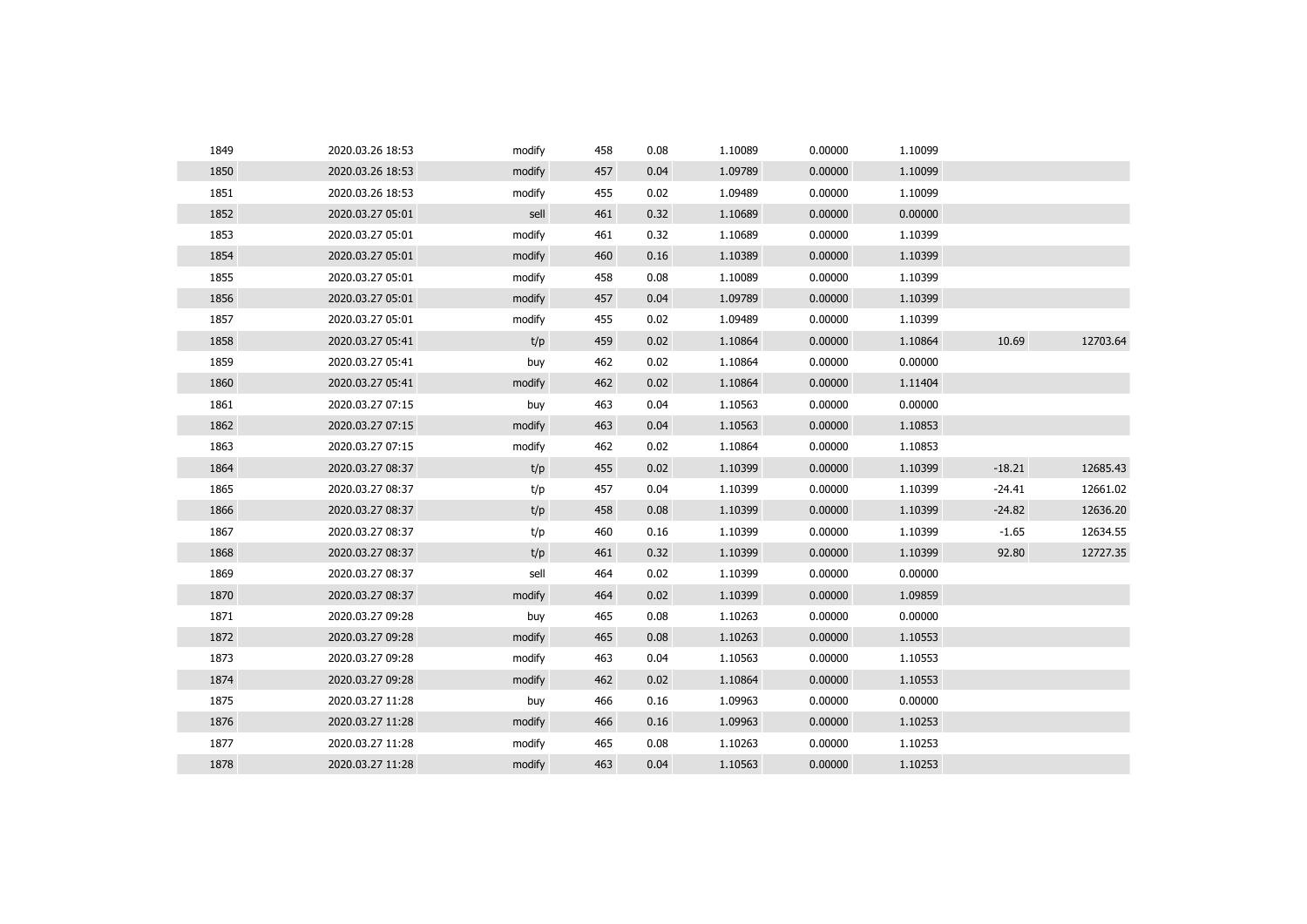| 1879 | 2020.03.27 11:28 | modify | 462 | 0.02 | 1.10864 | 0.00000 | 1.10253 |          |          |
|------|------------------|--------|-----|------|---------|---------|---------|----------|----------|
| 1880 | 2020.03.27 13:11 | t/p    | 462 | 0.02 | 1.10253 | 0.00000 | 1.10253 | $-12.22$ | 12715.13 |
| 1881 | 2020.03.27 13:11 | t/p    | 463 | 0.04 | 1.10253 | 0.00000 | 1.10253 | $-12.40$ | 12702.73 |
| 1882 | 2020.03.27 13:11 | t/p    | 465 | 0.08 | 1.10253 | 0.00000 | 1.10253 | $-0.80$  | 12701.93 |
| 1883 | 2020.03.27 13:11 | t/p    | 466 | 0.16 | 1.10253 | 0.00000 | 1.10253 | 46.40    | 12748.33 |
| 1884 | 2020.03.27 13:11 | buy    | 467 | 0.02 | 1.10253 | 0.00000 | 0.00000 |          |          |
| 1885 | 2020.03.27 13:11 | modify | 467 | 0.02 | 1.10253 | 0.00000 | 1.10793 |          |          |
| 1886 | 2020.03.27 14:33 | buy    | 468 | 0.04 | 1.09953 | 0.00000 | 0.00000 |          |          |
| 1887 | 2020.03.27 14:33 | modify | 468 | 0.04 | 1.09953 | 0.00000 | 1.10243 |          |          |
| 1888 | 2020.03.27 14:33 | modify | 467 | 0.02 | 1.10253 | 0.00000 | 1.10243 |          |          |
| 1889 | 2020.03.27 14:37 | t/p    | 464 | 0.02 | 1.09859 | 0.00000 | 1.09859 | 10.80    | 12759.13 |
| 1890 | 2020.03.27 14:37 | sell   | 469 | 0.02 | 1.09859 | 0.00000 | 0.00000 |          |          |
| 1891 | 2020.03.27 14:37 | modify | 469 | 0.02 | 1.09859 | 0.00000 | 1.09319 |          |          |
| 1892 | 2020.03.27 15:22 | buy    | 470 | 0.08 | 1.09653 | 0.00000 | 0.00000 |          |          |
| 1893 | 2020.03.27 15:22 | modify | 470 | 0.08 | 1.09653 | 0.00000 | 1.09943 |          |          |
| 1894 | 2020.03.27 15:22 | modify | 468 | 0.04 | 1.09953 | 0.00000 | 1.09943 |          |          |
| 1895 | 2020.03.27 15:22 | modify | 467 | 0.02 | 1.10253 | 0.00000 | 1.09943 |          |          |
| 1896 | 2020.03.27 16:03 | t/p    | 467 | 0.02 | 1.09943 | 0.00000 | 1.09943 | $-6.20$  | 12752.93 |
| 1897 | 2020.03.27 16:03 | t/p    | 468 | 0.04 | 1.09943 | 0.00000 | 1.09943 | $-0.40$  | 12752.53 |
| 1898 | 2020.03.27 16:03 | t/p    | 470 | 0.08 | 1.09943 | 0.00000 | 1.09943 | 23.20    | 12775.73 |
| 1899 | 2020.03.27 16:03 | buy    | 471 | 0.02 | 1.09943 | 0.00000 | 0.00000 |          |          |
| 1900 | 2020.03.27 16:03 | modify | 471 | 0.02 | 1.09943 | 0.00000 | 1.10483 |          |          |
| 1901 | 2020.03.27 17:08 | sell   | 472 | 0.04 | 1.10159 | 0.00000 | 0.00000 |          |          |
| 1902 | 2020.03.27 17:08 | modify | 472 | 0.04 | 1.10159 | 0.00000 | 1.09869 |          |          |
| 1903 | 2020.03.27 17:08 | modify | 469 | 0.02 | 1.09859 | 0.00000 | 1.09869 |          |          |
| 1904 | 2020.03.27 17:41 | sell   | 473 | 0.08 | 1.10459 | 0.00000 | 0.00000 |          |          |
| 1905 | 2020.03.27 17:41 | modify | 473 | 0.08 | 1.10459 | 0.00000 | 1.10169 |          |          |
| 1906 | 2020.03.27 17:41 | modify | 472 | 0.04 | 1.10159 | 0.00000 | 1.10169 |          |          |
| 1907 | 2020.03.27 17:41 | modify | 469 | 0.02 | 1.09859 | 0.00000 | 1.10169 |          |          |
| 1908 | 2020.03.27 17:48 | t/p    | 471 | 0.02 | 1.10483 | 0.00000 | 1.10483 | 10.80    | 12786.53 |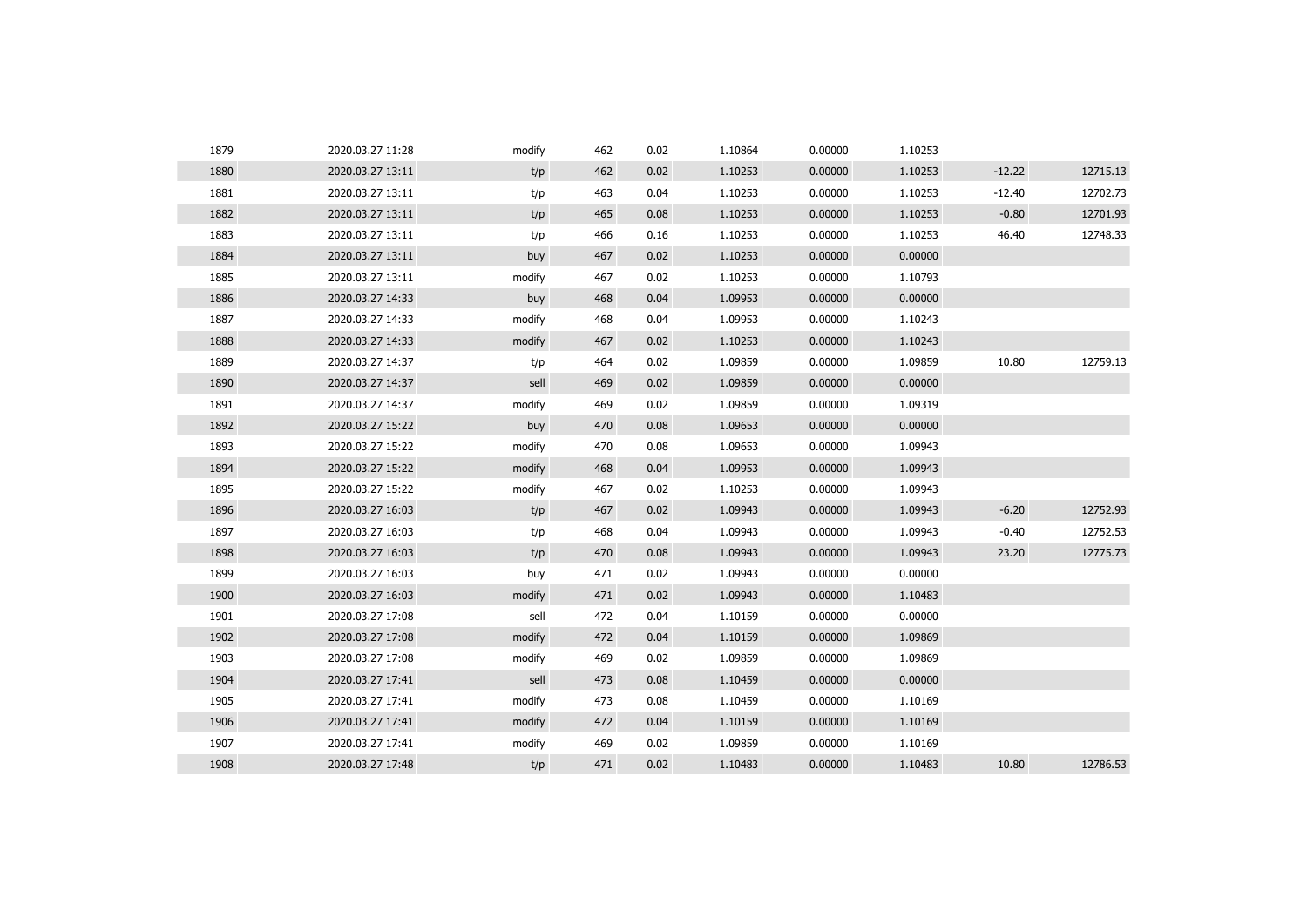| 1909 | 2020.03.27 17:48 | buy    | 474 | 0.02 | 1.10483 | 0.00000 | 0.00000 |          |          |
|------|------------------|--------|-----|------|---------|---------|---------|----------|----------|
| 1910 | 2020.03.27 17:48 | modify | 474 | 0.02 | 1.10483 | 0.00000 | 1.11023 |          |          |
| 1911 | 2020.03.27 18:08 | sell   | 475 | 0.16 | 1.10759 | 0.00000 | 0.00000 |          |          |
| 1912 | 2020.03.27 18:08 | modify | 475 | 0.16 | 1.10759 | 0.00000 | 1.10469 |          |          |
| 1913 | 2020.03.27 18:08 | modify | 473 | 0.08 | 1.10459 | 0.00000 | 1.10469 |          |          |
| 1914 | 2020.03.27 18:08 | modify | 472 | 0.04 | 1.10159 | 0.00000 | 1.10469 |          |          |
| 1915 | 2020.03.27 18:08 | modify | 469 | 0.02 | 1.09859 | 0.00000 | 1.10469 |          |          |
| 1916 | 2020.03.27 20:01 | t/p    | 474 | 0.02 | 1.11023 | 0.00000 | 1.11023 | 10.80    | 12797.33 |
| 1917 | 2020.03.27 20:01 | buy    | 476 | 0.02 | 1.11023 | 0.00000 | 0.00000 |          |          |
| 1918 | 2020.03.27 20:01 | modify | 476 | 0.02 | 1.11023 | 0.00000 | 1.11563 |          |          |
| 1919 | 2020.03.27 20:02 | sell   | 477 | 0.32 | 1.11059 | 0.00000 | 0.00000 |          |          |
| 1920 | 2020.03.27 20:02 | modify | 477 | 0.32 | 1.11059 | 0.00000 | 1.10769 |          |          |
| 1921 | 2020.03.27 20:02 | modify | 475 | 0.16 | 1.10759 | 0.00000 | 1.10769 |          |          |
| 1922 | 2020.03.27 20:02 | modify | 473 | 0.08 | 1.10459 | 0.00000 | 1.10769 |          |          |
| 1923 | 2020.03.27 20:02 | modify | 472 | 0.04 | 1.10159 | 0.00000 | 1.10769 |          |          |
| 1924 | 2020.03.27 20:02 | modify | 469 | 0.02 | 1.09859 | 0.00000 | 1.10769 |          |          |
| 1925 | 2020.03.27 22:13 | sell   | 478 | 0.64 | 1.11359 | 0.00000 | 0.00000 |          |          |
| 1926 | 2020.03.27 22:13 | modify | 478 | 0.64 | 1.11359 | 0.00000 | 1.11069 |          |          |
| 1927 | 2020.03.27 22:13 | modify | 477 | 0.32 | 1.11059 | 0.00000 | 1.11069 |          |          |
| 1928 | 2020.03.27 22:13 | modify | 475 | 0.16 | 1.10759 | 0.00000 | 1.11069 |          |          |
| 1929 | 2020.03.27 22:13 | modify | 473 | 0.08 | 1.10459 | 0.00000 | 1.11069 |          |          |
| 1930 | 2020.03.27 22:13 | modify | 472 | 0.04 | 1.10159 | 0.00000 | 1.11069 |          |          |
| 1931 | 2020.03.27 22:13 | modify | 469 | 0.02 | 1.09859 | 0.00000 | 1.11069 |          |          |
| 1932 | 2020.03.30 01:43 | t/p    | 469 | 0.02 | 1.11069 | 0.00000 | 1.11069 | $-24.21$ | 12773.12 |
| 1933 | 2020.03.30 01:43 | t/p    | 472 | 0.04 | 1.11069 | 0.00000 | 1.11069 | $-36.41$ | 12736.71 |
| 1934 | 2020.03.30 01:43 | t/p    | 473 | 0.08 | 1.11069 | 0.00000 | 1.11069 | $-48.82$ | 12687.89 |
| 1935 | 2020.03.30 01:43 | t/p    | 475 | 0.16 | 1.11069 | 0.00000 | 1.11069 | $-49.65$ | 12638.24 |
| 1936 | 2020.03.30 01:43 | t/p    | 477 | 0.32 | 1.11069 | 0.00000 | 1.11069 | $-3.30$  | 12634.94 |
| 1937 | 2020.03.30 01:43 | t/p    | 478 | 0.64 | 1.11069 | 0.00000 | 1.11069 | 185.41   | 12820.35 |
| 1938 | 2020.03.30 01:43 | sell   | 479 | 0.02 | 1.11069 | 0.00000 | 0.00000 |          |          |
|      |                  |        |     |      |         |         |         |          |          |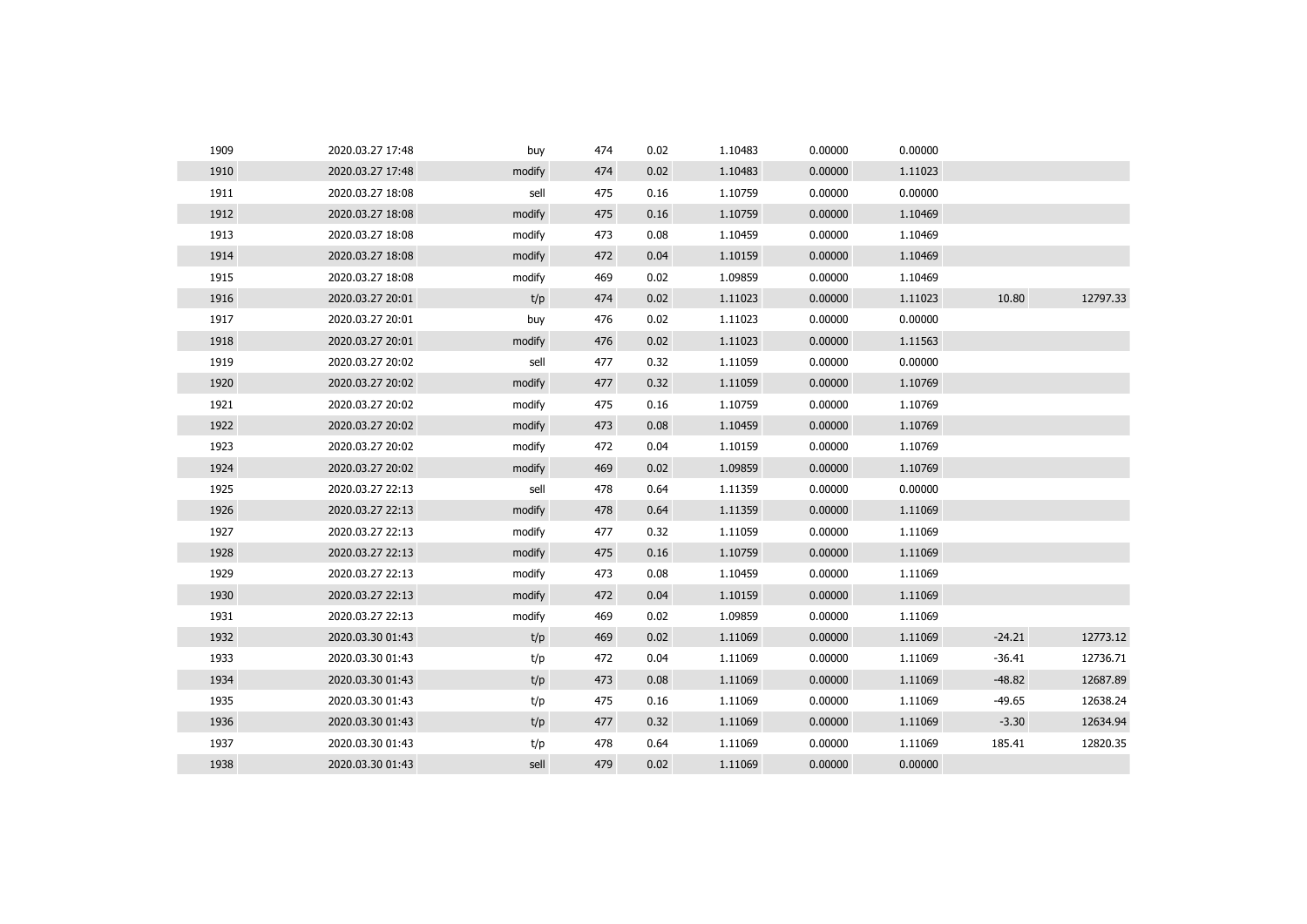| 1939 | 2020.03.30 01:43 | modify | 479 | 0.02 | 1.11069 | 0.00000 | 1.10529 |         |          |
|------|------------------|--------|-----|------|---------|---------|---------|---------|----------|
| 1940 | 2020.03.30 02:48 | sell   | 480 | 0.04 | 1.11369 | 0.00000 | 0.00000 |         |          |
| 1941 | 2020.03.30 02:48 | modify | 480 | 0.04 | 1.11369 | 0.00000 | 1.11079 |         |          |
| 1942 | 2020.03.30 02:48 | modify | 479 | 0.02 | 1.11069 | 0.00000 | 1.11079 |         |          |
| 1943 | 2020.03.30 03:38 | t/p    | 479 | 0.02 | 1.11079 | 0.00000 | 1.11079 | $-0.20$ | 12820.15 |
| 1944 | 2020.03.30 03:38 | t/p    | 480 | 0.04 | 1.11079 | 0.00000 | 1.11079 | 11.60   | 12831.75 |
| 1945 | 2020.03.30 03:38 | sell   | 481 | 0.02 | 1.11079 | 0.00000 | 0.00000 |         |          |
| 1946 | 2020.03.30 03:38 | modify | 481 | 0.02 | 1.11079 | 0.00000 | 1.10539 |         |          |
| 1947 | 2020.03.30 07:07 | buy    | 482 | 0.04 | 1.10723 | 0.00000 | 0.00000 |         |          |
| 1948 | 2020.03.30 07:07 | modify | 482 | 0.04 | 1.10723 | 0.00000 | 1.11013 |         |          |
| 1949 | 2020.03.30 07:07 | modify | 476 | 0.02 | 1.11023 | 0.00000 | 1.11013 |         |          |
| 1950 | 2020.03.30 08:57 | t/p    | 476 | 0.02 | 1.11013 | 0.00000 | 1.11013 | $-0.31$ | 12831.44 |
| 1951 | 2020.03.30 08:57 | t/p    | 482 | 0.04 | 1.11013 | 0.00000 | 1.11013 | 11.60   | 12843.04 |
| 1952 | 2020.03.30 08:57 | buy    | 483 | 0.02 | 1.11013 | 0.00000 | 0.00000 |         |          |
| 1953 | 2020.03.30 08:57 | modify | 483 | 0.02 | 1.11013 | 0.00000 | 1.11553 |         |          |
| 1954 | 2020.03.30 09:42 | buy    | 484 | 0.04 | 1.10713 | 0.00000 | 0.00000 |         |          |
| 1955 | 2020.03.30 09:42 | modify | 484 | 0.04 | 1.10713 | 0.00000 | 1.11003 |         |          |
| 1956 | 2020.03.30 09:42 | modify | 483 | 0.02 | 1.11013 | 0.00000 | 1.11003 |         |          |
| 1957 | 2020.03.30 14:21 | t/p    | 481 | 0.02 | 1.10539 | 0.00000 | 1.10539 | 10.80   | 12853.84 |
| 1958 | 2020.03.30 14:21 | sell   | 485 | 0.02 | 1.10539 | 0.00000 | 0.00000 |         |          |
| 1959 | 2020.03.30 14:21 | modify | 485 | 0.02 | 1.10539 | 0.00000 | 1.09999 |         |          |
| 1960 | 2020.03.30 15:12 | buy    | 486 | 0.08 | 1.10413 | 0.00000 | 0.00000 |         |          |
| 1961 | 2020.03.30 15:12 | modify | 486 | 0.08 | 1.10413 | 0.00000 | 1.10703 |         |          |
| 1962 | 2020.03.30 15:12 | modify | 484 | 0.04 | 1.10713 | 0.00000 | 1.10703 |         |          |
| 1963 | 2020.03.30 15:12 | modify | 483 | 0.02 | 1.11013 | 0.00000 | 1.10703 |         |          |
| 1964 | 2020.03.30 16:00 | buy    | 487 | 0.16 | 1.10113 | 0.00000 | 0.00000 |         |          |
| 1965 | 2020.03.30 16:00 | modify | 487 | 0.16 | 1.10113 | 0.00000 | 1.10403 |         |          |
| 1966 | 2020.03.30 16:00 | modify | 486 | 0.08 | 1.10413 | 0.00000 | 1.10403 |         |          |
| 1967 | 2020.03.30 16:00 | modify | 484 | 0.04 | 1.10713 | 0.00000 | 1.10403 |         |          |
| 1968 | 2020.03.30 16:00 | modify | 483 | 0.02 | 1.11013 | 0.00000 | 1.10403 |         |          |
|      |                  |        |     |      |         |         |         |         |          |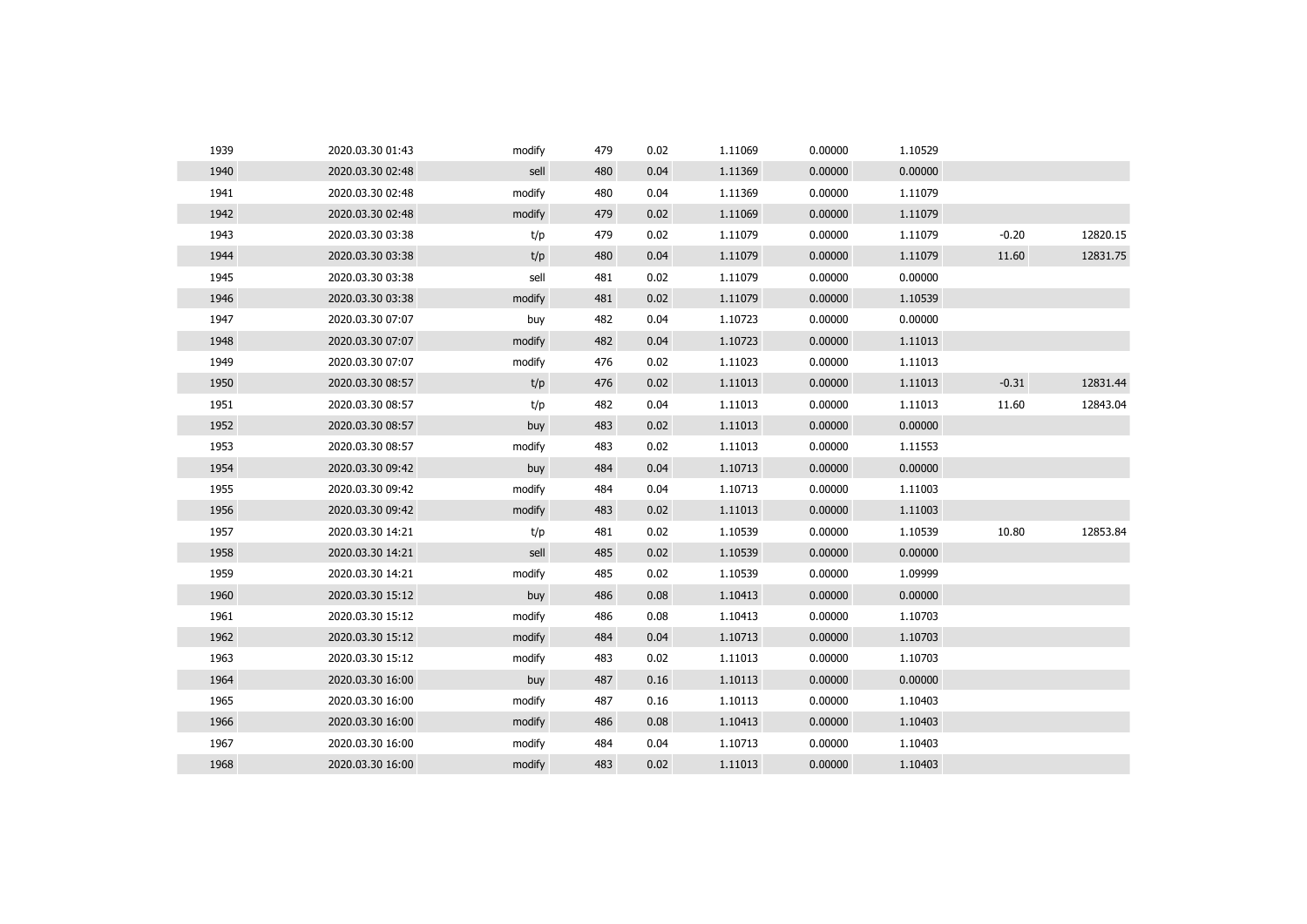| 1969 | 2020.03.30 17:03 | t/p    | 483 | 0.02 | 1.10403 | 0.00000 | 1.10403 | $-12.20$ | 12841.64 |
|------|------------------|--------|-----|------|---------|---------|---------|----------|----------|
| 1970 | 2020.03.30 17:03 | t/p    | 484 | 0.04 | 1.10403 | 0.00000 | 1.10403 | $-12.40$ | 12829.24 |
| 1971 | 2020.03.30 17:03 | t/p    | 486 | 0.08 | 1.10403 | 0.00000 | 1.10403 | $-0.80$  | 12828.44 |
| 1972 | 2020.03.30 17:03 | t/p    | 487 | 0.16 | 1.10403 | 0.00000 | 1.10403 | 46.40    | 12874.84 |
| 1973 | 2020.03.30 17:03 | buy    | 488 | 0.02 | 1.10403 | 0.00000 | 0.00000 |          |          |
| 1974 | 2020.03.30 17:03 | modify | 488 | 0.02 | 1.10403 | 0.00000 | 1.10943 |          |          |
| 1975 | 2020.03.31 03:52 | buy    | 489 | 0.04 | 1.10102 | 0.00000 | 0.00000 |          |          |
| 1976 | 2020.03.31 03:52 | modify | 489 | 0.04 | 1.10102 | 0.00000 | 1.10392 |          |          |
| 1977 | 2020.03.31 03:52 | modify | 488 | 0.02 | 1.10403 | 0.00000 | 1.10392 |          |          |
| 1978 | 2020.03.31 03:53 | t/p    | 485 | 0.02 | 1.09999 | 0.00000 | 1.09999 | 10.79    | 12885.64 |
| 1979 | 2020.03.31 03:53 | sell   | 490 | 0.02 | 1.09999 | 0.00000 | 0.00000 |          |          |
| 1980 | 2020.03.31 03:53 | modify | 490 | 0.02 | 1.09999 | 0.00000 | 1.09459 |          |          |
| 1981 | 2020.03.31 05:38 | sell   | 491 | 0.04 | 1.10299 | 0.00000 | 0.00000 |          |          |
| 1982 | 2020.03.31 05:38 | modify | 491 | 0.04 | 1.10299 | 0.00000 | 1.10009 |          |          |
| 1983 | 2020.03.31 05:38 | modify | 490 | 0.02 | 1.09999 | 0.00000 | 1.10009 |          |          |
| 1984 | 2020.03.31 09:38 | t/p    | 490 | 0.02 | 1.10009 | 0.00000 | 1.10009 | $-0.20$  | 12885.44 |
| 1985 | 2020.03.31 09:38 | t/p    | 491 | 0.04 | 1.10009 | 0.00000 | 1.10009 | 11.60    | 12897.04 |
| 1986 | 2020.03.31 09:38 | sell   | 492 | 0.02 | 1.10009 | 0.00000 | 0.00000 |          |          |
| 1987 | 2020.03.31 09:38 | modify | 492 | 0.02 | 1.10009 | 0.00000 | 1.09469 |          |          |
| 1988 | 2020.03.31 11:58 | buy    | 493 | 0.08 | 1.09802 | 0.00000 | 0.00000 |          |          |
| 1989 | 2020.03.31 11:58 | modify | 493 | 0.08 | 1.09802 | 0.00000 | 1.10092 |          |          |
| 1990 | 2020.03.31 11:58 | modify | 489 | 0.04 | 1.10102 | 0.00000 | 1.10092 |          |          |
| 1991 | 2020.03.31 11:58 | modify | 488 | 0.02 | 1.10403 | 0.00000 | 1.10092 |          |          |
| 1992 | 2020.03.31 13:58 | buy    | 494 | 0.16 | 1.09502 | 0.00000 | 0.00000 |          |          |
| 1993 | 2020.03.31 13:58 | modify | 494 | 0.16 | 1.09502 | 0.00000 | 1.09792 |          |          |
| 1994 | 2020.03.31 13:58 | modify | 493 | 0.08 | 1.09802 | 0.00000 | 1.09792 |          |          |
| 1995 | 2020.03.31 13:58 | modify | 489 | 0.04 | 1.10102 | 0.00000 | 1.09792 |          |          |
| 1996 | 2020.03.31 13:58 | modify | 488 | 0.02 | 1.10403 | 0.00000 | 1.09792 |          |          |
| 1997 | 2020.03.31 14:00 | t/p    | 492 | 0.02 | 1.09469 | 0.00000 | 1.09469 | 10.80    | 12907.84 |
| 1998 | 2020.03.31 14:00 | sell   | 495 | 0.02 | 1.09469 | 0.00000 | 0.00000 |          |          |
|      |                  |        |     |      |         |         |         |          |          |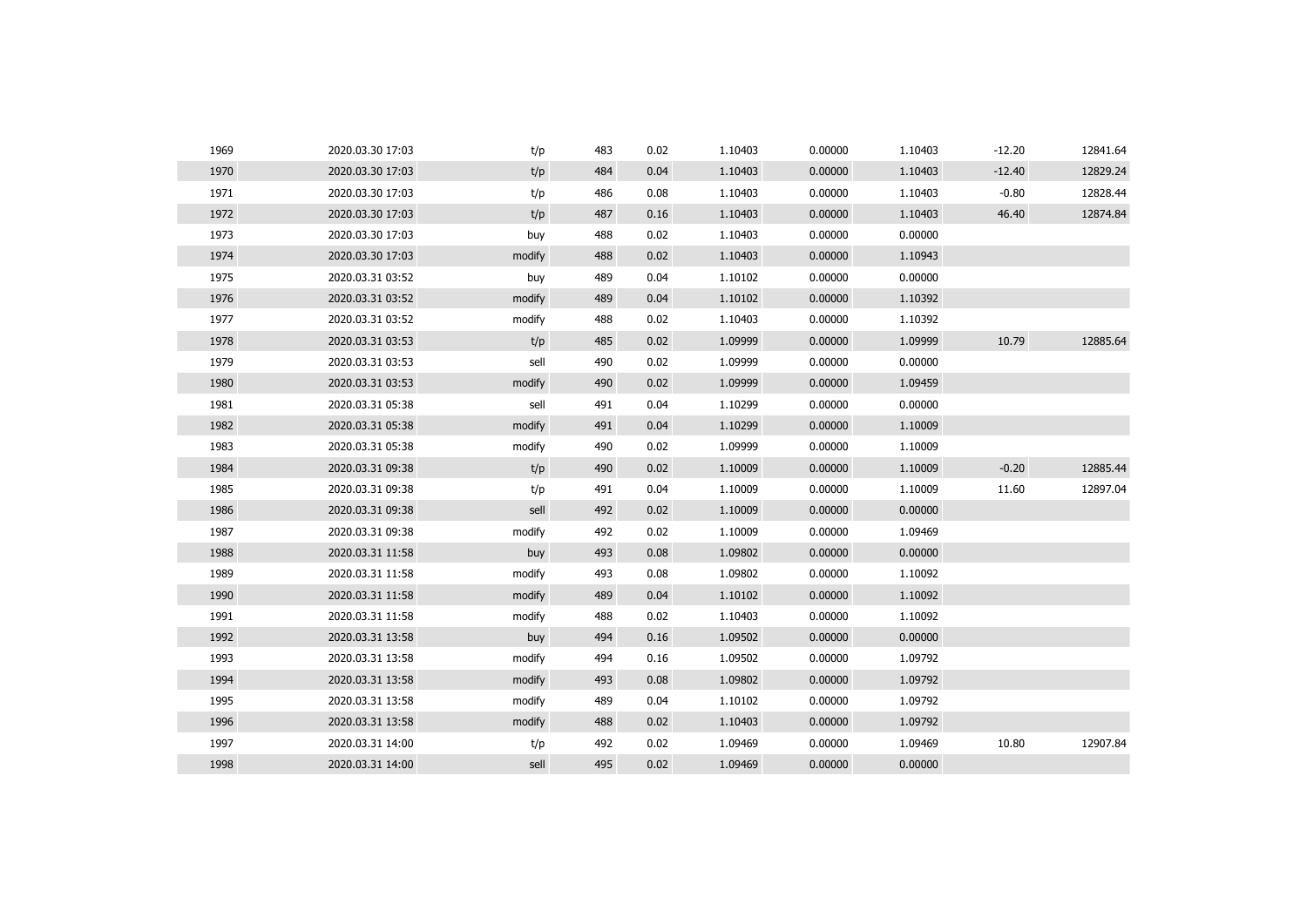| 1999 | 2020.03.31 14:00 | modify | 495 | 0.02 | 1.09469 | 0.00000 | 1.08929 |          |          |
|------|------------------|--------|-----|------|---------|---------|---------|----------|----------|
| 2000 | 2020.03.31 15:33 | sell   | 496 | 0.04 | 1.09769 | 0.00000 | 0.00000 |          |          |
| 2001 | 2020.03.31 15:33 | modify | 496 | 0.04 | 1.09769 | 0.00000 | 1.09479 |          |          |
| 2002 | 2020.03.31 15:33 | modify | 495 | 0.02 | 1.09469 | 0.00000 | 1.09479 |          |          |
| 2003 | 2020.03.31 17:03 | t/p    | 495 | 0.02 | 1.09479 | 0.00000 | 1.09479 | $-0.20$  | 12907.64 |
| 2004 | 2020.03.31 17:03 | t/p    | 496 | 0.04 | 1.09479 | 0.00000 | 1.09479 | 11.60    | 12919.24 |
| 2005 | 2020.03.31 17:03 | sell   | 497 | 0.02 | 1.09479 | 0.00000 | 0.00000 |          |          |
| 2006 | 2020.03.31 17:03 | modify | 497 | 0.02 | 1.09479 | 0.00000 | 1.08939 |          |          |
| 2007 | 2020.03.31 17:32 | sell   | 498 | 0.04 | 1.09779 | 0.00000 | 0.00000 |          |          |
| 2008 | 2020.03.31 17:32 | modify | 498 | 0.04 | 1.09779 | 0.00000 | 1.09489 |          |          |
| 2009 | 2020.03.31 17:32 | modify | 497 | 0.02 | 1.09479 | 0.00000 | 1.09489 |          |          |
| 2010 | 2020.03.31 17:33 | t/p    | 488 | 0.02 | 1.09792 | 0.00000 | 1.09792 | $-12.33$ | 12906.91 |
| 2011 | 2020.03.31 17:33 | t/p    | 489 | 0.04 | 1.09792 | 0.00000 | 1.09792 | $-12.40$ | 12894.51 |
| 2012 | 2020.03.31 17:33 | t/p    | 493 | 0.08 | 1.09792 | 0.00000 | 1.09792 | $-0.80$  | 12893.71 |
| 2013 | 2020.03.31 17:33 | t/p    | 494 | 0.16 | 1.09792 | 0.00000 | 1.09792 | 46.40    | 12940.11 |
| 2014 | 2020.03.31 17:33 | buy    | 499 | 0.02 | 1.09792 | 0.00000 | 0.00000 |          |          |
| 2015 | 2020.03.31 17:33 | modify | 499 | 0.02 | 1.09792 | 0.00000 | 1.10332 |          |          |
| 2016 | 2020.03.31 18:43 | sell   | 500 | 0.08 | 1.10079 | 0.00000 | 0.00000 |          |          |
| 2017 | 2020.03.31 18:43 | modify | 500 | 0.08 | 1.10079 | 0.00000 | 1.09789 |          |          |
| 2018 | 2020.03.31 18:43 | modify | 498 | 0.04 | 1.09779 | 0.00000 | 1.09789 |          |          |
| 2019 | 2020.03.31 18:43 | modify | 497 | 0.02 | 1.09479 | 0.00000 | 1.09789 |          |          |
| 2020 | 2020.03.31 19:46 | t/p    | 497 | 0.02 | 1.09789 | 0.00000 | 1.09789 | $-6.20$  | 12933.91 |
| 2021 | 2020.03.31 19:46 | t/p    | 498 | 0.04 | 1.09789 | 0.00000 | 1.09789 | $-0.40$  | 12933.51 |
| 2022 | 2020.03.31 19:46 | t/p    | 500 | 0.08 | 1.09789 | 0.00000 | 1.09789 | 23.20    | 12956.71 |
| 2023 | 2020.03.31 19:46 | sell   | 501 | 0.02 | 1.09789 | 0.00000 | 0.00000 |          |          |
| 2024 | 2020.03.31 19:46 | modify | 501 | 0.02 | 1.09789 | 0.00000 | 1.09249 |          |          |
| 2025 | 2020.03.31 20:58 | sell   | 502 | 0.04 | 1.10089 | 0.00000 | 0.00000 |          |          |
| 2026 | 2020.03.31 20:58 | modify | 502 | 0.04 | 1.10089 | 0.00000 | 1.09799 |          |          |
| 2027 | 2020.03.31 20:58 | modify | 501 | 0.02 | 1.09789 | 0.00000 | 1.09799 |          |          |
| 2028 | 2020.03.31 23:46 | t/p    | 499 | 0.02 | 1.10332 | 0.00000 | 1.10332 | 10.80    | 12967.51 |
|      |                  |        |     |      |         |         |         |          |          |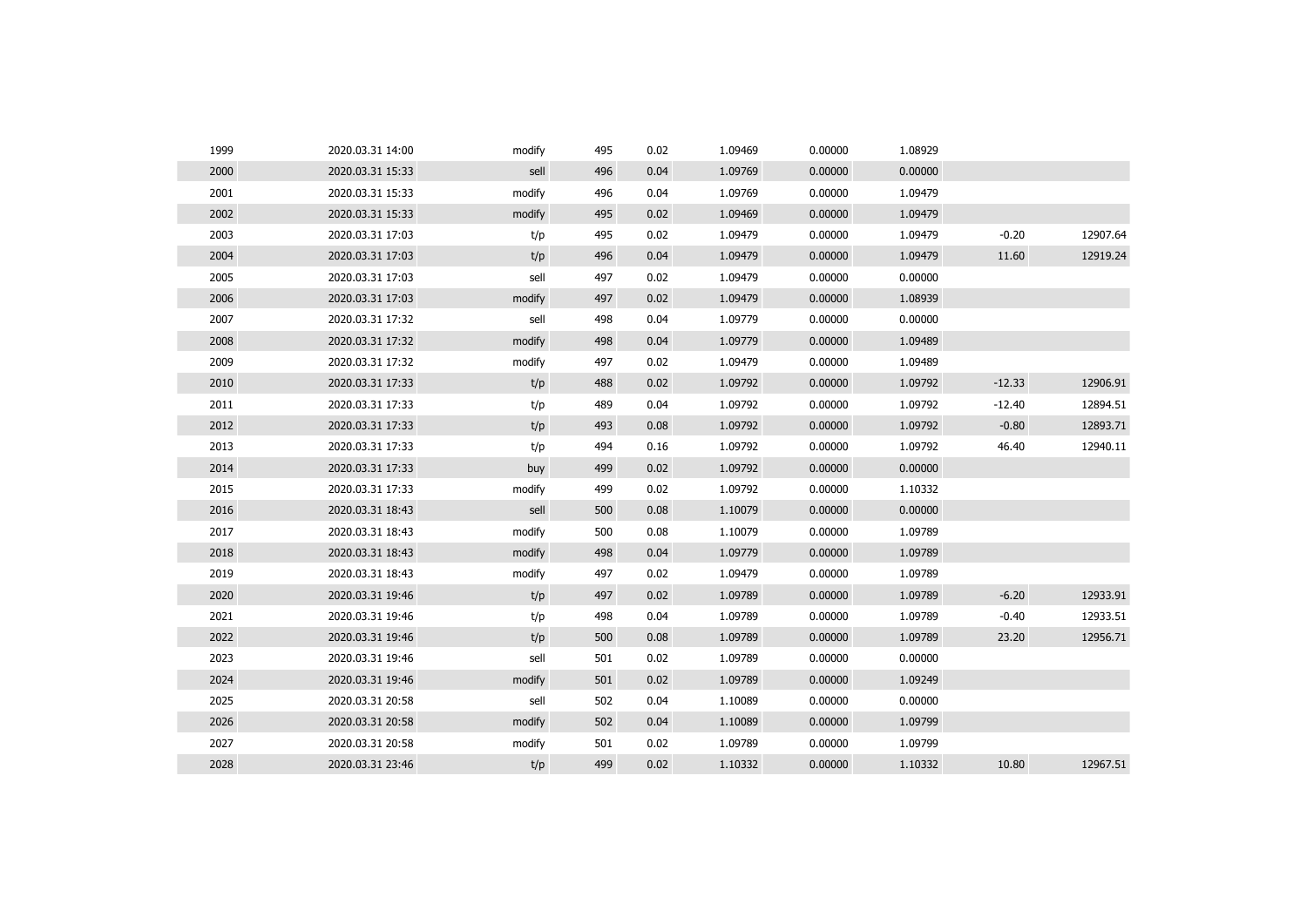| 2029 | 2020.03.31 23:46 | buy    | 503 | 0.02 | 1.10332 | 0.00000 | 0.00000 |         |          |
|------|------------------|--------|-----|------|---------|---------|---------|---------|----------|
| 2030 | 2020.03.31 23:46 | modify | 503 | 0.02 | 1.10332 | 0.00000 | 1.10872 |         |          |
| 2031 | 2020.04.01 00:41 | sell   | 504 | 0.08 | 1.10390 | 0.00000 | 0.00000 |         |          |
| 2032 | 2020.04.01 00:41 | modify | 504 | 0.08 | 1.10390 | 0.00000 | 1.10100 |         |          |
| 2033 | 2020.04.01 00:41 | modify | 502 | 0.04 | 1.10089 | 0.00000 | 1.10100 |         |          |
| 2034 | 2020.04.01 00:41 | modify | 501 | 0.02 | 1.09789 | 0.00000 | 1.10100 |         |          |
| 2035 | 2020.04.01 04:45 | t/p    | 501 | 0.02 | 1.10100 | 0.00000 | 1.10100 | $-6.23$ | 12961.28 |
| 2036 | 2020.04.01 04:45 | t/p    | 502 | 0.04 | 1.10100 | 0.00000 | 1.10100 | $-0.45$ | 12960.83 |
| 2037 | 2020.04.01 04:45 | t/p    | 504 | 0.08 | 1.10100 | 0.00000 | 1.10100 | 23.20   | 12984.03 |
| 2038 | 2020.04.01 04:45 | sell   | 505 | 0.02 | 1.10100 | 0.00000 | 0.00000 |         |          |
| 2039 | 2020.04.01 04:45 | modify | 505 | 0.02 | 1.10100 | 0.00000 | 1.09560 |         |          |
| 2040 | 2020.04.01 09:22 | buy    | 506 | 0.04 | 1.10032 | 0.00000 | 0.00000 |         |          |
| 2041 | 2020.04.01 09:22 | modify | 506 | 0.04 | 1.10032 | 0.00000 | 1.10322 |         |          |
| 2042 | 2020.04.01 09:22 | modify | 503 | 0.02 | 1.10332 | 0.00000 | 1.10322 |         |          |
| 2043 | 2020.04.01 10:23 | buy    | 507 | 0.08 | 1.09732 | 0.00000 | 0.00000 |         |          |
| 2044 | 2020.04.01 10:23 | modify | 507 | 0.08 | 1.09732 | 0.00000 | 1.10022 |         |          |
| 2045 | 2020.04.01 10:23 | modify | 506 | 0.04 | 1.10032 | 0.00000 | 1.10022 |         |          |
| 2046 | 2020.04.01 10:23 | modify | 503 | 0.02 | 1.10332 | 0.00000 | 1.10022 |         |          |
| 2047 | 2020.04.01 11:13 | t/p    | 505 | 0.02 | 1.09560 | 0.00000 | 1.09560 | 10.80   | 12994.83 |
| 2048 | 2020.04.01 11:13 | sell   | 508 | 0.02 | 1.09560 | 0.00000 | 0.00000 |         |          |
| 2049 | 2020.04.01 11:13 | modify | 508 | 0.02 | 1.09560 | 0.00000 | 1.09020 |         |          |
| 2050 | 2020.04.01 11:18 | buy    | 509 | 0.16 | 1.09432 | 0.00000 | 0.00000 |         |          |
| 2051 | 2020.04.01 11:18 | modify | 509 | 0.16 | 1.09432 | 0.00000 | 1.09722 |         |          |
| 2052 | 2020.04.01 11:18 | modify | 507 | 0.08 | 1.09732 | 0.00000 | 1.09722 |         |          |
| 2053 | 2020.04.01 11:18 | modify | 506 | 0.04 | 1.10032 | 0.00000 | 1.09722 |         |          |
| 2054 | 2020.04.01 11:18 | modify | 503 | 0.02 | 1.10332 | 0.00000 | 1.09722 |         |          |
| 2055 | 2020.04.01 20:26 | buy    | 510 | 0.32 | 1.09132 | 0.00000 | 0.00000 |         |          |
| 2056 | 2020.04.01 20:26 | modify | 510 | 0.32 | 1.09132 | 0.00000 | 1.09422 |         |          |
| 2057 | 2020.04.01 20:26 | modify | 509 | 0.16 | 1.09432 | 0.00000 | 1.09422 |         |          |
| 2058 | 2020.04.01 20:26 | modify | 507 | 0.08 | 1.09732 | 0.00000 | 1.09422 |         |          |
|      |                  |        |     |      |         |         |         |         |          |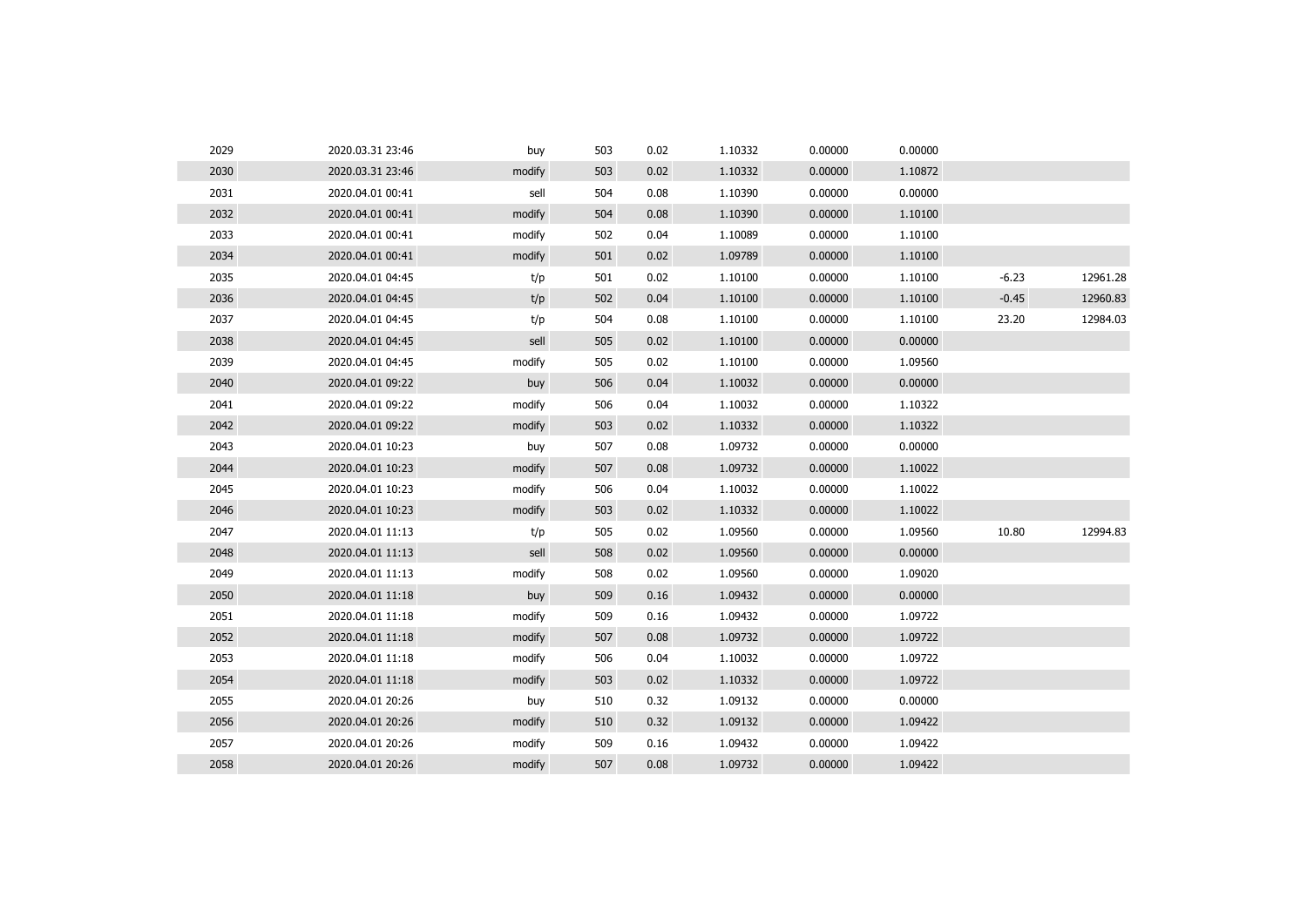| 2059 | 2020.04.01 20:26 | modify | 506 | 0.04 | 1.10032 | 0.00000 | 1.09422 |          |          |
|------|------------------|--------|-----|------|---------|---------|---------|----------|----------|
| 2060 | 2020.04.01 20:26 | modify | 503 | 0.02 | 1.10332 | 0.00000 | 1.09422 |          |          |
| 2061 | 2020.04.01 22:26 | t/p    | 503 | 0.02 | 1.09422 | 0.00000 | 1.09422 | $-18.31$ | 12976.52 |
| 2062 | 2020.04.01 22:26 | t/p    | 506 | 0.04 | 1.09422 | 0.00000 | 1.09422 | $-24.40$ | 12952.12 |
| 2063 | 2020.04.01 22:26 | t/p    | 507 | 0.08 | 1.09422 | 0.00000 | 1.09422 | $-24.80$ | 12927.32 |
| 2064 | 2020.04.01 22:26 | t/p    | 509 | 0.16 | 1.09422 | 0.00000 | 1.09422 | $-1.60$  | 12925.72 |
| 2065 | 2020.04.01 22:26 | t/p    | 510 | 0.32 | 1.09422 | 0.00000 | 1.09422 | 92.80    | 13018.52 |
| 2066 | 2020.04.01 22:26 | buy    | 511 | 0.02 | 1.09422 | 0.00000 | 0.00000 |          |          |
| 2067 | 2020.04.01 22:26 | modify | 511 | 0.02 | 1.09422 | 0.00000 | 1.09962 |          |          |
| 2068 | 2020.04.02 14:03 | buy    | 512 | 0.04 | 1.09122 | 0.00000 | 0.00000 |          |          |
| 2069 | 2020.04.02 14:03 | modify | 512 | 0.04 | 1.09122 | 0.00000 | 1.09412 |          |          |
| 2070 | 2020.04.02 14:03 | modify | 511 | 0.02 | 1.09422 | 0.00000 | 1.09412 |          |          |
| 2071 | 2020.04.02 15:08 | t/p    | 508 | 0.02 | 1.09020 | 0.00000 | 1.09020 | 10.78    | 13029.31 |
| 2072 | 2020.04.02 15:08 | sell   | 513 | 0.02 | 1.09020 | 0.00000 | 0.00000 |          |          |
| 2073 | 2020.04.02 15:08 | modify | 513 | 0.02 | 1.09020 | 0.00000 | 1.08480 |          |          |
| 2074 | 2020.04.02 15:57 | buy    | 514 | 0.08 | 1.08822 | 0.00000 | 0.00000 |          |          |
| 2075 | 2020.04.02 15:57 | modify | 514 | 0.08 | 1.08822 | 0.00000 | 1.09112 |          |          |
| 2076 | 2020.04.02 15:57 | modify | 512 | 0.04 | 1.09122 | 0.00000 | 1.09112 |          |          |
| 2077 | 2020.04.02 15:57 | modify | 511 | 0.02 | 1.09422 | 0.00000 | 1.09112 |          |          |
| 2078 | 2020.04.02 16:48 | buy    | 515 | 0.16 | 1.08522 | 0.00000 | 0.00000 |          |          |
| 2079 | 2020.04.02 16:48 | modify | 515 | 0.16 | 1.08522 | 0.00000 | 1.08812 |          |          |
| 2080 | 2020.04.02 16:48 | modify | 514 | 0.08 | 1.08822 | 0.00000 | 1.08812 |          |          |
| 2081 | 2020.04.02 16:48 | modify | 512 | 0.04 | 1.09122 | 0.00000 | 1.08812 |          |          |
| 2082 | 2020.04.02 16:48 | modify | 511 | 0.02 | 1.09422 | 0.00000 | 1.08812 |          |          |
| 2083 | 2020.04.02 16:54 | t/p    | 513 | 0.02 | 1.08480 | 0.00000 | 1.08480 | 10.80    | 13040.11 |
| 2084 | 2020.04.02 16:54 | sell   | 516 | 0.02 | 1.08480 | 0.00000 | 0.00000 |          |          |
| 2085 | 2020.04.02 16:54 | modify | 516 | 0.02 | 1.08480 | 0.00000 | 1.07940 |          |          |
| 2086 | 2020.04.02 17:35 | sell   | 517 | 0.04 | 1.08780 | 0.00000 | 0.00000 |          |          |
| 2087 | 2020.04.02 17:35 | modify | 517 | 0.04 | 1.08780 | 0.00000 | 1.08490 |          |          |
| 2088 | 2020.04.02 17:35 | modify | 516 | 0.02 | 1.08480 | 0.00000 | 1.08490 |          |          |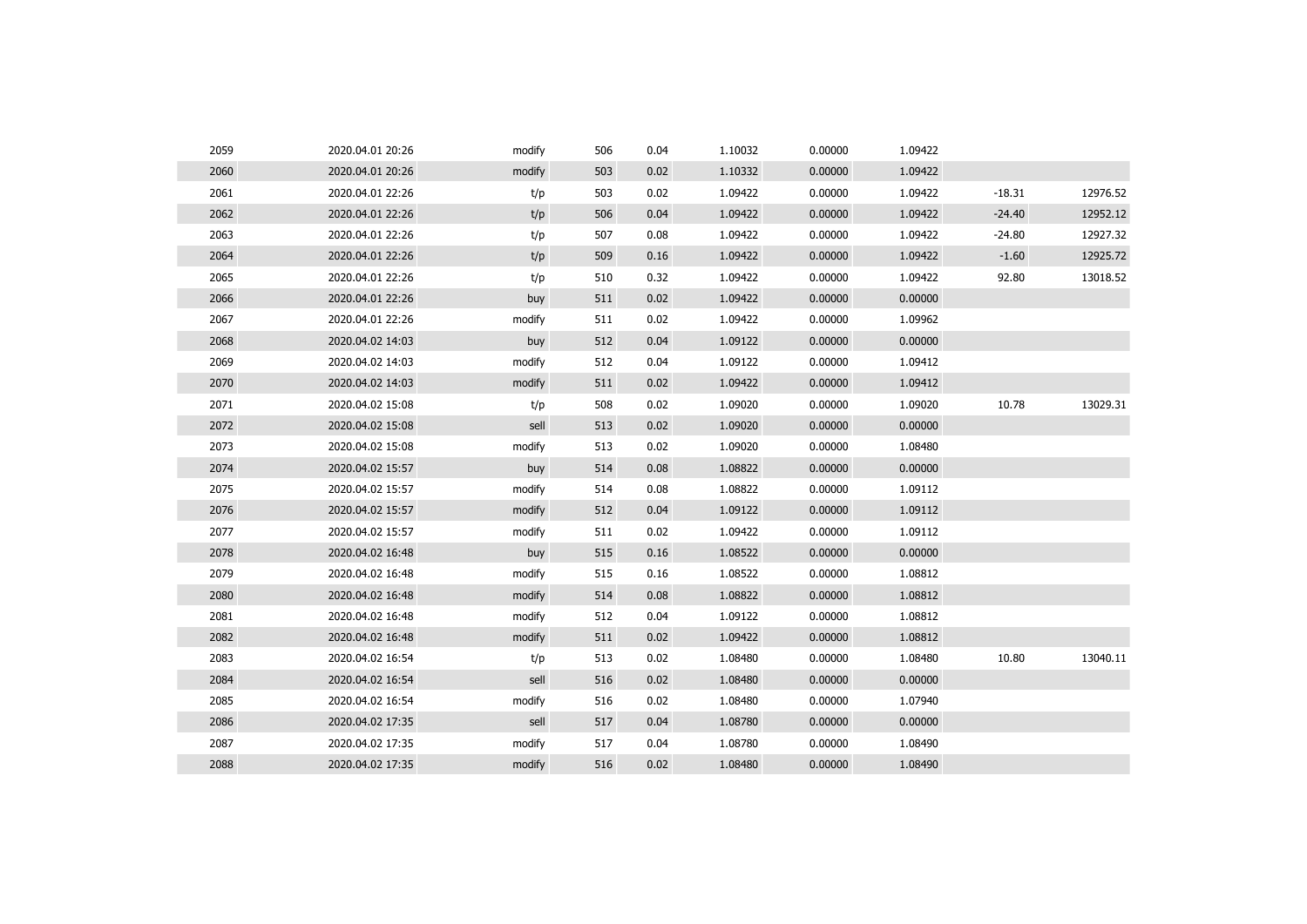| 2089 | 2020.04.02 17:36 | t/p    | 511 | 0.02 | 1.08812 | 0.00000 | 1.08812 | $-12.52$ | 13027.58 |
|------|------------------|--------|-----|------|---------|---------|---------|----------|----------|
| 2090 | 2020.04.02 17:36 | t/p    | 512 | 0.04 | 1.08812 | 0.00000 | 1.08812 | $-12.40$ | 13015.18 |
| 2091 | 2020.04.02 17:36 | t/p    | 514 | 0.08 | 1.08812 | 0.00000 | 1.08812 | $-0.80$  | 13014.38 |
| 2092 | 2020.04.02 17:36 | t/p    | 515 | 0.16 | 1.08812 | 0.00000 | 1.08812 | 46.40    | 13060.78 |
| 2093 | 2020.04.02 17:36 | buy    | 518 | 0.02 | 1.08812 | 0.00000 | 0.00000 |          |          |
| 2094 | 2020.04.02 17:36 | modify | 518 | 0.02 | 1.08812 | 0.00000 | 1.09352 |          |          |
| 2095 | 2020.04.02 17:53 | buy    | 519 | 0.04 | 1.08512 | 0.00000 | 0.00000 |          |          |
| 2096 | 2020.04.02 17:53 | modify | 519 | 0.04 | 1.08512 | 0.00000 | 1.08802 |          |          |
| 2097 | 2020.04.02 17:53 | modify | 518 | 0.02 | 1.08812 | 0.00000 | 1.08802 |          |          |
| 2098 | 2020.04.02 17:53 | t/p    | 516 | 0.02 | 1.08490 | 0.00000 | 1.08490 | $-0.20$  | 13060.58 |
| 2099 | 2020.04.02 17:53 | t/p    | 517 | 0.04 | 1.08490 | 0.00000 | 1.08490 | 11.60    | 13072.18 |
| 2100 | 2020.04.02 17:53 | sell   | 520 | 0.02 | 1.08490 | 0.00000 | 0.00000 |          |          |
| 2101 | 2020.04.02 17:53 | modify | 520 | 0.02 | 1.08490 | 0.00000 | 1.07950 |          |          |
| 2102 | 2020.04.02 18:23 | sell   | 521 | 0.04 | 1.08790 | 0.00000 | 0.00000 |          |          |
| 2103 | 2020.04.02 18:23 | modify | 521 | 0.04 | 1.08790 | 0.00000 | 1.08500 |          |          |
| 2104 | 2020.04.02 18:23 | modify | 520 | 0.02 | 1.08490 | 0.00000 | 1.08500 |          |          |
| 2105 | 2020.04.02 18:23 | t/p    | 518 | 0.02 | 1.08802 | 0.00000 | 1.08802 | $-0.20$  | 13071.98 |
| 2106 | 2020.04.02 18:23 | t/p    | 519 | 0.04 | 1.08802 | 0.00000 | 1.08802 | 11.60    | 13083.58 |
| 2107 | 2020.04.02 18:23 | buy    | 522 | 0.02 | 1.08802 | 0.00000 | 0.00000 |          |          |
| 2108 | 2020.04.02 18:23 | modify | 522 | 0.02 | 1.08802 | 0.00000 | 1.09342 |          |          |
| 2109 | 2020.04.02 18:38 | buy    | 523 | 0.04 | 1.08502 | 0.00000 | 0.00000 |          |          |
| 2110 | 2020.04.02 18:38 | modify | 523 | 0.04 | 1.08502 | 0.00000 | 1.08792 |          |          |
| 2111 | 2020.04.02 18:38 | modify | 522 | 0.02 | 1.08802 | 0.00000 | 1.08792 |          |          |
| 2112 | 2020.04.02 18:38 | t/p    | 520 | 0.02 | 1.08500 | 0.00000 | 1.08500 | $-0.20$  | 13083.38 |
| 2113 | 2020.04.02 18:38 | t/p    | 521 | 0.04 | 1.08500 | 0.00000 | 1.08500 | 11.60    | 13094.98 |
| 2114 | 2020.04.02 18:38 | sell   | 524 | 0.02 | 1.08500 | 0.00000 | 0.00000 |          |          |
| 2115 | 2020.04.02 18:38 | modify | 524 | 0.02 | 1.08500 | 0.00000 | 1.07960 |          |          |
| 2116 | 2020.04.03 10:09 | buy    | 525 | 0.08 | 1.08202 | 0.00000 | 0.00000 |          |          |
| 2117 | 2020.04.03 10:09 | modify | 525 | 0.08 | 1.08202 | 0.00000 | 1.08492 |          |          |
| 2118 | 2020.04.03 10:09 | modify | 523 | 0.04 | 1.08502 | 0.00000 | 1.08492 |          |          |
|      |                  |        |     |      |         |         |         |          |          |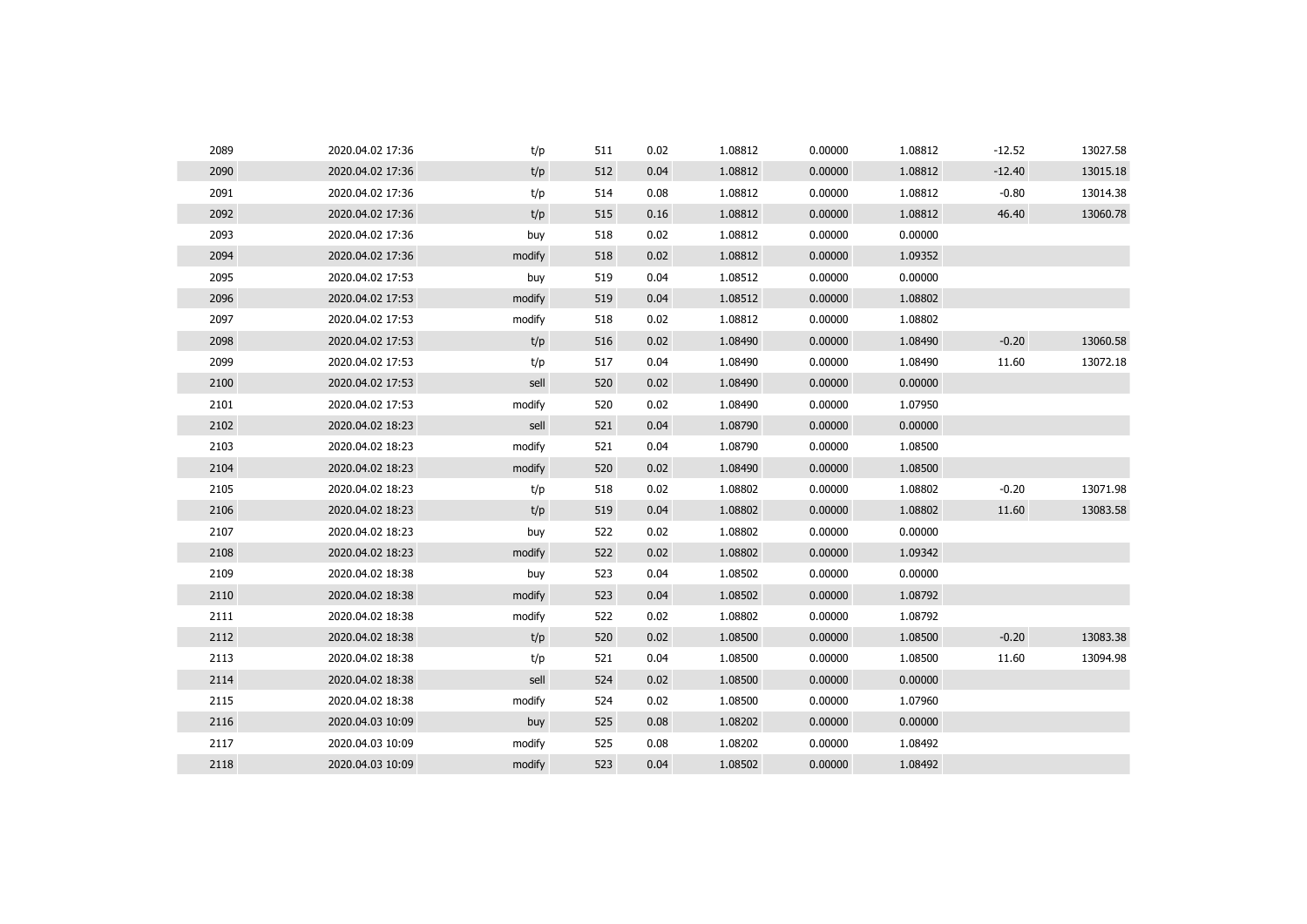| 2119 | 2020.04.03 10:09 | modify | 522 | 0.02 | 1.08802 | 0.00000 | 1.08492 |          |          |
|------|------------------|--------|-----|------|---------|---------|---------|----------|----------|
| 2120 | 2020.04.03 10:32 | t/p    | 524 | 0.02 | 1.07960 | 0.00000 | 1.07960 | 10.79    | 13105.78 |
| 2121 | 2020.04.03 10:32 | sell   | 526 | 0.02 | 1.07960 | 0.00000 | 0.00000 |          |          |
| 2122 | 2020.04.03 10:32 | modify | 526 | 0.02 | 1.07960 | 0.00000 | 1.07420 |          |          |
| 2123 | 2020.04.03 10:57 | buy    | 527 | 0.16 | 1.07902 | 0.00000 | 0.00000 |          |          |
| 2124 | 2020.04.03 10:57 | modify | 527 | 0.16 | 1.07902 | 0.00000 | 1.08192 |          |          |
| 2125 | 2020.04.03 10:57 | modify | 525 | 0.08 | 1.08202 | 0.00000 | 1.08192 |          |          |
| 2126 | 2020.04.03 10:57 | modify | 523 | 0.04 | 1.08502 | 0.00000 | 1.08192 |          |          |
| 2127 | 2020.04.03 10:57 | modify | 522 | 0.02 | 1.08802 | 0.00000 | 1.08192 |          |          |
| 2128 | 2020.04.03 22:12 | t/p    | 522 | 0.02 | 1.08192 | 0.00000 | 1.08192 | $-12.31$ | 13093.47 |
| 2129 | 2020.04.03 22:12 | t/p    | 523 | 0.04 | 1.08192 | 0.00000 | 1.08192 | $-12.62$ | 13080.85 |
| 2130 | 2020.04.03 22:12 | t/p    | 525 | 0.08 | 1.08192 | 0.00000 | 1.08192 | $-0.80$  | 13080.05 |
| 2131 | 2020.04.03 22:12 | t/p    | 527 | 0.16 | 1.08192 | 0.00000 | 1.08192 | 46.40    | 13126.45 |
| 2132 | 2020.04.03 22:12 | buy    | 528 | 0.02 | 1.08192 | 0.00000 | 0.00000 |          |          |
| 2133 | 2020.04.03 22:12 | modify | 528 | 0.02 | 1.08192 | 0.00000 | 1.08732 |          |          |
| 2134 | 2020.04.03 22:32 | sell   | 529 | 0.04 | 1.08260 | 0.00000 | 0.00000 |          |          |
| 2135 | 2020.04.03 22:32 | modify | 529 | 0.04 | 1.08260 | 0.00000 | 1.07970 |          |          |
| 2136 | 2020.04.03 22:32 | modify | 526 | 0.02 | 1.07960 | 0.00000 | 1.07970 |          |          |
| 2137 | 2020.04.06 11:33 | t/p    | 526 | 0.02 | 1.07970 | 0.00000 | 1.07970 | $-0.21$  | 13126.25 |
| 2138 | 2020.04.06 11:33 | t/p    | 529 | 0.04 | 1.07970 | 0.00000 | 1.07970 | 11.59    | 13137.83 |
| 2139 | 2020.04.06 11:33 | sell   | 530 | 0.02 | 1.07970 | 0.00000 | 0.00000 |          |          |
| 2140 | 2020.04.06 11:33 | modify | 530 | 0.02 | 1.07970 | 0.00000 | 1.07430 |          |          |
| 2141 | 2020.04.06 11:38 | buy    | 531 | 0.04 | 1.07892 | 0.00000 | 0.00000 |          |          |
| 2142 | 2020.04.06 11:38 | modify | 531 | 0.04 | 1.07892 | 0.00000 | 1.08182 |          |          |
| 2143 | 2020.04.06 11:38 | modify | 528 | 0.02 | 1.08192 | 0.00000 | 1.08182 |          |          |
| 2144 | 2020.04.07 06:51 | t/p    | 528 | 0.02 | 1.08182 | 0.00000 | 1.08182 | $-0.42$  | 13137.42 |
| 2145 | 2020.04.07 06:51 | t/p    | 531 | 0.04 | 1.08182 | 0.00000 | 1.08182 | 11.38    | 13148.80 |
| 2146 | 2020.04.07 06:51 | buy    | 532 | 0.02 | 1.08182 | 0.00000 | 0.00000 |          |          |
| 2147 | 2020.04.07 06:51 | modify | 532 | 0.02 | 1.08182 | 0.00000 | 1.08722 |          |          |
| 2148 | 2020.04.07 07:48 | sell   | 533 | 0.04 | 1.08270 | 0.00000 | 0.00000 |          |          |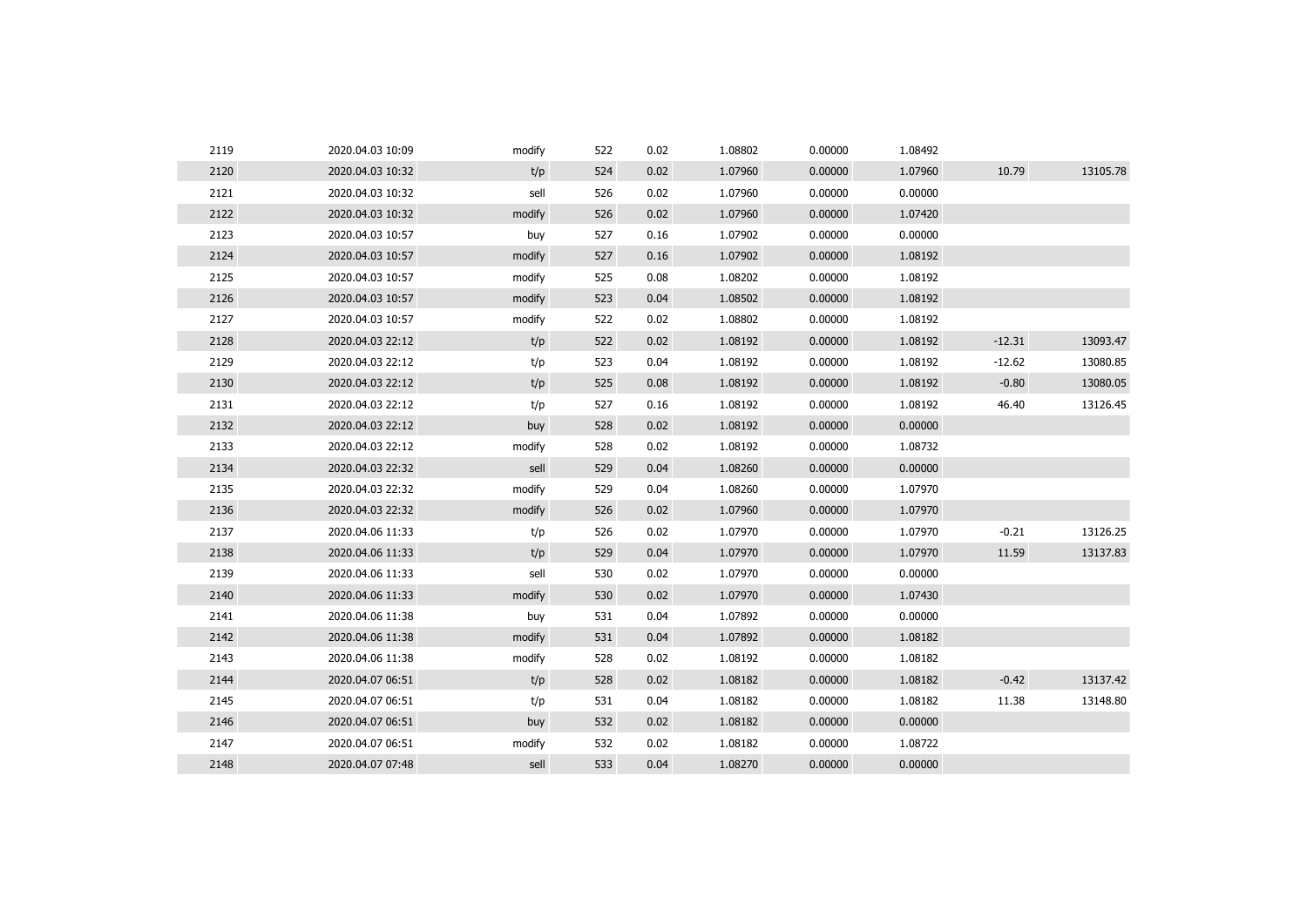| 2149 | 2020.04.07 07:48 | modify | 533 | 0.04 | 1.08270 | 0.00000 | 1.07980 |          |          |
|------|------------------|--------|-----|------|---------|---------|---------|----------|----------|
| 2150 | 2020.04.07 07:48 | modify | 530 | 0.02 | 1.07970 | 0.00000 | 1.07980 |          |          |
| 2151 | 2020.04.07 09:57 | sell   | 534 | 0.08 | 1.08570 | 0.00000 | 0.00000 |          |          |
| 2152 | 2020.04.07 09:57 | modify | 534 | 0.08 | 1.08570 | 0.00000 | 1.08280 |          |          |
| 2153 | 2020.04.07 09:57 | modify | 533 | 0.04 | 1.08270 | 0.00000 | 1.08280 |          |          |
| 2154 | 2020.04.07 09:57 | modify | 530 | 0.02 | 1.07970 | 0.00000 | 1.08280 |          |          |
| 2155 | 2020.04.07 10:17 | t/p    | 532 | 0.02 | 1.08722 | 0.00000 | 1.08722 | 10.80    | 13159.60 |
| 2156 | 2020.04.07 10:17 | buy    | 535 | 0.02 | 1.08722 | 0.00000 | 0.00000 |          |          |
| 2157 | 2020.04.07 10:17 | modify | 535 | 0.02 | 1.08722 | 0.00000 | 1.09262 |          |          |
| 2158 | 2020.04.07 13:05 | sell   | 536 | 0.16 | 1.08870 | 0.00000 | 0.00000 |          |          |
| 2159 | 2020.04.07 13:05 | modify | 536 | 0.16 | 1.08870 | 0.00000 | 1.08580 |          |          |
| 2160 | 2020.04.07 13:05 | modify | 534 | 0.08 | 1.08570 | 0.00000 | 1.08580 |          |          |
| 2161 | 2020.04.07 13:05 | modify | 533 | 0.04 | 1.08270 | 0.00000 | 1.08580 |          |          |
| 2162 | 2020.04.07 13:05 | modify | 530 | 0.02 | 1.07970 | 0.00000 | 1.08580 |          |          |
| 2163 | 2020.04.07 15:51 | sell   | 537 | 0.32 | 1.09170 | 0.00000 | 0.00000 |          |          |
| 2164 | 2020.04.07 15:51 | modify | 537 | 0.32 | 1.09170 | 0.00000 | 1.08880 |          |          |
| 2165 | 2020.04.07 15:51 | modify | 536 | 0.16 | 1.08870 | 0.00000 | 1.08880 |          |          |
| 2166 | 2020.04.07 15:51 | modify | 534 | 0.08 | 1.08570 | 0.00000 | 1.08880 |          |          |
| 2167 | 2020.04.07 15:51 | modify | 533 | 0.04 | 1.08270 | 0.00000 | 1.08880 |          |          |
| 2168 | 2020.04.07 15:51 | modify | 530 | 0.02 | 1.07970 | 0.00000 | 1.08880 |          |          |
| 2169 | 2020.04.07 17:57 | t/p    | 530 | 0.02 | 1.08880 | 0.00000 | 1.08880 | $-18.21$ | 13141.40 |
| 2170 | 2020.04.07 17:57 | t/p    | 533 | 0.04 | 1.08880 | 0.00000 | 1.08880 | $-24.40$ | 13117.00 |
| 2171 | 2020.04.07 17:57 | t/p    | 534 | 0.08 | 1.08880 | 0.00000 | 1.08880 | $-24.80$ | 13092.20 |
| 2172 | 2020.04.07 17:57 | t/p    | 536 | 0.16 | 1.08880 | 0.00000 | 1.08880 | $-1.60$  | 13090.60 |
| 2173 | 2020.04.07 17:57 | t/p    | 537 | 0.32 | 1.08880 | 0.00000 | 1.08880 | 92.80    | 13183.40 |
| 2174 | 2020.04.07 17:57 | sell   | 538 | 0.02 | 1.08880 | 0.00000 | 0.00000 |          |          |
| 2175 | 2020.04.07 17:57 | modify | 538 | 0.02 | 1.08880 | 0.00000 | 1.08340 |          |          |
| 2176 | 2020.04.08 09:03 | buy    | 539 | 0.04 | 1.08422 | 0.00000 | 0.00000 |          |          |
| 2177 | 2020.04.08 09:03 | modify | 539 | 0.04 | 1.08422 | 0.00000 | 1.08712 |          |          |
| 2178 | 2020.04.08 09:03 | modify | 535 | 0.02 | 1.08722 | 0.00000 | 1.08712 |          |          |
|      |                  |        |     |      |         |         |         |          |          |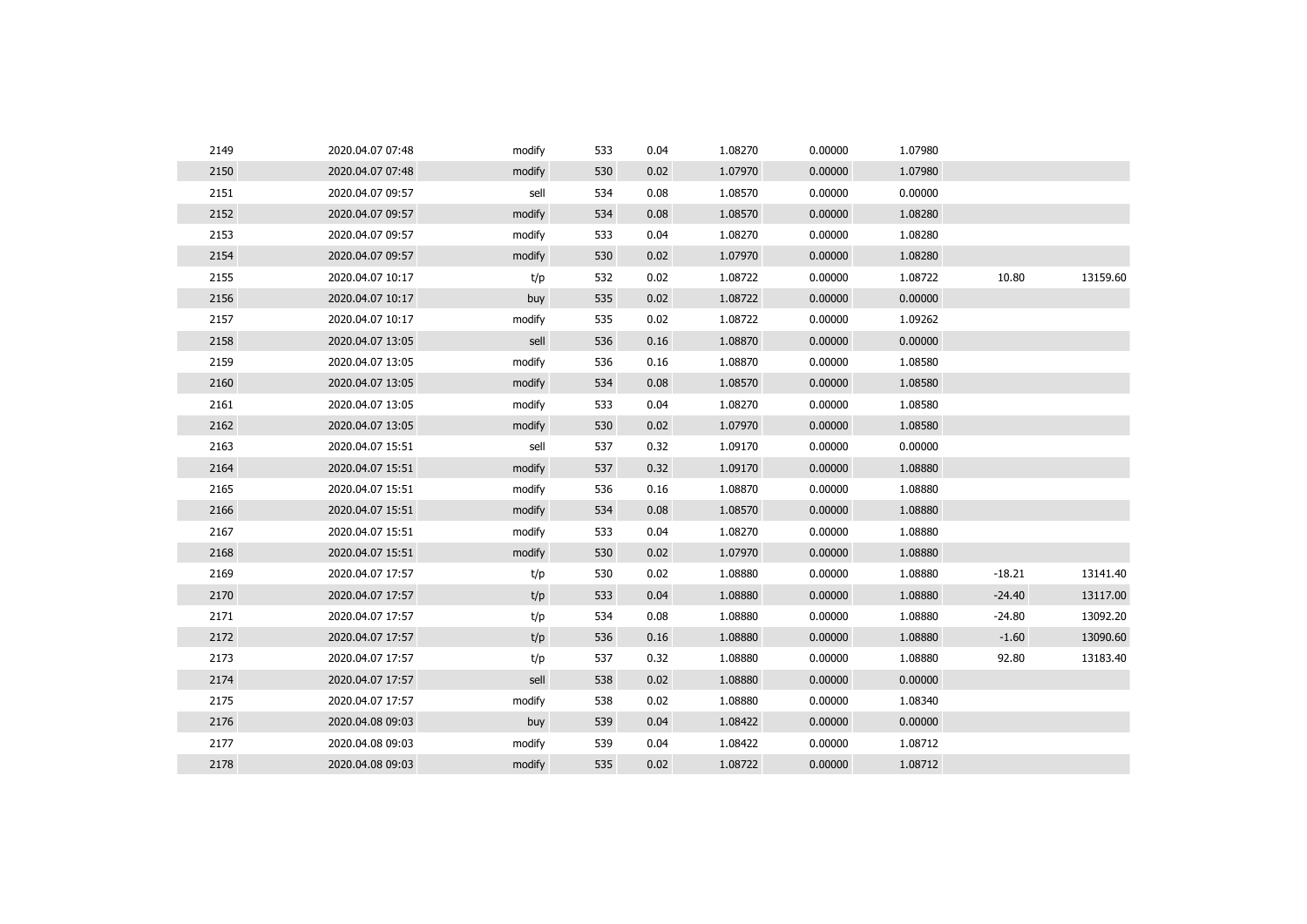| 2179 | 2020.04.08 09:22 | t/p    | 538 | 0.02 | 1.08340 | 0.00000 | 1.08340 | 10.79   | 13194.19 |
|------|------------------|--------|-----|------|---------|---------|---------|---------|----------|
| 2180 | 2020.04.08 09:22 | sell   | 540 | 0.02 | 1.08340 | 0.00000 | 0.00000 |         |          |
| 2181 | 2020.04.08 09:22 | modify | 540 | 0.02 | 1.08340 | 0.00000 | 1.07800 |         |          |
| 2182 | 2020.04.08 10:03 | sell   | 541 | 0.04 | 1.08640 | 0.00000 | 0.00000 |         |          |
| 2183 | 2020.04.08 10:03 | modify | 541 | 0.04 | 1.08640 | 0.00000 | 1.08350 |         |          |
| 2184 | 2020.04.08 10:03 | modify | 540 | 0.02 | 1.08340 | 0.00000 | 1.08350 |         |          |
| 2185 | 2020.04.08 12:28 | t/p    | 535 | 0.02 | 1.08712 | 0.00000 | 1.08712 | $-0.31$ | 13193.88 |
| 2186 | 2020.04.08 12:28 | t/p    | 539 | 0.04 | 1.08712 | 0.00000 | 1.08712 | 11.60   | 13205.48 |
| 2187 | 2020.04.08 12:28 | buy    | 542 | 0.02 | 1.08712 | 0.00000 | 0.00000 |         |          |
| 2188 | 2020.04.08 12:28 | modify | 542 | 0.02 | 1.08712 | 0.00000 | 1.09252 |         |          |
| 2189 | 2020.04.09 09:18 | buy    | 543 | 0.04 | 1.08412 | 0.00000 | 0.00000 |         |          |
| 2190 | 2020.04.09 09:18 | modify | 543 | 0.04 | 1.08412 | 0.00000 | 1.08702 |         |          |
| 2191 | 2020.04.09 09:18 | modify | 542 | 0.02 | 1.08712 | 0.00000 | 1.08702 |         |          |
| 2192 | 2020.04.09 10:28 | t/p    | 542 | 0.02 | 1.08702 | 0.00000 | 1.08702 | $-0.52$ | 13204.96 |
| 2193 | 2020.04.09 10:28 | t/p    | 543 | 0.04 | 1.08702 | 0.00000 | 1.08702 | 11.60   | 13216.56 |
| 2194 | 2020.04.09 10:28 | buy    | 544 | 0.02 | 1.08702 | 0.00000 | 0.00000 |         |          |
| 2195 | 2020.04.09 10:28 | modify | 544 | 0.02 | 1.08702 | 0.00000 | 1.09242 |         |          |
| 2196 | 2020.04.09 15:53 | sell   | 545 | 0.08 | 1.08940 | 0.00000 | 0.00000 |         |          |
| 2197 | 2020.04.09 15:53 | modify | 545 | 0.08 | 1.08940 | 0.00000 | 1.08650 |         |          |
| 2198 | 2020.04.09 15:53 | modify | 541 | 0.04 | 1.08640 | 0.00000 | 1.08650 |         |          |
| 2199 | 2020.04.09 15:53 | modify | 540 | 0.02 | 1.08340 | 0.00000 | 1.08650 |         |          |
| 2200 | 2020.04.09 16:20 | sell   | 546 | 0.16 | 1.09240 | 0.00000 | 0.00000 |         |          |
| 2201 | 2020.04.09 16:20 | modify | 546 | 0.16 | 1.09240 | 0.00000 | 1.08950 |         |          |
| 2202 | 2020.04.09 16:20 | modify | 545 | 0.08 | 1.08940 | 0.00000 | 1.08950 |         |          |
| 2203 | 2020.04.09 16:20 | modify | 541 | 0.04 | 1.08640 | 0.00000 | 1.08950 |         |          |
| 2204 | 2020.04.09 16:20 | modify | 540 | 0.02 | 1.08340 | 0.00000 | 1.08950 |         |          |
| 2205 | 2020.04.09 16:20 | t/p    | 544 | 0.02 | 1.09242 | 0.00000 | 1.09242 | 10.80   | 13227.36 |
| 2206 | 2020.04.09 16:20 | buy    | 547 | 0.02 | 1.09242 | 0.00000 | 0.00000 |         |          |
| 2207 | 2020.04.09 16:20 | modify | 547 | 0.02 | 1.09242 | 0.00000 | 1.09782 |         |          |
| 2208 | 2020.04.13 09:37 | sell   | 548 | 0.32 | 1.09540 | 0.00000 | 0.00000 |         |          |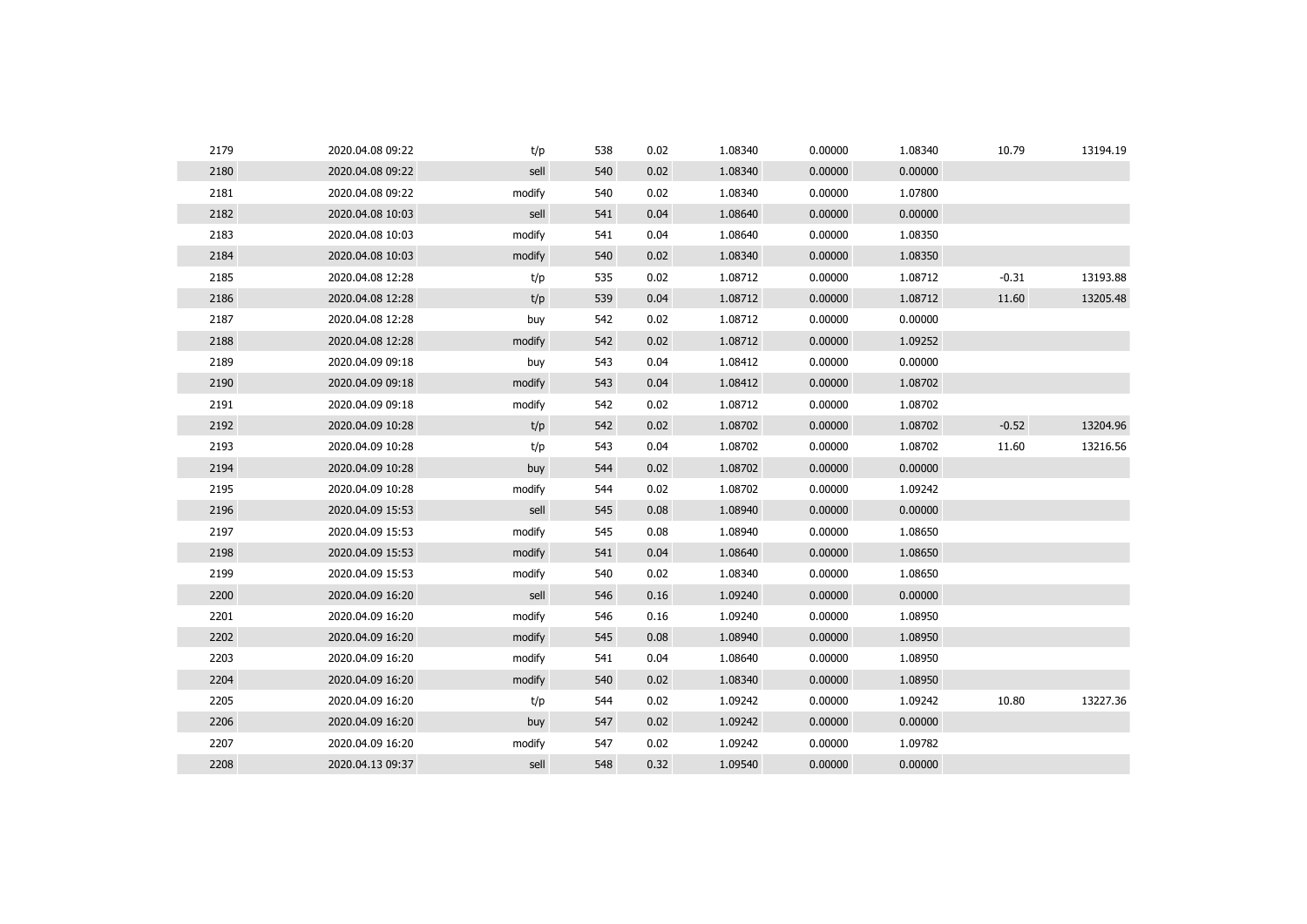| 2209 | 2020.04.13 09:37 | modify | 548 | 0.32 | 1.09540 | 0.00000 | 1.09250 |          |          |
|------|------------------|--------|-----|------|---------|---------|---------|----------|----------|
| 2210 | 2020.04.13 09:37 | modify | 546 | 0.16 | 1.09240 | 0.00000 | 1.09250 |          |          |
| 2211 | 2020.04.13 09:37 | modify | 545 | 0.08 | 1.08940 | 0.00000 | 1.09250 |          |          |
| 2212 | 2020.04.13 09:37 | modify | 541 | 0.04 | 1.08640 | 0.00000 | 1.09250 |          |          |
| 2213 | 2020.04.13 09:37 | modify | 540 | 0.02 | 1.08340 | 0.00000 | 1.09250 |          |          |
| 2214 | 2020.04.13 13:11 | t/p    | 540 | 0.02 | 1.09250 | 0.00000 | 1.09250 | $-18.23$ | 13209.13 |
| 2215 | 2020.04.13 13:11 | t/p    | 541 | 0.04 | 1.09250 | 0.00000 | 1.09250 | $-24.46$ | 13184.67 |
| 2216 | 2020.04.13 13:11 | t/p    | 545 | 0.08 | 1.09250 | 0.00000 | 1.09250 | $-24.85$ | 13159.82 |
| 2217 | 2020.04.13 13:11 | t/p    | 546 | 0.16 | 1.09250 | 0.00000 | 1.09250 | $-1.70$  | 13158.12 |
| 2218 | 2020.04.13 13:11 | t/p    | 548 | 0.32 | 1.09250 | 0.00000 | 1.09250 | 92.80    | 13250.92 |
| 2219 | 2020.04.13 13:11 | sell   | 549 | 0.02 | 1.09250 | 0.00000 | 0.00000 |          |          |
| 2220 | 2020.04.13 13:11 | modify | 549 | 0.02 | 1.09250 | 0.00000 | 1.08710 |          |          |
| 2221 | 2020.04.13 18:08 | buy    | 550 | 0.04 | 1.08942 | 0.00000 | 0.00000 |          |          |
| 2222 | 2020.04.13 18:08 | modify | 550 | 0.04 | 1.08942 | 0.00000 | 1.09232 |          |          |
| 2223 | 2020.04.13 18:08 | modify | 547 | 0.02 | 1.09242 | 0.00000 | 1.09232 |          |          |
| 2224 | 2020.04.13 20:53 | t/p    | 547 | 0.02 | 1.09232 | 0.00000 | 1.09232 | $-0.42$  | 13250.51 |
| 2225 | 2020.04.13 20:53 | t/p    | 550 | 0.04 | 1.09232 | 0.00000 | 1.09232 | 11.60    | 13262.11 |
| 2226 | 2020.04.13 20:53 | buy    | 551 | 0.02 | 1.09232 | 0.00000 | 0.00000 |          |          |
| 2227 | 2020.04.13 20:53 | modify | 551 | 0.02 | 1.09232 | 0.00000 | 1.09772 |          |          |
| 2228 | 2020.04.14 12:45 | sell   | 552 | 0.04 | 1.09550 | 0.00000 | 0.00000 |          |          |
| 2229 | 2020.04.14 12:45 | modify | 552 | 0.04 | 1.09550 | 0.00000 | 1.09260 |          |          |
| 2230 | 2020.04.14 12:45 | modify | 549 | 0.02 | 1.09250 | 0.00000 | 1.09260 |          |          |
| 2231 | 2020.04.14 17:50 | t/p    | 551 | 0.02 | 1.09772 | 0.00000 | 1.09772 | 10.69    | 13272.80 |
| 2232 | 2020.04.14 17:50 | buy    | 553 | 0.02 | 1.09772 | 0.00000 | 0.00000 |          |          |
| 2233 | 2020.04.14 17:50 | modify | 553 | 0.02 | 1.09772 | 0.00000 | 1.10312 |          |          |
| 2234 | 2020.04.14 22:27 | sell   | 554 | 0.08 | 1.09850 | 0.00000 | 0.00000 |          |          |
| 2235 | 2020.04.14 22:27 | modify | 554 | 0.08 | 1.09850 | 0.00000 | 1.09560 |          |          |
| 2236 | 2020.04.14 22:27 | modify | 552 | 0.04 | 1.09550 | 0.00000 | 1.09560 |          |          |
| 2237 | 2020.04.14 22:27 | modify | 549 | 0.02 | 1.09250 | 0.00000 | 1.09560 |          |          |
| 2238 | 2020.04.15 10:16 | t/p    | 549 | 0.02 | 1.09560 | 0.00000 | 1.09560 | $-6.21$  | 13266.59 |
|      |                  |        |     |      |         |         |         |          |          |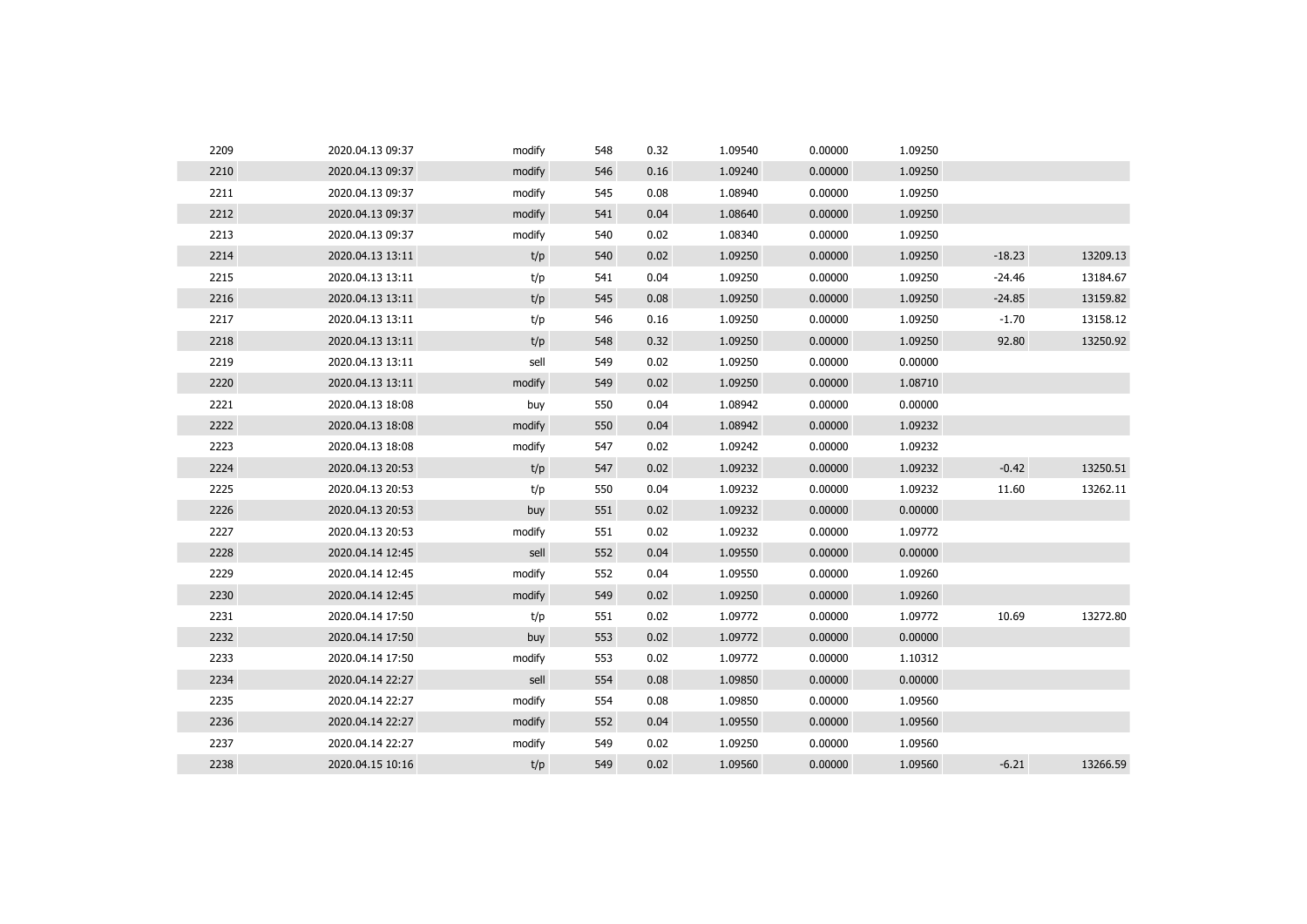| 2240<br>0.00000<br>2020.04.15 10:16<br>t/p<br>554<br>0.08<br>1.09560<br>1.09560<br>23.18<br>2241<br>sell<br>1.09560<br>0.00000<br>2020.04.15 10:16<br>555<br>0.02<br>0.00000<br>2242<br>0.02<br>1.09560<br>0.00000<br>1.09020<br>2020.04.15 10:16<br>modify<br>555<br>2243<br>556<br>0.04<br>1.09472<br>0.00000<br>0.00000<br>2020.04.15 10:37<br>buy<br>2244<br>0.00000<br>1.09762<br>2020.04.15 10:37<br>modify<br>556<br>0.04<br>1.09472<br>2245<br>1.09772<br>0.00000<br>1.09762<br>2020.04.15 10:37<br>modify<br>553<br>0.02<br>2246<br>0.00000<br>557<br>0.08<br>1.09172<br>0.00000<br>2020.04.15 13:30<br>buy<br>2247<br>0.00000<br>2020.04.15 13:30<br>modify<br>557<br>0.08<br>1.09172<br>1.09462<br>2248<br>0.04<br>1.09472<br>0.00000<br>1.09462<br>2020.04.15 13:30<br>modify<br>556<br>2249<br>2020.04.15 13:30<br>modify<br>553<br>0.02<br>1.09772<br>0.00000<br>1.09462<br>2250<br>1.09020<br>0.00000<br>1.09020<br>10.80<br>2020.04.15 15:12<br>t/p<br>555<br>0.02<br>2251<br>sell<br>558<br>0.02<br>1.09020<br>0.00000<br>0.00000<br>2020.04.15 15:12<br>2252<br>0.00000<br>2020.04.15 15:12<br>modify<br>558<br>0.02<br>1.09020<br>1.08480<br>2253<br>1.08872<br>0.00000<br>2020.04.15 15:23<br>559<br>0.16<br>0.00000<br>buy<br>2254<br>2020.04.15 15:23<br>559<br>0.16<br>1.08872<br>0.00000<br>1.09162<br>modify<br>2255<br>2020.04.15 15:23<br>modify<br>557<br>0.08<br>1.09172<br>0.00000<br>1.09162<br>2256<br>2020.04.15 15:23<br>0.04<br>1.09472<br>0.00000<br>1.09162<br>modify<br>556<br>2257<br>2020.04.15 15:23<br>modify<br>553<br>0.02<br>1.09772<br>0.00000<br>1.09162<br>2258<br>0.00000<br>2020.04.15 15:58<br>buy<br>560<br>0.32<br>1.08572<br>0.00000<br>2259<br>modify<br>0.32<br>1.08572<br>0.00000<br>1.08862<br>2020.04.15 15:58<br>560<br>2260<br>2020.04.15 15:58<br>modify<br>559<br>0.16<br>1.08872<br>0.00000<br>1.08862<br>2261<br>1.09172<br>0.00000<br>1.08862<br>2020.04.15 15:58<br>modify<br>557<br>0.08<br>2262<br>modify<br>556<br>0.04<br>1.09472<br>0.00000<br>1.08862<br>2020.04.15 15:58<br>2263<br>2020.04.15 15:58<br>modify<br>553<br>0.02<br>1.09772<br>0.00000<br>1.08862<br>2264<br>t/p<br>1.08862<br>0.00000<br>1.08862<br>$-18.31$<br>2020.04.15 17:22<br>553<br>0.02<br>2265<br>t/p<br>0.04<br>1.08862<br>0.00000<br>1.08862<br>$-24.40$<br>2020.04.15 17:22<br>556<br>2266<br>1.08862<br>0.00000<br>$-24.80$<br>2020.04.15 17:22<br>t/p<br>557<br>0.08<br>1.08862<br>2267<br>t/p<br>1.08862<br>0.00000<br>1.08862<br>$-1.60$<br>2020.04.15 17:22<br>559<br>0.16<br>2268<br>92.80<br>2020.04.15 17:22<br>t/p<br>560<br>0.32<br>1.08862<br>0.00000<br>1.08862 | 2239 | 2020.04.15 10:16 | t/p | 552 | 0.04 | 1.09560 | 0.00000 | 1.09560 | $-0.41$ | 13266.18 |
|---------------------------------------------------------------------------------------------------------------------------------------------------------------------------------------------------------------------------------------------------------------------------------------------------------------------------------------------------------------------------------------------------------------------------------------------------------------------------------------------------------------------------------------------------------------------------------------------------------------------------------------------------------------------------------------------------------------------------------------------------------------------------------------------------------------------------------------------------------------------------------------------------------------------------------------------------------------------------------------------------------------------------------------------------------------------------------------------------------------------------------------------------------------------------------------------------------------------------------------------------------------------------------------------------------------------------------------------------------------------------------------------------------------------------------------------------------------------------------------------------------------------------------------------------------------------------------------------------------------------------------------------------------------------------------------------------------------------------------------------------------------------------------------------------------------------------------------------------------------------------------------------------------------------------------------------------------------------------------------------------------------------------------------------------------------------------------------------------------------------------------------------------------------------------------------------------------------------------------------------------------------------------------------------------------------------------------------------------------------------------------------------------------------------------------------------------------------------------------------------------------------------------------------------------------------------------------------------------------------------------------|------|------------------|-----|-----|------|---------|---------|---------|---------|----------|
|                                                                                                                                                                                                                                                                                                                                                                                                                                                                                                                                                                                                                                                                                                                                                                                                                                                                                                                                                                                                                                                                                                                                                                                                                                                                                                                                                                                                                                                                                                                                                                                                                                                                                                                                                                                                                                                                                                                                                                                                                                                                                                                                                                                                                                                                                                                                                                                                                                                                                                                                                                                                                                 |      |                  |     |     |      |         |         |         |         | 13289.35 |
|                                                                                                                                                                                                                                                                                                                                                                                                                                                                                                                                                                                                                                                                                                                                                                                                                                                                                                                                                                                                                                                                                                                                                                                                                                                                                                                                                                                                                                                                                                                                                                                                                                                                                                                                                                                                                                                                                                                                                                                                                                                                                                                                                                                                                                                                                                                                                                                                                                                                                                                                                                                                                                 |      |                  |     |     |      |         |         |         |         |          |
|                                                                                                                                                                                                                                                                                                                                                                                                                                                                                                                                                                                                                                                                                                                                                                                                                                                                                                                                                                                                                                                                                                                                                                                                                                                                                                                                                                                                                                                                                                                                                                                                                                                                                                                                                                                                                                                                                                                                                                                                                                                                                                                                                                                                                                                                                                                                                                                                                                                                                                                                                                                                                                 |      |                  |     |     |      |         |         |         |         |          |
|                                                                                                                                                                                                                                                                                                                                                                                                                                                                                                                                                                                                                                                                                                                                                                                                                                                                                                                                                                                                                                                                                                                                                                                                                                                                                                                                                                                                                                                                                                                                                                                                                                                                                                                                                                                                                                                                                                                                                                                                                                                                                                                                                                                                                                                                                                                                                                                                                                                                                                                                                                                                                                 |      |                  |     |     |      |         |         |         |         |          |
|                                                                                                                                                                                                                                                                                                                                                                                                                                                                                                                                                                                                                                                                                                                                                                                                                                                                                                                                                                                                                                                                                                                                                                                                                                                                                                                                                                                                                                                                                                                                                                                                                                                                                                                                                                                                                                                                                                                                                                                                                                                                                                                                                                                                                                                                                                                                                                                                                                                                                                                                                                                                                                 |      |                  |     |     |      |         |         |         |         |          |
|                                                                                                                                                                                                                                                                                                                                                                                                                                                                                                                                                                                                                                                                                                                                                                                                                                                                                                                                                                                                                                                                                                                                                                                                                                                                                                                                                                                                                                                                                                                                                                                                                                                                                                                                                                                                                                                                                                                                                                                                                                                                                                                                                                                                                                                                                                                                                                                                                                                                                                                                                                                                                                 |      |                  |     |     |      |         |         |         |         |          |
|                                                                                                                                                                                                                                                                                                                                                                                                                                                                                                                                                                                                                                                                                                                                                                                                                                                                                                                                                                                                                                                                                                                                                                                                                                                                                                                                                                                                                                                                                                                                                                                                                                                                                                                                                                                                                                                                                                                                                                                                                                                                                                                                                                                                                                                                                                                                                                                                                                                                                                                                                                                                                                 |      |                  |     |     |      |         |         |         |         |          |
|                                                                                                                                                                                                                                                                                                                                                                                                                                                                                                                                                                                                                                                                                                                                                                                                                                                                                                                                                                                                                                                                                                                                                                                                                                                                                                                                                                                                                                                                                                                                                                                                                                                                                                                                                                                                                                                                                                                                                                                                                                                                                                                                                                                                                                                                                                                                                                                                                                                                                                                                                                                                                                 |      |                  |     |     |      |         |         |         |         |          |
|                                                                                                                                                                                                                                                                                                                                                                                                                                                                                                                                                                                                                                                                                                                                                                                                                                                                                                                                                                                                                                                                                                                                                                                                                                                                                                                                                                                                                                                                                                                                                                                                                                                                                                                                                                                                                                                                                                                                                                                                                                                                                                                                                                                                                                                                                                                                                                                                                                                                                                                                                                                                                                 |      |                  |     |     |      |         |         |         |         |          |
|                                                                                                                                                                                                                                                                                                                                                                                                                                                                                                                                                                                                                                                                                                                                                                                                                                                                                                                                                                                                                                                                                                                                                                                                                                                                                                                                                                                                                                                                                                                                                                                                                                                                                                                                                                                                                                                                                                                                                                                                                                                                                                                                                                                                                                                                                                                                                                                                                                                                                                                                                                                                                                 |      |                  |     |     |      |         |         |         |         |          |
|                                                                                                                                                                                                                                                                                                                                                                                                                                                                                                                                                                                                                                                                                                                                                                                                                                                                                                                                                                                                                                                                                                                                                                                                                                                                                                                                                                                                                                                                                                                                                                                                                                                                                                                                                                                                                                                                                                                                                                                                                                                                                                                                                                                                                                                                                                                                                                                                                                                                                                                                                                                                                                 |      |                  |     |     |      |         |         |         |         | 13300.15 |
|                                                                                                                                                                                                                                                                                                                                                                                                                                                                                                                                                                                                                                                                                                                                                                                                                                                                                                                                                                                                                                                                                                                                                                                                                                                                                                                                                                                                                                                                                                                                                                                                                                                                                                                                                                                                                                                                                                                                                                                                                                                                                                                                                                                                                                                                                                                                                                                                                                                                                                                                                                                                                                 |      |                  |     |     |      |         |         |         |         |          |
|                                                                                                                                                                                                                                                                                                                                                                                                                                                                                                                                                                                                                                                                                                                                                                                                                                                                                                                                                                                                                                                                                                                                                                                                                                                                                                                                                                                                                                                                                                                                                                                                                                                                                                                                                                                                                                                                                                                                                                                                                                                                                                                                                                                                                                                                                                                                                                                                                                                                                                                                                                                                                                 |      |                  |     |     |      |         |         |         |         |          |
|                                                                                                                                                                                                                                                                                                                                                                                                                                                                                                                                                                                                                                                                                                                                                                                                                                                                                                                                                                                                                                                                                                                                                                                                                                                                                                                                                                                                                                                                                                                                                                                                                                                                                                                                                                                                                                                                                                                                                                                                                                                                                                                                                                                                                                                                                                                                                                                                                                                                                                                                                                                                                                 |      |                  |     |     |      |         |         |         |         |          |
|                                                                                                                                                                                                                                                                                                                                                                                                                                                                                                                                                                                                                                                                                                                                                                                                                                                                                                                                                                                                                                                                                                                                                                                                                                                                                                                                                                                                                                                                                                                                                                                                                                                                                                                                                                                                                                                                                                                                                                                                                                                                                                                                                                                                                                                                                                                                                                                                                                                                                                                                                                                                                                 |      |                  |     |     |      |         |         |         |         |          |
|                                                                                                                                                                                                                                                                                                                                                                                                                                                                                                                                                                                                                                                                                                                                                                                                                                                                                                                                                                                                                                                                                                                                                                                                                                                                                                                                                                                                                                                                                                                                                                                                                                                                                                                                                                                                                                                                                                                                                                                                                                                                                                                                                                                                                                                                                                                                                                                                                                                                                                                                                                                                                                 |      |                  |     |     |      |         |         |         |         |          |
|                                                                                                                                                                                                                                                                                                                                                                                                                                                                                                                                                                                                                                                                                                                                                                                                                                                                                                                                                                                                                                                                                                                                                                                                                                                                                                                                                                                                                                                                                                                                                                                                                                                                                                                                                                                                                                                                                                                                                                                                                                                                                                                                                                                                                                                                                                                                                                                                                                                                                                                                                                                                                                 |      |                  |     |     |      |         |         |         |         |          |
|                                                                                                                                                                                                                                                                                                                                                                                                                                                                                                                                                                                                                                                                                                                                                                                                                                                                                                                                                                                                                                                                                                                                                                                                                                                                                                                                                                                                                                                                                                                                                                                                                                                                                                                                                                                                                                                                                                                                                                                                                                                                                                                                                                                                                                                                                                                                                                                                                                                                                                                                                                                                                                 |      |                  |     |     |      |         |         |         |         |          |
|                                                                                                                                                                                                                                                                                                                                                                                                                                                                                                                                                                                                                                                                                                                                                                                                                                                                                                                                                                                                                                                                                                                                                                                                                                                                                                                                                                                                                                                                                                                                                                                                                                                                                                                                                                                                                                                                                                                                                                                                                                                                                                                                                                                                                                                                                                                                                                                                                                                                                                                                                                                                                                 |      |                  |     |     |      |         |         |         |         |          |
|                                                                                                                                                                                                                                                                                                                                                                                                                                                                                                                                                                                                                                                                                                                                                                                                                                                                                                                                                                                                                                                                                                                                                                                                                                                                                                                                                                                                                                                                                                                                                                                                                                                                                                                                                                                                                                                                                                                                                                                                                                                                                                                                                                                                                                                                                                                                                                                                                                                                                                                                                                                                                                 |      |                  |     |     |      |         |         |         |         |          |
|                                                                                                                                                                                                                                                                                                                                                                                                                                                                                                                                                                                                                                                                                                                                                                                                                                                                                                                                                                                                                                                                                                                                                                                                                                                                                                                                                                                                                                                                                                                                                                                                                                                                                                                                                                                                                                                                                                                                                                                                                                                                                                                                                                                                                                                                                                                                                                                                                                                                                                                                                                                                                                 |      |                  |     |     |      |         |         |         |         |          |
|                                                                                                                                                                                                                                                                                                                                                                                                                                                                                                                                                                                                                                                                                                                                                                                                                                                                                                                                                                                                                                                                                                                                                                                                                                                                                                                                                                                                                                                                                                                                                                                                                                                                                                                                                                                                                                                                                                                                                                                                                                                                                                                                                                                                                                                                                                                                                                                                                                                                                                                                                                                                                                 |      |                  |     |     |      |         |         |         |         |          |
|                                                                                                                                                                                                                                                                                                                                                                                                                                                                                                                                                                                                                                                                                                                                                                                                                                                                                                                                                                                                                                                                                                                                                                                                                                                                                                                                                                                                                                                                                                                                                                                                                                                                                                                                                                                                                                                                                                                                                                                                                                                                                                                                                                                                                                                                                                                                                                                                                                                                                                                                                                                                                                 |      |                  |     |     |      |         |         |         |         |          |
|                                                                                                                                                                                                                                                                                                                                                                                                                                                                                                                                                                                                                                                                                                                                                                                                                                                                                                                                                                                                                                                                                                                                                                                                                                                                                                                                                                                                                                                                                                                                                                                                                                                                                                                                                                                                                                                                                                                                                                                                                                                                                                                                                                                                                                                                                                                                                                                                                                                                                                                                                                                                                                 |      |                  |     |     |      |         |         |         |         |          |
|                                                                                                                                                                                                                                                                                                                                                                                                                                                                                                                                                                                                                                                                                                                                                                                                                                                                                                                                                                                                                                                                                                                                                                                                                                                                                                                                                                                                                                                                                                                                                                                                                                                                                                                                                                                                                                                                                                                                                                                                                                                                                                                                                                                                                                                                                                                                                                                                                                                                                                                                                                                                                                 |      |                  |     |     |      |         |         |         |         | 13281.84 |
|                                                                                                                                                                                                                                                                                                                                                                                                                                                                                                                                                                                                                                                                                                                                                                                                                                                                                                                                                                                                                                                                                                                                                                                                                                                                                                                                                                                                                                                                                                                                                                                                                                                                                                                                                                                                                                                                                                                                                                                                                                                                                                                                                                                                                                                                                                                                                                                                                                                                                                                                                                                                                                 |      |                  |     |     |      |         |         |         |         | 13257.44 |
|                                                                                                                                                                                                                                                                                                                                                                                                                                                                                                                                                                                                                                                                                                                                                                                                                                                                                                                                                                                                                                                                                                                                                                                                                                                                                                                                                                                                                                                                                                                                                                                                                                                                                                                                                                                                                                                                                                                                                                                                                                                                                                                                                                                                                                                                                                                                                                                                                                                                                                                                                                                                                                 |      |                  |     |     |      |         |         |         |         | 13232.64 |
|                                                                                                                                                                                                                                                                                                                                                                                                                                                                                                                                                                                                                                                                                                                                                                                                                                                                                                                                                                                                                                                                                                                                                                                                                                                                                                                                                                                                                                                                                                                                                                                                                                                                                                                                                                                                                                                                                                                                                                                                                                                                                                                                                                                                                                                                                                                                                                                                                                                                                                                                                                                                                                 |      |                  |     |     |      |         |         |         |         | 13231.04 |
|                                                                                                                                                                                                                                                                                                                                                                                                                                                                                                                                                                                                                                                                                                                                                                                                                                                                                                                                                                                                                                                                                                                                                                                                                                                                                                                                                                                                                                                                                                                                                                                                                                                                                                                                                                                                                                                                                                                                                                                                                                                                                                                                                                                                                                                                                                                                                                                                                                                                                                                                                                                                                                 |      |                  |     |     |      |         |         |         |         | 13323.84 |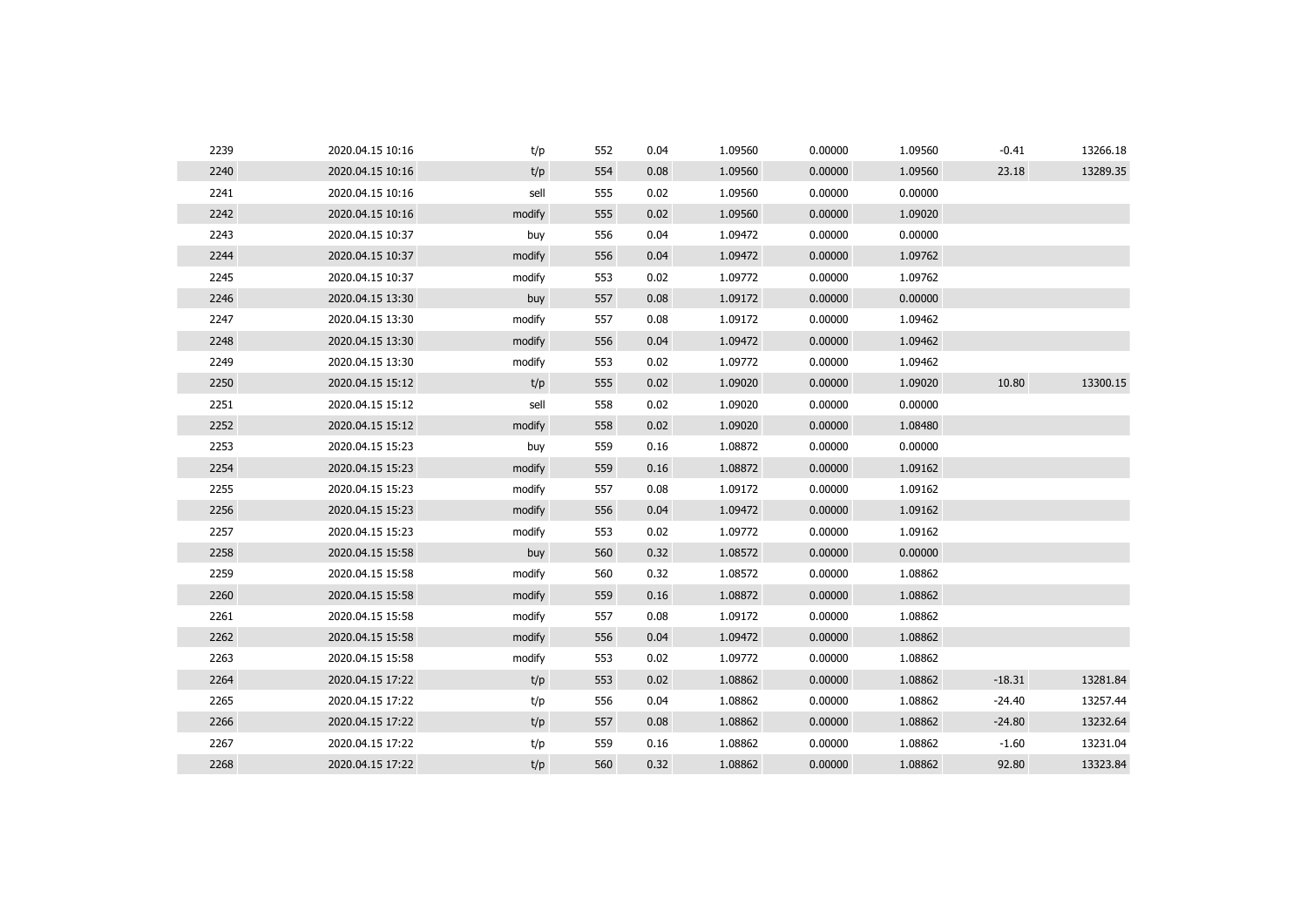| 2269 | 2020.04.15 17:22 | buy    | 561 | 0.02 | 1.08862 | 0.00000 | 0.00000 |         |          |
|------|------------------|--------|-----|------|---------|---------|---------|---------|----------|
| 2270 | 2020.04.15 17:22 | modify | 561 | 0.02 | 1.08862 | 0.00000 | 1.09402 |         |          |
| 2271 | 2020.04.15 21:16 | sell   | 562 | 0.04 | 1.09320 | 0.00000 | 0.00000 |         |          |
| 2272 | 2020.04.15 21:16 | modify | 562 | 0.04 | 1.09320 | 0.00000 | 1.09030 |         |          |
| 2273 | 2020.04.15 21:16 | modify | 558 | 0.02 | 1.09020 | 0.00000 | 1.09030 |         |          |
| 2274 | 2020.04.16 01:48 | t/p    | 558 | 0.02 | 1.09030 | 0.00000 | 1.09030 | $-0.22$ | 13323.63 |
| 2275 | 2020.04.16 01:48 | t/p    | 562 | 0.04 | 1.09030 | 0.00000 | 1.09030 | 11.56   | 13335.19 |
| 2276 | 2020.04.16 01:48 | sell   | 563 | 0.02 | 1.09030 | 0.00000 | 0.00000 |         |          |
| 2277 | 2020.04.16 01:48 | modify | 563 | 0.02 | 1.09030 | 0.00000 | 1.08490 |         |          |
| 2278 | 2020.04.16 13:08 | buy    | 564 | 0.04 | 1.08562 | 0.00000 | 0.00000 |         |          |
| 2279 | 2020.04.16 13:08 | modify | 564 | 0.04 | 1.08562 | 0.00000 | 1.08852 |         |          |
| 2280 | 2020.04.16 13:08 | modify | 561 | 0.02 | 1.08862 | 0.00000 | 1.08852 |         |          |
| 2281 | 2020.04.16 13:25 | t/p    | 561 | 0.02 | 1.08852 | 0.00000 | 1.08852 | $-0.52$ | 13334.67 |
| 2282 | 2020.04.16 13:25 | t/p    | 564 | 0.04 | 1.08852 | 0.00000 | 1.08852 | 11.60   | 13346.27 |
| 2283 | 2020.04.16 13:25 | buy    | 565 | 0.02 | 1.08852 | 0.00000 | 0.00000 |         |          |
| 2284 | 2020.04.16 13:25 | modify | 565 | 0.02 | 1.08852 | 0.00000 | 1.09392 |         |          |
| 2285 | 2020.04.16 17:53 | buy    | 566 | 0.04 | 1.08552 | 0.00000 | 0.00000 |         |          |
| 2286 | 2020.04.16 17:53 | modify | 566 | 0.04 | 1.08552 | 0.00000 | 1.08842 |         |          |
| 2287 | 2020.04.16 17:53 | modify | 565 | 0.02 | 1.08852 | 0.00000 | 1.08842 |         |          |
| 2288 | 2020.04.16 17:58 | t/p    | 563 | 0.02 | 1.08490 | 0.00000 | 1.08490 | 10.80   | 13357.07 |
| 2289 | 2020.04.16 17:58 | sell   | 567 | 0.02 | 1.08490 | 0.00000 | 0.00000 |         |          |
| 2290 | 2020.04.16 17:58 | modify | 567 | 0.02 | 1.08490 | 0.00000 | 1.07950 |         |          |
| 2291 | 2020.04.16 19:32 | buy    | 568 | 0.08 | 1.08252 | 0.00000 | 0.00000 |         |          |
| 2292 | 2020.04.16 19:32 | modify | 568 | 0.08 | 1.08252 | 0.00000 | 1.08542 |         |          |
| 2293 | 2020.04.16 19:32 | modify | 566 | 0.04 | 1.08552 | 0.00000 | 1.08542 |         |          |
| 2294 | 2020.04.16 19:32 | modify | 565 | 0.02 | 1.08852 | 0.00000 | 1.08542 |         |          |
| 2295 | 2020.04.17 00:45 | t/p    | 565 | 0.02 | 1.08542 | 0.00000 | 1.08542 | $-6.31$ | 13350.76 |
| 2296 | 2020.04.17 00:45 | t/p    | 566 | 0.04 | 1.08542 | 0.00000 | 1.08542 | $-0.62$ | 13350.14 |
| 2297 | 2020.04.17 00:45 | t/p    | 568 | 0.08 | 1.08542 | 0.00000 | 1.08542 | 22.77   | 13372.91 |
| 2298 | 2020.04.17 00:45 | buy    | 569 | 0.02 | 1.08542 | 0.00000 | 0.00000 |         |          |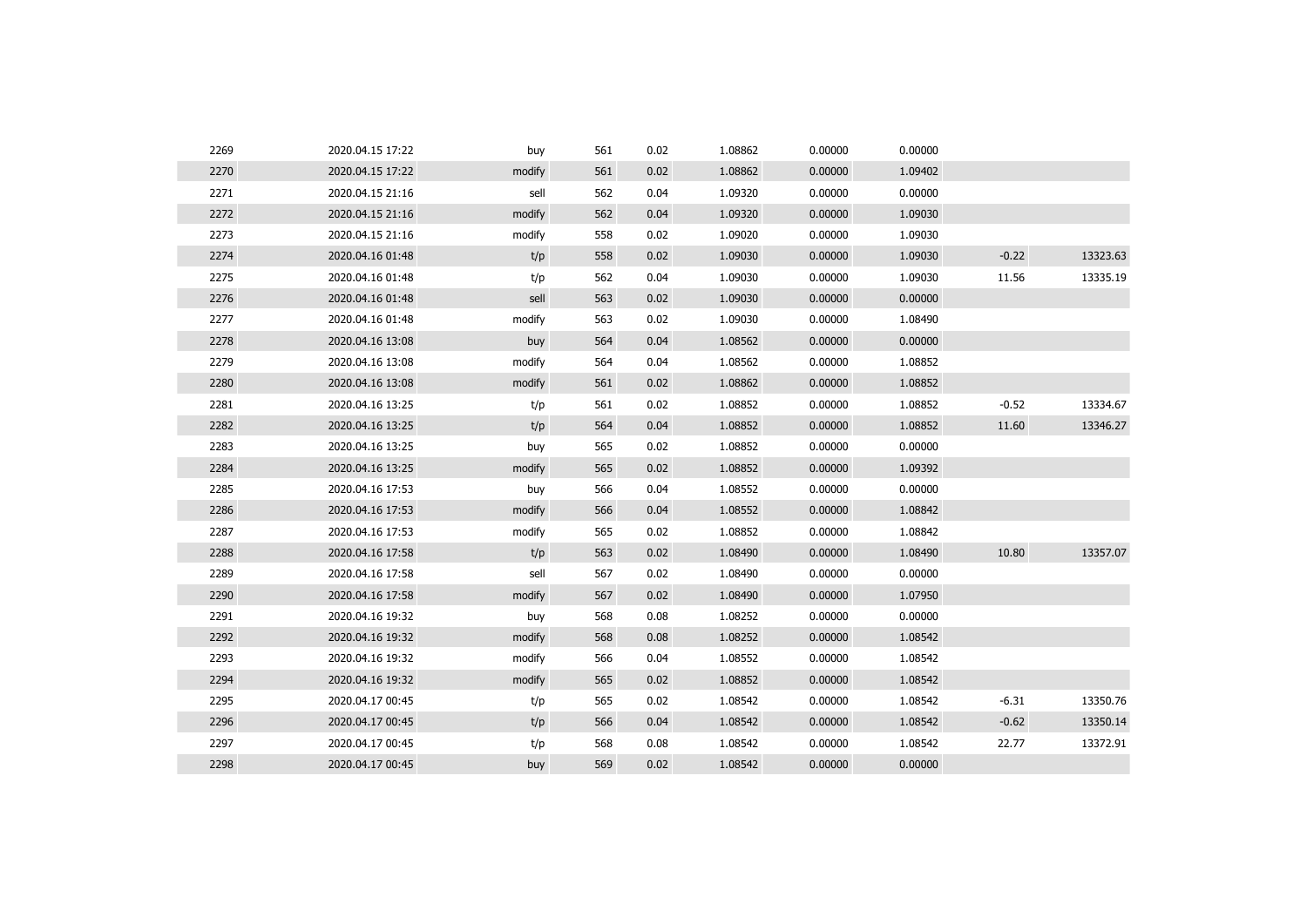| 2299 | 2020.04.17 00:45 | modify | 569 | 0.02 | 1.08542 | 0.00000 | 1.09082 |         |          |
|------|------------------|--------|-----|------|---------|---------|---------|---------|----------|
| 2300 | 2020.04.17 10:42 | buy    | 570 | 0.04 | 1.08242 | 0.00000 | 0.00000 |         |          |
| 2301 | 2020.04.17 10:42 | modify | 570 | 0.04 | 1.08242 | 0.00000 | 1.08532 |         |          |
| 2302 | 2020.04.17 10:42 | modify | 569 | 0.02 | 1.08542 | 0.00000 | 1.08532 |         |          |
| 2303 | 2020.04.17 15:08 | t/p    | 569 | 0.02 | 1.08532 | 0.00000 | 1.08532 | $-0.20$ | 13372.71 |
| 2304 | 2020.04.17 15:08 | t/p    | 570 | 0.04 | 1.08532 | 0.00000 | 1.08532 | 11.60   | 13384.31 |
| 2305 | 2020.04.17 15:08 | buy    | 571 | 0.02 | 1.08532 | 0.00000 | 0.00000 |         |          |
| 2306 | 2020.04.17 15:08 | modify | 571 | 0.02 | 1.08532 | 0.00000 | 1.09072 |         |          |
| 2307 | 2020.04.17 16:25 | sell   | 572 | 0.04 | 1.08790 | 0.00000 | 0.00000 |         |          |
| 2308 | 2020.04.17 16:25 | modify | 572 | 0.04 | 1.08790 | 0.00000 | 1.08500 |         |          |
| 2309 | 2020.04.17 16:25 | modify | 567 | 0.02 | 1.08490 | 0.00000 | 1.08500 |         |          |
| 2310 | 2020.04.20 09:02 | t/p    | 567 | 0.02 | 1.08500 | 0.00000 | 1.08500 | $-0.21$ | 13384.10 |
| 2311 | 2020.04.20 09:02 | t/p    | 572 | 0.04 | 1.08500 | 0.00000 | 1.08500 | 11.59   | 13395.69 |
| 2312 | 2020.04.20 09:02 | sell   | 573 | 0.02 | 1.08500 | 0.00000 | 0.00000 |         |          |
| 2313 | 2020.04.20 09:02 | modify | 573 | 0.02 | 1.08500 | 0.00000 | 1.07960 |         |          |
| 2314 | 2020.04.20 12:01 | sell   | 574 | 0.04 | 1.08800 | 0.00000 | 0.00000 |         |          |
| 2315 | 2020.04.20 12:01 | modify | 574 | 0.04 | 1.08800 | 0.00000 | 1.08510 |         |          |
| 2316 | 2020.04.20 12:01 | modify | 573 | 0.02 | 1.08500 | 0.00000 | 1.08510 |         |          |
| 2317 | 2020.04.20 15:03 | t/p    | 573 | 0.02 | 1.08510 | 0.00000 | 1.08510 | $-0.20$ | 13395.49 |
| 2318 | 2020.04.20 15:03 | t/p    | 574 | 0.04 | 1.08510 | 0.00000 | 1.08510 | 11.60   | 13407.09 |
| 2319 | 2020.04.20 15:03 | sell   | 575 | 0.02 | 1.08510 | 0.00000 | 0.00000 |         |          |
| 2320 | 2020.04.20 15:03 | modify | 575 | 0.02 | 1.08510 | 0.00000 | 1.07970 |         |          |
| 2321 | 2020.04.20 17:42 | sell   | 576 | 0.04 | 1.08810 | 0.00000 | 0.00000 |         |          |
| 2322 | 2020.04.20 17:42 | modify | 576 | 0.04 | 1.08810 | 0.00000 | 1.08520 |         |          |
| 2323 | 2020.04.20 17:42 | modify | 575 | 0.02 | 1.08510 | 0.00000 | 1.08520 |         |          |
| 2324 | 2020.04.21 04:44 | t/p    | 575 | 0.02 | 1.08520 | 0.00000 | 1.08520 | $-0.21$ | 13406.88 |
| 2325 | 2020.04.21 04:44 | t/p    | 576 | 0.04 | 1.08520 | 0.00000 | 1.08520 | 11.59   | 13418.47 |
| 2326 | 2020.04.21 04:44 | sell   | 577 | 0.02 | 1.08520 | 0.00000 | 0.00000 |         |          |
| 2327 | 2020.04.21 04:44 | modify | 577 | 0.02 | 1.08520 | 0.00000 | 1.07980 |         |          |
| 2328 | 2020.04.21 11:02 | buy    | 578 | 0.04 | 1.08232 | 0.00000 | 0.00000 |         |          |
|      |                  |        |     |      |         |         |         |         |          |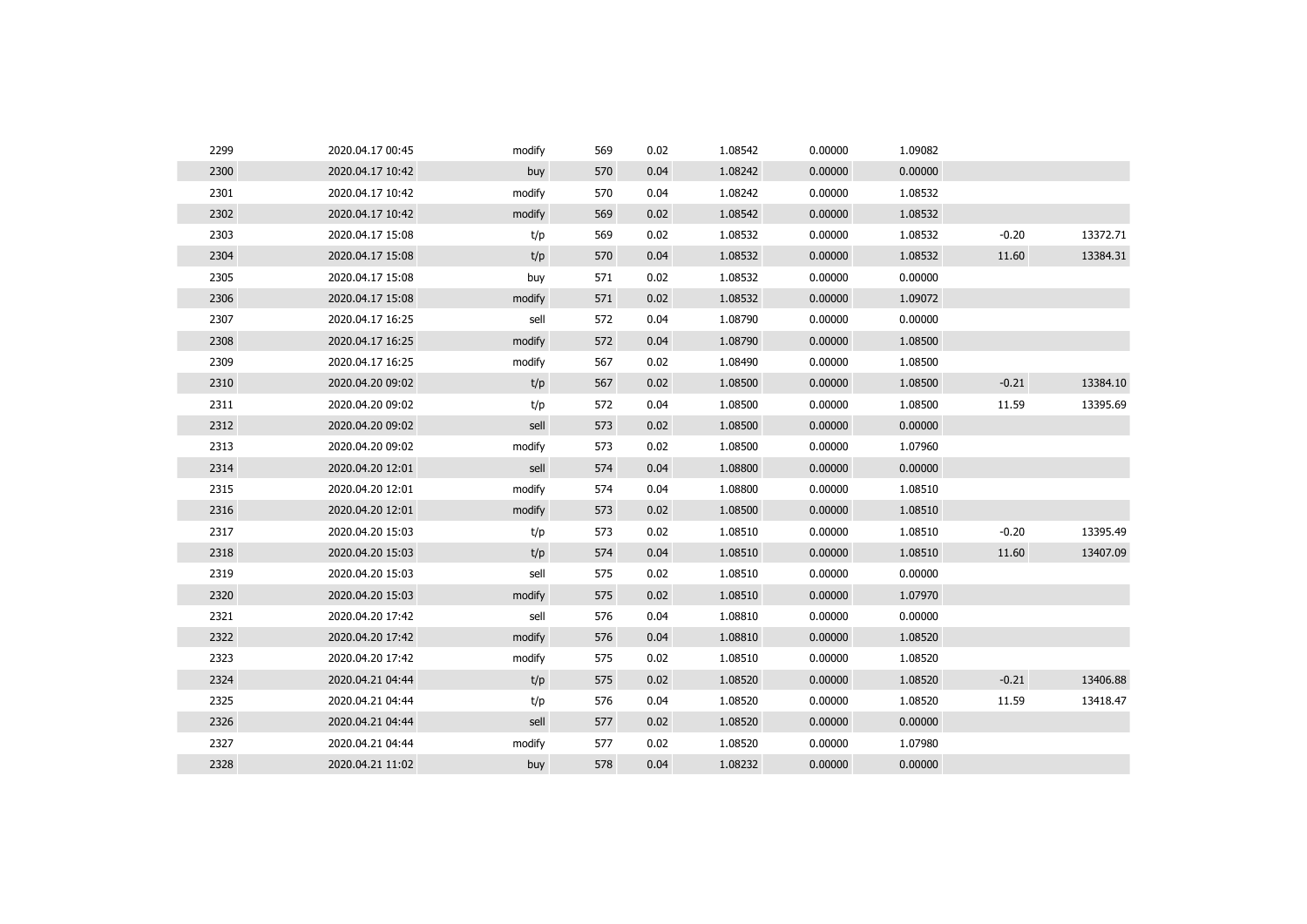| 2329 | 2020.04.21 11:02 | modify | 578 | 0.04 | 1.08232 | 0.00000 | 1.08522 |         |          |
|------|------------------|--------|-----|------|---------|---------|---------|---------|----------|
| 2330 | 2020.04.21 11:02 | modify | 571 | 0.02 | 1.08532 | 0.00000 | 1.08522 |         |          |
| 2331 | 2020.04.21 12:35 | t/p    | 571 | 0.02 | 1.08522 | 0.00000 | 1.08522 | $-0.42$ | 13418.05 |
| 2332 | 2020.04.21 12:35 | t/p    | 578 | 0.04 | 1.08522 | 0.00000 | 1.08522 | 11.60   | 13429.65 |
| 2333 | 2020.04.21 12:35 | buy    | 579 | 0.02 | 1.08522 | 0.00000 | 0.00000 |         |          |
| 2334 | 2020.04.21 12:35 | modify | 579 | 0.02 | 1.08522 | 0.00000 | 1.09062 |         |          |
| 2335 | 2020.04.21 16:02 | buy    | 580 | 0.04 | 1.08222 | 0.00000 | 0.00000 |         |          |
| 2336 | 2020.04.21 16:02 | modify | 580 | 0.04 | 1.08222 | 0.00000 | 1.08512 |         |          |
| 2337 | 2020.04.21 16:02 | modify | 579 | 0.02 | 1.08522 | 0.00000 | 1.08512 |         |          |
| 2338 | 2020.04.21 16:46 | t/p    | 579 | 0.02 | 1.08512 | 0.00000 | 1.08512 | $-0.20$ | 13429.45 |
| 2339 | 2020.04.21 16:46 | t/p    | 580 | 0.04 | 1.08512 | 0.00000 | 1.08512 | 11.60   | 13441.05 |
| 2340 | 2020.04.21 16:46 | buy    | 581 | 0.02 | 1.08512 | 0.00000 | 0.00000 |         |          |
| 2341 | 2020.04.21 16:46 | modify | 581 | 0.02 | 1.08512 | 0.00000 | 1.09052 |         |          |
| 2342 | 2020.04.22 14:17 | sell   | 582 | 0.04 | 1.08820 | 0.00000 | 0.00000 |         |          |
| 2343 | 2020.04.22 14:17 | modify | 582 | 0.04 | 1.08820 | 0.00000 | 1.08530 |         |          |
| 2344 | 2020.04.22 14:17 | modify | 577 | 0.02 | 1.08520 | 0.00000 | 1.08530 |         |          |
| 2345 | 2020.04.22 16:53 | t/p    | 577 | 0.02 | 1.08530 | 0.00000 | 1.08530 | $-0.21$ | 13440.85 |
| 2346 | 2020.04.22 16:53 | t/p    | 582 | 0.04 | 1.08530 | 0.00000 | 1.08530 | 11.60   | 13452.45 |
| 2347 | 2020.04.22 16:53 | sell   | 583 | 0.02 | 1.08530 | 0.00000 | 0.00000 |         |          |
| 2348 | 2020.04.22 16:53 | modify | 583 | 0.02 | 1.08530 | 0.00000 | 1.07990 |         |          |
| 2349 | 2020.04.22 18:03 | buy    | 584 | 0.04 | 1.08212 | 0.00000 | 0.00000 |         |          |
| 2350 | 2020.04.22 18:03 | modify | 584 | 0.04 | 1.08212 | 0.00000 | 1.08502 |         |          |
| 2351 | 2020.04.22 18:03 | modify | 581 | 0.02 | 1.08512 | 0.00000 | 1.08502 |         |          |
| 2352 | 2020.04.23 10:21 | t/p    | 583 | 0.02 | 1.07990 | 0.00000 | 1.07990 | 10.78   | 13463.23 |
| 2353 | 2020.04.23 10:21 | sell   | 585 | 0.02 | 1.07990 | 0.00000 | 0.00000 |         |          |
| 2354 | 2020.04.23 10:21 | modify | 585 | 0.02 | 1.07990 | 0.00000 | 1.07450 |         |          |
| 2355 | 2020.04.23 10:23 | buy    | 586 | 0.08 | 1.07912 | 0.00000 | 0.00000 |         |          |
| 2356 | 2020.04.23 10:23 | modify | 586 | 0.08 | 1.07912 | 0.00000 | 1.08202 |         |          |
| 2357 | 2020.04.23 10:23 | modify | 584 | 0.04 | 1.08212 | 0.00000 | 1.08202 |         |          |
| 2358 | 2020.04.23 10:23 | modify | 581 | 0.02 | 1.08512 | 0.00000 | 1.08202 |         |          |
|      |                  |        |     |      |         |         |         |         |          |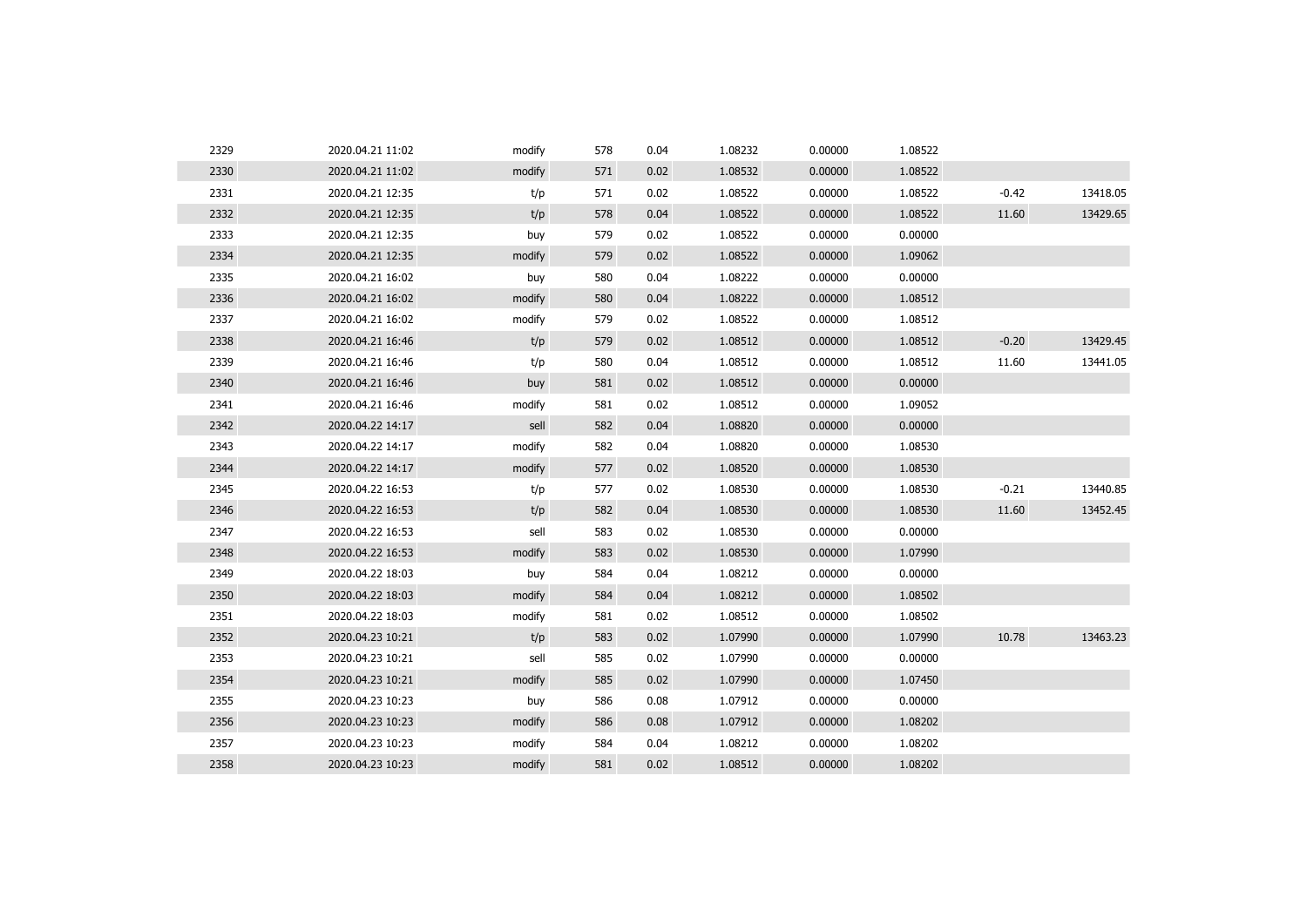| 2359 | 2020.04.23 13:38 | buy    | 587 | 0.16 | 1.07612 | 0.00000 | 0.00000 |          |          |
|------|------------------|--------|-----|------|---------|---------|---------|----------|----------|
| 2360 | 2020.04.23 13:38 | modify | 587 | 0.16 | 1.07612 | 0.00000 | 1.07902 |          |          |
| 2361 | 2020.04.23 13:38 | modify | 586 | 0.08 | 1.07912 | 0.00000 | 1.07902 |          |          |
| 2362 | 2020.04.23 13:38 | modify | 584 | 0.04 | 1.08212 | 0.00000 | 1.07902 |          |          |
| 2363 | 2020.04.23 13:38 | modify | 581 | 0.02 | 1.08512 | 0.00000 | 1.07902 |          |          |
| 2364 | 2020.04.23 14:13 | t/p    | 581 | 0.02 | 1.07902 | 0.00000 | 1.07902 | $-12.63$ | 13450.60 |
| 2365 | 2020.04.23 14:13 | t/p    | 584 | 0.04 | 1.07902 | 0.00000 | 1.07902 | $-13.05$ | 13437.55 |
| 2366 | 2020.04.23 14:13 | t/p    | 586 | 0.08 | 1.07902 | 0.00000 | 1.07902 | $-0.80$  | 13436.75 |
| 2367 | 2020.04.23 14:13 | t/p    | 587 | 0.16 | 1.07902 | 0.00000 | 1.07902 | 46.40    | 13483.15 |
| 2368 | 2020.04.23 14:13 | buy    | 588 | 0.02 | 1.07902 | 0.00000 | 0.00000 |          |          |
| 2369 | 2020.04.23 14:13 | modify | 588 | 0.02 | 1.07902 | 0.00000 | 1.08442 |          |          |
| 2370 | 2020.04.23 17:22 | sell   | 589 | 0.04 | 1.08290 | 0.00000 | 0.00000 |          |          |
| 2371 | 2020.04.23 17:22 | modify | 589 | 0.04 | 1.08290 | 0.00000 | 1.08000 |          |          |
| 2372 | 2020.04.23 17:22 | modify | 585 | 0.02 | 1.07990 | 0.00000 | 1.08000 |          |          |
| 2373 | 2020.04.23 17:23 | t/p    | 588 | 0.02 | 1.08442 | 0.00000 | 1.08442 | 10.80    | 13493.95 |
| 2374 | 2020.04.23 17:23 | buy    | 590 | 0.02 | 1.08442 | 0.00000 | 0.00000 |          |          |
| 2375 | 2020.04.23 17:23 | modify | 590 | 0.02 | 1.08442 | 0.00000 | 1.08982 |          |          |
| 2376 | 2020.04.23 18:43 | buy    | 591 | 0.04 | 1.08142 | 0.00000 | 0.00000 |          |          |
| 2377 | 2020.04.23 18:43 | modify | 591 | 0.04 | 1.08142 | 0.00000 | 1.08432 |          |          |
| 2378 | 2020.04.23 18:43 | modify | 590 | 0.02 | 1.08442 | 0.00000 | 1.08432 |          |          |
| 2379 | 2020.04.23 20:09 | t/p    | 585 | 0.02 | 1.08000 | 0.00000 | 1.08000 | $-0.20$  | 13493.75 |
| 2380 | 2020.04.23 20:09 | t/p    | 589 | 0.04 | 1.08000 | 0.00000 | 1.08000 | 11.60    | 13505.35 |
| 2381 | 2020.04.23 20:09 | sell   | 592 | 0.02 | 1.08000 | 0.00000 | 0.00000 |          |          |
| 2382 | 2020.04.23 20:09 | modify | 592 | 0.02 | 1.08000 | 0.00000 | 1.07460 |          |          |
| 2383 | 2020.04.23 20:18 | buy    | 593 | 0.08 | 1.07842 | 0.00000 | 0.00000 |          |          |
| 2384 | 2020.04.23 20:18 | modify | 593 | 0.08 | 1.07842 | 0.00000 | 1.08132 |          |          |
| 2385 | 2020.04.23 20:18 | modify | 591 | 0.04 | 1.08142 | 0.00000 | 1.08132 |          |          |
| 2386 | 2020.04.23 20:18 | modify | 590 | 0.02 | 1.08442 | 0.00000 | 1.08132 |          |          |
| 2387 | 2020.04.24 09:12 | buy    | 594 | 0.16 | 1.07542 | 0.00000 | 0.00000 |          |          |
| 2388 | 2020.04.24 09:12 | modify | 594 | 0.16 | 1.07542 | 0.00000 | 1.07832 |          |          |
|      |                  |        |     |      |         |         |         |          |          |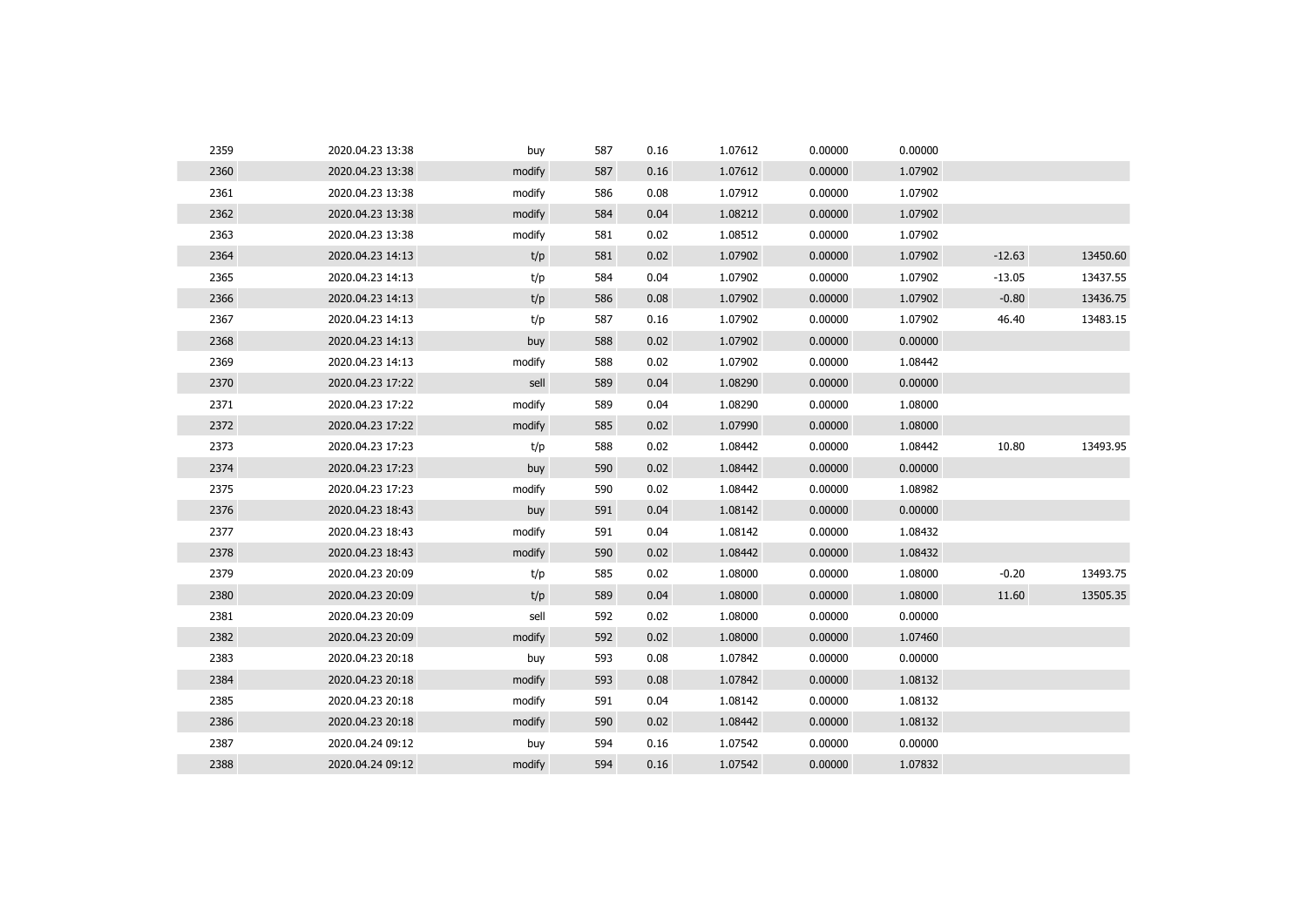| 2389 | 2020.04.24 09:12 | modify | 593 | 0.08 | 1.07842 | 0.00000 | 1.07832 |          |          |
|------|------------------|--------|-----|------|---------|---------|---------|----------|----------|
| 2390 | 2020.04.24 09:12 | modify | 591 | 0.04 | 1.08142 | 0.00000 | 1.07832 |          |          |
| 2391 | 2020.04.24 09:12 | modify | 590 | 0.02 | 1.08442 | 0.00000 | 1.07832 |          |          |
| 2392 | 2020.04.24 09:57 | t/p    | 592 | 0.02 | 1.07460 | 0.00000 | 1.07460 | 10.79    | 13516.14 |
| 2393 | 2020.04.24 09:57 | sell   | 595 | 0.02 | 1.07460 | 0.00000 | 0.00000 |          |          |
| 2394 | 2020.04.24 09:57 | modify | 595 | 0.02 | 1.07460 | 0.00000 | 1.06920 |          |          |
| 2395 | 2020.04.24 13:37 | sell   | 596 | 0.04 | 1.07760 | 0.00000 | 0.00000 |          |          |
| 2396 | 2020.04.24 13:37 | modify | 596 | 0.04 | 1.07760 | 0.00000 | 1.07470 |          |          |
| 2397 | 2020.04.24 13:37 | modify | 595 | 0.02 | 1.07460 | 0.00000 | 1.07470 |          |          |
| 2398 | 2020.04.24 13:38 | t/p    | 590 | 0.02 | 1.07832 | 0.00000 | 1.07832 | $-12.31$ | 13503.83 |
| 2399 | 2020.04.24 13:38 | t/p    | 591 | 0.04 | 1.07832 | 0.00000 | 1.07832 | $-12.62$ | 13491.22 |
| 2400 | 2020.04.24 13:38 | t/p    | 593 | 0.08 | 1.07832 | 0.00000 | 1.07832 | $-1.23$  | 13489.99 |
| 2401 | 2020.04.24 13:38 | t/p    | 594 | 0.16 | 1.07832 | 0.00000 | 1.07832 | 46.40    | 13536.39 |
| 2402 | 2020.04.24 13:38 | buy    | 597 | 0.02 | 1.07832 | 0.00000 | 0.00000 |          |          |
| 2403 | 2020.04.24 13:38 | modify | 597 | 0.02 | 1.07832 | 0.00000 | 1.08372 |          |          |
| 2404 | 2020.04.24 15:22 | sell   | 598 | 0.08 | 1.08060 | 0.00000 | 0.00000 |          |          |
| 2405 | 2020.04.24 15:22 | modify | 598 | 0.08 | 1.08060 | 0.00000 | 1.07770 |          |          |
| 2406 | 2020.04.24 15:22 | modify | 596 | 0.04 | 1.07760 | 0.00000 | 1.07770 |          |          |
| 2407 | 2020.04.24 15:22 | modify | 595 | 0.02 | 1.07460 | 0.00000 | 1.07770 |          |          |
| 2408 | 2020.04.27 07:32 | sell   | 599 | 0.16 | 1.08360 | 0.00000 | 0.00000 |          |          |
| 2409 | 2020.04.27 07:32 | modify | 599 | 0.16 | 1.08360 | 0.00000 | 1.08070 |          |          |
| 2410 | 2020.04.27 07:32 | modify | 598 | 0.08 | 1.08060 | 0.00000 | 1.08070 |          |          |
| 2411 | 2020.04.27 07:32 | modify | 596 | 0.04 | 1.07760 | 0.00000 | 1.08070 |          |          |
| 2412 | 2020.04.27 07:32 | modify | 595 | 0.02 | 1.07460 | 0.00000 | 1.08070 |          |          |
| 2413 | 2020.04.27 07:32 | t/p    | 597 | 0.02 | 1.08372 | 0.00000 | 1.08372 | 10.69    | 13547.08 |
| 2414 | 2020.04.27 07:32 | buy    | 600 | 0.02 | 1.08372 | 0.00000 | 0.00000 |          |          |
| 2415 | 2020.04.27 07:32 | modify | 600 | 0.02 | 1.08372 | 0.00000 | 1.08912 |          |          |
| 2416 | 2020.04.28 12:22 | sell   | 601 | 0.32 | 1.08660 | 0.00000 | 0.00000 |          |          |
| 2417 | 2020.04.28 12:22 | modify | 601 | 0.32 | 1.08660 | 0.00000 | 1.08370 |          |          |
| 2418 | 2020.04.28 12:22 | modify | 599 | 0.16 | 1.08360 | 0.00000 | 1.08370 |          |          |
|      |                  |        |     |      |         |         |         |          |          |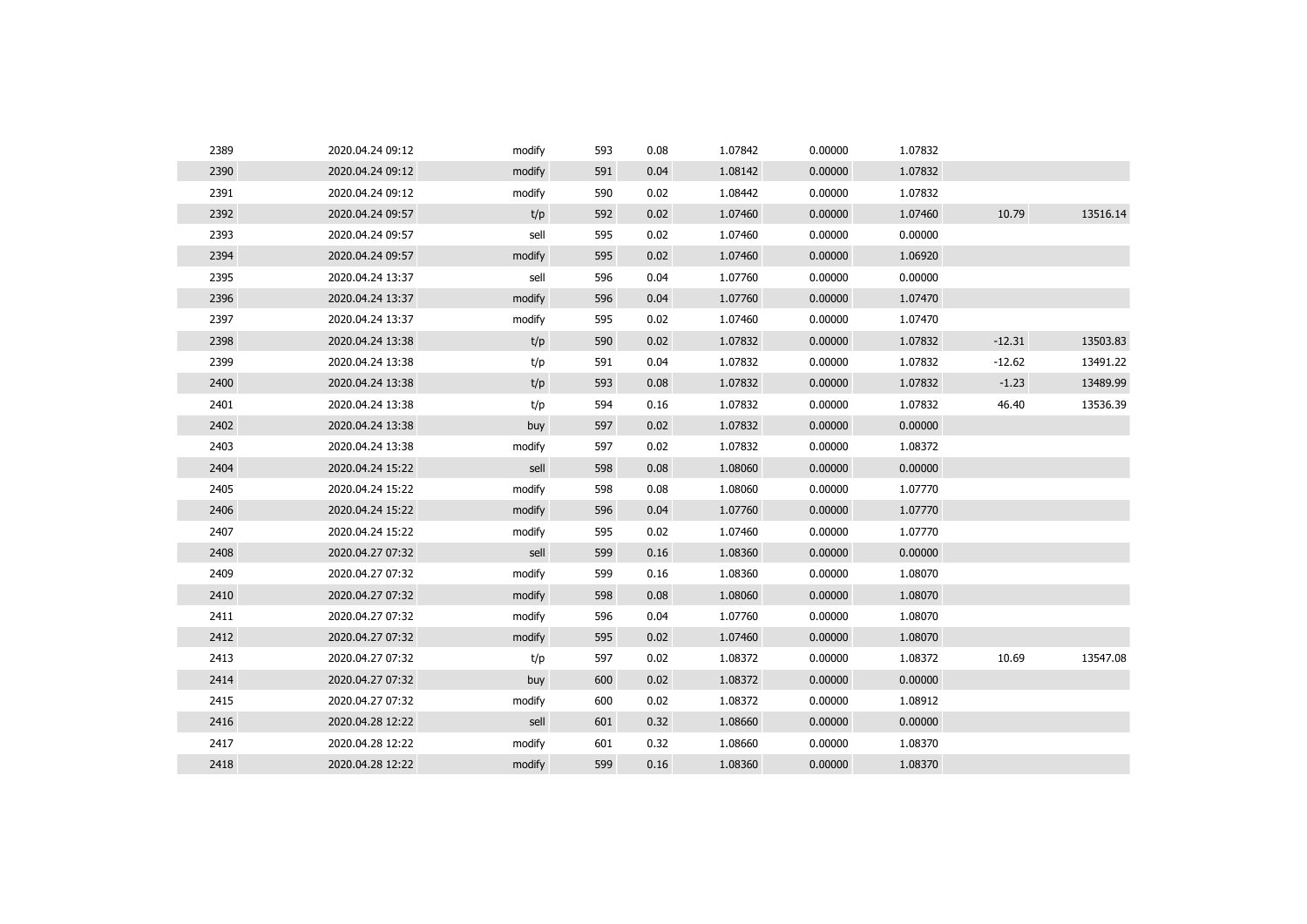| 2419 | 2020.04.28 12:22 | modify | 598 | 0.08 | 1.08060 | 0.00000 | 1.08370 |          |          |
|------|------------------|--------|-----|------|---------|---------|---------|----------|----------|
| 2420 | 2020.04.28 12:22 | modify | 596 | 0.04 | 1.07760 | 0.00000 | 1.08370 |          |          |
| 2421 | 2020.04.28 12:22 | modify | 595 | 0.02 | 1.07460 | 0.00000 | 1.08370 |          |          |
| 2422 | 2020.04.28 17:57 | t/p    | 595 | 0.02 | 1.08370 | 0.00000 | 1.08370 | $-18.21$ | 13528.87 |
| 2423 | 2020.04.28 17:57 | t/p    | 596 | 0.04 | 1.08370 | 0.00000 | 1.08370 | $-24.42$ | 13504.44 |
| 2424 | 2020.04.28 17:57 | t/p    | 598 | 0.08 | 1.08370 | 0.00000 | 1.08370 | $-24.85$ | 13479.59 |
| 2425 | 2020.04.28 17:57 | t/p    | 599 | 0.16 | 1.08370 | 0.00000 | 1.08370 | $-1.65$  | 13477.95 |
| 2426 | 2020.04.28 17:57 | t/p    | 601 | 0.32 | 1.08370 | 0.00000 | 1.08370 | 92.80    | 13570.75 |
| 2427 | 2020.04.28 17:57 | sell   | 602 | 0.02 | 1.08370 | 0.00000 | 0.00000 |          |          |
| 2428 | 2020.04.28 17:57 | modify | 602 | 0.02 | 1.08370 | 0.00000 | 1.07830 |          |          |
| 2429 | 2020.04.29 10:05 | sell   | 603 | 0.04 | 1.08670 | 0.00000 | 0.00000 |          |          |
| 2430 | 2020.04.29 10:05 | modify | 603 | 0.04 | 1.08670 | 0.00000 | 1.08380 |          |          |
| 2431 | 2020.04.29 10:05 | modify | 602 | 0.02 | 1.08370 | 0.00000 | 1.08380 |          |          |
| 2432 | 2020.04.30 10:08 | t/p    | 600 | 0.02 | 1.08912 | 0.00000 | 1.08912 | 10.26    | 13581.01 |
| 2433 | 2020.04.30 10:08 | buy    | 604 | 0.02 | 1.08912 | 0.00000 | 0.00000 |          |          |
| 2434 | 2020.04.30 10:08 | modify | 604 | 0.02 | 1.08912 | 0.00000 | 1.09452 |          |          |
| 2435 | 2020.04.30 12:58 | buy    | 605 | 0.04 | 1.08612 | 0.00000 | 0.00000 |          |          |
| 2436 | 2020.04.30 12:58 | modify | 605 | 0.04 | 1.08612 | 0.00000 | 1.08902 |          |          |
| 2437 | 2020.04.30 12:58 | modify | 604 | 0.02 | 1.08912 | 0.00000 | 1.08902 |          |          |
| 2438 | 2020.04.30 16:13 | t/p    | 602 | 0.02 | 1.08380 | 0.00000 | 1.08380 | $-0.22$  | 13580.78 |
| 2439 | 2020.04.30 16:13 | t/p    | 603 | 0.04 | 1.08380 | 0.00000 | 1.08380 | 11.56    | 13592.35 |
| 2440 | 2020.04.30 16:13 | sell   | 606 | 0.02 | 1.08380 | 0.00000 | 0.00000 |          |          |
| 2441 | 2020.04.30 16:13 | modify | 606 | 0.02 | 1.08380 | 0.00000 | 1.07840 |          |          |
| 2442 | 2020.04.30 17:16 | sell   | 607 | 0.04 | 1.08680 | 0.00000 | 0.00000 |          |          |
| 2443 | 2020.04.30 17:16 | modify | 607 | 0.04 | 1.08680 | 0.00000 | 1.08390 |          |          |
| 2444 | 2020.04.30 17:16 | modify | 606 | 0.02 | 1.08380 | 0.00000 | 1.08390 |          |          |
| 2445 | 2020.04.30 17:27 | t/p    | 604 | 0.02 | 1.08902 | 0.00000 | 1.08902 | $-0.20$  | 13592.15 |
| 2446 | 2020.04.30 17:27 | t/p    | 605 | 0.04 | 1.08902 | 0.00000 | 1.08902 | 11.60    | 13603.75 |
| 2447 | 2020.04.30 17:27 | buy    | 608 | 0.02 | 1.08902 | 0.00000 | 0.00000 |          |          |
| 2448 | 2020.04.30 17:27 | modify | 608 | 0.02 | 1.08902 | 0.00000 | 1.09442 |          |          |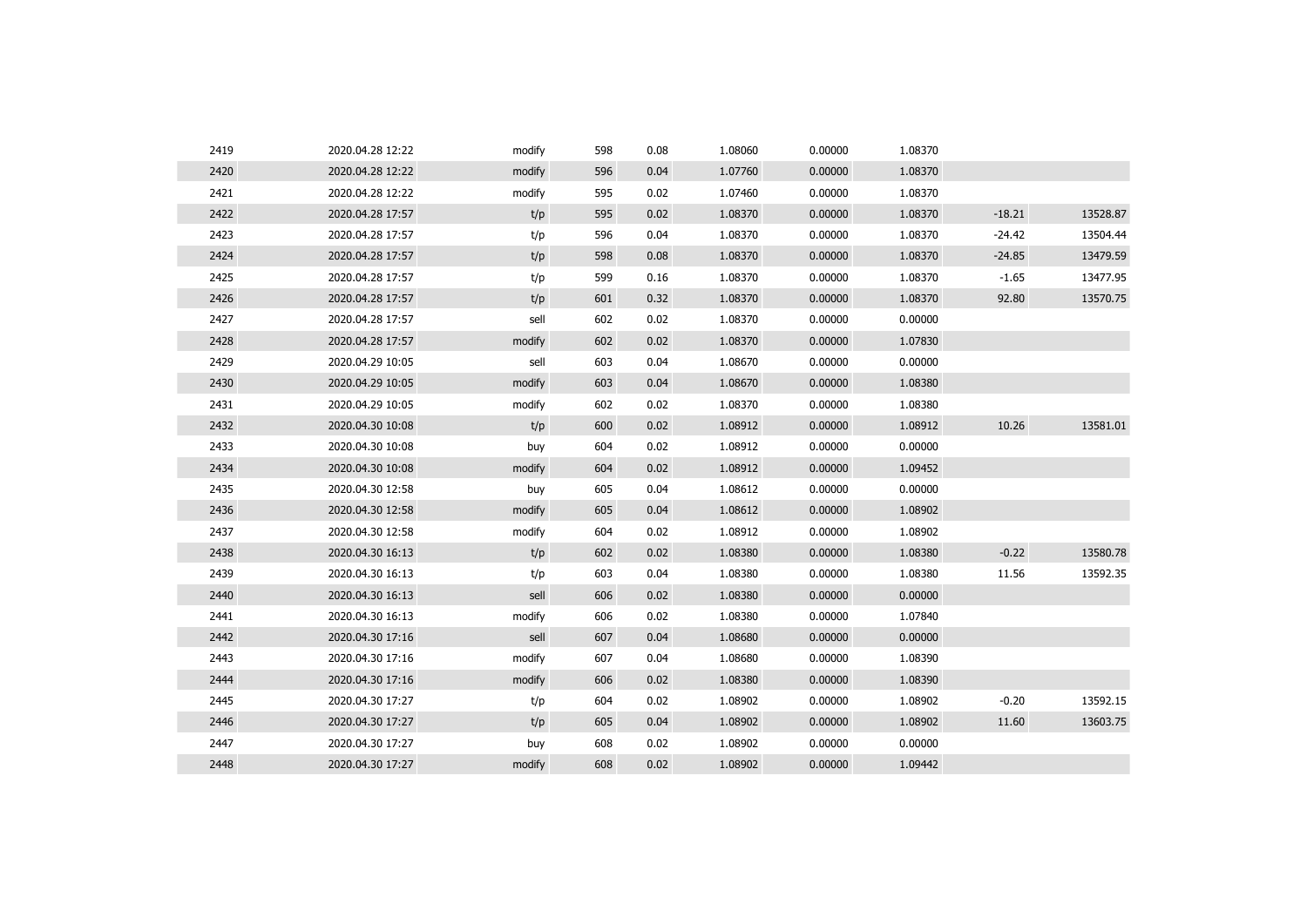| 2449 | 2020.04.30 17:33 | sell   | 609 | 0.08 | 1.08980 | 0.00000 | 0.00000 |          |          |
|------|------------------|--------|-----|------|---------|---------|---------|----------|----------|
| 2450 | 2020.04.30 17:33 | modify | 609 | 0.08 | 1.08980 | 0.00000 | 1.08690 |          |          |
| 2451 | 2020.04.30 17:33 | modify | 607 | 0.04 | 1.08680 | 0.00000 | 1.08690 |          |          |
| 2452 | 2020.04.30 17:33 | modify | 606 | 0.02 | 1.08380 | 0.00000 | 1.08690 |          |          |
| 2453 | 2020.04.30 17:56 | sell   | 610 | 0.16 | 1.09280 | 0.00000 | 0.00000 |          |          |
| 2454 | 2020.04.30 17:56 | modify | 610 | 0.16 | 1.09280 | 0.00000 | 1.08990 |          |          |
| 2455 | 2020.04.30 17:56 | modify | 609 | 0.08 | 1.08980 | 0.00000 | 1.08990 |          |          |
| 2456 | 2020.04.30 17:56 | modify | 607 | 0.04 | 1.08680 | 0.00000 | 1.08990 |          |          |
| 2457 | 2020.04.30 17:56 | modify | 606 | 0.02 | 1.08380 | 0.00000 | 1.08990 |          |          |
| 2458 | 2020.04.30 17:57 | t/p    | 608 | 0.02 | 1.09442 | 0.00000 | 1.09442 | 10.80    | 13614.55 |
| 2459 | 2020.04.30 17:57 | buy    | 611 | 0.02 | 1.09442 | 0.00000 | 0.00000 |          |          |
| 2460 | 2020.04.30 17:57 | modify | 611 | 0.02 | 1.09442 | 0.00000 | 1.09982 |          |          |
| 2461 | 2020.04.30 17:58 | sell   | 612 | 0.32 | 1.09580 | 0.00000 | 0.00000 |          |          |
| 2462 | 2020.04.30 17:58 | modify | 612 | 0.32 | 1.09580 | 0.00000 | 1.09290 |          |          |
| 2463 | 2020.04.30 17:58 | modify | 610 | 0.16 | 1.09280 | 0.00000 | 1.09290 |          |          |
| 2464 | 2020.04.30 17:58 | modify | 609 | 0.08 | 1.08980 | 0.00000 | 1.09290 |          |          |
| 2465 | 2020.04.30 17:58 | modify | 607 | 0.04 | 1.08680 | 0.00000 | 1.09290 |          |          |
| 2466 | 2020.04.30 17:58 | modify | 606 | 0.02 | 1.08380 | 0.00000 | 1.09290 |          |          |
| 2467 | 2020.04.30 18:58 | t/p    | 606 | 0.02 | 1.09290 | 0.00000 | 1.09290 | $-18.20$ | 13596.35 |
| 2468 | 2020.04.30 18:58 | t/p    | 607 | 0.04 | 1.09290 | 0.00000 | 1.09290 | $-24.40$ | 13571.95 |
| 2469 | 2020.04.30 18:58 | t/p    | 609 | 0.08 | 1.09290 | 0.00000 | 1.09290 | $-24.80$ | 13547.15 |
| 2470 | 2020.04.30 18:58 | t/p    | 610 | 0.16 | 1.09290 | 0.00000 | 1.09290 | $-1.60$  | 13545.55 |
| 2471 | 2020.04.30 18:58 | t/p    | 612 | 0.32 | 1.09290 | 0.00000 | 1.09290 | 92.80    | 13638.35 |
| 2472 | 2020.04.30 18:58 | sell   | 613 | 0.02 | 1.09290 | 0.00000 | 0.00000 |          |          |
| 2473 | 2020.04.30 18:58 | modify | 613 | 0.02 | 1.09290 | 0.00000 | 1.08750 |          |          |
| 2474 | 2020.04.30 22:07 | sell   | 614 | 0.04 | 1.09590 | 0.00000 | 0.00000 |          |          |
| 2475 | 2020.04.30 22:07 | modify | 614 | 0.04 | 1.09590 | 0.00000 | 1.09300 |          |          |
| 2476 | 2020.04.30 22:07 | modify | 613 | 0.02 | 1.09290 | 0.00000 | 1.09300 |          |          |
| 2477 | 2020.05.01 13:23 | sell   | 615 | 0.08 | 1.09890 | 0.00000 | 0.00000 |          |          |
| 2478 | 2020.05.01 13:23 | modify | 615 | 0.08 | 1.09890 | 0.00000 | 1.09600 |          |          |
|      |                  |        |     |      |         |         |         |          |          |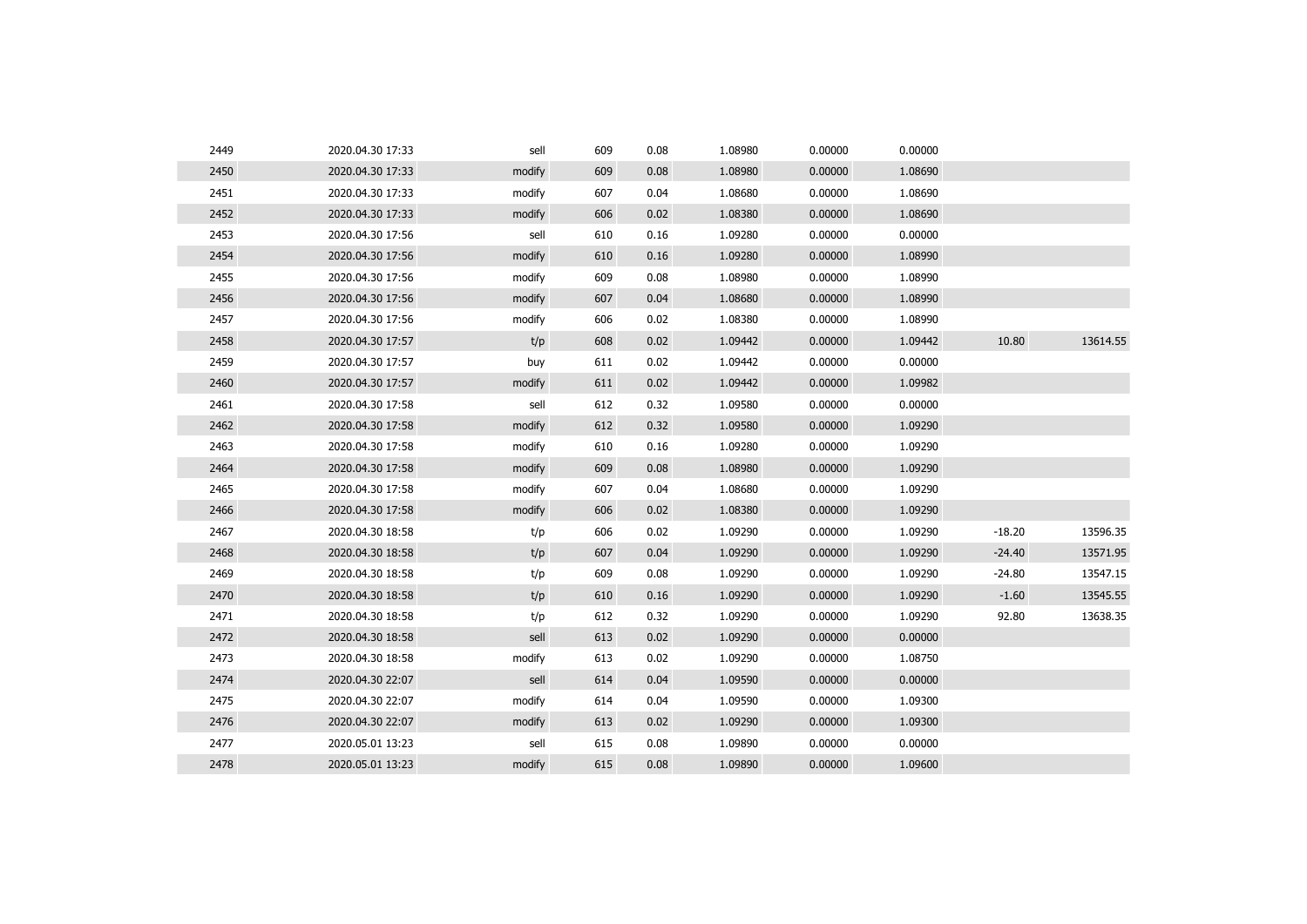| 2479 | 2020.05.01 13:23 | modify | 614 | 0.04 | 1.09590 | 0.00000 | 1.09600 |         |          |
|------|------------------|--------|-----|------|---------|---------|---------|---------|----------|
| 2480 | 2020.05.01 13:23 | modify | 613 | 0.02 | 1.09290 | 0.00000 | 1.09600 |         |          |
| 2481 | 2020.05.01 17:28 | t/p    | 611 | 0.02 | 1.09982 | 0.00000 | 1.09982 | 10.69   | 13649.04 |
| 2482 | 2020.05.01 17:28 | buy    | 616 | 0.02 | 1.09982 | 0.00000 | 0.00000 |         |          |
| 2483 | 2020.05.01 17:28 | modify | 616 | 0.02 | 1.09982 | 0.00000 | 1.10522 |         |          |
| 2484 | 2020.05.04 00:05 | buy    | 617 | 0.04 | 1.09662 | 0.00000 | 0.00000 |         |          |
| 2485 | 2020.05.04 00:05 | modify | 617 | 0.04 | 1.09662 | 0.00000 | 1.09952 |         |          |
| 2486 | 2020.05.04 00:05 | modify | 616 | 0.02 | 1.09982 | 0.00000 | 1.09952 |         |          |
| 2487 | 2020.05.04 01:30 | t/p    | 613 | 0.02 | 1.09600 | 0.00000 | 1.09600 | $-6.21$ | 13642.83 |
| 2488 | 2020.05.04 01:30 | t/p    | 614 | 0.04 | 1.09600 | 0.00000 | 1.09600 | $-0.42$ | 13642.40 |
| 2489 | 2020.05.04 01:30 | t/p    | 615 | 0.08 | 1.09600 | 0.00000 | 1.09600 | 23.18   | 13665.58 |
| 2490 | 2020.05.04 01:30 | sell   | 618 | 0.02 | 1.09600 | 0.00000 | 0.00000 |         |          |
| 2491 | 2020.05.04 01:30 | modify | 618 | 0.02 | 1.09600 | 0.00000 | 1.09060 |         |          |
| 2492 | 2020.05.04 07:37 | buy    | 619 | 0.08 | 1.09362 | 0.00000 | 0.00000 |         |          |
| 2493 | 2020.05.04 07:37 | modify | 619 | 0.08 | 1.09362 | 0.00000 | 1.09652 |         |          |
| 2494 | 2020.05.04 07:37 | modify | 617 | 0.04 | 1.09662 | 0.00000 | 1.09652 |         |          |
| 2495 | 2020.05.04 07:37 | modify | 616 | 0.02 | 1.09982 | 0.00000 | 1.09652 |         |          |
| 2496 | 2020.05.04 17:43 | buy    | 620 | 0.16 | 1.09062 | 0.00000 | 0.00000 |         |          |
| 2497 | 2020.05.04 17:43 | modify | 620 | 0.16 | 1.09062 | 0.00000 | 1.09352 |         |          |
| 2498 | 2020.05.04 17:43 | modify | 619 | 0.08 | 1.09362 | 0.00000 | 1.09352 |         |          |
| 2499 | 2020.05.04 17:43 | modify | 617 | 0.04 | 1.09662 | 0.00000 | 1.09352 |         |          |
| 2500 | 2020.05.04 17:43 | modify | 616 | 0.02 | 1.09982 | 0.00000 | 1.09352 |         |          |
| 2501 | 2020.05.04 17:43 | t/p    | 618 | 0.02 | 1.09060 | 0.00000 | 1.09060 | 10.80   | 13676.38 |
| 2502 | 2020.05.04 17:43 | sell   | 621 | 0.02 | 1.09060 | 0.00000 | 0.00000 |         |          |
| 2503 | 2020.05.04 17:43 | modify | 621 | 0.02 | 1.09060 | 0.00000 | 1.08520 |         |          |
| 2504 | 2020.05.05 11:38 | buy    | 622 | 0.32 | 1.08762 | 0.00000 | 0.00000 |         |          |
| 2505 | 2020.05.05 11:38 | modify | 622 | 0.32 | 1.08762 | 0.00000 | 1.09052 |         |          |
| 2506 | 2020.05.05 11:38 | modify | 620 | 0.16 | 1.09062 | 0.00000 | 1.09052 |         |          |
| 2507 | 2020.05.05 11:38 | modify | 619 | 0.08 | 1.09362 | 0.00000 | 1.09052 |         |          |
| 2508 | 2020.05.05 11:38 | modify | 617 | 0.04 | 1.09662 | 0.00000 | 1.09052 |         |          |
|      |                  |        |     |      |         |         |         |         |          |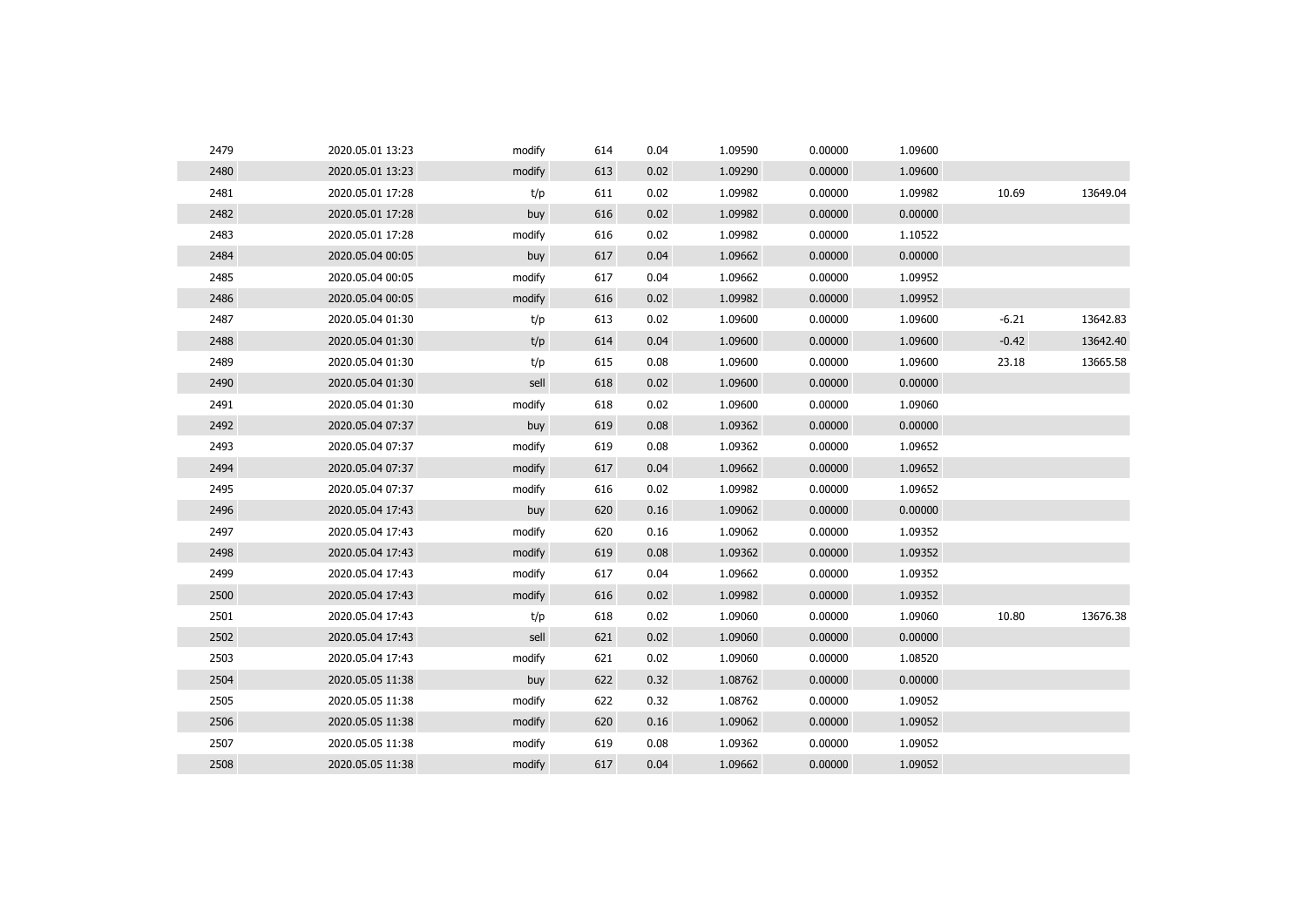| 2509 | 2020.05.05 11:38 | modify | 616 | 0.02 | 1.09982 | 0.00000 | 1.09052 |          |          |
|------|------------------|--------|-----|------|---------|---------|---------|----------|----------|
| 2510 | 2020.05.05 11:55 | t/p    | 621 | 0.02 | 1.08520 | 0.00000 | 1.08520 | 10.79    | 13687.17 |
| 2511 | 2020.05.05 11:55 | sell   | 623 | 0.02 | 1.08520 | 0.00000 | 0.00000 |          |          |
| 2512 | 2020.05.05 11:55 | modify | 623 | 0.02 | 1.08520 | 0.00000 | 1.07980 |          |          |
| 2513 | 2020.05.05 11:57 | buy    | 624 | 0.64 | 1.08462 | 0.00000 | 0.00000 |          |          |
| 2514 | 2020.05.05 11:57 | modify | 624 | 0.64 | 1.08462 | 0.00000 | 1.08752 |          |          |
| 2515 | 2020.05.05 11:57 | modify | 622 | 0.32 | 1.08762 | 0.00000 | 1.08752 |          |          |
| 2516 | 2020.05.05 11:57 | modify | 620 | 0.16 | 1.09062 | 0.00000 | 1.08752 |          |          |
| 2517 | 2020.05.05 11:57 | modify | 619 | 0.08 | 1.09362 | 0.00000 | 1.08752 |          |          |
| 2518 | 2020.05.05 11:57 | modify | 617 | 0.04 | 1.09662 | 0.00000 | 1.08752 |          |          |
| 2519 | 2020.05.05 11:57 | modify | 616 | 0.02 | 1.09982 | 0.00000 | 1.08752 |          |          |
| 2520 | 2020.05.05 16:42 | t/p    | 616 | 0.02 | 1.08752 | 0.00000 | 1.08752 | $-24.82$ | 13662.36 |
| 2521 | 2020.05.05 16:42 | t/p    | 617 | 0.04 | 1.08752 | 0.00000 | 1.08752 | $-36.62$ | 13625.74 |
| 2522 | 2020.05.05 16:42 | t/p    | 619 | 0.08 | 1.08752 | 0.00000 | 1.08752 | $-49.23$ | 13576.51 |
| 2523 | 2020.05.05 16:42 | t/p    | 620 | 0.16 | 1.08752 | 0.00000 | 1.08752 | $-50.46$ | 13526.04 |
| 2524 | 2020.05.05 16:42 | t/p    | 622 | 0.32 | 1.08752 | 0.00000 | 1.08752 | $-3.20$  | 13522.84 |
| 2525 | 2020.05.05 16:42 | t/p    | 624 | 0.64 | 1.08752 | 0.00000 | 1.08752 | 185.60   | 13708.44 |
| 2526 | 2020.05.05 16:42 | buy    | 625 | 0.02 | 1.08752 | 0.00000 | 0.00000 |          |          |
| 2527 | 2020.05.05 16:42 | modify | 625 | 0.02 | 1.08752 | 0.00000 | 1.09292 |          |          |
| 2528 | 2020.05.05 16:47 | sell   | 626 | 0.04 | 1.08820 | 0.00000 | 0.00000 |          |          |
| 2529 | 2020.05.05 16:47 | modify | 626 | 0.04 | 1.08820 | 0.00000 | 1.08530 |          |          |
| 2530 | 2020.05.05 16:47 | modify | 623 | 0.02 | 1.08520 | 0.00000 | 1.08530 |          |          |
| 2531 | 2020.05.05 17:48 | t/p    | 623 | 0.02 | 1.08530 | 0.00000 | 1.08530 | $-0.20$  | 13708.24 |
| 2532 | 2020.05.05 17:48 | t/p    | 626 | 0.04 | 1.08530 | 0.00000 | 1.08530 | 11.60    | 13719.84 |
| 2533 | 2020.05.05 17:48 | sell   | 627 | 0.02 | 1.08530 | 0.00000 | 0.00000 |          |          |
| 2534 | 2020.05.05 17:48 | modify | 627 | 0.02 | 1.08530 | 0.00000 | 1.07990 |          |          |
| 2535 | 2020.05.05 17:53 | buy    | 628 | 0.04 | 1.08452 | 0.00000 | 0.00000 |          |          |
| 2536 | 2020.05.05 17:53 | modify | 628 | 0.04 | 1.08452 | 0.00000 | 1.08742 |          |          |
| 2537 | 2020.05.05 17:53 | modify | 625 | 0.02 | 1.08752 | 0.00000 | 1.08742 |          |          |
| 2538 | 2020.05.06 11:07 | buy    | 629 | 0.08 | 1.08152 | 0.00000 | 0.00000 |          |          |
|      |                  |        |     |      |         |         |         |          |          |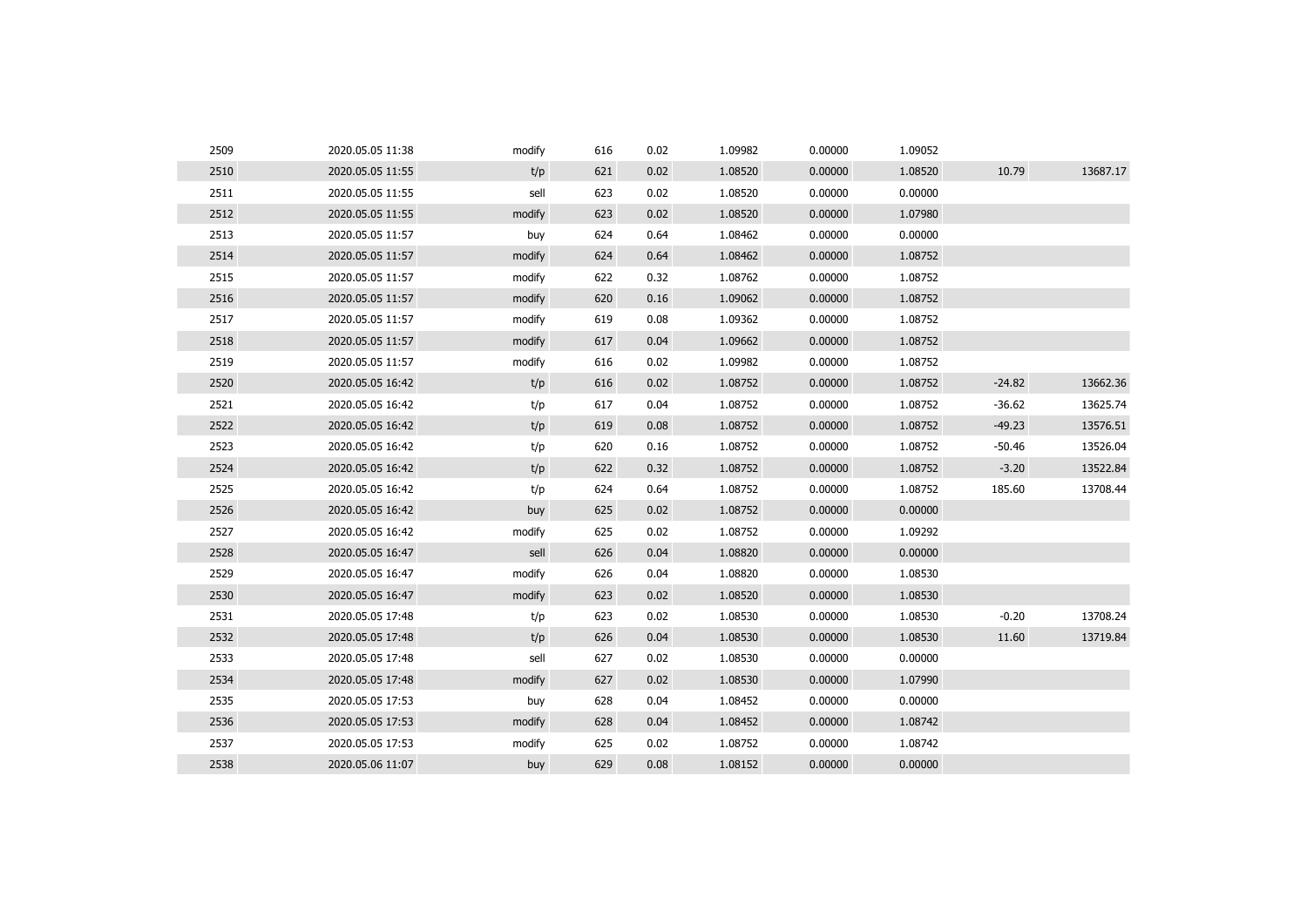| 2539 | 2020.05.06 11:07 | modify | 629 | 0.08 | 1.08152 | 0.00000 | 1.08442 |          |          |
|------|------------------|--------|-----|------|---------|---------|---------|----------|----------|
| 2540 | 2020.05.06 11:07 | modify | 628 | 0.04 | 1.08452 | 0.00000 | 1.08442 |          |          |
| 2541 | 2020.05.06 11:07 | modify | 625 | 0.02 | 1.08752 | 0.00000 | 1.08442 |          |          |
| 2542 | 2020.05.06 11:22 | t/p    | 627 | 0.02 | 1.07990 | 0.00000 | 1.07990 | 10.79    | 13730.64 |
| 2543 | 2020.05.06 11:22 | sell   | 630 | 0.02 | 1.07990 | 0.00000 | 0.00000 |          |          |
| 2544 | 2020.05.06 11:22 | modify | 630 | 0.02 | 1.07990 | 0.00000 | 1.07450 |          |          |
| 2545 | 2020.05.06 12:43 | buy    | 631 | 0.16 | 1.07852 | 0.00000 | 0.00000 |          |          |
| 2546 | 2020.05.06 12:43 | modify | 631 | 0.16 | 1.07852 | 0.00000 | 1.08142 |          |          |
| 2547 | 2020.05.06 12:43 | modify | 629 | 0.08 | 1.08152 | 0.00000 | 1.08142 |          |          |
| 2548 | 2020.05.06 12:43 | modify | 628 | 0.04 | 1.08452 | 0.00000 | 1.08142 |          |          |
| 2549 | 2020.05.06 12:43 | modify | 625 | 0.02 | 1.08752 | 0.00000 | 1.08142 |          |          |
| 2550 | 2020.05.06 14:47 | t/p    | 625 | 0.02 | 1.08142 | 0.00000 | 1.08142 | $-12.31$ | 13718.33 |
| 2551 | 2020.05.06 14:47 | t/p    | 628 | 0.04 | 1.08142 | 0.00000 | 1.08142 | $-12.62$ | 13705.71 |
| 2552 | 2020.05.06 14:47 | t/p    | 629 | 0.08 | 1.08142 | 0.00000 | 1.08142 | $-0.80$  | 13704.91 |
| 2553 | 2020.05.06 14:47 | t/p    | 631 | 0.16 | 1.08142 | 0.00000 | 1.08142 | 46.40    | 13751.31 |
| 2554 | 2020.05.06 14:47 | buy    | 632 | 0.02 | 1.08142 | 0.00000 | 0.00000 |          |          |
| 2555 | 2020.05.06 14:47 | modify | 632 | 0.02 | 1.08142 | 0.00000 | 1.08682 |          |          |
| 2556 | 2020.05.07 12:08 | buy    | 633 | 0.04 | 1.07842 | 0.00000 | 0.00000 |          |          |
| 2557 | 2020.05.07 12:08 | modify | 633 | 0.04 | 1.07842 | 0.00000 | 1.08132 |          |          |
| 2558 | 2020.05.07 12:08 | modify | 632 | 0.02 | 1.08142 | 0.00000 | 1.08132 |          |          |
| 2559 | 2020.05.07 18:58 | t/p    | 632 | 0.02 | 1.08132 | 0.00000 | 1.08132 | $-0.52$  | 13750.79 |
| 2560 | 2020.05.07 18:58 | t/p    | 633 | 0.04 | 1.08132 | 0.00000 | 1.08132 | 11.60    | 13762.39 |
| 2561 | 2020.05.07 18:58 | buy    | 634 | 0.02 | 1.08132 | 0.00000 | 0.00000 |          |          |
| 2562 | 2020.05.07 18:58 | modify | 634 | 0.02 | 1.08132 | 0.00000 | 1.08672 |          |          |
| 2563 | 2020.05.07 20:37 | sell   | 635 | 0.04 | 1.08290 | 0.00000 | 0.00000 |          |          |
| 2564 | 2020.05.07 20:37 | modify | 635 | 0.04 | 1.08290 | 0.00000 | 1.08000 |          |          |
| 2565 | 2020.05.07 20:37 | modify | 630 | 0.02 | 1.07990 | 0.00000 | 1.08000 |          |          |
| 2566 | 2020.05.08 17:47 | sell   | 636 | 0.08 | 1.08590 | 0.00000 | 0.00000 |          |          |
| 2567 | 2020.05.08 17:47 | modify | 636 | 0.08 | 1.08590 | 0.00000 | 1.08300 |          |          |
| 2568 | 2020.05.08 17:47 | modify | 635 | 0.04 | 1.08290 | 0.00000 | 1.08300 |          |          |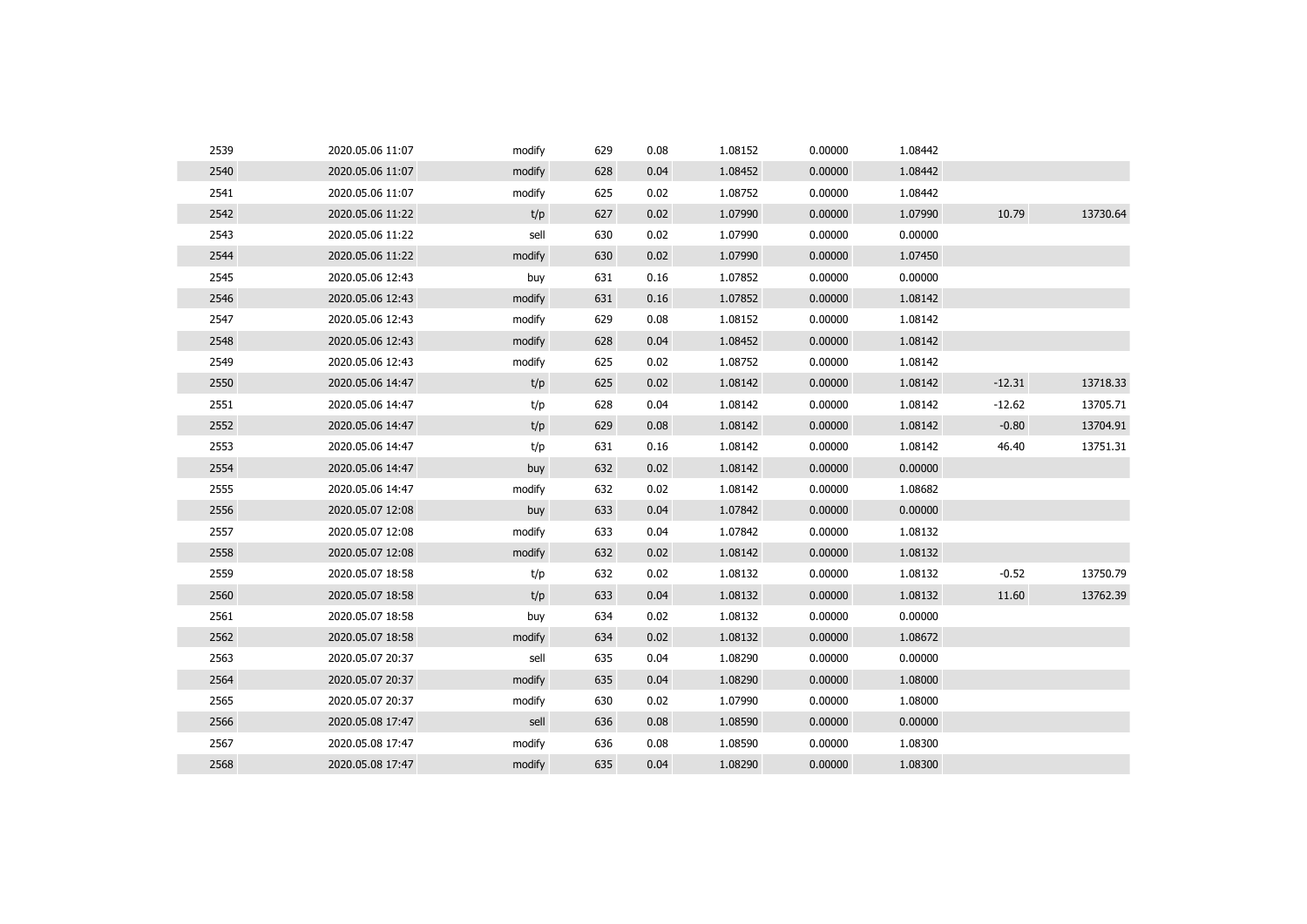| 2569 | 2020.05.08 17:47 | modify | 630 | 0.02 | 1.07990 | 0.00000 | 1.08300 |         |          |
|------|------------------|--------|-----|------|---------|---------|---------|---------|----------|
| 2570 | 2020.05.08 17:51 | t/p    | 634 | 0.02 | 1.08672 | 0.00000 | 1.08672 | 10.69   | 13773.08 |
| 2571 | 2020.05.08 17:51 | buy    | 637 | 0.02 | 1.08672 | 0.00000 | 0.00000 |         |          |
| 2572 | 2020.05.08 17:51 | modify | 637 | 0.02 | 1.08672 | 0.00000 | 1.09212 |         |          |
| 2573 | 2020.05.08 22:08 | buy    | 638 | 0.04 | 1.08372 | 0.00000 | 0.00000 |         |          |
| 2574 | 2020.05.08 22:08 | modify | 638 | 0.04 | 1.08372 | 0.00000 | 1.08662 |         |          |
| 2575 | 2020.05.08 22:08 | modify | 637 | 0.02 | 1.08672 | 0.00000 | 1.08662 |         |          |
| 2576 | 2020.05.11 00:05 | t/p    | 630 | 0.02 | 1.08300 | 0.00000 | 1.08300 | $-6.23$ | 13766.85 |
| 2577 | 2020.05.11 00:05 | t/p    | 635 | 0.04 | 1.08300 | 0.00000 | 1.08300 | $-0.42$ | 13766.43 |
| 2578 | 2020.05.11 00:05 | t/p    | 636 | 0.08 | 1.08300 | 0.00000 | 1.08300 | 23.18   | 13789.60 |
| 2579 | 2020.05.11 00:05 | sell   | 639 | 0.02 | 1.08258 | 0.00000 | 0.00000 |         |          |
| 2580 | 2020.05.11 00:05 | modify | 639 | 0.02 | 1.08258 | 0.00000 | 1.07718 |         |          |
| 2581 | 2020.05.11 18:12 | buy    | 640 | 0.08 | 1.08072 | 0.00000 | 0.00000 |         |          |
| 2582 | 2020.05.11 18:12 | modify | 640 | 0.08 | 1.08072 | 0.00000 | 1.08362 |         |          |
| 2583 | 2020.05.11 18:12 | modify | 638 | 0.04 | 1.08372 | 0.00000 | 1.08362 |         |          |
| 2584 | 2020.05.11 18:12 | modify | 637 | 0.02 | 1.08672 | 0.00000 | 1.08362 |         |          |
| 2585 | 2020.05.12 13:28 | t/p    | 637 | 0.02 | 1.08362 | 0.00000 | 1.08362 | $-6.42$ | 13783.19 |
| 2586 | 2020.05.12 13:28 | t/p    | 638 | 0.04 | 1.08362 | 0.00000 | 1.08362 | $-0.83$ | 13782.36 |
| 2587 | 2020.05.12 13:28 | t/p    | 640 | 0.08 | 1.08362 | 0.00000 | 1.08362 | 22.77   | 13805.12 |
| 2588 | 2020.05.12 13:28 | buy    | 641 | 0.02 | 1.08362 | 0.00000 | 0.00000 |         |          |
| 2589 | 2020.05.12 13:28 | modify | 641 | 0.02 | 1.08362 | 0.00000 | 1.08902 |         |          |
| 2590 | 2020.05.12 15:12 | sell   | 642 | 0.04 | 1.08558 | 0.00000 | 0.00000 |         |          |
| 2591 | 2020.05.12 15:12 | modify | 642 | 0.04 | 1.08558 | 0.00000 | 1.08268 |         |          |
| 2592 | 2020.05.12 15:12 | modify | 639 | 0.02 | 1.08258 | 0.00000 | 1.08268 |         |          |
| 2593 | 2020.05.13 16:00 | sell   | 643 | 0.08 | 1.08858 | 0.00000 | 0.00000 |         |          |
| 2594 | 2020.05.13 16:00 | modify | 643 | 0.08 | 1.08858 | 0.00000 | 1.08568 |         |          |
| 2595 | 2020.05.13 16:00 | modify | 642 | 0.04 | 1.08558 | 0.00000 | 1.08568 |         |          |
| 2596 | 2020.05.13 16:00 | modify | 639 | 0.02 | 1.08258 | 0.00000 | 1.08568 |         |          |
| 2597 | 2020.05.13 16:00 | t/p    | 641 | 0.02 | 1.08902 | 0.00000 | 1.08902 | 10.69   | 13815.82 |
| 2598 | 2020.05.13 16:00 | buy    | 644 | 0.02 | 1.08902 | 0.00000 | 0.00000 |         |          |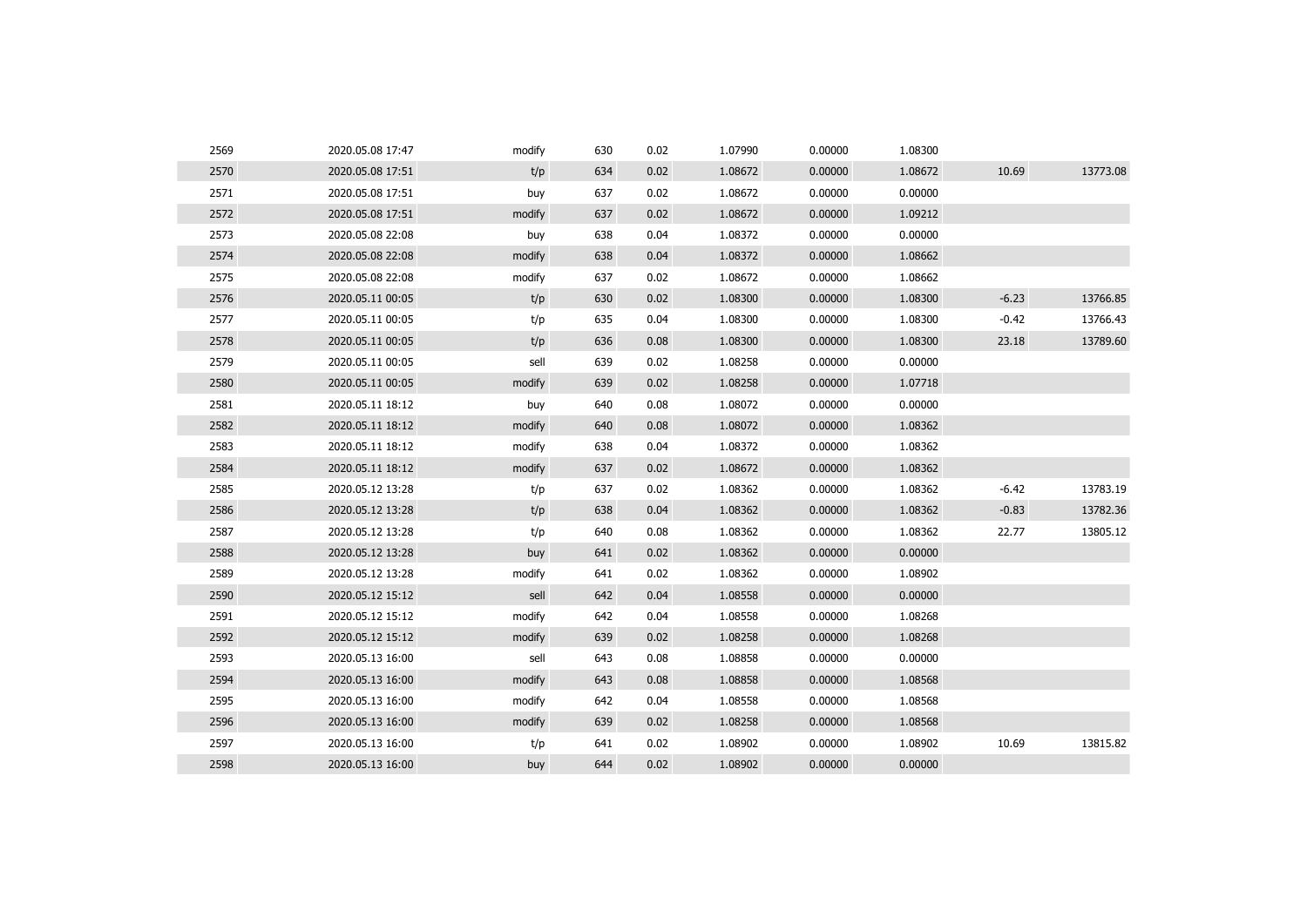| 2599 | 2020.05.13 16:00 | modify | 644 | 0.02 | 1.08902 | 0.00000 | 1.09442 |          |          |
|------|------------------|--------|-----|------|---------|---------|---------|----------|----------|
| 2600 | 2020.05.13 16:23 | buy    | 645 | 0.04 | 1.08602 | 0.00000 | 0.00000 |          |          |
| 2601 | 2020.05.13 16:23 | modify | 645 | 0.04 | 1.08602 | 0.00000 | 1.08892 |          |          |
| 2602 | 2020.05.13 16:23 | modify | 644 | 0.02 | 1.08902 | 0.00000 | 1.08892 |          |          |
| 2603 | 2020.05.13 16:45 | t/p    | 639 | 0.02 | 1.08568 | 0.00000 | 1.08568 | $-6.21$  | 13809.60 |
| 2604 | 2020.05.13 16:45 | t/p    | 642 | 0.04 | 1.08568 | 0.00000 | 1.08568 | $-0.41$  | 13809.19 |
| 2605 | 2020.05.13 16:45 | t/p    | 643 | 0.08 | 1.08568 | 0.00000 | 1.08568 | 23.20    | 13832.39 |
| 2606 | 2020.05.13 16:45 | sell   | 646 | 0.02 | 1.08568 | 0.00000 | 0.00000 |          |          |
| 2607 | 2020.05.13 16:45 | modify | 646 | 0.02 | 1.08568 | 0.00000 | 1.08028 |          |          |
| 2608 | 2020.05.13 19:16 | buy    | 647 | 0.08 | 1.08302 | 0.00000 | 0.00000 |          |          |
| 2609 | 2020.05.13 19:16 | modify | 647 | 0.08 | 1.08302 | 0.00000 | 1.08592 |          |          |
| 2610 | 2020.05.13 19:16 | modify | 645 | 0.04 | 1.08602 | 0.00000 | 1.08592 |          |          |
| 2611 | 2020.05.13 19:16 | modify | 644 | 0.02 | 1.08902 | 0.00000 | 1.08592 |          |          |
| 2612 | 2020.05.14 09:03 | t/p    | 646 | 0.02 | 1.08028 | 0.00000 | 1.08028 | 10.78    | 13843.17 |
| 2613 | 2020.05.14 09:03 | sell   | 648 | 0.02 | 1.08028 | 0.00000 | 0.00000 |          |          |
| 2614 | 2020.05.14 09:03 | modify | 648 | 0.02 | 1.08028 | 0.00000 | 1.07488 |          |          |
| 2615 | 2020.05.14 10:03 | buy    | 649 | 0.16 | 1.08002 | 0.00000 | 0.00000 |          |          |
| 2616 | 2020.05.14 10:03 | modify | 649 | 0.16 | 1.08002 | 0.00000 | 1.08292 |          |          |
| 2617 | 2020.05.14 10:03 | modify | 647 | 0.08 | 1.08302 | 0.00000 | 1.08292 |          |          |
| 2618 | 2020.05.14 10:03 | modify | 645 | 0.04 | 1.08602 | 0.00000 | 1.08292 |          |          |
| 2619 | 2020.05.14 10:03 | modify | 644 | 0.02 | 1.08902 | 0.00000 | 1.08292 |          |          |
| 2620 | 2020.05.15 15:43 | t/p    | 644 | 0.02 | 1.08292 | 0.00000 | 1.08292 | $-12.63$ | 13830.54 |
| 2621 | 2020.05.15 15:43 | t/p    | 645 | 0.04 | 1.08292 | 0.00000 | 1.08292 | $-13.26$ | 13817.28 |
| 2622 | 2020.05.15 15:43 | t/p    | 647 | 0.08 | 1.08292 | 0.00000 | 1.08292 | $-2.53$  | 13814.75 |
| 2623 | 2020.05.15 15:43 | t/p    | 649 | 0.16 | 1.08292 | 0.00000 | 1.08292 | 45.54    | 13860.29 |
| 2624 | 2020.05.15 15:43 | buy    | 650 | 0.02 | 1.08292 | 0.00000 | 0.00000 |          |          |
| 2625 | 2020.05.15 15:43 | modify | 650 | 0.02 | 1.08292 | 0.00000 | 1.08832 |          |          |
| 2626 | 2020.05.15 15:45 | sell   | 651 | 0.04 | 1.08328 | 0.00000 | 0.00000 |          |          |
| 2627 | 2020.05.15 15:45 | modify | 651 | 0.04 | 1.08328 | 0.00000 | 1.08038 |          |          |
| 2628 | 2020.05.15 15:45 | modify | 648 | 0.02 | 1.08028 | 0.00000 | 1.08038 |          |          |
|      |                  |        |     |      |         |         |         |          |          |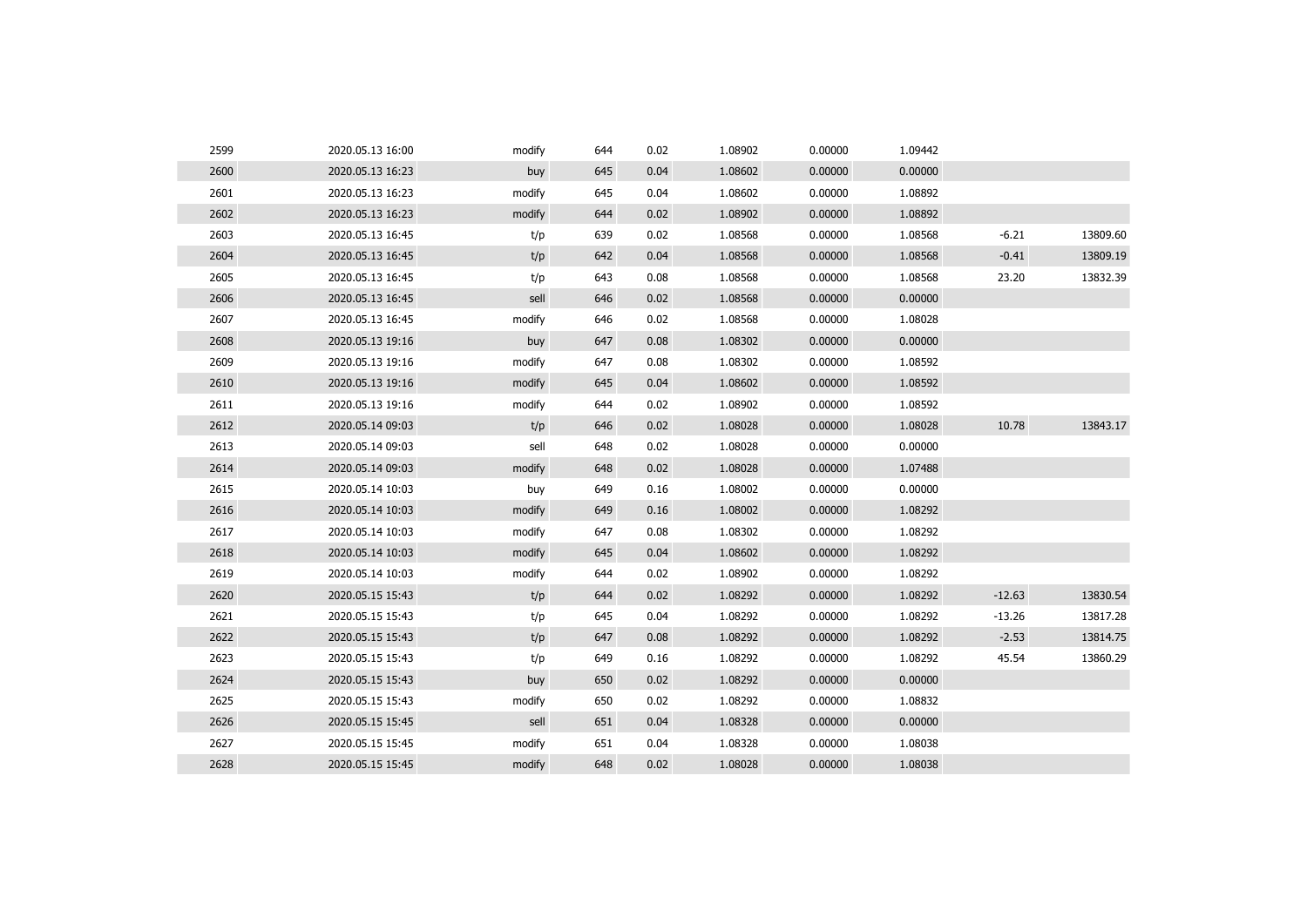| 2629 | 2020.05.18 00:05 | t/p    | 648 | 0.02 | 1.08038 | 0.00000 | 1.08038 | $-0.21$ | 13860.07 |
|------|------------------|--------|-----|------|---------|---------|---------|---------|----------|
| 2630 | 2020.05.18 00:05 | t/p    | 651 | 0.04 | 1.08038 | 0.00000 | 1.08038 | 11.59   | 13871.66 |
| 2631 | 2020.05.18 00:05 | sell   | 652 | 0.02 | 1.08038 | 0.00000 | 0.00000 |         |          |
| 2632 | 2020.05.18 00:05 | modify | 652 | 0.02 | 1.08038 | 0.00000 | 1.07498 |         |          |
| 2633 | 2020.05.18 15:17 | sell   | 653 | 0.04 | 1.08338 | 0.00000 | 0.00000 |         |          |
| 2634 | 2020.05.18 15:17 | modify | 653 | 0.04 | 1.08338 | 0.00000 | 1.08048 |         |          |
| 2635 | 2020.05.18 15:17 | modify | 652 | 0.02 | 1.08038 | 0.00000 | 1.08048 |         |          |
| 2636 | 2020.05.18 16:42 | sell   | 654 | 0.08 | 1.08638 | 0.00000 | 0.00000 |         |          |
| 2637 | 2020.05.18 16:42 | modify | 654 | 0.08 | 1.08638 | 0.00000 | 1.08348 |         |          |
| 2638 | 2020.05.18 16:42 | modify | 653 | 0.04 | 1.08338 | 0.00000 | 1.08348 |         |          |
| 2639 | 2020.05.18 16:42 | modify | 652 | 0.02 | 1.08038 | 0.00000 | 1.08348 |         |          |
| 2640 | 2020.05.18 18:21 | t/p    | 650 | 0.02 | 1.08832 | 0.00000 | 1.08832 | 10.69   | 13882.35 |
| 2641 | 2020.05.18 18:21 | buy    | 655 | 0.02 | 1.08832 | 0.00000 | 0.00000 |         |          |
| 2642 | 2020.05.18 18:21 | modify | 655 | 0.02 | 1.08832 | 0.00000 | 1.09372 |         |          |
| 2643 | 2020.05.18 18:22 | sell   | 656 | 0.16 | 1.08938 | 0.00000 | 0.00000 |         |          |
| 2644 | 2020.05.18 18:22 | modify | 656 | 0.16 | 1.08938 | 0.00000 | 1.08648 |         |          |
| 2645 | 2020.05.18 18:22 | modify | 654 | 0.08 | 1.08638 | 0.00000 | 1.08648 |         |          |
| 2646 | 2020.05.18 18:22 | modify | 653 | 0.04 | 1.08338 | 0.00000 | 1.08648 |         |          |
| 2647 | 2020.05.18 18:22 | modify | 652 | 0.02 | 1.08038 | 0.00000 | 1.08648 |         |          |
| 2648 | 2020.05.18 20:13 | sell   | 657 | 0.32 | 1.09238 | 0.00000 | 0.00000 |         |          |
| 2649 | 2020.05.18 20:13 | modify | 657 | 0.32 | 1.09238 | 0.00000 | 1.08948 |         |          |
| 2650 | 2020.05.18 20:13 | modify | 656 | 0.16 | 1.08938 | 0.00000 | 1.08948 |         |          |
| 2651 | 2020.05.18 20:13 | modify | 654 | 0.08 | 1.08638 | 0.00000 | 1.08948 |         |          |
| 2652 | 2020.05.18 20:13 | modify | 653 | 0.04 | 1.08338 | 0.00000 | 1.08948 |         |          |
| 2653 | 2020.05.18 20:13 | modify | 652 | 0.02 | 1.08038 | 0.00000 | 1.08948 |         |          |
| 2654 | 2020.05.19 09:34 | t/p    | 655 | 0.02 | 1.09372 | 0.00000 | 1.09372 | 10.69   | 13893.05 |
| 2655 | 2020.05.19 09:34 | buy    | 658 | 0.02 | 1.09372 | 0.00000 | 0.00000 |         |          |
| 2656 | 2020.05.19 09:34 | modify | 658 | 0.02 | 1.09372 | 0.00000 | 1.09912 |         |          |
| 2657 | 2020.05.19 12:05 | sell   | 659 | 0.64 | 1.09538 | 0.00000 | 0.00000 |         |          |
| 2658 | 2020.05.19 12:05 | modify | 659 | 0.64 | 1.09538 | 0.00000 | 1.09248 |         |          |
|      |                  |        |     |      |         |         |         |         |          |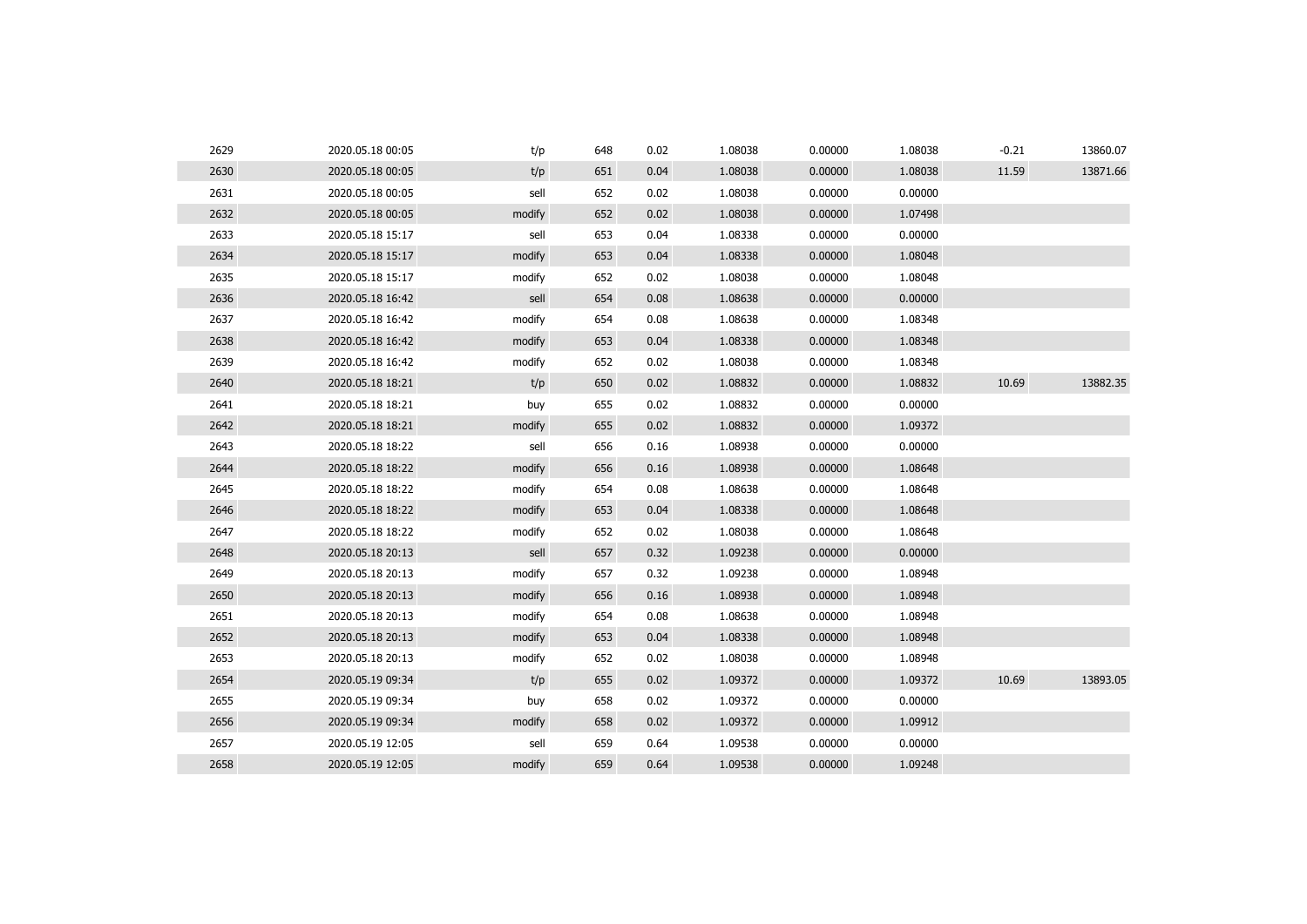| 2659 | 2020.05.19 12:05 | modify | 657 | 0.32 | 1.09238 | 0.00000 | 1.09248 |          |          |
|------|------------------|--------|-----|------|---------|---------|---------|----------|----------|
| 2660 | 2020.05.19 12:05 | modify | 656 | 0.16 | 1.08938 | 0.00000 | 1.09248 |          |          |
| 2661 | 2020.05.19 12:05 | modify | 654 | 0.08 | 1.08638 | 0.00000 | 1.09248 |          |          |
| 2662 | 2020.05.19 12:05 | modify | 653 | 0.04 | 1.08338 | 0.00000 | 1.09248 |          |          |
| 2663 | 2020.05.19 12:05 | modify | 652 | 0.02 | 1.08038 | 0.00000 | 1.09248 |          |          |
| 2664 | 2020.05.19 18:39 | t/p    | 652 | 0.02 | 1.09248 | 0.00000 | 1.09248 | $-24.21$ | 13868.84 |
| 2665 | 2020.05.19 18:39 | t/p    | 653 | 0.04 | 1.09248 | 0.00000 | 1.09248 | $-36.41$ | 13832.43 |
| 2666 | 2020.05.19 18:39 | t/p    | 654 | 0.08 | 1.09248 | 0.00000 | 1.09248 | $-48.82$ | 13783.60 |
| 2667 | 2020.05.19 18:39 | t/p    | 656 | 0.16 | 1.09248 | 0.00000 | 1.09248 | $-49.65$ | 13733.96 |
| 2668 | 2020.05.19 18:39 | t/p    | 657 | 0.32 | 1.09248 | 0.00000 | 1.09248 | $-3.30$  | 13730.66 |
| 2669 | 2020.05.19 18:39 | t/p    | 659 | 0.64 | 1.09248 | 0.00000 | 1.09248 | 185.60   | 13916.26 |
| 2670 | 2020.05.19 18:39 | sell   | 660 | 0.02 | 1.09248 | 0.00000 | 0.00000 |          |          |
| 2671 | 2020.05.19 18:39 | modify | 660 | 0.02 | 1.09248 | 0.00000 | 1.08708 |          |          |
| 2672 | 2020.05.20 10:05 | sell   | 661 | 0.04 | 1.09548 | 0.00000 | 0.00000 |          |          |
| 2673 | 2020.05.20 10:05 | modify | 661 | 0.04 | 1.09548 | 0.00000 | 1.09258 |          |          |
| 2674 | 2020.05.20 10:05 | modify | 660 | 0.02 | 1.09248 | 0.00000 | 1.09258 |          |          |
| 2675 | 2020.05.20 17:03 | sell   | 662 | 0.08 | 1.09848 | 0.00000 | 0.00000 |          |          |
| 2676 | 2020.05.20 17:03 | modify | 662 | 0.08 | 1.09848 | 0.00000 | 1.09558 |          |          |
| 2677 | 2020.05.20 17:03 | modify | 661 | 0.04 | 1.09548 | 0.00000 | 1.09558 |          |          |
| 2678 | 2020.05.20 17:03 | modify | 660 | 0.02 | 1.09248 | 0.00000 | 1.09558 |          |          |
| 2679 | 2020.05.20 17:07 | t/p    | 658 | 0.02 | 1.09912 | 0.00000 | 1.09912 | 10.69    | 13926.95 |
| 2680 | 2020.05.20 17:07 | buy    | 663 | 0.02 | 1.09912 | 0.00000 | 0.00000 |          |          |
| 2681 | 2020.05.20 17:07 | modify | 663 | 0.02 | 1.09912 | 0.00000 | 1.10452 |          |          |
| 2682 | 2020.05.21 04:33 | buy    | 664 | 0.04 | 1.09612 | 0.00000 | 0.00000 |          |          |
| 2683 | 2020.05.21 04:33 | modify | 664 | 0.04 | 1.09612 | 0.00000 | 1.09902 |          |          |
| 2684 | 2020.05.21 04:33 | modify | 663 | 0.02 | 1.09912 | 0.00000 | 1.09902 |          |          |
| 2685 | 2020.05.21 08:30 | t/p    | 660 | 0.02 | 1.09558 | 0.00000 | 1.09558 | $-6.22$  | 13920.73 |
| 2686 | 2020.05.21 08:30 | t/p    | 661 | 0.04 | 1.09558 | 0.00000 | 1.09558 | $-0.44$  | 13920.29 |
| 2687 | 2020.05.21 08:30 | t/p    | 662 | 0.08 | 1.09558 | 0.00000 | 1.09558 | 23.13    | 13943.42 |
| 2688 | 2020.05.21 08:30 | sell   | 665 | 0.02 | 1.09558 | 0.00000 | 0.00000 |          |          |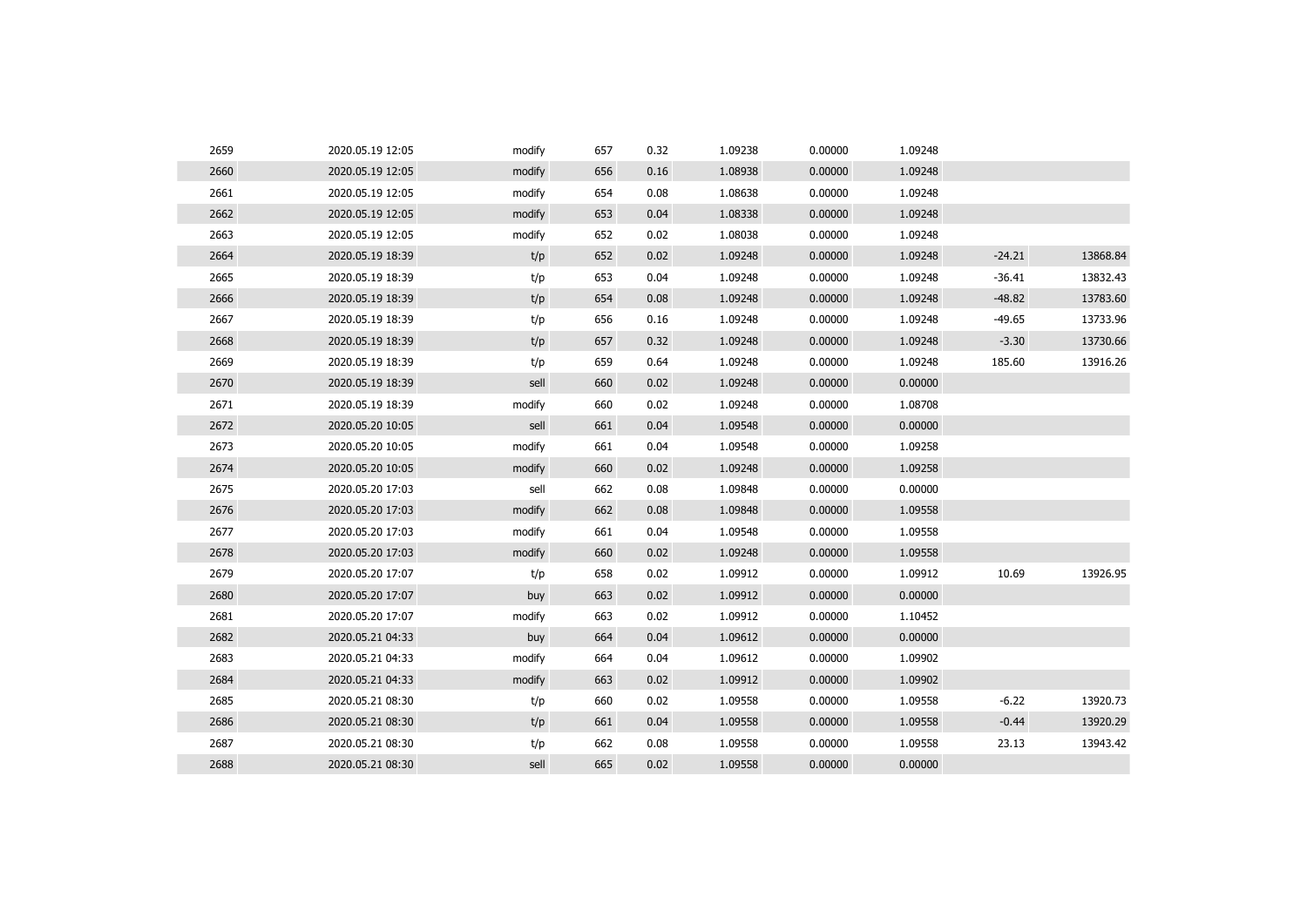| 2689 | 2020.05.21 08:30 | modify | 665 | 0.02 | 1.09558 | 0.00000 | 1.09018 |          |          |
|------|------------------|--------|-----|------|---------|---------|---------|----------|----------|
| 2690 | 2020.05.21 13:47 | sell   | 666 | 0.04 | 1.09858 | 0.00000 | 0.00000 |          |          |
| 2691 | 2020.05.21 13:47 | modify | 666 | 0.04 | 1.09858 | 0.00000 | 1.09568 |          |          |
| 2692 | 2020.05.21 13:47 | modify | 665 | 0.02 | 1.09558 | 0.00000 | 1.09568 |          |          |
| 2693 | 2020.05.21 13:52 | t/p    | 663 | 0.02 | 1.09902 | 0.00000 | 1.09902 | $-0.52$  | 13942.90 |
| 2694 | 2020.05.21 13:52 | t/p    | 664 | 0.04 | 1.09902 | 0.00000 | 1.09902 | 11.60    | 13954.50 |
| 2695 | 2020.05.21 13:52 | buy    | 667 | 0.02 | 1.09902 | 0.00000 | 0.00000 |          |          |
| 2696 | 2020.05.21 13:52 | modify | 667 | 0.02 | 1.09902 | 0.00000 | 1.10442 |          |          |
| 2697 | 2020.05.21 17:38 | buy    | 668 | 0.04 | 1.09602 | 0.00000 | 0.00000 |          |          |
| 2698 | 2020.05.21 17:38 | modify | 668 | 0.04 | 1.09602 | 0.00000 | 1.09892 |          |          |
| 2699 | 2020.05.21 17:38 | modify | 667 | 0.02 | 1.09902 | 0.00000 | 1.09892 |          |          |
| 2700 | 2020.05.21 17:42 | t/p    | 665 | 0.02 | 1.09568 | 0.00000 | 1.09568 | $-0.20$  | 13954.30 |
| 2701 | 2020.05.21 17:42 | t/p    | 666 | 0.04 | 1.09568 | 0.00000 | 1.09568 | 11.60    | 13965.90 |
| 2702 | 2020.05.21 17:42 | sell   | 669 | 0.02 | 1.09568 | 0.00000 | 0.00000 |          |          |
| 2703 | 2020.05.21 17:42 | modify | 669 | 0.02 | 1.09568 | 0.00000 | 1.09028 |          |          |
| 2704 | 2020.05.22 06:44 | buy    | 670 | 0.08 | 1.09302 | 0.00000 | 0.00000 |          |          |
| 2705 | 2020.05.22 06:44 | modify | 670 | 0.08 | 1.09302 | 0.00000 | 1.09592 |          |          |
| 2706 | 2020.05.22 06:44 | modify | 668 | 0.04 | 1.09602 | 0.00000 | 1.09592 |          |          |
| 2707 | 2020.05.22 06:44 | modify | 667 | 0.02 | 1.09902 | 0.00000 | 1.09592 |          |          |
| 2708 | 2020.05.22 11:00 | t/p    | 669 | 0.02 | 1.09028 | 0.00000 | 1.09028 | 10.79    | 13976.69 |
| 2709 | 2020.05.22 11:00 | sell   | 671 | 0.02 | 1.09028 | 0.00000 | 0.00000 |          |          |
| 2710 | 2020.05.22 11:00 | modify | 671 | 0.02 | 1.09028 | 0.00000 | 1.08488 |          |          |
| 2711 | 2020.05.22 11:49 | buy    | 672 | 0.16 | 1.09002 | 0.00000 | 0.00000 |          |          |
| 2712 | 2020.05.22 11:49 | modify | 672 | 0.16 | 1.09002 | 0.00000 | 1.09292 |          |          |
| 2713 | 2020.05.22 11:49 | modify | 670 | 0.08 | 1.09302 | 0.00000 | 1.09292 |          |          |
| 2714 | 2020.05.22 11:49 | modify | 668 | 0.04 | 1.09602 | 0.00000 | 1.09292 |          |          |
| 2715 | 2020.05.22 11:49 | modify | 667 | 0.02 | 1.09902 | 0.00000 | 1.09292 |          |          |
| 2716 | 2020.05.26 09:18 | t/p    | 667 | 0.02 | 1.09292 | 0.00000 | 1.09292 | $-12.52$ | 13964.17 |
| 2717 | 2020.05.26 09:18 | t/p    | 668 | 0.04 | 1.09292 | 0.00000 | 1.09292 | $-13.05$ | 13951.12 |
| 2718 | 2020.05.26 09:18 | t/p    | 670 | 0.08 | 1.09292 | 0.00000 | 1.09292 | $-1.66$  | 13949.45 |
|      |                  |        |     |      |         |         |         |          |          |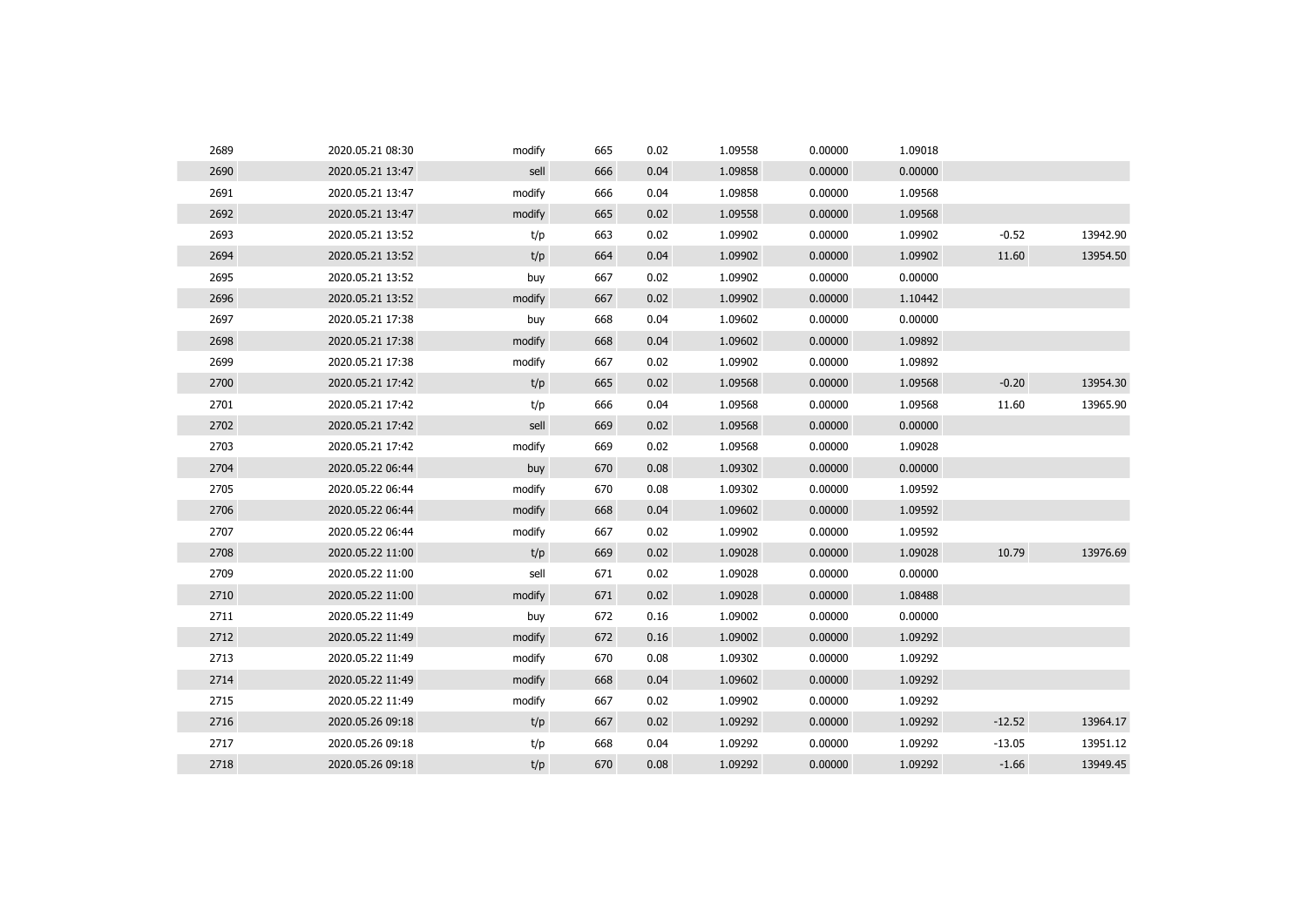| 2719 | 2020.05.26 09:18 | t/p    | 672 | 0.16 | 1.09292 | 0.00000 | 1.09292 | 44.67    | 13994.13 |
|------|------------------|--------|-----|------|---------|---------|---------|----------|----------|
| 2720 | 2020.05.26 09:18 | buy    | 673 | 0.02 | 1.09292 | 0.00000 | 0.00000 |          |          |
| 2721 | 2020.05.26 09:18 | modify | 673 | 0.02 | 1.09292 | 0.00000 | 1.09832 |          |          |
| 2722 | 2020.05.26 10:14 | sell   | 674 | 0.04 | 1.09329 | 0.00000 | 0.00000 |          |          |
| 2723 | 2020.05.26 10:14 | modify | 674 | 0.04 | 1.09329 | 0.00000 | 1.09039 |          |          |
| 2724 | 2020.05.26 10:14 | modify | 671 | 0.02 | 1.09028 | 0.00000 | 1.09039 |          |          |
| 2725 | 2020.05.26 12:02 | sell   | 675 | 0.08 | 1.09629 | 0.00000 | 0.00000 |          |          |
| 2726 | 2020.05.26 12:02 | modify | 675 | 0.08 | 1.09629 | 0.00000 | 1.09339 |          |          |
| 2727 | 2020.05.26 12:02 | modify | 674 | 0.04 | 1.09329 | 0.00000 | 1.09339 |          |          |
| 2728 | 2020.05.26 12:02 | modify | 671 | 0.02 | 1.09028 | 0.00000 | 1.09339 |          |          |
| 2729 | 2020.05.26 17:01 | t/p    | 673 | 0.02 | 1.09832 | 0.00000 | 1.09832 | 10.80    | 14004.93 |
| 2730 | 2020.05.26 17:01 | buy    | 676 | 0.02 | 1.09832 | 0.00000 | 0.00000 |          |          |
| 2731 | 2020.05.26 17:01 | modify | 676 | 0.02 | 1.09832 | 0.00000 | 1.10372 |          |          |
| 2732 | 2020.05.26 21:58 | sell   | 677 | 0.16 | 1.09930 | 0.00000 | 0.00000 |          |          |
| 2733 | 2020.05.26 21:58 | modify | 677 | 0.16 | 1.09930 | 0.00000 | 1.09640 |          |          |
| 2734 | 2020.05.26 21:58 | modify | 675 | 0.08 | 1.09629 | 0.00000 | 1.09640 |          |          |
| 2735 | 2020.05.26 21:58 | modify | 674 | 0.04 | 1.09329 | 0.00000 | 1.09640 |          |          |
| 2736 | 2020.05.26 21:58 | modify | 671 | 0.02 | 1.09028 | 0.00000 | 1.09640 |          |          |
| 2737 | 2020.05.27 05:09 | t/p    | 671 | 0.02 | 1.09640 | 0.00000 | 1.09640 | $-12.26$ | 13992.67 |
| 2738 | 2020.05.27 05:09 | t/p    | 674 | 0.04 | 1.09640 | 0.00000 | 1.09640 | $-12.45$ | 13980.22 |
| 2739 | 2020.05.27 05:09 | t/p    | 675 | 0.08 | 1.09640 | 0.00000 | 1.09640 | $-0.90$  | 13979.31 |
| 2740 | 2020.05.27 05:09 | t/p    | 677 | 0.16 | 1.09640 | 0.00000 | 1.09640 | 46.35    | 14025.66 |
| 2741 | 2020.05.27 05:09 | sell   | 678 | 0.02 | 1.09640 | 0.00000 | 0.00000 |          |          |
| 2742 | 2020.05.27 05:09 | modify | 678 | 0.02 | 1.09640 | 0.00000 | 1.09100 |          |          |
| 2743 | 2020.05.27 08:01 | buy    | 679 | 0.04 | 1.09532 | 0.00000 | 0.00000 |          |          |
| 2744 | 2020.05.27 08:01 | modify | 679 | 0.04 | 1.09532 | 0.00000 | 1.09822 |          |          |
| 2745 | 2020.05.27 08:01 | modify | 676 | 0.02 | 1.09832 | 0.00000 | 1.09822 |          |          |
| 2746 | 2020.05.27 12:27 | t/p    | 676 | 0.02 | 1.09822 | 0.00000 | 1.09822 | $-0.31$  | 14025.36 |
| 2747 | 2020.05.27 12:27 | t/p    | 679 | 0.04 | 1.09822 | 0.00000 | 1.09822 | 11.60    | 14036.96 |
| 2748 | 2020.05.27 12:27 | buy    | 680 | 0.02 | 1.09822 | 0.00000 | 0.00000 |          |          |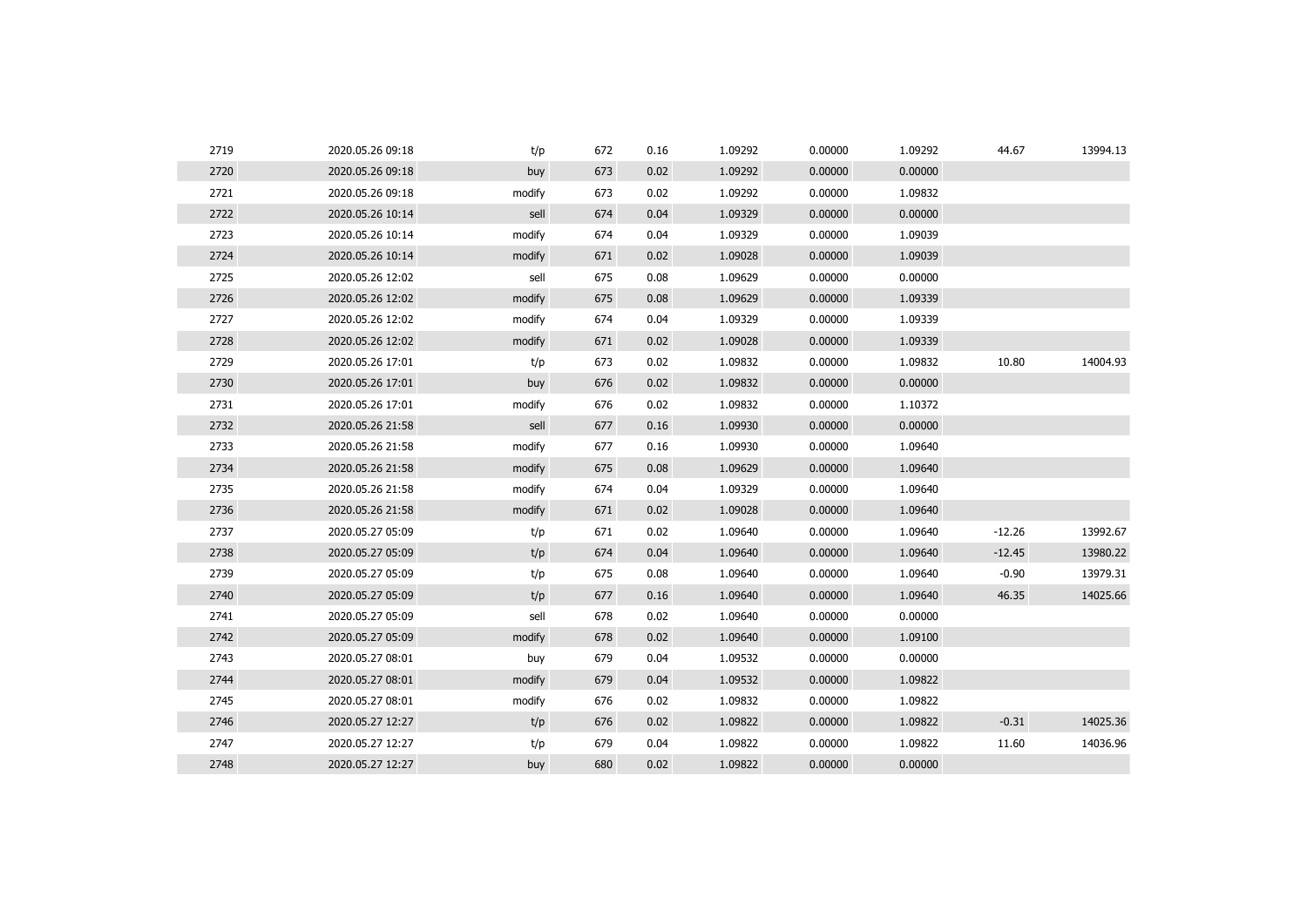| 2749 | 2020.05.27 12:27 | modify | 680 | 0.02 | 1.09822 | 0.00000 | 1.10362 |         |          |
|------|------------------|--------|-----|------|---------|---------|---------|---------|----------|
| 2750 | 2020.05.27 12:40 | sell   | 681 | 0.04 | 1.09940 | 0.00000 | 0.00000 |         |          |
| 2751 | 2020.05.27 12:40 | modify | 681 | 0.04 | 1.09940 | 0.00000 | 1.09650 |         |          |
| 2752 | 2020.05.27 12:40 | modify | 678 | 0.02 | 1.09640 | 0.00000 | 1.09650 |         |          |
| 2753 | 2020.05.27 12:59 | sell   | 682 | 0.08 | 1.10240 | 0.00000 | 0.00000 |         |          |
| 2754 | 2020.05.27 12:59 | modify | 682 | 0.08 | 1.10240 | 0.00000 | 1.09950 |         |          |
| 2755 | 2020.05.27 12:59 | modify | 681 | 0.04 | 1.09940 | 0.00000 | 1.09950 |         |          |
| 2756 | 2020.05.27 12:59 | modify | 678 | 0.02 | 1.09640 | 0.00000 | 1.09950 |         |          |
| 2757 | 2020.05.27 15:05 | t/p    | 678 | 0.02 | 1.09950 | 0.00000 | 1.09950 | $-6.20$ | 14030.76 |
| 2758 | 2020.05.27 15:05 | t/p    | 681 | 0.04 | 1.09950 | 0.00000 | 1.09950 | $-0.40$ | 14030.36 |
| 2759 | 2020.05.27 15:05 | t/p    | 682 | 0.08 | 1.09950 | 0.00000 | 1.09950 | 23.20   | 14053.56 |
| 2760 | 2020.05.27 15:05 | sell   | 683 | 0.02 | 1.09949 | 0.00000 | 0.00000 |         |          |
| 2761 | 2020.05.27 15:05 | modify | 683 | 0.02 | 1.09949 | 0.00000 | 1.09409 |         |          |
| 2762 | 2020.05.28 03:54 | sell   | 684 | 0.04 | 1.10252 | 0.00000 | 0.00000 |         |          |
| 2763 | 2020.05.28 03:54 | modify | 684 | 0.04 | 1.10252 | 0.00000 | 1.09962 |         |          |
| 2764 | 2020.05.28 03:54 | modify | 683 | 0.02 | 1.09949 | 0.00000 | 1.09962 |         |          |
| 2765 | 2020.05.28 10:54 | t/p    | 683 | 0.02 | 1.09962 | 0.00000 | 1.09962 | $-0.28$ | 14053.28 |
| 2766 | 2020.05.28 10:54 | t/p    | 684 | 0.04 | 1.09962 | 0.00000 | 1.09962 | 11.60   | 14064.88 |
| 2767 | 2020.05.28 10:54 | sell   | 685 | 0.02 | 1.09961 | 0.00000 | 0.00000 |         |          |
| 2768 | 2020.05.28 10:54 | modify | 685 | 0.02 | 1.09961 | 0.00000 | 1.09421 |         |          |
| 2769 | 2020.05.28 15:50 | sell   | 686 | 0.04 | 1.10261 | 0.00000 | 0.00000 |         |          |
| 2770 | 2020.05.28 15:50 | modify | 686 | 0.04 | 1.10261 | 0.00000 | 1.09971 |         |          |
| 2771 | 2020.05.28 15:50 | modify | 685 | 0.02 | 1.09961 | 0.00000 | 1.09971 |         |          |
| 2772 | 2020.05.28 16:12 | t/p    | 680 | 0.02 | 1.10362 | 0.00000 | 1.10362 | 10.48   | 14075.35 |
| 2773 | 2020.05.28 16:12 | buy    | 687 | 0.02 | 1.10362 | 0.00000 | 0.00000 |         |          |
| 2774 | 2020.05.28 16:12 | modify | 687 | 0.02 | 1.10362 | 0.00000 | 1.10902 |         |          |
| 2775 | 2020.05.28 17:27 | sell   | 688 | 0.08 | 1.10561 | 0.00000 | 0.00000 |         |          |
| 2776 | 2020.05.28 17:27 | modify | 688 | 0.08 | 1.10561 | 0.00000 | 1.10271 |         |          |
| 2777 | 2020.05.28 17:27 | modify | 686 | 0.04 | 1.10261 | 0.00000 | 1.10271 |         |          |
| 2778 | 2020.05.28 17:27 | modify | 685 | 0.02 | 1.09961 | 0.00000 | 1.10271 |         |          |
|      |                  |        |     |      |         |         |         |         |          |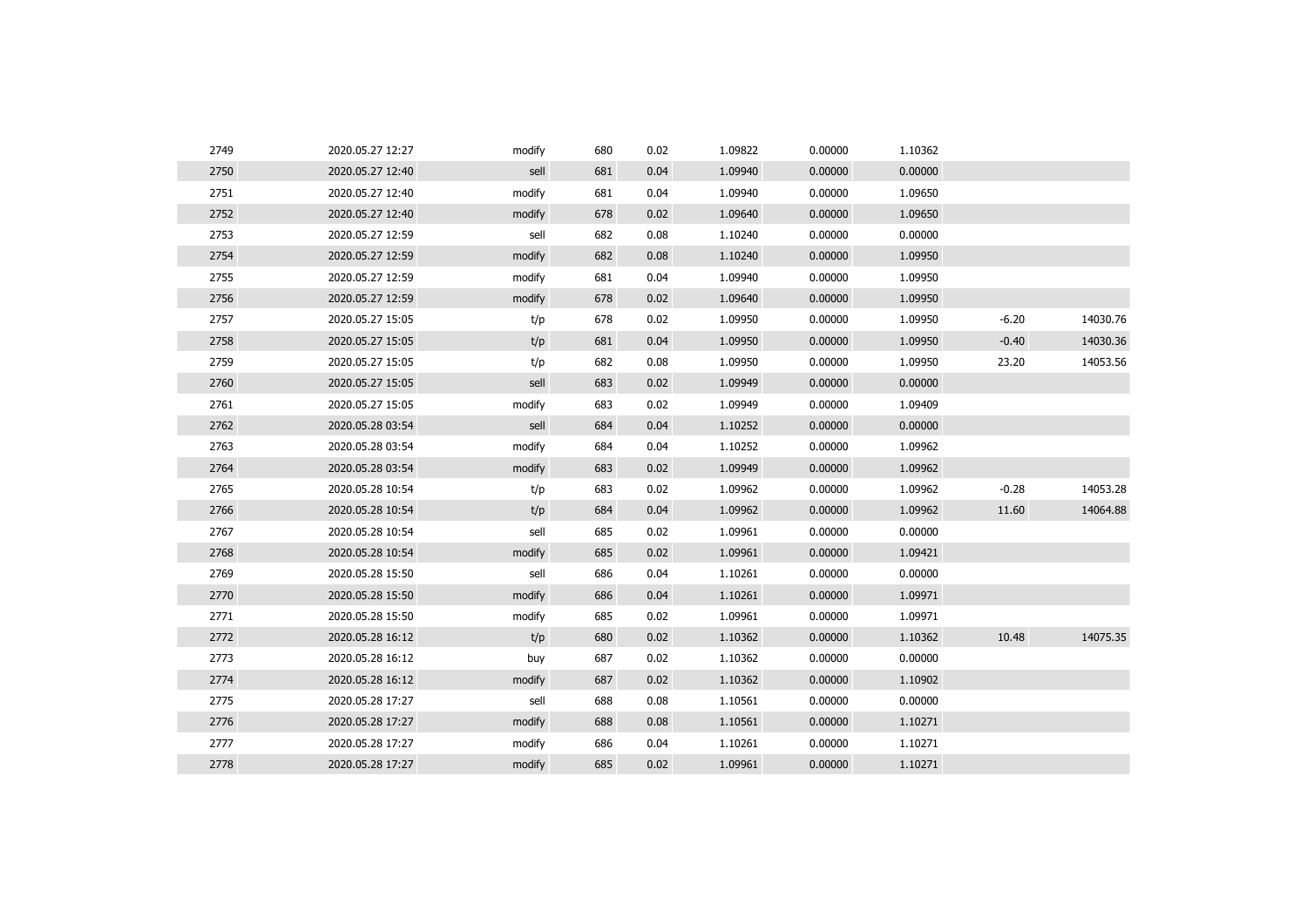| 2779 | 2020.05.28 20:04 | sell   | 689 | 0.16 | 1.10861 | 0.00000 | 0.00000 |          |          |
|------|------------------|--------|-----|------|---------|---------|---------|----------|----------|
| 2780 | 2020.05.28 20:04 | modify | 689 | 0.16 | 1.10861 | 0.00000 | 1.10571 |          |          |
| 2781 | 2020.05.28 20:04 | modify | 688 | 0.08 | 1.10561 | 0.00000 | 1.10571 |          |          |
| 2782 | 2020.05.28 20:04 | modify | 686 | 0.04 | 1.10261 | 0.00000 | 1.10571 |          |          |
| 2783 | 2020.05.28 20:04 | modify | 685 | 0.02 | 1.09961 | 0.00000 | 1.10571 |          |          |
| 2784 | 2020.05.28 22:01 | t/p    | 687 | 0.02 | 1.10902 | 0.00000 | 1.10902 | 10.80    | 14086.15 |
| 2785 | 2020.05.28 22:01 | buy    | 690 | 0.02 | 1.10902 | 0.00000 | 0.00000 |          |          |
| 2786 | 2020.05.28 22:01 | modify | 690 | 0.02 | 1.10902 | 0.00000 | 1.11442 |          |          |
| 2787 | 2020.05.29 11:53 | sell   | 691 | 0.32 | 1.11161 | 0.00000 | 0.00000 |          |          |
| 2788 | 2020.05.29 11:53 | modify | 691 | 0.32 | 1.11161 | 0.00000 | 1.10871 |          |          |
| 2789 | 2020.05.29 11:53 | modify | 689 | 0.16 | 1.10861 | 0.00000 | 1.10871 |          |          |
| 2790 | 2020.05.29 11:53 | modify | 688 | 0.08 | 1.10561 | 0.00000 | 1.10871 |          |          |
| 2791 | 2020.05.29 11:53 | modify | 686 | 0.04 | 1.10261 | 0.00000 | 1.10871 |          |          |
| 2792 | 2020.05.29 11:53 | modify | 685 | 0.02 | 1.09961 | 0.00000 | 1.10871 |          |          |
| 2793 | 2020.05.29 15:18 | t/p    | 690 | 0.02 | 1.11442 | 0.00000 | 1.11442 | 10.69    | 14096.85 |
| 2794 | 2020.05.29 15:18 | buy    | 692 | 0.02 | 1.11442 | 0.00000 | 0.00000 |          |          |
| 2795 | 2020.05.29 15:18 | modify | 692 | 0.02 | 1.11442 | 0.00000 | 1.11982 |          |          |
| 2796 | 2020.05.29 16:04 | buy    | 693 | 0.04 | 1.11142 | 0.00000 | 0.00000 |          |          |
| 2797 | 2020.05.29 16:04 | modify | 693 | 0.04 | 1.11142 | 0.00000 | 1.11432 |          |          |
| 2798 | 2020.05.29 16:04 | modify | 692 | 0.02 | 1.11442 | 0.00000 | 1.11432 |          |          |
| 2799 | 2020.05.29 20:10 | t/p    | 685 | 0.02 | 1.10871 | 0.00000 | 1.10871 | $-18.21$ | 14078.64 |
| 2800 | 2020.05.29 20:10 | t/p    | 686 | 0.04 | 1.10871 | 0.00000 | 1.10871 | $-24.41$ | 14054.23 |
| 2801 | 2020.05.29 20:10 | t/p    | 688 | 0.08 | 1.10871 | 0.00000 | 1.10871 | $-24.82$ | 14029.40 |
| 2802 | 2020.05.29 20:10 | t/p    | 689 | 0.16 | 1.10871 | 0.00000 | 1.10871 | $-1.65$  | 14027.76 |
| 2803 | 2020.05.29 20:10 | t/p    | 691 | 0.32 | 1.10871 | 0.00000 | 1.10871 | 92.80    | 14120.56 |
| 2804 | 2020.05.29 20:10 | sell   | 694 | 0.02 | 1.10871 | 0.00000 | 0.00000 |          |          |
| 2805 | 2020.05.29 20:10 | modify | 694 | 0.02 | 1.10871 | 0.00000 | 1.10331 |          |          |
| 2806 | 2020.05.29 20:28 | buy    | 695 | 0.08 | 1.10842 | 0.00000 | 0.00000 |          |          |
| 2807 | 2020.05.29 20:28 | modify | 695 | 0.08 | 1.10842 | 0.00000 | 1.11132 |          |          |
| 2808 | 2020.05.29 20:28 | modify | 693 | 0.04 | 1.11142 | 0.00000 | 1.11132 |          |          |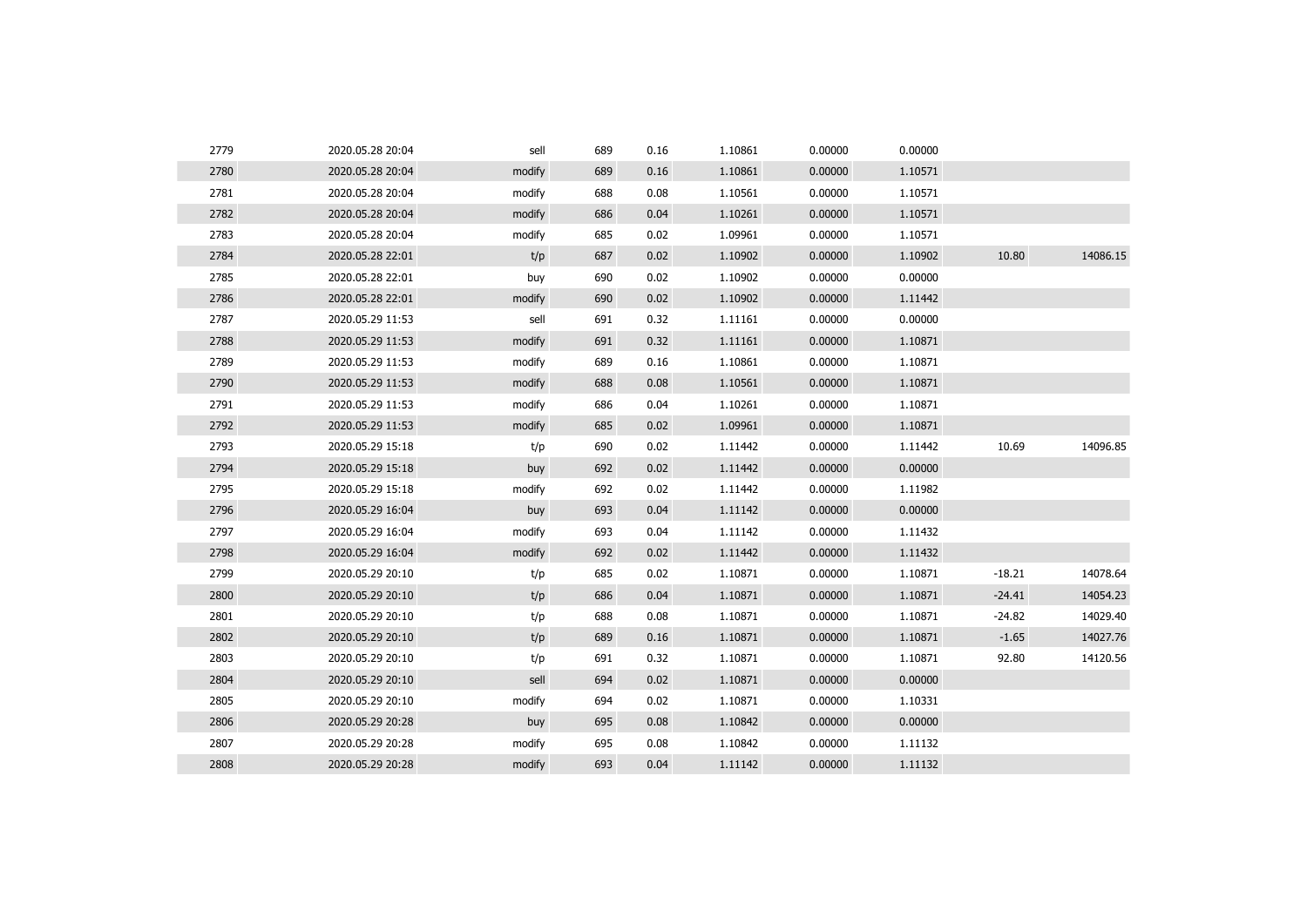| 2809 | 2020.05.29 20:28 | modify | 692 | 0.02 | 1.11442 | 0.00000 | 1.11132 |         |          |
|------|------------------|--------|-----|------|---------|---------|---------|---------|----------|
| 2810 | 2020.06.01 00:05 | t/p    | 692 | 0.02 | 1.11132 | 0.00000 | 1.11132 | $-6.31$ | 14114.25 |
| 2811 | 2020.06.01 00:05 | t/p    | 693 | 0.04 | 1.11132 | 0.00000 | 1.11132 | $-0.62$ | 14113.63 |
| 2812 | 2020.06.01 00:05 | t/p    | 695 | 0.08 | 1.11132 | 0.00000 | 1.11132 | 22.77   | 14136.40 |
| 2813 | 2020.06.01 00:05 | buy    | 696 | 0.02 | 1.11162 | 0.00000 | 0.00000 |         |          |
| 2814 | 2020.06.01 00:05 | modify | 696 | 0.02 | 1.11162 | 0.00000 | 1.11702 |         |          |
| 2815 | 2020.06.01 00:07 | sell   | 697 | 0.04 | 1.11171 | 0.00000 | 0.00000 |         |          |
| 2816 | 2020.06.01 00:07 | modify | 697 | 0.04 | 1.11171 | 0.00000 | 1.10881 |         |          |
| 2817 | 2020.06.01 00:07 | modify | 694 | 0.02 | 1.10871 | 0.00000 | 1.10881 |         |          |
| 2818 | 2020.06.01 09:12 | sell   | 698 | 0.08 | 1.11471 | 0.00000 | 0.00000 |         |          |
| 2819 | 2020.06.01 09:12 | modify | 698 | 0.08 | 1.11471 | 0.00000 | 1.11181 |         |          |
| 2820 | 2020.06.01 09:12 | modify | 697 | 0.04 | 1.11171 | 0.00000 | 1.11181 |         |          |
| 2821 | 2020.06.01 09:12 | modify | 694 | 0.02 | 1.10871 | 0.00000 | 1.11181 |         |          |
| 2822 | 2020.06.01 11:11 | t/p    | 694 | 0.02 | 1.11181 | 0.00000 | 1.11181 | $-6.21$ | 14130.19 |
| 2823 | 2020.06.01 11:11 | t/p    | 697 | 0.04 | 1.11181 | 0.00000 | 1.11181 | $-0.40$ | 14129.79 |
| 2824 | 2020.06.01 11:11 | t/p    | 698 | 0.08 | 1.11181 | 0.00000 | 1.11181 | 23.20   | 14152.99 |
| 2825 | 2020.06.01 11:11 | sell   | 699 | 0.02 | 1.11181 | 0.00000 | 0.00000 |         |          |
| 2826 | 2020.06.01 11:11 | modify | 699 | 0.02 | 1.11181 | 0.00000 | 1.10641 |         |          |
| 2827 | 2020.06.02 11:18 | sell   | 700 | 0.04 | 1.11482 | 0.00000 | 0.00000 |         |          |
| 2828 | 2020.06.02 11:18 | modify | 700 | 0.04 | 1.11482 | 0.00000 | 1.11192 |         |          |
| 2829 | 2020.06.02 11:18 | modify | 699 | 0.02 | 1.11181 | 0.00000 | 1.11192 |         |          |
| 2830 | 2020.06.02 11:33 | t/p    | 696 | 0.02 | 1.11702 | 0.00000 | 1.11702 | 10.69   | 14163.69 |
| 2831 | 2020.06.02 11:33 | buy    | 701 | 0.02 | 1.11702 | 0.00000 | 0.00000 |         |          |
| 2832 | 2020.06.02 11:33 | modify | 701 | 0.02 | 1.11702 | 0.00000 | 1.12242 |         |          |
| 2833 | 2020.06.02 12:02 | sell   | 702 | 0.08 | 1.11782 | 0.00000 | 0.00000 |         |          |
| 2834 | 2020.06.02 12:02 | modify | 702 | 0.08 | 1.11782 | 0.00000 | 1.11492 |         |          |
| 2835 | 2020.06.02 12:02 | modify | 700 | 0.04 | 1.11482 | 0.00000 | 1.11492 |         |          |
| 2836 | 2020.06.02 12:02 | modify | 699 | 0.02 | 1.11181 | 0.00000 | 1.11492 |         |          |
| 2837 | 2020.06.03 06:52 | sell   | 703 | 0.16 | 1.12085 | 0.00000 | 0.00000 |         |          |
| 2838 | 2020.06.03 06:52 | modify | 703 | 0.16 | 1.12085 | 0.00000 | 1.11795 |         |          |
|      |                  |        |     |      |         |         |         |         |          |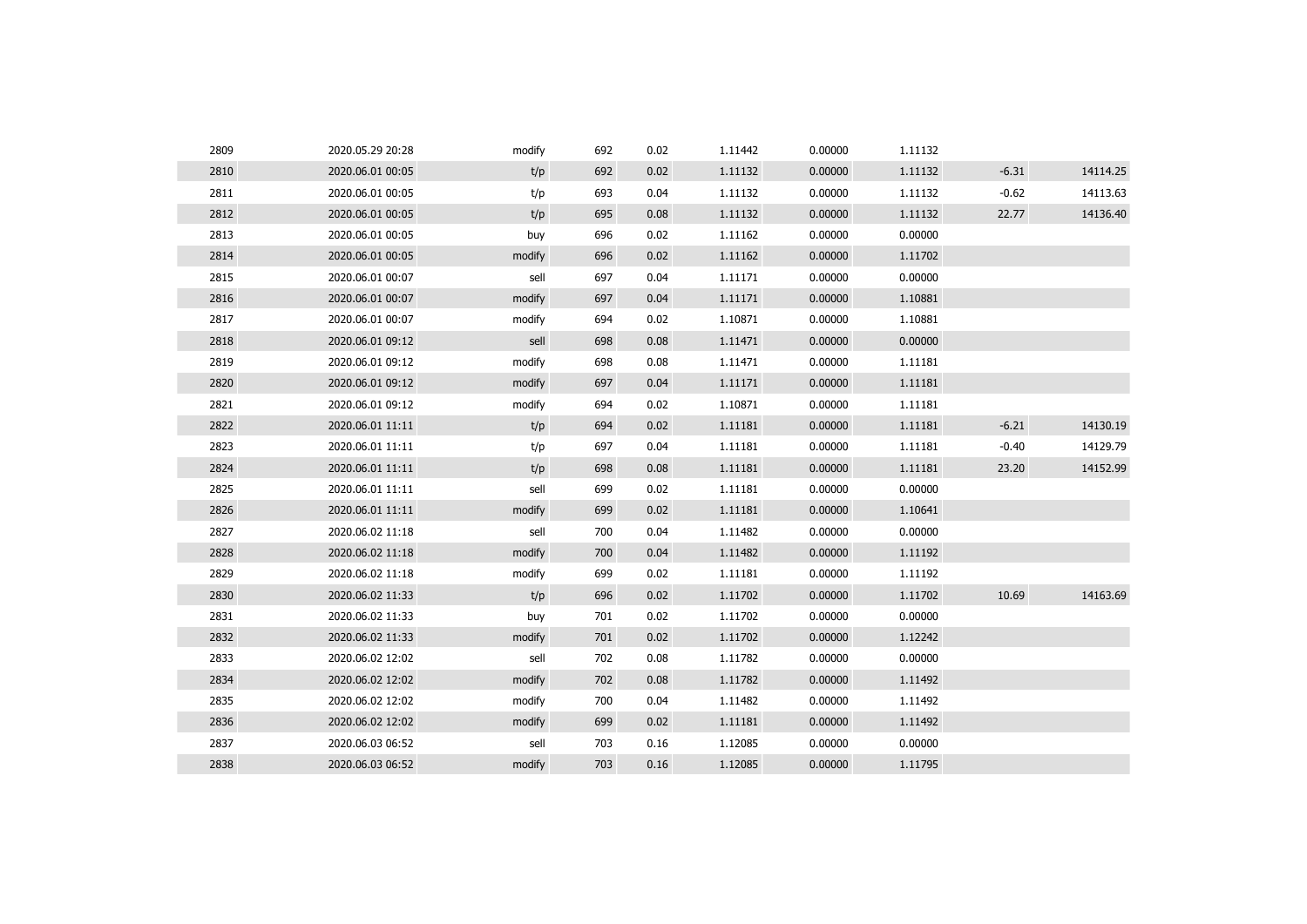| 2839 | 2020.06.03 06:52 | modify | 702 | 0.08 | 1.11782 | 0.00000 | 1.11795 |          |          |
|------|------------------|--------|-----|------|---------|---------|---------|----------|----------|
| 2840 | 2020.06.03 06:52 | modify | 700 | 0.04 | 1.11482 | 0.00000 | 1.11795 |          |          |
| 2841 | 2020.06.03 06:52 | modify | 699 | 0.02 | 1.11181 | 0.00000 | 1.11795 |          |          |
| 2842 | 2020.06.03 10:21 | t/p    | 701 | 0.02 | 1.12242 | 0.00000 | 1.12242 | 10.69    | 14174.38 |
| 2843 | 2020.06.03 10:21 | buy    | 704 | 0.02 | 1.12242 | 0.00000 | 0.00000 |          |          |
| 2844 | 2020.06.03 10:21 | modify | 704 | 0.02 | 1.12242 | 0.00000 | 1.12782 |          |          |
| 2845 | 2020.06.03 11:15 | buy    | 705 | 0.04 | 1.11942 | 0.00000 | 0.00000 |          |          |
| 2846 | 2020.06.03 11:15 | modify | 705 | 0.04 | 1.11942 | 0.00000 | 1.12232 |          |          |
| 2847 | 2020.06.03 11:15 | modify | 704 | 0.02 | 1.12242 | 0.00000 | 1.12232 |          |          |
| 2848 | 2020.06.03 12:52 | t/p    | 704 | 0.02 | 1.12232 | 0.00000 | 1.12232 | $-0.20$  | 14174.18 |
| 2849 | 2020.06.03 12:52 | t/p    | 705 | 0.04 | 1.12232 | 0.00000 | 1.12232 | 11.60    | 14185.78 |
| 2850 | 2020.06.03 12:52 | buy    | 706 | 0.02 | 1.12232 | 0.00000 | 0.00000 |          |          |
| 2851 | 2020.06.03 12:52 | modify | 706 | 0.02 | 1.12232 | 0.00000 | 1.12772 |          |          |
| 2852 | 2020.06.03 14:27 | buy    | 707 | 0.04 | 1.11932 | 0.00000 | 0.00000 |          |          |
| 2853 | 2020.06.03 14:27 | modify | 707 | 0.04 | 1.11932 | 0.00000 | 1.12222 |          |          |
| 2854 | 2020.06.03 14:27 | modify | 706 | 0.02 | 1.12232 | 0.00000 | 1.12222 |          |          |
| 2855 | 2020.06.03 17:00 | t/p    | 706 | 0.02 | 1.12222 | 0.00000 | 1.12222 | $-0.20$  | 14185.58 |
| 2856 | 2020.06.03 17:00 | t/p    | 707 | 0.04 | 1.12222 | 0.00000 | 1.12222 | 11.60    | 14197.18 |
| 2857 | 2020.06.03 17:00 | buy    | 708 | 0.02 | 1.12223 | 0.00000 | 0.00000 |          |          |
| 2858 | 2020.06.03 17:00 | modify | 708 | 0.02 | 1.12223 | 0.00000 | 1.12763 |          |          |
| 2859 | 2020.06.03 18:36 | sell   | 709 | 0.32 | 1.12385 | 0.00000 | 0.00000 |          |          |
| 2860 | 2020.06.03 18:36 | modify | 709 | 0.32 | 1.12385 | 0.00000 | 1.12095 |          |          |
| 2861 | 2020.06.03 18:36 | modify | 703 | 0.16 | 1.12085 | 0.00000 | 1.12095 |          |          |
| 2862 | 2020.06.03 18:36 | modify | 702 | 0.08 | 1.11782 | 0.00000 | 1.12095 |          |          |
| 2863 | 2020.06.03 18:36 | modify | 700 | 0.04 | 1.11482 | 0.00000 | 1.12095 |          |          |
| 2864 | 2020.06.03 18:36 | modify | 699 | 0.02 | 1.11181 | 0.00000 | 1.12095 |          |          |
| 2865 | 2020.06.04 09:19 | t/p    | 699 | 0.02 | 1.12095 | 0.00000 | 1.12095 | $-18.31$ | 14178.87 |
| 2866 | 2020.06.04 09:19 | t/p    | 700 | 0.04 | 1.12095 | 0.00000 | 1.12095 | $-24.57$ | 14154.30 |
| 2867 | 2020.06.04 09:19 | t/p    | 702 | 0.08 | 1.12095 | 0.00000 | 1.12095 | $-25.14$ | 14129.16 |
| 2868 | 2020.06.04 09:19 | t/p    | 703 | 0.16 | 1.12095 | 0.00000 | 1.12095 | $-1.74$  | 14127.42 |
|      |                  |        |     |      |         |         |         |          |          |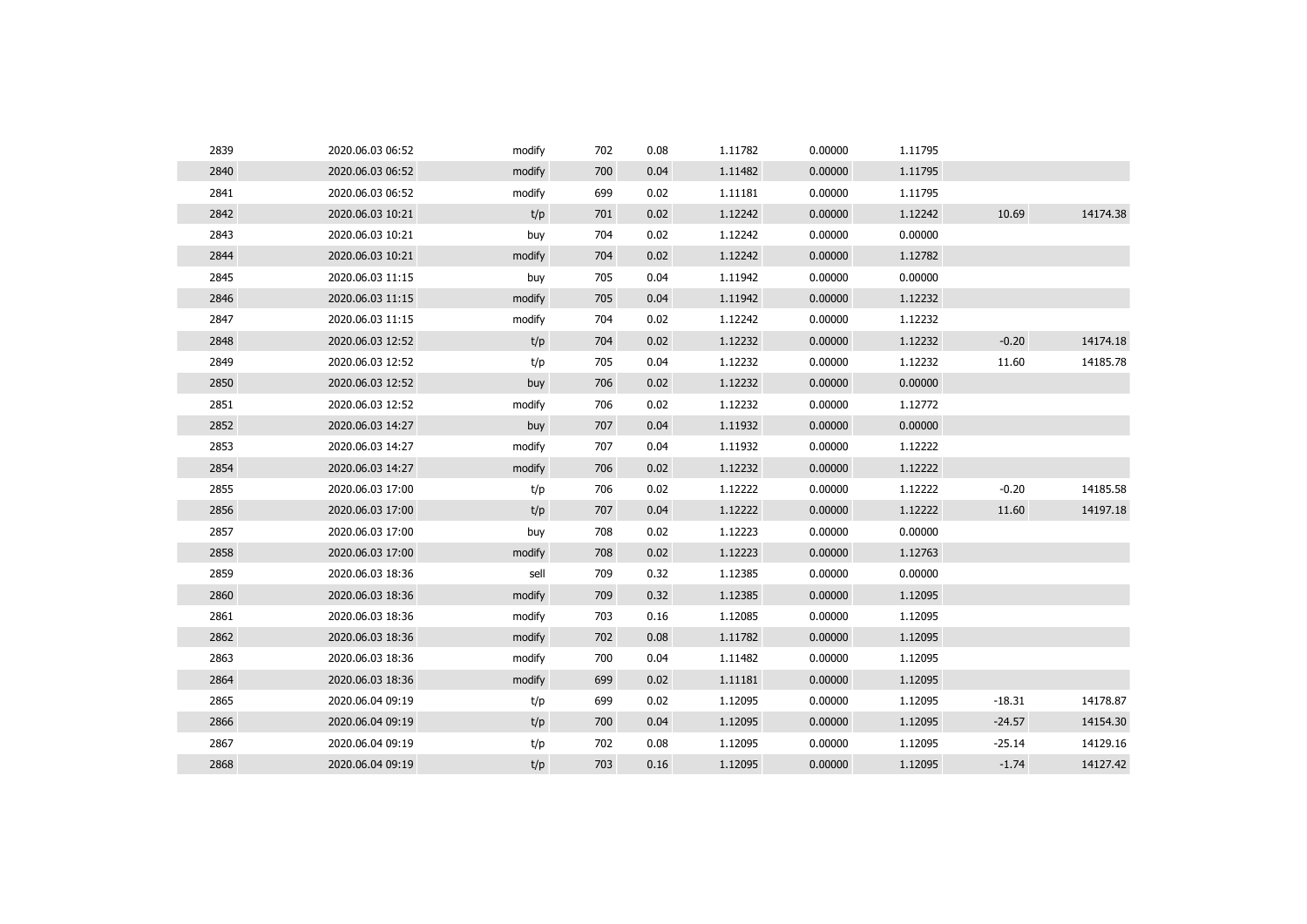| 2869 | 2020.06.04 09:19 | t/p    | 709 | 0.32 | 1.12095 | 0.00000 | 1.12095 | 92.51   | 14219.93 |
|------|------------------|--------|-----|------|---------|---------|---------|---------|----------|
| 2870 | 2020.06.04 09:19 | sell   | 710 | 0.02 | 1.12095 | 0.00000 | 0.00000 |         |          |
| 2871 | 2020.06.04 09:19 | modify | 710 | 0.02 | 1.12095 | 0.00000 | 1.11555 |         |          |
| 2872 | 2020.06.04 14:27 | sell   | 711 | 0.04 | 1.12395 | 0.00000 | 0.00000 |         |          |
| 2873 | 2020.06.04 14:27 | modify | 711 | 0.04 | 1.12395 | 0.00000 | 1.12105 |         |          |
| 2874 | 2020.06.04 14:27 | modify | 710 | 0.02 | 1.12095 | 0.00000 | 1.12105 |         |          |
| 2875 | 2020.06.04 14:39 | sell   | 712 | 0.08 | 1.12695 | 0.00000 | 0.00000 |         |          |
| 2876 | 2020.06.04 14:39 | modify | 712 | 0.08 | 1.12695 | 0.00000 | 1.12405 |         |          |
| 2877 | 2020.06.04 14:39 | modify | 711 | 0.04 | 1.12395 | 0.00000 | 1.12405 |         |          |
| 2878 | 2020.06.04 14:39 | modify | 710 | 0.02 | 1.12095 | 0.00000 | 1.12405 |         |          |
| 2879 | 2020.06.04 15:28 | t/p    | 710 | 0.02 | 1.12405 | 0.00000 | 1.12405 | $-6.20$ | 14213.73 |
| 2880 | 2020.06.04 15:28 | t/p    | 711 | 0.04 | 1.12405 | 0.00000 | 1.12405 | $-0.40$ | 14213.33 |
| 2881 | 2020.06.04 15:28 | t/p    | 712 | 0.08 | 1.12405 | 0.00000 | 1.12405 | 23.20   | 14236.53 |
| 2882 | 2020.06.04 15:28 | sell   | 713 | 0.02 | 1.12405 | 0.00000 | 0.00000 |         |          |
| 2883 | 2020.06.04 15:28 | modify | 713 | 0.02 | 1.12405 | 0.00000 | 1.11865 |         |          |
| 2884 | 2020.06.04 16:39 | sell   | 714 | 0.04 | 1.12705 | 0.00000 | 0.00000 |         |          |
| 2885 | 2020.06.04 16:39 | modify | 714 | 0.04 | 1.12705 | 0.00000 | 1.12415 |         |          |
| 2886 | 2020.06.04 16:39 | modify | 713 | 0.02 | 1.12405 | 0.00000 | 1.12415 |         |          |
| 2887 | 2020.06.04 17:06 | t/p    | 708 | 0.02 | 1.12763 | 0.00000 | 1.12763 | 10.48   | 14247.01 |
| 2888 | 2020.06.04 17:06 | buy    | 715 | 0.02 | 1.12763 | 0.00000 | 0.00000 |         |          |
| 2889 | 2020.06.04 17:06 | modify | 715 | 0.02 | 1.12763 | 0.00000 | 1.13303 |         |          |
| 2890 | 2020.06.04 17:19 | sell   | 716 | 0.08 | 1.13005 | 0.00000 | 0.00000 |         |          |
| 2891 | 2020.06.04 17:19 | modify | 716 | 0.08 | 1.13005 | 0.00000 | 1.12715 |         |          |
| 2892 | 2020.06.04 17:19 | modify | 714 | 0.04 | 1.12705 | 0.00000 | 1.12715 |         |          |
| 2893 | 2020.06.04 17:19 | modify | 713 | 0.02 | 1.12405 | 0.00000 | 1.12715 |         |          |
| 2894 | 2020.06.04 17:36 | t/p    | 715 | 0.02 | 1.13303 | 0.00000 | 1.13303 | 10.80   | 14257.81 |
| 2895 | 2020.06.04 17:36 | buy    | 717 | 0.02 | 1.13303 | 0.00000 | 0.00000 |         |          |
| 2896 | 2020.06.04 17:36 | modify | 717 | 0.02 | 1.13303 | 0.00000 | 1.13843 |         |          |
| 2897 | 2020.06.04 17:36 | sell   | 718 | 0.16 | 1.13305 | 0.00000 | 0.00000 |         |          |
| 2898 | 2020.06.04 17:36 | modify | 718 | 0.16 | 1.13305 | 0.00000 | 1.13015 |         |          |
|      |                  |        |     |      |         |         |         |         |          |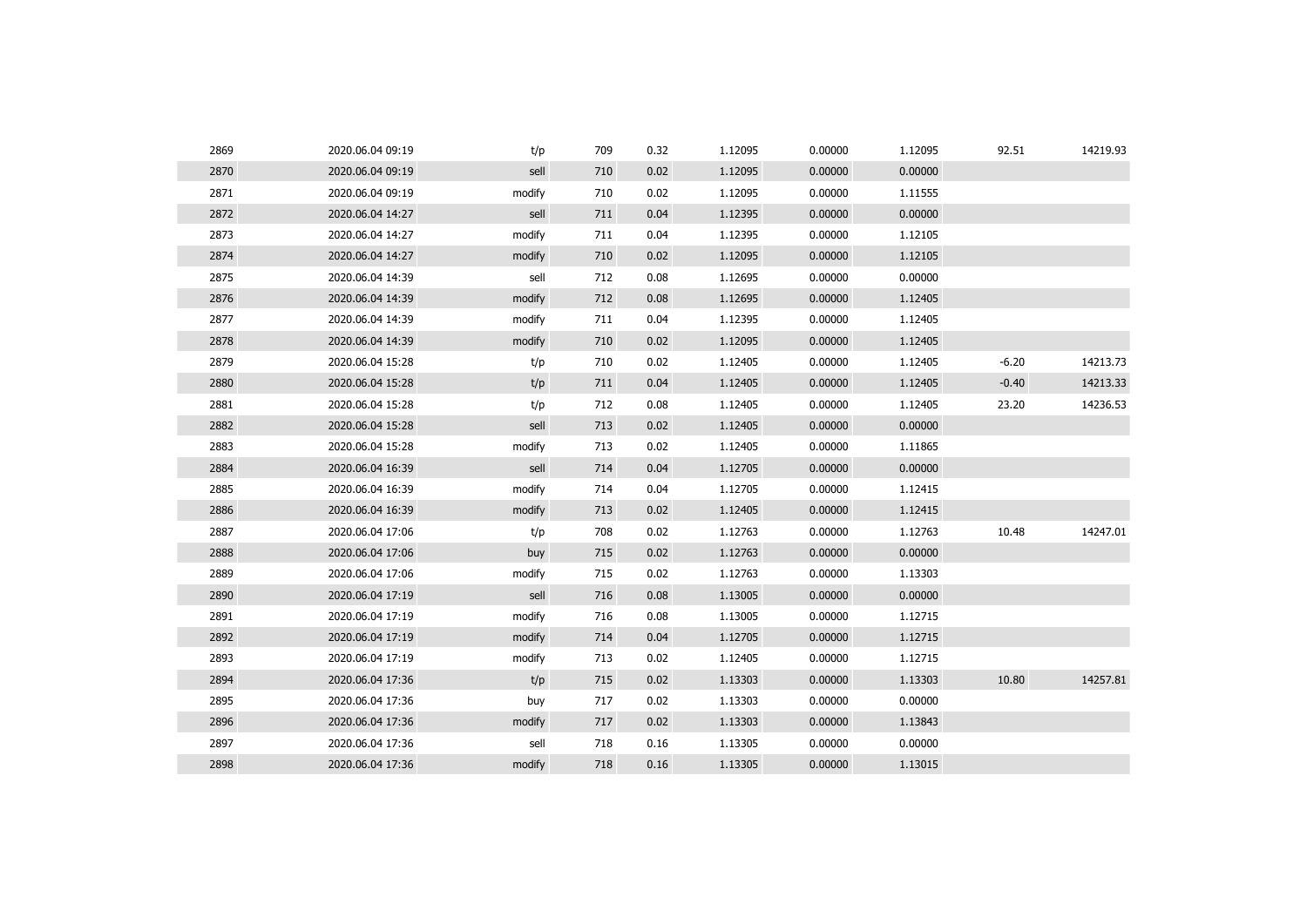| 2899 | 2020.06.04 17:36 | modify | 716 | 0.08 | 1.13005 | 0.00000 | 1.13015 |          |          |
|------|------------------|--------|-----|------|---------|---------|---------|----------|----------|
| 2900 | 2020.06.04 17:36 | modify | 714 | 0.04 | 1.12705 | 0.00000 | 1.13015 |          |          |
| 2901 | 2020.06.04 17:36 | modify | 713 | 0.02 | 1.12405 | 0.00000 | 1.13015 |          |          |
| 2902 | 2020.06.04 18:14 | sell   | 719 | 0.32 | 1.13605 | 0.00000 | 0.00000 |          |          |
| 2903 | 2020.06.04 18:14 | modify | 719 | 0.32 | 1.13605 | 0.00000 | 1.13315 |          |          |
| 2904 | 2020.06.04 18:14 | modify | 718 | 0.16 | 1.13305 | 0.00000 | 1.13315 |          |          |
| 2905 | 2020.06.04 18:14 | modify | 716 | 0.08 | 1.13005 | 0.00000 | 1.13315 |          |          |
| 2906 | 2020.06.04 18:14 | modify | 714 | 0.04 | 1.12705 | 0.00000 | 1.13315 |          |          |
| 2907 | 2020.06.04 18:14 | modify | 713 | 0.02 | 1.12405 | 0.00000 | 1.13315 |          |          |
| 2908 | 2020.06.04 18:29 | t/p    | 713 | 0.02 | 1.13315 | 0.00000 | 1.13315 | $-18.20$ | 14239.61 |
| 2909 | 2020.06.04 18:29 | t/p    | 714 | 0.04 | 1.13315 | 0.00000 | 1.13315 | $-24.40$ | 14215.21 |
| 2910 | 2020.06.04 18:29 | t/p    | 716 | 0.08 | 1.13315 | 0.00000 | 1.13315 | $-24.80$ | 14190.41 |
| 2911 | 2020.06.04 18:29 | t/p    | 718 | 0.16 | 1.13315 | 0.00000 | 1.13315 | $-1.60$  | 14188.81 |
| 2912 | 2020.06.04 18:29 | t/p    | 719 | 0.32 | 1.13315 | 0.00000 | 1.13315 | 92.80    | 14281.61 |
| 2913 | 2020.06.04 18:29 | sell   | 720 | 0.02 | 1.13315 | 0.00000 | 0.00000 |          |          |
| 2914 | 2020.06.04 18:29 | modify | 720 | 0.02 | 1.13315 | 0.00000 | 1.12775 |          |          |
| 2915 | 2020.06.04 21:39 | sell   | 721 | 0.04 | 1.13615 | 0.00000 | 0.00000 |          |          |
| 2916 | 2020.06.04 21:39 | modify | 721 | 0.04 | 1.13615 | 0.00000 | 1.13325 |          |          |
| 2917 | 2020.06.04 21:39 | modify | 720 | 0.02 | 1.13315 | 0.00000 | 1.13325 |          |          |
| 2918 | 2020.06.04 22:38 | t/p    | 720 | 0.02 | 1.13325 | 0.00000 | 1.13325 | $-0.20$  | 14281.41 |
| 2919 | 2020.06.04 22:38 | t/p    | 721 | 0.04 | 1.13325 | 0.00000 | 1.13325 | 11.60    | 14293.01 |
| 2920 | 2020.06.04 22:38 | sell   | 722 | 0.02 | 1.13325 | 0.00000 | 0.00000 |          |          |
| 2921 | 2020.06.04 22:38 | modify | 722 | 0.02 | 1.13325 | 0.00000 | 1.12785 |          |          |
| 2922 | 2020.06.05 08:28 | sell   | 723 | 0.04 | 1.13625 | 0.00000 | 0.00000 |          |          |
| 2923 | 2020.06.05 08:28 | modify | 723 | 0.04 | 1.13625 | 0.00000 | 1.13335 |          |          |
| 2924 | 2020.06.05 08:28 | modify | 722 | 0.02 | 1.13325 | 0.00000 | 1.13335 |          |          |
| 2925 | 2020.06.05 11:37 | t/p    | 722 | 0.02 | 1.13335 | 0.00000 | 1.13335 | $-0.21$  | 14292.80 |
| 2926 | 2020.06.05 11:37 | t/p    | 723 | 0.04 | 1.13335 | 0.00000 | 1.13335 | 11.60    | 14304.40 |
| 2927 | 2020.06.05 11:37 | sell   | 724 | 0.02 | 1.13335 | 0.00000 | 0.00000 |          |          |
| 2928 | 2020.06.05 11:37 | modify | 724 | 0.02 | 1.13335 | 0.00000 | 1.12795 |          |          |
|      |                  |        |     |      |         |         |         |          |          |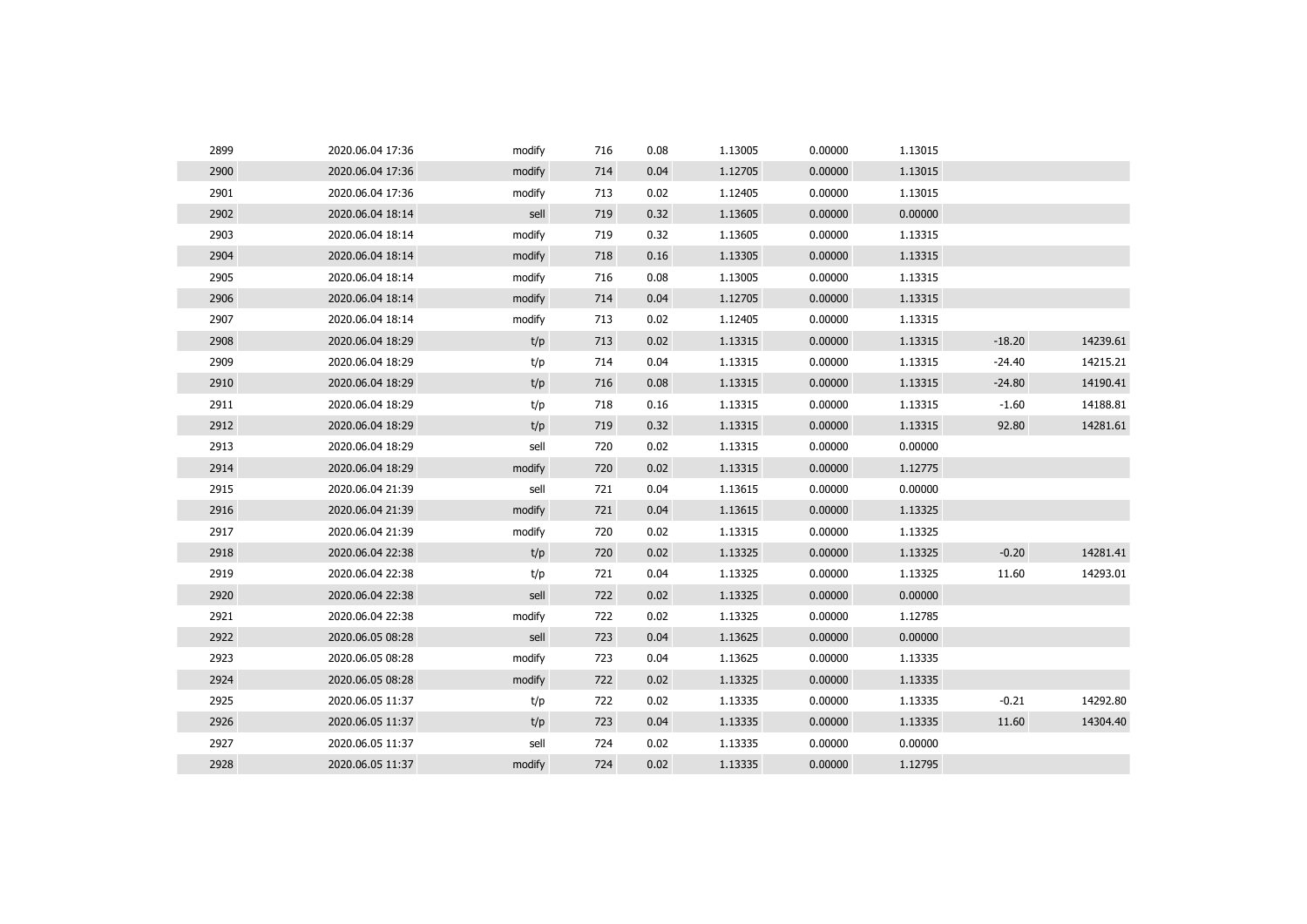| 2929 | 2020.06.05 15:36 | buy    | 725 | 0.04 | 1.13003 | 0.00000 | 0.00000 |         |          |
|------|------------------|--------|-----|------|---------|---------|---------|---------|----------|
| 2930 | 2020.06.05 15:36 | modify | 725 | 0.04 | 1.13003 | 0.00000 | 1.13293 |         |          |
| 2931 | 2020.06.05 15:36 | modify | 717 | 0.02 | 1.13303 | 0.00000 | 1.13293 |         |          |
| 2932 | 2020.06.05 20:14 | t/p    | 724 | 0.02 | 1.12795 | 0.00000 | 1.12795 | 10.80   | 14315.20 |
| 2933 | 2020.06.05 20:14 | sell   | 726 | 0.02 | 1.12795 | 0.00000 | 0.00000 |         |          |
| 2934 | 2020.06.05 20:14 | modify | 726 | 0.02 | 1.12795 | 0.00000 | 1.12255 |         |          |
| 2935 | 2020.06.08 02:26 | sell   | 727 | 0.04 | 1.13095 | 0.00000 | 0.00000 |         |          |
| 2936 | 2020.06.08 02:26 | modify | 727 | 0.04 | 1.13095 | 0.00000 | 1.12805 |         |          |
| 2937 | 2020.06.08 02:26 | modify | 726 | 0.02 | 1.12795 | 0.00000 | 1.12805 |         |          |
| 2938 | 2020.06.08 13:29 | t/p    | 726 | 0.02 | 1.12805 | 0.00000 | 1.12805 | $-0.21$ | 14315.00 |
| 2939 | 2020.06.08 13:29 | t/p    | 727 | 0.04 | 1.12805 | 0.00000 | 1.12805 | 11.60   | 14326.60 |
| 2940 | 2020.06.08 13:29 | sell   | 728 | 0.02 | 1.12805 | 0.00000 | 0.00000 |         |          |
| 2941 | 2020.06.08 13:29 | modify | 728 | 0.02 | 1.12805 | 0.00000 | 1.12265 |         |          |
| 2942 | 2020.06.08 13:39 | buy    | 729 | 0.08 | 1.12703 | 0.00000 | 0.00000 |         |          |
| 2943 | 2020.06.08 13:39 | modify | 729 | 0.08 | 1.12703 | 0.00000 | 1.12993 |         |          |
| 2944 | 2020.06.08 13:39 | modify | 725 | 0.04 | 1.13003 | 0.00000 | 1.12993 |         |          |
| 2945 | 2020.06.08 13:39 | modify | 717 | 0.02 | 1.13303 | 0.00000 | 1.12993 |         |          |
| 2946 | 2020.06.08 15:38 | t/p    | 717 | 0.02 | 1.12993 | 0.00000 | 1.12993 | $-6.42$ | 14320.18 |
| 2947 | 2020.06.08 15:38 | t/p    | 725 | 0.04 | 1.12993 | 0.00000 | 1.12993 | $-0.62$ | 14319.56 |
| 2948 | 2020.06.08 15:38 | t/p    | 729 | 0.08 | 1.12993 | 0.00000 | 1.12993 | 23.20   | 14342.76 |
| 2949 | 2020.06.08 15:38 | buy    | 730 | 0.02 | 1.12993 | 0.00000 | 0.00000 |         |          |
| 2950 | 2020.06.08 15:38 | modify | 730 | 0.02 | 1.12993 | 0.00000 | 1.13533 |         |          |
| 2951 | 2020.06.08 16:29 | sell   | 731 | 0.04 | 1.13105 | 0.00000 | 0.00000 |         |          |
| 2952 | 2020.06.08 16:29 | modify | 731 | 0.04 | 1.13105 | 0.00000 | 1.12815 |         |          |
| 2953 | 2020.06.08 16:29 | modify | 728 | 0.02 | 1.12805 | 0.00000 | 1.12815 |         |          |
| 2954 | 2020.06.09 09:27 | t/p    | 728 | 0.02 | 1.12815 | 0.00000 | 1.12815 | $-0.21$ | 14342.56 |
| 2955 | 2020.06.09 09:27 | t/p    | 731 | 0.04 | 1.12815 | 0.00000 | 1.12815 | 11.59   | 14354.15 |
| 2956 | 2020.06.09 09:27 | sell   | 732 | 0.02 | 1.12815 | 0.00000 | 0.00000 |         |          |
| 2957 | 2020.06.09 09:27 | modify | 732 | 0.02 | 1.12815 | 0.00000 | 1.12275 |         |          |
| 2958 | 2020.06.09 09:38 | buy    | 733 | 0.04 | 1.12693 | 0.00000 | 0.00000 |         |          |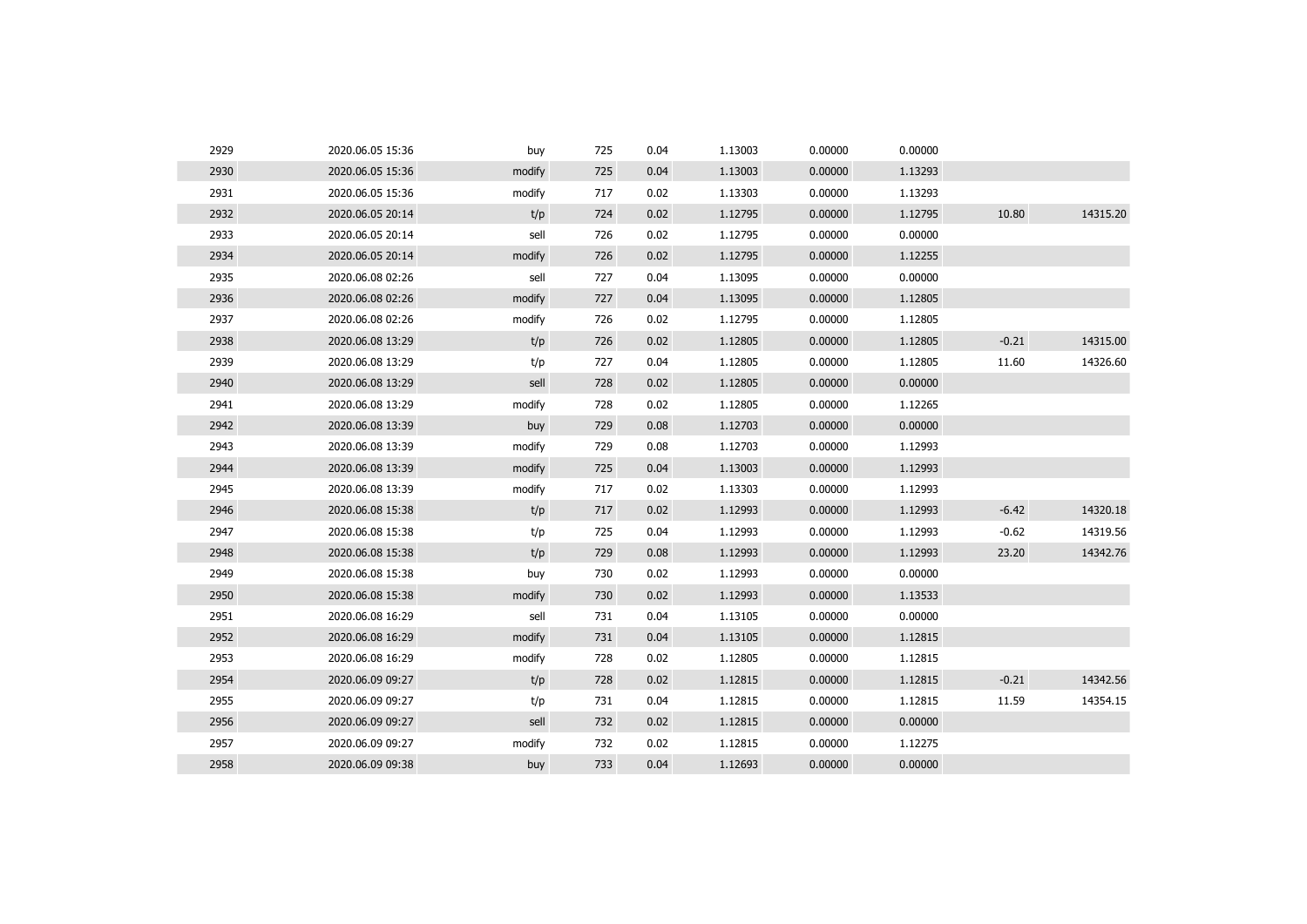| 2959 | 2020.06.09 09:38 | modify | 733 | 0.04 | 1.12693 | 0.00000 | 1.12983 |          |          |
|------|------------------|--------|-----|------|---------|---------|---------|----------|----------|
| 2960 | 2020.06.09 09:38 | modify | 730 | 0.02 | 1.12993 | 0.00000 | 1.12983 |          |          |
| 2961 | 2020.06.09 15:37 | t/p    | 730 | 0.02 | 1.12983 | 0.00000 | 1.12983 | $-0.31$  | 14353.84 |
| 2962 | 2020.06.09 15:37 | t/p    | 733 | 0.04 | 1.12983 | 0.00000 | 1.12983 | 11.60    | 14365.44 |
| 2963 | 2020.06.09 15:37 | buy    | 734 | 0.02 | 1.12983 | 0.00000 | 0.00000 |          |          |
| 2964 | 2020.06.09 15:37 | modify | 734 | 0.02 | 1.12983 | 0.00000 | 1.13523 |          |          |
| 2965 | 2020.06.09 16:17 | sell   | 735 | 0.04 | 1.13115 | 0.00000 | 0.00000 |          |          |
| 2966 | 2020.06.09 16:17 | modify | 735 | 0.04 | 1.13115 | 0.00000 | 1.12825 |          |          |
| 2967 | 2020.06.09 16:17 | modify | 732 | 0.02 | 1.12815 | 0.00000 | 1.12825 |          |          |
| 2968 | 2020.06.09 16:36 | sell   | 736 | 0.08 | 1.13415 | 0.00000 | 0.00000 |          |          |
| 2969 | 2020.06.09 16:36 | modify | 736 | 0.08 | 1.13415 | 0.00000 | 1.13125 |          |          |
| 2970 | 2020.06.09 16:36 | modify | 735 | 0.04 | 1.13115 | 0.00000 | 1.13125 |          |          |
| 2971 | 2020.06.09 16:36 | modify | 732 | 0.02 | 1.12815 | 0.00000 | 1.13125 |          |          |
| 2972 | 2020.06.09 16:38 | t/p    | 734 | 0.02 | 1.13523 | 0.00000 | 1.13523 | 10.80    | 14376.24 |
| 2973 | 2020.06.09 16:38 | buy    | 737 | 0.02 | 1.13523 | 0.00000 | 0.00000 |          |          |
| 2974 | 2020.06.09 16:38 | modify | 737 | 0.02 | 1.13523 | 0.00000 | 1.14063 |          |          |
| 2975 | 2020.06.10 11:36 | sell   | 738 | 0.16 | 1.13715 | 0.00000 | 0.00000 |          |          |
| 2976 | 2020.06.10 11:36 | modify | 738 | 0.16 | 1.13715 | 0.00000 | 1.13425 |          |          |
| 2977 | 2020.06.10 11:36 | modify | 736 | 0.08 | 1.13415 | 0.00000 | 1.13425 |          |          |
| 2978 | 2020.06.10 11:36 | modify | 735 | 0.04 | 1.13115 | 0.00000 | 1.13425 |          |          |
| 2979 | 2020.06.10 11:36 | modify | 732 | 0.02 | 1.12815 | 0.00000 | 1.13425 |          |          |
| 2980 | 2020.06.10 18:14 | t/p    | 732 | 0.02 | 1.13425 | 0.00000 | 1.13425 | $-12.21$ | 14364.03 |
| 2981 | 2020.06.10 18:14 | t/p    | 735 | 0.04 | 1.13425 | 0.00000 | 1.13425 | $-12.41$ | 14351.62 |
| 2982 | 2020.06.10 18:14 | t/p    | 736 | 0.08 | 1.13425 | 0.00000 | 1.13425 | $-0.82$  | 14350.80 |
| 2983 | 2020.06.10 18:14 | t/p    | 738 | 0.16 | 1.13425 | 0.00000 | 1.13425 | 46.40    | 14397.20 |
| 2984 | 2020.06.10 18:14 | sell   | 739 | 0.02 | 1.13425 | 0.00000 | 0.00000 |          |          |
| 2985 | 2020.06.10 18:14 | modify | 739 | 0.02 | 1.13425 | 0.00000 | 1.12885 |          |          |
| 2986 | 2020.06.10 21:14 | buy    | 740 | 0.04 | 1.13223 | 0.00000 | 0.00000 |          |          |
| 2987 | 2020.06.10 21:14 | modify | 740 | 0.04 | 1.13223 | 0.00000 | 1.13513 |          |          |
| 2988 | 2020.06.10 21:14 | modify | 737 | 0.02 | 1.13523 | 0.00000 | 1.13513 |          |          |
|      |                  |        |     |      |         |         |         |          |          |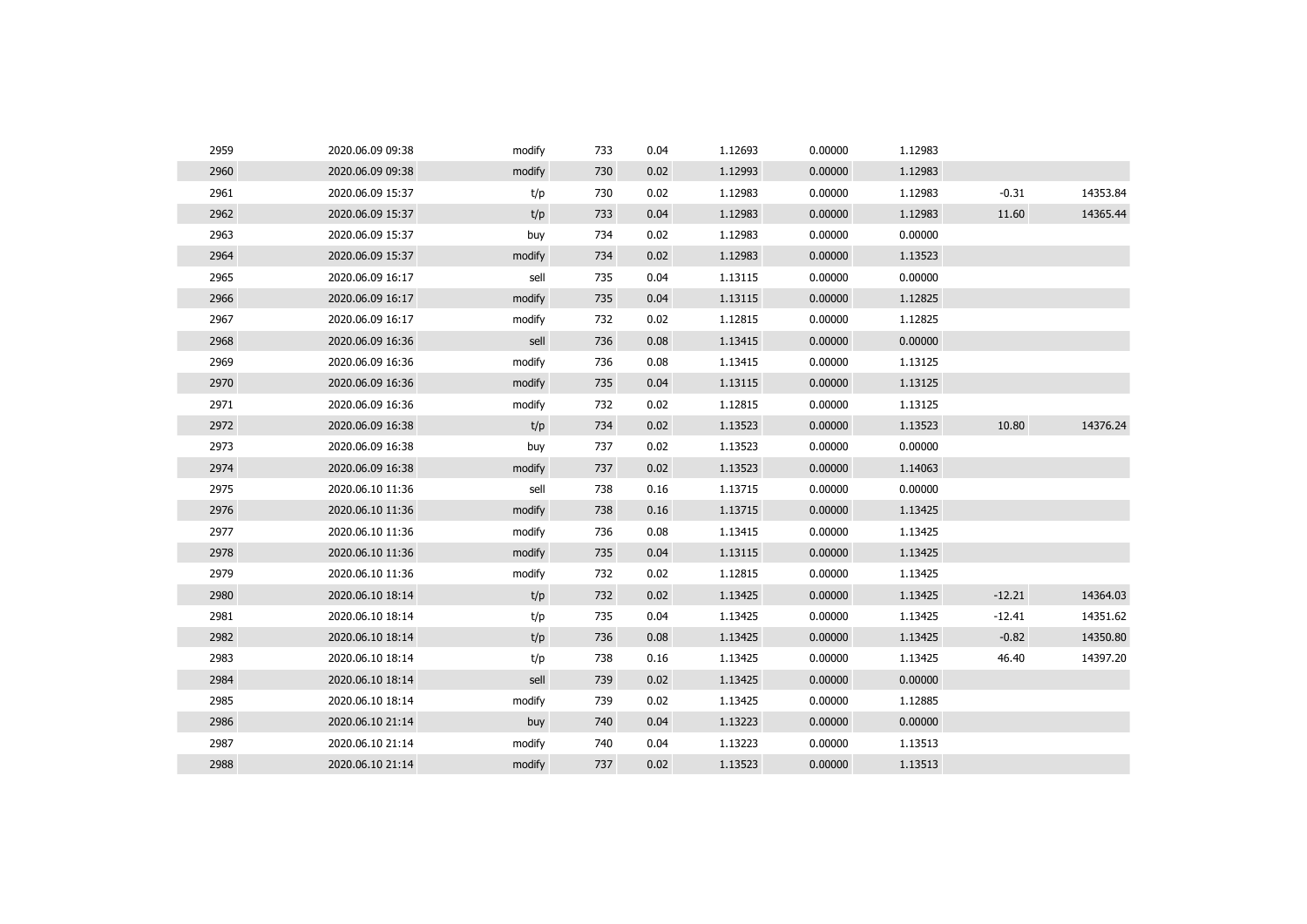| 2989 | 2020.06.10 21:18 | t/p    | 737 | 0.02 | 1.13513 | 0.00000 | 1.13513 | $-0.31$ | 14396.89 |
|------|------------------|--------|-----|------|---------|---------|---------|---------|----------|
| 2990 | 2020.06.10 21:18 | t/p    | 740 | 0.04 | 1.13513 | 0.00000 | 1.13513 | 11.60   | 14408.49 |
| 2991 | 2020.06.10 21:18 | buy    | 741 | 0.02 | 1.13513 | 0.00000 | 0.00000 |         |          |
| 2992 | 2020.06.10 21:18 | modify | 741 | 0.02 | 1.13513 | 0.00000 | 1.14053 |         |          |
| 2993 | 2020.06.10 21:26 | sell   | 742 | 0.04 | 1.13725 | 0.00000 | 0.00000 |         |          |
| 2994 | 2020.06.10 21:26 | modify | 742 | 0.04 | 1.13725 | 0.00000 | 1.13435 |         |          |
| 2995 | 2020.06.10 21:26 | modify | 739 | 0.02 | 1.13425 | 0.00000 | 1.13435 |         |          |
| 2996 | 2020.06.10 21:37 | sell   | 743 | 0.08 | 1.14025 | 0.00000 | 0.00000 |         |          |
| 2997 | 2020.06.10 21:37 | modify | 743 | 0.08 | 1.14025 | 0.00000 | 1.13735 |         |          |
| 2998 | 2020.06.10 21:37 | modify | 742 | 0.04 | 1.13725 | 0.00000 | 1.13735 |         |          |
| 2999 | 2020.06.10 21:37 | modify | 739 | 0.02 | 1.13425 | 0.00000 | 1.13735 |         |          |
| 3000 | 2020.06.10 21:37 | t/p    | 741 | 0.02 | 1.14053 | 0.00000 | 1.14053 | 10.80   | 14419.29 |
| 3001 | 2020.06.10 21:37 | buy    | 744 | 0.02 | 1.14053 | 0.00000 | 0.00000 |         |          |
| 3002 | 2020.06.10 21:37 | modify | 744 | 0.02 | 1.14053 | 0.00000 | 1.14593 |         |          |
| 3003 | 2020.06.10 22:37 | buy    | 745 | 0.04 | 1.13753 | 0.00000 | 0.00000 |         |          |
| 3004 | 2020.06.10 22:37 | modify | 745 | 0.04 | 1.13753 | 0.00000 | 1.14043 |         |          |
| 3005 | 2020.06.10 22:37 | modify | 744 | 0.02 | 1.14053 | 0.00000 | 1.14043 |         |          |
| 3006 | 2020.06.10 22:37 | t/p    | 739 | 0.02 | 1.13735 | 0.00000 | 1.13735 | $-6.20$ | 14413.09 |
| 3007 | 2020.06.10 22:37 | t/p    | 742 | 0.04 | 1.13735 | 0.00000 | 1.13735 | $-0.40$ | 14412.69 |
| 3008 | 2020.06.10 22:37 | t/p    | 743 | 0.08 | 1.13735 | 0.00000 | 1.13735 | 23.20   | 14435.89 |
| 3009 | 2020.06.10 22:37 | sell   | 746 | 0.02 | 1.13735 | 0.00000 | 0.00000 |         |          |
| 3010 | 2020.06.10 22:37 | modify | 746 | 0.02 | 1.13735 | 0.00000 | 1.13195 |         |          |
| 3011 | 2020.06.11 07:38 | buy    | 747 | 0.08 | 1.13453 | 0.00000 | 0.00000 |         |          |
| 3012 | 2020.06.11 07:38 | modify | 747 | 0.08 | 1.13453 | 0.00000 | 1.13743 |         |          |
| 3013 | 2020.06.11 07:38 | modify | 745 | 0.04 | 1.13753 | 0.00000 | 1.13743 |         |          |
| 3014 | 2020.06.11 07:38 | modify | 744 | 0.02 | 1.14053 | 0.00000 | 1.13743 |         |          |
| 3015 | 2020.06.11 11:26 | t/p    | 744 | 0.02 | 1.13743 | 0.00000 | 1.13743 | $-6.52$ | 14429.36 |
| 3016 | 2020.06.11 11:26 | t/p    | 745 | 0.04 | 1.13743 | 0.00000 | 1.13743 | $-1.05$ | 14428.32 |
| 3017 | 2020.06.11 11:26 | t/p    | 747 | 0.08 | 1.13743 | 0.00000 | 1.13743 | 23.20   | 14451.52 |
| 3018 | 2020.06.11 11:26 | buy    | 748 | 0.02 | 1.13743 | 0.00000 | 0.00000 |         |          |
|      |                  |        |     |      |         |         |         |         |          |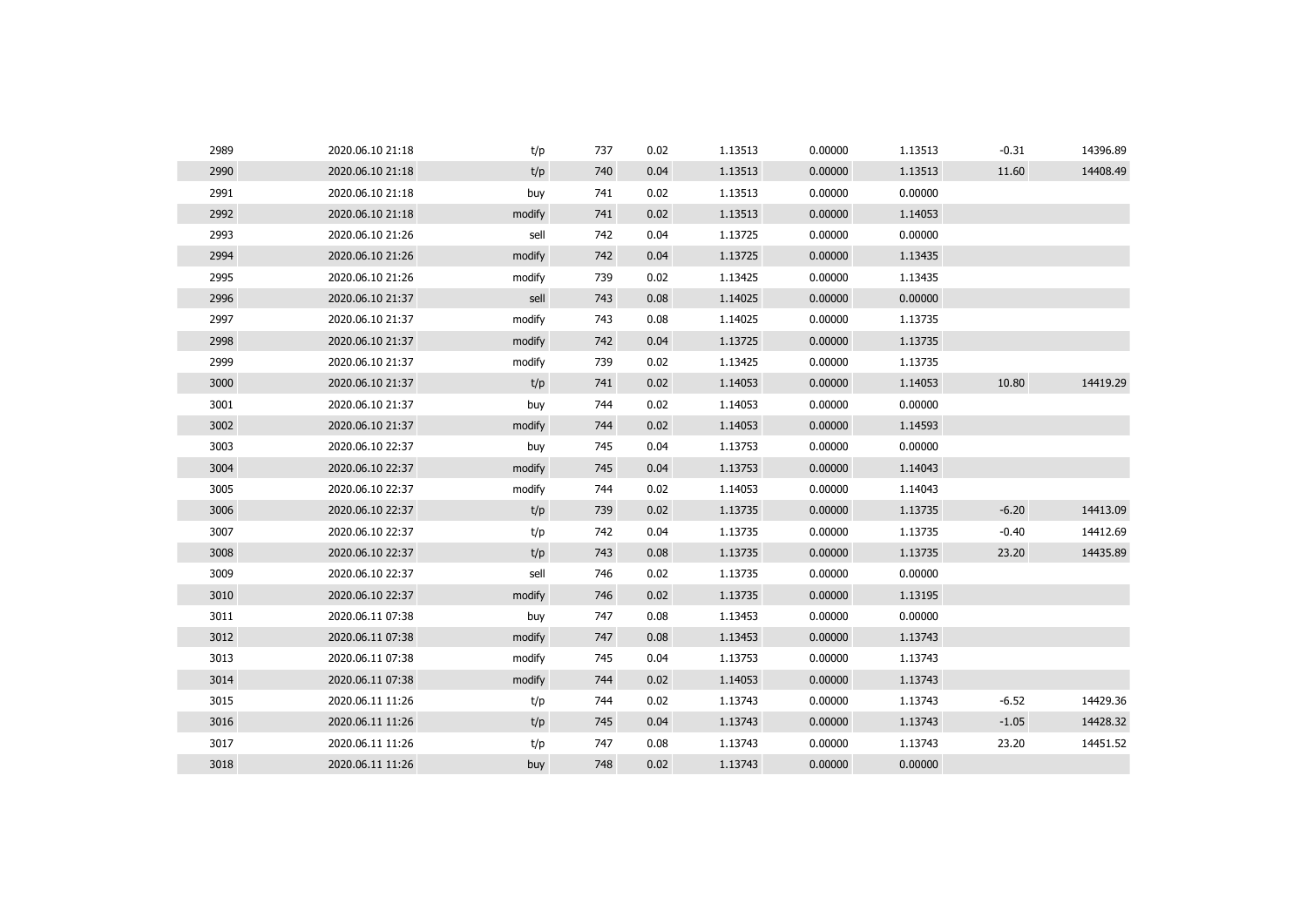| 3019 | 2020.06.11 11:26 | modify | 748 | 0.02 | 1.13743 | 0.00000 | 1.14283 |         |          |
|------|------------------|--------|-----|------|---------|---------|---------|---------|----------|
| 3020 | 2020.06.11 15:03 | buy    | 749 | 0.04 | 1.13443 | 0.00000 | 0.00000 |         |          |
| 3021 | 2020.06.11 15:03 | modify | 749 | 0.04 | 1.13443 | 0.00000 | 1.13733 |         |          |
| 3022 | 2020.06.11 15:03 | modify | 748 | 0.02 | 1.13743 | 0.00000 | 1.13733 |         |          |
| 3023 | 2020.06.11 16:37 | t/p    | 748 | 0.02 | 1.13733 | 0.00000 | 1.13733 | $-0.20$ | 14451.32 |
| 3024 | 2020.06.11 16:37 | t/p    | 749 | 0.04 | 1.13733 | 0.00000 | 1.13733 | 11.60   | 14462.92 |
| 3025 | 2020.06.11 16:37 | buy    | 750 | 0.02 | 1.13733 | 0.00000 | 0.00000 |         |          |
| 3026 | 2020.06.11 16:37 | modify | 750 | 0.02 | 1.13733 | 0.00000 | 1.14273 |         |          |
| 3027 | 2020.06.11 17:39 | sell   | 751 | 0.04 | 1.14035 | 0.00000 | 0.00000 |         |          |
| 3028 | 2020.06.11 17:39 | modify | 751 | 0.04 | 1.14035 | 0.00000 | 1.13745 |         |          |
| 3029 | 2020.06.11 17:39 | modify | 746 | 0.02 | 1.13735 | 0.00000 | 1.13745 |         |          |
| 3030 | 2020.06.11 18:36 | t/p    | 746 | 0.02 | 1.13745 | 0.00000 | 1.13745 | $-0.22$ | 14462.70 |
| 3031 | 2020.06.11 18:36 | t/p    | 751 | 0.04 | 1.13745 | 0.00000 | 1.13745 | 11.60   | 14474.30 |
| 3032 | 2020.06.11 18:36 | sell   | 752 | 0.02 | 1.13745 | 0.00000 | 0.00000 |         |          |
| 3033 | 2020.06.11 18:36 | modify | 752 | 0.02 | 1.13745 | 0.00000 | 1.13205 |         |          |
| 3034 | 2020.06.11 20:06 | buy    | 753 | 0.04 | 1.13433 | 0.00000 | 0.00000 |         |          |
| 3035 | 2020.06.11 20:06 | modify | 753 | 0.04 | 1.13433 | 0.00000 | 1.13723 |         |          |
| 3036 | 2020.06.11 20:06 | modify | 750 | 0.02 | 1.13733 | 0.00000 | 1.13723 |         |          |
| 3037 | 2020.06.11 20:29 | t/p    | 752 | 0.02 | 1.13205 | 0.00000 | 1.13205 | 10.80   | 14485.10 |
| 3038 | 2020.06.11 20:29 | sell   | 754 | 0.02 | 1.13205 | 0.00000 | 0.00000 |         |          |
| 3039 | 2020.06.11 20:29 | modify | 754 | 0.02 | 1.13205 | 0.00000 | 1.12665 |         |          |
| 3040 | 2020.06.11 20:31 | buy    | 755 | 0.08 | 1.13133 | 0.00000 | 0.00000 |         |          |
| 3041 | 2020.06.11 20:31 | modify | 755 | 0.08 | 1.13133 | 0.00000 | 1.13423 |         |          |
| 3042 | 2020.06.11 20:31 | modify | 753 | 0.04 | 1.13433 | 0.00000 | 1.13423 |         |          |
| 3043 | 2020.06.11 20:31 | modify | 750 | 0.02 | 1.13733 | 0.00000 | 1.13423 |         |          |
| 3044 | 2020.06.12 03:37 | buy    | 756 | 0.16 | 1.12833 | 0.00000 | 0.00000 |         |          |
| 3045 | 2020.06.12 03:37 | modify | 756 | 0.16 | 1.12833 | 0.00000 | 1.13123 |         |          |
| 3046 | 2020.06.12 03:37 | modify | 755 | 0.08 | 1.13133 | 0.00000 | 1.13123 |         |          |
| 3047 | 2020.06.12 03:37 | modify | 753 | 0.04 | 1.13433 | 0.00000 | 1.13123 |         |          |
| 3048 | 2020.06.12 03:37 | modify | 750 | 0.02 | 1.13733 | 0.00000 | 1.13123 |         |          |
|      |                  |        |     |      |         |         |         |         |          |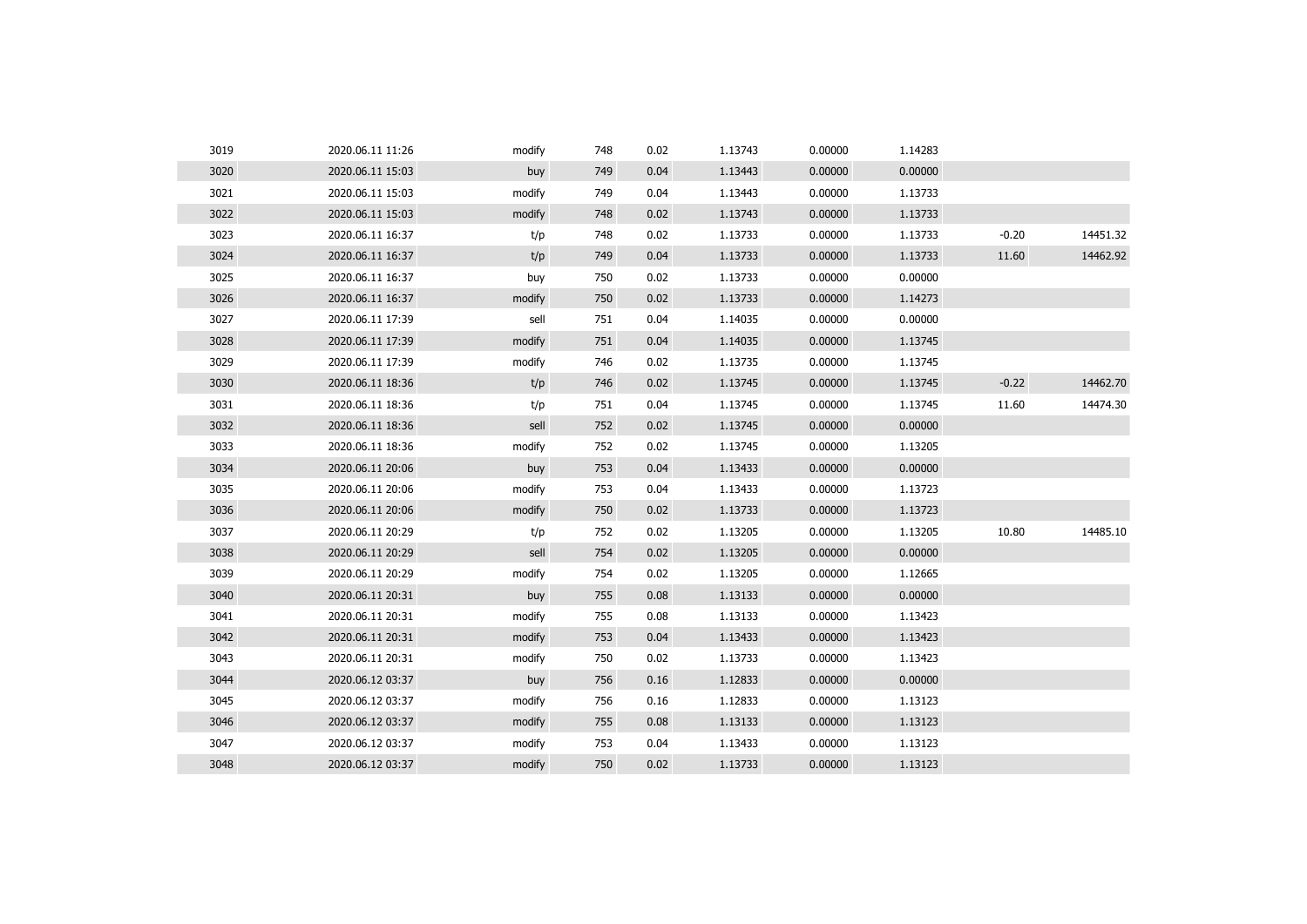| 3049 | 2020.06.12 08:39 | t/p    | 750 | 0.02 | 1.13123 | 0.00000 | 1.13123 | $-12.31$ | 14472.79 |
|------|------------------|--------|-----|------|---------|---------|---------|----------|----------|
| 3050 | 2020.06.12 08:39 | t/p    | 753 | 0.04 | 1.13123 | 0.00000 | 1.13123 | $-12.62$ | 14460.17 |
| 3051 | 2020.06.12 08:39 | t/p    | 755 | 0.08 | 1.13123 | 0.00000 | 1.13123 | $-1.23$  | 14458.94 |
| 3052 | 2020.06.12 08:39 | t/p    | 756 | 0.16 | 1.13123 | 0.00000 | 1.13123 | 46.40    | 14505.34 |
| 3053 | 2020.06.12 08:39 | buy    | 757 | 0.02 | 1.13123 | 0.00000 | 0.00000 |          |          |
| 3054 | 2020.06.12 08:39 | modify | 757 | 0.02 | 1.13123 | 0.00000 | 1.13663 |          |          |
| 3055 | 2020.06.12 17:19 | buy    | 758 | 0.04 | 1.12823 | 0.00000 | 0.00000 |          |          |
| 3056 | 2020.06.12 17:19 | modify | 758 | 0.04 | 1.12823 | 0.00000 | 1.13113 |          |          |
| 3057 | 2020.06.12 17:19 | modify | 757 | 0.02 | 1.13123 | 0.00000 | 1.13113 |          |          |
| 3058 | 2020.06.12 17:29 | t/p    | 754 | 0.02 | 1.12665 | 0.00000 | 1.12665 | 10.79    | 14516.14 |
| 3059 | 2020.06.12 17:29 | sell   | 759 | 0.02 | 1.12665 | 0.00000 | 0.00000 |          |          |
| 3060 | 2020.06.12 17:29 | modify | 759 | 0.02 | 1.12665 | 0.00000 | 1.12125 |          |          |
| 3061 | 2020.06.12 17:37 | buy    | 760 | 0.08 | 1.12523 | 0.00000 | 0.00000 |          |          |
| 3062 | 2020.06.12 17:37 | modify | 760 | 0.08 | 1.12523 | 0.00000 | 1.12813 |          |          |
| 3063 | 2020.06.12 17:37 | modify | 758 | 0.04 | 1.12823 | 0.00000 | 1.12813 |          |          |
| 3064 | 2020.06.12 17:37 | modify | 757 | 0.02 | 1.13123 | 0.00000 | 1.12813 |          |          |
| 3065 | 2020.06.12 20:36 | buy    | 761 | 0.16 | 1.12223 | 0.00000 | 0.00000 |          |          |
| 3066 | 2020.06.12 20:36 | modify | 761 | 0.16 | 1.12223 | 0.00000 | 1.12513 |          |          |
| 3067 | 2020.06.12 20:36 | modify | 760 | 0.08 | 1.12523 | 0.00000 | 1.12513 |          |          |
| 3068 | 2020.06.12 20:36 | modify | 758 | 0.04 | 1.12823 | 0.00000 | 1.12513 |          |          |
| 3069 | 2020.06.12 20:36 | modify | 757 | 0.02 | 1.13123 | 0.00000 | 1.12513 |          |          |
| 3070 | 2020.06.12 20:39 | t/p    | 759 | 0.02 | 1.12125 | 0.00000 | 1.12125 | 10.80    | 14526.94 |
| 3071 | 2020.06.12 20:39 | sell   | 762 | 0.02 | 1.12125 | 0.00000 | 0.00000 |          |          |
| 3072 | 2020.06.12 20:39 | modify | 762 | 0.02 | 1.12125 | 0.00000 | 1.11585 |          |          |
| 3073 | 2020.06.12 22:16 | sell   | 763 | 0.04 | 1.12425 | 0.00000 | 0.00000 |          |          |
| 3074 | 2020.06.12 22:16 | modify | 763 | 0.04 | 1.12425 | 0.00000 | 1.12135 |          |          |
| 3075 | 2020.06.12 22:16 | modify | 762 | 0.02 | 1.12125 | 0.00000 | 1.12135 |          |          |
| 3076 | 2020.06.12 22:31 | t/p    | 757 | 0.02 | 1.12513 | 0.00000 | 1.12513 | $-12.20$ | 14514.74 |
| 3077 | 2020.06.12 22:31 | t/p    | 758 | 0.04 | 1.12513 | 0.00000 | 1.12513 | $-12.40$ | 14502.34 |
| 3078 | 2020.06.12 22:31 | t/p    | 760 | 0.08 | 1.12513 | 0.00000 | 1.12513 | $-0.80$  | 14501.54 |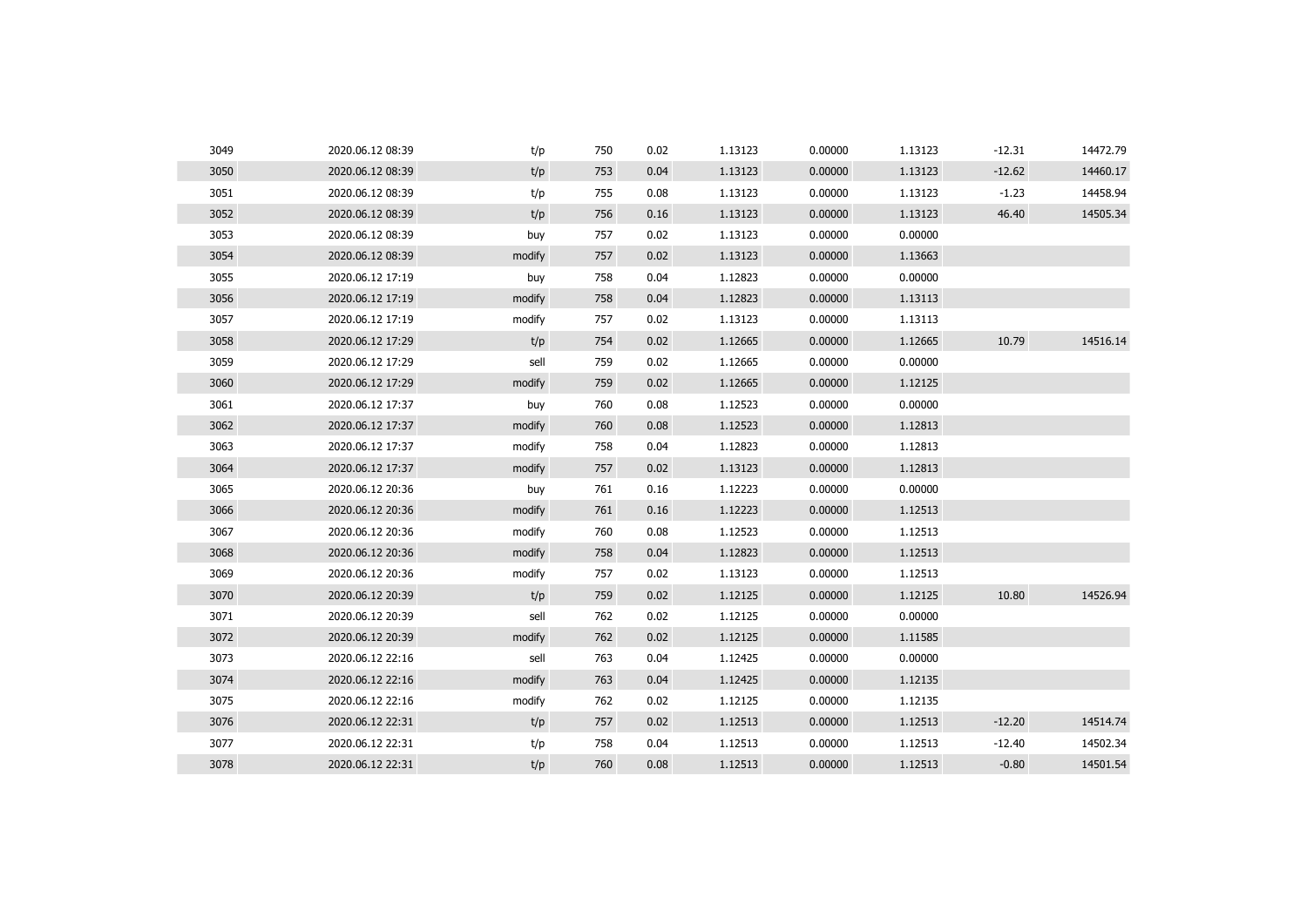| 3079 | 2020.06.12 22:31 | t/p    | 761 | 0.16 | 1.12513 | 0.00000 | 1.12513 | 46.40    | 14547.94 |
|------|------------------|--------|-----|------|---------|---------|---------|----------|----------|
| 3080 | 2020.06.12 22:31 | buy    | 764 | 0.02 | 1.12513 | 0.00000 | 0.00000 |          |          |
| 3081 | 2020.06.12 22:31 | modify | 764 | 0.02 | 1.12513 | 0.00000 | 1.13053 |          |          |
| 3082 | 2020.06.15 16:29 | sell   | 765 | 0.08 | 1.12725 | 0.00000 | 0.00000 |          |          |
| 3083 | 2020.06.15 16:29 | modify | 765 | 0.08 | 1.12725 | 0.00000 | 1.12435 |          |          |
| 3084 | 2020.06.15 16:29 | modify | 763 | 0.04 | 1.12425 | 0.00000 | 1.12435 |          |          |
| 3085 | 2020.06.15 16:29 | modify | 762 | 0.02 | 1.12125 | 0.00000 | 1.12435 |          |          |
| 3086 | 2020.06.15 21:01 | sell   | 766 | 0.16 | 1.13025 | 0.00000 | 0.00000 |          |          |
| 3087 | 2020.06.15 21:01 | modify | 766 | 0.16 | 1.13025 | 0.00000 | 1.12735 |          |          |
| 3088 | 2020.06.15 21:01 | modify | 765 | 0.08 | 1.12725 | 0.00000 | 1.12735 |          |          |
| 3089 | 2020.06.15 21:01 | modify | 763 | 0.04 | 1.12425 | 0.00000 | 1.12735 |          |          |
| 3090 | 2020.06.15 21:01 | modify | 762 | 0.02 | 1.12125 | 0.00000 | 1.12735 |          |          |
| 3091 | 2020.06.15 21:02 | t/p    | 764 | 0.02 | 1.13053 | 0.00000 | 1.13053 | 10.69    | 14558.63 |
| 3092 | 2020.06.15 21:02 | buy    | 767 | 0.02 | 1.13053 | 0.00000 | 0.00000 |          |          |
| 3093 | 2020.06.15 21:02 | modify | 767 | 0.02 | 1.13053 | 0.00000 | 1.13593 |          |          |
| 3094 | 2020.06.16 02:27 | sell   | 768 | 0.32 | 1.13325 | 0.00000 | 0.00000 |          |          |
| 3095 | 2020.06.16 02:27 | modify | 768 | 0.32 | 1.13325 | 0.00000 | 1.13035 |          |          |
| 3096 | 2020.06.16 02:27 | modify | 766 | 0.16 | 1.13025 | 0.00000 | 1.13035 |          |          |
| 3097 | 2020.06.16 02:27 | modify | 765 | 0.08 | 1.12725 | 0.00000 | 1.13035 |          |          |
| 3098 | 2020.06.16 02:27 | modify | 763 | 0.04 | 1.12425 | 0.00000 | 1.13035 |          |          |
| 3099 | 2020.06.16 02:27 | modify | 762 | 0.02 | 1.12125 | 0.00000 | 1.13035 |          |          |
| 3100 | 2020.06.16 14:36 | t/p    | 762 | 0.02 | 1.13035 | 0.00000 | 1.13035 | $-18.21$ | 14540.42 |
| 3101 | 2020.06.16 14:36 | t/p    | 763 | 0.04 | 1.13035 | 0.00000 | 1.13035 | $-24.42$ | 14515.99 |
| 3102 | 2020.06.16 14:36 | t/p    | 765 | 0.08 | 1.13035 | 0.00000 | 1.13035 | $-24.82$ | 14491.17 |
| 3103 | 2020.06.16 14:36 | t/p    | 766 | 0.16 | 1.13035 | 0.00000 | 1.13035 | $-1.65$  | 14489.52 |
| 3104 | 2020.06.16 14:36 | t/p    | 768 | 0.32 | 1.13035 | 0.00000 | 1.13035 | 92.80    | 14582.32 |
| 3105 | 2020.06.16 14:36 | sell   | 769 | 0.02 | 1.13035 | 0.00000 | 0.00000 |          |          |
| 3106 | 2020.06.16 14:36 | modify | 769 | 0.02 | 1.13035 | 0.00000 | 1.12495 |          |          |
| 3107 | 2020.06.16 16:37 | buy    | 770 | 0.04 | 1.12753 | 0.00000 | 0.00000 |          |          |
| 3108 | 2020.06.16 16:37 | modify | 770 | 0.04 | 1.12753 | 0.00000 | 1.13043 |          |          |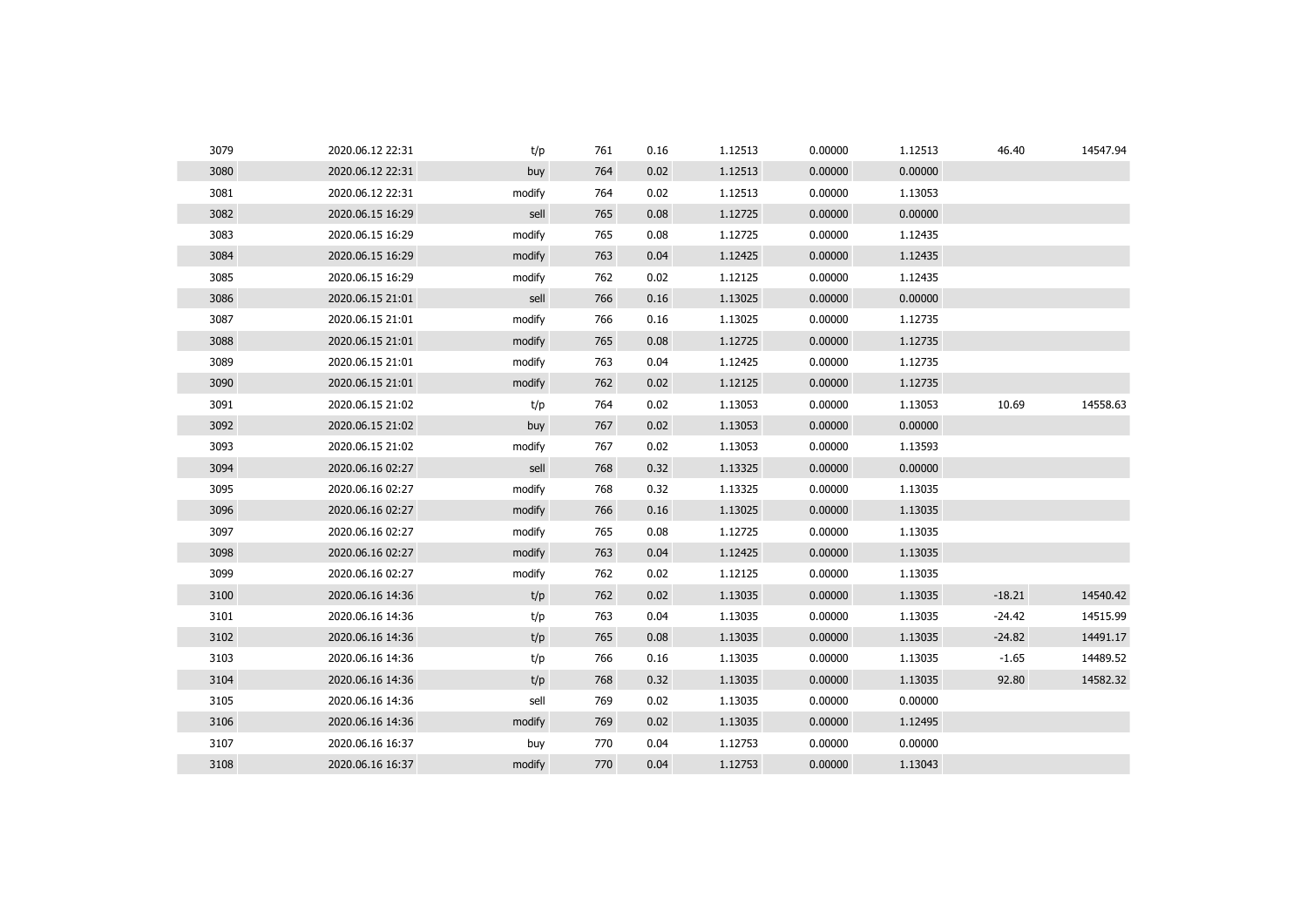| 3109 | 2020.06.16 16:37 | modify | 767 | 0.02 | 1.13053 | 0.00000 | 1.13043 |         |          |
|------|------------------|--------|-----|------|---------|---------|---------|---------|----------|
| 3110 | 2020.06.16 17:29 | t/p    | 769 | 0.02 | 1.12495 | 0.00000 | 1.12495 | 10.80   | 14593.12 |
| 3111 | 2020.06.16 17:29 | sell   | 771 | 0.02 | 1.12495 | 0.00000 | 0.00000 |         |          |
| 3112 | 2020.06.16 17:29 | modify | 771 | 0.02 | 1.12495 | 0.00000 | 1.11955 |         |          |
| 3113 | 2020.06.16 17:36 | buy    | 772 | 0.08 | 1.12453 | 0.00000 | 0.00000 |         |          |
| 3114 | 2020.06.16 17:36 | modify | 772 | 0.08 | 1.12453 | 0.00000 | 1.12743 |         |          |
| 3115 | 2020.06.16 17:36 | modify | 770 | 0.04 | 1.12753 | 0.00000 | 1.12743 |         |          |
| 3116 | 2020.06.16 17:36 | modify | 767 | 0.02 | 1.13053 | 0.00000 | 1.12743 |         |          |
| 3117 | 2020.06.17 08:19 | t/p    | 767 | 0.02 | 1.12743 | 0.00000 | 1.12743 | $-6.42$ | 14586.70 |
| 3118 | 2020.06.17 08:19 | t/p    | 770 | 0.04 | 1.12743 | 0.00000 | 1.12743 | $-0.62$ | 14586.09 |
| 3119 | 2020.06.17 08:19 | t/p    | 772 | 0.08 | 1.12743 | 0.00000 | 1.12743 | 22.77   | 14608.86 |
| 3120 | 2020.06.17 08:19 | buy    | 773 | 0.02 | 1.12743 | 0.00000 | 0.00000 |         |          |
| 3121 | 2020.06.17 08:19 | modify | 773 | 0.02 | 1.12743 | 0.00000 | 1.13283 |         |          |
| 3122 | 2020.06.17 08:39 | sell   | 774 | 0.04 | 1.12795 | 0.00000 | 0.00000 |         |          |
| 3123 | 2020.06.17 08:39 | modify | 774 | 0.04 | 1.12795 | 0.00000 | 1.12505 |         |          |
| 3124 | 2020.06.17 08:39 | modify | 771 | 0.02 | 1.12495 | 0.00000 | 1.12505 |         |          |
| 3125 | 2020.06.17 12:18 | t/p    | 771 | 0.02 | 1.12505 | 0.00000 | 1.12505 | $-0.21$ | 14608.65 |
| 3126 | 2020.06.17 12:18 | t/p    | 774 | 0.04 | 1.12505 | 0.00000 | 1.12505 | 11.60   | 14620.25 |
| 3127 | 2020.06.17 12:18 | sell   | 775 | 0.02 | 1.12505 | 0.00000 | 0.00000 |         |          |
| 3128 | 2020.06.17 12:18 | modify | 775 | 0.02 | 1.12505 | 0.00000 | 1.11965 |         |          |
| 3129 | 2020.06.17 12:27 | buy    | 776 | 0.04 | 1.12443 | 0.00000 | 0.00000 |         |          |
| 3130 | 2020.06.17 12:27 | modify | 776 | 0.04 | 1.12443 | 0.00000 | 1.12733 |         |          |
| 3131 | 2020.06.17 12:27 | modify | 773 | 0.02 | 1.12743 | 0.00000 | 1.12733 |         |          |
| 3132 | 2020.06.17 16:39 | buy    | 777 | 0.08 | 1.12143 | 0.00000 | 0.00000 |         |          |
| 3133 | 2020.06.17 16:39 | modify | 777 | 0.08 | 1.12143 | 0.00000 | 1.12433 |         |          |
| 3134 | 2020.06.17 16:39 | modify | 776 | 0.04 | 1.12443 | 0.00000 | 1.12433 |         |          |
| 3135 | 2020.06.17 16:39 | modify | 773 | 0.02 | 1.12743 | 0.00000 | 1.12433 |         |          |
| 3136 | 2020.06.17 23:36 | t/p    | 773 | 0.02 | 1.12433 | 0.00000 | 1.12433 | $-6.20$ | 14614.05 |
| 3137 | 2020.06.17 23:36 | t/p    | 776 | 0.04 | 1.12433 | 0.00000 | 1.12433 | $-0.40$ | 14613.65 |
| 3138 | 2020.06.17 23:36 | t/p    | 777 | 0.08 | 1.12433 | 0.00000 | 1.12433 | 23.20   | 14636.85 |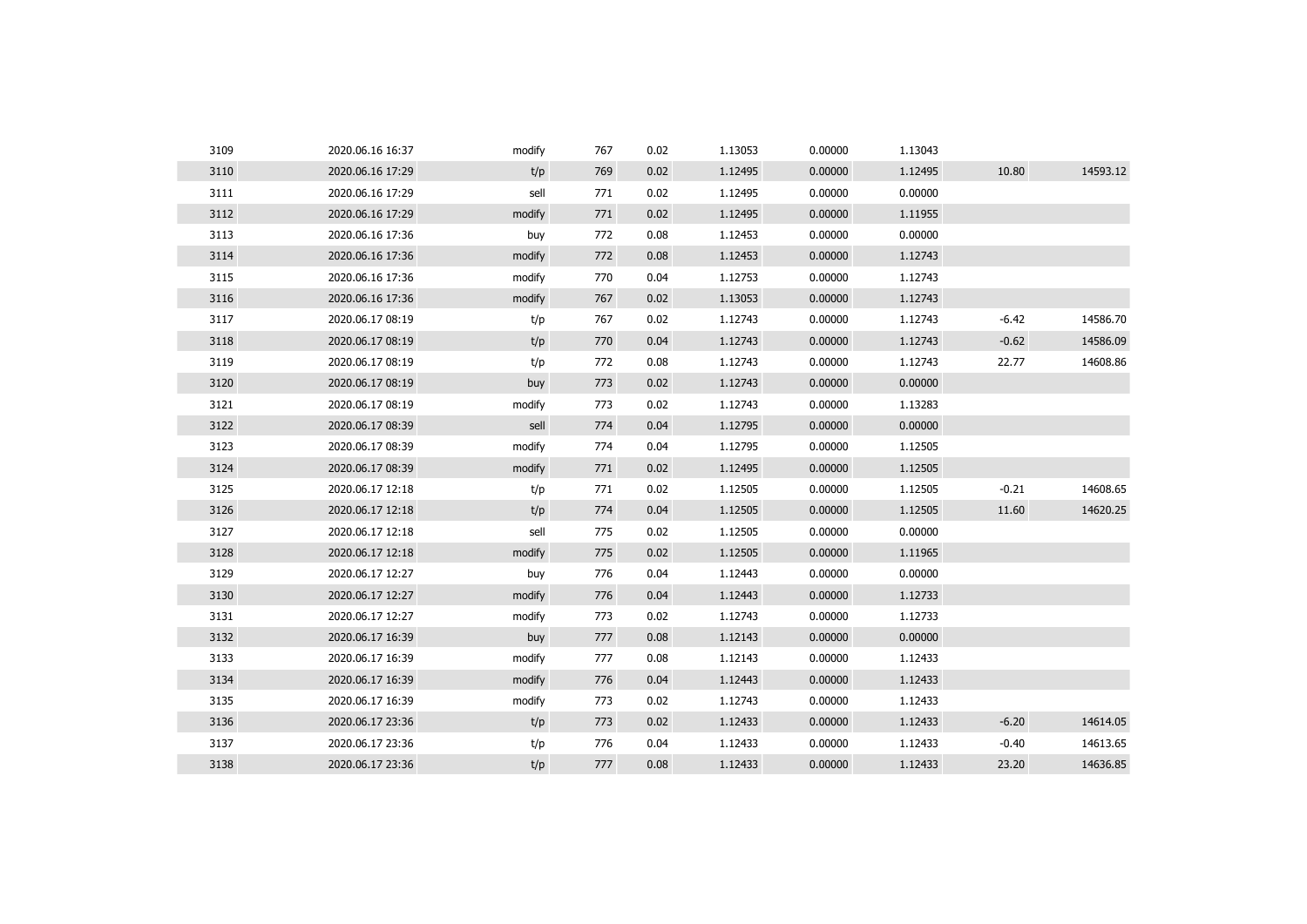| 3139 | 2020.06.17 23:36 | buy    | 778 | 0.02 | 1.12433 | 0.00000 | 0.00000 |         |          |
|------|------------------|--------|-----|------|---------|---------|---------|---------|----------|
| 3140 | 2020.06.17 23:36 | modify | 778 | 0.02 | 1.12433 | 0.00000 | 1.12973 |         |          |
| 3141 | 2020.06.18 16:38 | buy    | 779 | 0.04 | 1.12133 | 0.00000 | 0.00000 |         |          |
| 3142 | 2020.06.18 16:38 | modify | 779 | 0.04 | 1.12133 | 0.00000 | 1.12423 |         |          |
| 3143 | 2020.06.18 16:38 | modify | 778 | 0.02 | 1.12433 | 0.00000 | 1.12423 |         |          |
| 3144 | 2020.06.18 19:38 | t/p    | 775 | 0.02 | 1.11965 | 0.00000 | 1.11965 | 10.78   | 14647.63 |
| 3145 | 2020.06.18 19:38 | sell   | 780 | 0.02 | 1.11965 | 0.00000 | 0.00000 |         |          |
| 3146 | 2020.06.18 19:38 | modify | 780 | 0.02 | 1.11965 | 0.00000 | 1.11425 |         |          |
| 3147 | 2020.06.19 15:26 | sell   | 781 | 0.04 | 1.12265 | 0.00000 | 0.00000 |         |          |
| 3148 | 2020.06.19 15:26 | modify | 781 | 0.04 | 1.12265 | 0.00000 | 1.11975 |         |          |
| 3149 | 2020.06.19 15:26 | modify | 780 | 0.02 | 1.11965 | 0.00000 | 1.11975 |         |          |
| 3150 | 2020.06.19 15:36 | t/p    | 778 | 0.02 | 1.12423 | 0.00000 | 1.12423 | $-0.63$ | 14647.00 |
| 3151 | 2020.06.19 15:36 | t/p    | 779 | 0.04 | 1.12423 | 0.00000 | 1.12423 | 11.38   | 14658.38 |
| 3152 | 2020.06.19 15:36 | buy    | 782 | 0.02 | 1.12423 | 0.00000 | 0.00000 |         |          |
| 3153 | 2020.06.19 15:36 | modify | 782 | 0.02 | 1.12423 | 0.00000 | 1.12963 |         |          |
| 3154 | 2020.06.19 17:19 | buy    | 783 | 0.04 | 1.12123 | 0.00000 | 0.00000 |         |          |
| 3155 | 2020.06.19 17:19 | modify | 783 | 0.04 | 1.12123 | 0.00000 | 1.12413 |         |          |
| 3156 | 2020.06.19 17:19 | modify | 782 | 0.02 | 1.12423 | 0.00000 | 1.12413 |         |          |
| 3157 | 2020.06.19 17:28 | t/p    | 780 | 0.02 | 1.11975 | 0.00000 | 1.11975 | $-0.21$ | 14658.18 |
| 3158 | 2020.06.19 17:28 | t/p    | 781 | 0.04 | 1.11975 | 0.00000 | 1.11975 | 11.60   | 14669.78 |
| 3159 | 2020.06.19 17:28 | sell   | 784 | 0.02 | 1.11975 | 0.00000 | 0.00000 |         |          |
| 3160 | 2020.06.19 17:28 | modify | 784 | 0.02 | 1.11975 | 0.00000 | 1.11435 |         |          |
| 3161 | 2020.06.19 17:37 | buy    | 785 | 0.08 | 1.11823 | 0.00000 | 0.00000 |         |          |
| 3162 | 2020.06.19 17:37 | modify | 785 | 0.08 | 1.11823 | 0.00000 | 1.12113 |         |          |
| 3163 | 2020.06.19 17:37 | modify | 783 | 0.04 | 1.12123 | 0.00000 | 1.12113 |         |          |
| 3164 | 2020.06.19 17:37 | modify | 782 | 0.02 | 1.12423 | 0.00000 | 1.12113 |         |          |
| 3165 | 2020.06.19 18:38 | t/p    | 782 | 0.02 | 1.12113 | 0.00000 | 1.12113 | $-6.20$ | 14663.58 |
| 3166 | 2020.06.19 18:38 | t/p    | 783 | 0.04 | 1.12113 | 0.00000 | 1.12113 | $-0.40$ | 14663.18 |
| 3167 | 2020.06.19 18:38 | t/p    | 785 | 0.08 | 1.12113 | 0.00000 | 1.12113 | 23.20   | 14686.38 |
| 3168 | 2020.06.19 18:38 | buy    | 786 | 0.02 | 1.12113 | 0.00000 | 0.00000 |         |          |
|      |                  |        |     |      |         |         |         |         |          |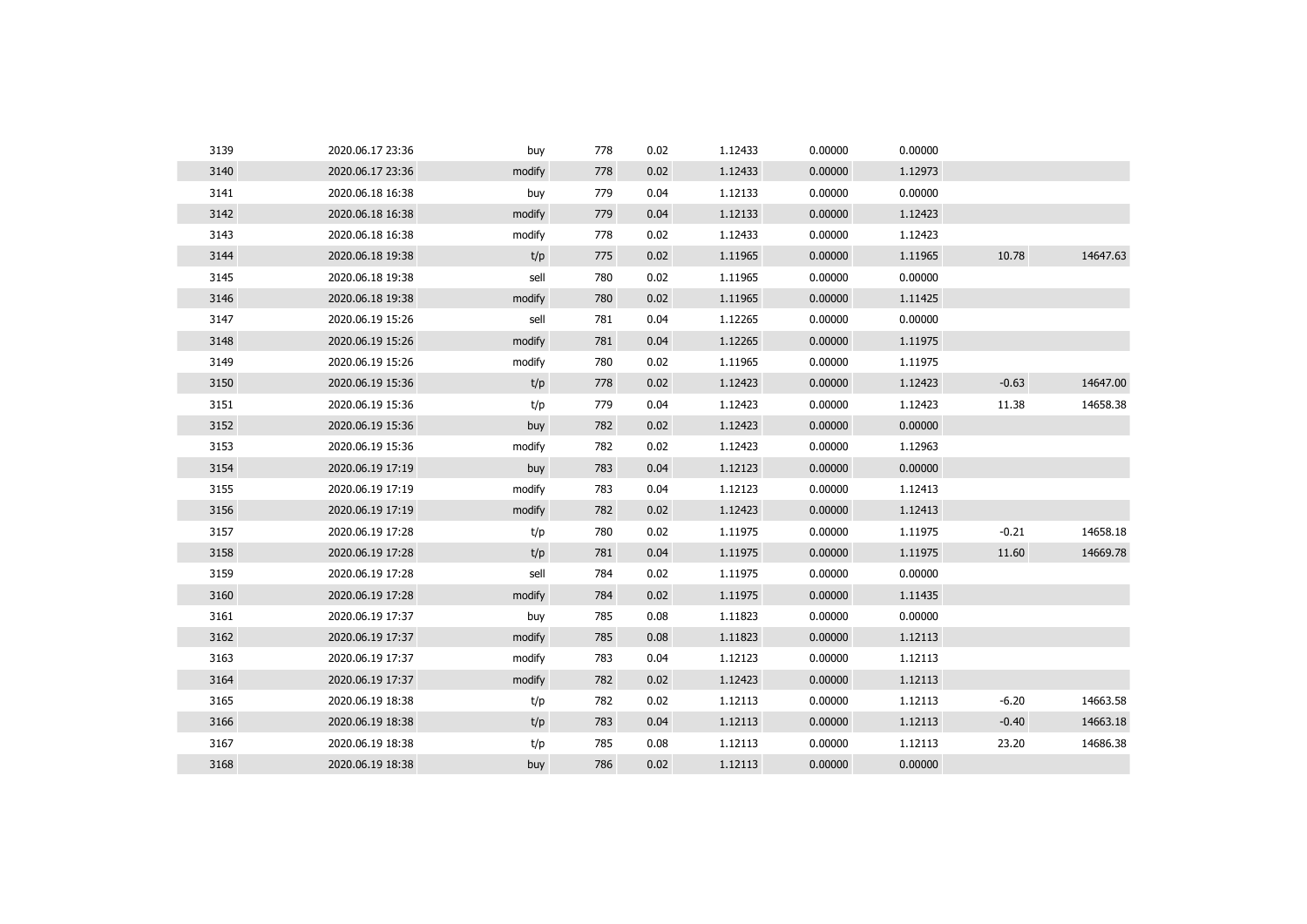| 3169 | 2020.06.19 18:38 | modify | 786 | 0.02 | 1.12113 | 0.00000 | 1.12653 |         |          |
|------|------------------|--------|-----|------|---------|---------|---------|---------|----------|
| 3170 | 2020.06.19 19:14 | buy    | 787 | 0.04 | 1.11813 | 0.00000 | 0.00000 |         |          |
| 3171 | 2020.06.19 19:14 | modify | 787 | 0.04 | 1.11813 | 0.00000 | 1.12103 |         |          |
| 3172 | 2020.06.19 19:14 | modify | 786 | 0.02 | 1.12113 | 0.00000 | 1.12103 |         |          |
| 3173 | 2020.06.22 10:39 | t/p    | 786 | 0.02 | 1.12103 | 0.00000 | 1.12103 | $-0.31$ | 14686.07 |
| 3174 | 2020.06.22 10:39 | t/p    | 787 | 0.04 | 1.12103 | 0.00000 | 1.12103 | 11.38   | 14697.45 |
| 3175 | 2020.06.22 10:39 | buy    | 788 | 0.02 | 1.12103 | 0.00000 | 0.00000 |         |          |
| 3176 | 2020.06.22 10:39 | modify | 788 | 0.02 | 1.12103 | 0.00000 | 1.12643 |         |          |
| 3177 | 2020.06.22 16:03 | sell   | 789 | 0.04 | 1.12275 | 0.00000 | 0.00000 |         |          |
| 3178 | 2020.06.22 16:03 | modify | 789 | 0.04 | 1.12275 | 0.00000 | 1.11985 |         |          |
| 3179 | 2020.06.22 16:03 | modify | 784 | 0.02 | 1.11975 | 0.00000 | 1.11985 |         |          |
| 3180 | 2020.06.22 17:27 | sell   | 790 | 0.08 | 1.12575 | 0.00000 | 0.00000 |         |          |
| 3181 | 2020.06.22 17:27 | modify | 790 | 0.08 | 1.12575 | 0.00000 | 1.12285 |         |          |
| 3182 | 2020.06.22 17:27 | modify | 789 | 0.04 | 1.12275 | 0.00000 | 1.12285 |         |          |
| 3183 | 2020.06.22 17:27 | modify | 784 | 0.02 | 1.11975 | 0.00000 | 1.12285 |         |          |
| 3184 | 2020.06.22 17:37 | t/p    | 788 | 0.02 | 1.12643 | 0.00000 | 1.12643 | 10.80   | 14708.25 |
| 3185 | 2020.06.22 17:37 | buy    | 791 | 0.02 | 1.12643 | 0.00000 | 0.00000 |         |          |
| 3186 | 2020.06.22 17:37 | modify | 791 | 0.02 | 1.12643 | 0.00000 | 1.13183 |         |          |
| 3187 | 2020.06.23 04:39 | buy    | 792 | 0.04 | 1.12343 | 0.00000 | 0.00000 |         |          |
| 3188 | 2020.06.23 04:39 | modify | 792 | 0.04 | 1.12343 | 0.00000 | 1.12633 |         |          |
| 3189 | 2020.06.23 04:39 | modify | 791 | 0.02 | 1.12643 | 0.00000 | 1.12633 |         |          |
| 3190 | 2020.06.23 05:18 | t/p    | 791 | 0.02 | 1.12633 | 0.00000 | 1.12633 | $-0.31$ | 14707.95 |
| 3191 | 2020.06.23 05:18 | t/p    | 792 | 0.04 | 1.12633 | 0.00000 | 1.12633 | 11.60   | 14719.55 |
| 3192 | 2020.06.23 05:18 | buy    | 793 | 0.02 | 1.12633 | 0.00000 | 0.00000 |         |          |
| 3193 | 2020.06.23 05:18 | modify | 793 | 0.02 | 1.12633 | 0.00000 | 1.13173 |         |          |
| 3194 | 2020.06.23 10:27 | sell   | 794 | 0.16 | 1.12875 | 0.00000 | 0.00000 |         |          |
| 3195 | 2020.06.23 10:27 | modify | 794 | 0.16 | 1.12875 | 0.00000 | 1.12585 |         |          |
| 3196 | 2020.06.23 10:27 | modify | 790 | 0.08 | 1.12575 | 0.00000 | 1.12585 |         |          |
| 3197 | 2020.06.23 10:27 | modify | 789 | 0.04 | 1.12275 | 0.00000 | 1.12585 |         |          |
| 3198 | 2020.06.23 10:27 | modify | 784 | 0.02 | 1.11975 | 0.00000 | 1.12585 |         |          |
|      |                  |        |     |      |         |         |         |         |          |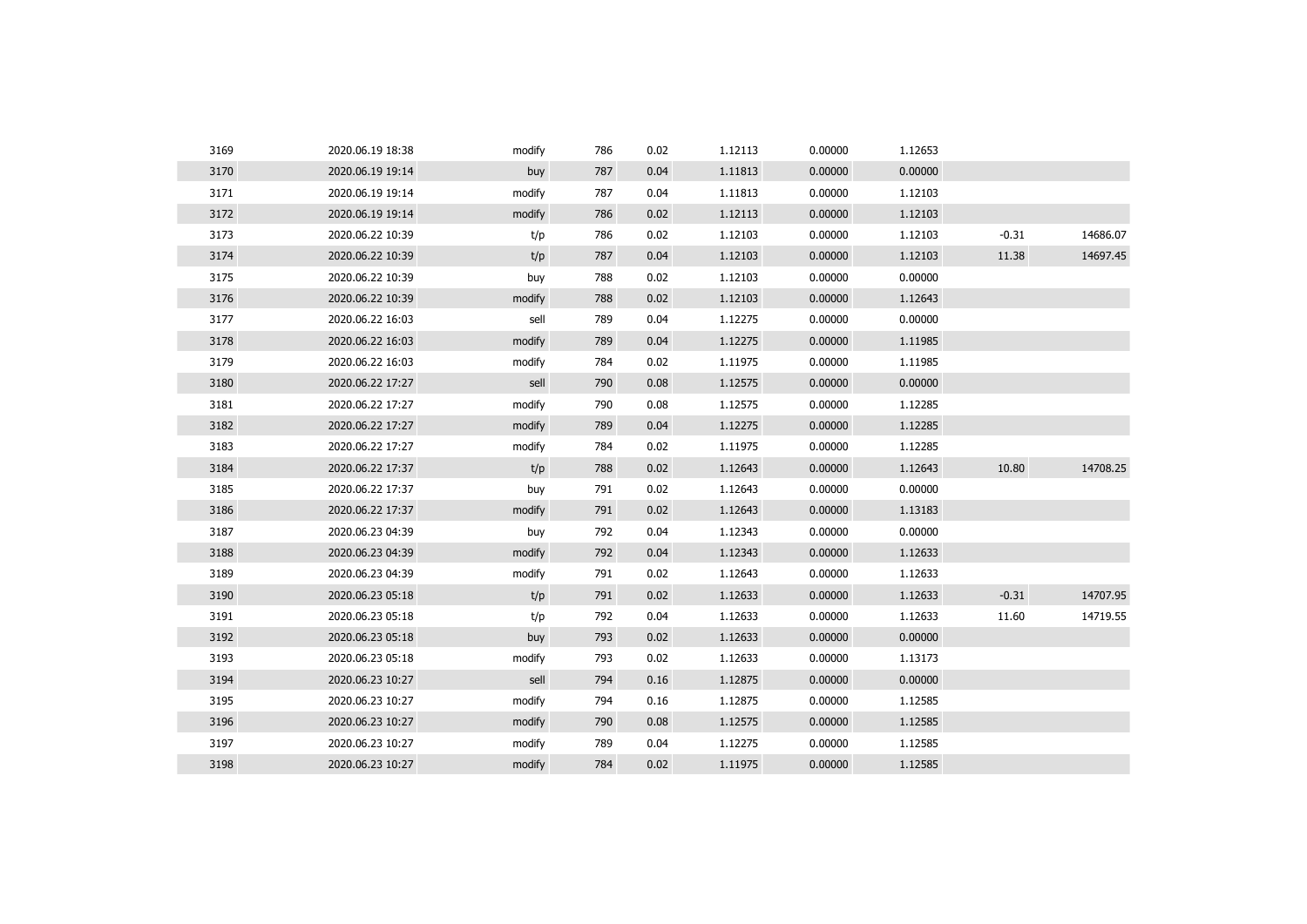| 3199 | 2020.06.23 15:19 | t/p    | 793 | 0.02 | 1.13173 | 0.00000 | 1.13173 | 10.80    | 14730.35 |
|------|------------------|--------|-----|------|---------|---------|---------|----------|----------|
| 3200 | 2020.06.23 15:19 | buy    | 795 | 0.02 | 1.13173 | 0.00000 | 0.00000 |          |          |
| 3201 | 2020.06.23 15:19 | modify | 795 | 0.02 | 1.13173 | 0.00000 | 1.13713 |          |          |
| 3202 | 2020.06.23 15:19 | sell   | 796 | 0.32 | 1.13175 | 0.00000 | 0.00000 |          |          |
| 3203 | 2020.06.23 15:19 | modify | 796 | 0.32 | 1.13175 | 0.00000 | 1.12885 |          |          |
| 3204 | 2020.06.23 15:19 | modify | 794 | 0.16 | 1.12875 | 0.00000 | 1.12885 |          |          |
| 3205 | 2020.06.23 15:19 | modify | 790 | 0.08 | 1.12575 | 0.00000 | 1.12885 |          |          |
| 3206 | 2020.06.23 15:19 | modify | 789 | 0.04 | 1.12275 | 0.00000 | 1.12885 |          |          |
| 3207 | 2020.06.23 15:19 | modify | 784 | 0.02 | 1.11975 | 0.00000 | 1.12885 |          |          |
| 3208 | 2020.06.23 17:39 | sell   | 797 | 0.64 | 1.13475 | 0.00000 | 0.00000 |          |          |
| 3209 | 2020.06.23 17:39 | modify | 797 | 0.64 | 1.13475 | 0.00000 | 1.13185 |          |          |
| 3210 | 2020.06.23 17:39 | modify | 796 | 0.32 | 1.13175 | 0.00000 | 1.13185 |          |          |
| 3211 | 2020.06.23 17:39 | modify | 794 | 0.16 | 1.12875 | 0.00000 | 1.13185 |          |          |
| 3212 | 2020.06.23 17:39 | modify | 790 | 0.08 | 1.12575 | 0.00000 | 1.13185 |          |          |
| 3213 | 2020.06.23 17:39 | modify | 789 | 0.04 | 1.12275 | 0.00000 | 1.13185 |          |          |
| 3214 | 2020.06.23 17:39 | modify | 784 | 0.02 | 1.11975 | 0.00000 | 1.13185 |          |          |
| 3215 | 2020.06.23 18:39 | t/p    | 784 | 0.02 | 1.13185 | 0.00000 | 1.13185 | $-24.21$ | 14706.13 |
| 3216 | 2020.06.23 18:39 | t/p    | 789 | 0.04 | 1.13185 | 0.00000 | 1.13185 | $-36.41$ | 14669.72 |
| 3217 | 2020.06.23 18:39 | t/p    | 790 | 0.08 | 1.13185 | 0.00000 | 1.13185 | $-48.82$ | 14620.90 |
| 3218 | 2020.06.23 18:39 | t/p    | 794 | 0.16 | 1.13185 | 0.00000 | 1.13185 | $-49.60$ | 14571.30 |
| 3219 | 2020.06.23 18:39 | t/p    | 796 | 0.32 | 1.13185 | 0.00000 | 1.13185 | $-3.20$  | 14568.10 |
| 3220 | 2020.06.23 18:39 | t/p    | 797 | 0.64 | 1.13185 | 0.00000 | 1.13185 | 185.60   | 14753.70 |
| 3221 | 2020.06.23 18:39 | sell   | 798 | 0.02 | 1.13185 | 0.00000 | 0.00000 |          |          |
| 3222 | 2020.06.23 18:39 | modify | 798 | 0.02 | 1.13185 | 0.00000 | 1.12645 |          |          |
| 3223 | 2020.06.24 11:14 | buy    | 799 | 0.04 | 1.12873 | 0.00000 | 0.00000 |          |          |
| 3224 | 2020.06.24 11:14 | modify | 799 | 0.04 | 1.12873 | 0.00000 | 1.13163 |          |          |
| 3225 | 2020.06.24 11:14 | modify | 795 | 0.02 | 1.13173 | 0.00000 | 1.13163 |          |          |
| 3226 | 2020.06.24 17:01 | t/p    | 798 | 0.02 | 1.12645 | 0.00000 | 1.12645 | 10.79    | 14764.49 |
| 3227 | 2020.06.24 17:01 | sell   | 800 | 0.02 | 1.12645 | 0.00000 | 0.00000 |          |          |
| 3228 | 2020.06.24 17:01 | modify | 800 | 0.02 | 1.12645 | 0.00000 | 1.12105 |          |          |
|      |                  |        |     |      |         |         |         |          |          |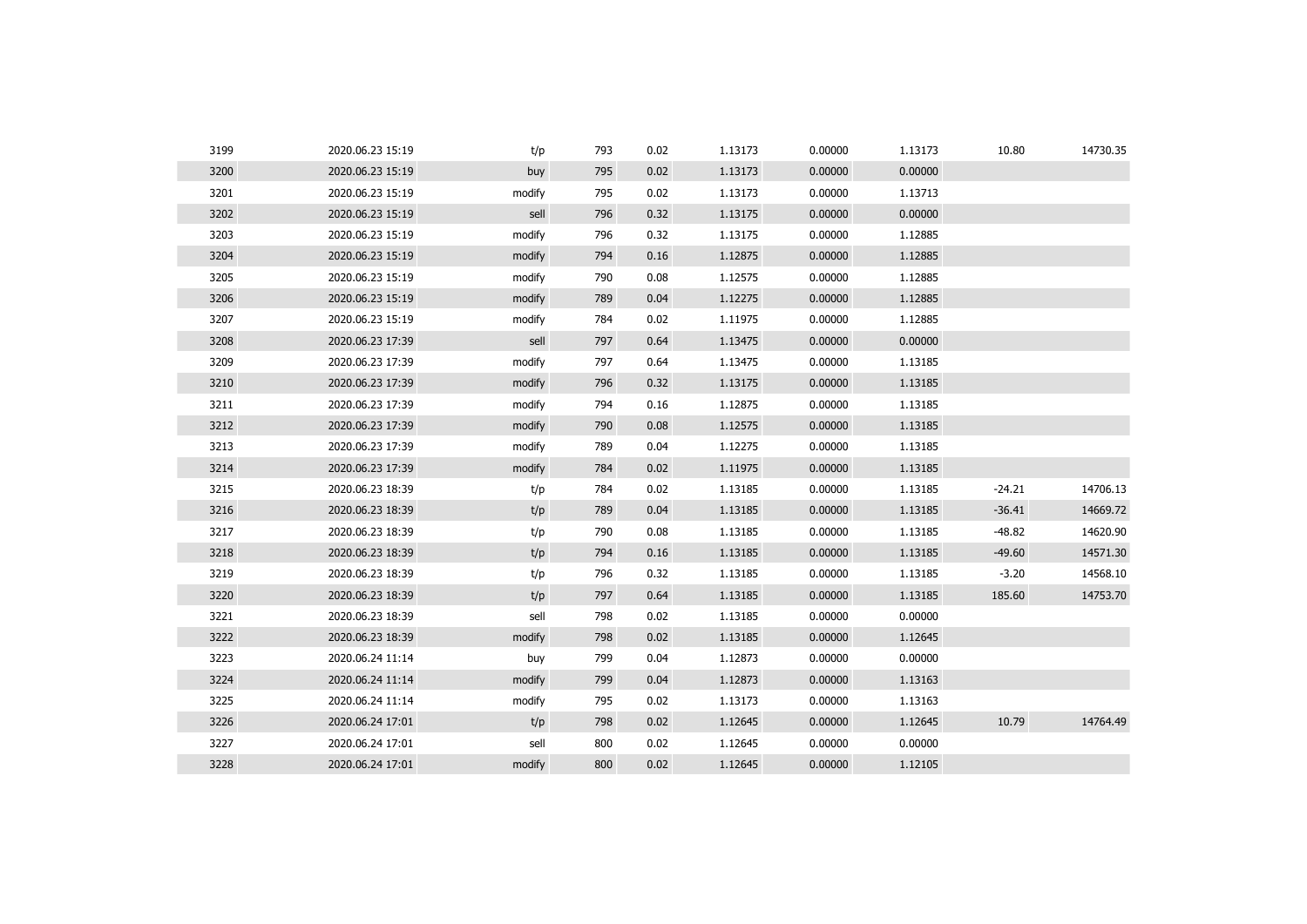| 3229 | 2020.06.24 17:14 | buy    | 801 | 0.08 | 1.12573 | 0.00000 | 0.00000 |          |          |
|------|------------------|--------|-----|------|---------|---------|---------|----------|----------|
| 3230 | 2020.06.24 17:14 | modify | 801 | 0.08 | 1.12573 | 0.00000 | 1.12863 |          |          |
| 3231 | 2020.06.24 17:14 | modify | 799 | 0.04 | 1.12873 | 0.00000 | 1.12863 |          |          |
| 3232 | 2020.06.24 17:14 | modify | 795 | 0.02 | 1.13173 | 0.00000 | 1.12863 |          |          |
| 3233 | 2020.06.25 10:38 | buy    | 802 | 0.16 | 1.12273 | 0.00000 | 0.00000 |          |          |
| 3234 | 2020.06.25 10:38 | modify | 802 | 0.16 | 1.12273 | 0.00000 | 1.12563 |          |          |
| 3235 | 2020.06.25 10:38 | modify | 801 | 0.08 | 1.12573 | 0.00000 | 1.12563 |          |          |
| 3236 | 2020.06.25 10:38 | modify | 799 | 0.04 | 1.12873 | 0.00000 | 1.12563 |          |          |
| 3237 | 2020.06.25 10:38 | modify | 795 | 0.02 | 1.13173 | 0.00000 | 1.12563 |          |          |
| 3238 | 2020.06.25 13:37 | t/p    | 800 | 0.02 | 1.12105 | 0.00000 | 1.12105 | 10.78    | 14775.27 |
| 3239 | 2020.06.25 13:37 | sell   | 803 | 0.02 | 1.12105 | 0.00000 | 0.00000 |          |          |
| 3240 | 2020.06.25 13:37 | modify | 803 | 0.02 | 1.12105 | 0.00000 | 1.11565 |          |          |
| 3241 | 2020.06.25 14:37 | buy    | 804 | 0.32 | 1.11973 | 0.00000 | 0.00000 |          |          |
| 3242 | 2020.06.25 14:37 | modify | 804 | 0.32 | 1.11973 | 0.00000 | 1.12263 |          |          |
| 3243 | 2020.06.25 14:37 | modify | 802 | 0.16 | 1.12273 | 0.00000 | 1.12263 |          |          |
| 3244 | 2020.06.25 14:37 | modify | 801 | 0.08 | 1.12573 | 0.00000 | 1.12263 |          |          |
| 3245 | 2020.06.25 14:37 | modify | 799 | 0.04 | 1.12873 | 0.00000 | 1.12263 |          |          |
| 3246 | 2020.06.25 14:37 | modify | 795 | 0.02 | 1.13173 | 0.00000 | 1.12263 |          |          |
| 3247 | 2020.06.25 17:03 | t/p    | 795 | 0.02 | 1.12263 | 0.00000 | 1.12263 | $-18.63$ | 14756.64 |
| 3248 | 2020.06.25 17:03 | t/p    | 799 | 0.04 | 1.12263 | 0.00000 | 1.12263 | $-25.05$ | 14731.59 |
| 3249 | 2020.06.25 17:03 | t/p    | 801 | 0.08 | 1.12263 | 0.00000 | 1.12263 | $-26.10$ | 14705.50 |
| 3250 | 2020.06.25 17:03 | t/p    | 802 | 0.16 | 1.12263 | 0.00000 | 1.12263 | $-1.60$  | 14703.90 |
| 3251 | 2020.06.25 17:03 | t/p    | 804 | 0.32 | 1.12263 | 0.00000 | 1.12263 | 92.80    | 14796.70 |
| 3252 | 2020.06.25 17:03 | buy    | 805 | 0.02 | 1.12263 | 0.00000 | 0.00000 |          |          |
| 3253 | 2020.06.25 17:03 | modify | 805 | 0.02 | 1.12263 | 0.00000 | 1.12803 |          |          |
| 3254 | 2020.06.26 17:39 | buy    | 806 | 0.04 | 1.11963 | 0.00000 | 0.00000 |          |          |
| 3255 | 2020.06.26 17:39 | modify | 806 | 0.04 | 1.11963 | 0.00000 | 1.12253 |          |          |
| 3256 | 2020.06.26 17:39 | modify | 805 | 0.02 | 1.12263 | 0.00000 | 1.12253 |          |          |
| 3257 | 2020.06.26 19:27 | t/p    | 805 | 0.02 | 1.12253 | 0.00000 | 1.12253 | $-0.31$  | 14796.39 |
| 3258 | 2020.06.26 19:27 | t/p    | 806 | 0.04 | 1.12253 | 0.00000 | 1.12253 | 11.60    | 14807.99 |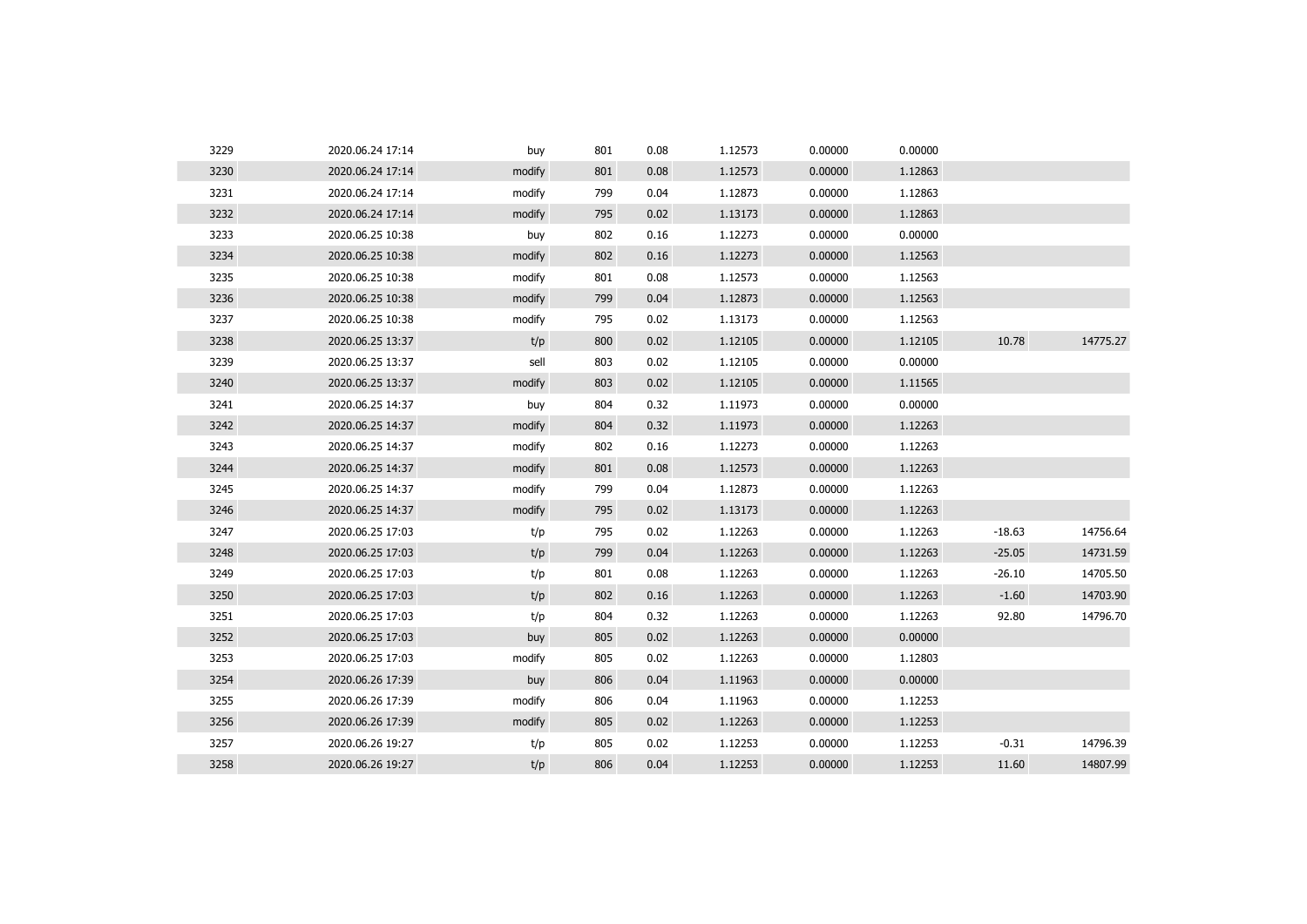| 3259 | 2020.06.26 19:27 | buy    | 807 | 0.02 | 1.12253 | 0.00000 | 0.00000 |         |          |
|------|------------------|--------|-----|------|---------|---------|---------|---------|----------|
| 3260 | 2020.06.26 19:27 | modify | 807 | 0.02 | 1.12253 | 0.00000 | 1.12793 |         |          |
| 3261 | 2020.06.29 05:27 | sell   | 808 | 0.04 | 1.12405 | 0.00000 | 0.00000 |         |          |
| 3262 | 2020.06.29 05:27 | modify | 808 | 0.04 | 1.12405 | 0.00000 | 1.12115 |         |          |
| 3263 | 2020.06.29 05:27 | modify | 803 | 0.02 | 1.12105 | 0.00000 | 1.12115 |         |          |
| 3264 | 2020.06.29 12:59 | sell   | 809 | 0.08 | 1.12705 | 0.00000 | 0.00000 |         |          |
| 3265 | 2020.06.29 12:59 | modify | 809 | 0.08 | 1.12705 | 0.00000 | 1.12415 |         |          |
| 3266 | 2020.06.29 12:59 | modify | 808 | 0.04 | 1.12405 | 0.00000 | 1.12415 |         |          |
| 3267 | 2020.06.29 12:59 | modify | 803 | 0.02 | 1.12105 | 0.00000 | 1.12415 |         |          |
| 3268 | 2020.06.29 13:21 | t/p    | 807 | 0.02 | 1.12793 | 0.00000 | 1.12793 | 10.69   | 14818.68 |
| 3269 | 2020.06.29 13:21 | buy    | 810 | 0.02 | 1.12793 | 0.00000 | 0.00000 |         |          |
| 3270 | 2020.06.29 13:21 | modify | 810 | 0.02 | 1.12793 | 0.00000 | 1.13333 |         |          |
| 3271 | 2020.06.29 17:08 | buy    | 811 | 0.04 | 1.12493 | 0.00000 | 0.00000 |         |          |
| 3272 | 2020.06.29 17:08 | modify | 811 | 0.04 | 1.12493 | 0.00000 | 1.12783 |         |          |
| 3273 | 2020.06.29 17:08 | modify | 810 | 0.02 | 1.12793 | 0.00000 | 1.12783 |         |          |
| 3274 | 2020.06.29 17:24 | t/p    | 803 | 0.02 | 1.12415 | 0.00000 | 1.12415 | $-6.21$ | 14812.47 |
| 3275 | 2020.06.29 17:24 | t/p    | 808 | 0.04 | 1.12415 | 0.00000 | 1.12415 | $-0.40$ | 14812.07 |
| 3276 | 2020.06.29 17:24 | t/p    | 809 | 0.08 | 1.12415 | 0.00000 | 1.12415 | 23.20   | 14835.27 |
| 3277 | 2020.06.29 17:24 | sell   | 812 | 0.02 | 1.12415 | 0.00000 | 0.00000 |         |          |
| 3278 | 2020.06.29 17:24 | modify | 812 | 0.02 | 1.12415 | 0.00000 | 1.11875 |         |          |
| 3279 | 2020.06.29 20:10 | buy    | 813 | 0.08 | 1.12192 | 0.00000 | 0.00000 |         |          |
| 3280 | 2020.06.29 20:10 | modify | 813 | 0.08 | 1.12192 | 0.00000 | 1.12482 |         |          |
| 3281 | 2020.06.29 20:10 | modify | 811 | 0.04 | 1.12493 | 0.00000 | 1.12482 |         |          |
| 3282 | 2020.06.29 20:10 | modify | 810 | 0.02 | 1.12793 | 0.00000 | 1.12482 |         |          |
| 3283 | 2020.06.30 01:53 | t/p    | 810 | 0.02 | 1.12482 | 0.00000 | 1.12482 | $-6.33$ | 14828.94 |
| 3284 | 2020.06.30 01:53 | t/p    | 811 | 0.04 | 1.12482 | 0.00000 | 1.12482 | $-0.66$ | 14828.29 |
| 3285 | 2020.06.30 01:53 | t/p    | 813 | 0.08 | 1.12482 | 0.00000 | 1.12482 | 22.77   | 14851.05 |
| 3286 | 2020.06.30 01:53 | buy    | 814 | 0.02 | 1.12482 | 0.00000 | 0.00000 |         |          |
| 3287 | 2020.06.30 01:53 | modify | 814 | 0.02 | 1.12482 | 0.00000 | 1.13022 |         |          |
| 3288 | 2020.06.30 09:08 | buy    | 815 | 0.04 | 1.12181 | 0.00000 | 0.00000 |         |          |
|      |                  |        |     |      |         |         |         |         |          |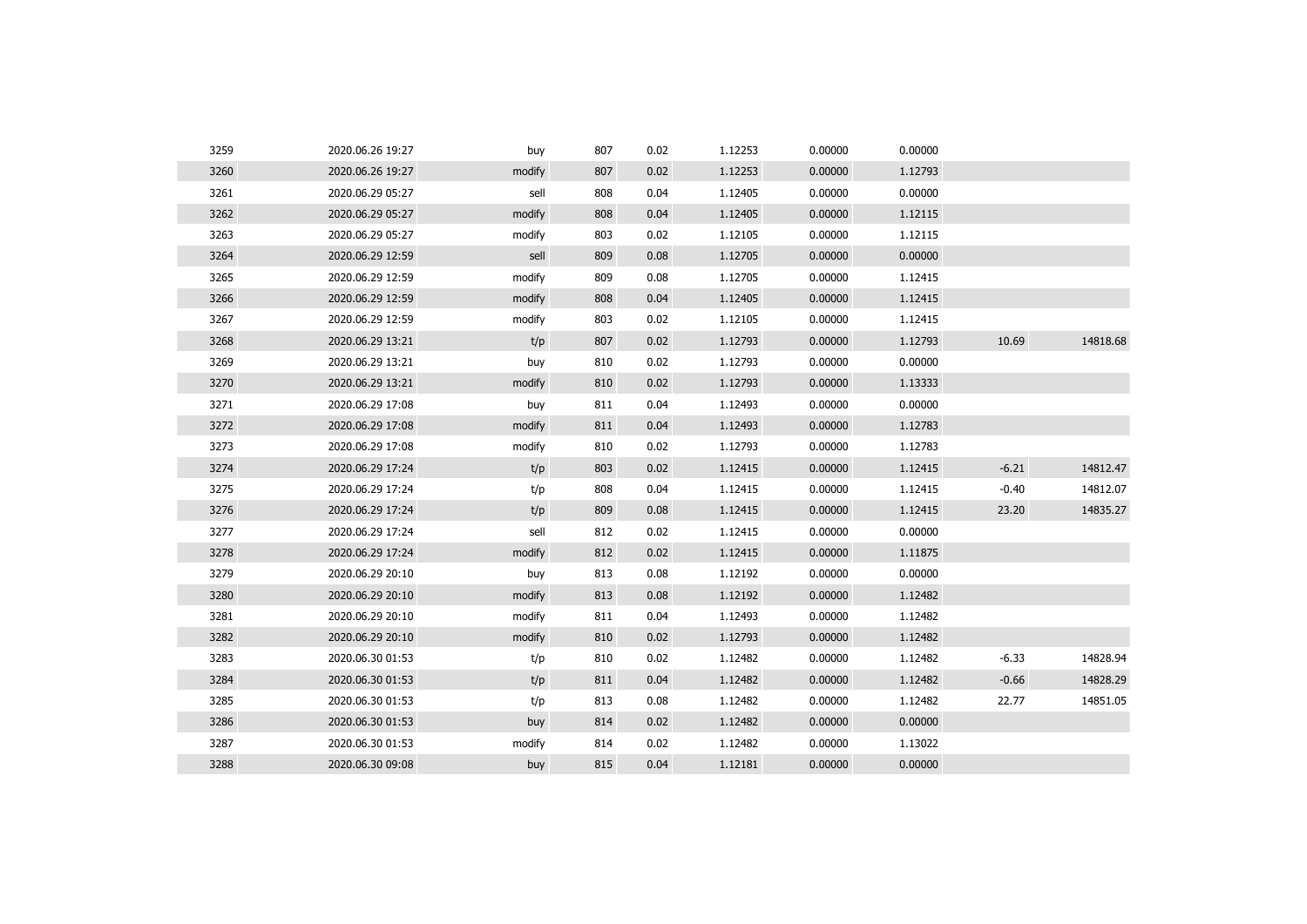| 3289 | 2020.06.30 09:08 | modify | 815 | 0.04 | 1.12181 | 0.00000 | 1.12471 |         |          |
|------|------------------|--------|-----|------|---------|---------|---------|---------|----------|
| 3290 | 2020.06.30 09:08 | modify | 814 | 0.02 | 1.12482 | 0.00000 | 1.12471 |         |          |
| 3291 | 2020.06.30 18:14 | t/p    | 814 | 0.02 | 1.12471 | 0.00000 | 1.12471 | $-0.22$ | 14850.83 |
| 3292 | 2020.06.30 18:14 | t/p    | 815 | 0.04 | 1.12471 | 0.00000 | 1.12471 | 11.60   | 14862.43 |
| 3293 | 2020.06.30 18:14 | buy    | 816 | 0.02 | 1.12472 | 0.00000 | 0.00000 |         |          |
| 3294 | 2020.06.30 18:14 | modify | 816 | 0.02 | 1.12472 | 0.00000 | 1.13012 |         |          |
| 3295 | 2020.07.01 07:56 | buy    | 817 | 0.04 | 1.12171 | 0.00000 | 0.00000 |         |          |
| 3296 | 2020.07.01 07:56 | modify | 817 | 0.04 | 1.12171 | 0.00000 | 1.12461 |         |          |
| 3297 | 2020.07.01 07:56 | modify | 816 | 0.02 | 1.12472 | 0.00000 | 1.12461 |         |          |
| 3298 | 2020.07.01 14:34 | t/p    | 812 | 0.02 | 1.11875 | 0.00000 | 1.11875 | 10.79   | 14873.22 |
| 3299 | 2020.07.01 14:34 | sell   | 818 | 0.02 | 1.11874 | 0.00000 | 0.00000 |         |          |
| 3300 | 2020.07.01 14:34 | modify | 818 | 0.02 | 1.11874 | 0.00000 | 1.11334 |         |          |
| 3301 | 2020.07.01 14:34 | buy    | 819 | 0.08 | 1.11871 | 0.00000 | 0.00000 |         |          |
| 3302 | 2020.07.01 14:34 | modify | 819 | 0.08 | 1.11871 | 0.00000 | 1.12161 |         |          |
| 3303 | 2020.07.01 14:34 | modify | 817 | 0.04 | 1.12171 | 0.00000 | 1.12161 |         |          |
| 3304 | 2020.07.01 14:34 | modify | 816 | 0.02 | 1.12472 | 0.00000 | 1.12161 |         |          |
| 3305 | 2020.07.01 15:46 | t/p    | 816 | 0.02 | 1.12161 | 0.00000 | 1.12161 | $-6.33$ | 14866.89 |
| 3306 | 2020.07.01 15:46 | t/p    | 817 | 0.04 | 1.12161 | 0.00000 | 1.12161 | $-0.40$ | 14866.49 |
| 3307 | 2020.07.01 15:46 | t/p    | 819 | 0.08 | 1.12161 | 0.00000 | 1.12161 | 23.20   | 14889.69 |
| 3308 | 2020.07.01 15:46 | buy    | 820 | 0.02 | 1.12162 | 0.00000 | 0.00000 |         |          |
| 3309 | 2020.07.01 15:46 | modify | 820 | 0.02 | 1.12162 | 0.00000 | 1.12702 |         |          |
| 3310 | 2020.07.01 15:50 | sell   | 821 | 0.04 | 1.12176 | 0.00000 | 0.00000 |         |          |
| 3311 | 2020.07.01 15:50 | modify | 821 | 0.04 | 1.12176 | 0.00000 | 1.11886 |         |          |
| 3312 | 2020.07.01 15:50 | modify | 818 | 0.02 | 1.11874 | 0.00000 | 1.11886 |         |          |
| 3313 | 2020.07.01 17:01 | sell   | 822 | 0.08 | 1.12476 | 0.00000 | 0.00000 |         |          |
| 3314 | 2020.07.01 17:01 | modify | 822 | 0.08 | 1.12476 | 0.00000 | 1.12186 |         |          |
| 3315 | 2020.07.01 17:01 | modify | 821 | 0.04 | 1.12176 | 0.00000 | 1.12186 |         |          |
| 3316 | 2020.07.01 17:01 | modify | 818 | 0.02 | 1.11874 | 0.00000 | 1.12186 |         |          |
| 3317 | 2020.07.01 17:30 | t/p    | 820 | 0.02 | 1.12702 | 0.00000 | 1.12702 | 10.80   | 14900.49 |
| 3318 | 2020.07.01 17:30 | buy    | 823 | 0.02 | 1.12703 | 0.00000 | 0.00000 |         |          |
|      |                  |        |     |      |         |         |         |         |          |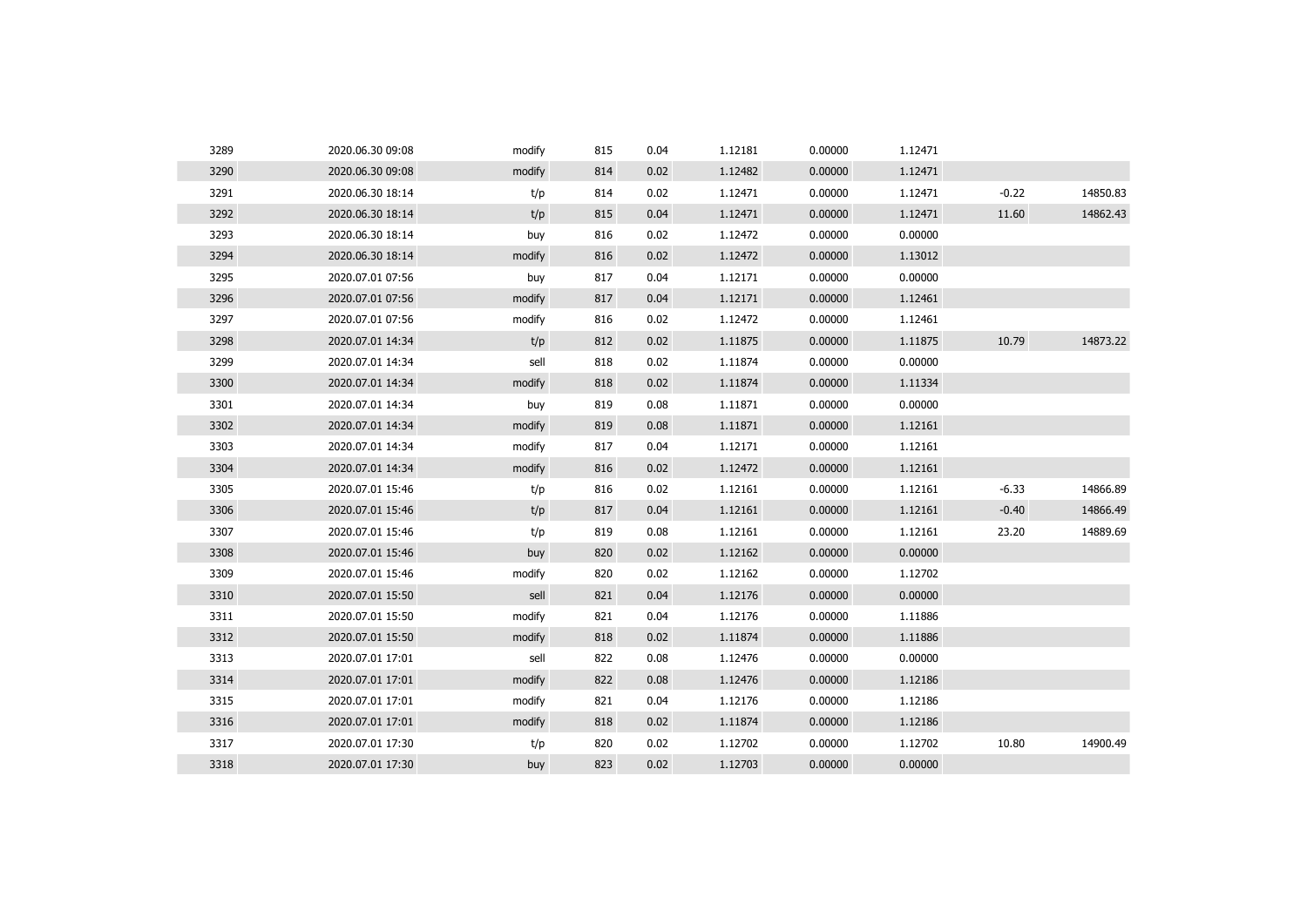| 3319 | 2020.07.01 17:30 | modify | 823 | 0.02 | 1.12703 | 0.00000 | 1.13243 |          |          |
|------|------------------|--------|-----|------|---------|---------|---------|----------|----------|
| 3320 | 2020.07.02 10:27 | sell   | 824 | 0.16 | 1.12778 | 0.00000 | 0.00000 |          |          |
| 3321 | 2020.07.02 10:27 | modify | 824 | 0.16 | 1.12778 | 0.00000 | 1.12488 |          |          |
| 3322 | 2020.07.02 10:27 | modify | 822 | 0.08 | 1.12476 | 0.00000 | 1.12488 |          |          |
| 3323 | 2020.07.02 10:27 | modify | 821 | 0.04 | 1.12176 | 0.00000 | 1.12488 |          |          |
| 3324 | 2020.07.02 10:27 | modify | 818 | 0.02 | 1.11874 | 0.00000 | 1.12488 |          |          |
| 3325 | 2020.07.02 17:32 | t/p    | 818 | 0.02 | 1.12488 | 0.00000 | 1.12488 | $-12.30$ | 14888.20 |
| 3326 | 2020.07.02 17:32 | t/p    | 821 | 0.04 | 1.12488 | 0.00000 | 1.12488 | $-12.52$ | 14875.68 |
| 3327 | 2020.07.02 17:32 | t/p    | 822 | 0.08 | 1.12488 | 0.00000 | 1.12488 | $-1.03$  | 14874.65 |
| 3328 | 2020.07.02 17:32 | t/p    | 824 | 0.16 | 1.12488 | 0.00000 | 1.12488 | 46.40    | 14921.05 |
| 3329 | 2020.07.02 17:32 | sell   | 825 | 0.02 | 1.12487 | 0.00000 | 0.00000 |          |          |
| 3330 | 2020.07.02 17:32 | modify | 825 | 0.02 | 1.12487 | 0.00000 | 1.11947 |          |          |
| 3331 | 2020.07.02 17:34 | buy    | 826 | 0.04 | 1.12402 | 0.00000 | 0.00000 |          |          |
| 3332 | 2020.07.02 17:34 | modify | 826 | 0.04 | 1.12402 | 0.00000 | 1.12692 |          |          |
| 3333 | 2020.07.02 17:34 | modify | 823 | 0.02 | 1.12703 | 0.00000 | 1.12692 |          |          |
| 3334 | 2020.07.06 04:39 | t/p    | 823 | 0.02 | 1.12692 | 0.00000 | 1.12692 | $-0.76$  | 14920.29 |
| 3335 | 2020.07.06 04:39 | t/p    | 826 | 0.04 | 1.12692 | 0.00000 | 1.12692 | 11.17    | 14931.46 |
| 3336 | 2020.07.06 04:39 | buy    | 827 | 0.02 | 1.12692 | 0.00000 | 0.00000 |          |          |
| 3337 | 2020.07.06 04:39 | modify | 827 | 0.02 | 1.12692 | 0.00000 | 1.13232 |          |          |
| 3338 | 2020.07.06 05:47 | sell   | 828 | 0.04 | 1.12787 | 0.00000 | 0.00000 |          |          |
| 3339 | 2020.07.06 05:47 | modify | 828 | 0.04 | 1.12787 | 0.00000 | 1.12497 |          |          |
| 3340 | 2020.07.06 05:47 | modify | 825 | 0.02 | 1.12487 | 0.00000 | 1.12497 |          |          |
| 3341 | 2020.07.06 14:14 | sell   | 829 | 0.08 | 1.13089 | 0.00000 | 0.00000 |          |          |
| 3342 | 2020.07.06 14:14 | modify | 829 | 0.08 | 1.13089 | 0.00000 | 1.12799 |          |          |
| 3343 | 2020.07.06 14:14 | modify | 828 | 0.04 | 1.12787 | 0.00000 | 1.12799 |          |          |
| 3344 | 2020.07.06 14:14 | modify | 825 | 0.02 | 1.12487 | 0.00000 | 1.12799 |          |          |
| 3345 | 2020.07.06 15:10 | t/p    | 827 | 0.02 | 1.13232 | 0.00000 | 1.13232 | 10.80    | 14942.26 |
| 3346 | 2020.07.06 15:10 | buy    | 830 | 0.02 | 1.13232 | 0.00000 | 0.00000 |          |          |
| 3347 | 2020.07.06 15:10 | modify | 830 | 0.02 | 1.13232 | 0.00000 | 1.13772 |          |          |
| 3348 | 2020.07.06 16:36 | sell   | 831 | 0.16 | 1.13389 | 0.00000 | 0.00000 |          |          |
|      |                  |        |     |      |         |         |         |          |          |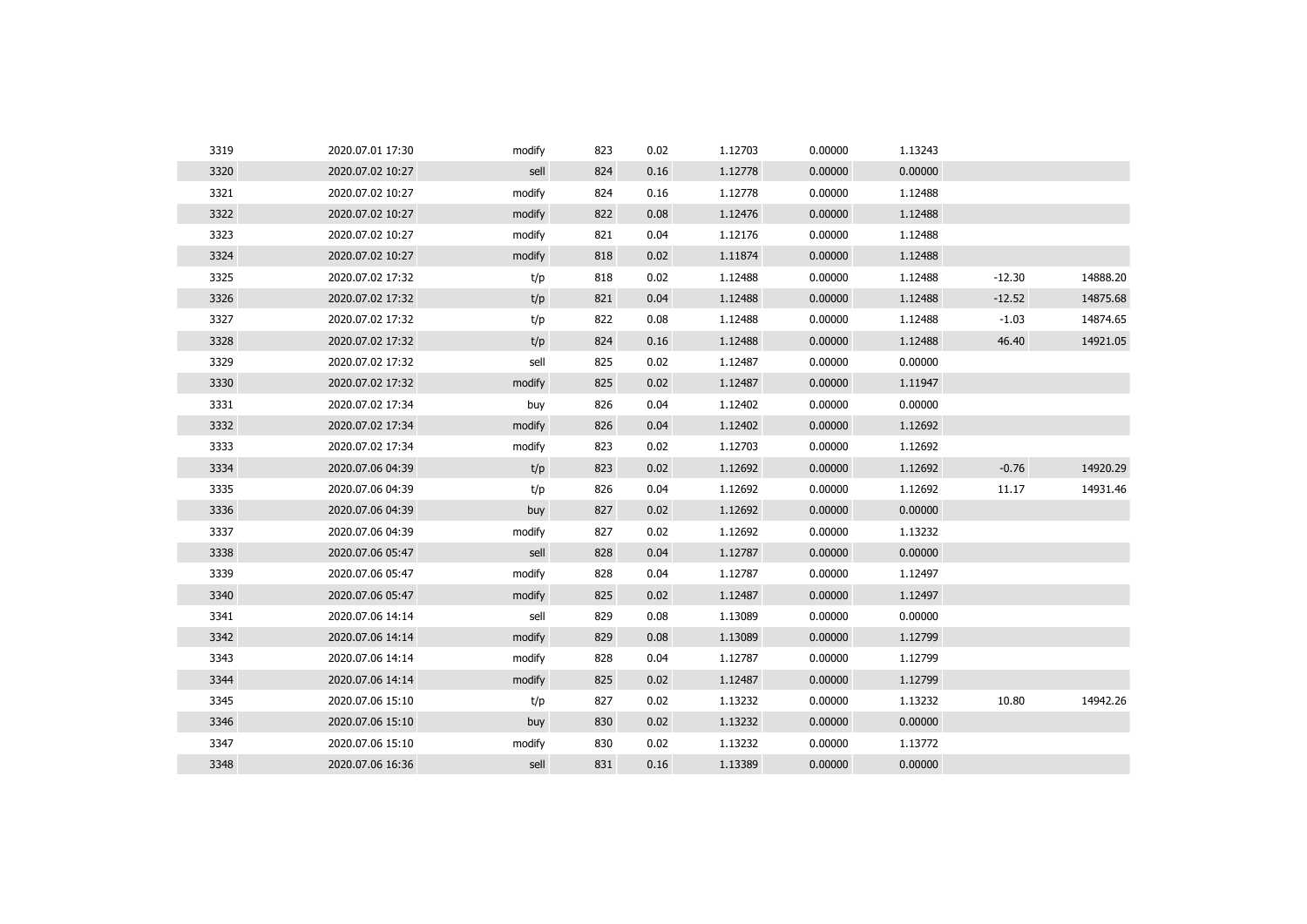| 3349 | 2020.07.06 16:36 | modify | 831 | 0.16 | 1.13389 | 0.00000 | 1.13099 |          |          |
|------|------------------|--------|-----|------|---------|---------|---------|----------|----------|
| 3350 | 2020.07.06 16:36 | modify | 829 | 0.08 | 1.13089 | 0.00000 | 1.13099 |          |          |
| 3351 | 2020.07.06 16:36 | modify | 828 | 0.04 | 1.12787 | 0.00000 | 1.13099 |          |          |
| 3352 | 2020.07.06 16:36 | modify | 825 | 0.02 | 1.12487 | 0.00000 | 1.13099 |          |          |
| 3353 | 2020.07.06 17:25 | t/p    | 825 | 0.02 | 1.13099 | 0.00000 | 1.13099 | $-12.25$ | 14930.00 |
| 3354 | 2020.07.06 17:25 | t/p    | 828 | 0.04 | 1.13099 | 0.00000 | 1.13099 | $-12.48$ | 14917.52 |
| 3355 | 2020.07.06 17:25 | t/p    | 829 | 0.08 | 1.13099 | 0.00000 | 1.13099 | $-0.80$  | 14916.72 |
| 3356 | 2020.07.06 17:25 | t/p    | 831 | 0.16 | 1.13099 | 0.00000 | 1.13099 | 46.40    | 14963.12 |
| 3357 | 2020.07.06 17:25 | sell   | 832 | 0.02 | 1.13099 | 0.00000 | 0.00000 |          |          |
| 3358 | 2020.07.06 17:25 | modify | 832 | 0.02 | 1.13099 | 0.00000 | 1.12559 |          |          |
| 3359 | 2020.07.07 09:55 | buy    | 833 | 0.04 | 1.12932 | 0.00000 | 0.00000 |          |          |
| 3360 | 2020.07.07 09:55 | modify | 833 | 0.04 | 1.12932 | 0.00000 | 1.13222 |          |          |
| 3361 | 2020.07.07 09:55 | modify | 830 | 0.02 | 1.13232 | 0.00000 | 1.13222 |          |          |
| 3362 | 2020.07.07 11:58 | buy    | 834 | 0.08 | 1.12631 | 0.00000 | 0.00000 |          |          |
| 3363 | 2020.07.07 11:58 | modify | 834 | 0.08 | 1.12631 | 0.00000 | 1.12921 |          |          |
| 3364 | 2020.07.07 11:58 | modify | 833 | 0.04 | 1.12932 | 0.00000 | 1.12921 |          |          |
| 3365 | 2020.07.07 11:58 | modify | 830 | 0.02 | 1.13232 | 0.00000 | 1.12921 |          |          |
| 3366 | 2020.07.07 14:47 | t/p    | 830 | 0.02 | 1.12921 | 0.00000 | 1.12921 | $-6.33$  | 14956.80 |
| 3367 | 2020.07.07 14:47 | t/p    | 833 | 0.04 | 1.12921 | 0.00000 | 1.12921 | $-0.44$  | 14956.36 |
| 3368 | 2020.07.07 14:47 | t/p    | 834 | 0.08 | 1.12921 | 0.00000 | 1.12921 | 23.20    | 14979.56 |
| 3369 | 2020.07.07 14:47 | buy    | 835 | 0.02 | 1.12921 | 0.00000 | 0.00000 |          |          |
| 3370 | 2020.07.07 14:47 | modify | 835 | 0.02 | 1.12921 | 0.00000 | 1.13461 |          |          |
| 3371 | 2020.07.08 09:12 | buy    | 836 | 0.04 | 1.12621 | 0.00000 | 0.00000 |          |          |
| 3372 | 2020.07.08 09:12 | modify | 836 | 0.04 | 1.12621 | 0.00000 | 1.12911 |          |          |
| 3373 | 2020.07.08 09:12 | modify | 835 | 0.02 | 1.12921 | 0.00000 | 1.12911 |          |          |
| 3374 | 2020.07.08 10:21 | t/p    | 835 | 0.02 | 1.12911 | 0.00000 | 1.12911 | $-0.31$  | 14979.25 |
| 3375 | 2020.07.08 10:21 | t/p    | 836 | 0.04 | 1.12911 | 0.00000 | 1.12911 | 11.60    | 14990.85 |
| 3376 | 2020.07.08 10:21 | buy    | 837 | 0.02 | 1.12911 | 0.00000 | 0.00000 |          |          |
| 3377 | 2020.07.08 10:21 | modify | 837 | 0.02 | 1.12911 | 0.00000 | 1.13451 |          |          |
| 3378 | 2020.07.08 17:08 | sell   | 838 | 0.04 | 1.13399 | 0.00000 | 0.00000 |          |          |
|      |                  |        |     |      |         |         |         |          |          |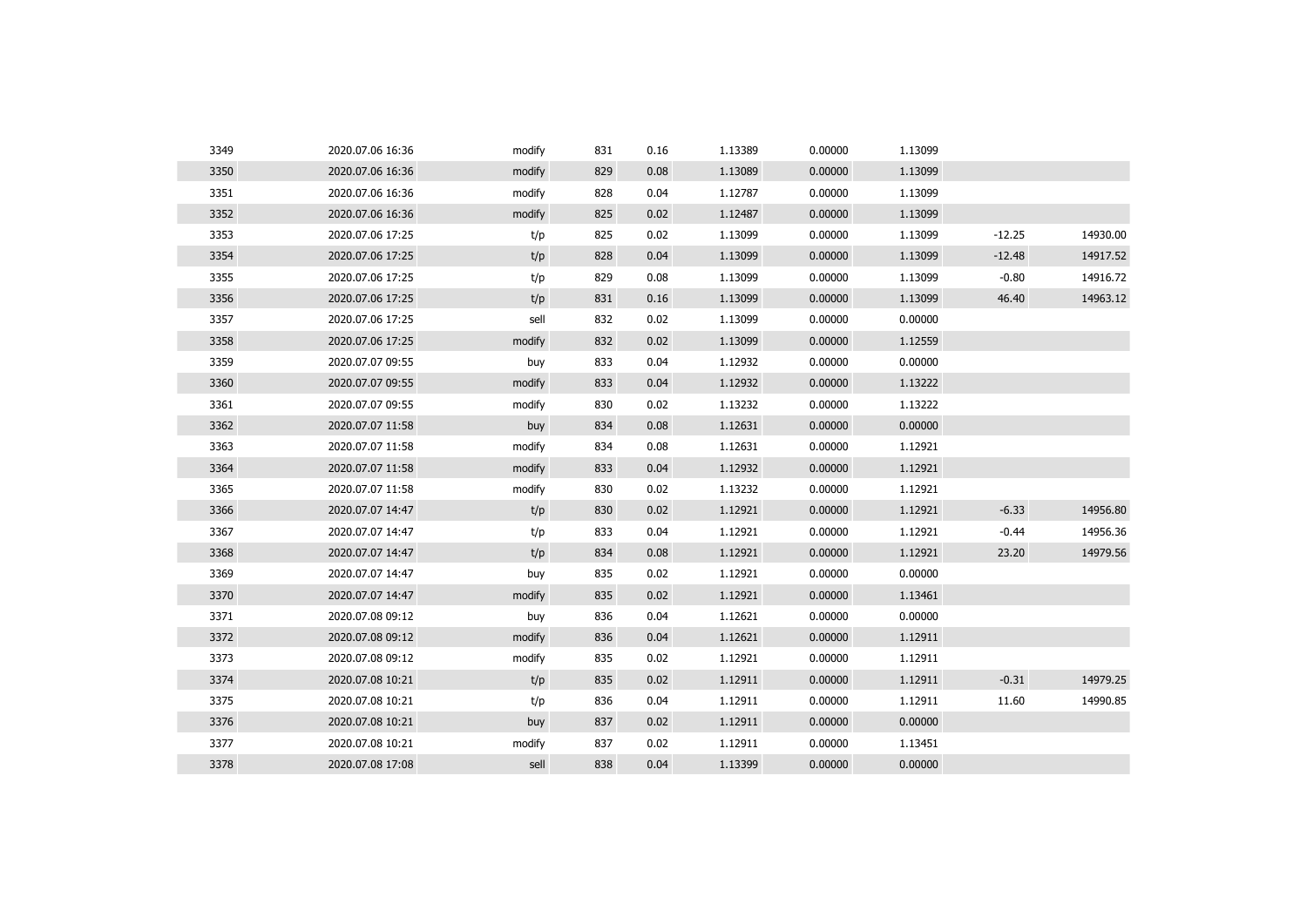| 3379 | 2020.07.08 17:08 | modify | 838 | 0.04 | 1.13399 | 0.00000 | 1.13109 |          |          |
|------|------------------|--------|-----|------|---------|---------|---------|----------|----------|
| 3380 | 2020.07.08 17:08 | modify | 832 | 0.02 | 1.13099 | 0.00000 | 1.13109 |          |          |
| 3381 | 2020.07.08 19:18 | t/p    | 837 | 0.02 | 1.13451 | 0.00000 | 1.13451 | 10.80    | 15001.65 |
| 3382 | 2020.07.08 19:18 | buy    | 839 | 0.02 | 1.13452 | 0.00000 | 0.00000 |          |          |
| 3383 | 2020.07.08 19:18 | modify | 839 | 0.02 | 1.13452 | 0.00000 | 1.13992 |          |          |
| 3384 | 2020.07.09 07:10 | sell   | 840 | 0.08 | 1.13700 | 0.00000 | 0.00000 |          |          |
| 3385 | 2020.07.09 07:10 | modify | 840 | 0.08 | 1.13700 | 0.00000 | 1.13410 |          |          |
| 3386 | 2020.07.09 07:10 | modify | 838 | 0.04 | 1.13399 | 0.00000 | 1.13410 |          |          |
| 3387 | 2020.07.09 07:10 | modify | 832 | 0.02 | 1.13099 | 0.00000 | 1.13410 |          |          |
| 3388 | 2020.07.09 10:31 | t/p    | 832 | 0.02 | 1.13410 | 0.00000 | 1.13410 | $-6.25$  | 14995.40 |
| 3389 | 2020.07.09 10:31 | t/p    | 838 | 0.04 | 1.13410 | 0.00000 | 1.13410 | $-0.48$  | 14994.92 |
| 3390 | 2020.07.09 10:31 | t/p    | 840 | 0.08 | 1.13410 | 0.00000 | 1.13410 | 23.20    | 15018.12 |
| 3391 | 2020.07.09 10:31 | sell   | 841 | 0.02 | 1.13410 | 0.00000 | 0.00000 |          |          |
| 3392 | 2020.07.09 10:31 | modify | 841 | 0.02 | 1.13410 | 0.00000 | 1.12870 |          |          |
| 3393 | 2020.07.09 17:19 | buy    | 842 | 0.04 | 1.13151 | 0.00000 | 0.00000 |          |          |
| 3394 | 2020.07.09 17:19 | modify | 842 | 0.04 | 1.13151 | 0.00000 | 1.13441 |          |          |
| 3395 | 2020.07.09 17:19 | modify | 839 | 0.02 | 1.13452 | 0.00000 | 1.13441 |          |          |
| 3396 | 2020.07.09 18:05 | t/p    | 841 | 0.02 | 1.12870 | 0.00000 | 1.12870 | 10.80    | 15028.92 |
| 3397 | 2020.07.09 18:05 | sell   | 843 | 0.02 | 1.12870 | 0.00000 | 0.00000 |          |          |
| 3398 | 2020.07.09 18:05 | modify | 843 | 0.02 | 1.12870 | 0.00000 | 1.12330 |          |          |
| 3399 | 2020.07.09 22:42 | buy    | 844 | 0.08 | 1.12851 | 0.00000 | 0.00000 |          |          |
| 3400 | 2020.07.09 22:42 | modify | 844 | 0.08 | 1.12851 | 0.00000 | 1.13141 |          |          |
| 3401 | 2020.07.09 22:42 | modify | 842 | 0.04 | 1.13151 | 0.00000 | 1.13141 |          |          |
| 3402 | 2020.07.09 22:42 | modify | 839 | 0.02 | 1.13452 | 0.00000 | 1.13141 |          |          |
| 3403 | 2020.07.10 10:06 | buy    | 845 | 0.16 | 1.12551 | 0.00000 | 0.00000 |          |          |
| 3404 | 2020.07.10 10:06 | modify | 845 | 0.16 | 1.12551 | 0.00000 | 1.12841 |          |          |
| 3405 | 2020.07.10 10:06 | modify | 844 | 0.08 | 1.12851 | 0.00000 | 1.12841 |          |          |
| 3406 | 2020.07.10 10:06 | modify | 842 | 0.04 | 1.13151 | 0.00000 | 1.12841 |          |          |
| 3407 | 2020.07.10 10:06 | modify | 839 | 0.02 | 1.13452 | 0.00000 | 1.12841 |          |          |
| 3408 | 2020.07.10 11:08 | t/p    | 839 | 0.02 | 1.12841 | 0.00000 | 1.12841 | $-12.65$ | 15016.27 |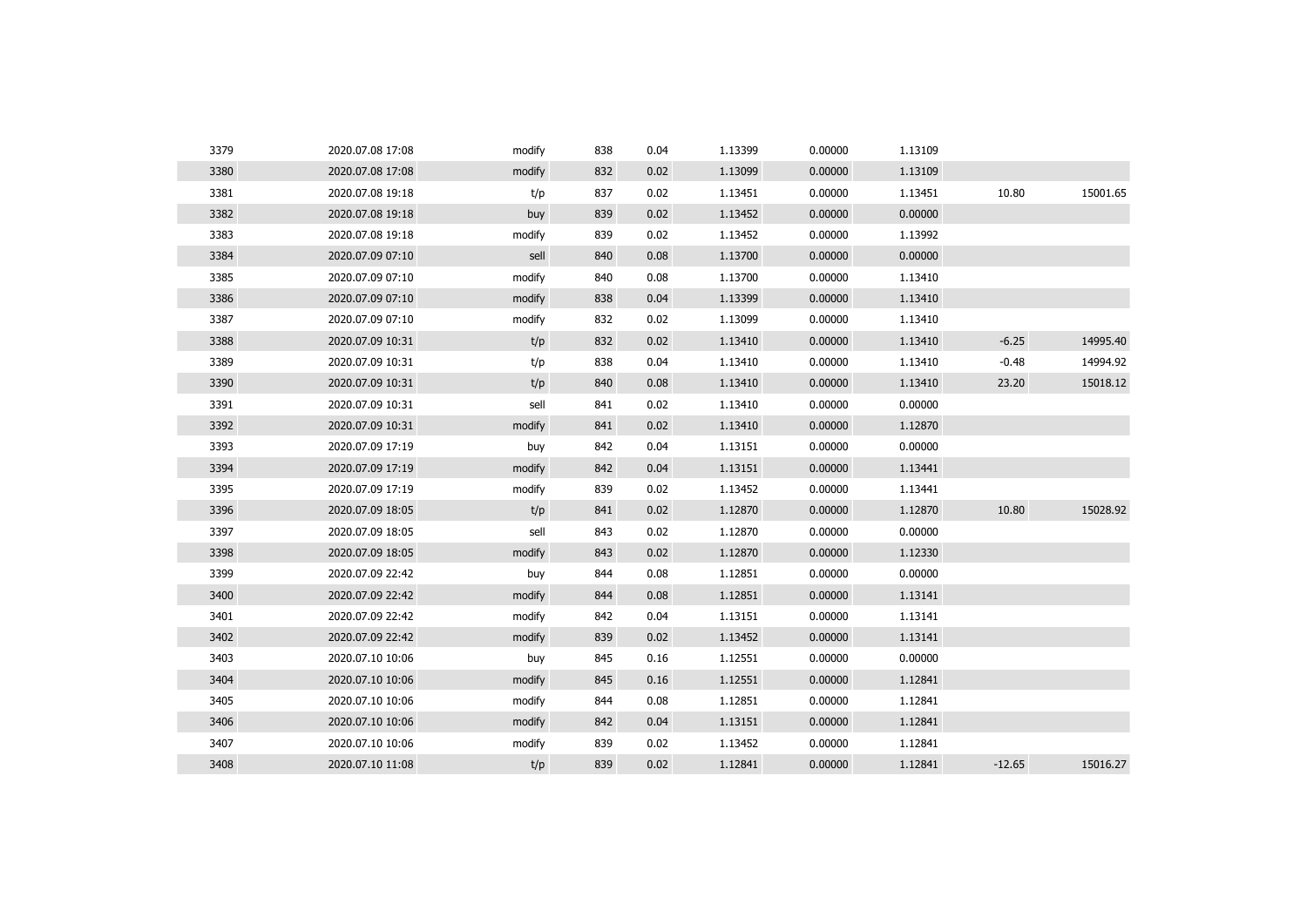| 3409 | 2020.07.10 11:08 | t/p    | 842 | 0.04 | 1.12841 | 0.00000 | 1.12841 | $-12.62$ | 15003.65 |
|------|------------------|--------|-----|------|---------|---------|---------|----------|----------|
| 3410 | 2020.07.10 11:08 | t/p    | 844 | 0.08 | 1.12841 | 0.00000 | 1.12841 | $-1.23$  | 15002.42 |
| 3411 | 2020.07.10 11:08 | t/p    | 845 | 0.16 | 1.12841 | 0.00000 | 1.12841 | 46.40    | 15048.82 |
| 3412 | 2020.07.10 11:08 | buy    | 846 | 0.02 | 1.12841 | 0.00000 | 0.00000 |          |          |
| 3413 | 2020.07.10 11:08 | modify | 846 | 0.02 | 1.12841 | 0.00000 | 1.13381 |          |          |
| 3414 | 2020.07.10 17:15 | sell   | 847 | 0.04 | 1.13170 | 0.00000 | 0.00000 |          |          |
| 3415 | 2020.07.10 17:15 | modify | 847 | 0.04 | 1.13170 | 0.00000 | 1.12880 |          |          |
| 3416 | 2020.07.10 17:15 | modify | 843 | 0.02 | 1.12870 | 0.00000 | 1.12880 |          |          |
| 3417 | 2020.07.13 14:11 | t/p    | 846 | 0.02 | 1.13381 | 0.00000 | 1.13381 | 10.69    | 15059.51 |
| 3418 | 2020.07.13 14:11 | buy    | 848 | 0.02 | 1.13382 | 0.00000 | 0.00000 |          |          |
| 3419 | 2020.07.13 14:11 | modify | 848 | 0.02 | 1.13382 | 0.00000 | 1.13922 |          |          |
| 3420 | 2020.07.13 16:32 | sell   | 849 | 0.08 | 1.13471 | 0.00000 | 0.00000 |          |          |
| 3421 | 2020.07.13 16:32 | modify | 849 | 0.08 | 1.13471 | 0.00000 | 1.13181 |          |          |
| 3422 | 2020.07.13 16:32 | modify | 847 | 0.04 | 1.13170 | 0.00000 | 1.13181 |          |          |
| 3423 | 2020.07.13 16:32 | modify | 843 | 0.02 | 1.12870 | 0.00000 | 1.13181 |          |          |
| 3424 | 2020.07.14 14:32 | sell   | 850 | 0.16 | 1.13772 | 0.00000 | 0.00000 |          |          |
| 3425 | 2020.07.14 14:32 | modify | 850 | 0.16 | 1.13772 | 0.00000 | 1.13482 |          |          |
| 3426 | 2020.07.14 14:32 | modify | 849 | 0.08 | 1.13471 | 0.00000 | 1.13482 |          |          |
| 3427 | 2020.07.14 14:32 | modify | 847 | 0.04 | 1.13170 | 0.00000 | 1.13482 |          |          |
| 3428 | 2020.07.14 14:32 | modify | 843 | 0.02 | 1.12870 | 0.00000 | 1.13482 |          |          |
| 3429 | 2020.07.14 16:58 | t/p    | 848 | 0.02 | 1.13922 | 0.00000 | 1.13922 | 10.69    | 15070.21 |
| 3430 | 2020.07.14 16:58 | buy    | 851 | 0.02 | 1.13923 | 0.00000 | 0.00000 |          |          |
| 3431 | 2020.07.14 16:58 | modify | 851 | 0.02 | 1.13923 | 0.00000 | 1.14463 |          |          |
| 3432 | 2020.07.14 19:38 | sell   | 852 | 0.32 | 1.14072 | 0.00000 | 0.00000 |          |          |
| 3433 | 2020.07.14 19:38 | modify | 852 | 0.32 | 1.14072 | 0.00000 | 1.13782 |          |          |
| 3434 | 2020.07.14 19:38 | modify | 850 | 0.16 | 1.13772 | 0.00000 | 1.13782 |          |          |
| 3435 | 2020.07.14 19:38 | modify | 849 | 0.08 | 1.13471 | 0.00000 | 1.13782 |          |          |
| 3436 | 2020.07.14 19:38 | modify | 847 | 0.04 | 1.13170 | 0.00000 | 1.13782 |          |          |
| 3437 | 2020.07.14 19:38 | modify | 843 | 0.02 | 1.12870 | 0.00000 | 1.13782 |          |          |
| 3438 | 2020.07.15 10:51 | sell   | 853 | 0.64 | 1.14372 | 0.00000 | 0.00000 |          |          |
|      |                  |        |     |      |         |         |         |          |          |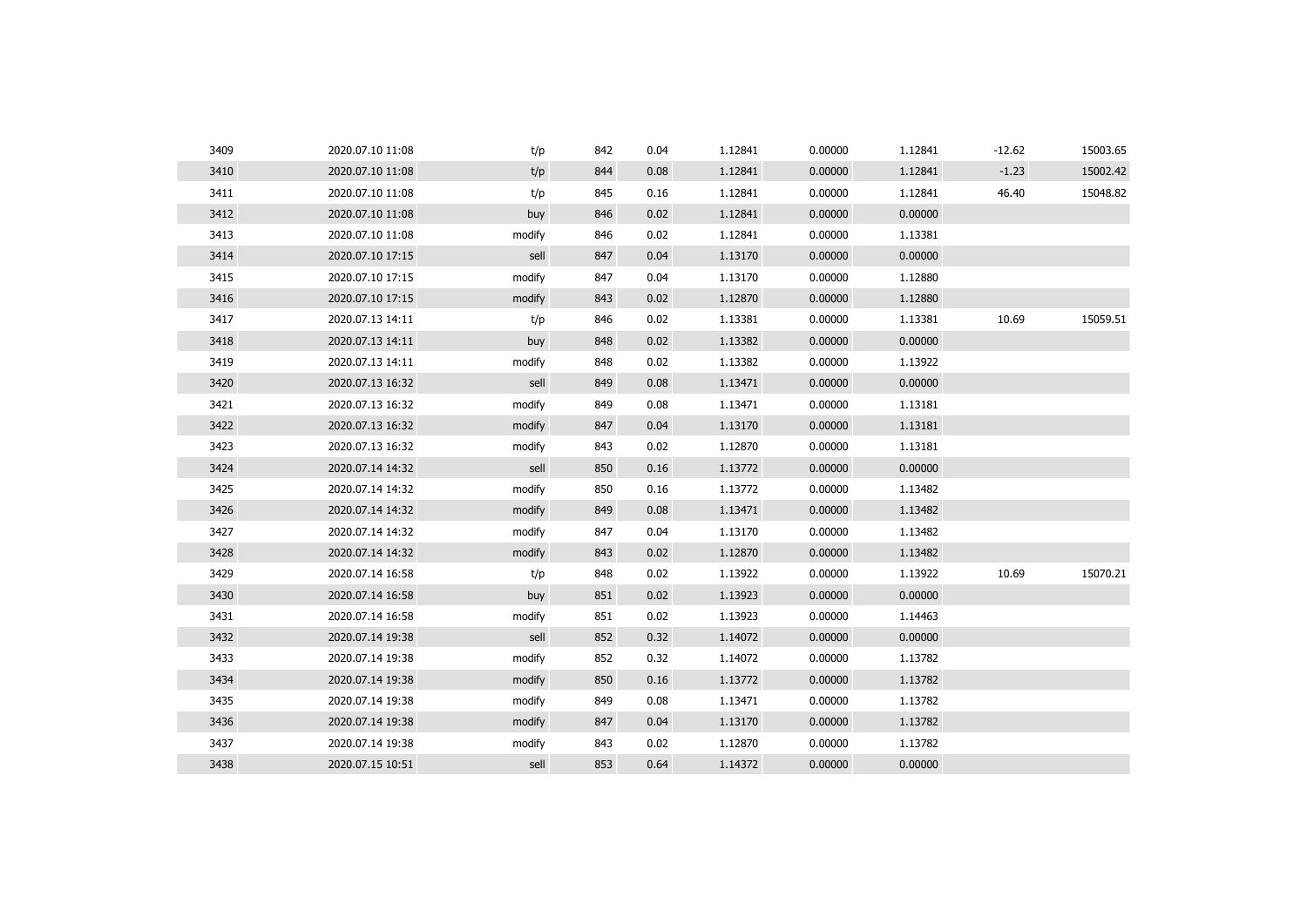| 3439 | 2020.07.15 10:51 | modify | 853 | 0.64 | 1.14372 | 0.00000 | 1.14082 |          |          |
|------|------------------|--------|-----|------|---------|---------|---------|----------|----------|
| 3440 | 2020.07.15 10:51 | modify | 852 | 0.32 | 1.14072 | 0.00000 | 1.14082 |          |          |
| 3441 | 2020.07.15 10:51 | modify | 850 | 0.16 | 1.13772 | 0.00000 | 1.14082 |          |          |
| 3442 | 2020.07.15 10:51 | modify | 849 | 0.08 | 1.13471 | 0.00000 | 1.14082 |          |          |
| 3443 | 2020.07.15 10:51 | modify | 847 | 0.04 | 1.13170 | 0.00000 | 1.14082 |          |          |
| 3444 | 2020.07.15 10:51 | modify | 843 | 0.02 | 1.12870 | 0.00000 | 1.14082 |          |          |
| 3445 | 2020.07.15 13:55 | t/p    | 851 | 0.02 | 1.14463 | 0.00000 | 1.14463 | 10.69    | 15080.90 |
| 3446 | 2020.07.15 13:55 | buy    | 854 | 0.02 | 1.14463 | 0.00000 | 0.00000 |          |          |
| 3447 | 2020.07.15 13:55 | modify | 854 | 0.02 | 1.14463 | 0.00000 | 1.15003 |          |          |
| 3448 | 2020.07.15 17:17 | buy    | 855 | 0.04 | 1.14163 | 0.00000 | 0.00000 |          |          |
| 3449 | 2020.07.15 17:17 | modify | 855 | 0.04 | 1.14163 | 0.00000 | 1.14453 |          |          |
| 3450 | 2020.07.15 17:17 | modify | 854 | 0.02 | 1.14463 | 0.00000 | 1.14453 |          |          |
| 3451 | 2020.07.15 18:49 | t/p    | 843 | 0.02 | 1.14082 | 0.00000 | 1.14082 | $-24.26$ | 15056.63 |
| 3452 | 2020.07.15 18:49 | t/p    | 847 | 0.04 | 1.14082 | 0.00000 | 1.14082 | $-36.52$ | 15020.12 |
| 3453 | 2020.07.15 18:49 | t/p    | 849 | 0.08 | 1.14082 | 0.00000 | 1.14082 | $-48.93$ | 14971.19 |
| 3454 | 2020.07.15 18:49 | t/p    | 850 | 0.16 | 1.14082 | 0.00000 | 1.14082 | $-49.65$ | 14921.54 |
| 3455 | 2020.07.15 18:49 | t/p    | 852 | 0.32 | 1.14082 | 0.00000 | 1.14082 | $-3.30$  | 14918.25 |
| 3456 | 2020.07.15 18:49 | t/p    | 853 | 0.64 | 1.14082 | 0.00000 | 1.14082 | 185.60   | 15103.85 |
| 3457 | 2020.07.15 18:49 | sell   | 856 | 0.02 | 1.14082 | 0.00000 | 0.00000 |          |          |
| 3458 | 2020.07.15 18:49 | modify | 856 | 0.02 | 1.14082 | 0.00000 | 1.13542 |          |          |
| 3459 | 2020.07.16 11:40 | buy    | 857 | 0.08 | 1.13862 | 0.00000 | 0.00000 |          |          |
| 3460 | 2020.07.16 11:40 | modify | 857 | 0.08 | 1.13862 | 0.00000 | 1.14152 |          |          |
| 3461 | 2020.07.16 11:40 | modify | 855 | 0.04 | 1.14163 | 0.00000 | 1.14152 |          |          |
| 3462 | 2020.07.16 11:40 | modify | 854 | 0.02 | 1.14463 | 0.00000 | 1.14152 |          |          |
| 3463 | 2020.07.16 14:58 | t/p    | 854 | 0.02 | 1.14152 | 0.00000 | 1.14152 | $-6.54$  | 15097.30 |
| 3464 | 2020.07.16 14:58 | t/p    | 855 | 0.04 | 1.14152 | 0.00000 | 1.14152 | $-1.09$  | 15096.21 |
| 3465 | 2020.07.16 14:58 | t/p    | 857 | 0.08 | 1.14152 | 0.00000 | 1.14152 | 23.20    | 15119.41 |
| 3466 | 2020.07.16 14:58 | buy    | 858 | 0.02 | 1.14152 | 0.00000 | 0.00000 |          |          |
| 3467 | 2020.07.16 14:58 | modify | 858 | 0.02 | 1.14152 | 0.00000 | 1.14692 |          |          |
| 3468 | 2020.07.16 17:24 | sell   | 859 | 0.04 | 1.14383 | 0.00000 | 0.00000 |          |          |
|      |                  |        |     |      |         |         |         |          |          |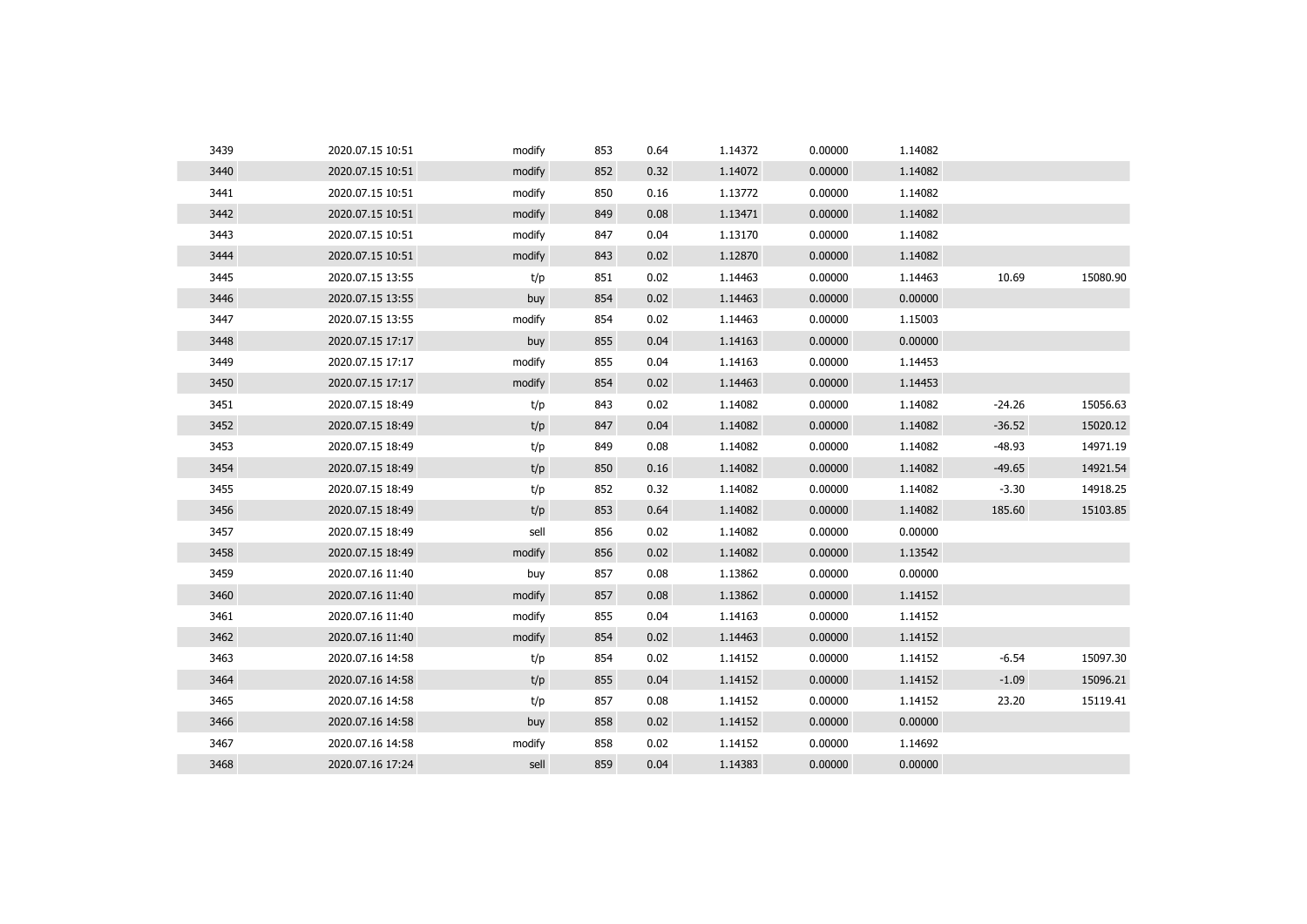| 3469 | 2020.07.16 17:24 | modify | 859 | 0.04 | 1.14383 | 0.00000 | 1.14093 |         |          |
|------|------------------|--------|-----|------|---------|---------|---------|---------|----------|
| 3470 | 2020.07.16 17:24 | modify | 856 | 0.02 | 1.14082 | 0.00000 | 1.14093 |         |          |
| 3471 | 2020.07.16 19:58 | t/p    | 856 | 0.02 | 1.14093 | 0.00000 | 1.14093 | $-0.24$ | 15119.18 |
| 3472 | 2020.07.16 19:58 | t/p    | 859 | 0.04 | 1.14093 | 0.00000 | 1.14093 | 11.60   | 15130.78 |
| 3473 | 2020.07.16 19:58 | sell   | 860 | 0.02 | 1.14093 | 0.00000 | 0.00000 |         |          |
| 3474 | 2020.07.16 19:58 | modify | 860 | 0.02 | 1.14093 | 0.00000 | 1.13553 |         |          |
| 3475 | 2020.07.16 20:32 | buy    | 861 | 0.04 | 1.13852 | 0.00000 | 0.00000 |         |          |
| 3476 | 2020.07.16 20:32 | modify | 861 | 0.04 | 1.13852 | 0.00000 | 1.14142 |         |          |
| 3477 | 2020.07.16 20:32 | modify | 858 | 0.02 | 1.14152 | 0.00000 | 1.14142 |         |          |
| 3478 | 2020.07.17 11:57 | t/p    | 858 | 0.02 | 1.14142 | 0.00000 | 1.14142 | $-0.31$ | 15130.47 |
| 3479 | 2020.07.17 11:57 | t/p    | 861 | 0.04 | 1.14142 | 0.00000 | 1.14142 | 11.38   | 15141.85 |
| 3480 | 2020.07.17 11:57 | buy    | 862 | 0.02 | 1.14142 | 0.00000 | 0.00000 |         |          |
| 3481 | 2020.07.17 11:57 | modify | 862 | 0.02 | 1.14142 | 0.00000 | 1.14682 |         |          |
| 3482 | 2020.07.17 17:05 | sell   | 863 | 0.04 | 1.14393 | 0.00000 | 0.00000 |         |          |
| 3483 | 2020.07.17 17:05 | modify | 863 | 0.04 | 1.14393 | 0.00000 | 1.14103 |         |          |
| 3484 | 2020.07.17 17:05 | modify | 860 | 0.02 | 1.14093 | 0.00000 | 1.14103 |         |          |
| 3485 | 2020.07.20 16:43 | t/p    | 860 | 0.02 | 1.14103 | 0.00000 | 1.14103 | $-0.21$ | 15141.64 |
| 3486 | 2020.07.20 16:43 | t/p    | 863 | 0.04 | 1.14103 | 0.00000 | 1.14103 | 11.59   | 15153.23 |
| 3487 | 2020.07.20 16:43 | sell   | 864 | 0.02 | 1.14102 | 0.00000 | 0.00000 |         |          |
| 3488 | 2020.07.20 16:43 | modify | 864 | 0.02 | 1.14102 | 0.00000 | 1.13562 |         |          |
| 3489 | 2020.07.20 17:54 | sell   | 865 | 0.04 | 1.14402 | 0.00000 | 0.00000 |         |          |
| 3490 | 2020.07.20 17:54 | modify | 865 | 0.04 | 1.14402 | 0.00000 | 1.14112 |         |          |
| 3491 | 2020.07.20 17:54 | modify | 864 | 0.02 | 1.14102 | 0.00000 | 1.14112 |         |          |
| 3492 | 2020.07.21 06:29 | t/p    | 862 | 0.02 | 1.14682 | 0.00000 | 1.14682 | 10.58   | 15163.81 |
| 3493 | 2020.07.21 06:29 | buy    | 866 | 0.02 | 1.14682 | 0.00000 | 0.00000 |         |          |
| 3494 | 2020.07.21 06:29 | modify | 866 | 0.02 | 1.14682 | 0.00000 | 1.15222 |         |          |
| 3495 | 2020.07.21 07:09 | buy    | 867 | 0.04 | 1.14382 | 0.00000 | 0.00000 |         |          |
| 3496 | 2020.07.21 07:09 | modify | 867 | 0.04 | 1.14382 | 0.00000 | 1.14672 |         |          |
| 3497 | 2020.07.21 07:09 | modify | 866 | 0.02 | 1.14682 | 0.00000 | 1.14672 |         |          |
| 3498 | 2020.07.21 17:16 | t/p    | 866 | 0.02 | 1.14672 | 0.00000 | 1.14672 | $-0.20$ | 15163.61 |
|      |                  |        |     |      |         |         |         |         |          |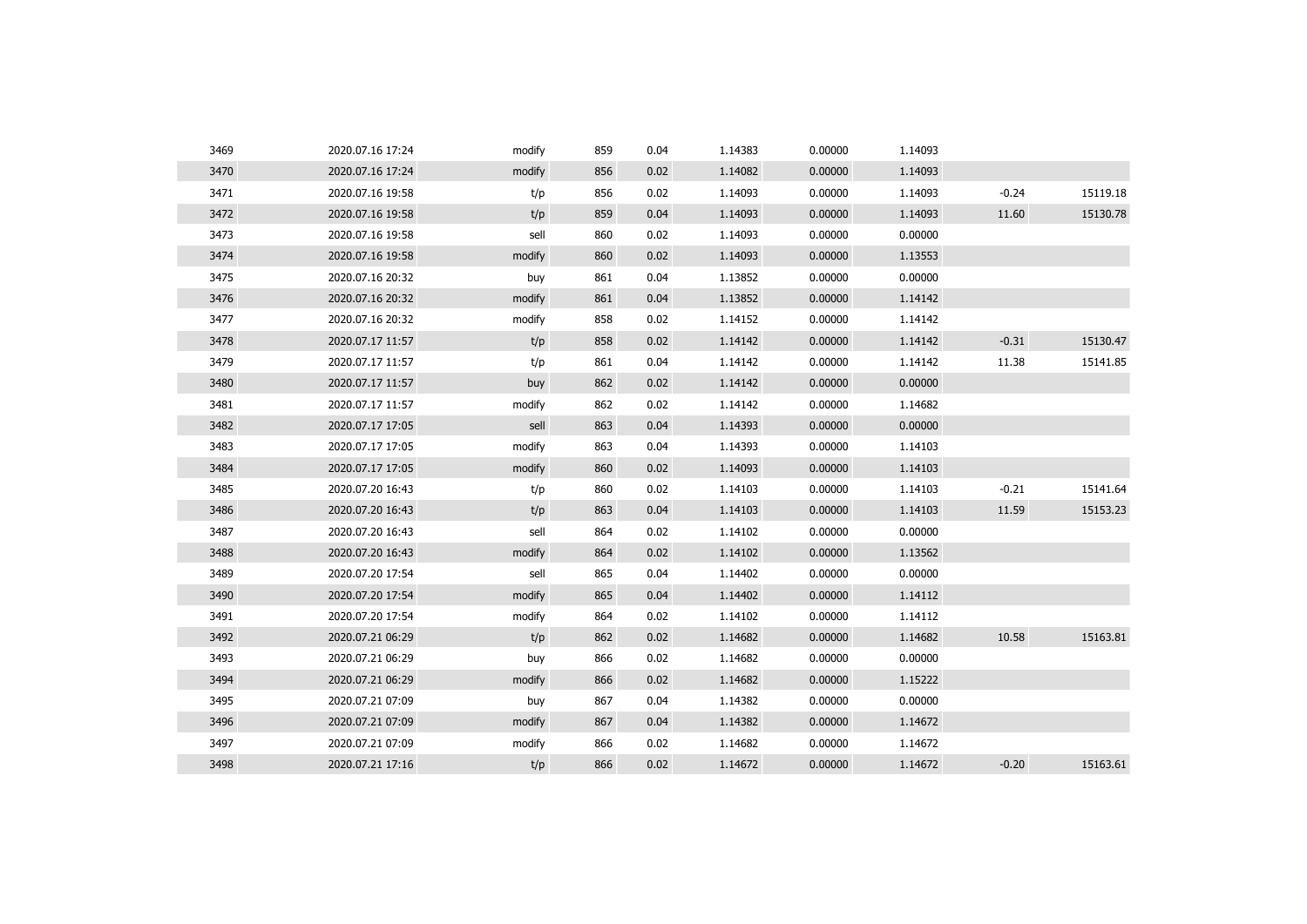| 3499 | 2020.07.21 17:16 | t/p    | 867 | 0.04 | 1.14672 | 0.00000 | 1.14672 | 11.60 | 15175.21 |
|------|------------------|--------|-----|------|---------|---------|---------|-------|----------|
| 3500 | 2020.07.21 17:16 | buy    | 868 | 0.02 | 1.14672 | 0.00000 | 0.00000 |       |          |
| 3501 | 2020.07.21 17:16 | modify | 868 | 0.02 | 1.14672 | 0.00000 | 1.15212 |       |          |
| 3502 | 2020.07.21 17:19 | sell   | 869 | 0.08 | 1.14703 | 0.00000 | 0.00000 |       |          |
| 3503 | 2020.07.21 17:19 | modify | 869 | 0.08 | 1.14703 | 0.00000 | 1.14413 |       |          |
| 3504 | 2020.07.21 17:19 | modify | 865 | 0.04 | 1.14402 | 0.00000 | 1.14413 |       |          |
| 3505 | 2020.07.21 17:19 | modify | 864 | 0.02 | 1.14102 | 0.00000 | 1.14413 |       |          |
| 3506 | 2020.07.21 19:22 | sell   | 870 | 0.16 | 1.15006 | 0.00000 | 0.00000 |       |          |
| 3507 | 2020.07.21 19:22 | modify | 870 | 0.16 | 1.15006 | 0.00000 | 1.14716 |       |          |
| 3508 | 2020.07.21 19:22 | modify | 869 | 0.08 | 1.14703 | 0.00000 | 1.14716 |       |          |
| 3509 | 2020.07.21 19:22 | modify | 865 | 0.04 | 1.14402 | 0.00000 | 1.14716 |       |          |
| 3510 | 2020.07.21 19:22 | modify | 864 | 0.02 | 1.14102 | 0.00000 | 1.14716 |       |          |
| 3511 | 2020.07.21 20:31 | t/p    | 868 | 0.02 | 1.15212 | 0.00000 | 1.15212 | 10.80 | 15186.01 |
| 3512 | 2020.07.21 20:31 | buy    | 871 | 0.02 | 1.15212 | 0.00000 | 0.00000 |       |          |
| 3513 | 2020.07.21 20:31 | modify | 871 | 0.02 | 1.15212 | 0.00000 | 1.15752 |       |          |
| 3514 | 2020.07.21 20:38 | sell   | 872 | 0.32 | 1.15306 | 0.00000 | 0.00000 |       |          |
| 3515 | 2020.07.21 20:38 | modify | 872 | 0.32 | 1.15306 | 0.00000 | 1.15016 |       |          |
| 3516 | 2020.07.21 20:38 | modify | 870 | 0.16 | 1.15006 | 0.00000 | 1.15016 |       |          |
| 3517 | 2020.07.21 20:38 | modify | 869 | 0.08 | 1.14703 | 0.00000 | 1.15016 |       |          |
| 3518 | 2020.07.21 20:38 | modify | 865 | 0.04 | 1.14402 | 0.00000 | 1.15016 |       |          |
| 3519 | 2020.07.21 20:38 | modify | 864 | 0.02 | 1.14102 | 0.00000 | 1.15016 |       |          |
| 3520 | 2020.07.22 13:08 | sell   | 873 | 0.64 | 1.15607 | 0.00000 | 0.00000 |       |          |
| 3521 | 2020.07.22 13:08 | modify | 873 | 0.64 | 1.15607 | 0.00000 | 1.15317 |       |          |
| 3522 | 2020.07.22 13:08 | modify | 872 | 0.32 | 1.15306 | 0.00000 | 1.15317 |       |          |
| 3523 | 2020.07.22 13:08 | modify | 870 | 0.16 | 1.15006 | 0.00000 | 1.15317 |       |          |
| 3524 | 2020.07.22 13:08 | modify | 869 | 0.08 | 1.14703 | 0.00000 | 1.15317 |       |          |
| 3525 | 2020.07.22 13:08 | modify | 865 | 0.04 | 1.14402 | 0.00000 | 1.15317 |       |          |
| 3526 | 2020.07.22 13:08 | modify | 864 | 0.02 | 1.14102 | 0.00000 | 1.15317 |       |          |
| 3527 | 2020.07.22 13:18 | t/p    | 871 | 0.02 | 1.15752 | 0.00000 | 1.15752 | 10.69 | 15196.70 |
| 3528 | 2020.07.22 13:18 | buy    | 874 | 0.02 | 1.15752 | 0.00000 | 0.00000 |       |          |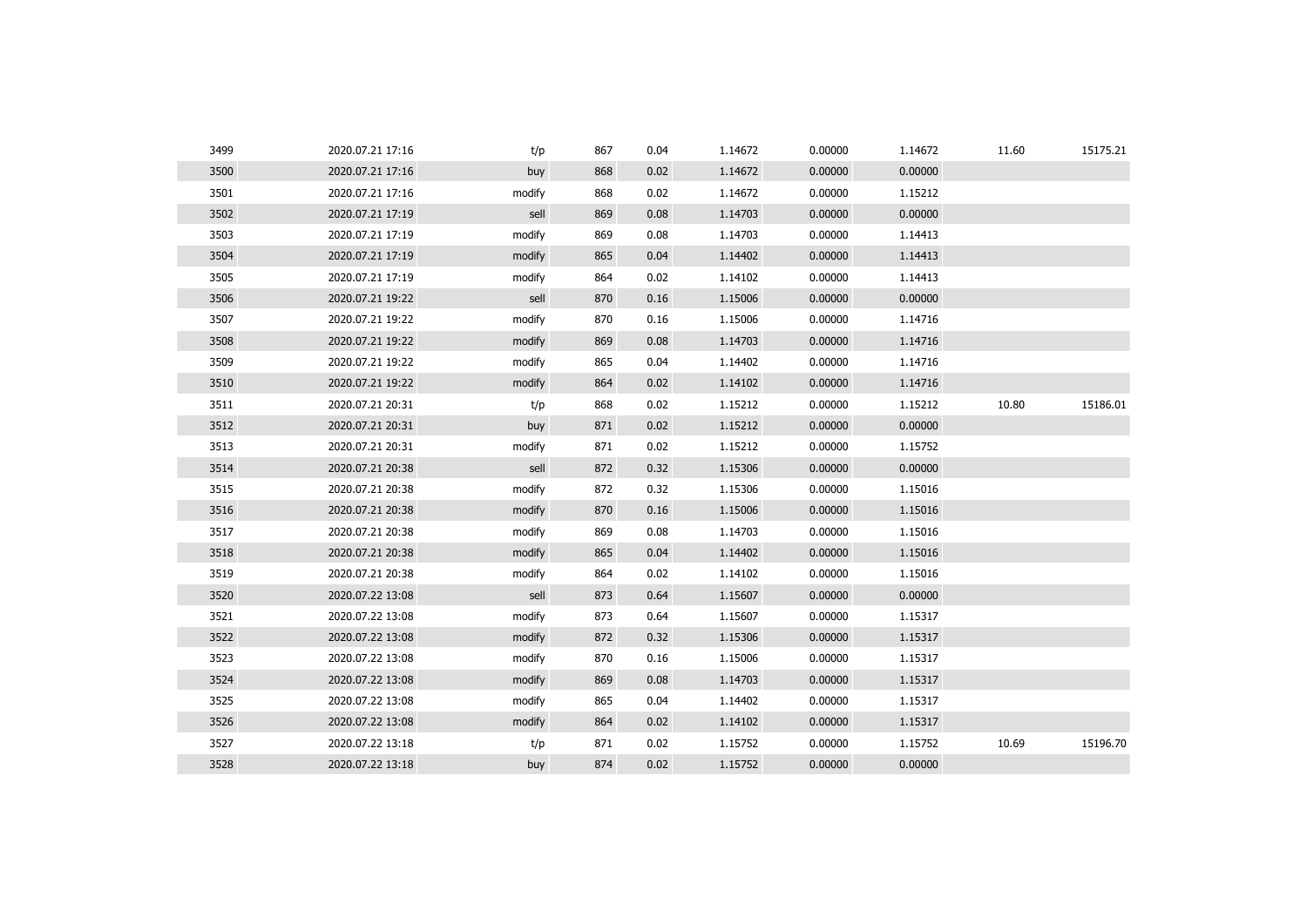| 3529 | 2020.07.22 13:18 | modify | 874 | 0.02 | 1.15752 | 0.00000 | 1.16292 |           |          |
|------|------------------|--------|-----|------|---------|---------|---------|-----------|----------|
| 3530 | 2020.07.22 15:21 | sell   | 875 | 1.28 | 1.15908 | 0.00000 | 0.00000 |           |          |
| 3531 | 2020.07.22 15:21 | modify | 875 | 1.28 | 1.15908 | 0.00000 | 1.15618 |           |          |
| 3532 | 2020.07.22 15:21 | modify | 873 | 0.64 | 1.15607 | 0.00000 | 1.15618 |           |          |
| 3533 | 2020.07.22 15:21 | modify | 872 | 0.32 | 1.15306 | 0.00000 | 1.15618 |           |          |
| 3534 | 2020.07.22 15:21 | modify | 870 | 0.16 | 1.15006 | 0.00000 | 1.15618 |           |          |
| 3535 | 2020.07.22 15:21 | modify | 869 | 0.08 | 1.14703 | 0.00000 | 1.15618 |           |          |
| 3536 | 2020.07.22 15:21 | modify | 865 | 0.04 | 1.14402 | 0.00000 | 1.15618 |           |          |
| 3537 | 2020.07.22 15:21 | modify | 864 | 0.02 | 1.14102 | 0.00000 | 1.15618 |           |          |
| 3538 | 2020.07.23 15:11 | t/p    | 864 | 0.02 | 1.15618 | 0.00000 | 1.15618 | $-30.35$  | 15166.35 |
| 3539 | 2020.07.23 15:11 | t/p    | 865 | 0.04 | 1.15618 | 0.00000 | 1.15618 | $-48.70$  | 15117.65 |
| 3540 | 2020.07.23 15:11 | t/p    | 869 | 0.08 | 1.15618 | 0.00000 | 1.15618 | $-73.30$  | 15044.36 |
| 3541 | 2020.07.23 15:11 | t/p    | 870 | 0.16 | 1.15618 | 0.00000 | 1.15618 | $-98.11$  | 14946.25 |
| 3542 | 2020.07.23 15:11 | t/p    | 872 | 0.32 | 1.15618 | 0.00000 | 1.15618 | $-100.22$ | 14846.02 |
| 3543 | 2020.07.23 15:11 | t/p    | 873 | 0.64 | 1.15618 | 0.00000 | 1.15618 | $-7.62$   | 14838.41 |
| 3544 | 2020.07.23 15:11 | t/p    | 875 | 1.28 | 1.15618 | 0.00000 | 1.15618 | 370.05    | 15208.45 |
| 3545 | 2020.07.23 15:11 | sell   | 876 | 0.02 | 1.15618 | 0.00000 | 0.00000 |           |          |
| 3546 | 2020.07.23 15:11 | modify | 876 | 0.02 | 1.15618 | 0.00000 | 1.15078 |           |          |
| 3547 | 2020.07.23 15:58 | buy    | 877 | 0.04 | 1.15452 | 0.00000 | 0.00000 |           |          |
| 3548 | 2020.07.23 15:58 | modify | 877 | 0.04 | 1.15452 | 0.00000 | 1.15742 |           |          |
| 3549 | 2020.07.23 15:58 | modify | 874 | 0.02 | 1.15752 | 0.00000 | 1.15742 |           |          |
| 3550 | 2020.07.23 16:47 | t/p    | 874 | 0.02 | 1.15742 | 0.00000 | 1.15742 | $-0.52$   | 15207.93 |
| 3551 | 2020.07.23 16:47 | t/p    | 877 | 0.04 | 1.15742 | 0.00000 | 1.15742 | 11.60     | 15219.53 |
| 3552 | 2020.07.23 16:47 | buy    | 878 | 0.02 | 1.15742 | 0.00000 | 0.00000 |           |          |
| 3553 | 2020.07.23 16:47 | modify | 878 | 0.02 | 1.15742 | 0.00000 | 1.16282 |           |          |
| 3554 | 2020.07.23 17:30 | sell   | 879 | 0.04 | 1.15918 | 0.00000 | 0.00000 |           |          |
| 3555 | 2020.07.23 17:30 | modify | 879 | 0.04 | 1.15918 | 0.00000 | 1.15628 |           |          |
| 3556 | 2020.07.23 17:30 | modify | 876 | 0.02 | 1.15618 | 0.00000 | 1.15628 |           |          |
| 3557 | 2020.07.23 18:49 | sell   | 880 | 0.08 | 1.16218 | 0.00000 | 0.00000 |           |          |
| 3558 | 2020.07.23 18:49 | modify | 880 | 0.08 | 1.16218 | 0.00000 | 1.15928 |           |          |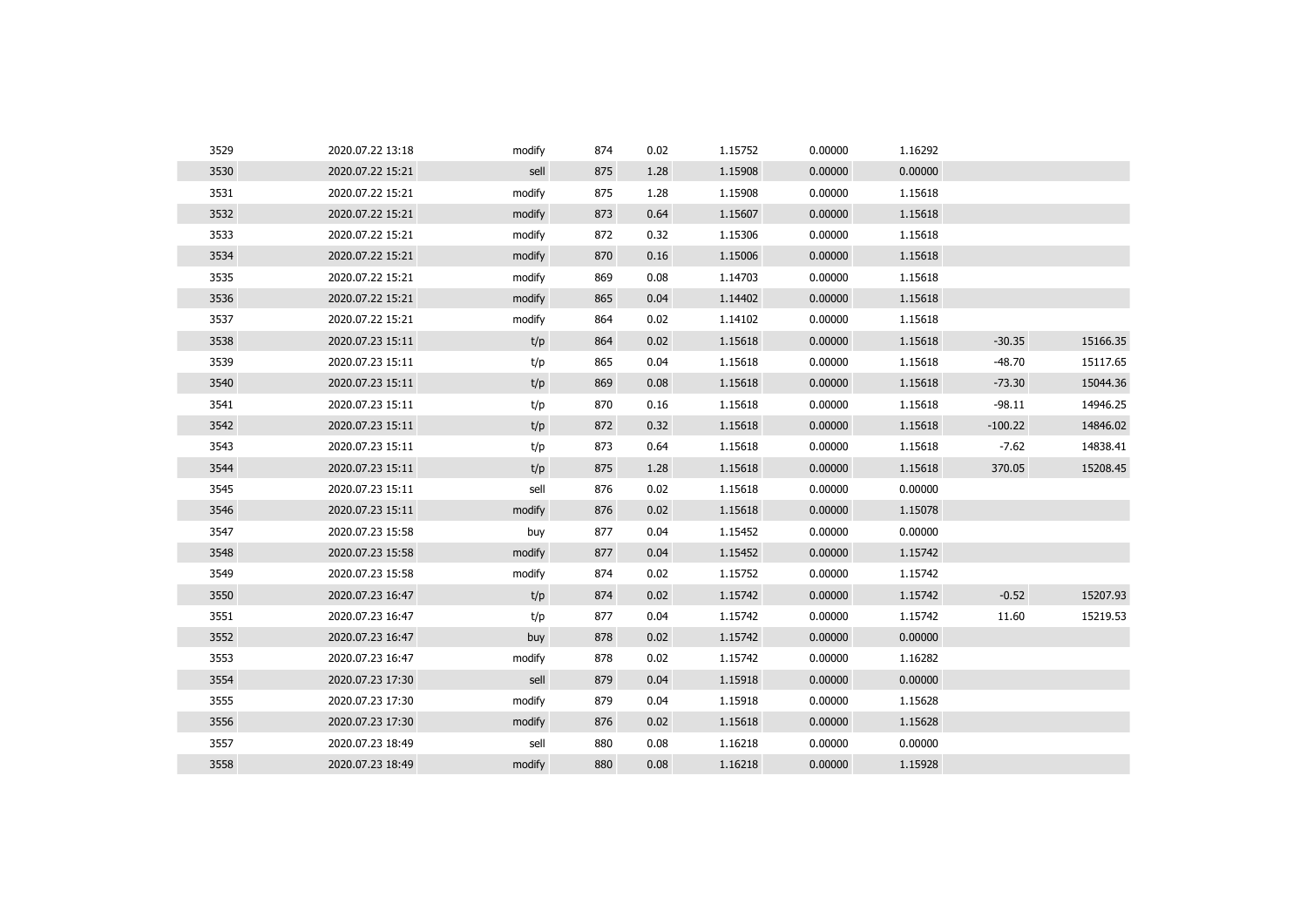| 3559 | 2020.07.23 18:49 | modify | 879 | 0.04 | 1.15918 | 0.00000 | 1.15928 |         |          |
|------|------------------|--------|-----|------|---------|---------|---------|---------|----------|
| 3560 | 2020.07.23 18:49 | modify | 876 | 0.02 | 1.15618 | 0.00000 | 1.15928 |         |          |
| 3561 | 2020.07.23 22:26 | t/p    | 876 | 0.02 | 1.15928 | 0.00000 | 1.15928 | $-6.20$ | 15213.33 |
| 3562 | 2020.07.23 22:26 | t/p    | 879 | 0.04 | 1.15928 | 0.00000 | 1.15928 | $-0.40$ | 15212.93 |
| 3563 | 2020.07.23 22:26 | t/p    | 880 | 0.08 | 1.15928 | 0.00000 | 1.15928 | 23.20   | 15236.13 |
| 3564 | 2020.07.23 22:26 | sell   | 881 | 0.02 | 1.15928 | 0.00000 | 0.00000 |         |          |
| 3565 | 2020.07.23 22:26 | modify | 881 | 0.02 | 1.15928 | 0.00000 | 1.15388 |         |          |
| 3566 | 2020.07.24 17:09 | sell   | 882 | 0.04 | 1.16229 | 0.00000 | 0.00000 |         |          |
| 3567 | 2020.07.24 17:09 | modify | 882 | 0.04 | 1.16229 | 0.00000 | 1.15939 |         |          |
| 3568 | 2020.07.24 17:09 | modify | 881 | 0.02 | 1.15928 | 0.00000 | 1.15939 |         |          |
| 3569 | 2020.07.24 17:18 | t/p    | 878 | 0.02 | 1.16282 | 0.00000 | 1.16282 | 10.69   | 15246.82 |
| 3570 | 2020.07.24 17:18 | buy    | 883 | 0.02 | 1.16283 | 0.00000 | 0.00000 |         |          |
| 3571 | 2020.07.24 17:18 | modify | 883 | 0.02 | 1.16283 | 0.00000 | 1.16823 |         |          |
| 3572 | 2020.07.24 23:19 | sell   | 884 | 0.08 | 1.16530 | 0.00000 | 0.00000 |         |          |
| 3573 | 2020.07.24 23:19 | modify | 884 | 0.08 | 1.16530 | 0.00000 | 1.16240 |         |          |
| 3574 | 2020.07.24 23:19 | modify | 882 | 0.04 | 1.16229 | 0.00000 | 1.16240 |         |          |
| 3575 | 2020.07.24 23:19 | modify | 881 | 0.02 | 1.15928 | 0.00000 | 1.16240 |         |          |
| 3576 | 2020.07.27 03:38 | t/p    | 883 | 0.02 | 1.16823 | 0.00000 | 1.16823 | 10.69   | 15257.51 |
| 3577 | 2020.07.27 03:38 | buy    | 885 | 0.02 | 1.16823 | 0.00000 | 0.00000 |         |          |
| 3578 | 2020.07.27 03:38 | modify | 885 | 0.02 | 1.16823 | 0.00000 | 1.17363 |         |          |
| 3579 | 2020.07.27 03:38 | sell   | 886 | 0.16 | 1.16830 | 0.00000 | 0.00000 |         |          |
| 3580 | 2020.07.27 03:38 | modify | 886 | 0.16 | 1.16830 | 0.00000 | 1.16540 |         |          |
| 3581 | 2020.07.27 03:38 | modify | 884 | 0.08 | 1.16530 | 0.00000 | 1.16540 |         |          |
| 3582 | 2020.07.27 03:38 | modify | 882 | 0.04 | 1.16229 | 0.00000 | 1.16540 |         |          |
| 3583 | 2020.07.27 03:38 | modify | 881 | 0.02 | 1.15928 | 0.00000 | 1.16540 |         |          |
| 3584 | 2020.07.27 05:56 | sell   | 887 | 0.32 | 1.17130 | 0.00000 | 0.00000 |         |          |
| 3585 | 2020.07.27 05:56 | modify | 887 | 0.32 | 1.17130 | 0.00000 | 1.16840 |         |          |
| 3586 | 2020.07.27 05:56 | modify | 886 | 0.16 | 1.16830 | 0.00000 | 1.16840 |         |          |
| 3587 | 2020.07.27 05:56 | modify | 884 | 0.08 | 1.16530 | 0.00000 | 1.16840 |         |          |
| 3588 | 2020.07.27 05:56 | modify | 882 | 0.04 | 1.16229 | 0.00000 | 1.16840 |         |          |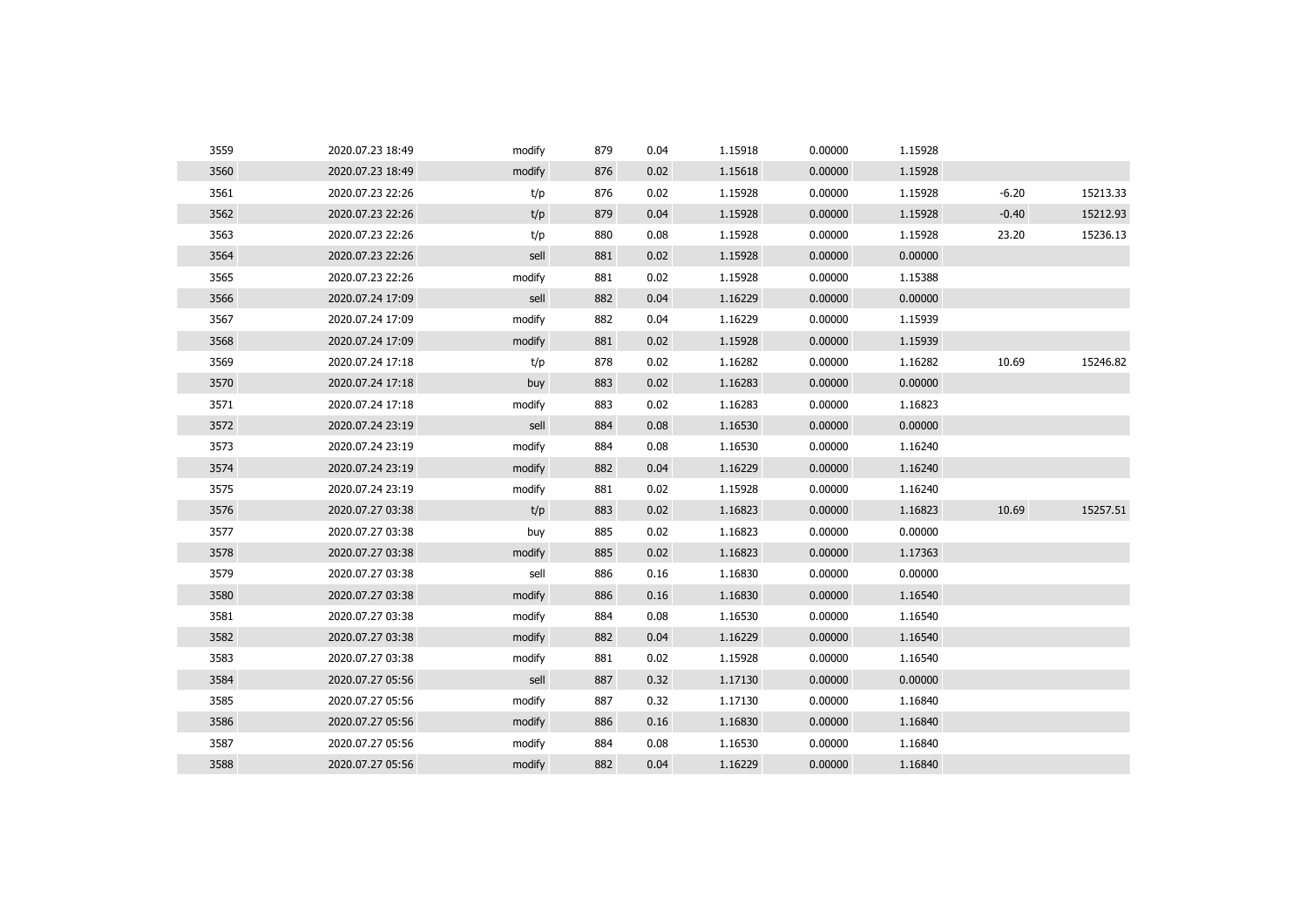| 3589 | 2020.07.27 05:56 | modify | 881 | 0.02 | 1.15928 | 0.00000 | 1.16840 |          |          |
|------|------------------|--------|-----|------|---------|---------|---------|----------|----------|
| 3590 | 2020.07.27 12:19 | t/p    | 881 | 0.02 | 1.16840 | 0.00000 | 1.16840 | $-18.25$ | 15239.26 |
| 3591 | 2020.07.27 12:19 | t/p    | 882 | 0.04 | 1.16840 | 0.00000 | 1.16840 | $-24.45$ | 15214.81 |
| 3592 | 2020.07.27 12:19 | t/p    | 884 | 0.08 | 1.16840 | 0.00000 | 1.16840 | $-24.82$ | 15189.99 |
| 3593 | 2020.07.27 12:19 | t/p    | 886 | 0.16 | 1.16840 | 0.00000 | 1.16840 | $-1.60$  | 15188.39 |
| 3594 | 2020.07.27 12:19 | t/p    | 887 | 0.32 | 1.16840 | 0.00000 | 1.16840 | 92.80    | 15281.19 |
| 3595 | 2020.07.27 12:19 | sell   | 888 | 0.02 | 1.16840 | 0.00000 | 0.00000 |          |          |
| 3596 | 2020.07.27 12:19 | modify | 888 | 0.02 | 1.16840 | 0.00000 | 1.16300 |          |          |
| 3597 | 2020.07.27 13:16 | sell   | 889 | 0.04 | 1.17142 | 0.00000 | 0.00000 |          |          |
| 3598 | 2020.07.27 13:16 | modify | 889 | 0.04 | 1.17142 | 0.00000 | 1.16852 |          |          |
| 3599 | 2020.07.27 13:16 | modify | 888 | 0.02 | 1.16840 | 0.00000 | 1.16852 |          |          |
| 3600 | 2020.07.27 14:57 | t/p    | 885 | 0.02 | 1.17363 | 0.00000 | 1.17363 | 10.80    | 15291.99 |
| 3601 | 2020.07.27 14:57 | buy    | 890 | 0.02 | 1.17363 | 0.00000 | 0.00000 |          |          |
| 3602 | 2020.07.27 14:57 | modify | 890 | 0.02 | 1.17363 | 0.00000 | 1.17903 |          |          |
| 3603 | 2020.07.27 14:58 | sell   | 891 | 0.08 | 1.17442 | 0.00000 | 0.00000 |          |          |
| 3604 | 2020.07.27 14:58 | modify | 891 | 0.08 | 1.17442 | 0.00000 | 1.17152 |          |          |
| 3605 | 2020.07.27 14:58 | modify | 889 | 0.04 | 1.17142 | 0.00000 | 1.17152 |          |          |
| 3606 | 2020.07.27 14:58 | modify | 888 | 0.02 | 1.16840 | 0.00000 | 1.17152 |          |          |
| 3607 | 2020.07.27 17:39 | sell   | 892 | 0.16 | 1.17743 | 0.00000 | 0.00000 |          |          |
| 3608 | 2020.07.27 17:39 | modify | 892 | 0.16 | 1.17743 | 0.00000 | 1.17453 |          |          |
| 3609 | 2020.07.27 17:39 | modify | 891 | 0.08 | 1.17442 | 0.00000 | 1.17453 |          |          |
| 3610 | 2020.07.27 17:39 | modify | 889 | 0.04 | 1.17142 | 0.00000 | 1.17453 |          |          |
| 3611 | 2020.07.27 17:39 | modify | 888 | 0.02 | 1.16840 | 0.00000 | 1.17453 |          |          |
| 3612 | 2020.07.27 19:56 | t/p    | 888 | 0.02 | 1.17453 | 0.00000 | 1.17453 | $-12.26$ | 15279.73 |
| 3613 | 2020.07.27 19:56 | t/p    | 889 | 0.04 | 1.17453 | 0.00000 | 1.17453 | $-12.44$ | 15267.29 |
| 3614 | 2020.07.27 19:56 | t/p    | 891 | 0.08 | 1.17453 | 0.00000 | 1.17453 | $-0.88$  | 15266.41 |
| 3615 | 2020.07.27 19:56 | t/p    | 892 | 0.16 | 1.17453 | 0.00000 | 1.17453 | 46.40    | 15312.81 |
| 3616 | 2020.07.27 19:56 | sell   | 893 | 0.02 | 1.17453 | 0.00000 | 0.00000 |          |          |
| 3617 | 2020.07.27 19:56 | modify | 893 | 0.02 | 1.17453 | 0.00000 | 1.16913 |          |          |
| 3618 | 2020.07.28 10:57 | buy    | 894 | 0.04 | 1.17063 | 0.00000 | 0.00000 |          |          |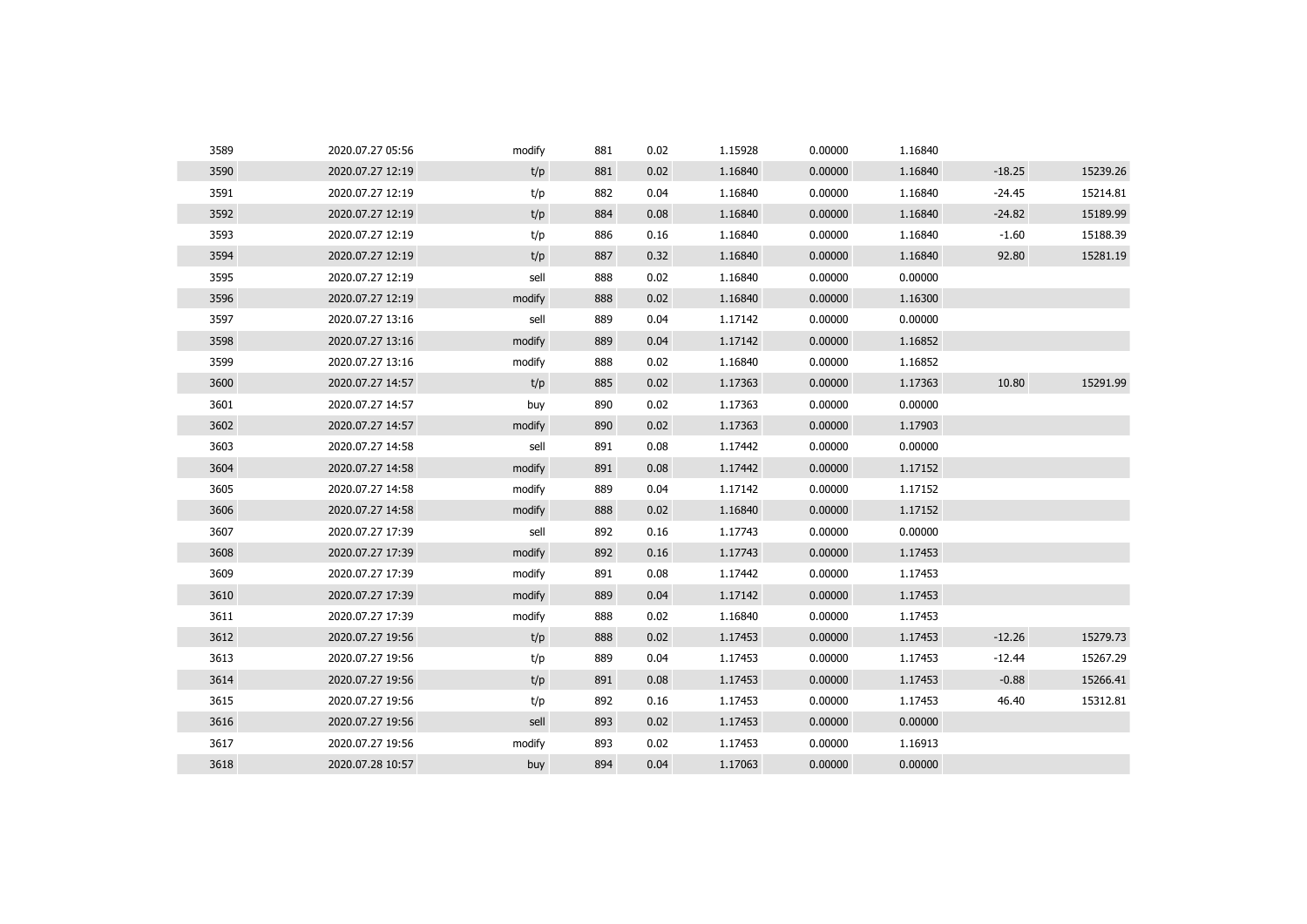| 3619 | 2020.07.28 10:57 | modify | 894 | 0.04 | 1.17063 | 0.00000 | 1.17353 |         |          |
|------|------------------|--------|-----|------|---------|---------|---------|---------|----------|
| 3620 | 2020.07.28 10:57 | modify | 890 | 0.02 | 1.17363 | 0.00000 | 1.17353 |         |          |
| 3621 | 2020.07.28 12:49 | t/p    | 890 | 0.02 | 1.17353 | 0.00000 | 1.17353 | $-0.31$ | 15312.50 |
| 3622 | 2020.07.28 12:49 | t/p    | 894 | 0.04 | 1.17353 | 0.00000 | 1.17353 | 11.60   | 15324.10 |
| 3623 | 2020.07.28 12:49 | buy    | 895 | 0.02 | 1.17353 | 0.00000 | 0.00000 |         |          |
| 3624 | 2020.07.28 12:49 | modify | 895 | 0.02 | 1.17353 | 0.00000 | 1.17893 |         |          |
| 3625 | 2020.07.28 14:57 | buy    | 896 | 0.04 | 1.17052 | 0.00000 | 0.00000 |         |          |
| 3626 | 2020.07.28 14:57 | modify | 896 | 0.04 | 1.17052 | 0.00000 | 1.17342 |         |          |
| 3627 | 2020.07.28 14:57 | modify | 895 | 0.02 | 1.17353 | 0.00000 | 1.17342 |         |          |
| 3628 | 2020.07.28 15:42 | t/p    | 895 | 0.02 | 1.17342 | 0.00000 | 1.17342 | $-0.22$ | 15323.88 |
| 3629 | 2020.07.28 15:42 | t/p    | 896 | 0.04 | 1.17342 | 0.00000 | 1.17342 | 11.60   | 15335.48 |
| 3630 | 2020.07.28 15:42 | buy    | 897 | 0.02 | 1.17342 | 0.00000 | 0.00000 |         |          |
| 3631 | 2020.07.28 15:42 | modify | 897 | 0.02 | 1.17342 | 0.00000 | 1.17882 |         |          |
| 3632 | 2020.07.29 17:48 | sell   | 898 | 0.04 | 1.17753 | 0.00000 | 0.00000 |         |          |
| 3633 | 2020.07.29 17:48 | modify | 898 | 0.04 | 1.17753 | 0.00000 | 1.17463 |         |          |
| 3634 | 2020.07.29 17:48 | modify | 893 | 0.02 | 1.17453 | 0.00000 | 1.17463 |         |          |
| 3635 | 2020.07.29 20:41 | t/p    | 897 | 0.02 | 1.17882 | 0.00000 | 1.17882 | 10.69   | 15346.17 |
| 3636 | 2020.07.29 20:41 | buy    | 899 | 0.02 | 1.17883 | 0.00000 | 0.00000 |         |          |
| 3637 | 2020.07.29 20:41 | modify | 899 | 0.02 | 1.17883 | 0.00000 | 1.18423 |         |          |
| 3638 | 2020.07.29 21:42 | sell   | 900 | 0.08 | 1.18053 | 0.00000 | 0.00000 |         |          |
| 3639 | 2020.07.29 21:42 | modify | 900 | 0.08 | 1.18053 | 0.00000 | 1.17763 |         |          |
| 3640 | 2020.07.29 21:42 | modify | 898 | 0.04 | 1.17753 | 0.00000 | 1.17763 |         |          |
| 3641 | 2020.07.29 21:42 | modify | 893 | 0.02 | 1.17453 | 0.00000 | 1.17763 |         |          |
| 3642 | 2020.07.29 21:57 | t/p    | 893 | 0.02 | 1.17763 | 0.00000 | 1.17763 | $-6.21$ | 15339.96 |
| 3643 | 2020.07.29 21:57 | t/p    | 898 | 0.04 | 1.17763 | 0.00000 | 1.17763 | $-0.40$ | 15339.56 |
| 3644 | 2020.07.29 21:57 | t/p    | 900 | 0.08 | 1.17763 | 0.00000 | 1.17763 | 23.20   | 15362.76 |
| 3645 | 2020.07.29 21:57 | sell   | 901 | 0.02 | 1.17763 | 0.00000 | 0.00000 |         |          |
| 3646 | 2020.07.29 21:57 | modify | 901 | 0.02 | 1.17763 | 0.00000 | 1.17223 |         |          |
| 3647 | 2020.07.29 21:59 | buy    | 902 | 0.04 | 1.17583 | 0.00000 | 0.00000 |         |          |
| 3648 | 2020.07.29 21:59 | modify | 902 | 0.04 | 1.17583 | 0.00000 | 1.17873 |         |          |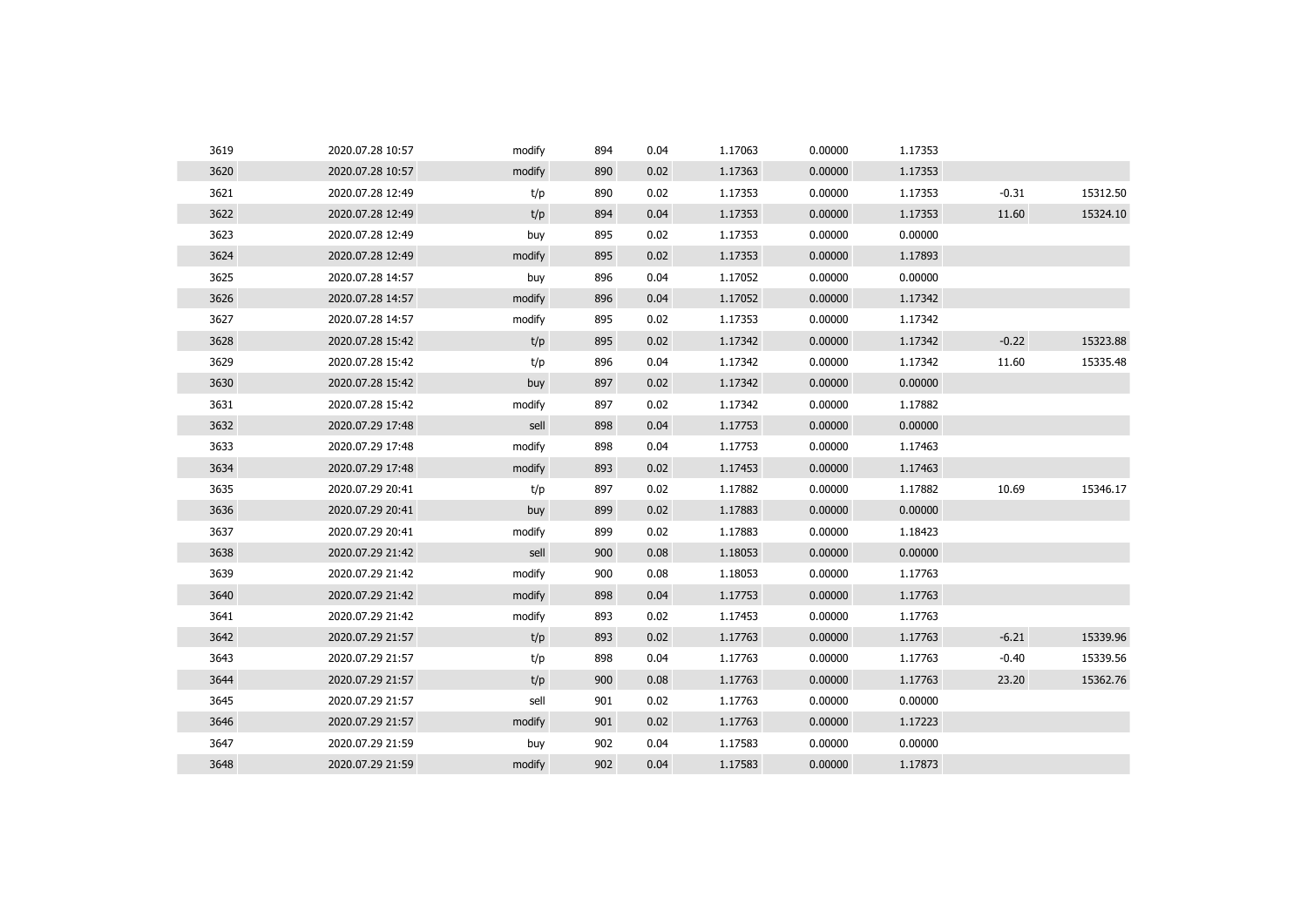| 3649 | 2020.07.29 21:59 | modify | 899 | 0.02 | 1.17883 | 0.00000 | 1.17873 |         |          |
|------|------------------|--------|-----|------|---------|---------|---------|---------|----------|
| 3650 | 2020.07.29 22:23 | t/p    | 899 | 0.02 | 1.17873 | 0.00000 | 1.17873 | $-0.20$ | 15362.56 |
| 3651 | 2020.07.29 22:23 | t/p    | 902 | 0.04 | 1.17873 | 0.00000 | 1.17873 | 11.60   | 15374.16 |
| 3652 | 2020.07.29 22:23 | buy    | 903 | 0.02 | 1.17874 | 0.00000 | 0.00000 |         |          |
| 3653 | 2020.07.29 22:23 | modify | 903 | 0.02 | 1.17874 | 0.00000 | 1.18414 |         |          |
| 3654 | 2020.07.30 09:13 | buy    | 904 | 0.04 | 1.17573 | 0.00000 | 0.00000 |         |          |
| 3655 | 2020.07.30 09:13 | modify | 904 | 0.04 | 1.17573 | 0.00000 | 1.17863 |         |          |
| 3656 | 2020.07.30 09:13 | modify | 903 | 0.02 | 1.17874 | 0.00000 | 1.17863 |         |          |
| 3657 | 2020.07.30 16:02 | t/p    | 903 | 0.02 | 1.17863 | 0.00000 | 1.17863 | $-0.54$ | 15373.61 |
| 3658 | 2020.07.30 16:02 | t/p    | 904 | 0.04 | 1.17863 | 0.00000 | 1.17863 | 11.60   | 15385.21 |
| 3659 | 2020.07.30 16:02 | buy    | 905 | 0.02 | 1.17863 | 0.00000 | 0.00000 |         |          |
| 3660 | 2020.07.30 16:02 | modify | 905 | 0.02 | 1.17863 | 0.00000 | 1.18403 |         |          |
| 3661 | 2020.07.30 16:39 | sell   | 906 | 0.04 | 1.18063 | 0.00000 | 0.00000 |         |          |
| 3662 | 2020.07.30 16:39 | modify | 906 | 0.04 | 1.18063 | 0.00000 | 1.17773 |         |          |
| 3663 | 2020.07.30 16:39 | modify | 901 | 0.02 | 1.17763 | 0.00000 | 1.17773 |         |          |
| 3664 | 2020.07.30 17:01 | t/p    | 901 | 0.02 | 1.17773 | 0.00000 | 1.17773 | $-0.22$ | 15385.00 |
| 3665 | 2020.07.30 17:01 | t/p    | 906 | 0.04 | 1.17773 | 0.00000 | 1.17773 | 11.60   | 15396.60 |
| 3666 | 2020.07.30 17:01 | sell   | 907 | 0.02 | 1.17773 | 0.00000 | 0.00000 |         |          |
| 3667 | 2020.07.30 17:01 | modify | 907 | 0.02 | 1.17773 | 0.00000 | 1.17233 |         |          |
| 3668 | 2020.07.30 20:04 | sell   | 908 | 0.04 | 1.18073 | 0.00000 | 0.00000 |         |          |
| 3669 | 2020.07.30 20:04 | modify | 908 | 0.04 | 1.18073 | 0.00000 | 1.17783 |         |          |
| 3670 | 2020.07.30 20:04 | modify | 907 | 0.02 | 1.17773 | 0.00000 | 1.17783 |         |          |
| 3671 | 2020.07.30 21:59 | sell   | 909 | 0.08 | 1.18373 | 0.00000 | 0.00000 |         |          |
| 3672 | 2020.07.30 21:59 | modify | 909 | 0.08 | 1.18373 | 0.00000 | 1.18083 |         |          |
| 3673 | 2020.07.30 21:59 | modify | 908 | 0.04 | 1.18073 | 0.00000 | 1.18083 |         |          |
| 3674 | 2020.07.30 21:59 | modify | 907 | 0.02 | 1.17773 | 0.00000 | 1.18083 |         |          |
| 3675 | 2020.07.30 22:03 | t/p    | 905 | 0.02 | 1.18403 | 0.00000 | 1.18403 | 10.80   | 15407.40 |
| 3676 | 2020.07.30 22:03 | buy    | 910 | 0.02 | 1.18403 | 0.00000 | 0.00000 |         |          |
| 3677 | 2020.07.30 22:03 | modify | 910 | 0.02 | 1.18403 | 0.00000 | 1.18943 |         |          |
|      | 2020.07.31 02:17 | sell   | 911 | 0.16 | 1.18674 | 0.00000 | 0.00000 |         |          |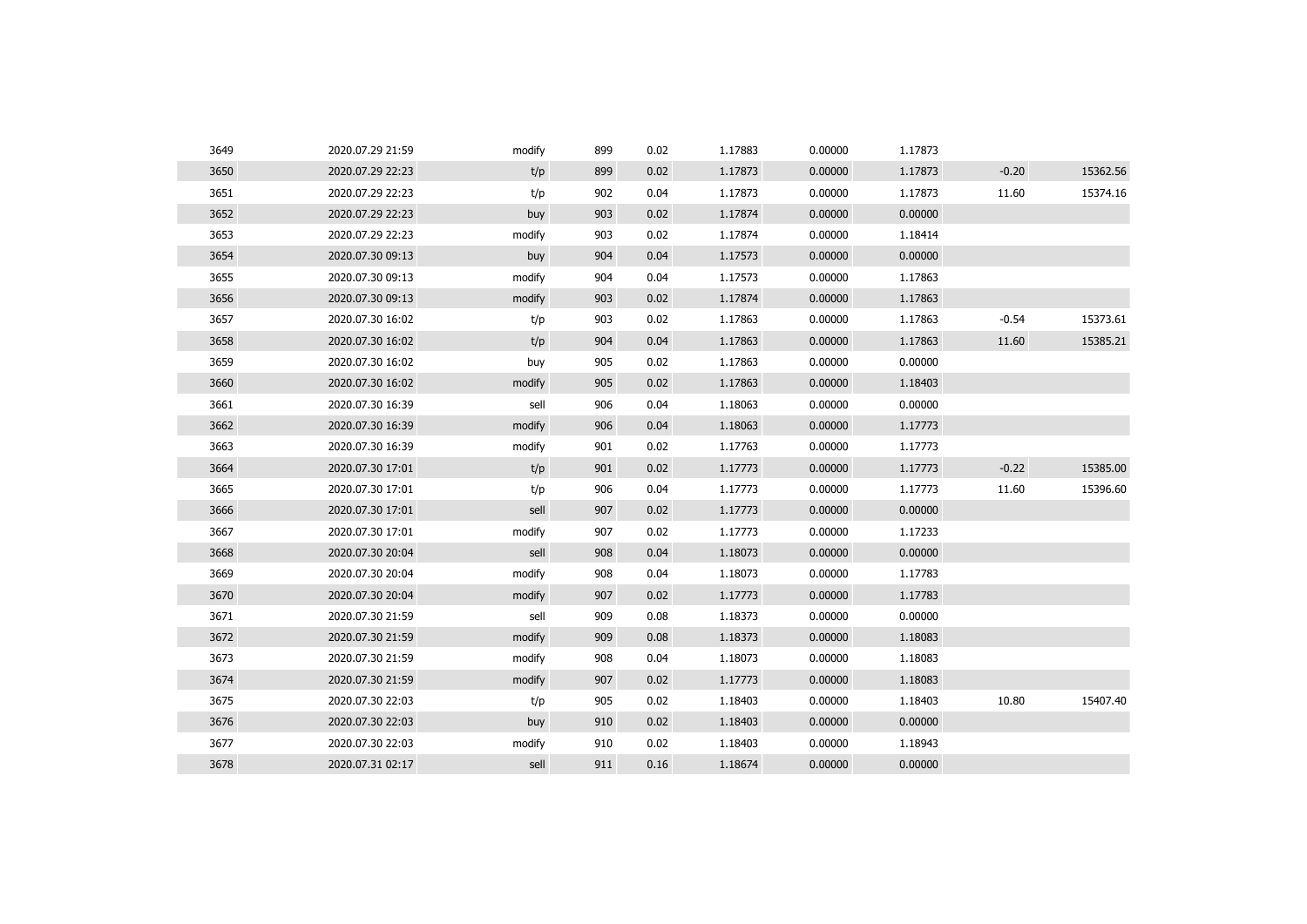| 3679 | 2020.07.31 02:17 | modify | 911 | 0.16 | 1.18674 | 0.00000 | 1.18384 |          |          |
|------|------------------|--------|-----|------|---------|---------|---------|----------|----------|
| 3680 | 2020.07.31 02:17 | modify | 909 | 0.08 | 1.18373 | 0.00000 | 1.18384 |          |          |
| 3681 | 2020.07.31 02:17 | modify | 908 | 0.04 | 1.18073 | 0.00000 | 1.18384 |          |          |
| 3682 | 2020.07.31 02:17 | modify | 907 | 0.02 | 1.17773 | 0.00000 | 1.18384 |          |          |
| 3683 | 2020.07.31 05:33 | t/p    | 910 | 0.02 | 1.18943 | 0.00000 | 1.18943 | 10.69    | 15418.09 |
| 3684 | 2020.07.31 05:33 | buy    | 912 | 0.02 | 1.18943 | 0.00000 | 0.00000 |          |          |
| 3685 | 2020.07.31 05:33 | modify | 912 | 0.02 | 1.18943 | 0.00000 | 1.19483 |          |          |
| 3686 | 2020.07.31 05:44 | sell   | 913 | 0.32 | 1.18977 | 0.00000 | 0.00000 |          |          |
| 3687 | 2020.07.31 05:44 | modify | 913 | 0.32 | 1.18977 | 0.00000 | 1.18687 |          |          |
| 3688 | 2020.07.31 05:44 | modify | 911 | 0.16 | 1.18674 | 0.00000 | 1.18687 |          |          |
| 3689 | 2020.07.31 05:44 | modify | 909 | 0.08 | 1.18373 | 0.00000 | 1.18687 |          |          |
| 3690 | 2020.07.31 05:44 | modify | 908 | 0.04 | 1.18073 | 0.00000 | 1.18687 |          |          |
| 3691 | 2020.07.31 05:44 | modify | 907 | 0.02 | 1.17773 | 0.00000 | 1.18687 |          |          |
| 3692 | 2020.07.31 11:29 | t/p    | 907 | 0.02 | 1.18687 | 0.00000 | 1.18687 | $-18.29$ | 15399.80 |
| 3693 | 2020.07.31 11:29 | t/p    | 908 | 0.04 | 1.18687 | 0.00000 | 1.18687 | $-24.57$ | 15375.23 |
| 3694 | 2020.07.31 11:29 | t/p    | 909 | 0.08 | 1.18687 | 0.00000 | 1.18687 | $-25.14$ | 15350.09 |
| 3695 | 2020.07.31 11:29 | t/p    | 911 | 0.16 | 1.18687 | 0.00000 | 1.18687 | $-2.08$  | 15348.01 |
| 3696 | 2020.07.31 11:29 | t/p    | 913 | 0.32 | 1.18687 | 0.00000 | 1.18687 | 92.80    | 15440.81 |
| 3697 | 2020.07.31 11:29 | sell   | 914 | 0.02 | 1.18687 | 0.00000 | 0.00000 |          |          |
| 3698 | 2020.07.31 11:29 | modify | 914 | 0.02 | 1.18687 | 0.00000 | 1.18147 |          |          |
| 3699 | 2020.07.31 11:31 | buy    | 915 | 0.04 | 1.18642 | 0.00000 | 0.00000 |          |          |
| 3700 | 2020.07.31 11:31 | modify | 915 | 0.04 | 1.18642 | 0.00000 | 1.18932 |          |          |
| 3701 | 2020.07.31 11:31 | modify | 912 | 0.02 | 1.18943 | 0.00000 | 1.18932 |          |          |
| 3702 | 2020.07.31 14:14 | buy    | 916 | 0.08 | 1.18342 | 0.00000 | 0.00000 |          |          |
| 3703 | 2020.07.31 14:14 | modify | 916 | 0.08 | 1.18342 | 0.00000 | 1.18632 |          |          |
| 3704 | 2020.07.31 14:14 | modify | 915 | 0.04 | 1.18642 | 0.00000 | 1.18632 |          |          |
| 3705 | 2020.07.31 14:14 | modify | 912 | 0.02 | 1.18943 | 0.00000 | 1.18632 |          |          |
| 3706 | 2020.07.31 16:34 | t/p    | 914 | 0.02 | 1.18147 | 0.00000 | 1.18147 | 10.80    | 15451.61 |
| 3707 | 2020.07.31 16:34 | sell   | 917 | 0.02 | 1.18147 | 0.00000 | 0.00000 |          |          |
| 3708 | 2020.07.31 16:34 | modify | 917 | 0.02 | 1.18147 | 0.00000 | 1.17607 |          |          |
|      |                  |        |     |      |         |         |         |          |          |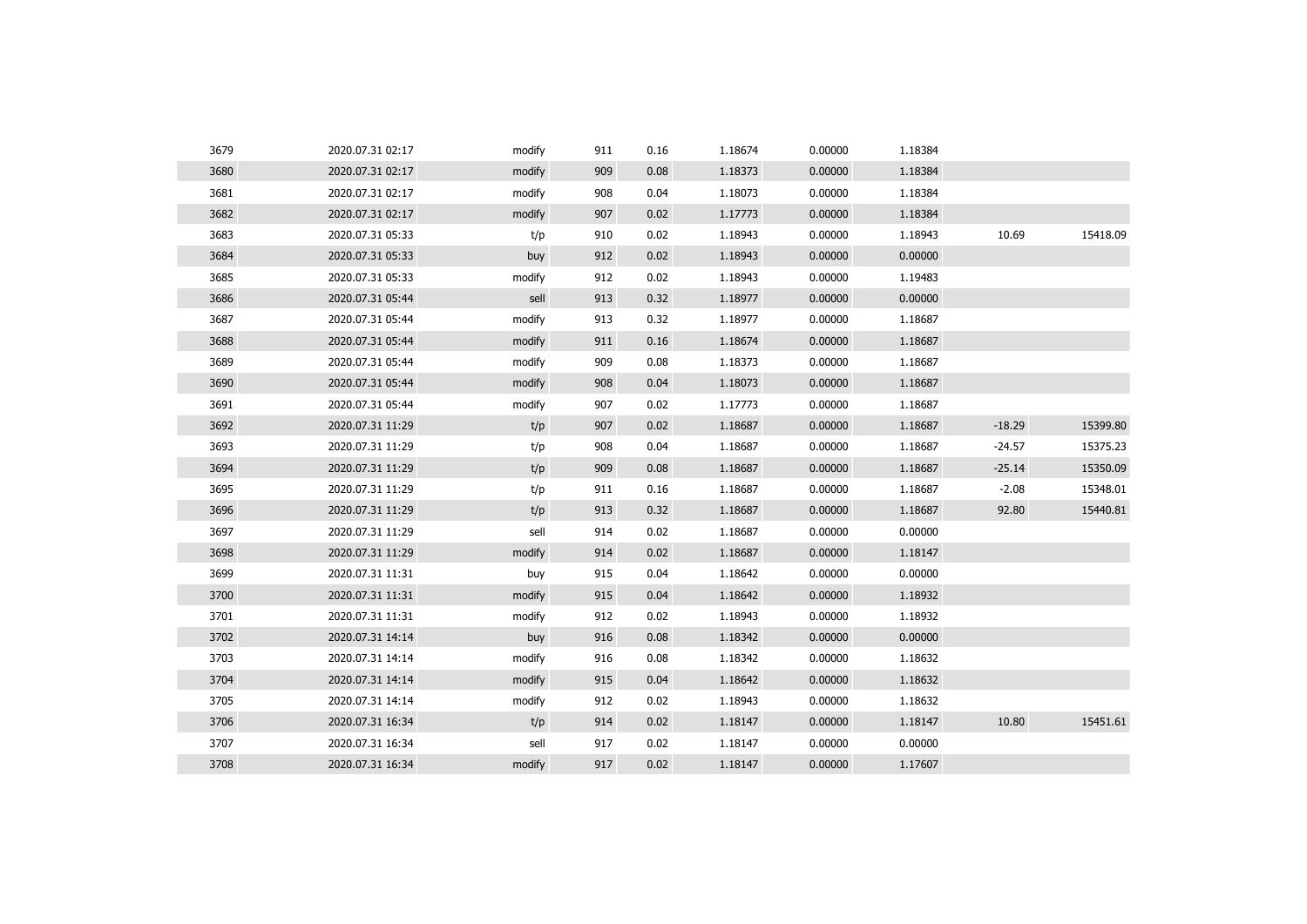| 3709 | 2020.07.31 16:35 | buy    | 918 | 0.16 | 1.18042 | 0.00000 | 0.00000 |          |          |
|------|------------------|--------|-----|------|---------|---------|---------|----------|----------|
| 3710 | 2020.07.31 16:35 | modify | 918 | 0.16 | 1.18042 | 0.00000 | 1.18332 |          |          |
| 3711 | 2020.07.31 16:35 | modify | 916 | 0.08 | 1.18342 | 0.00000 | 1.18332 |          |          |
| 3712 | 2020.07.31 16:35 | modify | 915 | 0.04 | 1.18642 | 0.00000 | 1.18332 |          |          |
| 3713 | 2020.07.31 16:35 | modify | 912 | 0.02 | 1.18943 | 0.00000 | 1.18332 |          |          |
| 3714 | 2020.07.31 17:04 | t/p    | 912 | 0.02 | 1.18332 | 0.00000 | 1.18332 | $-12.22$ | 15439.39 |
| 3715 | 2020.07.31 17:04 | t/p    | 915 | 0.04 | 1.18332 | 0.00000 | 1.18332 | $-12.40$ | 15426.99 |
| 3716 | 2020.07.31 17:04 | t/p    | 916 | 0.08 | 1.18332 | 0.00000 | 1.18332 | $-0.80$  | 15426.19 |
| 3717 | 2020.07.31 17:04 | t/p    | 918 | 0.16 | 1.18332 | 0.00000 | 1.18332 | 46.40    | 15472.59 |
| 3718 | 2020.07.31 17:04 | buy    | 919 | 0.02 | 1.18332 | 0.00000 | 0.00000 |          |          |
| 3719 | 2020.07.31 17:04 | modify | 919 | 0.02 | 1.18332 | 0.00000 | 1.18872 |          |          |
| 3720 | 2020.07.31 17:18 | sell   | 920 | 0.04 | 1.18447 | 0.00000 | 0.00000 |          |          |
| 3721 | 2020.07.31 17:18 | modify | 920 | 0.04 | 1.18447 | 0.00000 | 1.18157 |          |          |
| 3722 | 2020.07.31 17:18 | modify | 917 | 0.02 | 1.18147 | 0.00000 | 1.18157 |          |          |
| 3723 | 2020.07.31 18:30 | t/p    | 917 | 0.02 | 1.18157 | 0.00000 | 1.18157 | $-0.20$  | 15472.39 |
| 3724 | 2020.07.31 18:30 | t/p    | 920 | 0.04 | 1.18157 | 0.00000 | 1.18157 | 11.60    | 15483.99 |
| 3725 | 2020.07.31 18:30 | sell   | 921 | 0.02 | 1.18157 | 0.00000 | 0.00000 |          |          |
| 3726 | 2020.07.31 18:30 | modify | 921 | 0.02 | 1.18157 | 0.00000 | 1.17617 |          |          |
| 3727 | 2020.07.31 19:06 | buy    | 922 | 0.04 | 1.18031 | 0.00000 | 0.00000 |          |          |
| 3728 | 2020.07.31 19:06 | modify | 922 | 0.04 | 1.18031 | 0.00000 | 1.18321 |          |          |
| 3729 | 2020.07.31 19:06 | modify | 919 | 0.02 | 1.18332 | 0.00000 | 1.18321 |          |          |
| 3730 | 2020.07.31 19:38 | buy    | 923 | 0.08 | 1.17730 | 0.00000 | 0.00000 |          |          |
| 3731 | 2020.07.31 19:38 | modify | 923 | 0.08 | 1.17730 | 0.00000 | 1.18020 |          |          |
| 3732 | 2020.07.31 19:38 | modify | 922 | 0.04 | 1.18031 | 0.00000 | 1.18020 |          |          |
| 3733 | 2020.07.31 19:38 | modify | 919 | 0.02 | 1.18332 | 0.00000 | 1.18020 |          |          |
| 3734 | 2020.07.31 19:39 | t/p    | 921 | 0.02 | 1.17617 | 0.00000 | 1.17617 | 10.80    | 15494.79 |
| 3735 | 2020.07.31 19:39 | sell   | 924 | 0.02 | 1.17617 | 0.00000 | 0.00000 |          |          |
| 3736 | 2020.07.31 19:39 | modify | 924 | 0.02 | 1.17617 | 0.00000 | 1.17077 |          |          |
| 3737 | 2020.07.31 19:58 | sell   | 925 | 0.04 | 1.17917 | 0.00000 | 0.00000 |          |          |
| 3738 | 2020.07.31 19:58 | modify | 925 | 0.04 | 1.17917 | 0.00000 | 1.17627 |          |          |
|      |                  |        |     |      |         |         |         |          |          |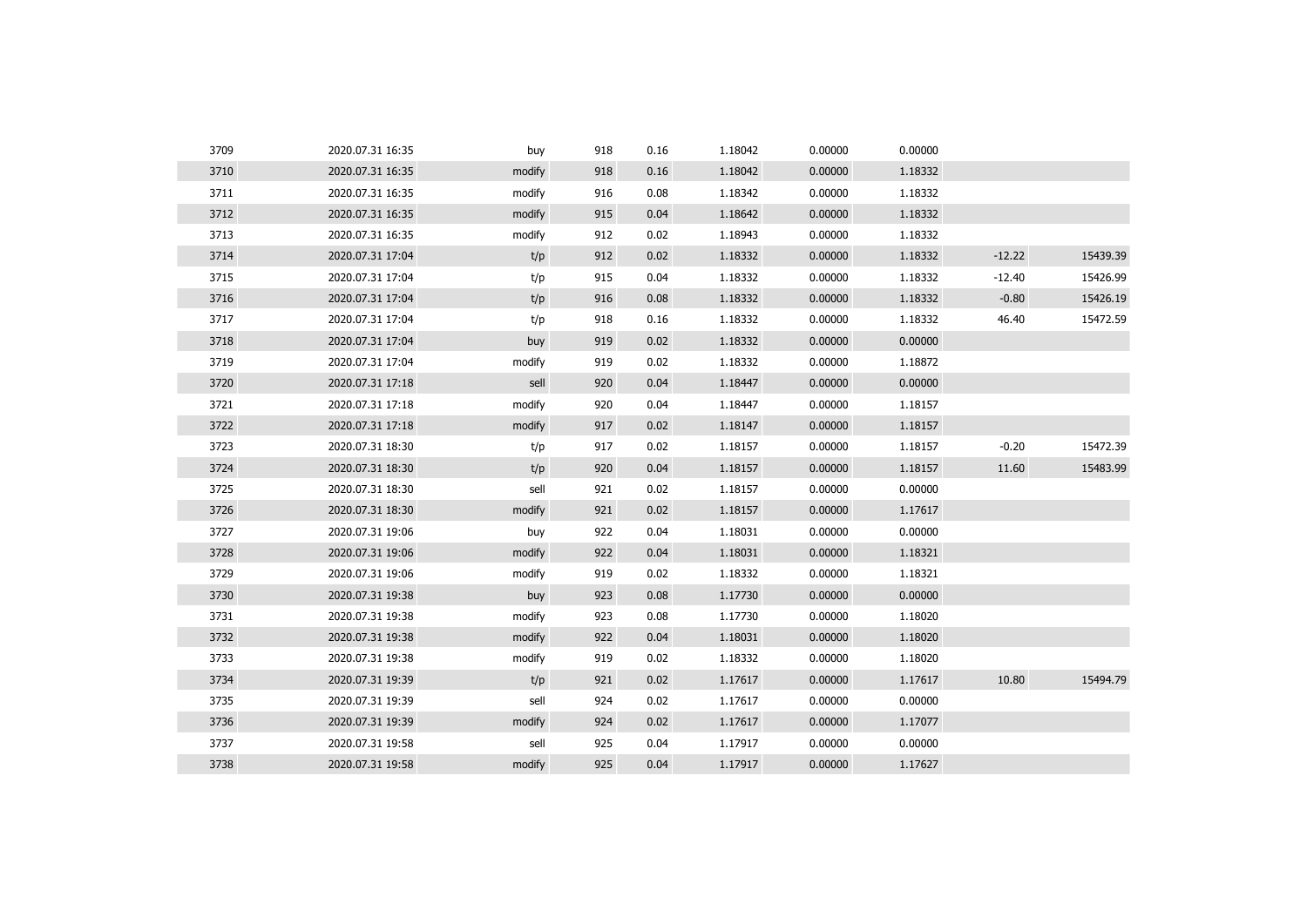| 3739 | 2020.07.31 19:58 | modify | 924 | 0.02 | 1.17617 | 0.00000 | 1.17627 |         |          |
|------|------------------|--------|-----|------|---------|---------|---------|---------|----------|
| 3740 | 2020.07.31 20:18 | t/p    | 919 | 0.02 | 1.18020 | 0.00000 | 1.18020 | $-6.24$ | 15488.55 |
| 3741 | 2020.07.31 20:18 | t/p    | 922 | 0.04 | 1.18020 | 0.00000 | 1.18020 | $-0.44$ | 15488.11 |
| 3742 | 2020.07.31 20:18 | t/p    | 923 | 0.08 | 1.18020 | 0.00000 | 1.18020 | 23.20   | 15511.31 |
| 3743 | 2020.07.31 20:18 | buy    | 926 | 0.02 | 1.18020 | 0.00000 | 0.00000 |         |          |
| 3744 | 2020.07.31 20:18 | modify | 926 | 0.02 | 1.18020 | 0.00000 | 1.18560 |         |          |
| 3745 | 2020.07.31 23:44 | buy    | 927 | 0.04 | 1.17719 | 0.00000 | 0.00000 |         |          |
| 3746 | 2020.07.31 23:44 | modify | 927 | 0.04 | 1.17719 | 0.00000 | 1.18009 |         |          |
| 3747 | 2020.07.31 23:44 | modify | 926 | 0.02 | 1.18020 | 0.00000 | 1.18009 |         |          |
| 3748 | 2020.08.03 03:16 | t/p    | 924 | 0.02 | 1.17627 | 0.00000 | 1.17627 | $-0.21$ | 15511.10 |
| 3749 | 2020.08.03 03:16 | t/p    | 925 | 0.04 | 1.17627 | 0.00000 | 1.17627 | 11.59   | 15522.69 |
| 3750 | 2020.08.03 03:16 | sell   | 928 | 0.02 | 1.17625 | 0.00000 | 0.00000 |         |          |
| 3751 | 2020.08.03 03:16 | modify | 928 | 0.02 | 1.17625 | 0.00000 | 1.17085 |         |          |
| 3752 | 2020.08.03 03:21 | buy    | 929 | 0.08 | 1.17418 | 0.00000 | 0.00000 |         |          |
| 3753 | 2020.08.03 03:21 | modify | 929 | 0.08 | 1.17418 | 0.00000 | 1.17708 |         |          |
| 3754 | 2020.08.03 03:21 | modify | 927 | 0.04 | 1.17719 | 0.00000 | 1.17708 |         |          |
| 3755 | 2020.08.03 03:21 | modify | 926 | 0.02 | 1.18020 | 0.00000 | 1.17708 |         |          |
| 3756 | 2020.08.03 04:58 | t/p    | 926 | 0.02 | 1.17708 | 0.00000 | 1.17708 | $-6.35$ | 15516.34 |
| 3757 | 2020.08.03 04:58 | t/p    | 927 | 0.04 | 1.17708 | 0.00000 | 1.17708 | $-0.66$ | 15515.68 |
| 3758 | 2020.08.03 04:58 | t/p    | 929 | 0.08 | 1.17708 | 0.00000 | 1.17708 | 23.20   | 15538.88 |
| 3759 | 2020.08.03 04:58 | buy    | 930 | 0.02 | 1.17709 | 0.00000 | 0.00000 |         |          |
| 3760 | 2020.08.03 04:58 | modify | 930 | 0.02 | 1.17709 | 0.00000 | 1.18249 |         |          |
| 3761 | 2020.08.03 13:04 | buy    | 931 | 0.04 | 1.17408 | 0.00000 | 0.00000 |         |          |
| 3762 | 2020.08.03 13:04 | modify | 931 | 0.04 | 1.17408 | 0.00000 | 1.17698 |         |          |
| 3763 | 2020.08.03 13:04 | modify | 930 | 0.02 | 1.17709 | 0.00000 | 1.17698 |         |          |
| 3764 | 2020.08.03 15:57 | buy    | 932 | 0.08 | 1.17108 | 0.00000 | 0.00000 |         |          |
| 3765 | 2020.08.03 15:57 | modify | 932 | 0.08 | 1.17108 | 0.00000 | 1.17398 |         |          |
| 3766 | 2020.08.03 15:57 | modify | 931 | 0.04 | 1.17408 | 0.00000 | 1.17398 |         |          |
| 3767 | 2020.08.03 15:57 | modify | 930 | 0.02 | 1.17709 | 0.00000 | 1.17398 |         |          |
| 3768 | 2020.08.03 15:57 | t/p    | 928 | 0.02 | 1.17085 | 0.00000 | 1.17085 | 10.80   | 15549.68 |
|      |                  |        |     |      |         |         |         |         |          |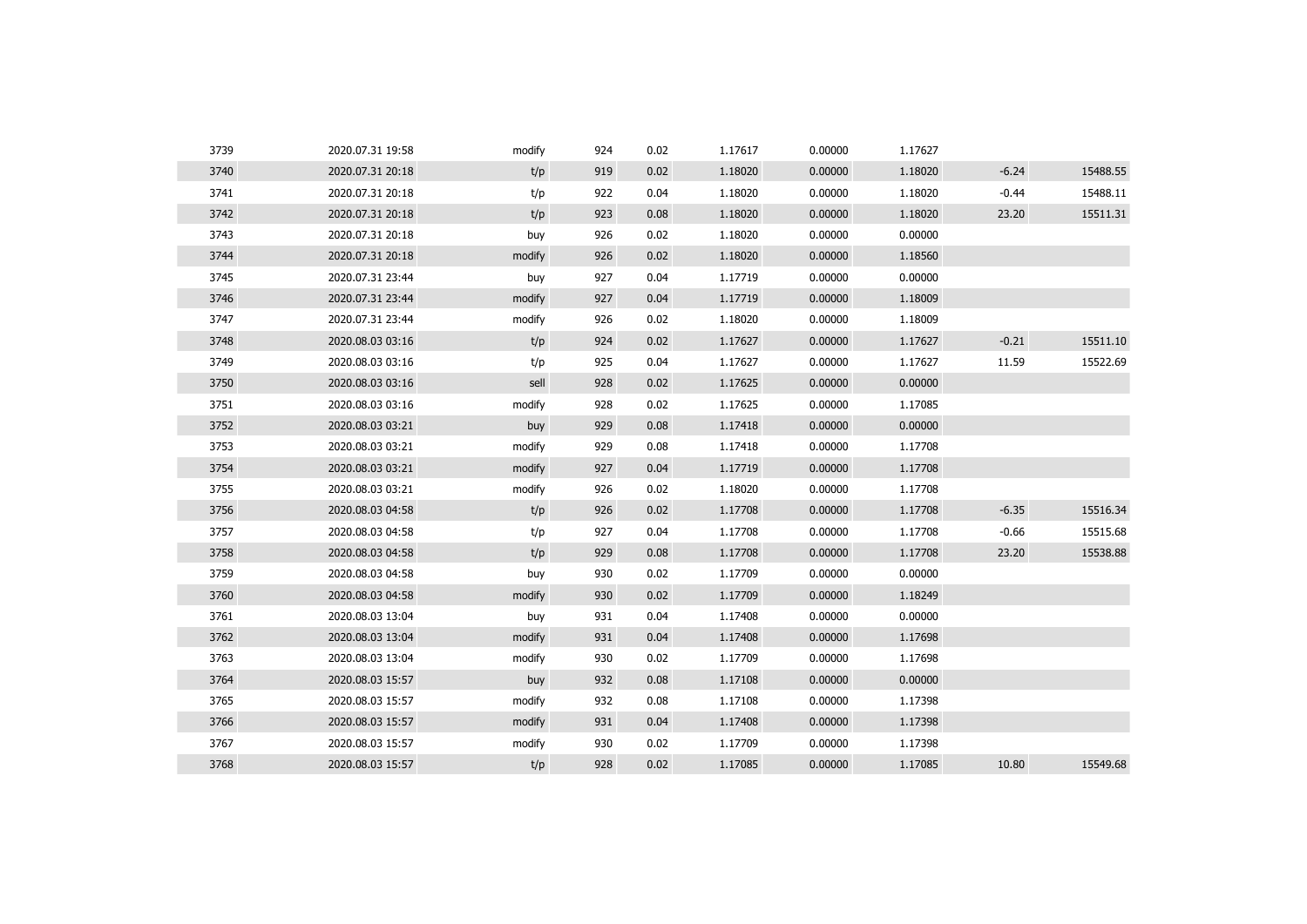| 3769 | 2020.08.03 15:57 | sell   | 933 | 0.02 | 1.17085 | 0.00000 | 0.00000 |          |          |
|------|------------------|--------|-----|------|---------|---------|---------|----------|----------|
| 3770 | 2020.08.03 15:57 | modify | 933 | 0.02 | 1.17085 | 0.00000 | 1.16545 |          |          |
| 3771 | 2020.08.03 17:09 | sell   | 934 | 0.04 | 1.17385 | 0.00000 | 0.00000 |          |          |
| 3772 | 2020.08.03 17:09 | modify | 934 | 0.04 | 1.17385 | 0.00000 | 1.17095 |          |          |
| 3773 | 2020.08.03 17:09 | modify | 933 | 0.02 | 1.17085 | 0.00000 | 1.17095 |          |          |
| 3774 | 2020.08.03 17:10 | t/p    | 930 | 0.02 | 1.17398 | 0.00000 | 1.17398 | $-6.22$  | 15543.46 |
| 3775 | 2020.08.03 17:10 | t/p    | 931 | 0.04 | 1.17398 | 0.00000 | 1.17398 | $-0.40$  | 15543.06 |
| 3776 | 2020.08.03 17:10 | t/p    | 932 | 0.08 | 1.17398 | 0.00000 | 1.17398 | 23.20    | 15566.26 |
| 3777 | 2020.08.03 17:10 | buy    | 935 | 0.02 | 1.17398 | 0.00000 | 0.00000 |          |          |
| 3778 | 2020.08.03 17:10 | modify | 935 | 0.02 | 1.17398 | 0.00000 | 1.17938 |          |          |
| 3779 | 2020.08.04 05:39 | sell   | 936 | 0.08 | 1.17685 | 0.00000 | 0.00000 |          |          |
| 3780 | 2020.08.04 05:39 | modify | 936 | 0.08 | 1.17685 | 0.00000 | 1.17395 |          |          |
| 3781 | 2020.08.04 05:39 | modify | 934 | 0.04 | 1.17385 | 0.00000 | 1.17395 |          |          |
| 3782 | 2020.08.04 05:39 | modify | 933 | 0.02 | 1.17085 | 0.00000 | 1.17395 |          |          |
| 3783 | 2020.08.04 10:28 | t/p    | 935 | 0.02 | 1.17938 | 0.00000 | 1.17938 | 10.69    | 15576.96 |
| 3784 | 2020.08.04 10:28 | buy    | 937 | 0.02 | 1.17938 | 0.00000 | 0.00000 |          |          |
| 3785 | 2020.08.04 10:28 | modify | 937 | 0.02 | 1.17938 | 0.00000 | 1.18478 |          |          |
| 3786 | 2020.08.04 10:33 | sell   | 938 | 0.16 | 1.17985 | 0.00000 | 0.00000 |          |          |
| 3787 | 2020.08.04 10:33 | modify | 938 | 0.16 | 1.17985 | 0.00000 | 1.17695 |          |          |
| 3788 | 2020.08.04 10:33 | modify | 936 | 0.08 | 1.17685 | 0.00000 | 1.17695 |          |          |
| 3789 | 2020.08.04 10:33 | modify | 934 | 0.04 | 1.17385 | 0.00000 | 1.17695 |          |          |
| 3790 | 2020.08.04 10:33 | modify | 933 | 0.02 | 1.17085 | 0.00000 | 1.17695 |          |          |
| 3791 | 2020.08.04 13:53 | t/p    | 933 | 0.02 | 1.17695 | 0.00000 | 1.17695 | $-12.21$ | 15564.75 |
| 3792 | 2020.08.04 13:53 | t/p    | 934 | 0.04 | 1.17695 | 0.00000 | 1.17695 | $-12.41$ | 15552.34 |
| 3793 | 2020.08.04 13:53 | t/p    | 936 | 0.08 | 1.17695 | 0.00000 | 1.17695 | $-0.80$  | 15551.54 |
| 3794 | 2020.08.04 13:53 | t/p    | 938 | 0.16 | 1.17695 | 0.00000 | 1.17695 | 46.40    | 15597.94 |
| 3795 | 2020.08.04 13:53 | sell   | 939 | 0.02 | 1.17695 | 0.00000 | 0.00000 |          |          |
| 3796 | 2020.08.04 13:53 | modify | 939 | 0.02 | 1.17695 | 0.00000 | 1.17155 |          |          |
| 3797 | 2020.08.04 14:21 | buy    | 940 | 0.04 | 1.17637 | 0.00000 | 0.00000 |          |          |
| 3798 | 2020.08.04 14:21 | modify | 940 | 0.04 | 1.17637 | 0.00000 | 1.17927 |          |          |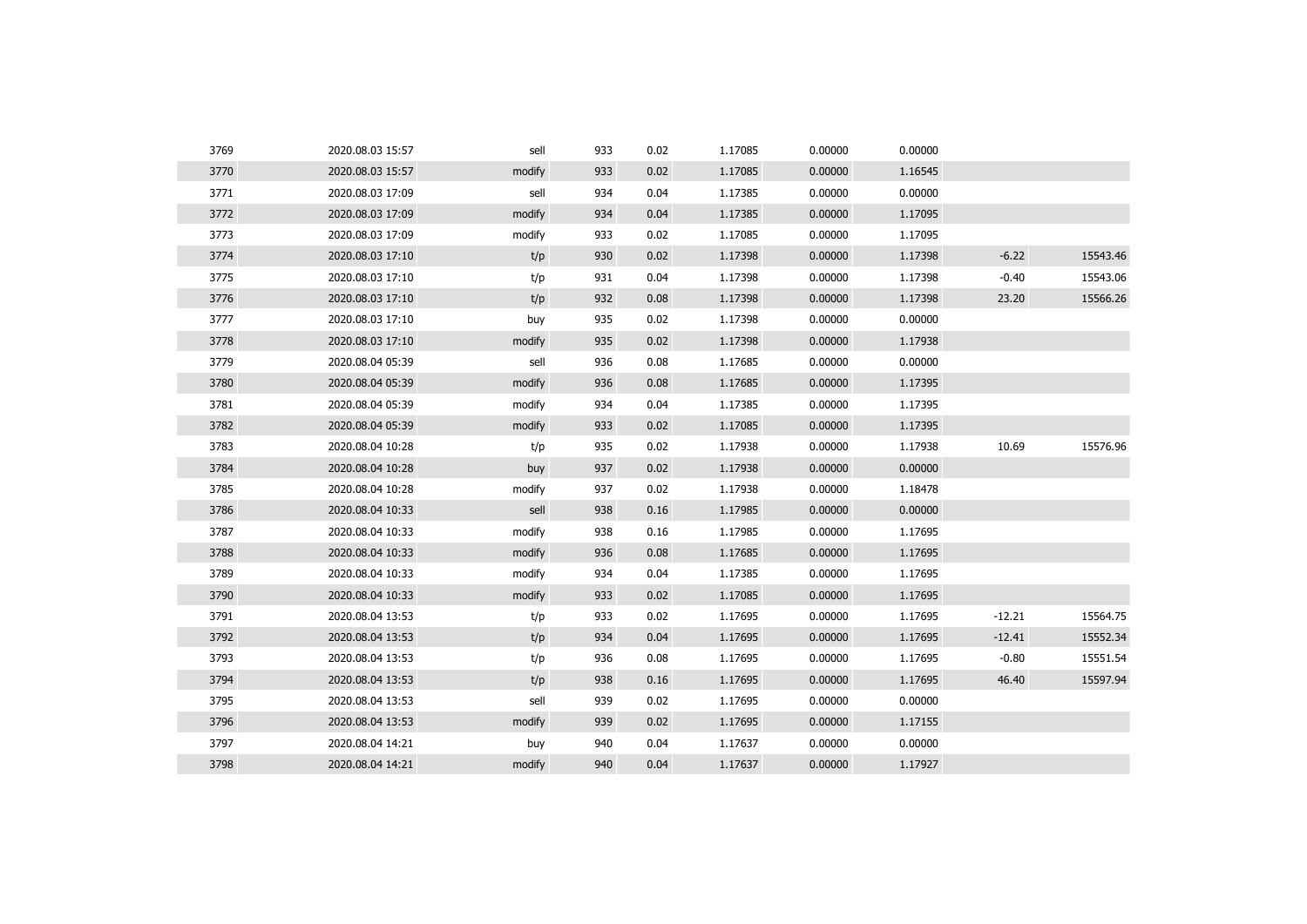| 3799 | 2020.08.04 14:21 | modify | 937 | 0.02 | 1.17938 | 0.00000 | 1.17927 |         |          |
|------|------------------|--------|-----|------|---------|---------|---------|---------|----------|
| 3800 | 2020.08.04 15:51 | buy    | 941 | 0.08 | 1.17336 | 0.00000 | 0.00000 |         |          |
| 3801 | 2020.08.04 15:51 | modify | 941 | 0.08 | 1.17336 | 0.00000 | 1.17626 |         |          |
| 3802 | 2020.08.04 15:51 | modify | 940 | 0.04 | 1.17637 | 0.00000 | 1.17626 |         |          |
| 3803 | 2020.08.04 15:51 | modify | 937 | 0.02 | 1.17938 | 0.00000 | 1.17626 |         |          |
| 3804 | 2020.08.04 17:48 | t/p    | 937 | 0.02 | 1.17626 | 0.00000 | 1.17626 | $-6.24$ | 15591.70 |
| 3805 | 2020.08.04 17:48 | t/p    | 940 | 0.04 | 1.17626 | 0.00000 | 1.17626 | $-0.44$ | 15591.26 |
| 3806 | 2020.08.04 17:48 | t/p    | 941 | 0.08 | 1.17626 | 0.00000 | 1.17626 | 23.20   | 15614.46 |
| 3807 | 2020.08.04 17:48 | buy    | 942 | 0.02 | 1.17627 | 0.00000 | 0.00000 |         |          |
| 3808 | 2020.08.04 17:48 | modify | 942 | 0.02 | 1.17627 | 0.00000 | 1.18167 |         |          |
| 3809 | 2020.08.04 22:35 | sell   | 943 | 0.04 | 1.17995 | 0.00000 | 0.00000 |         |          |
| 3810 | 2020.08.04 22:35 | modify | 943 | 0.04 | 1.17995 | 0.00000 | 1.17705 |         |          |
| 3811 | 2020.08.04 22:35 | modify | 939 | 0.02 | 1.17695 | 0.00000 | 1.17705 |         |          |
| 3812 | 2020.08.05 05:43 | t/p    | 942 | 0.02 | 1.18167 | 0.00000 | 1.18167 | 10.69   | 15625.15 |
| 3813 | 2020.08.05 05:43 | buy    | 944 | 0.02 | 1.18167 | 0.00000 | 0.00000 |         |          |
| 3814 | 2020.08.05 05:43 | modify | 944 | 0.02 | 1.18167 | 0.00000 | 1.18707 |         |          |
| 3815 | 2020.08.05 10:42 | sell   | 945 | 0.08 | 1.18295 | 0.00000 | 0.00000 |         |          |
| 3816 | 2020.08.05 10:42 | modify | 945 | 0.08 | 1.18295 | 0.00000 | 1.18005 |         |          |
| 3817 | 2020.08.05 10:42 | modify | 943 | 0.04 | 1.17995 | 0.00000 | 1.18005 |         |          |
| 3818 | 2020.08.05 10:42 | modify | 939 | 0.02 | 1.17695 | 0.00000 | 1.18005 |         |          |
| 3819 | 2020.08.05 12:46 | sell   | 946 | 0.16 | 1.18596 | 0.00000 | 0.00000 |         |          |
| 3820 | 2020.08.05 12:46 | modify | 946 | 0.16 | 1.18596 | 0.00000 | 1.18306 |         |          |
| 3821 | 2020.08.05 12:46 | modify | 945 | 0.08 | 1.18295 | 0.00000 | 1.18306 |         |          |
| 3822 | 2020.08.05 12:46 | modify | 943 | 0.04 | 1.17995 | 0.00000 | 1.18306 |         |          |
| 3823 | 2020.08.05 12:46 | modify | 939 | 0.02 | 1.17695 | 0.00000 | 1.18306 |         |          |
| 3824 | 2020.08.05 15:26 | t/p    | 944 | 0.02 | 1.18707 | 0.00000 | 1.18707 | 10.80   | 15635.95 |
| 3825 | 2020.08.05 15:26 | buy    | 947 | 0.02 | 1.18707 | 0.00000 | 0.00000 |         |          |
| 3826 | 2020.08.05 15:26 | modify | 947 | 0.02 | 1.18707 | 0.00000 | 1.19247 |         |          |
| 3827 | 2020.08.05 16:36 | sell   | 948 | 0.32 | 1.18896 | 0.00000 | 0.00000 |         |          |
| 3828 | 2020.08.05 16:36 | modify | 948 | 0.32 | 1.18896 | 0.00000 | 1.18606 |         |          |
|      |                  |        |     |      |         |         |         |         |          |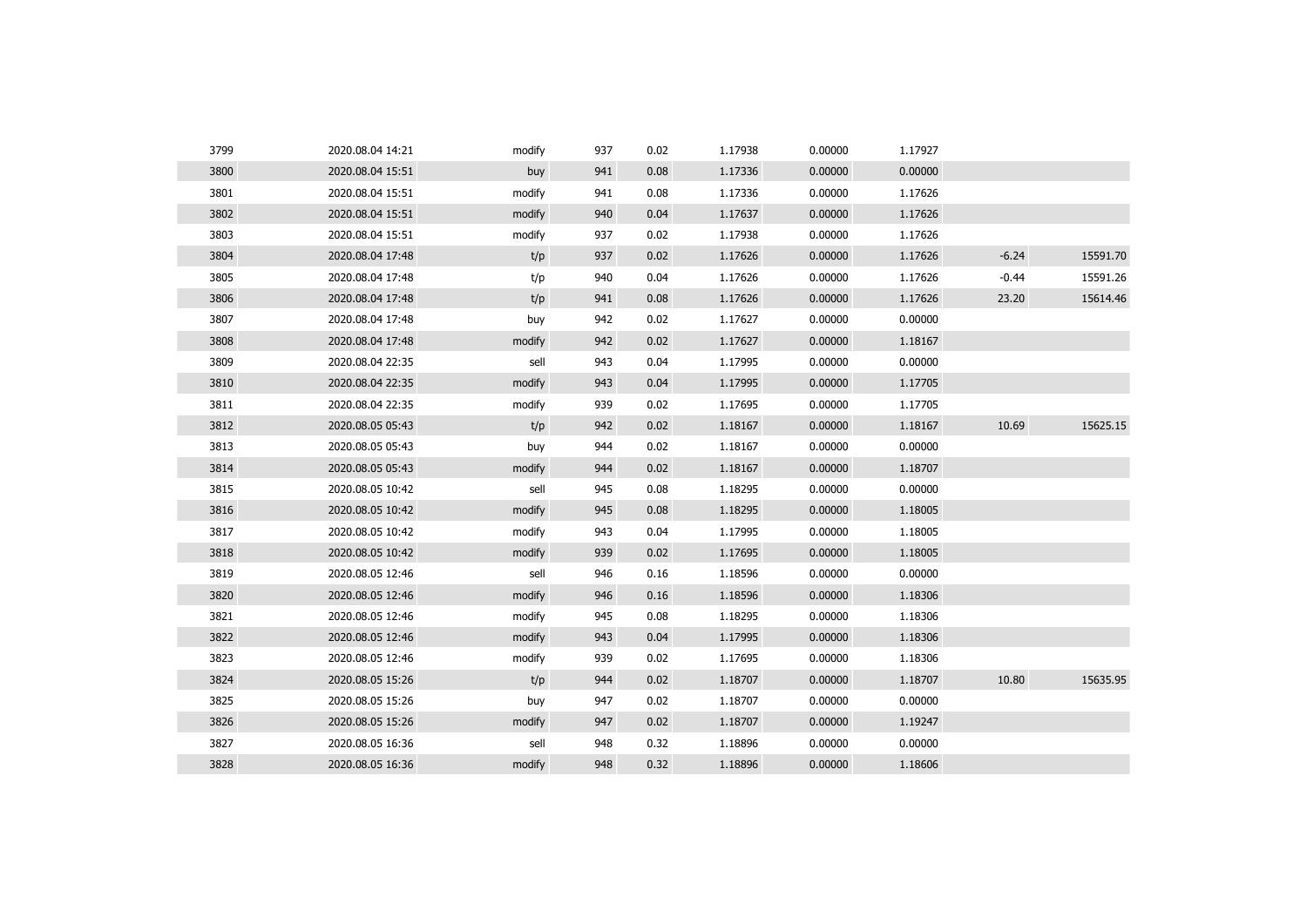| 3829 | 2020.08.05 16:36 | modify | 946 | 0.16 | 1.18596 | 0.00000 | 1.18606 |          |          |
|------|------------------|--------|-----|------|---------|---------|---------|----------|----------|
| 3830 | 2020.08.05 16:36 | modify | 945 | 0.08 | 1.18295 | 0.00000 | 1.18606 |          |          |
| 3831 | 2020.08.05 16:36 | modify | 943 | 0.04 | 1.17995 | 0.00000 | 1.18606 |          |          |
| 3832 | 2020.08.05 16:36 | modify | 939 | 0.02 | 1.17695 | 0.00000 | 1.18606 |          |          |
| 3833 | 2020.08.05 21:30 | t/p    | 939 | 0.02 | 1.18606 | 0.00000 | 1.18606 | $-18.23$ | 15617.72 |
| 3834 | 2020.08.05 21:30 | t/p    | 943 | 0.04 | 1.18606 | 0.00000 | 1.18606 | $-24.45$ | 15593.27 |
| 3835 | 2020.08.05 21:30 | t/p    | 945 | 0.08 | 1.18606 | 0.00000 | 1.18606 | $-24.88$ | 15568.39 |
| 3836 | 2020.08.05 21:30 | t/p    | 946 | 0.16 | 1.18606 | 0.00000 | 1.18606 | $-1.60$  | 15566.79 |
| 3837 | 2020.08.05 21:30 | t/p    | 948 | 0.32 | 1.18606 | 0.00000 | 1.18606 | 92.80    | 15659.59 |
| 3838 | 2020.08.05 21:30 | sell   | 949 | 0.02 | 1.18606 | 0.00000 | 0.00000 |          |          |
| 3839 | 2020.08.05 21:30 | modify | 949 | 0.02 | 1.18606 | 0.00000 | 1.18066 |          |          |
| 3840 | 2020.08.06 09:01 | sell   | 950 | 0.04 | 1.18906 | 0.00000 | 0.00000 |          |          |
| 3841 | 2020.08.06 09:01 | modify | 950 | 0.04 | 1.18906 | 0.00000 | 1.18616 |          |          |
| 3842 | 2020.08.06 09:01 | modify | 949 | 0.02 | 1.18606 | 0.00000 | 1.18616 |          |          |
| 3843 | 2020.08.06 10:16 | t/p    | 949 | 0.02 | 1.18616 | 0.00000 | 1.18616 | $-0.22$  | 15659.37 |
| 3844 | 2020.08.06 10:16 | t/p    | 950 | 0.04 | 1.18616 | 0.00000 | 1.18616 | 11.60    | 15670.97 |
| 3845 | 2020.08.06 10:16 | sell   | 951 | 0.02 | 1.18616 | 0.00000 | 0.00000 |          |          |
| 3846 | 2020.08.06 10:16 | modify | 951 | 0.02 | 1.18616 | 0.00000 | 1.18076 |          |          |
| 3847 | 2020.08.06 10:32 | buy    | 952 | 0.04 | 1.18407 | 0.00000 | 0.00000 |          |          |
| 3848 | 2020.08.06 10:32 | modify | 952 | 0.04 | 1.18407 | 0.00000 | 1.18697 |          |          |
| 3849 | 2020.08.06 10:32 | modify | 947 | 0.02 | 1.18707 | 0.00000 | 1.18697 |          |          |
| 3850 | 2020.08.06 12:39 | t/p    | 947 | 0.02 | 1.18697 | 0.00000 | 1.18697 | $-0.52$  | 15670.45 |
| 3851 | 2020.08.06 12:39 | t/p    | 952 | 0.04 | 1.18697 | 0.00000 | 1.18697 | 11.60    | 15682.05 |
| 3852 | 2020.08.06 12:39 | buy    | 953 | 0.02 | 1.18697 | 0.00000 | 0.00000 |          |          |
| 3853 | 2020.08.06 12:39 | modify | 953 | 0.02 | 1.18697 | 0.00000 | 1.19237 |          |          |
| 3854 | 2020.08.06 14:01 | buy    | 954 | 0.04 | 1.18397 | 0.00000 | 0.00000 |          |          |
| 3855 | 2020.08.06 14:01 | modify | 954 | 0.04 | 1.18397 | 0.00000 | 1.18687 |          |          |
| 3856 | 2020.08.06 14:01 | modify | 953 | 0.02 | 1.18697 | 0.00000 | 1.18687 |          |          |
| 3857 | 2020.08.06 19:19 | t/p    | 953 | 0.02 | 1.18687 | 0.00000 | 1.18687 | $-0.20$  | 15681.85 |
| 3858 | 2020.08.06 19:19 | t/p    | 954 | 0.04 | 1.18687 | 0.00000 | 1.18687 | 11.60    | 15693.45 |
|      |                  |        |     |      |         |         |         |          |          |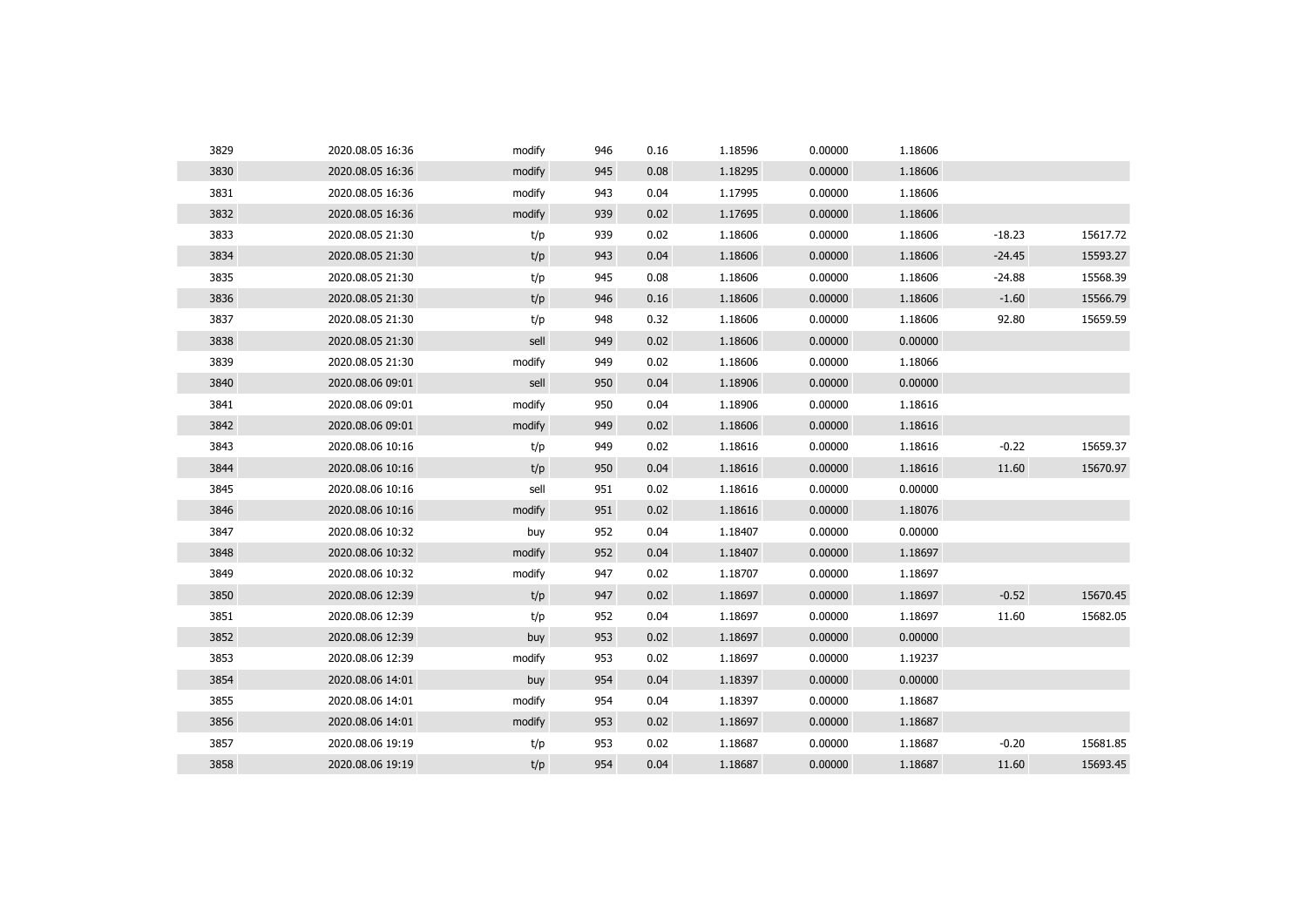| 3859 | 2020.08.06 19:19 | buy    | 955 | 0.02 | 1.18687 | 0.00000 | 0.00000 |         |          |
|------|------------------|--------|-----|------|---------|---------|---------|---------|----------|
| 3860 | 2020.08.06 19:19 | modify | 955 | 0.02 | 1.18687 | 0.00000 | 1.19227 |         |          |
| 3861 | 2020.08.06 20:12 | sell   | 956 | 0.04 | 1.18916 | 0.00000 | 0.00000 |         |          |
| 3862 | 2020.08.06 20:12 | modify | 956 | 0.04 | 1.18916 | 0.00000 | 1.18626 |         |          |
| 3863 | 2020.08.06 20:12 | modify | 951 | 0.02 | 1.18616 | 0.00000 | 1.18626 |         |          |
| 3864 | 2020.08.07 05:09 | t/p    | 951 | 0.02 | 1.18626 | 0.00000 | 1.18626 | $-0.21$ | 15693.24 |
| 3865 | 2020.08.07 05:09 | t/p    | 956 | 0.04 | 1.18626 | 0.00000 | 1.18626 | 11.59   | 15704.83 |
| 3866 | 2020.08.07 05:09 | sell   | 957 | 0.02 | 1.18626 | 0.00000 | 0.00000 |         |          |
| 3867 | 2020.08.07 05:09 | modify | 957 | 0.02 | 1.18626 | 0.00000 | 1.18086 |         |          |
| 3868 | 2020.08.07 05:37 | buy    | 958 | 0.04 | 1.18387 | 0.00000 | 0.00000 |         |          |
| 3869 | 2020.08.07 05:37 | modify | 958 | 0.04 | 1.18387 | 0.00000 | 1.18677 |         |          |
| 3870 | 2020.08.07 05:37 | modify | 955 | 0.02 | 1.18687 | 0.00000 | 1.18677 |         |          |
| 3871 | 2020.08.07 15:03 | buy    | 959 | 0.08 | 1.18087 | 0.00000 | 0.00000 |         |          |
| 3872 | 2020.08.07 15:03 | modify | 959 | 0.08 | 1.18087 | 0.00000 | 1.18377 |         |          |
| 3873 | 2020.08.07 15:03 | modify | 958 | 0.04 | 1.18387 | 0.00000 | 1.18377 |         |          |
| 3874 | 2020.08.07 15:03 | modify | 955 | 0.02 | 1.18687 | 0.00000 | 1.18377 |         |          |
| 3875 | 2020.08.07 15:03 | t/p    | 957 | 0.02 | 1.18086 | 0.00000 | 1.18086 | 10.80   | 15715.63 |
| 3876 | 2020.08.07 15:03 | sell   | 960 | 0.02 | 1.18086 | 0.00000 | 0.00000 |         |          |
| 3877 | 2020.08.07 15:03 | modify | 960 | 0.02 | 1.18086 | 0.00000 | 1.17546 |         |          |
| 3878 | 2020.08.07 15:37 | t/p    | 955 | 0.02 | 1.18377 | 0.00000 | 1.18377 | $-6.31$ | 15709.32 |
| 3879 | 2020.08.07 15:37 | t/p    | 958 | 0.04 | 1.18377 | 0.00000 | 1.18377 | $-0.40$ | 15708.92 |
| 3880 | 2020.08.07 15:37 | t/p    | 959 | 0.08 | 1.18377 | 0.00000 | 1.18377 | 23.20   | 15732.12 |
| 3881 | 2020.08.07 15:37 | buy    | 961 | 0.02 | 1.18377 | 0.00000 | 0.00000 |         |          |
| 3882 | 2020.08.07 15:37 | modify | 961 | 0.02 | 1.18377 | 0.00000 | 1.18917 |         |          |
| 3883 | 2020.08.07 15:37 | sell   | 962 | 0.04 | 1.18386 | 0.00000 | 0.00000 |         |          |
| 3884 | 2020.08.07 15:37 | modify | 962 | 0.04 | 1.18386 | 0.00000 | 1.18096 |         |          |
| 3885 | 2020.08.07 15:37 | modify | 960 | 0.02 | 1.18086 | 0.00000 | 1.18096 |         |          |
| 3886 | 2020.08.07 16:19 | t/p    | 960 | 0.02 | 1.18096 | 0.00000 | 1.18096 | $-0.20$ | 15731.92 |
| 3887 | 2020.08.07 16:19 | t/p    | 962 | 0.04 | 1.18096 | 0.00000 | 1.18096 | 11.60   | 15743.52 |
| 3888 | 2020.08.07 16:19 | sell   | 963 | 0.02 | 1.18096 | 0.00000 | 0.00000 |         |          |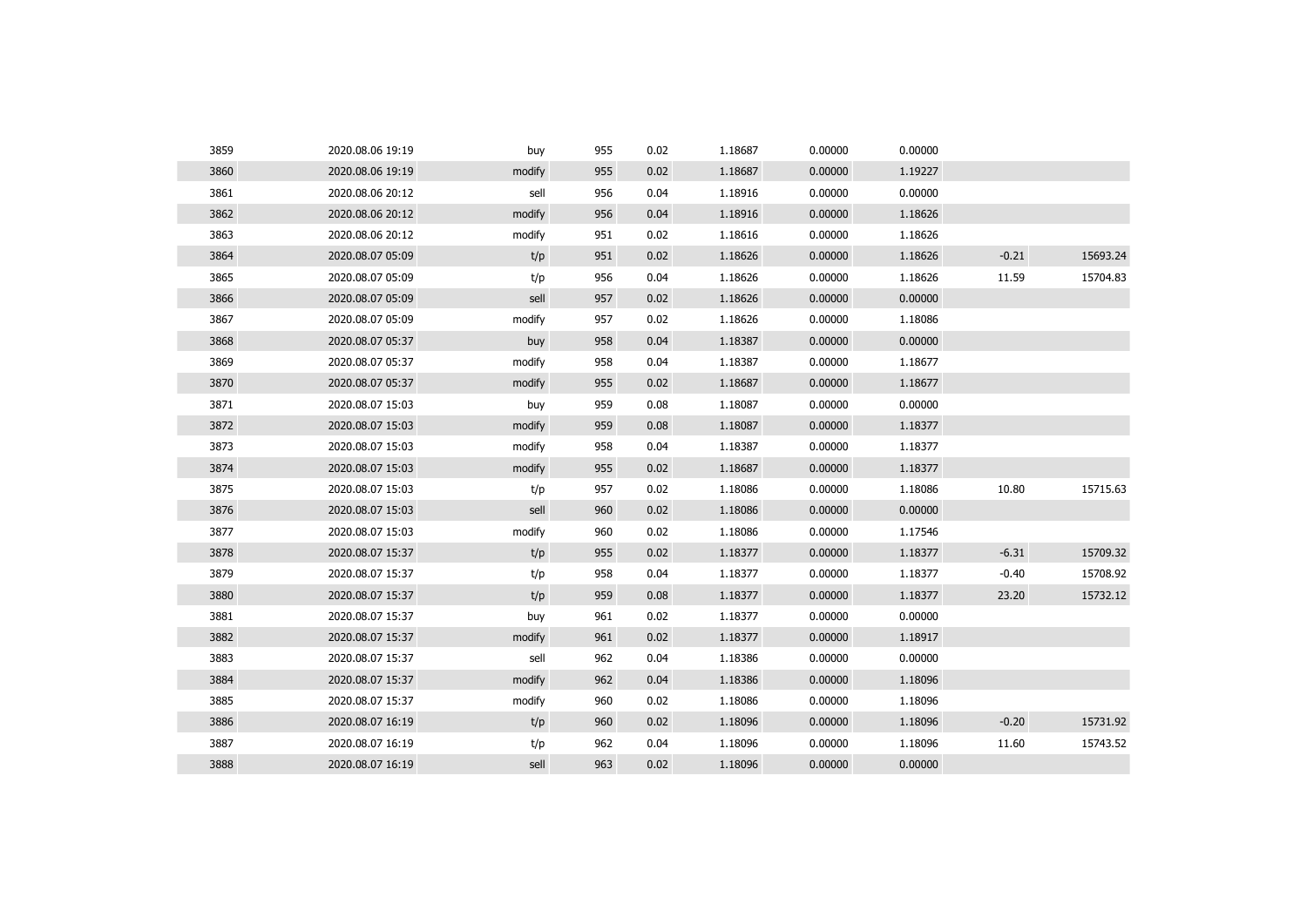| 3889 | 2020.08.07 16:19 | modify | 963 | 0.02 | 1.18096 | 0.00000 | 1.17556 |          |          |
|------|------------------|--------|-----|------|---------|---------|---------|----------|----------|
| 3890 | 2020.08.07 16:26 | buy    | 964 | 0.04 | 1.18077 | 0.00000 | 0.00000 |          |          |
| 3891 | 2020.08.07 16:26 | modify | 964 | 0.04 | 1.18077 | 0.00000 | 1.18367 |          |          |
| 3892 | 2020.08.07 16:26 | modify | 961 | 0.02 | 1.18377 | 0.00000 | 1.18367 |          |          |
| 3893 | 2020.08.07 16:37 | buy    | 965 | 0.08 | 1.17777 | 0.00000 | 0.00000 |          |          |
| 3894 | 2020.08.07 16:37 | modify | 965 | 0.08 | 1.17777 | 0.00000 | 1.18067 |          |          |
| 3895 | 2020.08.07 16:37 | modify | 964 | 0.04 | 1.18077 | 0.00000 | 1.18067 |          |          |
| 3896 | 2020.08.07 16:37 | modify | 961 | 0.02 | 1.18377 | 0.00000 | 1.18067 |          |          |
| 3897 | 2020.08.07 17:14 | t/p    | 963 | 0.02 | 1.17556 | 0.00000 | 1.17556 | 10.80    | 15754.32 |
| 3898 | 2020.08.07 17:14 | sell   | 966 | 0.02 | 1.17556 | 0.00000 | 0.00000 |          |          |
| 3899 | 2020.08.07 17:14 | modify | 966 | 0.02 | 1.17556 | 0.00000 | 1.17016 |          |          |
| 3900 | 2020.08.07 17:38 | sell   | 967 | 0.04 | 1.17856 | 0.00000 | 0.00000 |          |          |
| 3901 | 2020.08.07 17:38 | modify | 967 | 0.04 | 1.17856 | 0.00000 | 1.17566 |          |          |
| 3902 | 2020.08.07 17:38 | modify | 966 | 0.02 | 1.17556 | 0.00000 | 1.17566 |          |          |
| 3903 | 2020.08.10 11:03 | t/p    | 966 | 0.02 | 1.17566 | 0.00000 | 1.17566 | $-0.21$  | 15754.12 |
| 3904 | 2020.08.10 11:03 | t/p    | 967 | 0.04 | 1.17566 | 0.00000 | 1.17566 | 11.59    | 15765.71 |
| 3905 | 2020.08.10 11:03 | sell   | 968 | 0.02 | 1.17566 | 0.00000 | 0.00000 |          |          |
| 3906 | 2020.08.10 11:03 | modify | 968 | 0.02 | 1.17566 | 0.00000 | 1.17026 |          |          |
| 3907 | 2020.08.10 13:38 | buy    | 969 | 0.16 | 1.17477 | 0.00000 | 0.00000 |          |          |
| 3908 | 2020.08.10 13:38 | modify | 969 | 0.16 | 1.17477 | 0.00000 | 1.17767 |          |          |
| 3909 | 2020.08.10 13:38 | modify | 965 | 0.08 | 1.17777 | 0.00000 | 1.17767 |          |          |
| 3910 | 2020.08.10 13:38 | modify | 964 | 0.04 | 1.18077 | 0.00000 | 1.17767 |          |          |
| 3911 | 2020.08.10 13:38 | modify | 961 | 0.02 | 1.18377 | 0.00000 | 1.17767 |          |          |
| 3912 | 2020.08.10 16:27 | t/p    | 961 | 0.02 | 1.17767 | 0.00000 | 1.17767 | $-12.31$ | 15753.40 |
| 3913 | 2020.08.10 16:27 | t/p    | 964 | 0.04 | 1.17767 | 0.00000 | 1.17767 | $-12.62$ | 15740.78 |
| 3914 | 2020.08.10 16:27 | t/p    | 965 | 0.08 | 1.17767 | 0.00000 | 1.17767 | $-1.23$  | 15739.55 |
| 3915 | 2020.08.10 16:27 | t/p    | 969 | 0.16 | 1.17767 | 0.00000 | 1.17767 | 46.40    | 15785.95 |
| 3916 | 2020.08.10 16:27 | buy    | 970 | 0.02 | 1.17767 | 0.00000 | 0.00000 |          |          |
| 3917 | 2020.08.10 16:27 | modify | 970 | 0.02 | 1.17767 | 0.00000 | 1.18307 |          |          |
| 3918 | 2020.08.10 16:37 | sell   | 971 | 0.04 | 1.17866 | 0.00000 | 0.00000 |          |          |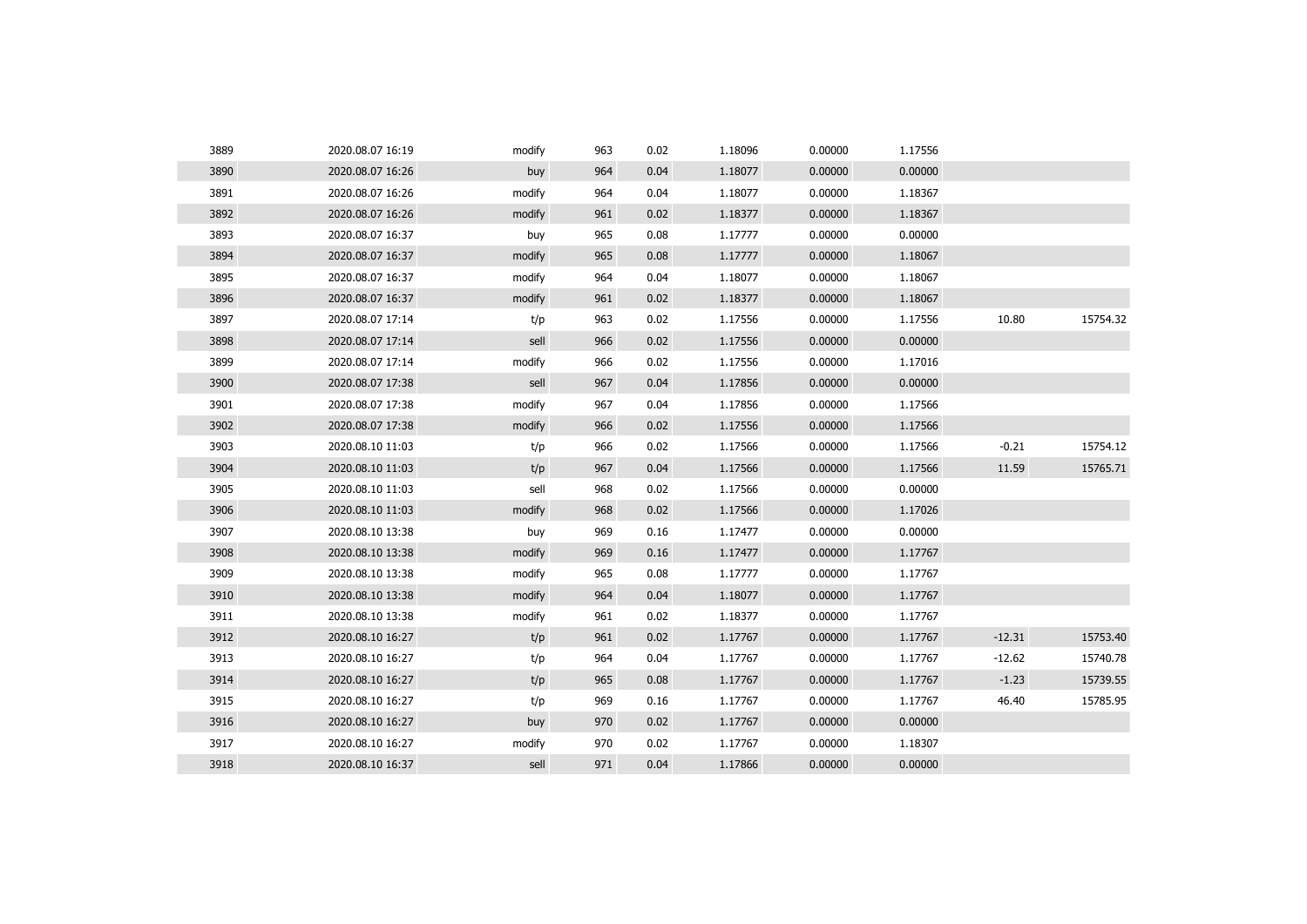| 3919 | 2020.08.10 16:37 | modify | 971 | 0.04 | 1.17866 | 0.00000 | 1.17576 |         |          |
|------|------------------|--------|-----|------|---------|---------|---------|---------|----------|
| 3920 | 2020.08.10 16:37 | modify | 968 | 0.02 | 1.17566 | 0.00000 | 1.17576 |         |          |
| 3921 | 2020.08.10 18:36 | t/p    | 968 | 0.02 | 1.17576 | 0.00000 | 1.17576 | $-0.20$ | 15785.75 |
| 3922 | 2020.08.10 18:36 | t/p    | 971 | 0.04 | 1.17576 | 0.00000 | 1.17576 | 11.60   | 15797.35 |
| 3923 | 2020.08.10 18:36 | sell   | 972 | 0.02 | 1.17576 | 0.00000 | 0.00000 |         |          |
| 3924 | 2020.08.10 18:36 | modify | 972 | 0.02 | 1.17576 | 0.00000 | 1.17036 |         |          |
| 3925 | 2020.08.10 19:39 | buy    | 973 | 0.04 | 1.17467 | 0.00000 | 0.00000 |         |          |
| 3926 | 2020.08.10 19:39 | modify | 973 | 0.04 | 1.17467 | 0.00000 | 1.17757 |         |          |
| 3927 | 2020.08.10 19:39 | modify | 970 | 0.02 | 1.17767 | 0.00000 | 1.17757 |         |          |
| 3928 | 2020.08.11 12:23 | t/p    | 970 | 0.02 | 1.17757 | 0.00000 | 1.17757 | $-0.31$ | 15797.04 |
| 3929 | 2020.08.11 12:23 | t/p    | 973 | 0.04 | 1.17757 | 0.00000 | 1.17757 | 11.38   | 15808.43 |
| 3930 | 2020.08.11 12:23 | buy    | 974 | 0.02 | 1.17757 | 0.00000 | 0.00000 |         |          |
| 3931 | 2020.08.11 12:23 | modify | 974 | 0.02 | 1.17757 | 0.00000 | 1.18297 |         |          |
| 3932 | 2020.08.11 13:00 | sell   | 975 | 0.04 | 1.17876 | 0.00000 | 0.00000 |         |          |
| 3933 | 2020.08.11 13:00 | modify | 975 | 0.04 | 1.17876 | 0.00000 | 1.17586 |         |          |
| 3934 | 2020.08.11 13:00 | modify | 972 | 0.02 | 1.17576 | 0.00000 | 1.17586 |         |          |
| 3935 | 2020.08.11 16:32 | t/p    | 972 | 0.02 | 1.17586 | 0.00000 | 1.17586 | $-0.21$ | 15808.22 |
| 3936 | 2020.08.11 16:32 | t/p    | 975 | 0.04 | 1.17586 | 0.00000 | 1.17586 | 11.60   | 15819.82 |
| 3937 | 2020.08.11 16:32 | sell   | 976 | 0.02 | 1.17586 | 0.00000 | 0.00000 |         |          |
| 3938 | 2020.08.11 16:32 | modify | 976 | 0.02 | 1.17586 | 0.00000 | 1.17046 |         |          |
| 3939 | 2020.08.11 21:38 | buy    | 977 | 0.04 | 1.17457 | 0.00000 | 0.00000 |         |          |
| 3940 | 2020.08.11 21:38 | modify | 977 | 0.04 | 1.17457 | 0.00000 | 1.17747 |         |          |
| 3941 | 2020.08.11 21:38 | modify | 974 | 0.02 | 1.17757 | 0.00000 | 1.17747 |         |          |
| 3942 | 2020.08.12 07:17 | buy    | 978 | 0.08 | 1.17157 | 0.00000 | 0.00000 |         |          |
| 3943 | 2020.08.12 07:17 | modify | 978 | 0.08 | 1.17157 | 0.00000 | 1.17447 |         |          |
| 3944 | 2020.08.12 07:17 | modify | 977 | 0.04 | 1.17457 | 0.00000 | 1.17447 |         |          |
| 3945 | 2020.08.12 07:17 | modify | 974 | 0.02 | 1.17757 | 0.00000 | 1.17447 |         |          |
| 3946 | 2020.08.12 10:36 | t/p    | 974 | 0.02 | 1.17447 | 0.00000 | 1.17447 | $-6.31$ | 15813.51 |
| 3947 | 2020.08.12 10:36 | t/p    | 977 | 0.04 | 1.17447 | 0.00000 | 1.17447 | $-0.62$ | 15812.90 |
| 3948 | 2020.08.12 10:36 | t/p    | 978 | 0.08 | 1.17447 | 0.00000 | 1.17447 | 23.20   | 15836.10 |
|      |                  |        |     |      |         |         |         |         |          |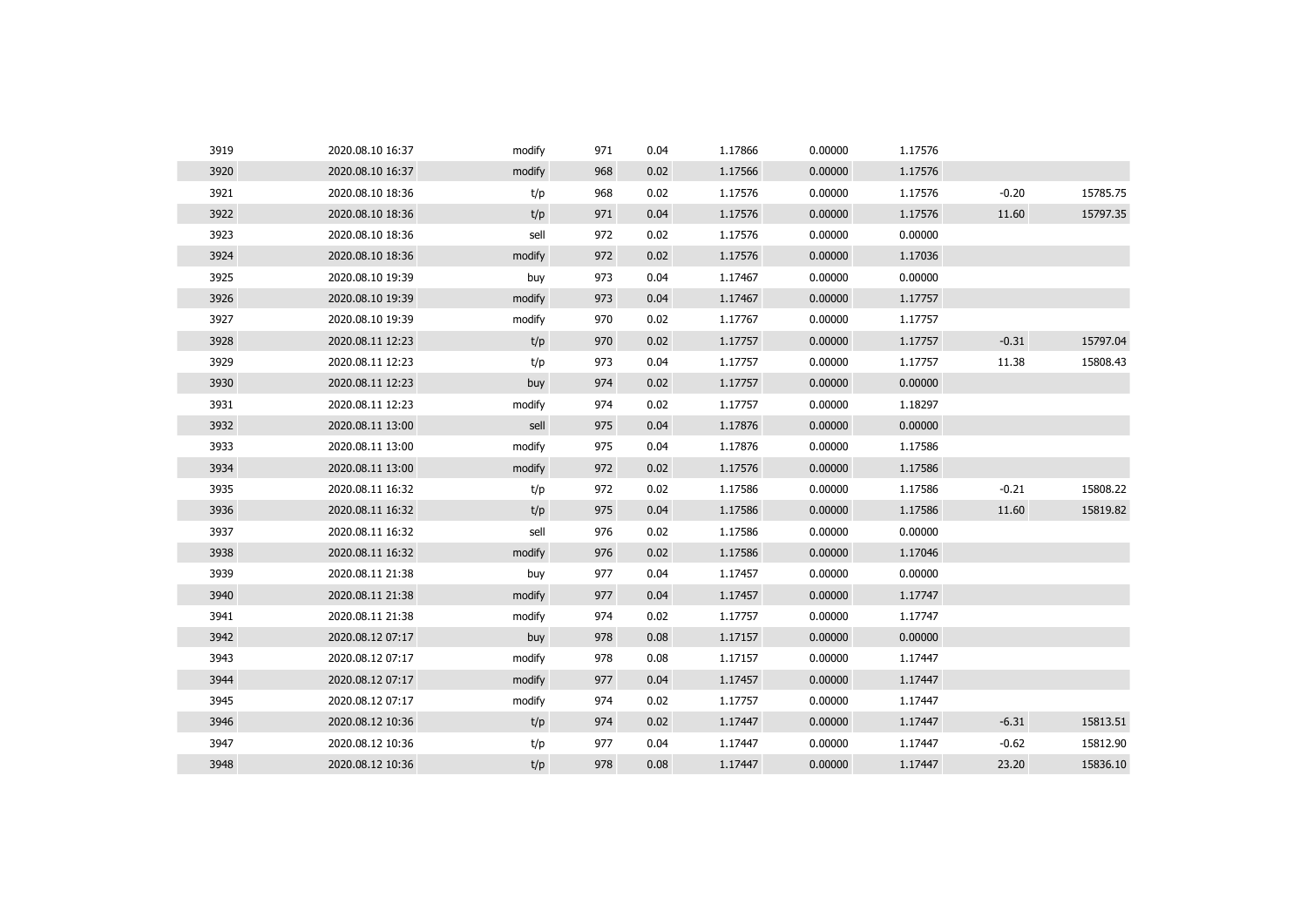| 3949 | 2020.08.12 10:36 | buy    | 979 | 0.02 | 1.17447 | 0.00000 | 0.00000 |          |          |
|------|------------------|--------|-----|------|---------|---------|---------|----------|----------|
| 3950 | 2020.08.12 10:36 | modify | 979 | 0.02 | 1.17447 | 0.00000 | 1.17987 |          |          |
| 3951 | 2020.08.12 15:37 | sell   | 980 | 0.04 | 1.17886 | 0.00000 | 0.00000 |          |          |
| 3952 | 2020.08.12 15:37 | modify | 980 | 0.04 | 1.17886 | 0.00000 | 1.17596 |          |          |
| 3953 | 2020.08.12 15:37 | modify | 976 | 0.02 | 1.17586 | 0.00000 | 1.17596 |          |          |
| 3954 | 2020.08.12 16:04 | t/p    | 979 | 0.02 | 1.17987 | 0.00000 | 1.17987 | 10.80    | 15846.90 |
| 3955 | 2020.08.12 16:04 | buy    | 981 | 0.02 | 1.17987 | 0.00000 | 0.00000 |          |          |
| 3956 | 2020.08.12 16:04 | modify | 981 | 0.02 | 1.17987 | 0.00000 | 1.18527 |          |          |
| 3957 | 2020.08.13 09:17 | sell   | 982 | 0.08 | 1.18186 | 0.00000 | 0.00000 |          |          |
| 3958 | 2020.08.13 09:17 | modify | 982 | 0.08 | 1.18186 | 0.00000 | 1.17896 |          |          |
| 3959 | 2020.08.13 09:17 | modify | 980 | 0.04 | 1.17886 | 0.00000 | 1.17896 |          |          |
| 3960 | 2020.08.13 09:17 | modify | 976 | 0.02 | 1.17586 | 0.00000 | 1.17896 |          |          |
| 3961 | 2020.08.13 13:36 | sell   | 983 | 0.16 | 1.18486 | 0.00000 | 0.00000 |          |          |
| 3962 | 2020.08.13 13:36 | modify | 983 | 0.16 | 1.18486 | 0.00000 | 1.18196 |          |          |
| 3963 | 2020.08.13 13:36 | modify | 982 | 0.08 | 1.18186 | 0.00000 | 1.18196 |          |          |
| 3964 | 2020.08.13 13:36 | modify | 980 | 0.04 | 1.17886 | 0.00000 | 1.18196 |          |          |
| 3965 | 2020.08.13 13:36 | modify | 976 | 0.02 | 1.17586 | 0.00000 | 1.18196 |          |          |
| 3966 | 2020.08.13 13:39 | t/p    | 981 | 0.02 | 1.18527 | 0.00000 | 1.18527 | 10.48    | 15857.37 |
| 3967 | 2020.08.13 13:39 | buy    | 984 | 0.02 | 1.18527 | 0.00000 | 0.00000 |          |          |
| 3968 | 2020.08.13 13:39 | modify | 984 | 0.02 | 1.18527 | 0.00000 | 1.19067 |          |          |
| 3969 | 2020.08.13 18:36 | buy    | 985 | 0.04 | 1.18227 | 0.00000 | 0.00000 |          |          |
| 3970 | 2020.08.13 18:36 | modify | 985 | 0.04 | 1.18227 | 0.00000 | 1.18517 |          |          |
| 3971 | 2020.08.13 18:36 | modify | 984 | 0.02 | 1.18527 | 0.00000 | 1.18517 |          |          |
| 3972 | 2020.08.13 18:37 | t/p    | 976 | 0.02 | 1.18196 | 0.00000 | 1.18196 | $-12.22$ | 15845.15 |
| 3973 | 2020.08.13 18:37 | t/p    | 980 | 0.04 | 1.18196 | 0.00000 | 1.18196 | $-12.44$ | 15832.71 |
| 3974 | 2020.08.13 18:37 | t/p    | 982 | 0.08 | 1.18196 | 0.00000 | 1.18196 | $-0.80$  | 15831.91 |
| 3975 | 2020.08.13 18:37 | t/p    | 983 | 0.16 | 1.18196 | 0.00000 | 1.18196 | 46.40    | 15878.31 |
| 3976 | 2020.08.13 18:37 | sell   | 986 | 0.02 | 1.18196 | 0.00000 | 0.00000 |          |          |
| 3977 | 2020.08.13 18:37 | modify | 986 | 0.02 | 1.18196 | 0.00000 | 1.17656 |          |          |
| 3978 | 2020.08.14 10:39 | buy    | 987 | 0.08 | 1.17927 | 0.00000 | 0.00000 |          |          |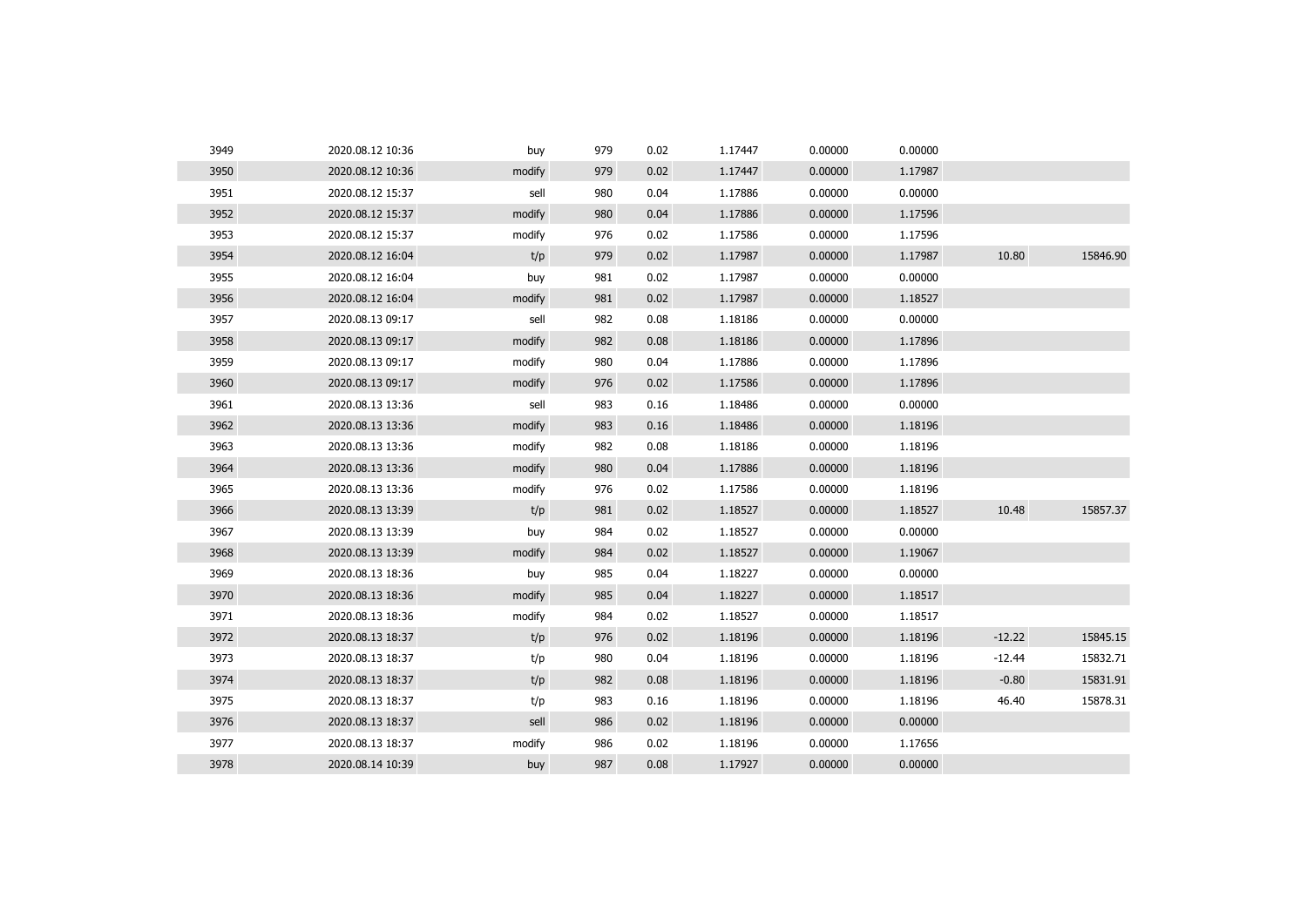| 3979 | 2020.08.14 10:39 | modify | 987 | 0.08 | 1.17927 | 0.00000 | 1.18217 |         |          |
|------|------------------|--------|-----|------|---------|---------|---------|---------|----------|
| 3980 | 2020.08.14 10:39 | modify | 985 | 0.04 | 1.18227 | 0.00000 | 1.18217 |         |          |
| 3981 | 2020.08.14 10:39 | modify | 984 | 0.02 | 1.18527 | 0.00000 | 1.18217 |         |          |
| 3982 | 2020.08.14 15:28 | t/p    | 984 | 0.02 | 1.18217 | 0.00000 | 1.18217 | $-6.31$ | 15872.00 |
| 3983 | 2020.08.14 15:28 | t/p    | 985 | 0.04 | 1.18217 | 0.00000 | 1.18217 | $-0.62$ | 15871.39 |
| 3984 | 2020.08.14 15:28 | t/p    | 987 | 0.08 | 1.18217 | 0.00000 | 1.18217 | 23.20   | 15894.59 |
| 3985 | 2020.08.14 15:28 | buy    | 988 | 0.02 | 1.18217 | 0.00000 | 0.00000 |         |          |
| 3986 | 2020.08.14 15:28 | modify | 988 | 0.02 | 1.18217 | 0.00000 | 1.18757 |         |          |
| 3987 | 2020.08.14 20:13 | sell   | 989 | 0.04 | 1.18496 | 0.00000 | 0.00000 |         |          |
| 3988 | 2020.08.14 20:13 | modify | 989 | 0.04 | 1.18496 | 0.00000 | 1.18206 |         |          |
| 3989 | 2020.08.14 20:13 | modify | 986 | 0.02 | 1.18196 | 0.00000 | 1.18206 |         |          |
| 3990 | 2020.08.17 16:37 | t/p    | 988 | 0.02 | 1.18757 | 0.00000 | 1.18757 | 10.69   | 15905.28 |
| 3991 | 2020.08.17 16:37 | buy    | 990 | 0.02 | 1.18757 | 0.00000 | 0.00000 |         |          |
| 3992 | 2020.08.17 16:37 | modify | 990 | 0.02 | 1.18757 | 0.00000 | 1.19297 |         |          |
| 3993 | 2020.08.17 16:39 | sell   | 991 | 0.08 | 1.18796 | 0.00000 | 0.00000 |         |          |
| 3994 | 2020.08.17 16:39 | modify | 991 | 0.08 | 1.18796 | 0.00000 | 1.18506 |         |          |
| 3995 | 2020.08.17 16:39 | modify | 989 | 0.04 | 1.18496 | 0.00000 | 1.18506 |         |          |
| 3996 | 2020.08.17 16:39 | modify | 986 | 0.02 | 1.18196 | 0.00000 | 1.18506 |         |          |
| 3997 | 2020.08.18 11:37 | sell   | 992 | 0.16 | 1.19096 | 0.00000 | 0.00000 |         |          |
| 3998 | 2020.08.18 11:37 | modify | 992 | 0.16 | 1.19096 | 0.00000 | 1.18806 |         |          |
| 3999 | 2020.08.18 11:37 | modify | 991 | 0.08 | 1.18796 | 0.00000 | 1.18806 |         |          |
| 4000 | 2020.08.18 11:37 | modify | 989 | 0.04 | 1.18496 | 0.00000 | 1.18806 |         |          |
| 4001 | 2020.08.18 11:37 | modify | 986 | 0.02 | 1.18196 | 0.00000 | 1.18806 |         |          |
| 4002 | 2020.08.18 15:28 | t/p    | 990 | 0.02 | 1.19297 | 0.00000 | 1.19297 | 10.69   | 15915.97 |
| 4003 | 2020.08.18 15:28 | buy    | 993 | 0.02 | 1.19297 | 0.00000 | 0.00000 |         |          |
| 4004 | 2020.08.18 15:28 | modify | 993 | 0.02 | 1.19297 | 0.00000 | 1.19837 |         |          |
| 4005 | 2020.08.18 15:38 | sell   | 994 | 0.32 | 1.19396 | 0.00000 | 0.00000 |         |          |
| 4006 | 2020.08.18 15:38 | modify | 994 | 0.32 | 1.19396 | 0.00000 | 1.19106 |         |          |
| 4007 | 2020.08.18 15:38 | modify | 992 | 0.16 | 1.19096 | 0.00000 | 1.19106 |         |          |
| 4008 | 2020.08.18 15:38 | modify | 991 | 0.08 | 1.18796 | 0.00000 | 1.19106 |         |          |
|      |                  |        |     |      |         |         |         |         |          |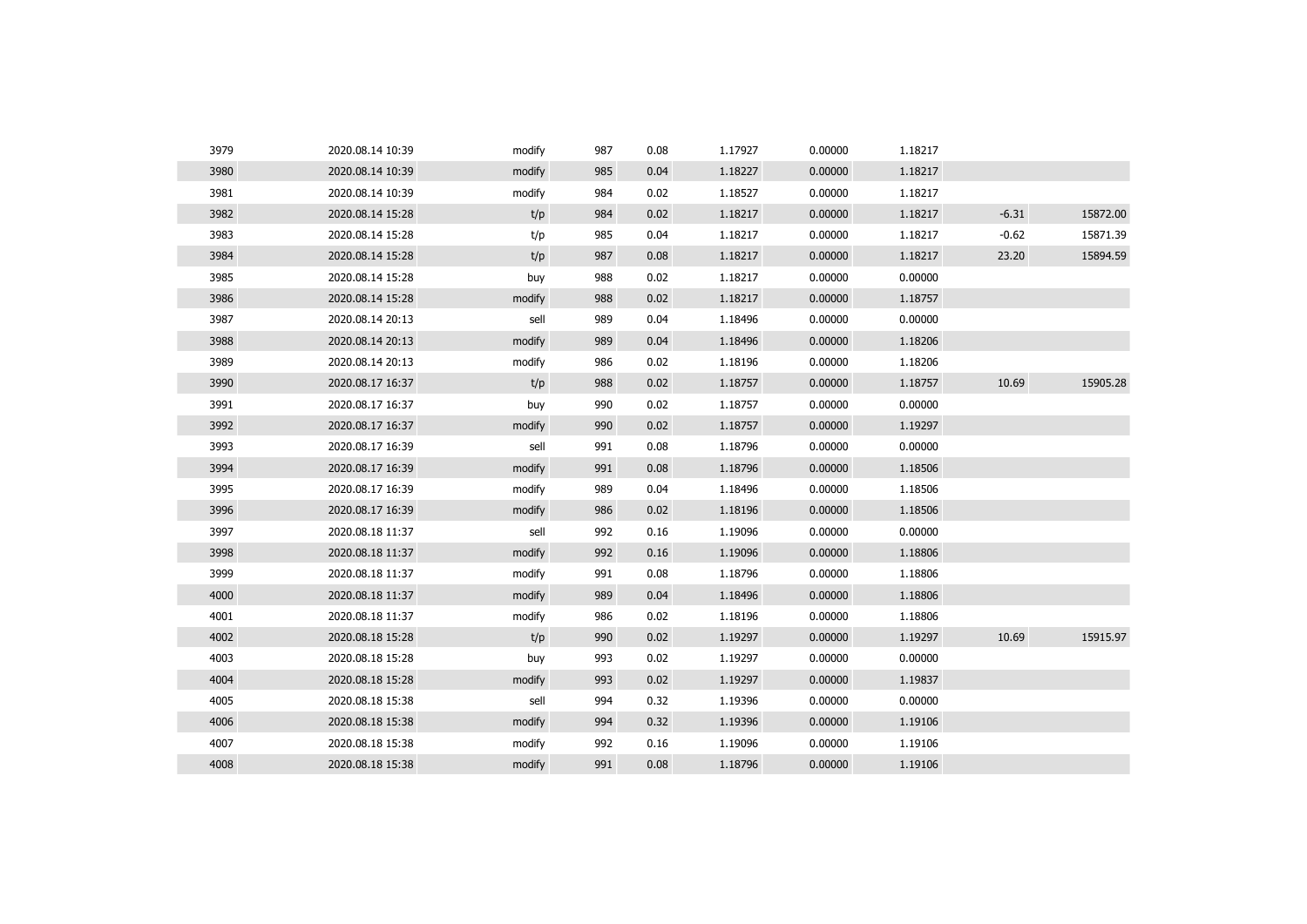| 4009 | 2020.08.18 15:38 | modify | 989  | 0.04 | 1.18496 | 0.00000 | 1.19106 |          |          |
|------|------------------|--------|------|------|---------|---------|---------|----------|----------|
| 4010 | 2020.08.18 15:38 | modify | 986  | 0.02 | 1.18196 | 0.00000 | 1.19106 |          |          |
| 4011 | 2020.08.19 17:36 | t/p    | 986  | 0.02 | 1.19106 | 0.00000 | 1.19106 | $-18.22$ | 15897.75 |
| 4012 | 2020.08.19 17:36 | t/p    | 989  | 0.04 | 1.19106 | 0.00000 | 1.19106 | $-24.44$ | 15873.31 |
| 4013 | 2020.08.19 17:36 | t/p    | 991  | 0.08 | 1.19106 | 0.00000 | 1.19106 | $-24.85$ | 15848.46 |
| 4014 | 2020.08.19 17:36 | t/p    | 992  | 0.16 | 1.19106 | 0.00000 | 1.19106 | $-1.65$  | 15846.82 |
| 4015 | 2020.08.19 17:36 | t/p    | 994  | 0.32 | 1.19106 | 0.00000 | 1.19106 | 92.70    | 15939.52 |
| 4016 | 2020.08.19 17:36 | sell   | 995  | 0.02 | 1.19106 | 0.00000 | 0.00000 |          |          |
| 4017 | 2020.08.19 17:36 | modify | 995  | 0.02 | 1.19106 | 0.00000 | 1.18566 |          |          |
| 4018 | 2020.08.19 17:39 | buy    | 996  | 0.04 | 1.18997 | 0.00000 | 0.00000 |          |          |
| 4019 | 2020.08.19 17:39 | modify | 996  | 0.04 | 1.18997 | 0.00000 | 1.19287 |          |          |
| 4020 | 2020.08.19 17:39 | modify | 993  | 0.02 | 1.19297 | 0.00000 | 1.19287 |          |          |
| 4021 | 2020.08.19 19:31 | buy    | 997  | 0.08 | 1.18697 | 0.00000 | 0.00000 |          |          |
| 4022 | 2020.08.19 19:31 | modify | 997  | 0.08 | 1.18697 | 0.00000 | 1.18987 |          |          |
| 4023 | 2020.08.19 19:31 | modify | 996  | 0.04 | 1.18997 | 0.00000 | 1.18987 |          |          |
| 4024 | 2020.08.19 19:31 | modify | 993  | 0.02 | 1.19297 | 0.00000 | 1.18987 |          |          |
| 4025 | 2020.08.19 21:29 | t/p    | 995  | 0.02 | 1.18566 | 0.00000 | 1.18566 | 10.80    | 15950.32 |
| 4026 | 2020.08.19 21:29 | sell   | 998  | 0.02 | 1.18566 | 0.00000 | 0.00000 |          |          |
| 4027 | 2020.08.19 21:29 | modify | 998  | 0.02 | 1.18566 | 0.00000 | 1.18026 |          |          |
| 4028 | 2020.08.19 21:38 | buy    | 999  | 0.16 | 1.18397 | 0.00000 | 0.00000 |          |          |
| 4029 | 2020.08.19 21:38 | modify | 999  | 0.16 | 1.18397 | 0.00000 | 1.18687 |          |          |
| 4030 | 2020.08.19 21:38 | modify | 997  | 0.08 | 1.18697 | 0.00000 | 1.18687 |          |          |
| 4031 | 2020.08.19 21:38 | modify | 996  | 0.04 | 1.18997 | 0.00000 | 1.18687 |          |          |
| 4032 | 2020.08.19 21:38 | modify | 993  | 0.02 | 1.19297 | 0.00000 | 1.18687 |          |          |
| 4033 | 2020.08.20 16:37 | buy    | 1000 | 0.32 | 1.18097 | 0.00000 | 0.00000 |          |          |
| 4034 | 2020.08.20 16:37 | modify | 1000 | 0.32 | 1.18097 | 0.00000 | 1.18387 |          |          |
| 4035 | 2020.08.20 16:37 | modify | 999  | 0.16 | 1.18397 | 0.00000 | 1.18387 |          |          |
| 4036 | 2020.08.20 16:37 | modify | 997  | 0.08 | 1.18697 | 0.00000 | 1.18387 |          |          |
| 4037 | 2020.08.20 16:37 | modify | 996  | 0.04 | 1.18997 | 0.00000 | 1.18387 |          |          |
| 4038 | 2020.08.20 16:37 | modify | 993  | 0.02 | 1.19297 | 0.00000 | 1.18387 |          |          |
|      |                  |        |      |      |         |         |         |          |          |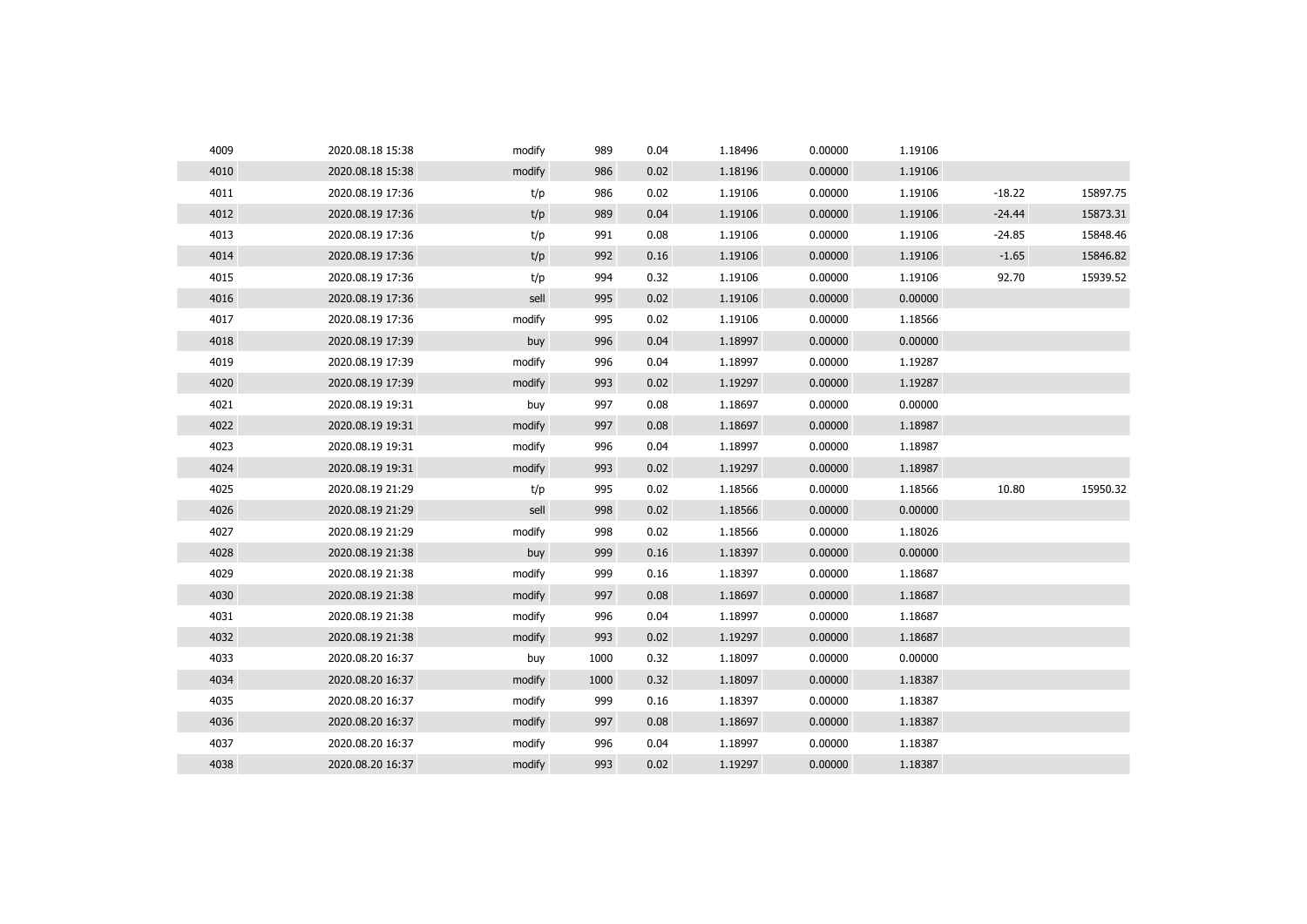| 4039 | 2020.08.20 16:39 | t/p    | 998  | 0.02 | 1.18026 | 0.00000 | 1.18026 | 10.78    | 15961.10 |
|------|------------------|--------|------|------|---------|---------|---------|----------|----------|
| 4040 | 2020.08.20 16:39 | sell   | 1001 | 0.02 | 1.18026 | 0.00000 | 0.00000 |          |          |
| 4041 | 2020.08.20 16:39 | modify | 1001 | 0.02 | 1.18026 | 0.00000 | 1.17486 |          |          |
| 4042 | 2020.08.20 17:19 | sell   | 1002 | 0.04 | 1.18326 | 0.00000 | 0.00000 |          |          |
| 4043 | 2020.08.20 17:19 | modify | 1002 | 0.04 | 1.18326 | 0.00000 | 1.18036 |          |          |
| 4044 | 2020.08.20 17:19 | modify | 1001 | 0.02 | 1.18026 | 0.00000 | 1.18036 |          |          |
| 4045 | 2020.08.20 17:28 | t/p    | 993  | 0.02 | 1.18387 | 0.00000 | 1.18387 | $-18.63$ | 15942.47 |
| 4046 | 2020.08.20 17:28 | t/p    | 996  | 0.04 | 1.18387 | 0.00000 | 1.18387 | $-25.05$ | 15917.42 |
| 4047 | 2020.08.20 17:28 | t/p    | 997  | 0.08 | 1.18387 | 0.00000 | 1.18387 | $-26.10$ | 15891.33 |
| 4048 | 2020.08.20 17:28 | t/p    | 999  | 0.16 | 1.18387 | 0.00000 | 1.18387 | $-4.19$  | 15887.13 |
| 4049 | 2020.08.20 17:28 | t/p    | 1000 | 0.32 | 1.18387 | 0.00000 | 1.18387 | 92.80    | 15979.93 |
| 4050 | 2020.08.20 17:28 | buy    | 1003 | 0.02 | 1.18387 | 0.00000 | 0.00000 |          |          |
| 4051 | 2020.08.20 17:28 | modify | 1003 | 0.02 | 1.18387 | 0.00000 | 1.18927 |          |          |
| 4052 | 2020.08.20 19:03 | sell   | 1004 | 0.08 | 1.18626 | 0.00000 | 0.00000 |          |          |
| 4053 | 2020.08.20 19:03 | modify | 1004 | 0.08 | 1.18626 | 0.00000 | 1.18336 |          |          |
| 4054 | 2020.08.20 19:03 | modify | 1002 | 0.04 | 1.18326 | 0.00000 | 1.18336 |          |          |
| 4055 | 2020.08.20 19:03 | modify | 1001 | 0.02 | 1.18026 | 0.00000 | 1.18336 |          |          |
| 4056 | 2020.08.21 10:39 | t/p    | 1001 | 0.02 | 1.18336 | 0.00000 | 1.18336 | $-6.21$  | 15973.73 |
| 4057 | 2020.08.21 10:39 | t/p    | 1002 | 0.04 | 1.18336 | 0.00000 | 1.18336 | $-0.41$  | 15973.32 |
| 4058 | 2020.08.21 10:39 | t/p    | 1004 | 0.08 | 1.18336 | 0.00000 | 1.18336 | 23.18    | 15996.49 |
| 4059 | 2020.08.21 10:39 | sell   | 1005 | 0.02 | 1.18336 | 0.00000 | 0.00000 |          |          |
| 4060 | 2020.08.21 10:39 | modify | 1005 | 0.02 | 1.18336 | 0.00000 | 1.17796 |          |          |
| 4061 | 2020.08.21 11:37 | buy    | 1006 | 0.04 | 1.18087 | 0.00000 | 0.00000 |          |          |
| 4062 | 2020.08.21 11:37 | modify | 1006 | 0.04 | 1.18087 | 0.00000 | 1.18377 |          |          |
| 4063 | 2020.08.21 11:37 | modify | 1003 | 0.02 | 1.18387 | 0.00000 | 1.18377 |          |          |
| 4064 | 2020.08.21 14:29 | t/p    | 1005 | 0.02 | 1.17796 | 0.00000 | 1.17796 | 10.80    | 16007.29 |
| 4065 | 2020.08.21 14:29 | sell   | 1007 | 0.02 | 1.17796 | 0.00000 | 0.00000 |          |          |
| 4066 | 2020.08.21 14:29 | modify | 1007 | 0.02 | 1.17796 | 0.00000 | 1.17256 |          |          |
| 4067 | 2020.08.21 14:30 | buy    | 1008 | 0.08 | 1.17787 | 0.00000 | 0.00000 |          |          |
| 4068 | 2020.08.21 14:30 | modify | 1008 | 0.08 | 1.17787 | 0.00000 | 1.18077 |          |          |
|      |                  |        |      |      |         |         |         |          |          |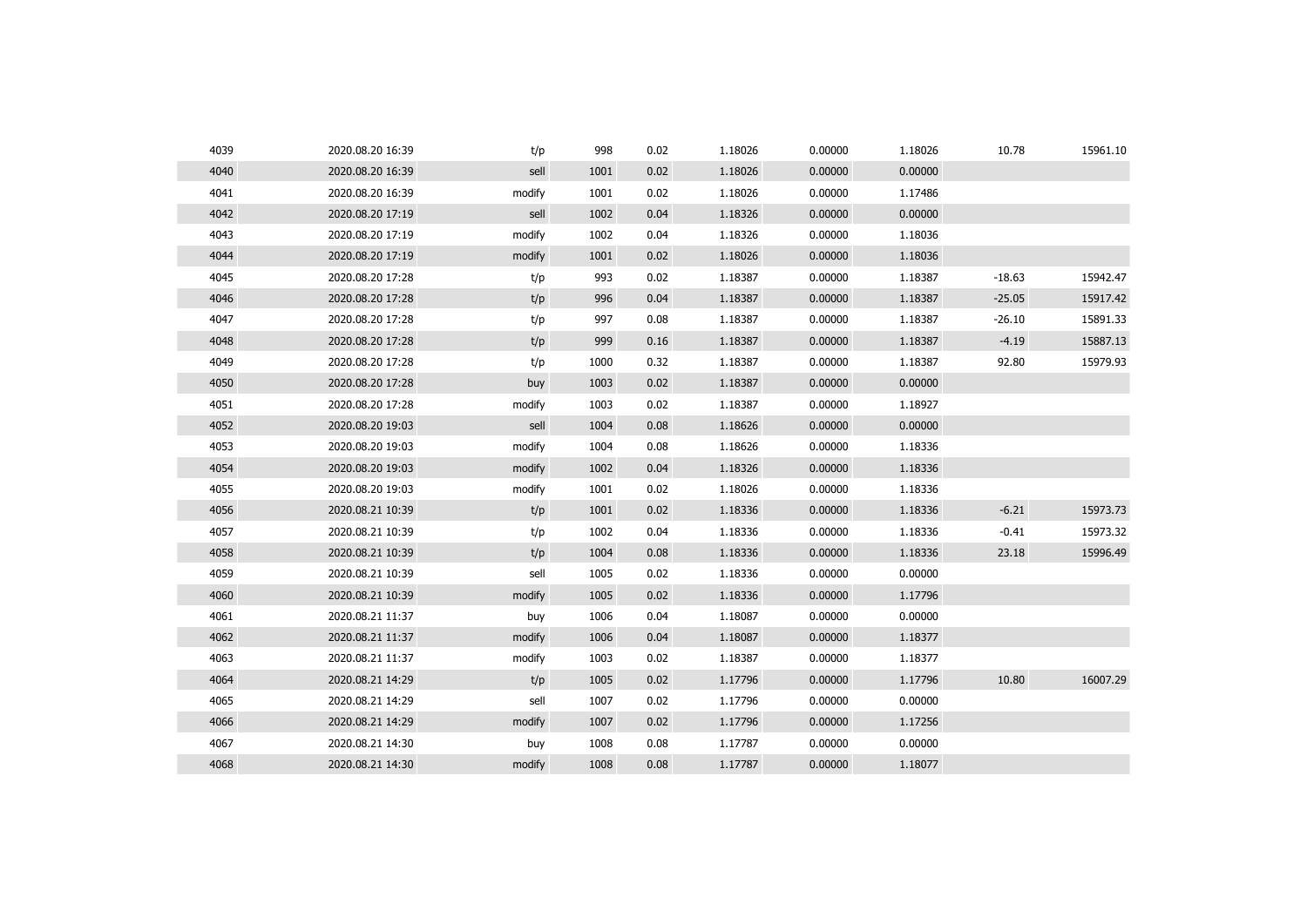| 4069 | 2020.08.21 14:30 | modify | 1006 | 0.04 | 1.18087 | 0.00000 | 1.18077 |         |          |
|------|------------------|--------|------|------|---------|---------|---------|---------|----------|
| 4070 | 2020.08.21 14:30 | modify | 1003 | 0.02 | 1.18387 | 0.00000 | 1.18077 |         |          |
| 4071 | 2020.08.24 09:38 | t/p    | 1003 | 0.02 | 1.18077 | 0.00000 | 1.18077 | $-6.42$ | 16000.88 |
| 4072 | 2020.08.24 09:38 | t/p    | 1006 | 0.04 | 1.18077 | 0.00000 | 1.18077 | $-0.62$ | 16000.26 |
| 4073 | 2020.08.24 09:38 | t/p    | 1008 | 0.08 | 1.18077 | 0.00000 | 1.18077 | 22.77   | 16023.03 |
| 4074 | 2020.08.24 09:38 | buy    | 1009 | 0.02 | 1.18077 | 0.00000 | 0.00000 |         |          |
| 4075 | 2020.08.24 09:38 | modify | 1009 | 0.02 | 1.18077 | 0.00000 | 1.18617 |         |          |
| 4076 | 2020.08.24 10:27 | sell   | 1010 | 0.04 | 1.18096 | 0.00000 | 0.00000 |         |          |
| 4077 | 2020.08.24 10:27 | modify | 1010 | 0.04 | 1.18096 | 0.00000 | 1.17806 |         |          |
| 4078 | 2020.08.24 10:27 | modify | 1007 | 0.02 | 1.17796 | 0.00000 | 1.17806 |         |          |
| 4079 | 2020.08.24 12:39 | sell   | 1011 | 0.08 | 1.18396 | 0.00000 | 0.00000 |         |          |
| 4080 | 2020.08.24 12:39 | modify | 1011 | 0.08 | 1.18396 | 0.00000 | 1.18106 |         |          |
| 4081 | 2020.08.24 12:39 | modify | 1010 | 0.04 | 1.18096 | 0.00000 | 1.18106 |         |          |
| 4082 | 2020.08.24 12:39 | modify | 1007 | 0.02 | 1.17796 | 0.00000 | 1.18106 |         |          |
| 4083 | 2020.08.24 18:09 | t/p    | 1007 | 0.02 | 1.18106 | 0.00000 | 1.18106 | $-6.21$ | 16016.82 |
| 4084 | 2020.08.24 18:09 | t/p    | 1010 | 0.04 | 1.18106 | 0.00000 | 1.18106 | $-0.40$ | 16016.42 |
| 4085 | 2020.08.24 18:09 | t/p    | 1011 | 0.08 | 1.18106 | 0.00000 | 1.18106 | 23.20   | 16039.62 |
| 4086 | 2020.08.24 18:09 | sell   | 1012 | 0.02 | 1.18106 | 0.00000 | 0.00000 |         |          |
| 4087 | 2020.08.24 18:09 | modify | 1012 | 0.02 | 1.18106 | 0.00000 | 1.17566 |         |          |
| 4088 | 2020.08.25 12:38 | sell   | 1013 | 0.04 | 1.18406 | 0.00000 | 0.00000 |         |          |
| 4089 | 2020.08.25 12:38 | modify | 1013 | 0.04 | 1.18406 | 0.00000 | 1.18116 |         |          |
| 4090 | 2020.08.25 12:38 | modify | 1012 | 0.02 | 1.18106 | 0.00000 | 1.18116 |         |          |
| 4091 | 2020.08.25 14:39 | t/p    | 1012 | 0.02 | 1.18116 | 0.00000 | 1.18116 | $-0.21$ | 16039.42 |
| 4092 | 2020.08.25 14:39 | t/p    | 1013 | 0.04 | 1.18116 | 0.00000 | 1.18116 | 11.60   | 16051.02 |
| 4093 | 2020.08.25 14:39 | sell   | 1014 | 0.02 | 1.18116 | 0.00000 | 0.00000 |         |          |
| 4094 | 2020.08.25 14:39 | modify | 1014 | 0.02 | 1.18116 | 0.00000 | 1.17576 |         |          |
| 4095 | 2020.08.25 16:39 | sell   | 1015 | 0.04 | 1.18416 | 0.00000 | 0.00000 |         |          |
| 4096 | 2020.08.25 16:39 | modify | 1015 | 0.04 | 1.18416 | 0.00000 | 1.18126 |         |          |
| 4097 | 2020.08.25 16:39 | modify | 1014 | 0.02 | 1.18116 | 0.00000 | 1.18126 |         |          |
| 4098 | 2020.08.25 17:39 | t/p    | 1014 | 0.02 | 1.18126 | 0.00000 | 1.18126 | $-0.20$ | 16050.82 |
|      |                  |        |      |      |         |         |         |         |          |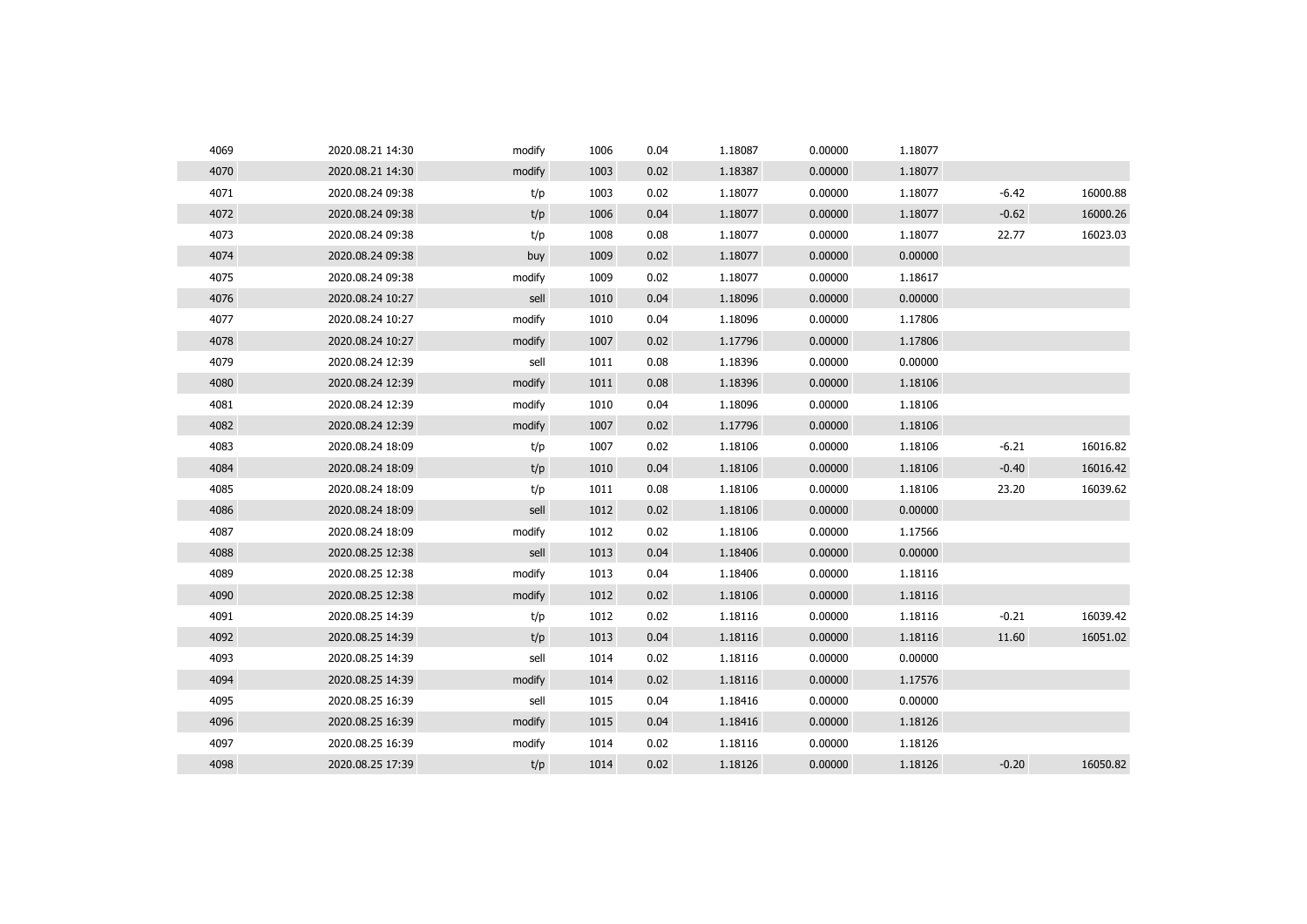| 4099 | 2020.08.25 17:39 | t/p    | 1015 | 0.04 | 1.18126 | 0.00000 | 1.18126 | 11.60   | 16062.42 |
|------|------------------|--------|------|------|---------|---------|---------|---------|----------|
| 4100 | 2020.08.25 17:39 | sell   | 1016 | 0.02 | 1.18126 | 0.00000 | 0.00000 |         |          |
| 4101 | 2020.08.25 17:39 | modify | 1016 | 0.02 | 1.18126 | 0.00000 | 1.17586 |         |          |
| 4102 | 2020.08.26 15:37 | buy    | 1017 | 0.04 | 1.17777 | 0.00000 | 0.00000 |         |          |
| 4103 | 2020.08.26 15:37 | modify | 1017 | 0.04 | 1.17777 | 0.00000 | 1.18067 |         |          |
| 4104 | 2020.08.26 15:37 | modify | 1009 | 0.02 | 1.18077 | 0.00000 | 1.18067 |         |          |
| 4105 | 2020.08.26 16:29 | t/p    | 1009 | 0.02 | 1.18067 | 0.00000 | 1.18067 | $-0.42$ | 16062.00 |
| 4106 | 2020.08.26 16:29 | t/p    | 1017 | 0.04 | 1.18067 | 0.00000 | 1.18067 | 11.60   | 16073.60 |
| 4107 | 2020.08.26 16:29 | buy    | 1018 | 0.02 | 1.18067 | 0.00000 | 0.00000 |         |          |
| 4108 | 2020.08.26 16:29 | modify | 1018 | 0.02 | 1.18067 | 0.00000 | 1.18607 |         |          |
| 4109 | 2020.08.27 03:03 | sell   | 1019 | 0.04 | 1.18426 | 0.00000 | 0.00000 |         |          |
| 4110 | 2020.08.27 03:03 | modify | 1019 | 0.04 | 1.18426 | 0.00000 | 1.18136 |         |          |
| 4111 | 2020.08.27 03:03 | modify | 1016 | 0.02 | 1.18126 | 0.00000 | 1.18136 |         |          |
| 4112 | 2020.08.27 13:28 | t/p    | 1016 | 0.02 | 1.18136 | 0.00000 | 1.18136 | $-0.22$ | 16073.38 |
| 4113 | 2020.08.27 13:28 | t/p    | 1019 | 0.04 | 1.18136 | 0.00000 | 1.18136 | 11.60   | 16084.98 |
| 4114 | 2020.08.27 13:28 | sell   | 1020 | 0.02 | 1.18136 | 0.00000 | 0.00000 |         |          |
| 4115 | 2020.08.27 13:28 | modify | 1020 | 0.02 | 1.18136 | 0.00000 | 1.17596 |         |          |
| 4116 | 2020.08.27 16:00 | sell   | 1021 | 0.04 | 1.18436 | 0.00000 | 0.00000 |         |          |
| 4117 | 2020.08.27 16:00 | modify | 1021 | 0.04 | 1.18436 | 0.00000 | 1.18146 |         |          |
| 4118 | 2020.08.27 16:00 | modify | 1020 | 0.02 | 1.18136 | 0.00000 | 1.18146 |         |          |
| 4119 | 2020.08.27 16:02 | t/p    | 1018 | 0.02 | 1.18607 | 0.00000 | 1.18607 | 10.48   | 16095.45 |
| 4120 | 2020.08.27 16:02 | buy    | 1022 | 0.02 | 1.18607 | 0.00000 | 0.00000 |         |          |
| 4121 | 2020.08.27 16:02 | modify | 1022 | 0.02 | 1.18607 | 0.00000 | 1.19147 |         |          |
| 4122 | 2020.08.27 16:03 | sell   | 1023 | 0.08 | 1.18736 | 0.00000 | 0.00000 |         |          |
| 4123 | 2020.08.27 16:03 | modify | 1023 | 0.08 | 1.18736 | 0.00000 | 1.18446 |         |          |
| 4124 | 2020.08.27 16:03 | modify | 1021 | 0.04 | 1.18436 | 0.00000 | 1.18446 |         |          |
| 4125 | 2020.08.27 16:03 | modify | 1020 | 0.02 | 1.18136 | 0.00000 | 1.18446 |         |          |
| 4126 | 2020.08.27 16:28 | t/p    | 1020 | 0.02 | 1.18446 | 0.00000 | 1.18446 | $-6.20$ | 16089.25 |
| 4127 | 2020.08.27 16:28 | t/p    | 1021 | 0.04 | 1.18446 | 0.00000 | 1.18446 | $-0.40$ | 16088.85 |
| 4128 | 2020.08.27 16:28 | t/p    | 1023 | 0.08 | 1.18446 | 0.00000 | 1.18446 | 23.20   | 16112.05 |
|      |                  |        |      |      |         |         |         |         |          |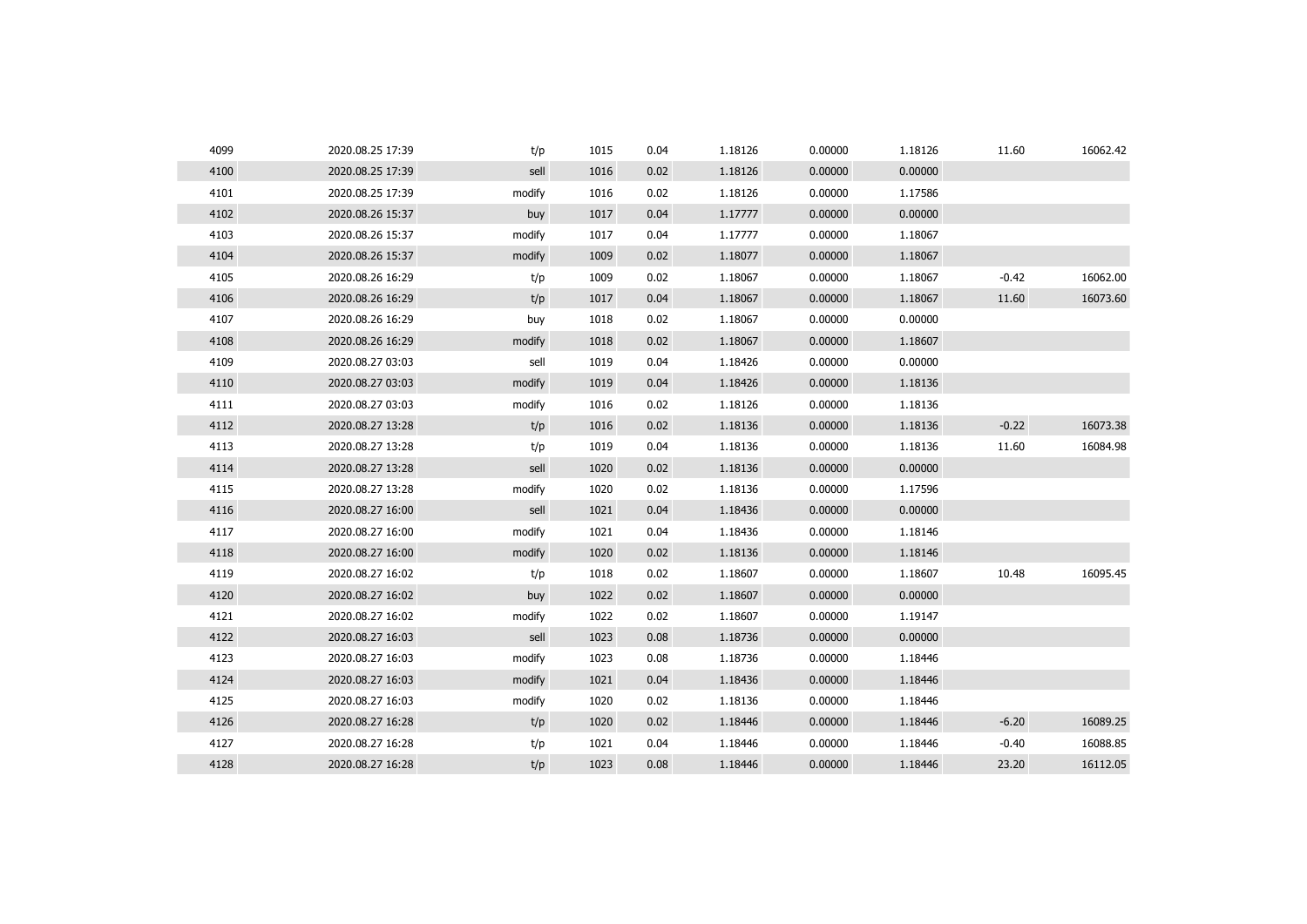| 4129 | 2020.08.27 16:28 | sell   | 1024 | 0.02 | 1.18446 | 0.00000 | 0.00000 |          |          |
|------|------------------|--------|------|------|---------|---------|---------|----------|----------|
| 4130 | 2020.08.27 16:28 | modify | 1024 | 0.02 | 1.18446 | 0.00000 | 1.17906 |          |          |
| 4131 | 2020.08.27 16:29 | buy    | 1025 | 0.04 | 1.18307 | 0.00000 | 0.00000 |          |          |
| 4132 | 2020.08.27 16:29 | modify | 1025 | 0.04 | 1.18307 | 0.00000 | 1.18597 |          |          |
| 4133 | 2020.08.27 16:29 | modify | 1022 | 0.02 | 1.18607 | 0.00000 | 1.18597 |          |          |
| 4134 | 2020.08.27 16:38 | buy    | 1026 | 0.08 | 1.18007 | 0.00000 | 0.00000 |          |          |
| 4135 | 2020.08.27 16:38 | modify | 1026 | 0.08 | 1.18007 | 0.00000 | 1.18297 |          |          |
| 4136 | 2020.08.27 16:38 | modify | 1025 | 0.04 | 1.18307 | 0.00000 | 1.18297 |          |          |
| 4137 | 2020.08.27 16:38 | modify | 1022 | 0.02 | 1.18607 | 0.00000 | 1.18297 |          |          |
| 4138 | 2020.08.27 16:39 | t/p    | 1024 | 0.02 | 1.17906 | 0.00000 | 1.17906 | 10.80    | 16122.85 |
| 4139 | 2020.08.27 16:39 | sell   | 1027 | 0.02 | 1.17906 | 0.00000 | 0.00000 |          |          |
| 4140 | 2020.08.27 16:39 | modify | 1027 | 0.02 | 1.17906 | 0.00000 | 1.17366 |          |          |
| 4141 | 2020.08.27 16:53 | sell   | 1028 | 0.04 | 1.18206 | 0.00000 | 0.00000 |          |          |
| 4142 | 2020.08.27 16:53 | modify | 1028 | 0.04 | 1.18206 | 0.00000 | 1.17916 |          |          |
| 4143 | 2020.08.27 16:53 | modify | 1027 | 0.02 | 1.17906 | 0.00000 | 1.17916 |          |          |
| 4144 | 2020.08.27 17:26 | t/p    | 1027 | 0.02 | 1.17916 | 0.00000 | 1.17916 | $-0.20$  | 16122.65 |
| 4145 | 2020.08.27 17:26 | t/p    | 1028 | 0.04 | 1.17916 | 0.00000 | 1.17916 | 11.60    | 16134.25 |
| 4146 | 2020.08.27 17:26 | sell   | 1029 | 0.02 | 1.17916 | 0.00000 | 0.00000 |          |          |
| 4147 | 2020.08.27 17:26 | modify | 1029 | 0.02 | 1.17916 | 0.00000 | 1.17376 |          |          |
| 4148 | 2020.08.27 17:38 | buy    | 1030 | 0.16 | 1.17707 | 0.00000 | 0.00000 |          |          |
| 4149 | 2020.08.27 17:38 | modify | 1030 | 0.16 | 1.17707 | 0.00000 | 1.17997 |          |          |
| 4150 | 2020.08.27 17:38 | modify | 1026 | 0.08 | 1.18007 | 0.00000 | 1.17997 |          |          |
| 4151 | 2020.08.27 17:38 | modify | 1025 | 0.04 | 1.18307 | 0.00000 | 1.17997 |          |          |
| 4152 | 2020.08.27 17:38 | modify | 1022 | 0.02 | 1.18607 | 0.00000 | 1.17997 |          |          |
| 4153 | 2020.08.27 18:19 | t/p    | 1022 | 0.02 | 1.17997 | 0.00000 | 1.17997 | $-12.20$ | 16122.05 |
| 4154 | 2020.08.27 18:19 | t/p    | 1025 | 0.04 | 1.17997 | 0.00000 | 1.17997 | $-12.40$ | 16109.65 |
| 4155 | 2020.08.27 18:19 | t/p    | 1026 | 0.08 | 1.17997 | 0.00000 | 1.17997 | $-0.80$  | 16108.85 |
| 4156 | 2020.08.27 18:19 | t/p    | 1030 | 0.16 | 1.17997 | 0.00000 | 1.17997 | 46.40    | 16155.25 |
| 4157 | 2020.08.27 18:19 | buy    | 1031 | 0.02 | 1.17997 | 0.00000 | 0.00000 |          |          |
| 4158 | 2020.08.27 18:19 | modify | 1031 | 0.02 | 1.17997 | 0.00000 | 1.18537 |          |          |
|      |                  |        |      |      |         |         |         |          |          |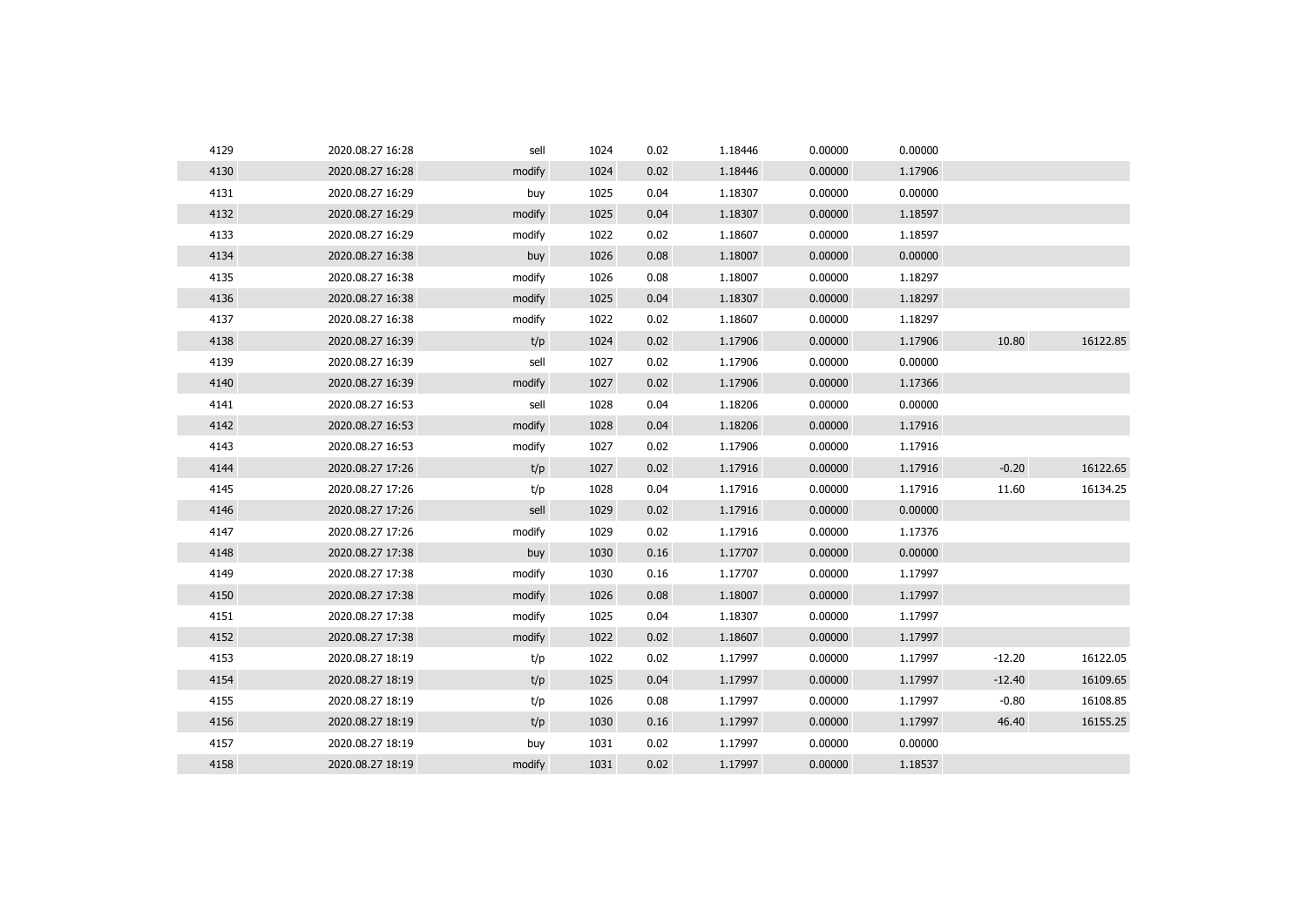| 4159 | 2020.08.27 18:37 | sell   | 1032 | 0.04 | 1.18216 | 0.00000 | 0.00000 |          |          |
|------|------------------|--------|------|------|---------|---------|---------|----------|----------|
| 4160 | 2020.08.27 18:37 | modify | 1032 | 0.04 | 1.18216 | 0.00000 | 1.17926 |          |          |
| 4161 | 2020.08.27 18:37 | modify | 1029 | 0.02 | 1.17916 | 0.00000 | 1.17926 |          |          |
| 4162 | 2020.08.28 06:29 | sell   | 1033 | 0.08 | 1.18516 | 0.00000 | 0.00000 |          |          |
| 4163 | 2020.08.28 06:29 | modify | 1033 | 0.08 | 1.18516 | 0.00000 | 1.18226 |          |          |
| 4164 | 2020.08.28 06:29 | modify | 1032 | 0.04 | 1.18216 | 0.00000 | 1.18226 |          |          |
| 4165 | 2020.08.28 06:29 | modify | 1029 | 0.02 | 1.17916 | 0.00000 | 1.18226 |          |          |
| 4166 | 2020.08.28 06:36 | t/p    | 1031 | 0.02 | 1.18537 | 0.00000 | 1.18537 | 10.69    | 16165.94 |
| 4167 | 2020.08.28 06:36 | buy    | 1034 | 0.02 | 1.18537 | 0.00000 | 0.00000 |          |          |
| 4168 | 2020.08.28 06:36 | modify | 1034 | 0.02 | 1.18537 | 0.00000 | 1.19077 |          |          |
| 4169 | 2020.08.28 10:19 | sell   | 1035 | 0.16 | 1.18816 | 0.00000 | 0.00000 |          |          |
| 4170 | 2020.08.28 10:19 | modify | 1035 | 0.16 | 1.18816 | 0.00000 | 1.18526 |          |          |
| 4171 | 2020.08.28 10:19 | modify | 1033 | 0.08 | 1.18516 | 0.00000 | 1.18526 |          |          |
| 4172 | 2020.08.28 10:19 | modify | 1032 | 0.04 | 1.18216 | 0.00000 | 1.18526 |          |          |
| 4173 | 2020.08.28 10:19 | modify | 1029 | 0.02 | 1.17916 | 0.00000 | 1.18526 |          |          |
| 4174 | 2020.08.28 11:29 | t/p    | 1034 | 0.02 | 1.19077 | 0.00000 | 1.19077 | 10.80    | 16176.74 |
| 4175 | 2020.08.28 11:29 | buy    | 1036 | 0.02 | 1.19077 | 0.00000 | 0.00000 |          |          |
| 4176 | 2020.08.28 11:29 | modify | 1036 | 0.02 | 1.19077 | 0.00000 | 1.19617 |          |          |
| 4177 | 2020.08.28 11:37 | sell   | 1037 | 0.32 | 1.19116 | 0.00000 | 0.00000 |          |          |
| 4178 | 2020.08.28 11:37 | modify | 1037 | 0.32 | 1.19116 | 0.00000 | 1.18826 |          |          |
| 4179 | 2020.08.28 11:37 | modify | 1035 | 0.16 | 1.18816 | 0.00000 | 1.18826 |          |          |
| 4180 | 2020.08.28 11:37 | modify | 1033 | 0.08 | 1.18516 | 0.00000 | 1.18826 |          |          |
| 4181 | 2020.08.28 11:37 | modify | 1032 | 0.04 | 1.18216 | 0.00000 | 1.18826 |          |          |
| 4182 | 2020.08.28 11:37 | modify | 1029 | 0.02 | 1.17916 | 0.00000 | 1.18826 |          |          |
| 4183 | 2020.08.28 15:37 | t/p    | 1029 | 0.02 | 1.18826 | 0.00000 | 1.18826 | $-18.21$ | 16158.54 |
| 4184 | 2020.08.28 15:37 | t/p    | 1032 | 0.04 | 1.18826 | 0.00000 | 1.18826 | $-24.41$ | 16134.13 |
| 4185 | 2020.08.28 15:37 | t/p    | 1033 | 0.08 | 1.18826 | 0.00000 | 1.18826 | $-24.80$ | 16109.33 |
| 4186 | 2020.08.28 15:37 | t/p    | 1035 | 0.16 | 1.18826 | 0.00000 | 1.18826 | $-1.60$  | 16107.73 |
| 4187 | 2020.08.28 15:37 | t/p    | 1037 | 0.32 | 1.18826 | 0.00000 | 1.18826 | 92.80    | 16200.53 |
| 4188 | 2020.08.28 15:37 | sell   | 1038 | 0.02 | 1.18826 | 0.00000 | 0.00000 |          |          |
|      |                  |        |      |      |         |         |         |          |          |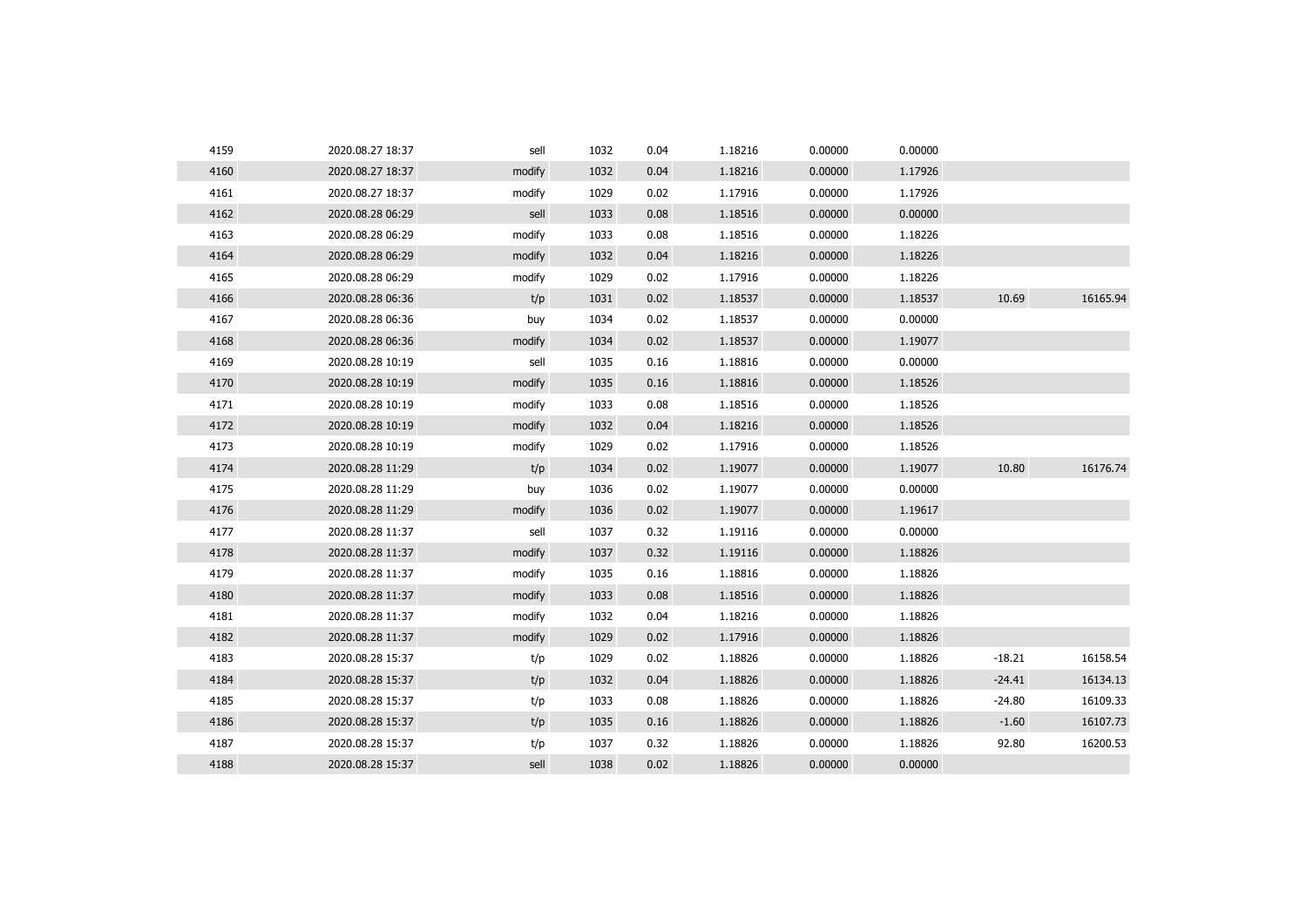| 4189 | 2020.08.28 15:37 | modify | 1038 | 0.02 | 1.18826 | 0.00000 | 1.18286 |         |          |
|------|------------------|--------|------|------|---------|---------|---------|---------|----------|
| 4190 | 2020.08.28 15:39 | buy    | 1039 | 0.04 | 1.18777 | 0.00000 | 0.00000 |         |          |
| 4191 | 2020.08.28 15:39 | modify | 1039 | 0.04 | 1.18777 | 0.00000 | 1.19067 |         |          |
| 4192 | 2020.08.28 15:39 | modify | 1036 | 0.02 | 1.19077 | 0.00000 | 1.19067 |         |          |
| 4193 | 2020.08.28 17:38 | t/p    | 1036 | 0.02 | 1.19067 | 0.00000 | 1.19067 | $-0.20$ | 16200.33 |
| 4194 | 2020.08.28 17:38 | t/p    | 1039 | 0.04 | 1.19067 | 0.00000 | 1.19067 | 11.60   | 16211.93 |
| 4195 | 2020.08.28 17:38 | buy    | 1040 | 0.02 | 1.19067 | 0.00000 | 0.00000 |         |          |
| 4196 | 2020.08.28 17:38 | modify | 1040 | 0.02 | 1.19067 | 0.00000 | 1.19607 |         |          |
| 4197 | 2020.08.31 01:39 | sell   | 1041 | 0.04 | 1.19126 | 0.00000 | 0.00000 |         |          |
| 4198 | 2020.08.31 01:39 | modify | 1041 | 0.04 | 1.19126 | 0.00000 | 1.18836 |         |          |
| 4199 | 2020.08.31 01:39 | modify | 1038 | 0.02 | 1.18826 | 0.00000 | 1.18836 |         |          |
| 4200 | 2020.08.31 16:03 | sell   | 1042 | 0.08 | 1.19426 | 0.00000 | 0.00000 |         |          |
| 4201 | 2020.08.31 16:03 | modify | 1042 | 0.08 | 1.19426 | 0.00000 | 1.19136 |         |          |
| 4202 | 2020.08.31 16:03 | modify | 1041 | 0.04 | 1.19126 | 0.00000 | 1.19136 |         |          |
| 4203 | 2020.08.31 16:03 | modify | 1038 | 0.02 | 1.18826 | 0.00000 | 1.19136 |         |          |
| 4204 | 2020.08.31 17:38 | t/p    | 1040 | 0.02 | 1.19607 | 0.00000 | 1.19607 | 10.69   | 16222.62 |
| 4205 | 2020.08.31 17:38 | buy    | 1043 | 0.02 | 1.19607 | 0.00000 | 0.00000 |         |          |
| 4206 | 2020.08.31 17:38 | modify | 1043 | 0.02 | 1.19607 | 0.00000 | 1.20147 |         |          |
| 4207 | 2020.08.31 22:28 | buy    | 1044 | 0.04 | 1.19307 | 0.00000 | 0.00000 |         |          |
| 4208 | 2020.08.31 22:28 | modify | 1044 | 0.04 | 1.19307 | 0.00000 | 1.19597 |         |          |
| 4209 | 2020.08.31 22:28 | modify | 1043 | 0.02 | 1.19607 | 0.00000 | 1.19597 |         |          |
| 4210 | 2020.09.01 04:17 | t/p    | 1043 | 0.02 | 1.19597 | 0.00000 | 1.19597 | $-0.31$ | 16222.31 |
| 4211 | 2020.09.01 04:17 | t/p    | 1044 | 0.04 | 1.19597 | 0.00000 | 1.19597 | 11.38   | 16233.69 |
| 4212 | 2020.09.01 04:17 | buy    | 1045 | 0.02 | 1.19597 | 0.00000 | 0.00000 |         |          |
| 4213 | 2020.09.01 04:17 | modify | 1045 | 0.02 | 1.19597 | 0.00000 | 1.20137 |         |          |
| 4214 | 2020.09.01 04:32 | sell   | 1046 | 0.16 | 1.19726 | 0.00000 | 0.00000 |         |          |
| 4215 | 2020.09.01 04:32 | modify | 1046 | 0.16 | 1.19726 | 0.00000 | 1.19436 |         |          |
| 4216 | 2020.09.01 04:32 | modify | 1042 | 0.08 | 1.19426 | 0.00000 | 1.19436 |         |          |
| 4217 | 2020.09.01 04:32 | modify | 1041 | 0.04 | 1.19126 | 0.00000 | 1.19436 |         |          |
| 4218 | 2020.09.01 04:32 | modify | 1038 | 0.02 | 1.18826 | 0.00000 | 1.19436 |         |          |
|      |                  |        |      |      |         |         |         |         |          |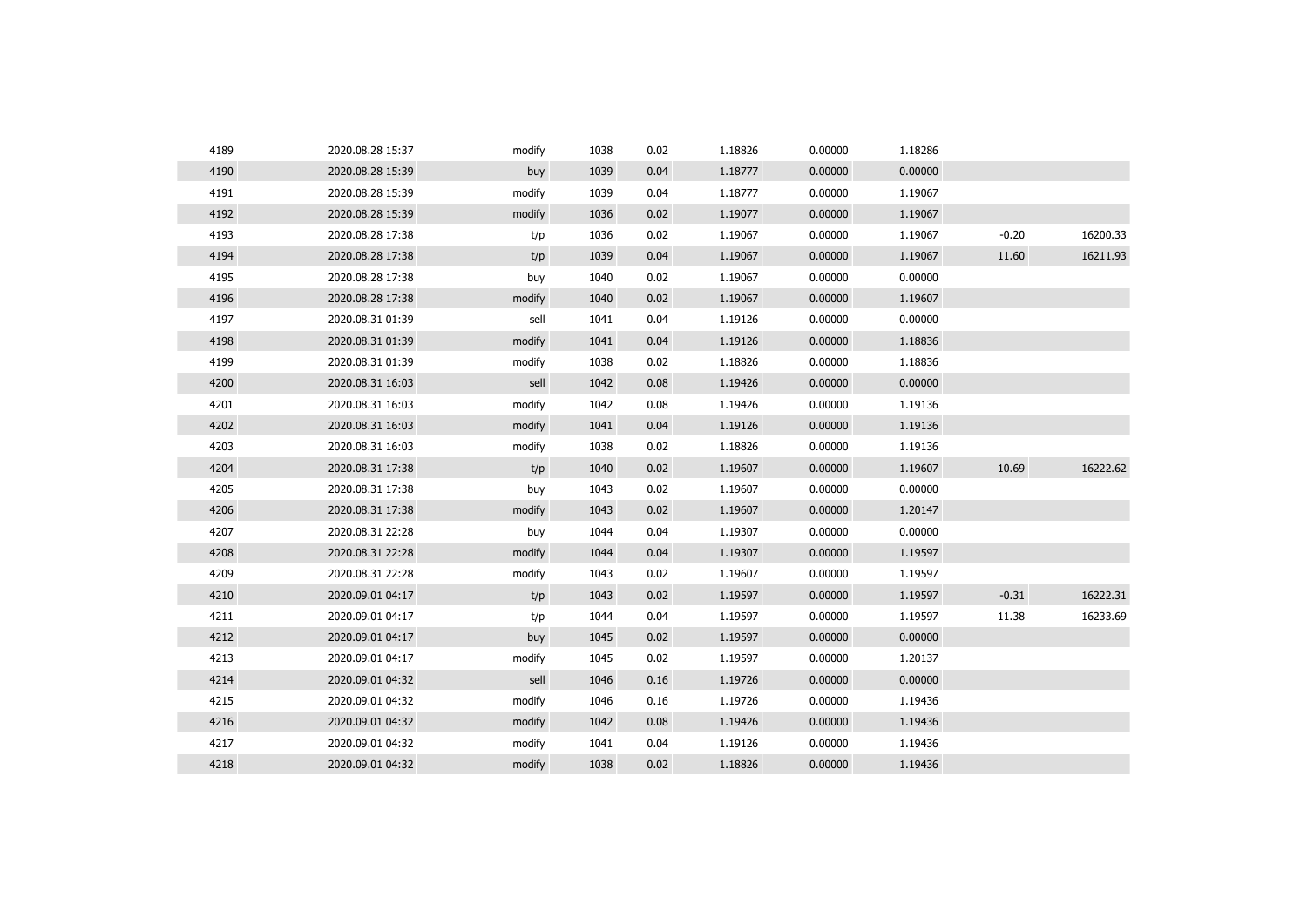| 4219 | 2020.09.01 16:03 | sell   | 1047 | 0.32 | 1.20026 | 0.00000 | 0.00000 |          |          |
|------|------------------|--------|------|------|---------|---------|---------|----------|----------|
| 4220 | 2020.09.01 16:03 | modify | 1047 | 0.32 | 1.20026 | 0.00000 | 1.19736 |          |          |
| 4221 | 2020.09.01 16:03 | modify | 1046 | 0.16 | 1.19726 | 0.00000 | 1.19736 |          |          |
| 4222 | 2020.09.01 16:03 | modify | 1042 | 0.08 | 1.19426 | 0.00000 | 1.19736 |          |          |
| 4223 | 2020.09.01 16:03 | modify | 1041 | 0.04 | 1.19126 | 0.00000 | 1.19736 |          |          |
| 4224 | 2020.09.01 16:03 | modify | 1038 | 0.02 | 1.18826 | 0.00000 | 1.19736 |          |          |
| 4225 | 2020.09.01 16:37 | t/p    | 1038 | 0.02 | 1.19736 | 0.00000 | 1.19736 | $-18.21$ | 16215.48 |
| 4226 | 2020.09.01 16:37 | t/p    | 1041 | 0.04 | 1.19736 | 0.00000 | 1.19736 | $-24.41$ | 16191.07 |
| 4227 | 2020.09.01 16:37 | t/p    | 1042 | 0.08 | 1.19736 | 0.00000 | 1.19736 | $-24.82$ | 16166.25 |
| 4228 | 2020.09.01 16:37 | t/p    | 1046 | 0.16 | 1.19736 | 0.00000 | 1.19736 | $-1.60$  | 16164.65 |
| 4229 | 2020.09.01 16:37 | t/p    | 1047 | 0.32 | 1.19736 | 0.00000 | 1.19736 | 92.80    | 16257.45 |
| 4230 | 2020.09.01 16:37 | sell   | 1048 | 0.02 | 1.19736 | 0.00000 | 0.00000 |          |          |
| 4231 | 2020.09.01 16:37 | modify | 1048 | 0.02 | 1.19736 | 0.00000 | 1.19196 |          |          |
| 4232 | 2020.09.01 20:02 | buy    | 1049 | 0.04 | 1.19297 | 0.00000 | 0.00000 |          |          |
| 4233 | 2020.09.01 20:02 | modify | 1049 | 0.04 | 1.19297 | 0.00000 | 1.19587 |          |          |
| 4234 | 2020.09.01 20:02 | modify | 1045 | 0.02 | 1.19597 | 0.00000 | 1.19587 |          |          |
| 4235 | 2020.09.01 20:17 | t/p    | 1048 | 0.02 | 1.19196 | 0.00000 | 1.19196 | 10.80    | 16268.25 |
| 4236 | 2020.09.01 20:17 | sell   | 1050 | 0.02 | 1.19196 | 0.00000 | 0.00000 |          |          |
| 4237 | 2020.09.01 20:17 | modify | 1050 | 0.02 | 1.19196 | 0.00000 | 1.18656 |          |          |
| 4238 | 2020.09.02 04:28 | buy    | 1051 | 0.08 | 1.18997 | 0.00000 | 0.00000 |          |          |
| 4239 | 2020.09.02 04:28 | modify | 1051 | 0.08 | 1.18997 | 0.00000 | 1.19287 |          |          |
| 4240 | 2020.09.02 04:28 | modify | 1049 | 0.04 | 1.19297 | 0.00000 | 1.19287 |          |          |
| 4241 | 2020.09.02 04:28 | modify | 1045 | 0.02 | 1.19597 | 0.00000 | 1.19287 |          |          |
| 4242 | 2020.09.02 10:38 | buy    | 1052 | 0.16 | 1.18697 | 0.00000 | 0.00000 |          |          |
| 4243 | 2020.09.02 10:38 | modify | 1052 | 0.16 | 1.18697 | 0.00000 | 1.18987 |          |          |
| 4244 | 2020.09.02 10:38 | modify | 1051 | 0.08 | 1.18997 | 0.00000 | 1.18987 |          |          |
| 4245 | 2020.09.02 10:38 | modify | 1049 | 0.04 | 1.19297 | 0.00000 | 1.18987 |          |          |
| 4246 | 2020.09.02 10:38 | modify | 1045 | 0.02 | 1.19597 | 0.00000 | 1.18987 |          |          |
| 4247 | 2020.09.02 10:39 | t/p    | 1050 | 0.02 | 1.18656 | 0.00000 | 1.18656 | 10.79    | 16279.04 |
| 4248 | 2020.09.02 10:39 | sell   | 1053 | 0.02 | 1.18656 | 0.00000 | 0.00000 |          |          |
|      |                  |        |      |      |         |         |         |          |          |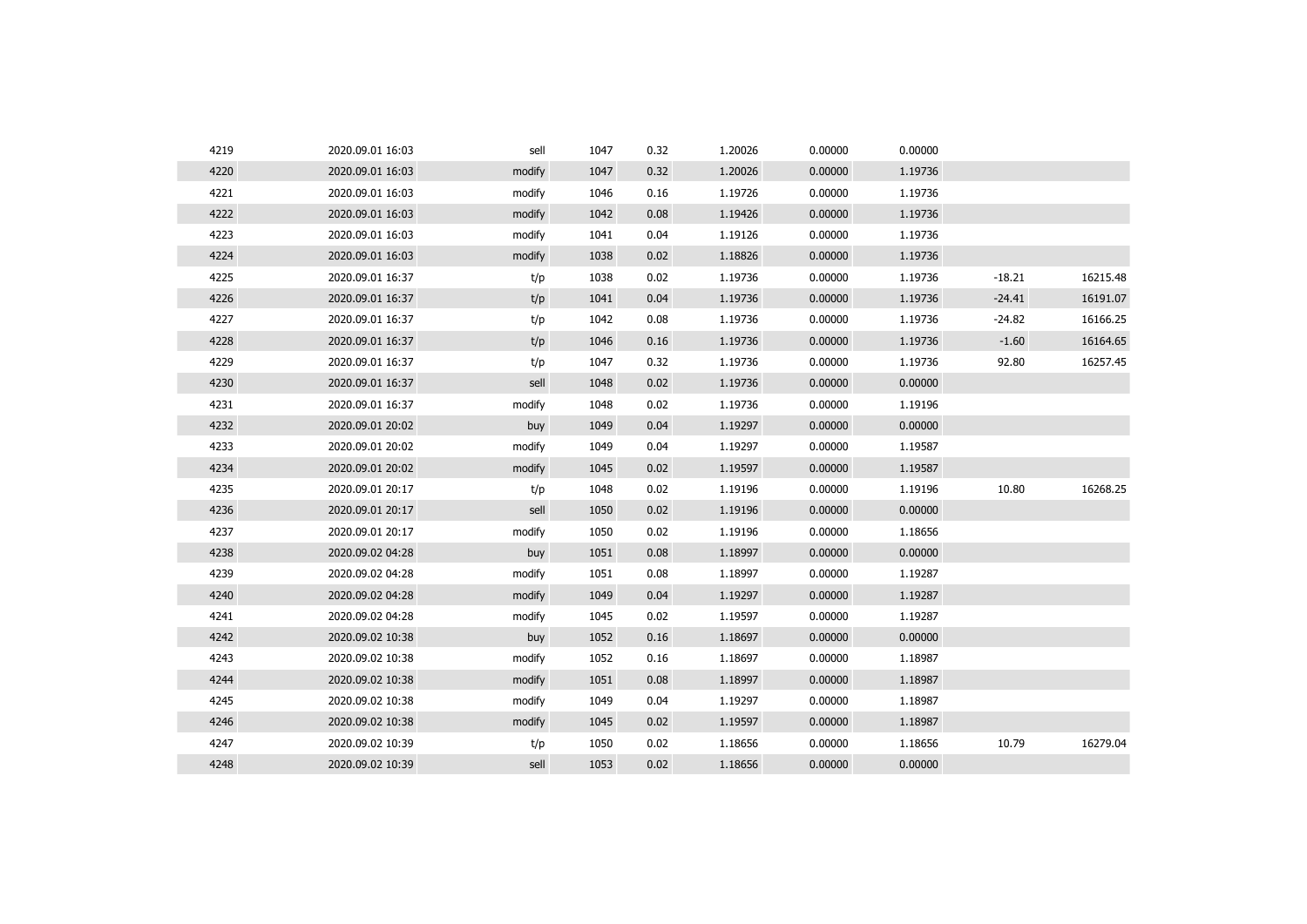| 4249 | 2020.09.02 10:39 | modify | 1053 | 0.02 | 1.18656 | 0.00000 | 1.18116 |          |          |
|------|------------------|--------|------|------|---------|---------|---------|----------|----------|
| 4250 | 2020.09.02 16:28 | buy    | 1054 | 0.32 | 1.18397 | 0.00000 | 0.00000 |          |          |
| 4251 | 2020.09.02 16:28 | modify | 1054 | 0.32 | 1.18397 | 0.00000 | 1.18687 |          |          |
| 4252 | 2020.09.02 16:28 | modify | 1052 | 0.16 | 1.18697 | 0.00000 | 1.18687 |          |          |
| 4253 | 2020.09.02 16:28 | modify | 1051 | 0.08 | 1.18997 | 0.00000 | 1.18687 |          |          |
| 4254 | 2020.09.02 16:28 | modify | 1049 | 0.04 | 1.19297 | 0.00000 | 1.18687 |          |          |
| 4255 | 2020.09.02 16:28 | modify | 1045 | 0.02 | 1.19597 | 0.00000 | 1.18687 |          |          |
| 4256 | 2020.09.03 07:36 | t/p    | 1053 | 0.02 | 1.18116 | 0.00000 | 1.18116 | 10.78    | 16289.82 |
| 4257 | 2020.09.03 07:36 | sell   | 1055 | 0.02 | 1.18116 | 0.00000 | 0.00000 |          |          |
| 4258 | 2020.09.03 07:36 | modify | 1055 | 0.02 | 1.18116 | 0.00000 | 1.17576 |          |          |
| 4259 | 2020.09.03 07:37 | buy    | 1056 | 0.64 | 1.18097 | 0.00000 | 0.00000 |          |          |
| 4260 | 2020.09.03 07:37 | modify | 1056 | 0.64 | 1.18097 | 0.00000 | 1.18387 |          |          |
| 4261 | 2020.09.03 07:37 | modify | 1054 | 0.32 | 1.18397 | 0.00000 | 1.18387 |          |          |
| 4262 | 2020.09.03 07:37 | modify | 1052 | 0.16 | 1.18697 | 0.00000 | 1.18387 |          |          |
| 4263 | 2020.09.03 07:37 | modify | 1051 | 0.08 | 1.18997 | 0.00000 | 1.18387 |          |          |
| 4264 | 2020.09.03 07:37 | modify | 1049 | 0.04 | 1.19297 | 0.00000 | 1.18387 |          |          |
| 4265 | 2020.09.03 07:37 | modify | 1045 | 0.02 | 1.19597 | 0.00000 | 1.18387 |          |          |
| 4266 | 2020.09.03 15:38 | t/p    | 1045 | 0.02 | 1.18387 | 0.00000 | 1.18387 | $-24.63$ | 16265.19 |
| 4267 | 2020.09.03 15:38 | t/p    | 1049 | 0.04 | 1.18387 | 0.00000 | 1.18387 | $-37.26$ | 16227.93 |
| 4268 | 2020.09.03 15:38 | t/p    | 1051 | 0.08 | 1.18387 | 0.00000 | 1.18387 | $-50.10$ | 16177.83 |
| 4269 | 2020.09.03 15:38 | t/p    | 1052 | 0.16 | 1.18387 | 0.00000 | 1.18387 | $-52.19$ | 16125.64 |
| 4270 | 2020.09.03 15:38 | t/p    | 1054 | 0.32 | 1.18387 | 0.00000 | 1.18387 | $-8.38$  | 16117.25 |
| 4271 | 2020.09.03 15:38 | t/p    | 1056 | 0.64 | 1.18387 | 0.00000 | 1.18387 | 185.60   | 16302.85 |
| 4272 | 2020.09.03 15:38 | buy    | 1057 | 0.02 | 1.18387 | 0.00000 | 0.00000 |          |          |
| 4273 | 2020.09.03 15:38 | modify | 1057 | 0.02 | 1.18387 | 0.00000 | 1.18927 |          |          |
| 4274 | 2020.09.03 16:29 | sell   | 1058 | 0.04 | 1.18416 | 0.00000 | 0.00000 |          |          |
| 4275 | 2020.09.03 16:29 | modify | 1058 | 0.04 | 1.18416 | 0.00000 | 1.18126 |          |          |
| 4276 | 2020.09.03 16:29 | modify | 1055 | 0.02 | 1.18116 | 0.00000 | 1.18126 |          |          |
| 4277 | 2020.09.03 18:39 | t/p    | 1055 | 0.02 | 1.18126 | 0.00000 | 1.18126 | $-0.20$  | 16302.65 |
| 4278 | 2020.09.03 18:39 | t/p    | 1058 | 0.04 | 1.18126 | 0.00000 | 1.18126 | 11.60    | 16314.25 |
|      |                  |        |      |      |         |         |         |          |          |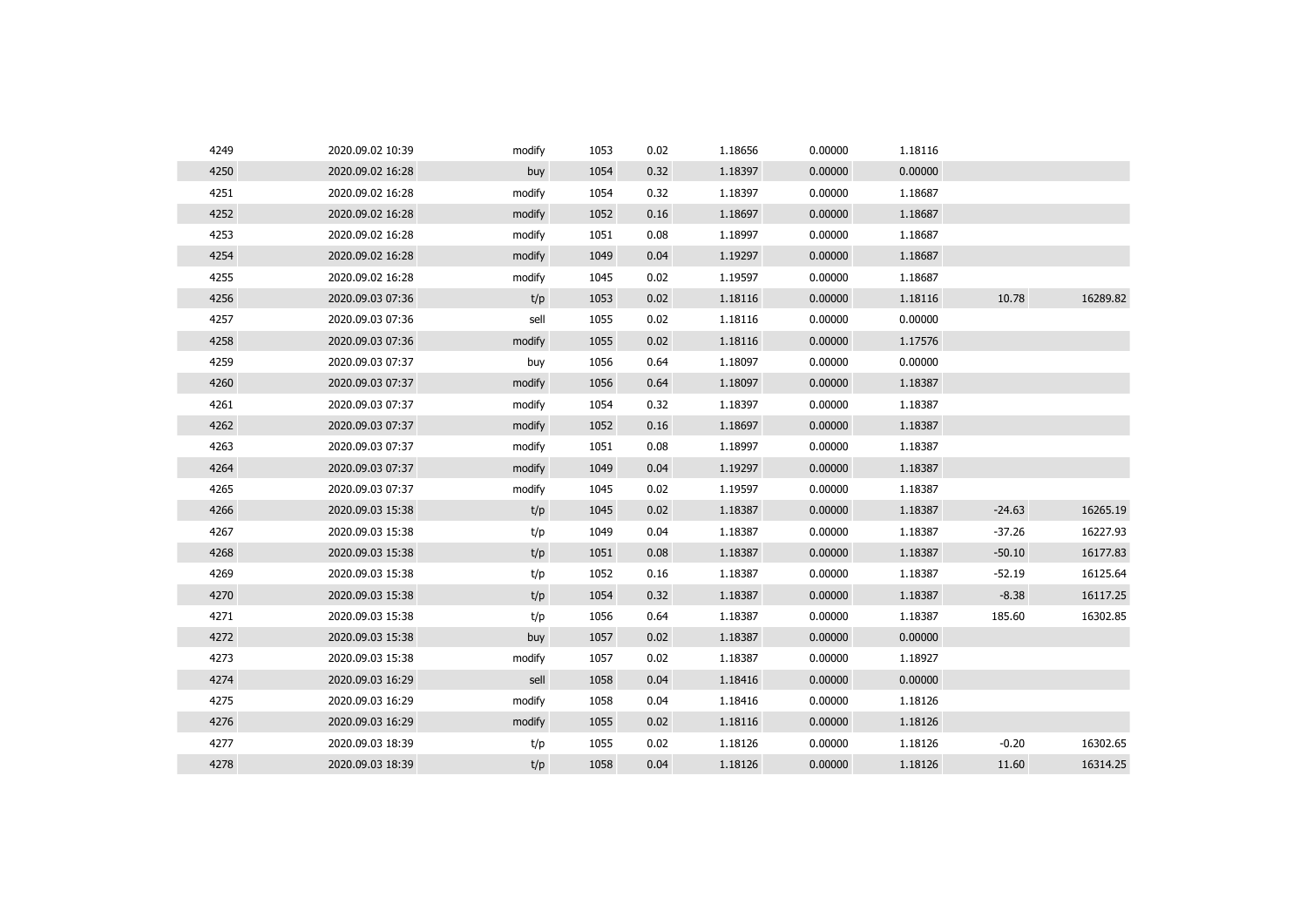| 4279 | 2020.09.03 18:39 | sell   | 1059 | 0.02 | 1.18126 | 0.00000 | 0.00000 |         |          |
|------|------------------|--------|------|------|---------|---------|---------|---------|----------|
| 4280 | 2020.09.03 18:39 | modify | 1059 | 0.02 | 1.18126 | 0.00000 | 1.17586 |         |          |
| 4281 | 2020.09.03 19:38 | sell   | 1060 | 0.04 | 1.18426 | 0.00000 | 0.00000 |         |          |
| 4282 | 2020.09.03 19:38 | modify | 1060 | 0.04 | 1.18426 | 0.00000 | 1.18136 |         |          |
| 4283 | 2020.09.03 19:38 | modify | 1059 | 0.02 | 1.18126 | 0.00000 | 1.18136 |         |          |
| 4284 | 2020.09.04 15:37 | t/p    | 1059 | 0.02 | 1.18136 | 0.00000 | 1.18136 | $-0.21$ | 16314.05 |
| 4285 | 2020.09.04 15:37 | t/p    | 1060 | 0.04 | 1.18136 | 0.00000 | 1.18136 | 11.59   | 16325.64 |
| 4286 | 2020.09.04 15:37 | sell   | 1061 | 0.02 | 1.18136 | 0.00000 | 0.00000 |         |          |
| 4287 | 2020.09.04 15:37 | modify | 1061 | 0.02 | 1.18136 | 0.00000 | 1.17596 |         |          |
| 4288 | 2020.09.04 15:38 | buy    | 1062 | 0.04 | 1.18087 | 0.00000 | 0.00000 |         |          |
| 4289 | 2020.09.04 15:38 | modify | 1062 | 0.04 | 1.18087 | 0.00000 | 1.18377 |         |          |
| 4290 | 2020.09.04 15:38 | modify | 1057 | 0.02 | 1.18387 | 0.00000 | 1.18377 |         |          |
| 4291 | 2020.09.04 20:18 | t/p    | 1057 | 0.02 | 1.18377 | 0.00000 | 1.18377 | $-0.31$ | 16325.33 |
| 4292 | 2020.09.04 20:18 | t/p    | 1062 | 0.04 | 1.18377 | 0.00000 | 1.18377 | 11.60   | 16336.93 |
| 4293 | 2020.09.04 20:18 | buy    | 1063 | 0.02 | 1.18377 | 0.00000 | 0.00000 |         |          |
| 4294 | 2020.09.04 20:18 | modify | 1063 | 0.02 | 1.18377 | 0.00000 | 1.18917 |         |          |
| 4295 | 2020.09.04 20:36 | sell   | 1064 | 0.04 | 1.18436 | 0.00000 | 0.00000 |         |          |
| 4296 | 2020.09.04 20:36 | modify | 1064 | 0.04 | 1.18436 | 0.00000 | 1.18146 |         |          |
| 4297 | 2020.09.04 20:36 | modify | 1061 | 0.02 | 1.18136 | 0.00000 | 1.18146 |         |          |
| 4298 | 2020.09.07 13:38 | t/p    | 1061 | 0.02 | 1.18146 | 0.00000 | 1.18146 | $-0.21$ | 16336.72 |
| 4299 | 2020.09.07 13:38 | t/p    | 1064 | 0.04 | 1.18146 | 0.00000 | 1.18146 | 11.59   | 16348.31 |
| 4300 | 2020.09.07 13:38 | sell   | 1065 | 0.02 | 1.18146 | 0.00000 | 0.00000 |         |          |
| 4301 | 2020.09.07 13:38 | modify | 1065 | 0.02 | 1.18146 | 0.00000 | 1.17606 |         |          |
| 4302 | 2020.09.08 03:38 | buy    | 1066 | 0.04 | 1.18077 | 0.00000 | 0.00000 |         |          |
| 4303 | 2020.09.08 03:38 | modify | 1066 | 0.04 | 1.18077 | 0.00000 | 1.18367 |         |          |
| 4304 | 2020.09.08 03:38 | modify | 1063 | 0.02 | 1.18377 | 0.00000 | 1.18367 |         |          |
| 4305 | 2020.09.08 13:14 | buy    | 1067 | 0.08 | 1.17777 | 0.00000 | 0.00000 |         |          |
| 4306 | 2020.09.08 13:14 | modify | 1067 | 0.08 | 1.17777 | 0.00000 | 1.18067 |         |          |
| 4307 | 2020.09.08 13:14 | modify | 1066 | 0.04 | 1.18077 | 0.00000 | 1.18067 |         |          |
| 4308 | 2020.09.08 13:14 | modify | 1063 | 0.02 | 1.18377 | 0.00000 | 1.18067 |         |          |
|      |                  |        |      |      |         |         |         |         |          |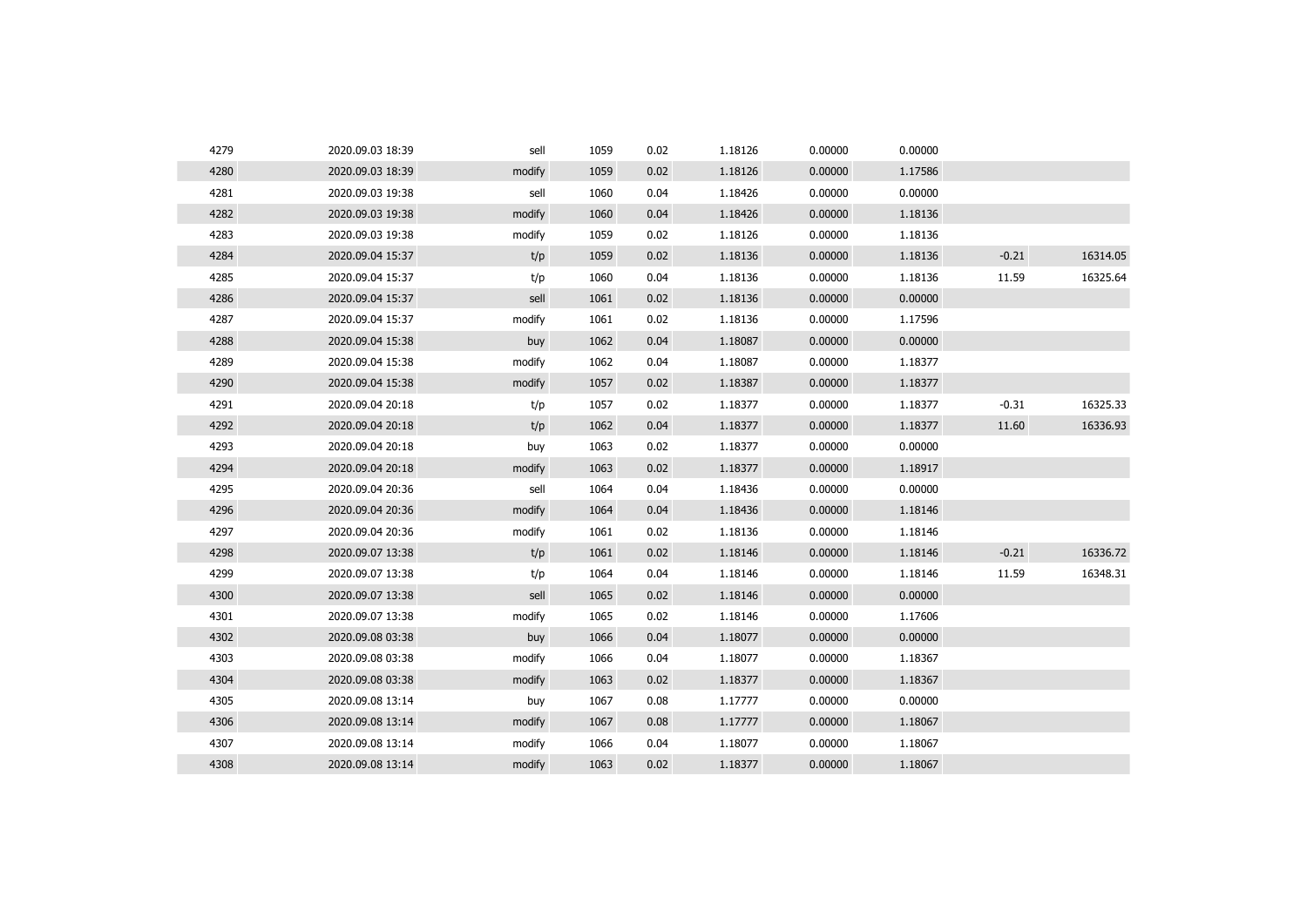| 4309 | 2020.09.09 01:37 | t/p    | 1065 | 0.02 | 1.17606 | 0.00000 | 1.17606 | 10.79   | 16359.10 |
|------|------------------|--------|------|------|---------|---------|---------|---------|----------|
| 4310 | 2020.09.09 01:37 | sell   | 1068 | 0.02 | 1.17606 | 0.00000 | 0.00000 |         |          |
| 4311 | 2020.09.09 01:37 | modify | 1068 | 0.02 | 1.17606 | 0.00000 | 1.17066 |         |          |
| 4312 | 2020.09.09 15:26 | sell   | 1069 | 0.04 | 1.17906 | 0.00000 | 0.00000 |         |          |
| 4313 | 2020.09.09 15:26 | modify | 1069 | 0.04 | 1.17906 | 0.00000 | 1.17616 |         |          |
| 4314 | 2020.09.09 15:26 | modify | 1068 | 0.02 | 1.17606 | 0.00000 | 1.17616 |         |          |
| 4315 | 2020.09.09 15:36 | t/p    | 1063 | 0.02 | 1.18067 | 0.00000 | 1.18067 | $-6.52$ | 16352.57 |
| 4316 | 2020.09.09 15:36 | t/p    | 1066 | 0.04 | 1.18067 | 0.00000 | 1.18067 | $-0.62$ | 16351.96 |
| 4317 | 2020.09.09 15:36 | t/p    | 1067 | 0.08 | 1.18067 | 0.00000 | 1.18067 | 22.77   | 16374.73 |
| 4318 | 2020.09.09 15:36 | buy    | 1070 | 0.02 | 1.18067 | 0.00000 | 0.00000 |         |          |
| 4319 | 2020.09.09 15:36 | modify | 1070 | 0.02 | 1.18067 | 0.00000 | 1.18607 |         |          |
| 4320 | 2020.09.09 16:38 | sell   | 1071 | 0.08 | 1.18206 | 0.00000 | 0.00000 |         |          |
| 4321 | 2020.09.09 16:38 | modify | 1071 | 0.08 | 1.18206 | 0.00000 | 1.17916 |         |          |
| 4322 | 2020.09.09 16:38 | modify | 1069 | 0.04 | 1.17906 | 0.00000 | 1.17916 |         |          |
| 4323 | 2020.09.09 16:38 | modify | 1068 | 0.02 | 1.17606 | 0.00000 | 1.17916 |         |          |
| 4324 | 2020.09.10 15:09 | sell   | 1072 | 0.16 | 1.18506 | 0.00000 | 0.00000 |         |          |
| 4325 | 2020.09.10 15:09 | modify | 1072 | 0.16 | 1.18506 | 0.00000 | 1.18216 |         |          |
| 4326 | 2020.09.10 15:09 | modify | 1071 | 0.08 | 1.18206 | 0.00000 | 1.18216 |         |          |
| 4327 | 2020.09.10 15:09 | modify | 1069 | 0.04 | 1.17906 | 0.00000 | 1.18216 |         |          |
| 4328 | 2020.09.10 15:09 | modify | 1068 | 0.02 | 1.17606 | 0.00000 | 1.18216 |         |          |
| 4329 | 2020.09.10 15:18 | t/p    | 1070 | 0.02 | 1.18607 | 0.00000 | 1.18607 | 10.48   | 16385.20 |
| 4330 | 2020.09.10 15:18 | buy    | 1073 | 0.02 | 1.18607 | 0.00000 | 0.00000 |         |          |
| 4331 | 2020.09.10 15:18 | modify | 1073 | 0.02 | 1.18607 | 0.00000 | 1.19147 |         |          |
| 4332 | 2020.09.10 15:28 | sell   | 1074 | 0.32 | 1.18806 | 0.00000 | 0.00000 |         |          |
| 4333 | 2020.09.10 15:28 | modify | 1074 | 0.32 | 1.18806 | 0.00000 | 1.18516 |         |          |
| 4334 | 2020.09.10 15:28 | modify | 1072 | 0.16 | 1.18506 | 0.00000 | 1.18516 |         |          |
| 4335 | 2020.09.10 15:28 | modify | 1071 | 0.08 | 1.18206 | 0.00000 | 1.18516 |         |          |
| 4336 | 2020.09.10 15:28 | modify | 1069 | 0.04 | 1.17906 | 0.00000 | 1.18516 |         |          |
| 4337 | 2020.09.10 15:28 | modify | 1068 | 0.02 | 1.17606 | 0.00000 | 1.18516 |         |          |
| 4338 | 2020.09.10 16:37 | sell   | 1075 | 0.64 | 1.19106 | 0.00000 | 0.00000 |         |          |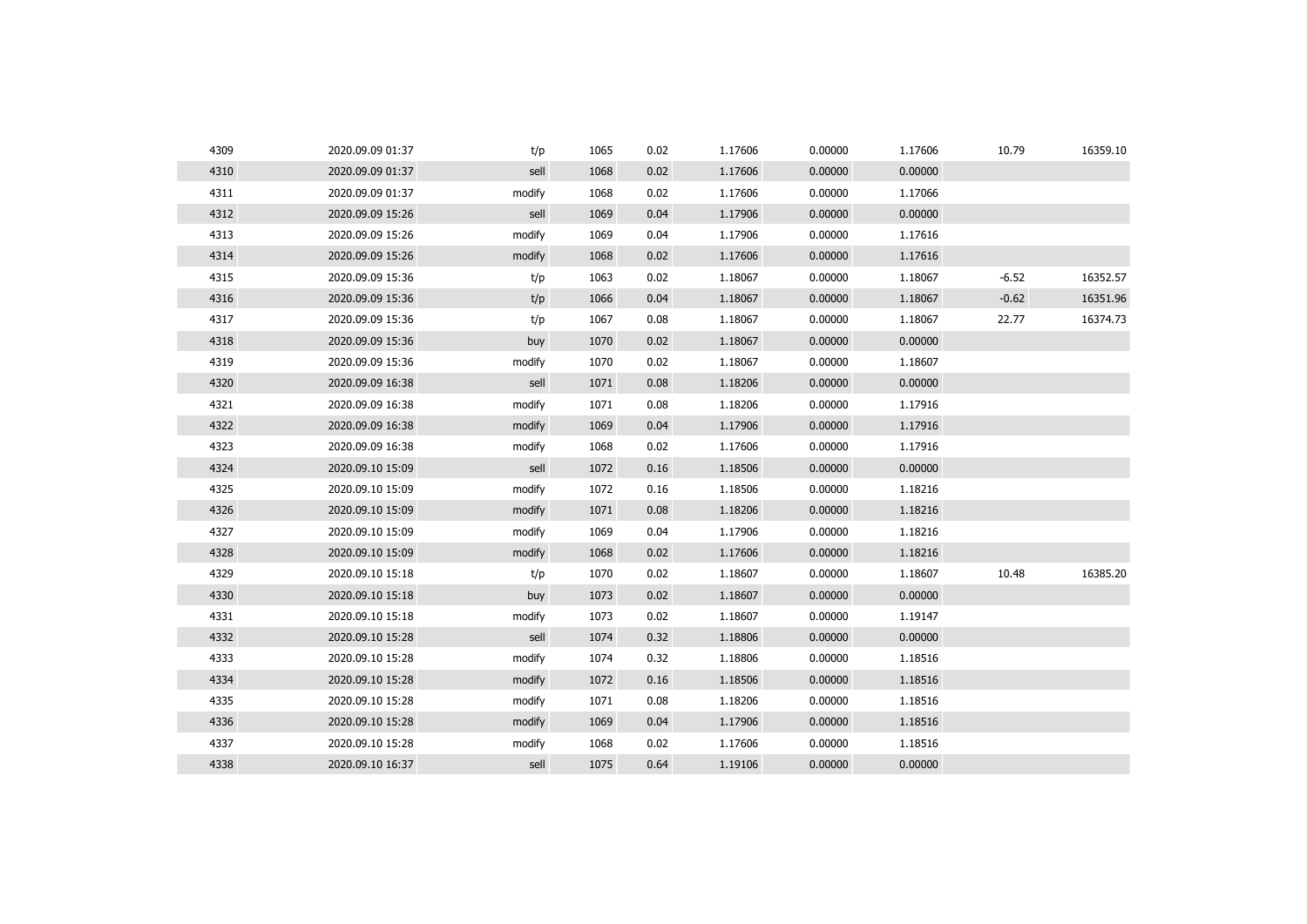| 4339 | 2020.09.10 16:37 | modify | 1075 | 0.64 | 1.19106 | 0.00000 | 1.18816 |          |          |
|------|------------------|--------|------|------|---------|---------|---------|----------|----------|
| 4340 | 2020.09.10 16:37 | modify | 1074 | 0.32 | 1.18806 | 0.00000 | 1.18816 |          |          |
| 4341 | 2020.09.10 16:37 | modify | 1072 | 0.16 | 1.18506 | 0.00000 | 1.18816 |          |          |
| 4342 | 2020.09.10 16:37 | modify | 1071 | 0.08 | 1.18206 | 0.00000 | 1.18816 |          |          |
| 4343 | 2020.09.10 16:37 | modify | 1069 | 0.04 | 1.17906 | 0.00000 | 1.18816 |          |          |
| 4344 | 2020.09.10 16:37 | modify | 1068 | 0.02 | 1.17606 | 0.00000 | 1.18816 |          |          |
| 4345 | 2020.09.10 16:38 | t/p    | 1073 | 0.02 | 1.19147 | 0.00000 | 1.19147 | 10.80    | 16396.00 |
| 4346 | 2020.09.10 16:38 | buy    | 1076 | 0.02 | 1.19147 | 0.00000 | 0.00000 |          |          |
| 4347 | 2020.09.10 16:38 | modify | 1076 | 0.02 | 1.19147 | 0.00000 | 1.19687 |          |          |
| 4348 | 2020.09.10 17:29 | buy    | 1077 | 0.04 | 1.18847 | 0.00000 | 0.00000 |          |          |
| 4349 | 2020.09.10 17:29 | modify | 1077 | 0.04 | 1.18847 | 0.00000 | 1.19137 |          |          |
| 4350 | 2020.09.10 17:29 | modify | 1076 | 0.02 | 1.19147 | 0.00000 | 1.19137 |          |          |
| 4351 | 2020.09.10 17:36 | t/p    | 1068 | 0.02 | 1.18816 | 0.00000 | 1.18816 | $-24.22$ | 16371.78 |
| 4352 | 2020.09.10 17:36 | t/p    | 1069 | 0.04 | 1.18816 | 0.00000 | 1.18816 | $-36.44$ | 16335.35 |
| 4353 | 2020.09.10 17:36 | t/p    | 1071 | 0.08 | 1.18816 | 0.00000 | 1.18816 | $-48.87$ | 16286.48 |
| 4354 | 2020.09.10 17:36 | t/p    | 1072 | 0.16 | 1.18816 | 0.00000 | 1.18816 | $-49.60$ | 16236.88 |
| 4355 | 2020.09.10 17:36 | t/p    | 1074 | 0.32 | 1.18816 | 0.00000 | 1.18816 | $-3.20$  | 16233.68 |
| 4356 | 2020.09.10 17:36 | t/p    | 1075 | 0.64 | 1.18816 | 0.00000 | 1.18816 | 185.60   | 16419.28 |
| 4357 | 2020.09.10 17:36 | sell   | 1078 | 0.02 | 1.18816 | 0.00000 | 0.00000 |          |          |
| 4358 | 2020.09.10 17:36 | modify | 1078 | 0.02 | 1.18816 | 0.00000 | 1.18276 |          |          |
| 4359 | 2020.09.10 19:38 | buy    | 1079 | 0.08 | 1.18547 | 0.00000 | 0.00000 |          |          |
| 4360 | 2020.09.10 19:38 | modify | 1079 | 0.08 | 1.18547 | 0.00000 | 1.18837 |          |          |
| 4361 | 2020.09.10 19:38 | modify | 1077 | 0.04 | 1.18847 | 0.00000 | 1.18837 |          |          |
| 4362 | 2020.09.10 19:38 | modify | 1076 | 0.02 | 1.19147 | 0.00000 | 1.18837 |          |          |
| 4363 | 2020.09.10 21:37 | t/p    | 1078 | 0.02 | 1.18276 | 0.00000 | 1.18276 | 10.80    | 16430.08 |
| 4364 | 2020.09.10 21:37 | sell   | 1080 | 0.02 | 1.18276 | 0.00000 | 0.00000 |          |          |
| 4365 | 2020.09.10 21:37 | modify | 1080 | 0.02 | 1.18276 | 0.00000 | 1.17736 |          |          |
| 4366 | 2020.09.10 21:38 | buy    | 1081 | 0.16 | 1.18247 | 0.00000 | 0.00000 |          |          |
| 4367 | 2020.09.10 21:38 | modify | 1081 | 0.16 | 1.18247 | 0.00000 | 1.18537 |          |          |
| 4368 | 2020.09.10 21:38 | modify | 1079 | 0.08 | 1.18547 | 0.00000 | 1.18537 |          |          |
|      |                  |        |      |      |         |         |         |          |          |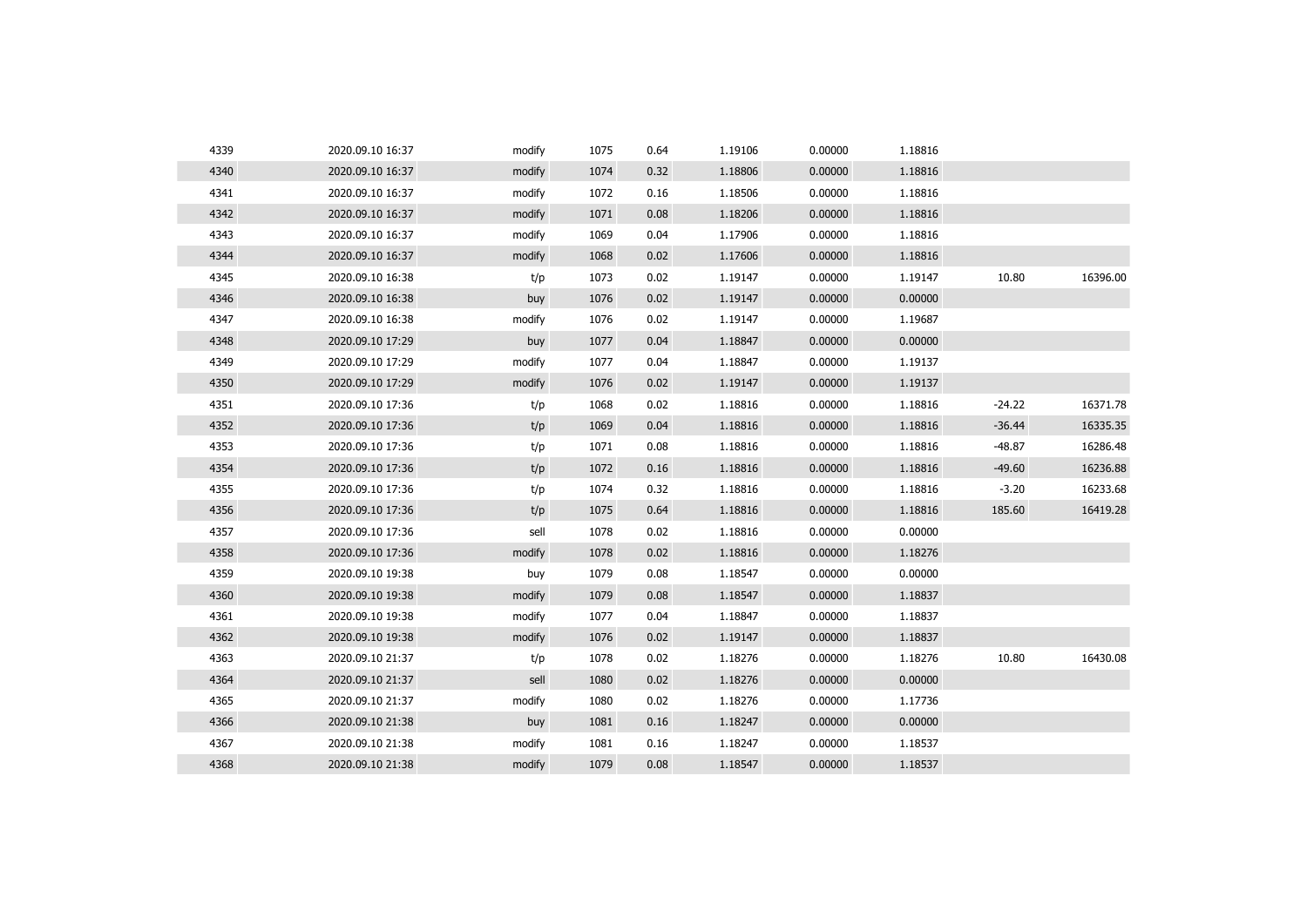| 4369 | 2020.09.10 21:38 | modify | 1077 | 0.04 | 1.18847 | 0.00000 | 1.18537 |          |          |
|------|------------------|--------|------|------|---------|---------|---------|----------|----------|
| 4370 | 2020.09.10 21:38 | modify | 1076 | 0.02 | 1.19147 | 0.00000 | 1.18537 |          |          |
| 4371 | 2020.09.11 11:36 | t/p    | 1076 | 0.02 | 1.18537 | 0.00000 | 1.18537 | $-12.31$ | 16417.77 |
| 4372 | 2020.09.11 11:36 | t/p    | 1077 | 0.04 | 1.18537 | 0.00000 | 1.18537 | $-12.62$ | 16405.15 |
| 4373 | 2020.09.11 11:36 | t/p    | 1079 | 0.08 | 1.18537 | 0.00000 | 1.18537 | $-1.23$  | 16403.92 |
| 4374 | 2020.09.11 11:36 | t/p    | 1081 | 0.16 | 1.18537 | 0.00000 | 1.18537 | 45.54    | 16449.46 |
| 4375 | 2020.09.11 11:36 | buy    | 1082 | 0.02 | 1.18537 | 0.00000 | 0.00000 |          |          |
| 4376 | 2020.09.11 11:36 | modify | 1082 | 0.02 | 1.18537 | 0.00000 | 1.19077 |          |          |
| 4377 | 2020.09.11 11:38 | sell   | 1083 | 0.04 | 1.18576 | 0.00000 | 0.00000 |          |          |
| 4378 | 2020.09.11 11:38 | modify | 1083 | 0.04 | 1.18576 | 0.00000 | 1.18286 |          |          |
| 4379 | 2020.09.11 11:38 | modify | 1080 | 0.02 | 1.18276 | 0.00000 | 1.18286 |          |          |
| 4380 | 2020.09.11 17:39 | t/p    | 1080 | 0.02 | 1.18286 | 0.00000 | 1.18286 | $-0.21$  | 16449.25 |
| 4381 | 2020.09.11 17:39 | t/p    | 1083 | 0.04 | 1.18286 | 0.00000 | 1.18286 | 11.60    | 16460.85 |
| 4382 | 2020.09.11 17:39 | sell   | 1084 | 0.02 | 1.18286 | 0.00000 | 0.00000 |          |          |
| 4383 | 2020.09.11 17:39 | modify | 1084 | 0.02 | 1.18286 | 0.00000 | 1.17746 |          |          |
| 4384 | 2020.09.14 10:29 | sell   | 1085 | 0.04 | 1.18586 | 0.00000 | 0.00000 |          |          |
| 4385 | 2020.09.14 10:29 | modify | 1085 | 0.04 | 1.18586 | 0.00000 | 1.18296 |          |          |
| 4386 | 2020.09.14 10:29 | modify | 1084 | 0.02 | 1.18286 | 0.00000 | 1.18296 |          |          |
| 4387 | 2020.09.15 06:29 | sell   | 1086 | 0.08 | 1.18886 | 0.00000 | 0.00000 |          |          |
| 4388 | 2020.09.15 06:29 | modify | 1086 | 0.08 | 1.18886 | 0.00000 | 1.18596 |          |          |
| 4389 | 2020.09.15 06:29 | modify | 1085 | 0.04 | 1.18586 | 0.00000 | 1.18596 |          |          |
| 4390 | 2020.09.15 06:29 | modify | 1084 | 0.02 | 1.18286 | 0.00000 | 1.18596 |          |          |
| 4391 | 2020.09.15 16:38 | t/p    | 1084 | 0.02 | 1.18596 | 0.00000 | 1.18596 | $-6.21$  | 16454.64 |
| 4392 | 2020.09.15 16:38 | t/p    | 1085 | 0.04 | 1.18596 | 0.00000 | 1.18596 | $-0.41$  | 16454.23 |
| 4393 | 2020.09.15 16:38 | t/p    | 1086 | 0.08 | 1.18596 | 0.00000 | 1.18596 | 23.20    | 16477.43 |
| 4394 | 2020.09.15 16:38 | sell   | 1087 | 0.02 | 1.18596 | 0.00000 | 0.00000 |          |          |
| 4395 | 2020.09.15 16:38 | modify | 1087 | 0.02 | 1.18596 | 0.00000 | 1.18056 |          |          |
| 4396 | 2020.09.16 17:29 | buy    | 1088 | 0.04 | 1.18237 | 0.00000 | 0.00000 |          |          |
| 4397 | 2020.09.16 17:29 | modify | 1088 | 0.04 | 1.18237 | 0.00000 | 1.18527 |          |          |
| 4398 | 2020.09.16 17:29 | modify | 1082 | 0.02 | 1.18537 | 0.00000 | 1.18527 |          |          |
|      |                  |        |      |      |         |         |         |          |          |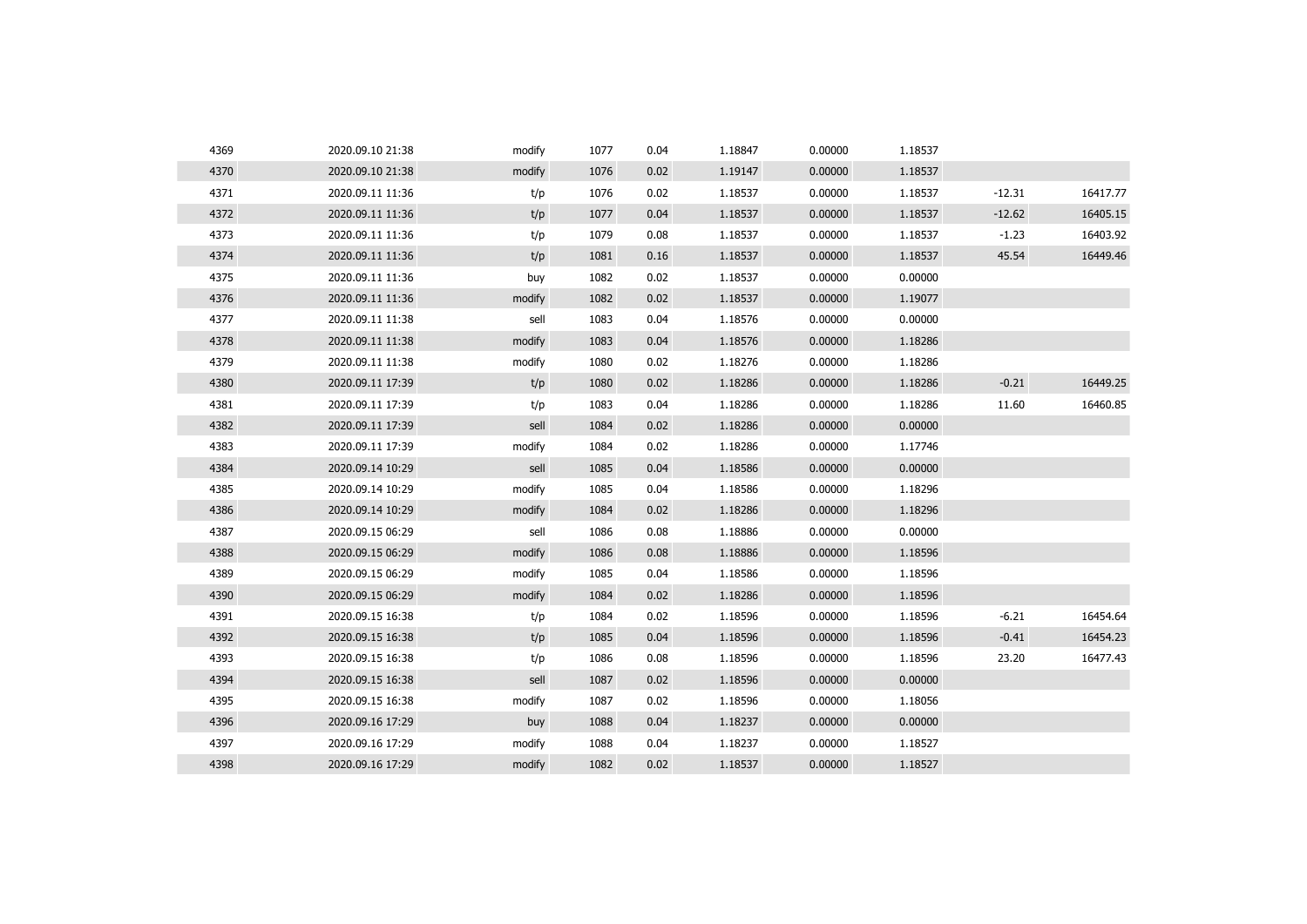| 4399 | 2020.09.16 21:14 | t/p    | 1082 | 0.02 | 1.18527 | 0.00000 | 1.18527 | $-0.52$  | 16476.90 |
|------|------------------|--------|------|------|---------|---------|---------|----------|----------|
| 4400 | 2020.09.16 21:14 | t/p    | 1088 | 0.04 | 1.18527 | 0.00000 | 1.18527 | 11.60    | 16488.50 |
| 4401 | 2020.09.16 21:14 | buy    | 1089 | 0.02 | 1.18527 | 0.00000 | 0.00000 |          |          |
| 4402 | 2020.09.16 21:14 | modify | 1089 | 0.02 | 1.18527 | 0.00000 | 1.19067 |          |          |
| 4403 | 2020.09.16 21:27 | buy    | 1090 | 0.04 | 1.18227 | 0.00000 | 0.00000 |          |          |
| 4404 | 2020.09.16 21:27 | modify | 1090 | 0.04 | 1.18227 | 0.00000 | 1.18517 |          |          |
| 4405 | 2020.09.16 21:27 | modify | 1089 | 0.02 | 1.18527 | 0.00000 | 1.18517 |          |          |
| 4406 | 2020.09.16 21:37 | t/p    | 1087 | 0.02 | 1.18056 | 0.00000 | 1.18056 | 10.79    | 16499.30 |
| 4407 | 2020.09.16 21:37 | sell   | 1091 | 0.02 | 1.18056 | 0.00000 | 0.00000 |          |          |
| 4408 | 2020.09.16 21:37 | modify | 1091 | 0.02 | 1.18056 | 0.00000 | 1.17516 |          |          |
| 4409 | 2020.09.16 21:39 | buy    | 1092 | 0.08 | 1.17927 | 0.00000 | 0.00000 |          |          |
| 4410 | 2020.09.16 21:39 | modify | 1092 | 0.08 | 1.17927 | 0.00000 | 1.18217 |          |          |
| 4411 | 2020.09.16 21:39 | modify | 1090 | 0.04 | 1.18227 | 0.00000 | 1.18217 |          |          |
| 4412 | 2020.09.16 21:39 | modify | 1089 | 0.02 | 1.18527 | 0.00000 | 1.18217 |          |          |
| 4413 | 2020.09.17 04:38 | buy    | 1093 | 0.16 | 1.17627 | 0.00000 | 0.00000 |          |          |
| 4414 | 2020.09.17 04:38 | modify | 1093 | 0.16 | 1.17627 | 0.00000 | 1.17917 |          |          |
| 4415 | 2020.09.17 04:38 | modify | 1092 | 0.08 | 1.17927 | 0.00000 | 1.17917 |          |          |
| 4416 | 2020.09.17 04:38 | modify | 1090 | 0.04 | 1.18227 | 0.00000 | 1.17917 |          |          |
| 4417 | 2020.09.17 04:38 | modify | 1089 | 0.02 | 1.18527 | 0.00000 | 1.17917 |          |          |
| 4418 | 2020.09.17 06:28 | t/p    | 1091 | 0.02 | 1.17516 | 0.00000 | 1.17516 | 10.78    | 16510.08 |
| 4419 | 2020.09.17 06:28 | sell   | 1094 | 0.02 | 1.17516 | 0.00000 | 0.00000 |          |          |
| 4420 | 2020.09.17 06:28 | modify | 1094 | 0.02 | 1.17516 | 0.00000 | 1.16976 |          |          |
| 4421 | 2020.09.17 10:19 | sell   | 1095 | 0.04 | 1.17816 | 0.00000 | 0.00000 |          |          |
| 4422 | 2020.09.17 10:19 | modify | 1095 | 0.04 | 1.17816 | 0.00000 | 1.17526 |          |          |
| 4423 | 2020.09.17 10:19 | modify | 1094 | 0.02 | 1.17516 | 0.00000 | 1.17526 |          |          |
| 4424 | 2020.09.17 10:38 | t/p    | 1089 | 0.02 | 1.17917 | 0.00000 | 1.17917 | $-12.52$ | 16497.55 |
| 4425 | 2020.09.17 10:38 | t/p    | 1090 | 0.04 | 1.17917 | 0.00000 | 1.17917 | $-13.05$ | 16484.51 |
| 4426 | 2020.09.17 10:38 | t/p    | 1092 | 0.08 | 1.17917 | 0.00000 | 1.17917 | $-2.10$  | 16482.41 |
| 4427 | 2020.09.17 10:38 | t/p    | 1093 | 0.16 | 1.17917 | 0.00000 | 1.17917 | 46.40    | 16528.81 |
| 4428 | 2020.09.17 10:38 | buy    | 1096 | 0.02 | 1.17917 | 0.00000 | 0.00000 |          |          |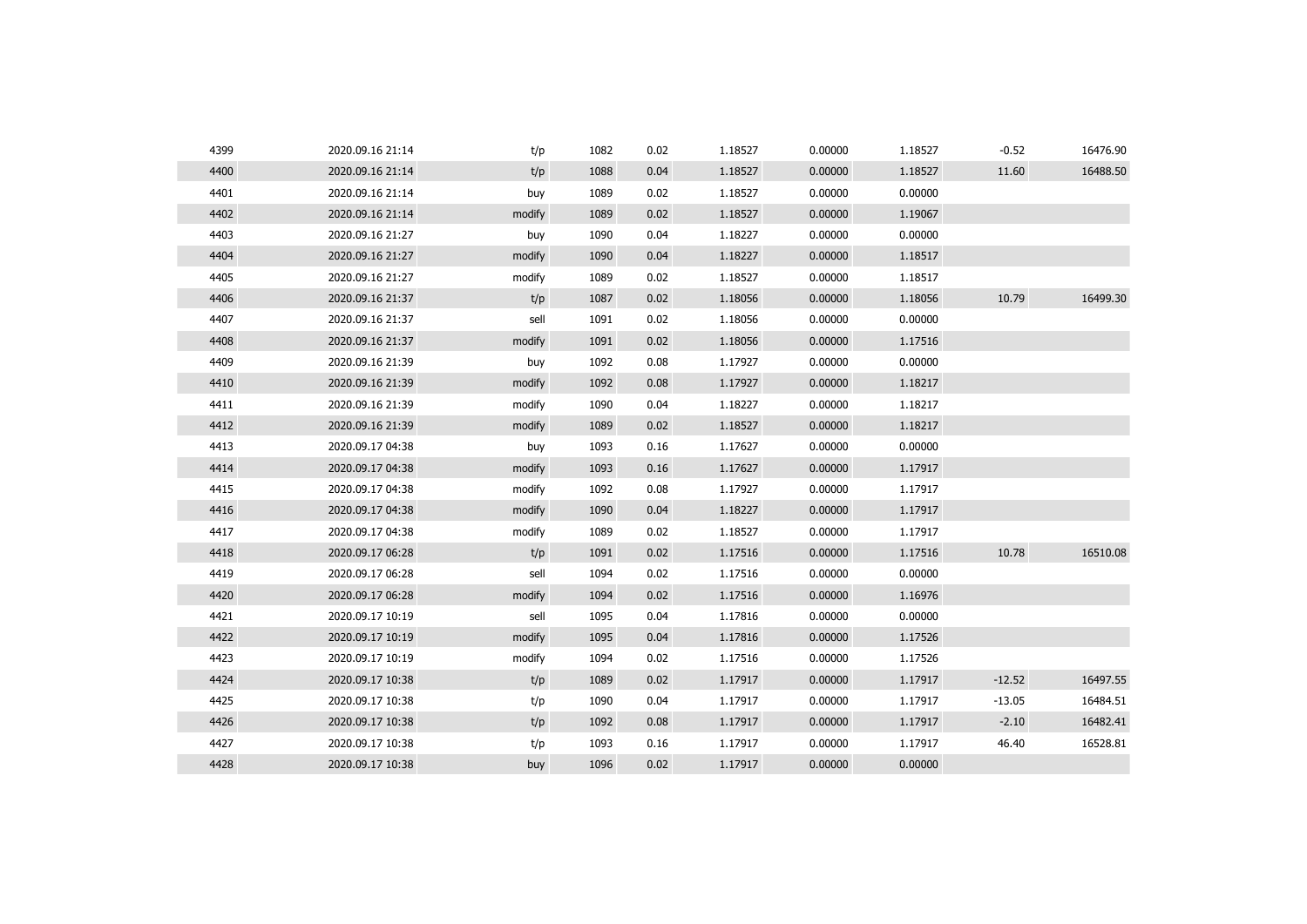| 4429 | 2020.09.17 10:38 | modify | 1096 | 0.02 | 1.17917 | 0.00000 | 1.18457 |          |          |
|------|------------------|--------|------|------|---------|---------|---------|----------|----------|
| 4430 | 2020.09.17 11:39 | sell   | 1097 | 0.08 | 1.18116 | 0.00000 | 0.00000 |          |          |
| 4431 | 2020.09.17 11:39 | modify | 1097 | 0.08 | 1.18116 | 0.00000 | 1.17826 |          |          |
| 4432 | 2020.09.17 11:39 | modify | 1095 | 0.04 | 1.17816 | 0.00000 | 1.17826 |          |          |
| 4433 | 2020.09.17 11:39 | modify | 1094 | 0.02 | 1.17516 | 0.00000 | 1.17826 |          |          |
| 4434 | 2020.09.17 21:37 | sell   | 1098 | 0.16 | 1.18416 | 0.00000 | 0.00000 |          |          |
| 4435 | 2020.09.17 21:37 | modify | 1098 | 0.16 | 1.18416 | 0.00000 | 1.18126 |          |          |
| 4436 | 2020.09.17 21:37 | modify | 1097 | 0.08 | 1.18116 | 0.00000 | 1.18126 |          |          |
| 4437 | 2020.09.17 21:37 | modify | 1095 | 0.04 | 1.17816 | 0.00000 | 1.18126 |          |          |
| 4438 | 2020.09.17 21:37 | modify | 1094 | 0.02 | 1.17516 | 0.00000 | 1.18126 |          |          |
| 4439 | 2020.09.17 22:29 | t/p    | 1096 | 0.02 | 1.18457 | 0.00000 | 1.18457 | 10.80    | 16539.61 |
| 4440 | 2020.09.17 22:29 | buy    | 1099 | 0.02 | 1.18457 | 0.00000 | 0.00000 |          |          |
| 4441 | 2020.09.17 22:29 | modify | 1099 | 0.02 | 1.18457 | 0.00000 | 1.18997 |          |          |
| 4442 | 2020.09.21 07:14 | sell   | 1100 | 0.32 | 1.18716 | 0.00000 | 0.00000 |          |          |
| 4443 | 2020.09.21 07:14 | modify | 1100 | 0.32 | 1.18716 | 0.00000 | 1.18426 |          |          |
| 4444 | 2020.09.21 07:14 | modify | 1098 | 0.16 | 1.18416 | 0.00000 | 1.18426 |          |          |
| 4445 | 2020.09.21 07:14 | modify | 1097 | 0.08 | 1.18116 | 0.00000 | 1.18426 |          |          |
| 4446 | 2020.09.21 07:14 | modify | 1095 | 0.04 | 1.17816 | 0.00000 | 1.18426 |          |          |
| 4447 | 2020.09.21 07:14 | modify | 1094 | 0.02 | 1.17516 | 0.00000 | 1.18426 |          |          |
| 4448 | 2020.09.21 10:36 | t/p    | 1094 | 0.02 | 1.18426 | 0.00000 | 1.18426 | $-18.21$ | 16521.40 |
| 4449 | 2020.09.21 10:36 | t/p    | 1095 | 0.04 | 1.18426 | 0.00000 | 1.18426 | $-24.42$ | 16496.97 |
| 4450 | 2020.09.21 10:36 | t/p    | 1097 | 0.08 | 1.18426 | 0.00000 | 1.18426 | $-24.85$ | 16472.13 |
| 4451 | 2020.09.21 10:36 | t/p    | 1098 | 0.16 | 1.18426 | 0.00000 | 1.18426 | $-1.70$  | 16470.43 |
| 4452 | 2020.09.21 10:36 | t/p    | 1100 | 0.32 | 1.18426 | 0.00000 | 1.18426 | 92.80    | 16563.23 |
| 4453 | 2020.09.21 10:36 | sell   | 1101 | 0.02 | 1.18426 | 0.00000 | 0.00000 |          |          |
| 4454 | 2020.09.21 10:36 | modify | 1101 | 0.02 | 1.18426 | 0.00000 | 1.17886 |          |          |
| 4455 | 2020.09.21 11:16 | buy    | 1102 | 0.04 | 1.18157 | 0.00000 | 0.00000 |          |          |
| 4456 | 2020.09.21 11:16 | modify | 1102 | 0.04 | 1.18157 | 0.00000 | 1.18447 |          |          |
| 4457 | 2020.09.21 11:16 | modify | 1099 | 0.02 | 1.18457 | 0.00000 | 1.18447 |          |          |
| 4458 | 2020.09.21 12:19 | t/p    | 1101 | 0.02 | 1.17886 | 0.00000 | 1.17886 | 10.80    | 16574.03 |
|      |                  |        |      |      |         |         |         |          |          |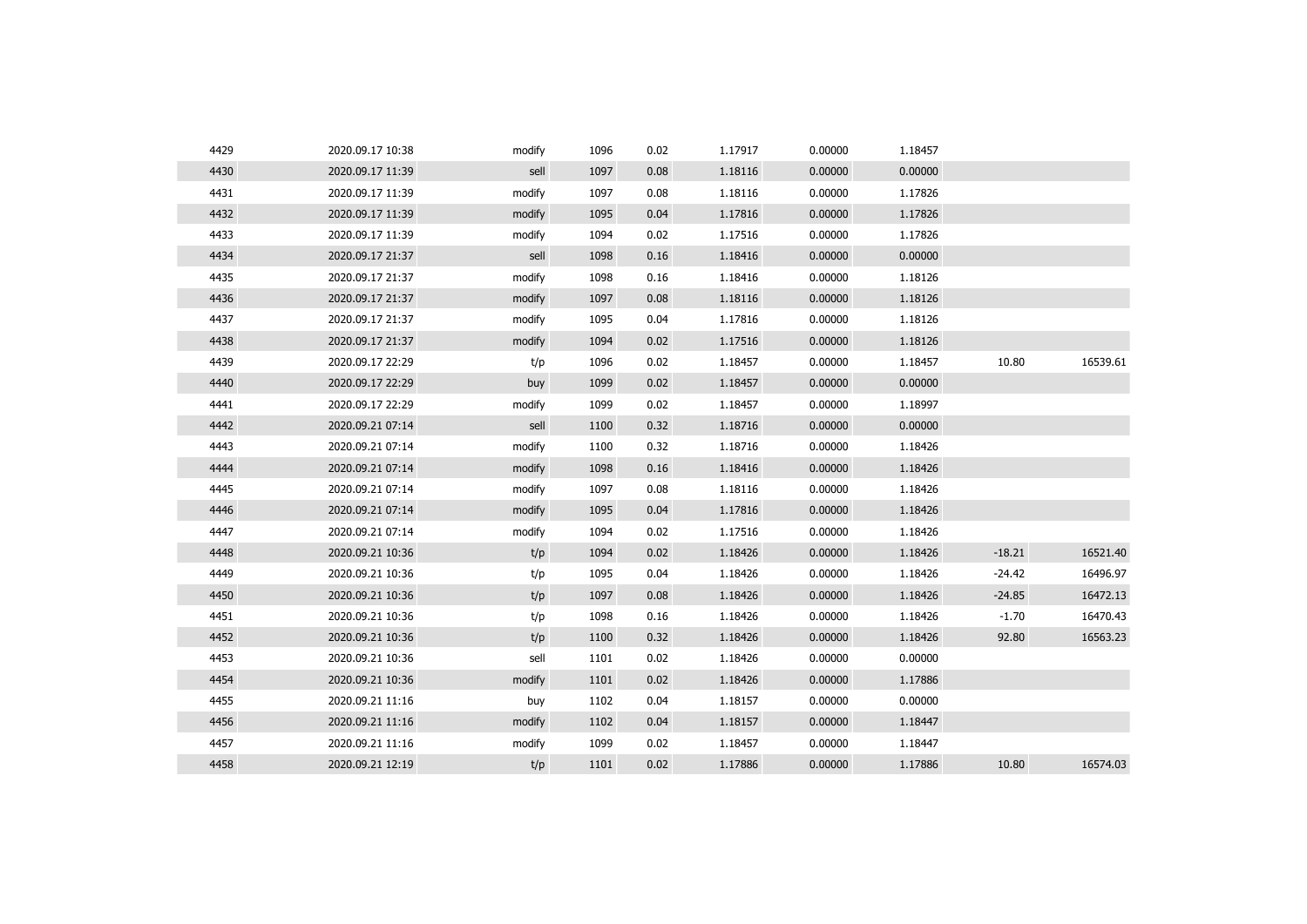| 4459 | 2020.09.21 12:19 | sell   | 1103 | 0.02 | 1.17886 | 0.00000 | 0.00000 |          |          |
|------|------------------|--------|------|------|---------|---------|---------|----------|----------|
| 4460 | 2020.09.21 12:19 | modify | 1103 | 0.02 | 1.17886 | 0.00000 | 1.17346 |          |          |
| 4461 | 2020.09.21 12:29 | buy    | 1104 | 0.08 | 1.17857 | 0.00000 | 0.00000 |          |          |
| 4462 | 2020.09.21 12:29 | modify | 1104 | 0.08 | 1.17857 | 0.00000 | 1.18147 |          |          |
| 4463 | 2020.09.21 12:29 | modify | 1102 | 0.04 | 1.18157 | 0.00000 | 1.18147 |          |          |
| 4464 | 2020.09.21 12:29 | modify | 1099 | 0.02 | 1.18457 | 0.00000 | 1.18147 |          |          |
| 4465 | 2020.09.21 16:50 | buy    | 1105 | 0.16 | 1.17557 | 0.00000 | 0.00000 |          |          |
| 4466 | 2020.09.21 16:50 | modify | 1105 | 0.16 | 1.17557 | 0.00000 | 1.17847 |          |          |
| 4467 | 2020.09.21 16:50 | modify | 1104 | 0.08 | 1.17857 | 0.00000 | 1.17847 |          |          |
| 4468 | 2020.09.21 16:50 | modify | 1102 | 0.04 | 1.18157 | 0.00000 | 1.17847 |          |          |
| 4469 | 2020.09.21 16:50 | modify | 1099 | 0.02 | 1.18457 | 0.00000 | 1.17847 |          |          |
| 4470 | 2020.09.21 17:38 | t/p    | 1103 | 0.02 | 1.17346 | 0.00000 | 1.17346 | 10.80    | 16584.83 |
| 4471 | 2020.09.21 17:38 | sell   | 1106 | 0.02 | 1.17346 | 0.00000 | 0.00000 |          |          |
| 4472 | 2020.09.21 17:38 | modify | 1106 | 0.02 | 1.17346 | 0.00000 | 1.16806 |          |          |
| 4473 | 2020.09.21 22:27 | sell   | 1107 | 0.04 | 1.17646 | 0.00000 | 0.00000 |          |          |
| 4474 | 2020.09.21 22:27 | modify | 1107 | 0.04 | 1.17646 | 0.00000 | 1.17356 |          |          |
| 4475 | 2020.09.21 22:27 | modify | 1106 | 0.02 | 1.17346 | 0.00000 | 1.17356 |          |          |
| 4476 | 2020.09.22 09:39 | t/p    | 1106 | 0.02 | 1.17356 | 0.00000 | 1.17356 | $-0.21$  | 16584.62 |
| 4477 | 2020.09.22 09:39 | t/p    | 1107 | 0.04 | 1.17356 | 0.00000 | 1.17356 | 11.59    | 16596.21 |
| 4478 | 2020.09.22 09:39 | sell   | 1108 | 0.02 | 1.17356 | 0.00000 | 0.00000 |          |          |
| 4479 | 2020.09.22 09:39 | modify | 1108 | 0.02 | 1.17356 | 0.00000 | 1.16816 |          |          |
| 4480 | 2020.09.22 10:38 | buy    | 1109 | 0.32 | 1.17257 | 0.00000 | 0.00000 |          |          |
| 4481 | 2020.09.22 10:38 | modify | 1109 | 0.32 | 1.17257 | 0.00000 | 1.17547 |          |          |
| 4482 | 2020.09.22 10:38 | modify | 1105 | 0.16 | 1.17557 | 0.00000 | 1.17547 |          |          |
| 4483 | 2020.09.22 10:38 | modify | 1104 | 0.08 | 1.17857 | 0.00000 | 1.17547 |          |          |
| 4484 | 2020.09.22 10:38 | modify | 1102 | 0.04 | 1.18157 | 0.00000 | 1.17547 |          |          |
| 4485 | 2020.09.22 10:38 | modify | 1099 | 0.02 | 1.18457 | 0.00000 | 1.17547 |          |          |
| 4486 | 2020.09.22 13:28 | t/p    | 1099 | 0.02 | 1.17547 | 0.00000 | 1.17547 | $-18.52$ | 16577.69 |
| 4487 | 2020.09.22 13:28 | t/p    | 1102 | 0.04 | 1.17547 | 0.00000 | 1.17547 | $-24.62$ | 16553.07 |
| 4488 | 2020.09.22 13:28 | t/p    | 1104 | 0.08 | 1.17547 | 0.00000 | 1.17547 | $-25.23$ | 16527.84 |
|      |                  |        |      |      |         |         |         |          |          |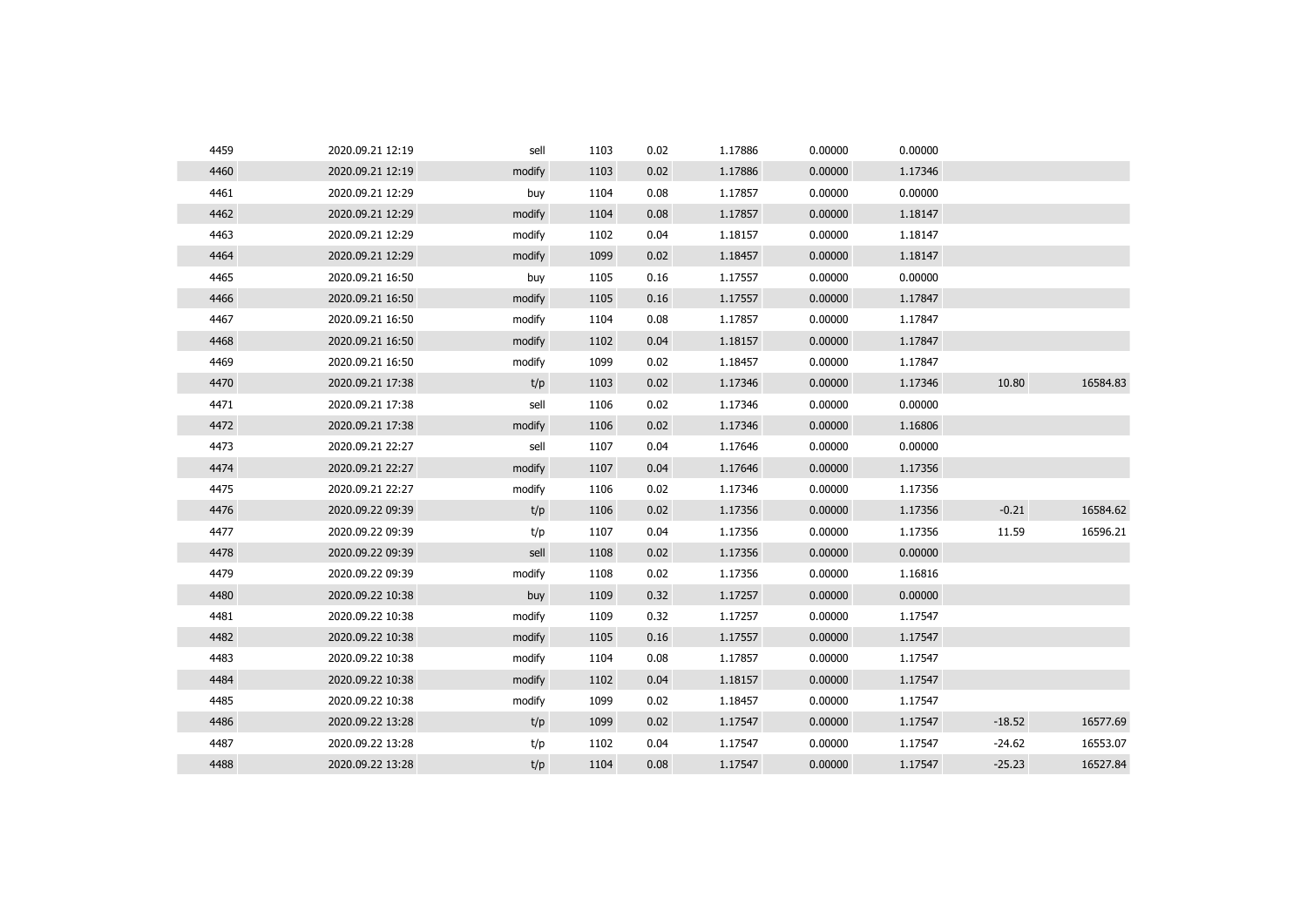| 4489 | 2020.09.22 13:28 | t/p    | 1105 | 0.16 | 1.17547 | 0.00000 | 1.17547 | $-2.46$ | 16525.38 |
|------|------------------|--------|------|------|---------|---------|---------|---------|----------|
| 4490 | 2020.09.22 13:28 | t/p    | 1109 | 0.32 | 1.17547 | 0.00000 | 1.17547 | 92.80   | 16618.18 |
| 4491 | 2020.09.22 13:28 | buy    | 1110 | 0.02 | 1.17547 | 0.00000 | 0.00000 |         |          |
| 4492 | 2020.09.22 13:28 | modify | 1110 | 0.02 | 1.17547 | 0.00000 | 1.18087 |         |          |
| 4493 | 2020.09.22 13:39 | sell   | 1111 | 0.04 | 1.17656 | 0.00000 | 0.00000 |         |          |
| 4494 | 2020.09.22 13:39 | modify | 1111 | 0.04 | 1.17656 | 0.00000 | 1.17366 |         |          |
| 4495 | 2020.09.22 13:39 | modify | 1108 | 0.02 | 1.17356 | 0.00000 | 1.17366 |         |          |
| 4496 | 2020.09.22 15:38 | t/p    | 1108 | 0.02 | 1.17366 | 0.00000 | 1.17366 | $-0.20$ | 16617.98 |
| 4497 | 2020.09.22 15:38 | t/p    | 1111 | 0.04 | 1.17366 | 0.00000 | 1.17366 | 11.60   | 16629.58 |
| 4498 | 2020.09.22 15:38 | sell   | 1112 | 0.02 | 1.17366 | 0.00000 | 0.00000 |         |          |
| 4499 | 2020.09.22 15:38 | modify | 1112 | 0.02 | 1.17366 | 0.00000 | 1.16826 |         |          |
| 4500 | 2020.09.22 17:26 | buy    | 1113 | 0.04 | 1.17247 | 0.00000 | 0.00000 |         |          |
| 4501 | 2020.09.22 17:26 | modify | 1113 | 0.04 | 1.17247 | 0.00000 | 1.17537 |         |          |
| 4502 | 2020.09.22 17:26 | modify | 1110 | 0.02 | 1.17547 | 0.00000 | 1.17537 |         |          |
| 4503 | 2020.09.22 18:38 | buy    | 1114 | 0.08 | 1.16947 | 0.00000 | 0.00000 |         |          |
| 4504 | 2020.09.22 18:38 | modify | 1114 | 0.08 | 1.16947 | 0.00000 | 1.17237 |         |          |
| 4505 | 2020.09.22 18:38 | modify | 1113 | 0.04 | 1.17247 | 0.00000 | 1.17237 |         |          |
| 4506 | 2020.09.22 18:38 | modify | 1110 | 0.02 | 1.17547 | 0.00000 | 1.17237 |         |          |
| 4507 | 2020.09.23 03:38 | t/p    | 1112 | 0.02 | 1.16826 | 0.00000 | 1.16826 | 10.79   | 16640.37 |
| 4508 | 2020.09.23 03:38 | sell   | 1115 | 0.02 | 1.16826 | 0.00000 | 0.00000 |         |          |
| 4509 | 2020.09.23 03:38 | modify | 1115 | 0.02 | 1.16826 | 0.00000 | 1.16286 |         |          |
| 4510 | 2020.09.23 12:28 | sell   | 1116 | 0.04 | 1.17126 | 0.00000 | 0.00000 |         |          |
| 4511 | 2020.09.23 12:28 | modify | 1116 | 0.04 | 1.17126 | 0.00000 | 1.16836 |         |          |
| 4512 | 2020.09.23 12:28 | modify | 1115 | 0.02 | 1.16826 | 0.00000 | 1.16836 |         |          |
| 4513 | 2020.09.23 16:38 | t/p    | 1115 | 0.02 | 1.16836 | 0.00000 | 1.16836 | $-0.20$ | 16640.17 |
| 4514 | 2020.09.23 16:38 | t/p    | 1116 | 0.04 | 1.16836 | 0.00000 | 1.16836 | 11.60   | 16651.77 |
| 4515 | 2020.09.23 16:38 | sell   | 1117 | 0.02 | 1.16836 | 0.00000 | 0.00000 |         |          |
| 4516 | 2020.09.23 16:38 | modify | 1117 | 0.02 | 1.16836 | 0.00000 | 1.16296 |         |          |
| 4517 | 2020.09.23 17:39 | buy    | 1118 | 0.16 | 1.16647 | 0.00000 | 0.00000 |         |          |
| 4518 | 2020.09.23 17:39 | modify | 1118 | 0.16 | 1.16647 | 0.00000 | 1.16937 |         |          |
|      |                  |        |      |      |         |         |         |         |          |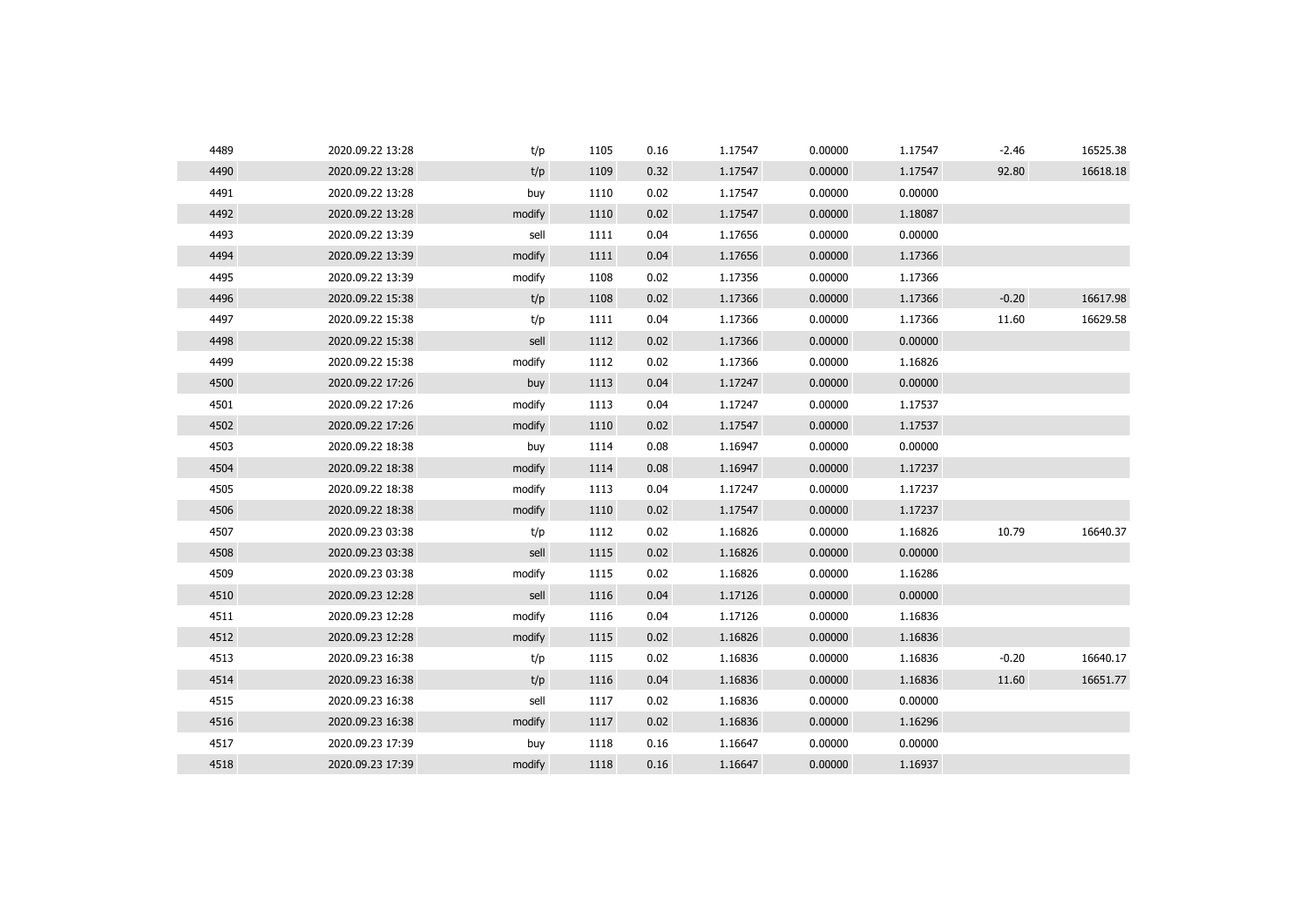| 4519 | 2020.09.23 17:39 | modify | 1114 | 0.08 | 1.16947 | 0.00000 | 1.16937 |          |          |
|------|------------------|--------|------|------|---------|---------|---------|----------|----------|
| 4520 | 2020.09.23 17:39 | modify | 1113 | 0.04 | 1.17247 | 0.00000 | 1.16937 |          |          |
| 4521 | 2020.09.23 17:39 | modify | 1110 | 0.02 | 1.17547 | 0.00000 | 1.16937 |          |          |
| 4522 | 2020.09.24 12:39 | buy    | 1119 | 0.32 | 1.16347 | 0.00000 | 0.00000 |          |          |
| 4523 | 2020.09.24 12:39 | modify | 1119 | 0.32 | 1.16347 | 0.00000 | 1.16637 |          |          |
| 4524 | 2020.09.24 12:39 | modify | 1118 | 0.16 | 1.16647 | 0.00000 | 1.16637 |          |          |
| 4525 | 2020.09.24 12:39 | modify | 1114 | 0.08 | 1.16947 | 0.00000 | 1.16637 |          |          |
| 4526 | 2020.09.24 12:39 | modify | 1113 | 0.04 | 1.17247 | 0.00000 | 1.16637 |          |          |
| 4527 | 2020.09.24 12:39 | modify | 1110 | 0.02 | 1.17547 | 0.00000 | 1.16637 |          |          |
| 4528 | 2020.09.24 15:04 | t/p    | 1117 | 0.02 | 1.16296 | 0.00000 | 1.16296 | 10.78    | 16662.55 |
| 4529 | 2020.09.24 15:04 | sell   | 1120 | 0.02 | 1.16296 | 0.00000 | 0.00000 |          |          |
| 4530 | 2020.09.24 15:04 | modify | 1120 | 0.02 | 1.16296 | 0.00000 | 1.15756 |          |          |
| 4531 | 2020.09.24 18:36 | sell   | 1121 | 0.04 | 1.16596 | 0.00000 | 0.00000 |          |          |
| 4532 | 2020.09.24 18:36 | modify | 1121 | 0.04 | 1.16596 | 0.00000 | 1.16306 |          |          |
| 4533 | 2020.09.24 18:36 | modify | 1120 | 0.02 | 1.16296 | 0.00000 | 1.16306 |          |          |
| 4534 | 2020.09.24 18:38 | t/p    | 1110 | 0.02 | 1.16637 | 0.00000 | 1.16637 | $-18.63$ | 16643.92 |
| 4535 | 2020.09.24 18:38 | t/p    | 1113 | 0.04 | 1.16637 | 0.00000 | 1.16637 | $-25.26$ | 16618.66 |
| 4536 | 2020.09.24 18:38 | t/p    | 1114 | 0.08 | 1.16637 | 0.00000 | 1.16637 | $-26.53$ | 16592.13 |
| 4537 | 2020.09.24 18:38 | t/p    | 1118 | 0.16 | 1.16637 | 0.00000 | 1.16637 | $-4.19$  | 16587.94 |
| 4538 | 2020.09.24 18:38 | t/p    | 1119 | 0.32 | 1.16637 | 0.00000 | 1.16637 | 92.80    | 16680.74 |
| 4539 | 2020.09.24 18:38 | buy    | 1122 | 0.02 | 1.16637 | 0.00000 | 0.00000 |          |          |
| 4540 | 2020.09.24 18:38 | modify | 1122 | 0.02 | 1.16637 | 0.00000 | 1.17177 |          |          |
| 4541 | 2020.09.25 14:36 | buy    | 1123 | 0.04 | 1.16337 | 0.00000 | 0.00000 |          |          |
| 4542 | 2020.09.25 14:36 | modify | 1123 | 0.04 | 1.16337 | 0.00000 | 1.16627 |          |          |
| 4543 | 2020.09.25 14:36 | modify | 1122 | 0.02 | 1.16637 | 0.00000 | 1.16627 |          |          |
| 4544 | 2020.09.25 14:37 | t/p    | 1120 | 0.02 | 1.16306 | 0.00000 | 1.16306 | $-0.21$  | 16680.53 |
| 4545 | 2020.09.25 14:37 | t/p    | 1121 | 0.04 | 1.16306 | 0.00000 | 1.16306 | 11.59    | 16692.12 |
| 4546 | 2020.09.25 14:37 | sell   | 1124 | 0.02 | 1.16306 | 0.00000 | 0.00000 |          |          |
| 4547 | 2020.09.25 14:37 | modify | 1124 | 0.02 | 1.16306 | 0.00000 | 1.15766 |          |          |
| 4548 | 2020.09.28 13:36 | sell   | 1125 | 0.04 | 1.16606 | 0.00000 | 0.00000 |          |          |
|      |                  |        |      |      |         |         |         |          |          |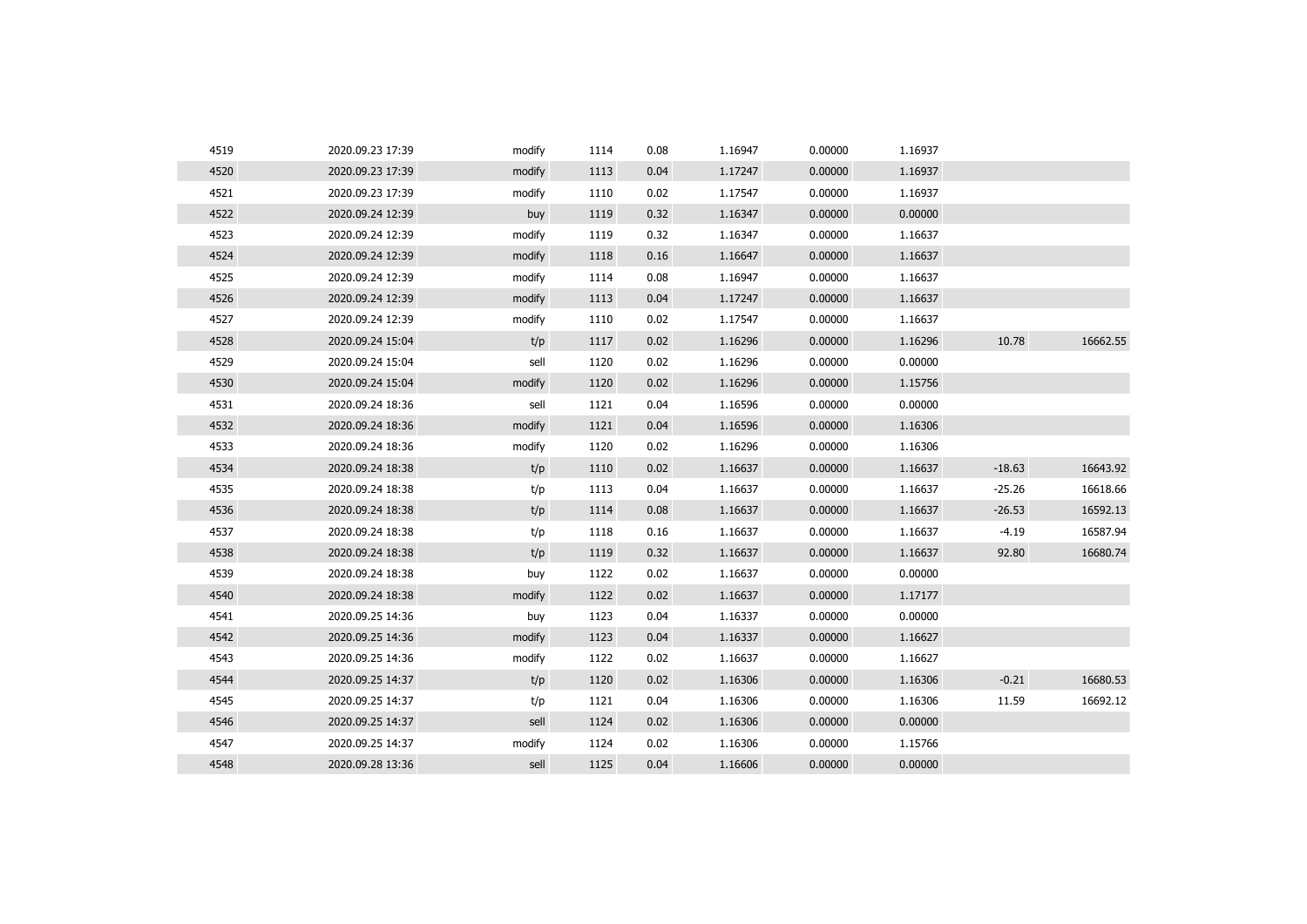| 4549 | 2020.09.28 13:36 | modify | 1125 | 0.04 | 1.16606 | 0.00000 | 1.16316 |          |          |
|------|------------------|--------|------|------|---------|---------|---------|----------|----------|
| 4550 | 2020.09.28 13:36 | modify | 1124 | 0.02 | 1.16306 | 0.00000 | 1.16316 |          |          |
| 4551 | 2020.09.28 13:38 | t/p    | 1122 | 0.02 | 1.16627 | 0.00000 | 1.16627 | $-0.42$  | 16691.70 |
| 4552 | 2020.09.28 13:38 | t/p    | 1123 | 0.04 | 1.16627 | 0.00000 | 1.16627 | 11.38    | 16703.09 |
| 4553 | 2020.09.28 13:38 | buy    | 1126 | 0.02 | 1.16627 | 0.00000 | 0.00000 |          |          |
| 4554 | 2020.09.28 13:38 | modify | 1126 | 0.02 | 1.16627 | 0.00000 | 1.17167 |          |          |
| 4555 | 2020.09.29 12:27 | sell   | 1127 | 0.08 | 1.16906 | 0.00000 | 0.00000 |          |          |
| 4556 | 2020.09.29 12:27 | modify | 1127 | 0.08 | 1.16906 | 0.00000 | 1.16616 |          |          |
| 4557 | 2020.09.29 12:27 | modify | 1125 | 0.04 | 1.16606 | 0.00000 | 1.16616 |          |          |
| 4558 | 2020.09.29 12:27 | modify | 1124 | 0.02 | 1.16306 | 0.00000 | 1.16616 |          |          |
| 4559 | 2020.09.29 16:29 | t/p    | 1126 | 0.02 | 1.17167 | 0.00000 | 1.17167 | 10.69    | 16713.78 |
| 4560 | 2020.09.29 16:29 | buy    | 1128 | 0.02 | 1.17167 | 0.00000 | 0.00000 |          |          |
| 4561 | 2020.09.29 16:29 | modify | 1128 | 0.02 | 1.17167 | 0.00000 | 1.17707 |          |          |
| 4562 | 2020.09.29 16:37 | sell   | 1129 | 0.16 | 1.17206 | 0.00000 | 0.00000 |          |          |
| 4563 | 2020.09.29 16:37 | modify | 1129 | 0.16 | 1.17206 | 0.00000 | 1.16916 |          |          |
| 4564 | 2020.09.29 16:37 | modify | 1127 | 0.08 | 1.16906 | 0.00000 | 1.16916 |          |          |
| 4565 | 2020.09.29 16:37 | modify | 1125 | 0.04 | 1.16606 | 0.00000 | 1.16916 |          |          |
| 4566 | 2020.09.29 16:37 | modify | 1124 | 0.02 | 1.16306 | 0.00000 | 1.16916 |          |          |
| 4567 | 2020.09.30 05:29 | sell   | 1130 | 0.32 | 1.17506 | 0.00000 | 0.00000 |          |          |
| 4568 | 2020.09.30 05:29 | modify | 1130 | 0.32 | 1.17506 | 0.00000 | 1.17216 |          |          |
| 4569 | 2020.09.30 05:29 | modify | 1129 | 0.16 | 1.17206 | 0.00000 | 1.17216 |          |          |
| 4570 | 2020.09.30 05:29 | modify | 1127 | 0.08 | 1.16906 | 0.00000 | 1.17216 |          |          |
| 4571 | 2020.09.30 05:29 | modify | 1125 | 0.04 | 1.16606 | 0.00000 | 1.17216 |          |          |
| 4572 | 2020.09.30 05:29 | modify | 1124 | 0.02 | 1.16306 | 0.00000 | 1.17216 |          |          |
| 4573 | 2020.09.30 10:39 | t/p    | 1124 | 0.02 | 1.17216 | 0.00000 | 1.17216 | $-18.22$ | 16695.56 |
| 4574 | 2020.09.30 10:39 | t/p    | 1125 | 0.04 | 1.17216 | 0.00000 | 1.17216 | $-24.42$ | 16671.14 |
| 4575 | 2020.09.30 10:39 | t/p    | 1127 | 0.08 | 1.17216 | 0.00000 | 1.17216 | $-24.82$ | 16646.31 |
| 4576 | 2020.09.30 10:39 | t/p    | 1129 | 0.16 | 1.17216 | 0.00000 | 1.17216 | $-1.65$  | 16644.66 |
| 4577 | 2020.09.30 10:39 | t/p    | 1130 | 0.32 | 1.17216 | 0.00000 | 1.17216 | 92.80    | 16737.46 |
| 4578 | 2020.09.30 10:39 | sell   | 1131 | 0.02 | 1.17216 | 0.00000 | 0.00000 |          |          |
|      |                  |        |      |      |         |         |         |          |          |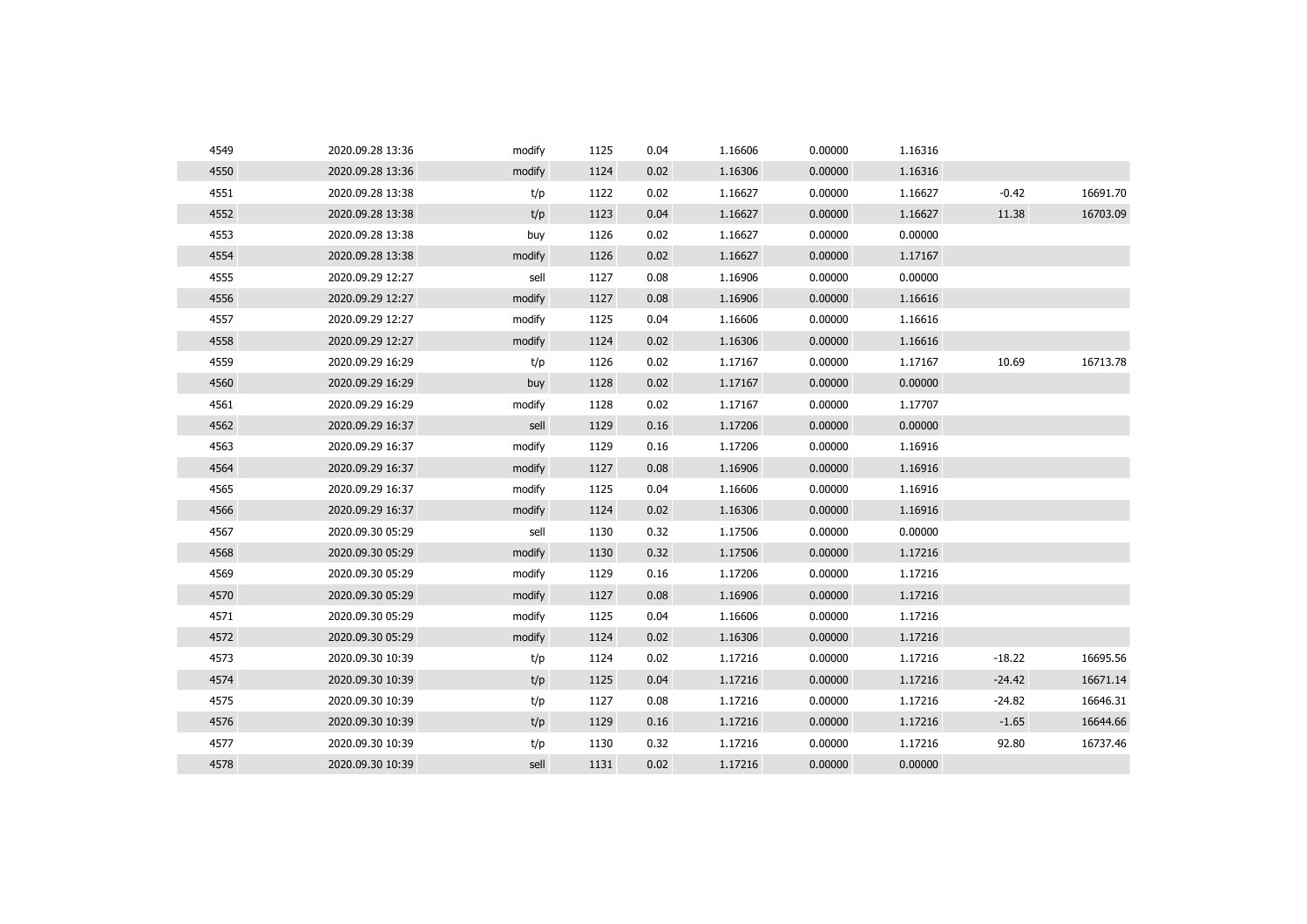| 4579 | 2020.09.30 10:39 | modify | 1131 | 0.02 | 1.17216 | 0.00000 | 1.16676 |         |          |
|------|------------------|--------|------|------|---------|---------|---------|---------|----------|
| 4580 | 2020.09.30 16:39 | buy    | 1132 | 0.04 | 1.16867 | 0.00000 | 0.00000 |         |          |
| 4581 | 2020.09.30 16:39 | modify | 1132 | 0.04 | 1.16867 | 0.00000 | 1.17157 |         |          |
| 4582 | 2020.09.30 16:39 | modify | 1128 | 0.02 | 1.17167 | 0.00000 | 1.17157 |         |          |
| 4583 | 2020.09.30 17:26 | t/p    | 1128 | 0.02 | 1.17157 | 0.00000 | 1.17157 | $-0.31$ | 16737.16 |
| 4584 | 2020.09.30 17:26 | t/p    | 1132 | 0.04 | 1.17157 | 0.00000 | 1.17157 | 11.60   | 16748.76 |
| 4585 | 2020.09.30 17:26 | buy    | 1133 | 0.02 | 1.17157 | 0.00000 | 0.00000 |         |          |
| 4586 | 2020.09.30 17:26 | modify | 1133 | 0.02 | 1.17157 | 0.00000 | 1.17697 |         |          |
| 4587 | 2020.09.30 18:14 | sell   | 1134 | 0.04 | 1.17516 | 0.00000 | 0.00000 |         |          |
| 4588 | 2020.09.30 18:14 | modify | 1134 | 0.04 | 1.17516 | 0.00000 | 1.17226 |         |          |
| 4589 | 2020.09.30 18:14 | modify | 1131 | 0.02 | 1.17216 | 0.00000 | 1.17226 |         |          |
| 4590 | 2020.09.30 18:39 | t/p    | 1131 | 0.02 | 1.17226 | 0.00000 | 1.17226 | $-0.20$ | 16748.56 |
| 4591 | 2020.09.30 18:39 | t/p    | 1134 | 0.04 | 1.17226 | 0.00000 | 1.17226 | 11.60   | 16760.16 |
| 4592 | 2020.09.30 18:39 | sell   | 1135 | 0.02 | 1.17226 | 0.00000 | 0.00000 |         |          |
| 4593 | 2020.09.30 18:39 | modify | 1135 | 0.02 | 1.17226 | 0.00000 | 1.16686 |         |          |
| 4594 | 2020.10.01 09:28 | sell   | 1136 | 0.04 | 1.17526 | 0.00000 | 0.00000 |         |          |
| 4595 | 2020.10.01 09:28 | modify | 1136 | 0.04 | 1.17526 | 0.00000 | 1.17236 |         |          |
| 4596 | 2020.10.01 09:28 | modify | 1135 | 0.02 | 1.17226 | 0.00000 | 1.17236 |         |          |
| 4597 | 2020.10.01 10:39 | t/p    | 1135 | 0.02 | 1.17236 | 0.00000 | 1.17236 | $-0.22$ | 16759.94 |
| 4598 | 2020.10.01 10:39 | t/p    | 1136 | 0.04 | 1.17236 | 0.00000 | 1.17236 | 11.60   | 16771.54 |
| 4599 | 2020.10.01 10:39 | sell   | 1137 | 0.02 | 1.17236 | 0.00000 | 0.00000 |         |          |
| 4600 | 2020.10.01 10:39 | modify | 1137 | 0.02 | 1.17236 | 0.00000 | 1.16696 |         |          |
| 4601 | 2020.10.01 14:19 | sell   | 1138 | 0.04 | 1.17536 | 0.00000 | 0.00000 |         |          |
| 4602 | 2020.10.01 14:19 | modify | 1138 | 0.04 | 1.17536 | 0.00000 | 1.17246 |         |          |
| 4603 | 2020.10.01 14:19 | modify | 1137 | 0.02 | 1.17236 | 0.00000 | 1.17246 |         |          |
| 4604 | 2020.10.01 17:38 | t/p    | 1137 | 0.02 | 1.17246 | 0.00000 | 1.17246 | $-0.20$ | 16771.34 |
| 4605 | 2020.10.01 17:38 | t/p    | 1138 | 0.04 | 1.17246 | 0.00000 | 1.17246 | 11.60   | 16782.94 |
| 4606 | 2020.10.01 17:38 | sell   | 1139 | 0.02 | 1.17246 | 0.00000 | 0.00000 |         |          |
| 4607 | 2020.10.01 17:38 | modify | 1139 | 0.02 | 1.17246 | 0.00000 | 1.16706 |         |          |
| 4608 | 2020.10.01 18:39 | sell   | 1140 | 0.04 | 1.17546 | 0.00000 | 0.00000 |         |          |
|      |                  |        |      |      |         |         |         |         |          |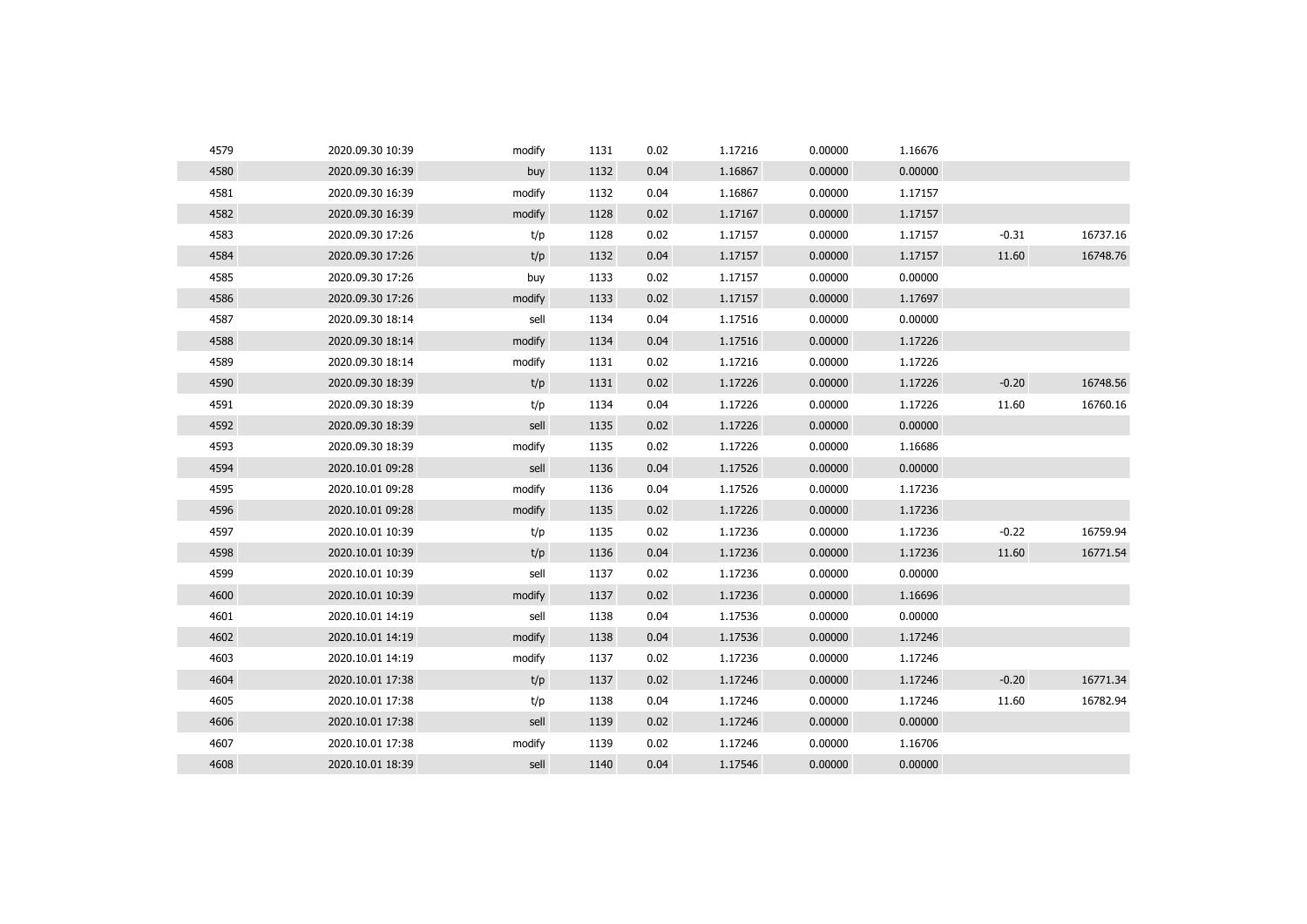| 4609 | 2020.10.01 18:39 | modify | 1140 | 0.04 | 1.17546 | 0.00000 | 1.17256 |         |          |
|------|------------------|--------|------|------|---------|---------|---------|---------|----------|
| 4610 | 2020.10.01 18:39 | modify | 1139 | 0.02 | 1.17246 | 0.00000 | 1.17256 |         |          |
| 4611 | 2020.10.02 05:26 | t/p    | 1139 | 0.02 | 1.17256 | 0.00000 | 1.17256 | $-0.21$ | 16782.73 |
| 4612 | 2020.10.02 05:26 | t/p    | 1140 | 0.04 | 1.17256 | 0.00000 | 1.17256 | 11.59   | 16794.32 |
| 4613 | 2020.10.02 05:26 | sell   | 1141 | 0.02 | 1.17256 | 0.00000 | 0.00000 |         |          |
| 4614 | 2020.10.02 05:26 | modify | 1141 | 0.02 | 1.17256 | 0.00000 | 1.16716 |         |          |
| 4615 | 2020.10.05 12:29 | sell   | 1142 | 0.04 | 1.17556 | 0.00000 | 0.00000 |         |          |
| 4616 | 2020.10.05 12:29 | modify | 1142 | 0.04 | 1.17556 | 0.00000 | 1.17266 |         |          |
| 4617 | 2020.10.05 12:29 | modify | 1141 | 0.02 | 1.17256 | 0.00000 | 1.17266 |         |          |
| 4618 | 2020.10.05 16:02 | t/p    | 1133 | 0.02 | 1.17697 | 0.00000 | 1.17697 | 10.26   | 16804.58 |
| 4619 | 2020.10.05 16:02 | buy    | 1143 | 0.02 | 1.17697 | 0.00000 | 0.00000 |         |          |
| 4620 | 2020.10.05 16:02 | modify | 1143 | 0.02 | 1.17697 | 0.00000 | 1.18237 |         |          |
| 4621 | 2020.10.05 16:29 | sell   | 1144 | 0.08 | 1.17856 | 0.00000 | 0.00000 |         |          |
| 4622 | 2020.10.05 16:29 | modify | 1144 | 0.08 | 1.17856 | 0.00000 | 1.17566 |         |          |
| 4623 | 2020.10.05 16:29 | modify | 1142 | 0.04 | 1.17556 | 0.00000 | 1.17566 |         |          |
| 4624 | 2020.10.05 16:29 | modify | 1141 | 0.02 | 1.17256 | 0.00000 | 1.17566 |         |          |
| 4625 | 2020.10.06 21:29 | t/p    | 1141 | 0.02 | 1.17566 | 0.00000 | 1.17566 | $-6.21$ | 16798.37 |
| 4626 | 2020.10.06 21:29 | t/p    | 1142 | 0.04 | 1.17566 | 0.00000 | 1.17566 | $-0.41$ | 16797.96 |
| 4627 | 2020.10.06 21:29 | t/p    | 1144 | 0.08 | 1.17566 | 0.00000 | 1.17566 | 23.18   | 16821.13 |
| 4628 | 2020.10.06 21:29 | sell   | 1145 | 0.02 | 1.17566 | 0.00000 | 0.00000 |         |          |
| 4629 | 2020.10.06 21:29 | modify | 1145 | 0.02 | 1.17566 | 0.00000 | 1.17026 |         |          |
| 4630 | 2020.10.06 21:39 | buy    | 1146 | 0.04 | 1.17397 | 0.00000 | 0.00000 |         |          |
| 4631 | 2020.10.06 21:39 | modify | 1146 | 0.04 | 1.17397 | 0.00000 | 1.17687 |         |          |
| 4632 | 2020.10.06 21:39 | modify | 1143 | 0.02 | 1.17697 | 0.00000 | 1.17687 |         |          |
| 4633 | 2020.10.07 14:27 | t/p    | 1143 | 0.02 | 1.17687 | 0.00000 | 1.17687 | $-0.42$ | 16820.72 |
| 4634 | 2020.10.07 14:27 | t/p    | 1146 | 0.04 | 1.17687 | 0.00000 | 1.17687 | 11.38   | 16832.10 |
| 4635 | 2020.10.07 14:27 | buy    | 1147 | 0.02 | 1.17687 | 0.00000 | 0.00000 |         |          |
| 4636 | 2020.10.07 14:27 | modify | 1147 | 0.02 | 1.17687 | 0.00000 | 1.18227 |         |          |
| 4637 | 2020.10.08 16:37 | buy    | 1148 | 0.04 | 1.17387 | 0.00000 | 0.00000 |         |          |
| 4638 | 2020.10.08 16:37 | modify | 1148 | 0.04 | 1.17387 | 0.00000 | 1.17677 |         |          |
|      |                  |        |      |      |         |         |         |         |          |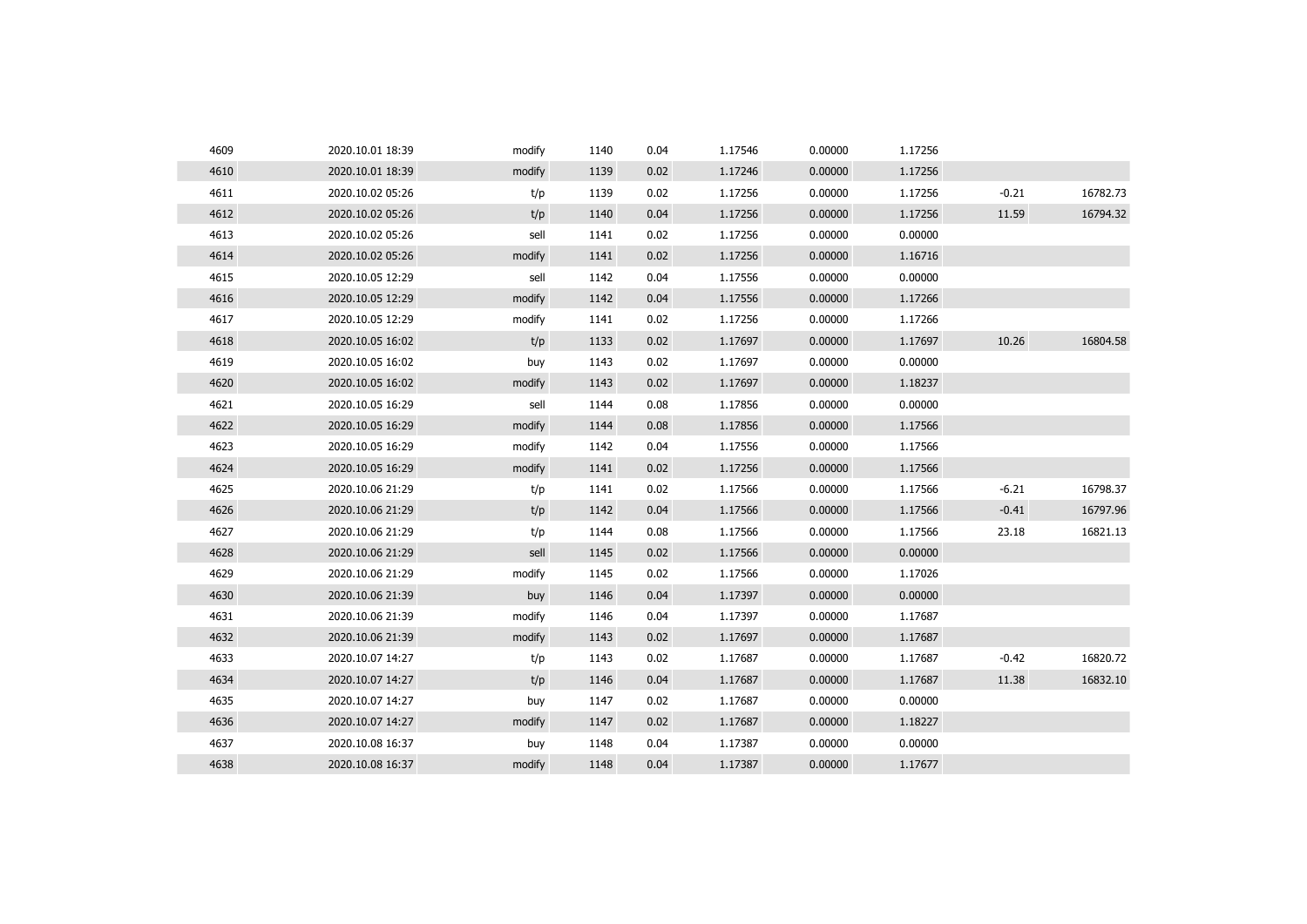| 4639 | 2020.10.08 16:37 | modify | 1147 | 0.02 | 1.17687 | 0.00000 | 1.17677 |         |          |
|------|------------------|--------|------|------|---------|---------|---------|---------|----------|
| 4640 | 2020.10.09 04:27 | t/p    | 1147 | 0.02 | 1.17677 | 0.00000 | 1.17677 | $-0.63$ | 16831.47 |
| 4641 | 2020.10.09 04:27 | t/p    | 1148 | 0.04 | 1.17677 | 0.00000 | 1.17677 | 11.38   | 16842.85 |
| 4642 | 2020.10.09 04:27 | buy    | 1149 | 0.02 | 1.17677 | 0.00000 | 0.00000 |         |          |
| 4643 | 2020.10.09 04:27 | modify | 1149 | 0.02 | 1.17677 | 0.00000 | 1.18217 |         |          |
| 4644 | 2020.10.09 11:05 | sell   | 1150 | 0.04 | 1.17866 | 0.00000 | 0.00000 |         |          |
| 4645 | 2020.10.09 11:05 | modify | 1150 | 0.04 | 1.17866 | 0.00000 | 1.17576 |         |          |
| 4646 | 2020.10.09 11:05 | modify | 1145 | 0.02 | 1.17566 | 0.00000 | 1.17576 |         |          |
| 4647 | 2020.10.09 16:04 | sell   | 1151 | 0.08 | 1.18166 | 0.00000 | 0.00000 |         |          |
| 4648 | 2020.10.09 16:04 | modify | 1151 | 0.08 | 1.18166 | 0.00000 | 1.17876 |         |          |
| 4649 | 2020.10.09 16:04 | modify | 1150 | 0.04 | 1.17866 | 0.00000 | 1.17876 |         |          |
| 4650 | 2020.10.09 16:04 | modify | 1145 | 0.02 | 1.17566 | 0.00000 | 1.17876 |         |          |
| 4651 | 2020.10.09 17:38 | t/p    | 1149 | 0.02 | 1.18217 | 0.00000 | 1.18217 | 10.80   | 16853.65 |
| 4652 | 2020.10.09 17:38 | buy    | 1152 | 0.02 | 1.18217 | 0.00000 | 0.00000 |         |          |
| 4653 | 2020.10.09 17:38 | modify | 1152 | 0.02 | 1.18217 | 0.00000 | 1.18757 |         |          |
| 4654 | 2020.10.12 14:28 | buy    | 1153 | 0.04 | 1.17917 | 0.00000 | 0.00000 |         |          |
| 4655 | 2020.10.12 14:28 | modify | 1153 | 0.04 | 1.17917 | 0.00000 | 1.18207 |         |          |
| 4656 | 2020.10.12 14:28 | modify | 1152 | 0.02 | 1.18217 | 0.00000 | 1.18207 |         |          |
| 4657 | 2020.10.12 14:38 | t/p    | 1145 | 0.02 | 1.17876 | 0.00000 | 1.17876 | $-6.24$ | 16847.42 |
| 4658 | 2020.10.12 14:38 | t/p    | 1150 | 0.04 | 1.17876 | 0.00000 | 1.17876 | $-0.41$ | 16847.00 |
| 4659 | 2020.10.12 14:38 | t/p    | 1151 | 0.08 | 1.17876 | 0.00000 | 1.17876 | 23.18   | 16870.18 |
| 4660 | 2020.10.12 14:38 | sell   | 1154 | 0.02 | 1.17876 | 0.00000 | 0.00000 |         |          |
| 4661 | 2020.10.12 14:38 | modify | 1154 | 0.02 | 1.17876 | 0.00000 | 1.17336 |         |          |
| 4662 | 2020.10.13 16:28 | buy    | 1155 | 0.08 | 1.17617 | 0.00000 | 0.00000 |         |          |
| 4663 | 2020.10.13 16:28 | modify | 1155 | 0.08 | 1.17617 | 0.00000 | 1.17907 |         |          |
| 4664 | 2020.10.13 16:28 | modify | 1153 | 0.04 | 1.17917 | 0.00000 | 1.17907 |         |          |
| 4665 | 2020.10.13 16:28 | modify | 1152 | 0.02 | 1.18217 | 0.00000 | 1.17907 |         |          |
| 4666 | 2020.10.13 19:29 | t/p    | 1154 | 0.02 | 1.17336 | 0.00000 | 1.17336 | 10.79   | 16880.97 |
| 4667 | 2020.10.13 19:29 | sell   | 1156 | 0.02 | 1.17336 | 0.00000 | 0.00000 |         |          |
| 4668 | 2020.10.13 19:29 | modify | 1156 | 0.02 | 1.17336 | 0.00000 | 1.16796 |         |          |
|      |                  |        |      |      |         |         |         |         |          |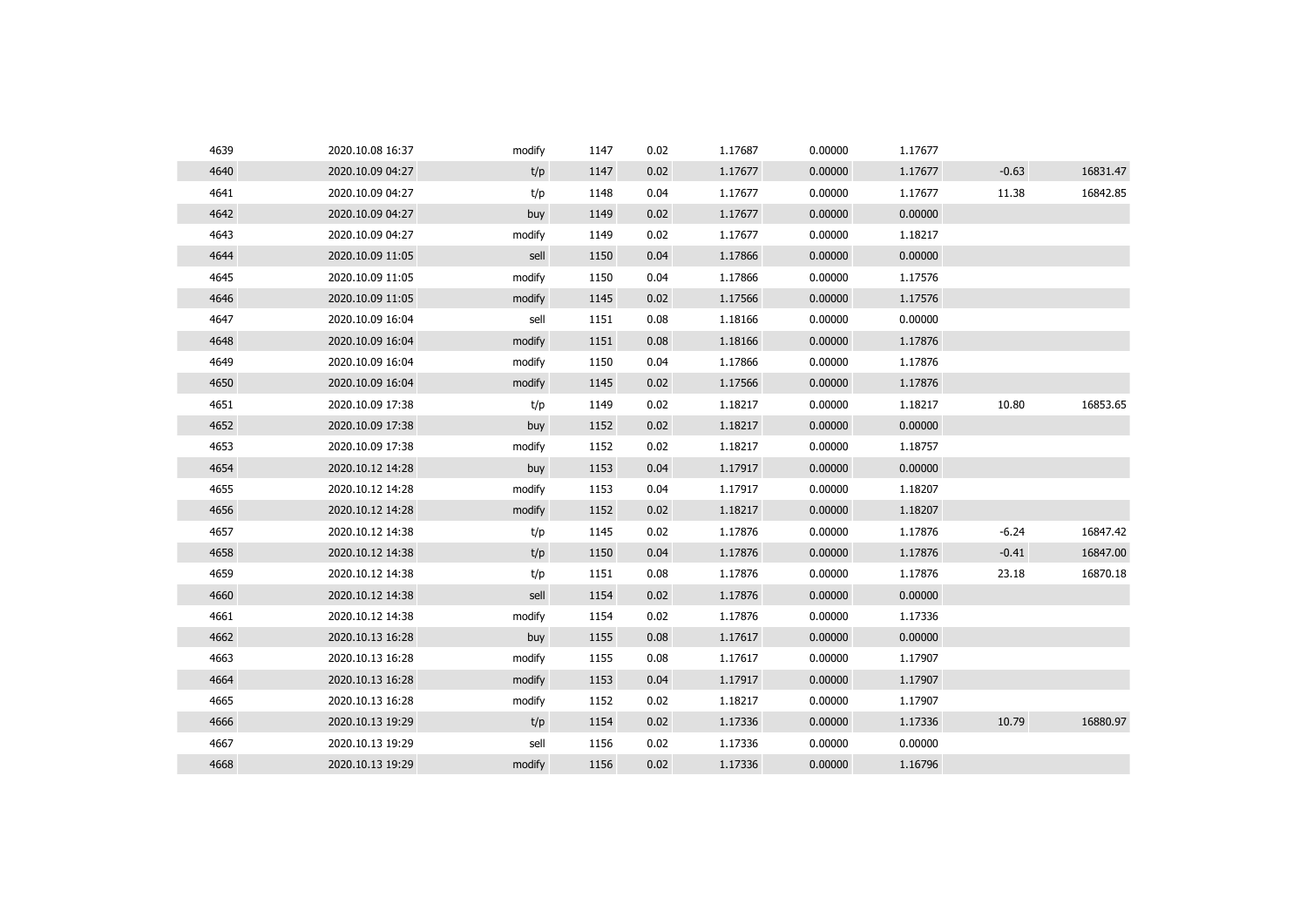| 4669 | 2020.10.13 19:38 | buy    | 1157 | 0.16 | 1.17317 | 0.00000 | 0.00000 |          |          |
|------|------------------|--------|------|------|---------|---------|---------|----------|----------|
| 4670 | 2020.10.13 19:38 | modify | 1157 | 0.16 | 1.17317 | 0.00000 | 1.17607 |          |          |
| 4671 | 2020.10.13 19:38 | modify | 1155 | 0.08 | 1.17617 | 0.00000 | 1.17607 |          |          |
| 4672 | 2020.10.13 19:38 | modify | 1153 | 0.04 | 1.17917 | 0.00000 | 1.17607 |          |          |
| 4673 | 2020.10.13 19:38 | modify | 1152 | 0.02 | 1.18217 | 0.00000 | 1.17607 |          |          |
| 4674 | 2020.10.14 15:28 | t/p    | 1152 | 0.02 | 1.17607 | 0.00000 | 1.17607 | $-12.52$ | 16868.45 |
| 4675 | 2020.10.14 15:28 | t/p    | 1153 | 0.04 | 1.17607 | 0.00000 | 1.17607 | $-12.83$ | 16855.62 |
| 4676 | 2020.10.14 15:28 | t/p    | 1155 | 0.08 | 1.17607 | 0.00000 | 1.17607 | $-1.23$  | 16854.39 |
| 4677 | 2020.10.14 15:28 | t/p    | 1157 | 0.16 | 1.17607 | 0.00000 | 1.17607 | 45.54    | 16899.92 |
| 4678 | 2020.10.14 15:28 | buy    | 1158 | 0.02 | 1.17607 | 0.00000 | 0.00000 |          |          |
| 4679 | 2020.10.14 15:28 | modify | 1158 | 0.02 | 1.17607 | 0.00000 | 1.18147 |          |          |
| 4680 | 2020.10.14 15:36 | sell   | 1159 | 0.04 | 1.17636 | 0.00000 | 0.00000 |          |          |
| 4681 | 2020.10.14 15:36 | modify | 1159 | 0.04 | 1.17636 | 0.00000 | 1.17346 |          |          |
| 4682 | 2020.10.14 15:36 | modify | 1156 | 0.02 | 1.17336 | 0.00000 | 1.17346 |          |          |
| 4683 | 2020.10.15 10:02 | t/p    | 1156 | 0.02 | 1.17346 | 0.00000 | 1.17346 | $-0.22$  | 16899.70 |
| 4684 | 2020.10.15 10:02 | t/p    | 1159 | 0.04 | 1.17346 | 0.00000 | 1.17346 | 11.56    | 16911.26 |
| 4685 | 2020.10.15 10:02 | sell   | 1160 | 0.02 | 1.17346 | 0.00000 | 0.00000 |          |          |
| 4686 | 2020.10.15 10:02 | modify | 1160 | 0.02 | 1.17346 | 0.00000 | 1.16806 |          |          |
| 4687 | 2020.10.15 11:03 | buy    | 1161 | 0.04 | 1.17307 | 0.00000 | 0.00000 |          |          |
| 4688 | 2020.10.15 11:03 | modify | 1161 | 0.04 | 1.17307 | 0.00000 | 1.17597 |          |          |
| 4689 | 2020.10.15 11:03 | modify | 1158 | 0.02 | 1.17607 | 0.00000 | 1.17597 |          |          |
| 4690 | 2020.10.15 15:29 | buy    | 1162 | 0.08 | 1.17007 | 0.00000 | 0.00000 |          |          |
| 4691 | 2020.10.15 15:29 | modify | 1162 | 0.08 | 1.17007 | 0.00000 | 1.17297 |          |          |
| 4692 | 2020.10.15 15:29 | modify | 1161 | 0.04 | 1.17307 | 0.00000 | 1.17297 |          |          |
| 4693 | 2020.10.15 15:29 | modify | 1158 | 0.02 | 1.17607 | 0.00000 | 1.17297 |          |          |
| 4694 | 2020.10.16 14:28 | t/p    | 1158 | 0.02 | 1.17297 | 0.00000 | 1.17297 | $-6.63$  | 16904.63 |
| 4695 | 2020.10.16 14:28 | t/p    | 1161 | 0.04 | 1.17297 | 0.00000 | 1.17297 | $-0.62$  | 16904.01 |
| 4696 | 2020.10.16 14:28 | t/p    | 1162 | 0.08 | 1.17297 | 0.00000 | 1.17297 | 22.77    | 16926.78 |
| 4697 | 2020.10.16 14:28 | buy    | 1163 | 0.02 | 1.17297 | 0.00000 | 0.00000 |          |          |
| 4698 | 2020.10.16 14:28 | modify | 1163 | 0.02 | 1.17297 | 0.00000 | 1.17837 |          |          |
|      |                  |        |      |      |         |         |         |          |          |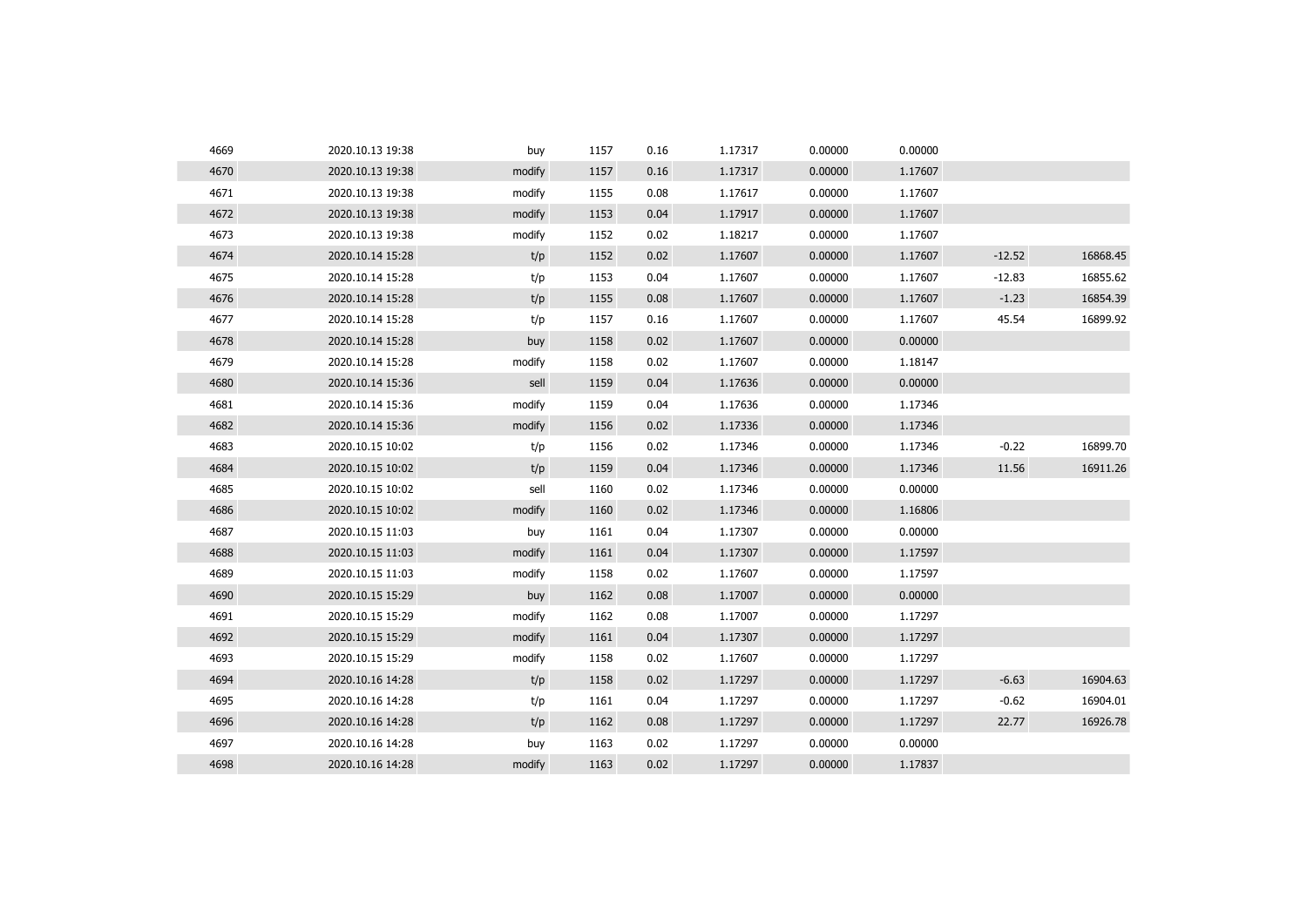| 4699 | 2020.10.19 13:37 | sell   | 1164 | 0.04 | 1.17646 | 0.00000 | 0.00000 |          |          |
|------|------------------|--------|------|------|---------|---------|---------|----------|----------|
| 4700 | 2020.10.19 13:37 | modify | 1164 | 0.04 | 1.17646 | 0.00000 | 1.17356 |          |          |
| 4701 | 2020.10.19 13:37 | modify | 1160 | 0.02 | 1.17346 | 0.00000 | 1.17356 |          |          |
| 4702 | 2020.10.19 14:36 | t/p    | 1163 | 0.02 | 1.17837 | 0.00000 | 1.17837 | 10.69    | 16937.47 |
| 4703 | 2020.10.19 14:36 | buy    | 1165 | 0.02 | 1.17837 | 0.00000 | 0.00000 |          |          |
| 4704 | 2020.10.19 14:36 | modify | 1165 | 0.02 | 1.17837 | 0.00000 | 1.18377 |          |          |
| 4705 | 2020.10.20 12:26 | sell   | 1166 | 0.08 | 1.17946 | 0.00000 | 0.00000 |          |          |
| 4706 | 2020.10.20 12:26 | modify | 1166 | 0.08 | 1.17946 | 0.00000 | 1.17656 |          |          |
| 4707 | 2020.10.20 12:26 | modify | 1164 | 0.04 | 1.17646 | 0.00000 | 1.17656 |          |          |
| 4708 | 2020.10.20 12:26 | modify | 1160 | 0.02 | 1.17346 | 0.00000 | 1.17656 |          |          |
| 4709 | 2020.10.20 17:18 | sell   | 1167 | 0.16 | 1.18246 | 0.00000 | 0.00000 |          |          |
| 4710 | 2020.10.20 17:18 | modify | 1167 | 0.16 | 1.18246 | 0.00000 | 1.17956 |          |          |
| 4711 | 2020.10.20 17:18 | modify | 1166 | 0.08 | 1.17946 | 0.00000 | 1.17956 |          |          |
| 4712 | 2020.10.20 17:18 | modify | 1164 | 0.04 | 1.17646 | 0.00000 | 1.17956 |          |          |
| 4713 | 2020.10.20 17:18 | modify | 1160 | 0.02 | 1.17346 | 0.00000 | 1.17956 |          |          |
| 4714 | 2020.10.20 17:38 | t/p    | 1165 | 0.02 | 1.18377 | 0.00000 | 1.18377 | 10.69    | 16948.17 |
| 4715 | 2020.10.20 17:38 | buy    | 1168 | 0.02 | 1.18377 | 0.00000 | 0.00000 |          |          |
| 4716 | 2020.10.20 17:38 | modify | 1168 | 0.02 | 1.18377 | 0.00000 | 1.18917 |          |          |
| 4717 | 2020.10.21 09:27 | sell   | 1169 | 0.32 | 1.18546 | 0.00000 | 0.00000 |          |          |
| 4718 | 2020.10.21 09:27 | modify | 1169 | 0.32 | 1.18546 | 0.00000 | 1.18256 |          |          |
| 4719 | 2020.10.21 09:27 | modify | 1167 | 0.16 | 1.18246 | 0.00000 | 1.18256 |          |          |
| 4720 | 2020.10.21 09:27 | modify | 1166 | 0.08 | 1.17946 | 0.00000 | 1.18256 |          |          |
| 4721 | 2020.10.21 09:27 | modify | 1164 | 0.04 | 1.17646 | 0.00000 | 1.18256 |          |          |
| 4722 | 2020.10.21 09:27 | modify | 1160 | 0.02 | 1.17346 | 0.00000 | 1.18256 |          |          |
| 4723 | 2020.10.22 13:39 | t/p    | 1160 | 0.02 | 1.18256 | 0.00000 | 1.18256 | $-18.24$ | 16929.92 |
| 4724 | 2020.10.22 13:39 | t/p    | 1164 | 0.04 | 1.18256 | 0.00000 | 1.18256 | $-24.46$ | 16905.46 |
| 4725 | 2020.10.22 13:39 | t/p    | 1166 | 0.08 | 1.18256 | 0.00000 | 1.18256 | $-24.90$ | 16880.57 |
| 4726 | 2020.10.22 13:39 | t/p    | 1167 | 0.16 | 1.18256 | 0.00000 | 1.18256 | $-1.79$  | 16878.78 |
| 4727 | 2020.10.22 13:39 | t/p    | 1169 | 0.32 | 1.18256 | 0.00000 | 1.18256 | 92.51    | 16971.29 |
| 4728 | 2020.10.22 13:39 | sell   | 1170 | 0.02 | 1.18256 | 0.00000 | 0.00000 |          |          |
|      |                  |        |      |      |         |         |         |          |          |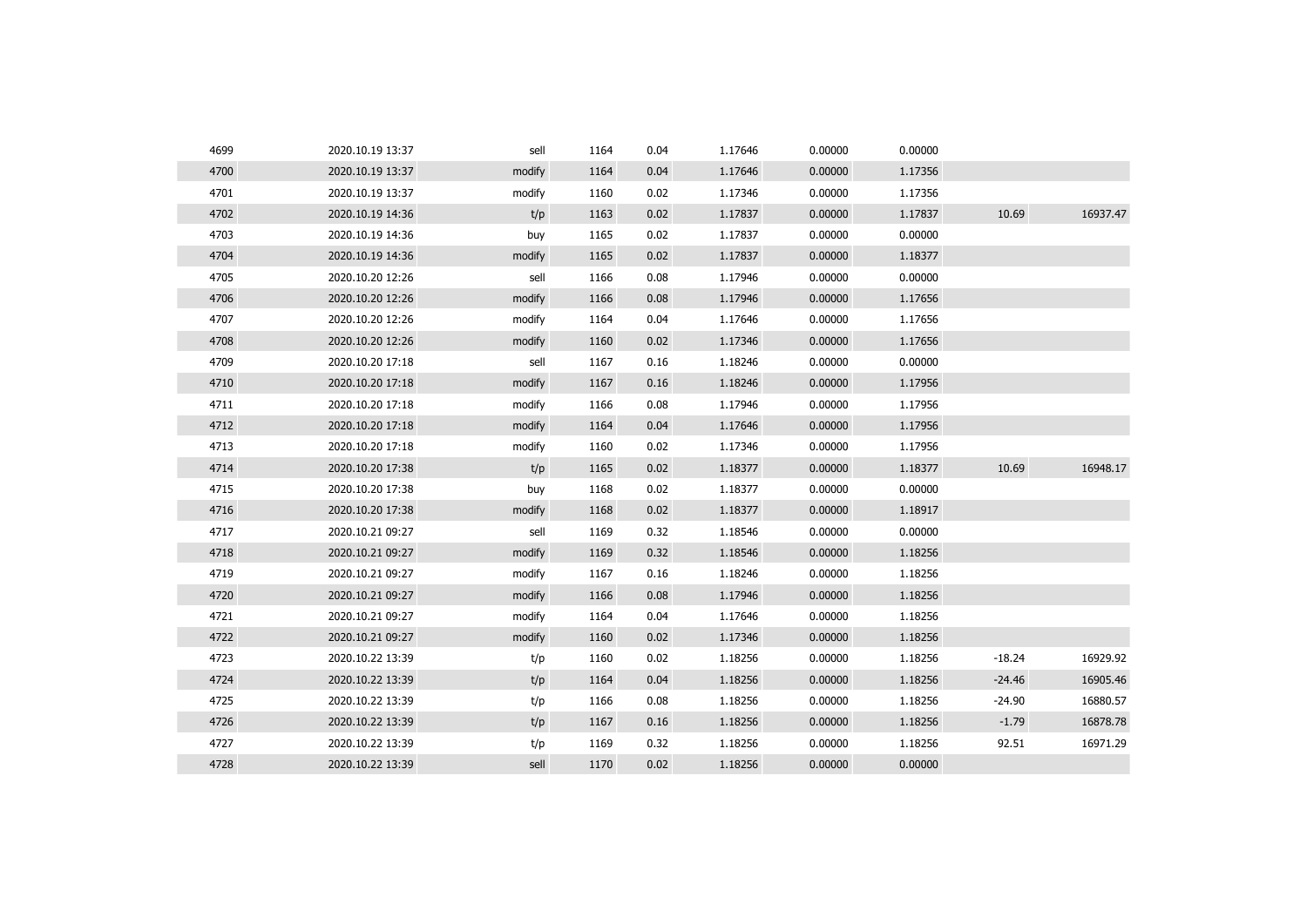| 4729 | 2020.10.22 13:39 | modify | 1170 | 0.02 | 1.18256 | 0.00000 | 1.17716 |         |          |
|------|------------------|--------|------|------|---------|---------|---------|---------|----------|
| 4730 | 2020.10.23 03:04 | buy    | 1171 | 0.04 | 1.18077 | 0.00000 | 0.00000 |         |          |
| 4731 | 2020.10.23 03:04 | modify | 1171 | 0.04 | 1.18077 | 0.00000 | 1.18367 |         |          |
| 4732 | 2020.10.23 03:04 | modify | 1168 | 0.02 | 1.18377 | 0.00000 | 1.18367 |         |          |
| 4733 | 2020.10.23 11:26 | t/p    | 1168 | 0.02 | 1.18367 | 0.00000 | 1.18367 | $-0.74$ | 16970.55 |
| 4734 | 2020.10.23 11:26 | t/p    | 1171 | 0.04 | 1.18367 | 0.00000 | 1.18367 | 11.60   | 16982.15 |
| 4735 | 2020.10.23 11:26 | buy    | 1172 | 0.02 | 1.18367 | 0.00000 | 0.00000 |         |          |
| 4736 | 2020.10.23 11:26 | modify | 1172 | 0.02 | 1.18367 | 0.00000 | 1.18907 |         |          |
| 4737 | 2020.10.23 15:29 | sell   | 1173 | 0.04 | 1.18556 | 0.00000 | 0.00000 |         |          |
| 4738 | 2020.10.23 15:29 | modify | 1173 | 0.04 | 1.18556 | 0.00000 | 1.18266 |         |          |
| 4739 | 2020.10.23 15:29 | modify | 1170 | 0.02 | 1.18256 | 0.00000 | 1.18266 |         |          |
| 4740 | 2020.10.23 17:31 | t/p    | 1170 | 0.02 | 1.18266 | 0.00000 | 1.18266 | $-0.21$ | 16981.94 |
| 4741 | 2020.10.23 17:31 | t/p    | 1173 | 0.04 | 1.18266 | 0.00000 | 1.18266 | 11.60   | 16993.54 |
| 4742 | 2020.10.23 17:31 | sell   | 1174 | 0.02 | 1.18266 | 0.00000 | 0.00000 |         |          |
| 4743 | 2020.10.23 17:31 | modify | 1174 | 0.02 | 1.18266 | 0.00000 | 1.17726 |         |          |
| 4744 | 2020.10.23 20:39 | sell   | 1175 | 0.04 | 1.18566 | 0.00000 | 0.00000 |         |          |
| 4745 | 2020.10.23 20:39 | modify | 1175 | 0.04 | 1.18566 | 0.00000 | 1.18276 |         |          |
| 4746 | 2020.10.23 20:39 | modify | 1174 | 0.02 | 1.18266 | 0.00000 | 1.18276 |         |          |
| 4747 | 2020.10.26 10:26 | t/p    | 1174 | 0.02 | 1.18276 | 0.00000 | 1.18276 | $-0.21$ | 16993.34 |
| 4748 | 2020.10.26 10:26 | t/p    | 1175 | 0.04 | 1.18276 | 0.00000 | 1.18276 | 11.59   | 17004.92 |
| 4749 | 2020.10.26 10:26 | sell   | 1176 | 0.02 | 1.18276 | 0.00000 | 0.00000 |         |          |
| 4750 | 2020.10.26 10:26 | modify | 1176 | 0.02 | 1.18276 | 0.00000 | 1.17736 |         |          |
| 4751 | 2020.10.26 11:39 | buy    | 1177 | 0.04 | 1.18067 | 0.00000 | 0.00000 |         |          |
| 4752 | 2020.10.26 11:39 | modify | 1177 | 0.04 | 1.18067 | 0.00000 | 1.18357 |         |          |
| 4753 | 2020.10.26 11:39 | modify | 1172 | 0.02 | 1.18367 | 0.00000 | 1.18357 |         |          |
| 4754 | 2020.10.27 08:13 | t/p    | 1172 | 0.02 | 1.18357 | 0.00000 | 1.18357 | $-0.42$ | 17004.51 |
| 4755 | 2020.10.27 08:13 | t/p    | 1177 | 0.04 | 1.18357 | 0.00000 | 1.18357 | 11.38   | 17015.89 |
| 4756 | 2020.10.27 08:13 | buy    | 1178 | 0.02 | 1.18357 | 0.00000 | 0.00000 |         |          |
| 4757 | 2020.10.27 08:13 | modify | 1178 | 0.02 | 1.18357 | 0.00000 | 1.18897 |         |          |
| 4758 | 2020.10.27 10:36 | buy    | 1179 | 0.04 | 1.18057 | 0.00000 | 0.00000 |         |          |
|      |                  |        |      |      |         |         |         |         |          |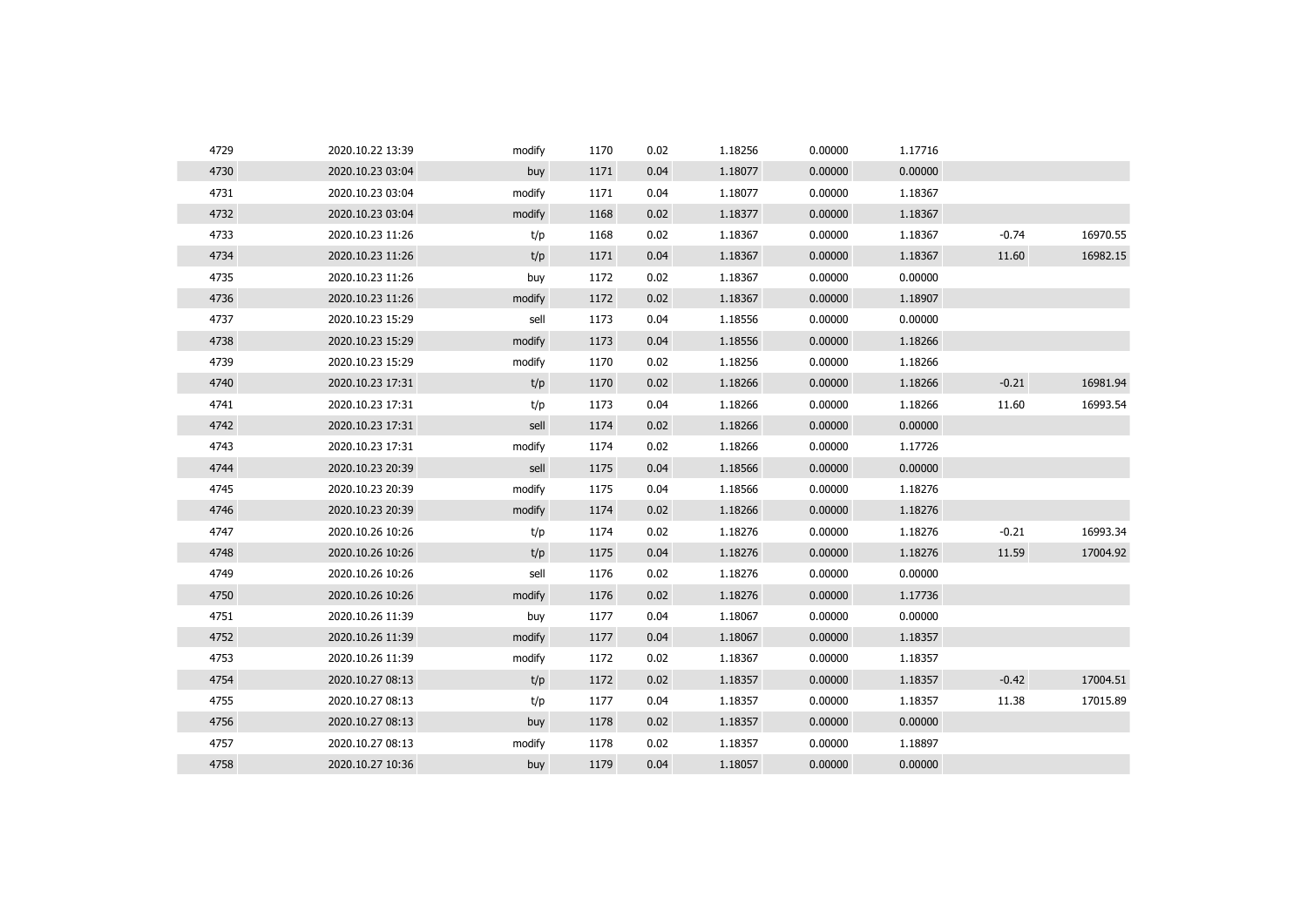| 4759 | 2020.10.27 10:36 | modify | 1179 | 0.04 | 1.18057 | 0.00000 | 1.18347 |         |          |
|------|------------------|--------|------|------|---------|---------|---------|---------|----------|
| 4760 | 2020.10.27 10:36 | modify | 1178 | 0.02 | 1.18357 | 0.00000 | 1.18347 |         |          |
| 4761 | 2020.10.27 15:36 | t/p    | 1178 | 0.02 | 1.18347 | 0.00000 | 1.18347 | $-0.20$ | 17015.69 |
| 4762 | 2020.10.27 15:36 | t/p    | 1179 | 0.04 | 1.18347 | 0.00000 | 1.18347 | 11.60   | 17027.29 |
| 4763 | 2020.10.27 15:36 | buy    | 1180 | 0.02 | 1.18347 | 0.00000 | 0.00000 |         |          |
| 4764 | 2020.10.27 15:36 | modify | 1180 | 0.02 | 1.18347 | 0.00000 | 1.18887 |         |          |
| 4765 | 2020.10.27 22:27 | buy    | 1181 | 0.04 | 1.18047 | 0.00000 | 0.00000 |         |          |
| 4766 | 2020.10.27 22:27 | modify | 1181 | 0.04 | 1.18047 | 0.00000 | 1.18337 |         |          |
| 4767 | 2020.10.27 22:27 | modify | 1180 | 0.02 | 1.18347 | 0.00000 | 1.18337 |         |          |
| 4768 | 2020.10.28 00:36 | buy    | 1182 | 0.08 | 1.17747 | 0.00000 | 0.00000 |         |          |
| 4769 | 2020.10.28 00:36 | modify | 1182 | 0.08 | 1.17747 | 0.00000 | 1.18037 |         |          |
| 4770 | 2020.10.28 00:36 | modify | 1181 | 0.04 | 1.18047 | 0.00000 | 1.18037 |         |          |
| 4771 | 2020.10.28 00:36 | modify | 1180 | 0.02 | 1.18347 | 0.00000 | 1.18037 |         |          |
| 4772 | 2020.10.28 00:37 | t/p    | 1176 | 0.02 | 1.17736 | 0.00000 | 1.17736 | 10.79   | 17038.08 |
| 4773 | 2020.10.28 00:37 | sell   | 1183 | 0.02 | 1.17736 | 0.00000 | 0.00000 |         |          |
| 4774 | 2020.10.28 00:37 | modify | 1183 | 0.02 | 1.17736 | 0.00000 | 1.17196 |         |          |
| 4775 | 2020.10.28 11:39 | buy    | 1184 | 0.16 | 1.17447 | 0.00000 | 0.00000 |         |          |
| 4776 | 2020.10.28 11:39 | modify | 1184 | 0.16 | 1.17447 | 0.00000 | 1.17737 |         |          |
| 4777 | 2020.10.28 11:39 | modify | 1182 | 0.08 | 1.17747 | 0.00000 | 1.17737 |         |          |
| 4778 | 2020.10.28 11:39 | modify | 1181 | 0.04 | 1.18047 | 0.00000 | 1.17737 |         |          |
| 4779 | 2020.10.28 11:39 | modify | 1180 | 0.02 | 1.18347 | 0.00000 | 1.17737 |         |          |
| 4780 | 2020.10.28 14:38 | t/p    | 1183 | 0.02 | 1.17196 | 0.00000 | 1.17196 | 10.80   | 17048.88 |
| 4781 | 2020.10.28 14:38 | sell   | 1185 | 0.02 | 1.17196 | 0.00000 | 0.00000 |         |          |
| 4782 | 2020.10.28 14:38 | modify | 1185 | 0.02 | 1.17196 | 0.00000 | 1.16656 |         |          |
| 4783 | 2020.10.28 17:38 | sell   | 1186 | 0.04 | 1.17496 | 0.00000 | 0.00000 |         |          |
| 4784 | 2020.10.28 17:38 | modify | 1186 | 0.04 | 1.17496 | 0.00000 | 1.17206 |         |          |
| 4785 | 2020.10.28 17:38 | modify | 1185 | 0.02 | 1.17196 | 0.00000 | 1.17206 |         |          |
| 4786 | 2020.10.29 12:29 | t/p    | 1185 | 0.02 | 1.17206 | 0.00000 | 1.17206 | $-0.22$ | 17048.66 |
| 4787 | 2020.10.29 12:29 | t/p    | 1186 | 0.04 | 1.17206 | 0.00000 | 1.17206 | 11.56   | 17060.23 |
| 4788 | 2020.10.29 12:29 | sell   | 1187 | 0.02 | 1.17206 | 0.00000 | 0.00000 |         |          |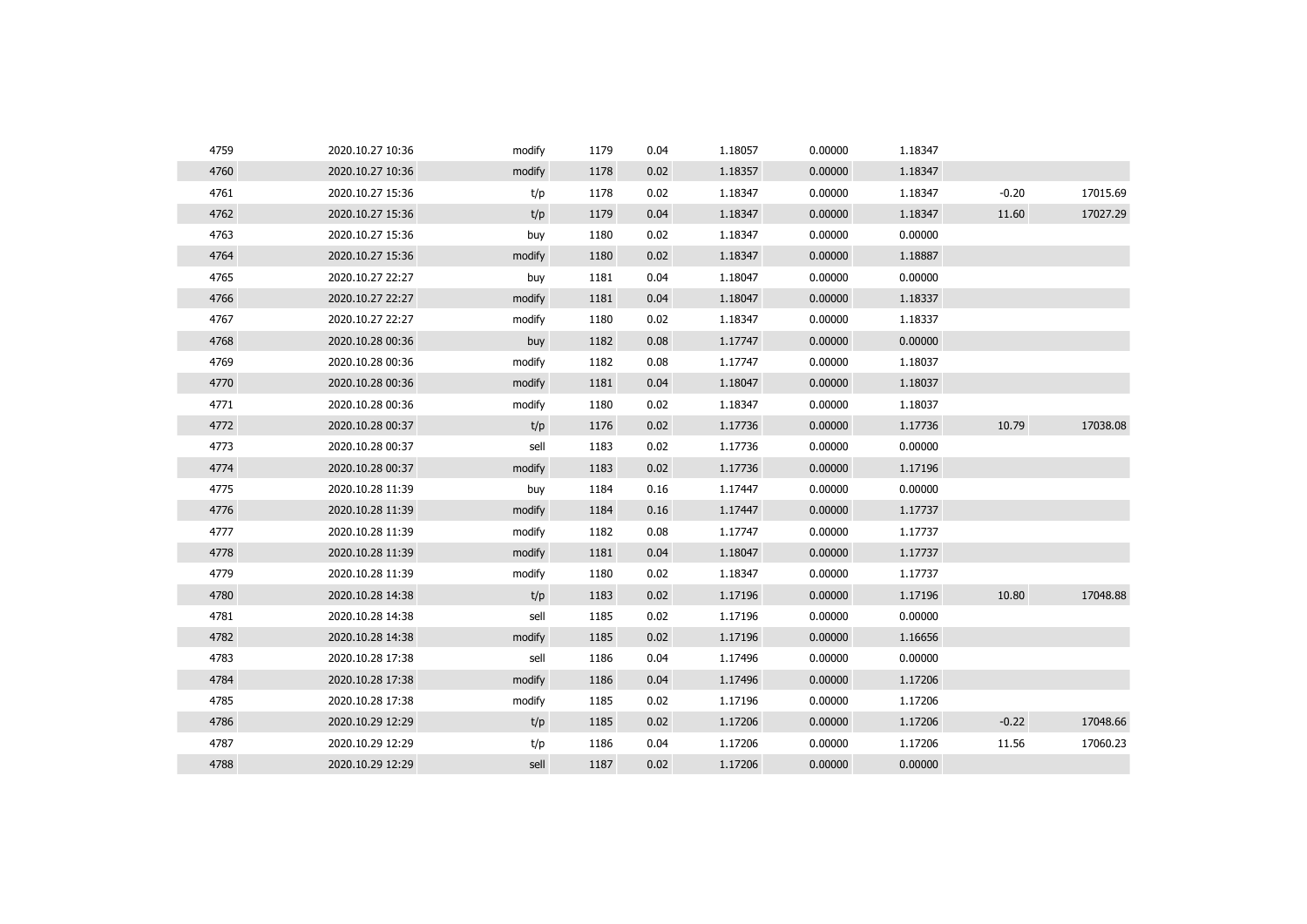| 4789 | 2020.10.29 12:29 | modify | 1187 | 0.02 | 1.17206 | 0.00000 | 1.16666 |           |          |
|------|------------------|--------|------|------|---------|---------|---------|-----------|----------|
| 4790 | 2020.10.29 13:19 | buy    | 1188 | 0.32 | 1.17147 | 0.00000 | 0.00000 |           |          |
| 4791 | 2020.10.29 13:19 | modify | 1188 | 0.32 | 1.17147 | 0.00000 | 1.17437 |           |          |
| 4792 | 2020.10.29 13:19 | modify | 1184 | 0.16 | 1.17447 | 0.00000 | 1.17437 |           |          |
| 4793 | 2020.10.29 13:19 | modify | 1182 | 0.08 | 1.17747 | 0.00000 | 1.17437 |           |          |
| 4794 | 2020.10.29 13:19 | modify | 1181 | 0.04 | 1.18047 | 0.00000 | 1.17437 |           |          |
| 4795 | 2020.10.29 13:19 | modify | 1180 | 0.02 | 1.18347 | 0.00000 | 1.17437 |           |          |
| 4796 | 2020.10.29 15:38 | buy    | 1189 | 0.64 | 1.16847 | 0.00000 | 0.00000 |           |          |
| 4797 | 2020.10.29 15:38 | modify | 1189 | 0.64 | 1.16847 | 0.00000 | 1.17137 |           |          |
| 4798 | 2020.10.29 15:38 | modify | 1188 | 0.32 | 1.17147 | 0.00000 | 1.17137 |           |          |
| 4799 | 2020.10.29 15:38 | modify | 1184 | 0.16 | 1.17447 | 0.00000 | 1.17137 |           |          |
| 4800 | 2020.10.29 15:38 | modify | 1182 | 0.08 | 1.17747 | 0.00000 | 1.17137 |           |          |
| 4801 | 2020.10.29 15:38 | modify | 1181 | 0.04 | 1.18047 | 0.00000 | 1.17137 |           |          |
| 4802 | 2020.10.29 15:38 | modify | 1180 | 0.02 | 1.18347 | 0.00000 | 1.17137 |           |          |
| 4803 | 2020.10.29 17:29 | t/p    | 1187 | 0.02 | 1.16666 | 0.00000 | 1.16666 | 10.80     | 17071.03 |
| 4804 | 2020.10.29 17:29 | sell   | 1190 | 0.02 | 1.16666 | 0.00000 | 0.00000 |           |          |
| 4805 | 2020.10.29 17:29 | modify | 1190 | 0.02 | 1.16666 | 0.00000 | 1.16126 |           |          |
| 4806 | 2020.10.29 19:29 | buy    | 1191 | 1.28 | 1.16547 | 0.00000 | 0.00000 |           |          |
| 4807 | 2020.10.29 19:29 | modify | 1191 | 1.28 | 1.16547 | 0.00000 | 1.16837 |           |          |
| 4808 | 2020.10.29 19:29 | modify | 1189 | 0.64 | 1.16847 | 0.00000 | 1.16837 |           |          |
| 4809 | 2020.10.29 19:29 | modify | 1188 | 0.32 | 1.17147 | 0.00000 | 1.16837 |           |          |
| 4810 | 2020.10.29 19:29 | modify | 1184 | 0.16 | 1.17447 | 0.00000 | 1.16837 |           |          |
| 4811 | 2020.10.29 19:29 | modify | 1182 | 0.08 | 1.17747 | 0.00000 | 1.16837 |           |          |
| 4812 | 2020.10.29 19:29 | modify | 1181 | 0.04 | 1.18047 | 0.00000 | 1.16837 |           |          |
| 4813 | 2020.10.29 19:29 | modify | 1180 | 0.02 | 1.18347 | 0.00000 | 1.16837 |           |          |
| 4814 | 2020.10.30 03:38 | t/p    | 1180 | 0.02 | 1.16837 | 0.00000 | 1.16837 | $-30.74$  | 17040.29 |
| 4815 | 2020.10.30 03:38 | t/p    | 1181 | 0.04 | 1.16837 | 0.00000 | 1.16837 | $-49.48$  | 16990.81 |
| 4816 | 2020.10.30 03:38 | t/p    | 1182 | 0.08 | 1.16837 | 0.00000 | 1.16837 | $-74.53$  | 16916.28 |
| 4817 | 2020.10.30 03:38 | t/p    | 1184 | 0.16 | 1.16837 | 0.00000 | 1.16837 | $-101.06$ | 16815.22 |
| 4818 | 2020.10.30 03:38 | t/p    | 1188 | 0.32 | 1.16837 | 0.00000 | 1.16837 | $-100.93$ | 16714.29 |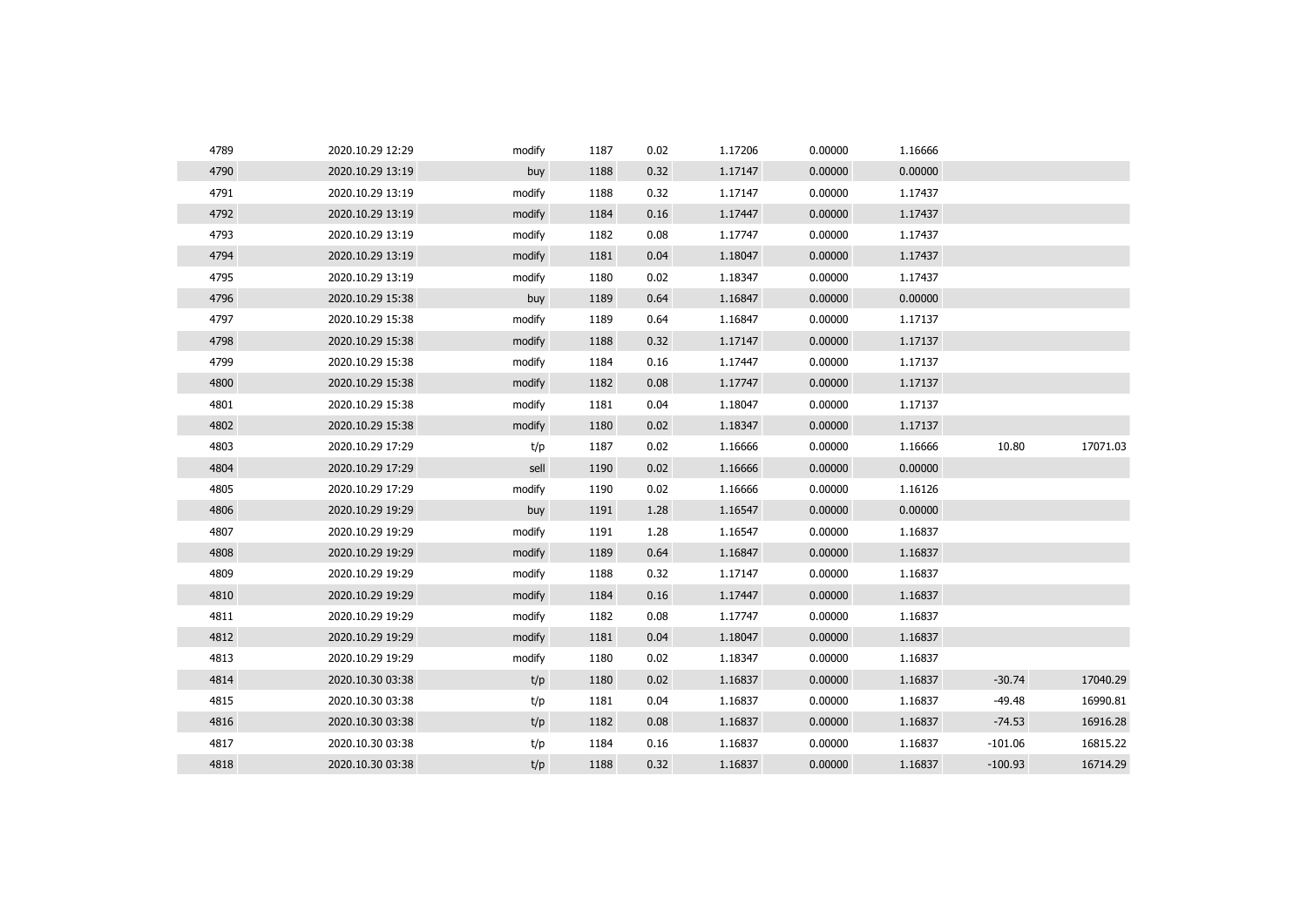| 4819 | 2020.10.30 03:38 | t/p    | 1189 | 0.64 | 1.16837 | 0.00000 | 1.16837 | $-9.86$ | 16704.44 |
|------|------------------|--------|------|------|---------|---------|---------|---------|----------|
| 4820 | 2020.10.30 03:38 | t/p    | 1191 | 1.28 | 1.16837 | 0.00000 | 1.16837 | 364.29  | 17068.73 |
| 4821 | 2020.10.30 03:38 | buy    | 1192 | 0.02 | 1.16837 | 0.00000 | 0.00000 |         |          |
| 4822 | 2020.10.30 03:38 | modify | 1192 | 0.02 | 1.16837 | 0.00000 | 1.17377 |         |          |
| 4823 | 2020.10.30 14:36 | sell   | 1193 | 0.04 | 1.16966 | 0.00000 | 0.00000 |         |          |
| 4824 | 2020.10.30 14:36 | modify | 1193 | 0.04 | 1.16966 | 0.00000 | 1.16676 |         |          |
| 4825 | 2020.10.30 14:36 | modify | 1190 | 0.02 | 1.16666 | 0.00000 | 1.16676 |         |          |
| 4826 | 2020.10.30 17:27 | t/p    | 1190 | 0.02 | 1.16676 | 0.00000 | 1.16676 | $-0.21$ | 17068.52 |
| 4827 | 2020.10.30 17:27 | t/p    | 1193 | 0.04 | 1.16676 | 0.00000 | 1.16676 | 11.60   | 17080.12 |
| 4828 | 2020.10.30 17:27 | sell   | 1194 | 0.02 | 1.16676 | 0.00000 | 0.00000 |         |          |
| 4829 | 2020.10.30 17:27 | modify | 1194 | 0.02 | 1.16676 | 0.00000 | 1.16136 |         |          |
| 4830 | 2020.10.30 17:37 | buy    | 1195 | 0.04 | 1.16537 | 0.00000 | 0.00000 |         |          |
| 4831 | 2020.10.30 17:37 | modify | 1195 | 0.04 | 1.16537 | 0.00000 | 1.16827 |         |          |
| 4832 | 2020.10.30 17:37 | modify | 1192 | 0.02 | 1.16837 | 0.00000 | 1.16827 |         |          |
| 4833 | 2020.11.02 10:04 | buy    | 1196 | 0.08 | 1.16237 | 0.00000 | 0.00000 |         |          |
| 4834 | 2020.11.02 10:04 | modify | 1196 | 0.08 | 1.16237 | 0.00000 | 1.16527 |         |          |
| 4835 | 2020.11.02 10:04 | modify | 1195 | 0.04 | 1.16537 | 0.00000 | 1.16527 |         |          |
| 4836 | 2020.11.02 10:04 | modify | 1192 | 0.02 | 1.16837 | 0.00000 | 1.16527 |         |          |
| 4837 | 2020.11.02 13:29 | t/p    | 1192 | 0.02 | 1.16527 | 0.00000 | 1.16527 | $-6.31$ | 17073.81 |
| 4838 | 2020.11.02 13:29 | t/p    | 1195 | 0.04 | 1.16527 | 0.00000 | 1.16527 | $-0.62$ | 17073.20 |
| 4839 | 2020.11.02 13:29 | t/p    | 1196 | 0.08 | 1.16527 | 0.00000 | 1.16527 | 23.20   | 17096.40 |
| 4840 | 2020.11.02 13:29 | buy    | 1197 | 0.02 | 1.16527 | 0.00000 | 0.00000 |         |          |
| 4841 | 2020.11.02 13:29 | modify | 1197 | 0.02 | 1.16527 | 0.00000 | 1.17067 |         |          |
| 4842 | 2020.11.03 11:39 | sell   | 1198 | 0.04 | 1.16976 | 0.00000 | 0.00000 |         |          |
| 4843 | 2020.11.03 11:39 | modify | 1198 | 0.04 | 1.16976 | 0.00000 | 1.16686 |         |          |
| 4844 | 2020.11.03 11:39 | modify | 1194 | 0.02 | 1.16676 | 0.00000 | 1.16686 |         |          |
| 4845 | 2020.11.03 13:26 | t/p    | 1197 | 0.02 | 1.17067 | 0.00000 | 1.17067 | 10.69   | 17107.09 |
| 4846 | 2020.11.03 13:26 | buy    | 1199 | 0.02 | 1.17067 | 0.00000 | 0.00000 |         |          |
| 4847 | 2020.11.03 13:26 | modify | 1199 | 0.02 | 1.17067 | 0.00000 | 1.17607 |         |          |
| 4848 | 2020.11.03 17:29 | sell   | 1200 | 0.08 | 1.17276 | 0.00000 | 0.00000 |         |          |
|      |                  |        |      |      |         |         |         |         |          |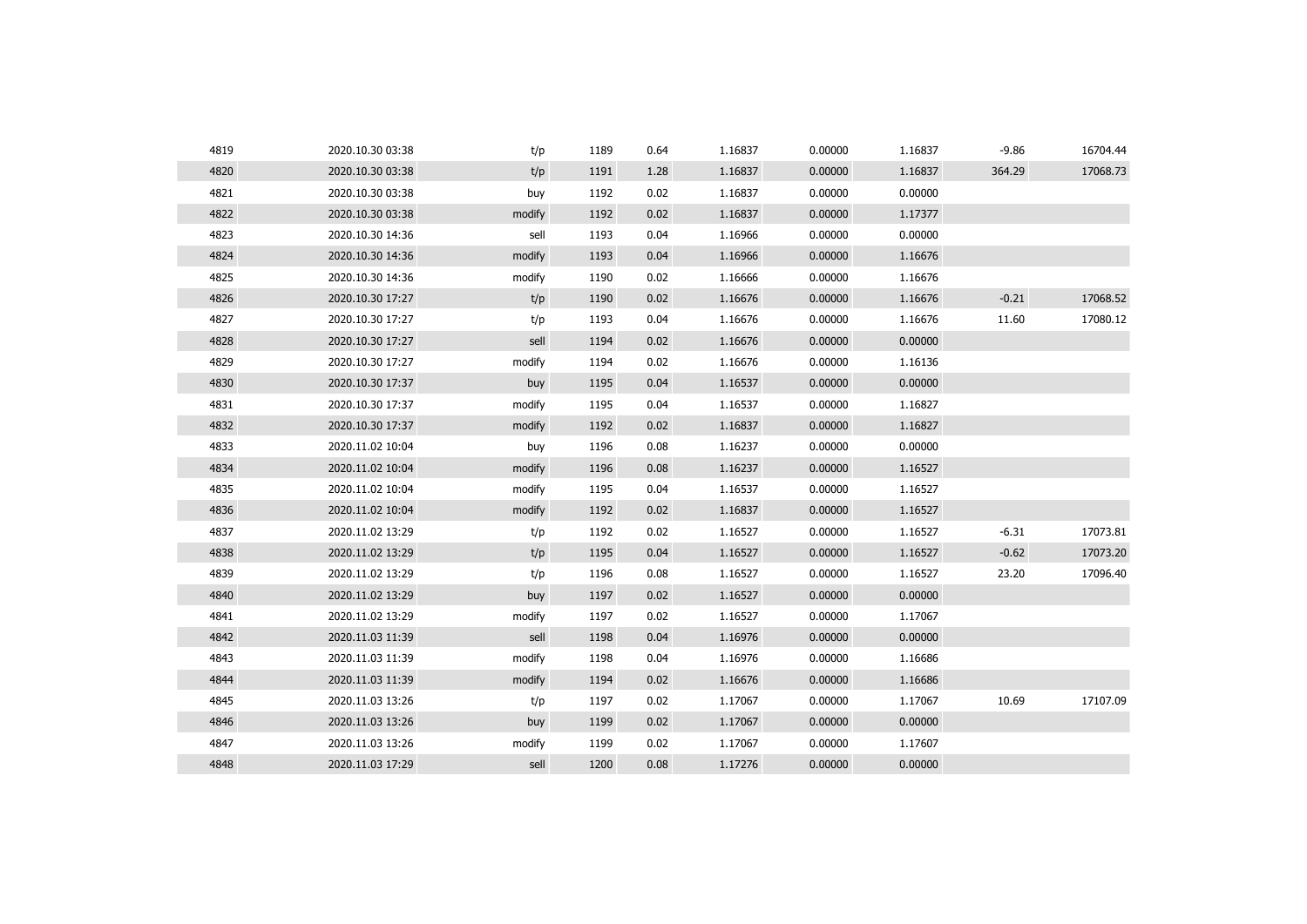| 4849 | 2020.11.03 17:29 | modify | 1200 | 0.08 | 1.17276 | 0.00000 | 1.16986 |         |          |
|------|------------------|--------|------|------|---------|---------|---------|---------|----------|
| 4850 | 2020.11.03 17:29 | modify | 1198 | 0.04 | 1.16976 | 0.00000 | 1.16986 |         |          |
| 4851 | 2020.11.03 17:29 | modify | 1194 | 0.02 | 1.16676 | 0.00000 | 1.16986 |         |          |
| 4852 | 2020.11.03 22:36 | t/p    | 1194 | 0.02 | 1.16986 | 0.00000 | 1.16986 | $-6.21$ | 17100.88 |
| 4853 | 2020.11.03 22:36 | t/p    | 1198 | 0.04 | 1.16986 | 0.00000 | 1.16986 | $-0.40$ | 17100.48 |
| 4854 | 2020.11.03 22:36 | t/p    | 1200 | 0.08 | 1.16986 | 0.00000 | 1.16986 | 23.20   | 17123.68 |
| 4855 | 2020.11.03 22:36 | sell   | 1201 | 0.02 | 1.16986 | 0.00000 | 0.00000 |         |          |
| 4856 | 2020.11.03 22:36 | modify | 1201 | 0.02 | 1.16986 | 0.00000 | 1.16446 |         |          |
| 4857 | 2020.11.04 01:05 | sell   | 1202 | 0.04 | 1.17286 | 0.00000 | 0.00000 |         |          |
| 4858 | 2020.11.04 01:05 | modify | 1202 | 0.04 | 1.17286 | 0.00000 | 1.16996 |         |          |
| 4859 | 2020.11.04 01:05 | modify | 1201 | 0.02 | 1.16986 | 0.00000 | 1.16996 |         |          |
| 4860 | 2020.11.04 01:38 | sell   | 1203 | 0.08 | 1.17586 | 0.00000 | 0.00000 |         |          |
| 4861 | 2020.11.04 01:38 | modify | 1203 | 0.08 | 1.17586 | 0.00000 | 1.17296 |         |          |
| 4862 | 2020.11.04 01:38 | modify | 1202 | 0.04 | 1.17286 | 0.00000 | 1.17296 |         |          |
| 4863 | 2020.11.04 01:38 | modify | 1201 | 0.02 | 1.16986 | 0.00000 | 1.17296 |         |          |
| 4864 | 2020.11.04 01:38 | t/p    | 1199 | 0.02 | 1.17607 | 0.00000 | 1.17607 | 10.69   | 17134.37 |
| 4865 | 2020.11.04 01:38 | buy    | 1204 | 0.02 | 1.17607 | 0.00000 | 0.00000 |         |          |
| 4866 | 2020.11.04 01:38 | modify | 1204 | 0.02 | 1.17607 | 0.00000 | 1.18147 |         |          |
| 4867 | 2020.11.04 02:27 | buy    | 1205 | 0.04 | 1.17307 | 0.00000 | 0.00000 |         |          |
| 4868 | 2020.11.04 02:27 | modify | 1205 | 0.04 | 1.17307 | 0.00000 | 1.17597 |         |          |
| 4869 | 2020.11.04 02:27 | modify | 1204 | 0.02 | 1.17607 | 0.00000 | 1.17597 |         |          |
| 4870 | 2020.11.04 02:28 | t/p    | 1201 | 0.02 | 1.17296 | 0.00000 | 1.17296 | $-6.21$ | 17128.16 |
| 4871 | 2020.11.04 02:28 | t/p    | 1202 | 0.04 | 1.17296 | 0.00000 | 1.17296 | $-0.40$ | 17127.76 |
| 4872 | 2020.11.04 02:28 | t/p    | 1203 | 0.08 | 1.17296 | 0.00000 | 1.17296 | 23.20   | 17150.96 |
| 4873 | 2020.11.04 02:28 | sell   | 1206 | 0.02 | 1.17296 | 0.00000 | 0.00000 |         |          |
| 4874 | 2020.11.04 02:28 | modify | 1206 | 0.02 | 1.17296 | 0.00000 | 1.16756 |         |          |
| 4875 | 2020.11.04 02:38 | buy    | 1207 | 0.08 | 1.17007 | 0.00000 | 0.00000 |         |          |
| 4876 | 2020.11.04 02:38 | modify | 1207 | 0.08 | 1.17007 | 0.00000 | 1.17297 |         |          |
| 4877 | 2020.11.04 02:38 | modify | 1205 | 0.04 | 1.17307 | 0.00000 | 1.17297 |         |          |
| 4878 | 2020.11.04 02:38 | modify | 1204 | 0.02 | 1.17607 | 0.00000 | 1.17297 |         |          |
|      |                  |        |      |      |         |         |         |         |          |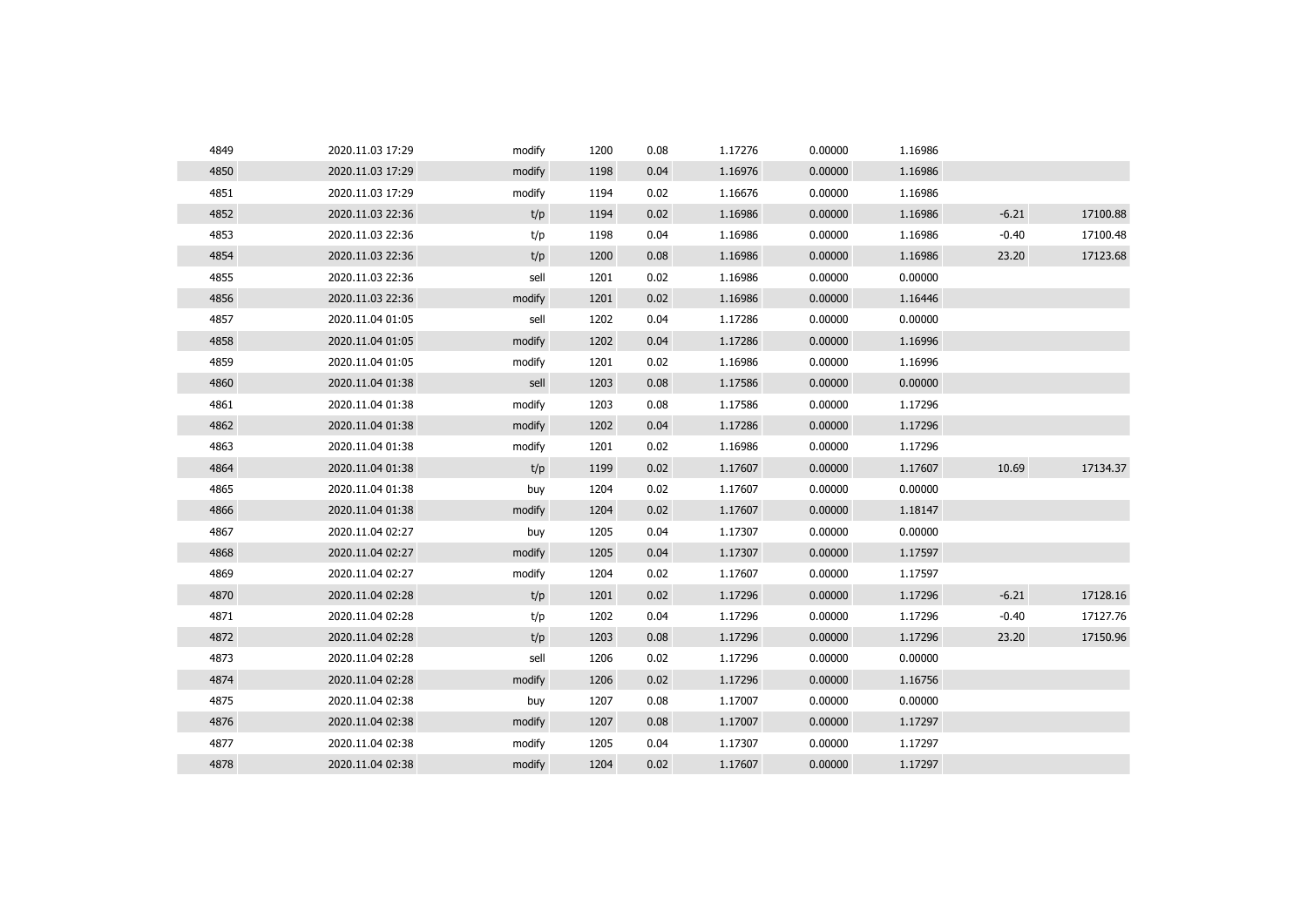| 4879 | 2020.11.04 03:39 | t/p    | 1206 | 0.02 | 1.16756 | 0.00000 | 1.16756 | 10.80    | 17161.76 |
|------|------------------|--------|------|------|---------|---------|---------|----------|----------|
| 4880 | 2020.11.04 03:39 | sell   | 1208 | 0.02 | 1.16756 | 0.00000 | 0.00000 |          |          |
| 4881 | 2020.11.04 03:39 | modify | 1208 | 0.02 | 1.16756 | 0.00000 | 1.16216 |          |          |
| 4882 | 2020.11.04 04:17 | buy    | 1209 | 0.16 | 1.16707 | 0.00000 | 0.00000 |          |          |
| 4883 | 2020.11.04 04:17 | modify | 1209 | 0.16 | 1.16707 | 0.00000 | 1.16997 |          |          |
| 4884 | 2020.11.04 04:17 | modify | 1207 | 0.08 | 1.17007 | 0.00000 | 1.16997 |          |          |
| 4885 | 2020.11.04 04:17 | modify | 1205 | 0.04 | 1.17307 | 0.00000 | 1.16997 |          |          |
| 4886 | 2020.11.04 04:17 | modify | 1204 | 0.02 | 1.17607 | 0.00000 | 1.16997 |          |          |
| 4887 | 2020.11.04 04:28 | buy    | 1210 | 0.32 | 1.16407 | 0.00000 | 0.00000 |          |          |
| 4888 | 2020.11.04 04:28 | modify | 1210 | 0.32 | 1.16407 | 0.00000 | 1.16697 |          |          |
| 4889 | 2020.11.04 04:28 | modify | 1209 | 0.16 | 1.16707 | 0.00000 | 1.16697 |          |          |
| 4890 | 2020.11.04 04:28 | modify | 1207 | 0.08 | 1.17007 | 0.00000 | 1.16697 |          |          |
| 4891 | 2020.11.04 04:28 | modify | 1205 | 0.04 | 1.17307 | 0.00000 | 1.16697 |          |          |
| 4892 | 2020.11.04 04:28 | modify | 1204 | 0.02 | 1.17607 | 0.00000 | 1.16697 |          |          |
| 4893 | 2020.11.04 04:37 | t/p    | 1208 | 0.02 | 1.16216 | 0.00000 | 1.16216 | 10.80    | 17172.56 |
| 4894 | 2020.11.04 04:37 | sell   | 1211 | 0.02 | 1.16216 | 0.00000 | 0.00000 |          |          |
| 4895 | 2020.11.04 04:37 | modify | 1211 | 0.02 | 1.16216 | 0.00000 | 1.15676 |          |          |
| 4896 | 2020.11.04 04:38 | buy    | 1212 | 0.64 | 1.16107 | 0.00000 | 0.00000 |          |          |
| 4897 | 2020.11.04 04:38 | modify | 1212 | 0.64 | 1.16107 | 0.00000 | 1.16397 |          |          |
| 4898 | 2020.11.04 04:38 | modify | 1210 | 0.32 | 1.16407 | 0.00000 | 1.16397 |          |          |
| 4899 | 2020.11.04 04:38 | modify | 1209 | 0.16 | 1.16707 | 0.00000 | 1.16397 |          |          |
| 4900 | 2020.11.04 04:38 | modify | 1207 | 0.08 | 1.17007 | 0.00000 | 1.16397 |          |          |
| 4901 | 2020.11.04 04:38 | modify | 1205 | 0.04 | 1.17307 | 0.00000 | 1.16397 |          |          |
| 4902 | 2020.11.04 04:38 | modify | 1204 | 0.02 | 1.17607 | 0.00000 | 1.16397 |          |          |
| 4903 | 2020.11.04 05:26 | t/p    | 1204 | 0.02 | 1.16397 | 0.00000 | 1.16397 | $-24.20$ | 17148.36 |
| 4904 | 2020.11.04 05:26 | t/p    | 1205 | 0.04 | 1.16397 | 0.00000 | 1.16397 | $-36.40$ | 17111.96 |
| 4905 | 2020.11.04 05:26 | t/p    | 1207 | 0.08 | 1.16397 | 0.00000 | 1.16397 | $-48.80$ | 17063.16 |
| 4906 | 2020.11.04 05:26 | t/p    | 1209 | 0.16 | 1.16397 | 0.00000 | 1.16397 | $-49.60$ | 17013.56 |
| 4907 | 2020.11.04 05:26 | t/p    | 1210 | 0.32 | 1.16397 | 0.00000 | 1.16397 | $-3.20$  | 17010.36 |
| 4908 | 2020.11.04 05:26 | t/p    | 1212 | 0.64 | 1.16397 | 0.00000 | 1.16397 | 185.60   | 17195.96 |
|      |                  |        |      |      |         |         |         |          |          |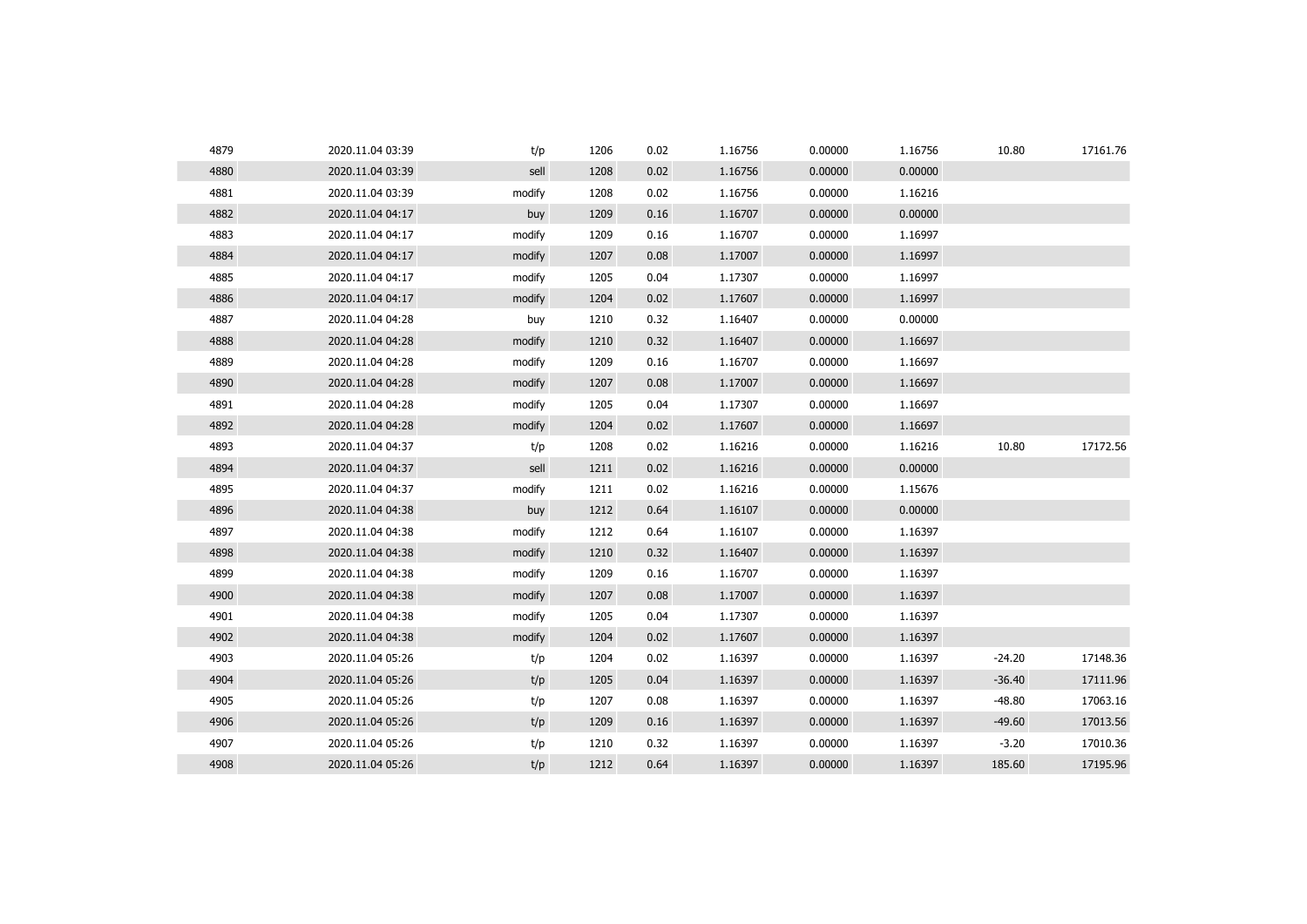| 4909 | 2020.11.04 05:26 | buy    | 1213 | 0.02 | 1.16397 | 0.00000 | 0.00000 |         |          |
|------|------------------|--------|------|------|---------|---------|---------|---------|----------|
| 4910 | 2020.11.04 05:26 | modify | 1213 | 0.02 | 1.16397 | 0.00000 | 1.16937 |         |          |
| 4911 | 2020.11.04 05:29 | sell   | 1214 | 0.04 | 1.16516 | 0.00000 | 0.00000 |         |          |
| 4912 | 2020.11.04 05:29 | modify | 1214 | 0.04 | 1.16516 | 0.00000 | 1.16226 |         |          |
| 4913 | 2020.11.04 05:29 | modify | 1211 | 0.02 | 1.16216 | 0.00000 | 1.16226 |         |          |
| 4914 | 2020.11.04 07:39 | sell   | 1215 | 0.08 | 1.16816 | 0.00000 | 0.00000 |         |          |
| 4915 | 2020.11.04 07:39 | modify | 1215 | 0.08 | 1.16816 | 0.00000 | 1.16526 |         |          |
| 4916 | 2020.11.04 07:39 | modify | 1214 | 0.04 | 1.16516 | 0.00000 | 1.16526 |         |          |
| 4917 | 2020.11.04 07:39 | modify | 1211 | 0.02 | 1.16216 | 0.00000 | 1.16526 |         |          |
| 4918 | 2020.11.04 08:27 | t/p    | 1211 | 0.02 | 1.16526 | 0.00000 | 1.16526 | $-6.20$ | 17189.76 |
| 4919 | 2020.11.04 08:27 | t/p    | 1214 | 0.04 | 1.16526 | 0.00000 | 1.16526 | $-0.40$ | 17189.36 |
| 4920 | 2020.11.04 08:27 | t/p    | 1215 | 0.08 | 1.16526 | 0.00000 | 1.16526 | 23.20   | 17212.56 |
| 4921 | 2020.11.04 08:27 | sell   | 1216 | 0.02 | 1.16526 | 0.00000 | 0.00000 |         |          |
| 4922 | 2020.11.04 08:27 | modify | 1216 | 0.02 | 1.16526 | 0.00000 | 1.15986 |         |          |
| 4923 | 2020.11.04 10:29 | sell   | 1217 | 0.04 | 1.16826 | 0.00000 | 0.00000 |         |          |
| 4924 | 2020.11.04 10:29 | modify | 1217 | 0.04 | 1.16826 | 0.00000 | 1.16536 |         |          |
| 4925 | 2020.11.04 10:29 | modify | 1216 | 0.02 | 1.16526 | 0.00000 | 1.16536 |         |          |
| 4926 | 2020.11.04 10:39 | t/p    | 1213 | 0.02 | 1.16937 | 0.00000 | 1.16937 | 10.80   | 17223.36 |
| 4927 | 2020.11.04 10:39 | buy    | 1218 | 0.02 | 1.16937 | 0.00000 | 0.00000 |         |          |
| 4928 | 2020.11.04 10:39 | modify | 1218 | 0.02 | 1.16937 | 0.00000 | 1.17477 |         |          |
| 4929 | 2020.11.04 11:14 | buy    | 1219 | 0.04 | 1.16637 | 0.00000 | 0.00000 |         |          |
| 4930 | 2020.11.04 11:14 | modify | 1219 | 0.04 | 1.16637 | 0.00000 | 1.16927 |         |          |
| 4931 | 2020.11.04 11:14 | modify | 1218 | 0.02 | 1.16937 | 0.00000 | 1.16927 |         |          |
| 4932 | 2020.11.04 12:37 | t/p    | 1218 | 0.02 | 1.16927 | 0.00000 | 1.16927 | $-0.20$ | 17223.16 |
| 4933 | 2020.11.04 12:37 | t/p    | 1219 | 0.04 | 1.16927 | 0.00000 | 1.16927 | 11.60   | 17234.76 |
| 4934 | 2020.11.04 12:37 | buy    | 1220 | 0.02 | 1.16927 | 0.00000 | 0.00000 |         |          |
| 4935 | 2020.11.04 12:37 | modify | 1220 | 0.02 | 1.16927 | 0.00000 | 1.17467 |         |          |
| 4936 | 2020.11.04 14:18 | sell   | 1221 | 0.08 | 1.17126 | 0.00000 | 0.00000 |         |          |
| 4937 | 2020.11.04 14:18 | modify | 1221 | 0.08 | 1.17126 | 0.00000 | 1.16836 |         |          |
| 4938 | 2020.11.04 14:18 | modify | 1217 | 0.04 | 1.16826 | 0.00000 | 1.16836 |         |          |
|      |                  |        |      |      |         |         |         |         |          |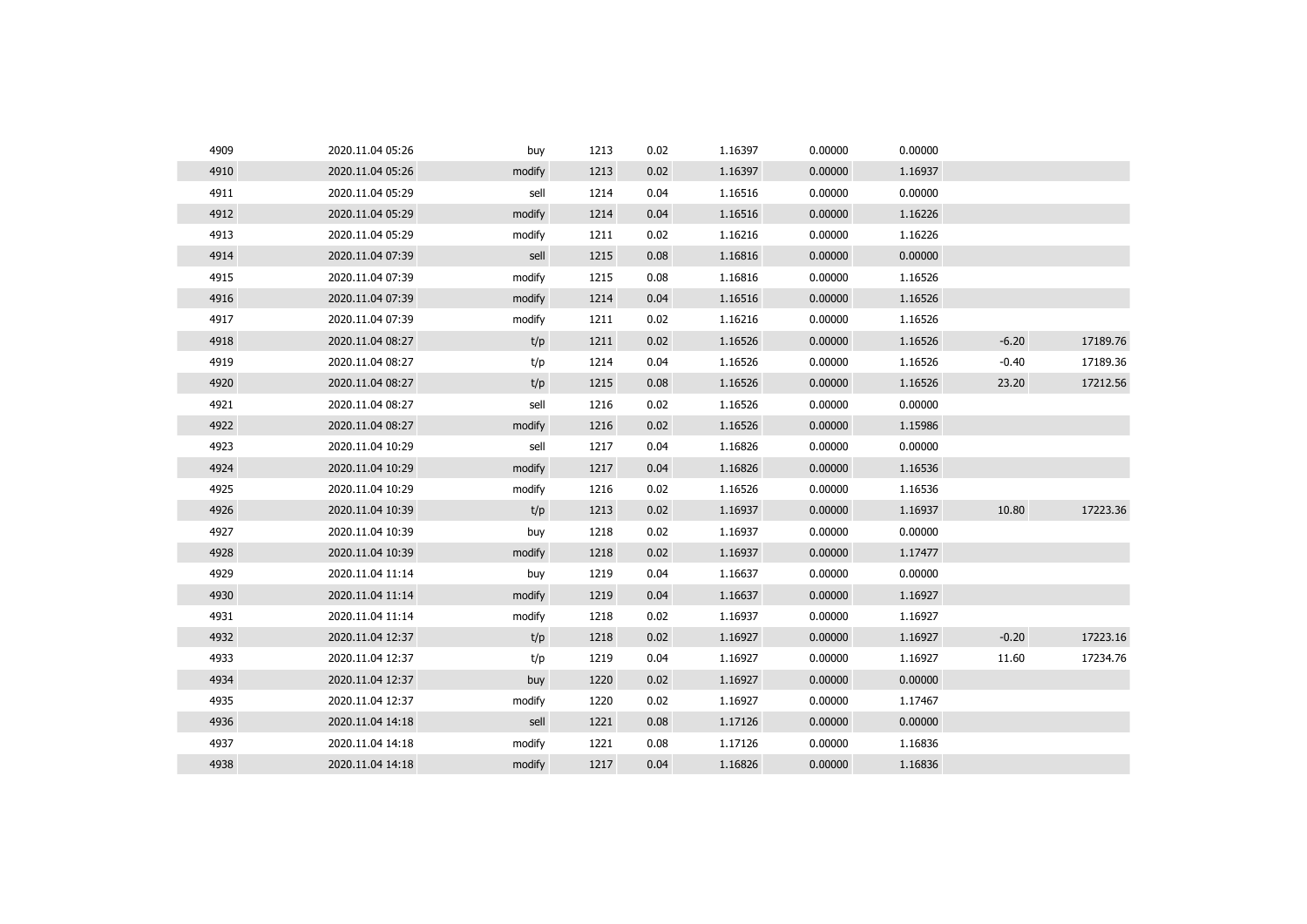| 4939 | 2020.11.04 14:18 | modify | 1216 | 0.02 | 1.16526 | 0.00000 | 1.16836 |          |          |
|------|------------------|--------|------|------|---------|---------|---------|----------|----------|
| 4940 | 2020.11.04 14:39 | sell   | 1222 | 0.16 | 1.17426 | 0.00000 | 0.00000 |          |          |
| 4941 | 2020.11.04 14:39 | modify | 1222 | 0.16 | 1.17426 | 0.00000 | 1.17136 |          |          |
| 4942 | 2020.11.04 14:39 | modify | 1221 | 0.08 | 1.17126 | 0.00000 | 1.17136 |          |          |
| 4943 | 2020.11.04 14:39 | modify | 1217 | 0.04 | 1.16826 | 0.00000 | 1.17136 |          |          |
| 4944 | 2020.11.04 14:39 | modify | 1216 | 0.02 | 1.16526 | 0.00000 | 1.17136 |          |          |
| 4945 | 2020.11.04 15:28 | t/p    | 1216 | 0.02 | 1.17136 | 0.00000 | 1.17136 | $-12.20$ | 17222.56 |
| 4946 | 2020.11.04 15:28 | t/p    | 1217 | 0.04 | 1.17136 | 0.00000 | 1.17136 | $-12.40$ | 17210.16 |
| 4947 | 2020.11.04 15:28 | t/p    | 1221 | 0.08 | 1.17136 | 0.00000 | 1.17136 | $-0.80$  | 17209.36 |
| 4948 | 2020.11.04 15:28 | t/p    | 1222 | 0.16 | 1.17136 | 0.00000 | 1.17136 | 46.40    | 17255.76 |
| 4949 | 2020.11.04 15:28 | sell   | 1223 | 0.02 | 1.17136 | 0.00000 | 0.00000 |          |          |
| 4950 | 2020.11.04 15:28 | modify | 1223 | 0.02 | 1.17136 | 0.00000 | 1.16596 |          |          |
| 4951 | 2020.11.05 07:04 | sell   | 1224 | 0.04 | 1.17436 | 0.00000 | 0.00000 |          |          |
| 4952 | 2020.11.05 07:04 | modify | 1224 | 0.04 | 1.17436 | 0.00000 | 1.17146 |          |          |
| 4953 | 2020.11.05 07:04 | modify | 1223 | 0.02 | 1.17136 | 0.00000 | 1.17146 |          |          |
| 4954 | 2020.11.05 09:38 | t/p    | 1220 | 0.02 | 1.17467 | 0.00000 | 1.17467 | 10.48    | 17266.24 |
| 4955 | 2020.11.05 09:38 | buy    | 1225 | 0.02 | 1.17467 | 0.00000 | 0.00000 |          |          |
| 4956 | 2020.11.05 09:38 | modify | 1225 | 0.02 | 1.17467 | 0.00000 | 1.18007 |          |          |
| 4957 | 2020.11.05 11:19 | sell   | 1226 | 0.08 | 1.17736 | 0.00000 | 0.00000 |          |          |
| 4958 | 2020.11.05 11:19 | modify | 1226 | 0.08 | 1.17736 | 0.00000 | 1.17446 |          |          |
| 4959 | 2020.11.05 11:19 | modify | 1224 | 0.04 | 1.17436 | 0.00000 | 1.17446 |          |          |
| 4960 | 2020.11.05 11:19 | modify | 1223 | 0.02 | 1.17136 | 0.00000 | 1.17446 |          |          |
| 4961 | 2020.11.05 11:39 | t/p    | 1225 | 0.02 | 1.18007 | 0.00000 | 1.18007 | 10.80    | 17277.04 |
| 4962 | 2020.11.05 11:39 | buy    | 1227 | 0.02 | 1.18007 | 0.00000 | 0.00000 |          |          |
| 4963 | 2020.11.05 11:39 | modify | 1227 | 0.02 | 1.18007 | 0.00000 | 1.18547 |          |          |
| 4964 | 2020.11.05 12:28 | sell   | 1228 | 0.16 | 1.18036 | 0.00000 | 0.00000 |          |          |
| 4965 | 2020.11.05 12:28 | modify | 1228 | 0.16 | 1.18036 | 0.00000 | 1.17746 |          |          |
| 4966 | 2020.11.05 12:28 | modify | 1226 | 0.08 | 1.17736 | 0.00000 | 1.17746 |          |          |
| 4967 | 2020.11.05 12:28 | modify | 1224 | 0.04 | 1.17436 | 0.00000 | 1.17746 |          |          |
| 4968 | 2020.11.05 12:28 | modify | 1223 | 0.02 | 1.17136 | 0.00000 | 1.17746 |          |          |
|      |                  |        |      |      |         |         |         |          |          |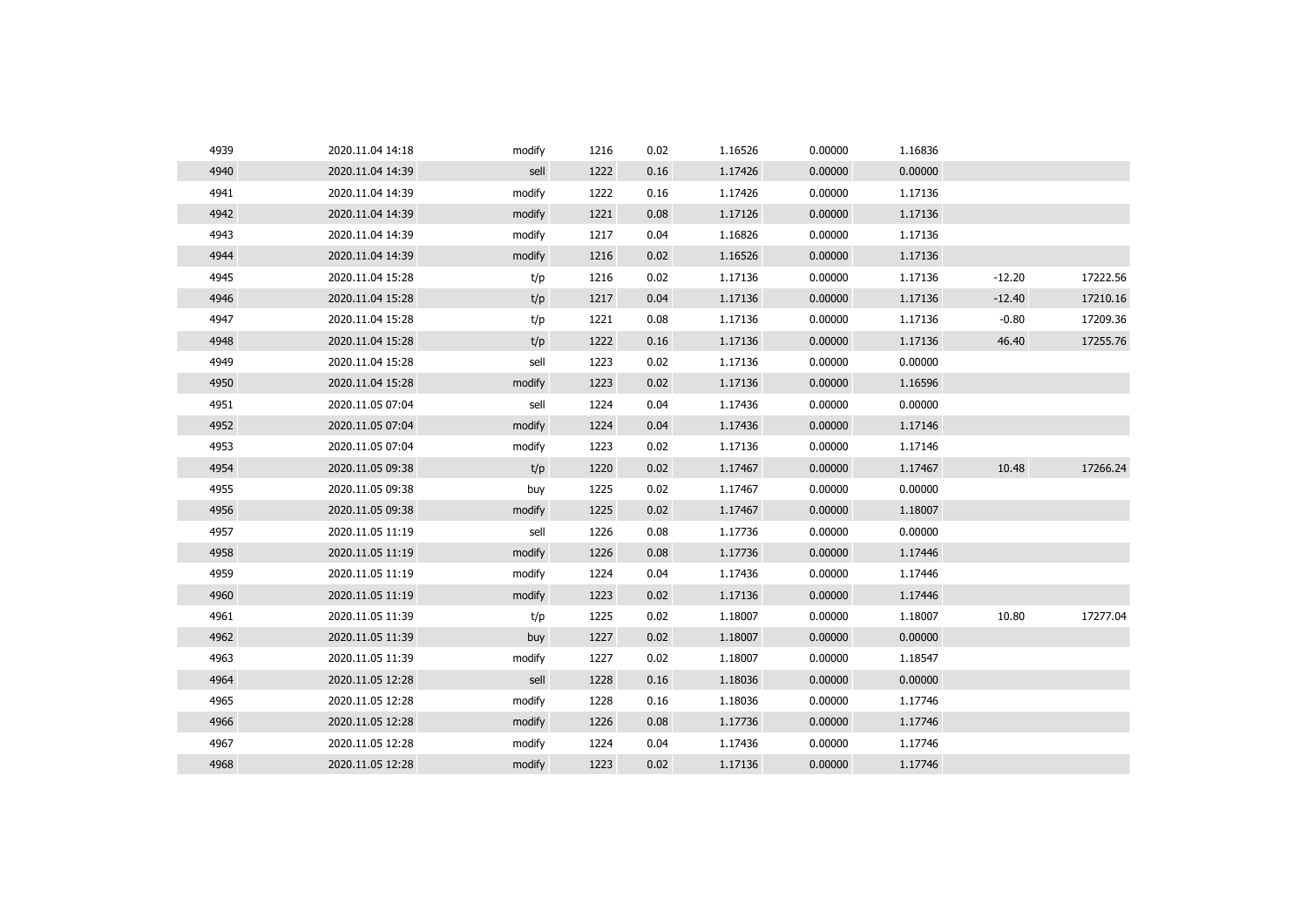| 4969 | 2020.11.05 14:29 | sell   | 1229 | 0.32 | 1.18336 | 0.00000 | 0.00000 |          |          |
|------|------------------|--------|------|------|---------|---------|---------|----------|----------|
| 4970 | 2020.11.05 14:29 | modify | 1229 | 0.32 | 1.18336 | 0.00000 | 1.18046 |          |          |
| 4971 | 2020.11.05 14:29 | modify | 1228 | 0.16 | 1.18036 | 0.00000 | 1.18046 |          |          |
| 4972 | 2020.11.05 14:29 | modify | 1226 | 0.08 | 1.17736 | 0.00000 | 1.18046 |          |          |
| 4973 | 2020.11.05 14:29 | modify | 1224 | 0.04 | 1.17436 | 0.00000 | 1.18046 |          |          |
| 4974 | 2020.11.05 14:29 | modify | 1223 | 0.02 | 1.17136 | 0.00000 | 1.18046 |          |          |
| 4975 | 2020.11.05 15:03 | t/p    | 1227 | 0.02 | 1.18547 | 0.00000 | 1.18547 | 10.80    | 17287.84 |
| 4976 | 2020.11.05 15:03 | buy    | 1230 | 0.02 | 1.18547 | 0.00000 | 0.00000 |          |          |
| 4977 | 2020.11.05 15:03 | modify | 1230 | 0.02 | 1.18547 | 0.00000 | 1.19087 |          |          |
| 4978 | 2020.11.05 16:36 | buy    | 1231 | 0.04 | 1.18247 | 0.00000 | 0.00000 |          |          |
| 4979 | 2020.11.05 16:36 | modify | 1231 | 0.04 | 1.18247 | 0.00000 | 1.18537 |          |          |
| 4980 | 2020.11.05 16:36 | modify | 1230 | 0.02 | 1.18547 | 0.00000 | 1.18537 |          |          |
| 4981 | 2020.11.05 17:38 | t/p    | 1223 | 0.02 | 1.18046 | 0.00000 | 1.18046 | $-18.22$ | 17269.62 |
| 4982 | 2020.11.05 17:38 | t/p    | 1224 | 0.04 | 1.18046 | 0.00000 | 1.18046 | $-24.40$ | 17245.22 |
| 4983 | 2020.11.05 17:38 | t/p    | 1226 | 0.08 | 1.18046 | 0.00000 | 1.18046 | $-24.80$ | 17220.42 |
| 4984 | 2020.11.05 17:38 | t/p    | 1228 | 0.16 | 1.18046 | 0.00000 | 1.18046 | $-1.60$  | 17218.82 |
| 4985 | 2020.11.05 17:38 | t/p    | 1229 | 0.32 | 1.18046 | 0.00000 | 1.18046 | 92.80    | 17311.62 |
| 4986 | 2020.11.05 17:38 | sell   | 1232 | 0.02 | 1.18046 | 0.00000 | 0.00000 |          |          |
| 4987 | 2020.11.05 17:38 | modify | 1232 | 0.02 | 1.18046 | 0.00000 | 1.17506 |          |          |
| 4988 | 2020.11.05 19:37 | buy    | 1233 | 0.08 | 1.17947 | 0.00000 | 0.00000 |          |          |
| 4989 | 2020.11.05 19:37 | modify | 1233 | 0.08 | 1.17947 | 0.00000 | 1.18237 |          |          |
| 4990 | 2020.11.05 19:37 | modify | 1231 | 0.04 | 1.18247 | 0.00000 | 1.18237 |          |          |
| 4991 | 2020.11.05 19:37 | modify | 1230 | 0.02 | 1.18547 | 0.00000 | 1.18237 |          |          |
| 4992 | 2020.11.05 21:27 | t/p    | 1230 | 0.02 | 1.18237 | 0.00000 | 1.18237 | $-6.20$  | 17305.42 |
| 4993 | 2020.11.05 21:27 | t/p    | 1231 | 0.04 | 1.18237 | 0.00000 | 1.18237 | $-0.40$  | 17305.02 |
| 4994 | 2020.11.05 21:27 | t/p    | 1233 | 0.08 | 1.18237 | 0.00000 | 1.18237 | 23.20    | 17328.22 |
| 4995 | 2020.11.05 21:27 | buy    | 1234 | 0.02 | 1.18237 | 0.00000 | 0.00000 |          |          |
| 4996 | 2020.11.05 21:27 | modify | 1234 | 0.02 | 1.18237 | 0.00000 | 1.18777 |          |          |
| 4997 | 2020.11.05 21:37 | sell   | 1235 | 0.04 | 1.18346 | 0.00000 | 0.00000 |          |          |
| 4998 | 2020.11.05 21:37 | modify | 1235 | 0.04 | 1.18346 | 0.00000 | 1.18056 |          |          |
|      |                  |        |      |      |         |         |         |          |          |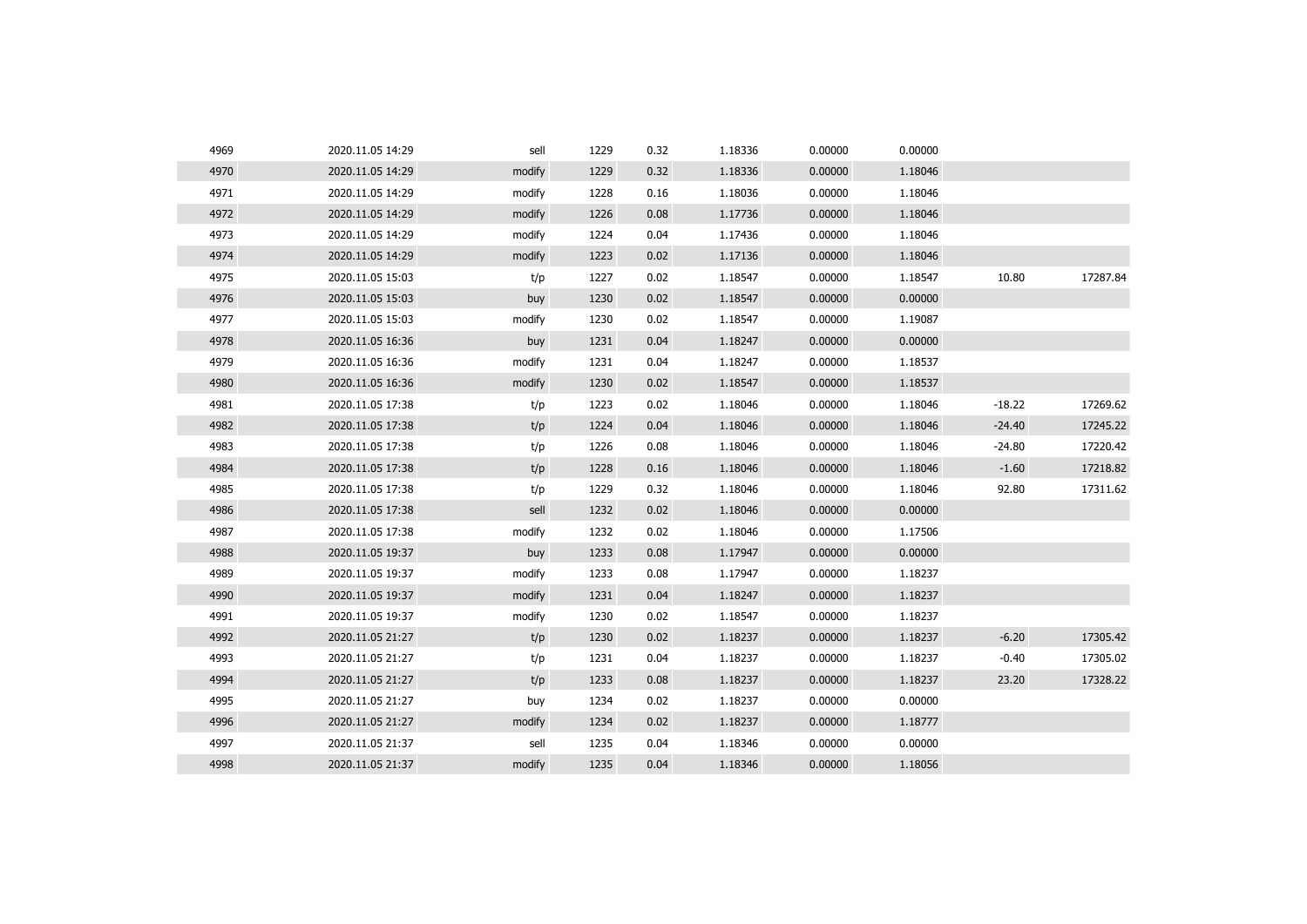| 4999 | 2020.11.05 21:37 | modify | 1232 | 0.02 | 1.18046 | 0.00000 | 1.18056 |          |          |
|------|------------------|--------|------|------|---------|---------|---------|----------|----------|
| 5000 | 2020.11.06 02:39 | t/p    | 1232 | 0.02 | 1.18056 | 0.00000 | 1.18056 | $-0.21$  | 17328.01 |
| 5001 | 2020.11.06 02:39 | t/p    | 1235 | 0.04 | 1.18056 | 0.00000 | 1.18056 | 11.59    | 17339.60 |
| 5002 | 2020.11.06 02:39 | sell   | 1236 | 0.02 | 1.18056 | 0.00000 | 0.00000 |          |          |
| 5003 | 2020.11.06 02:39 | modify | 1236 | 0.02 | 1.18056 | 0.00000 | 1.17516 |          |          |
| 5004 | 2020.11.06 09:28 | sell   | 1237 | 0.04 | 1.18356 | 0.00000 | 0.00000 |          |          |
| 5005 | 2020.11.06 09:28 | modify | 1237 | 0.04 | 1.18356 | 0.00000 | 1.18066 |          |          |
| 5006 | 2020.11.06 09:28 | modify | 1236 | 0.02 | 1.18056 | 0.00000 | 1.18066 |          |          |
| 5007 | 2020.11.06 12:29 | sell   | 1238 | 0.08 | 1.18656 | 0.00000 | 0.00000 |          |          |
| 5008 | 2020.11.06 12:29 | modify | 1238 | 0.08 | 1.18656 | 0.00000 | 1.18366 |          |          |
| 5009 | 2020.11.06 12:29 | modify | 1237 | 0.04 | 1.18356 | 0.00000 | 1.18366 |          |          |
| 5010 | 2020.11.06 12:29 | modify | 1236 | 0.02 | 1.18056 | 0.00000 | 1.18366 |          |          |
| 5011 | 2020.11.06 13:29 | t/p    | 1234 | 0.02 | 1.18777 | 0.00000 | 1.18777 | 10.69    | 17350.29 |
| 5012 | 2020.11.06 13:29 | buy    | 1239 | 0.02 | 1.18777 | 0.00000 | 0.00000 |          |          |
| 5013 | 2020.11.06 13:29 | modify | 1239 | 0.02 | 1.18777 | 0.00000 | 1.19317 |          |          |
| 5014 | 2020.11.09 07:14 | sell   | 1240 | 0.16 | 1.18956 | 0.00000 | 0.00000 |          |          |
| 5015 | 2020.11.09 07:14 | modify | 1240 | 0.16 | 1.18956 | 0.00000 | 1.18666 |          |          |
| 5016 | 2020.11.09 07:14 | modify | 1238 | 0.08 | 1.18656 | 0.00000 | 1.18666 |          |          |
| 5017 | 2020.11.09 07:14 | modify | 1237 | 0.04 | 1.18356 | 0.00000 | 1.18666 |          |          |
| 5018 | 2020.11.09 07:14 | modify | 1236 | 0.02 | 1.18056 | 0.00000 | 1.18666 |          |          |
| 5019 | 2020.11.09 10:39 | t/p    | 1236 | 0.02 | 1.18666 | 0.00000 | 1.18666 | $-12.21$ | 17338.09 |
| 5020 | 2020.11.09 10:39 | t/p    | 1237 | 0.04 | 1.18666 | 0.00000 | 1.18666 | $-12.41$ | 17325.68 |
| 5021 | 2020.11.09 10:39 | t/p    | 1238 | 0.08 | 1.18666 | 0.00000 | 1.18666 | $-0.82$  | 17324.85 |
| 5022 | 2020.11.09 10:39 | t/p    | 1240 | 0.16 | 1.18666 | 0.00000 | 1.18666 | 46.40    | 17371.25 |
| 5023 | 2020.11.09 10:39 | sell   | 1241 | 0.02 | 1.18666 | 0.00000 | 0.00000 |          |          |
| 5024 | 2020.11.09 10:39 | modify | 1241 | 0.02 | 1.18666 | 0.00000 | 1.18126 |          |          |
| 5025 | 2020.11.09 13:38 | sell   | 1242 | 0.04 | 1.18966 | 0.00000 | 0.00000 |          |          |
| 5026 | 2020.11.09 13:38 | modify | 1242 | 0.04 | 1.18966 | 0.00000 | 1.18676 |          |          |
| 5027 | 2020.11.09 13:38 | modify | 1241 | 0.02 | 1.18666 | 0.00000 | 1.18676 |          |          |
| 5028 | 2020.11.09 16:38 | t/p    | 1241 | 0.02 | 1.18676 | 0.00000 | 1.18676 | $-0.20$  | 17371.05 |
|      |                  |        |      |      |         |         |         |          |          |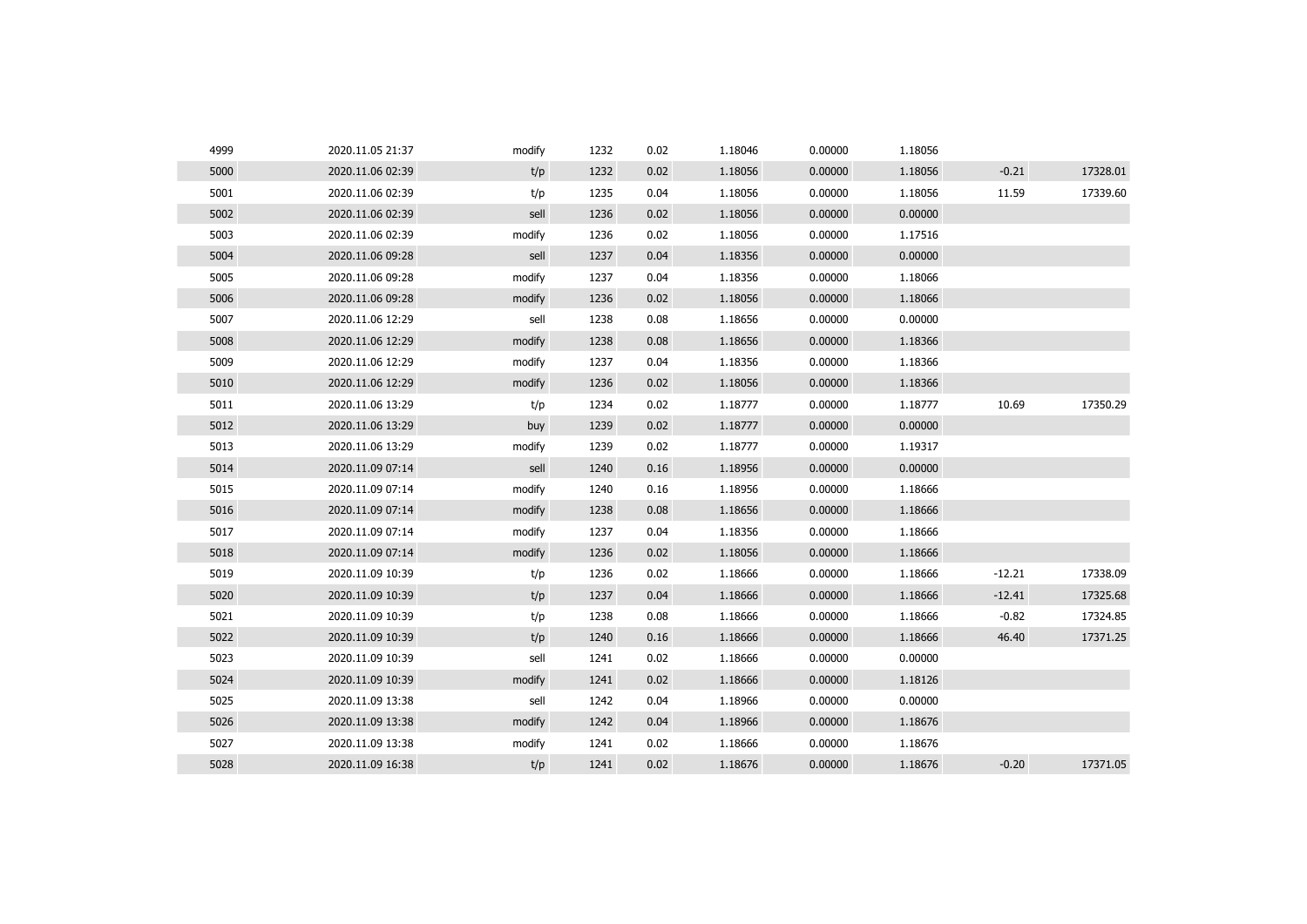| 5029 | 2020.11.09 16:38 | t/p    | 1242 | 0.04 | 1.18676 | 0.00000 | 1.18676 | 11.60    | 17382.65 |
|------|------------------|--------|------|------|---------|---------|---------|----------|----------|
| 5030 | 2020.11.09 16:38 | sell   | 1243 | 0.02 | 1.18676 | 0.00000 | 0.00000 |          |          |
| 5031 | 2020.11.09 16:38 | modify | 1243 | 0.02 | 1.18676 | 0.00000 | 1.18136 |          |          |
| 5032 | 2020.11.09 17:26 | buy    | 1244 | 0.04 | 1.18477 | 0.00000 | 0.00000 |          |          |
| 5033 | 2020.11.09 17:26 | modify | 1244 | 0.04 | 1.18477 | 0.00000 | 1.18767 |          |          |
| 5034 | 2020.11.09 17:26 | modify | 1239 | 0.02 | 1.18777 | 0.00000 | 1.18767 |          |          |
| 5035 | 2020.11.09 17:39 | buy    | 1245 | 0.08 | 1.18177 | 0.00000 | 0.00000 |          |          |
| 5036 | 2020.11.09 17:39 | modify | 1245 | 0.08 | 1.18177 | 0.00000 | 1.18467 |          |          |
| 5037 | 2020.11.09 17:39 | modify | 1244 | 0.04 | 1.18477 | 0.00000 | 1.18467 |          |          |
| 5038 | 2020.11.09 17:39 | modify | 1239 | 0.02 | 1.18777 | 0.00000 | 1.18467 |          |          |
| 5039 | 2020.11.09 18:16 | t/p    | 1243 | 0.02 | 1.18136 | 0.00000 | 1.18136 | 10.80    | 17393.45 |
| 5040 | 2020.11.09 18:16 | sell   | 1246 | 0.02 | 1.18136 | 0.00000 | 0.00000 |          |          |
| 5041 | 2020.11.09 18:16 | modify | 1246 | 0.02 | 1.18136 | 0.00000 | 1.17596 |          |          |
| 5042 | 2020.11.10 12:37 | buy    | 1247 | 0.16 | 1.17877 | 0.00000 | 0.00000 |          |          |
| 5043 | 2020.11.10 12:37 | modify | 1247 | 0.16 | 1.17877 | 0.00000 | 1.18167 |          |          |
| 5044 | 2020.11.10 12:37 | modify | 1245 | 0.08 | 1.18177 | 0.00000 | 1.18167 |          |          |
| 5045 | 2020.11.10 12:37 | modify | 1244 | 0.04 | 1.18477 | 0.00000 | 1.18167 |          |          |
| 5046 | 2020.11.10 12:37 | modify | 1239 | 0.02 | 1.18777 | 0.00000 | 1.18167 |          |          |
| 5047 | 2020.11.10 14:38 | t/p    | 1239 | 0.02 | 1.18167 | 0.00000 | 1.18167 | $-12.42$ | 17381.04 |
| 5048 | 2020.11.10 14:38 | t/p    | 1244 | 0.04 | 1.18167 | 0.00000 | 1.18167 | $-12.62$ | 17368.42 |
| 5049 | 2020.11.10 14:38 | t/p    | 1245 | 0.08 | 1.18167 | 0.00000 | 1.18167 | $-1.23$  | 17367.19 |
| 5050 | 2020.11.10 14:38 | t/p    | 1247 | 0.16 | 1.18167 | 0.00000 | 1.18167 | 46.40    | 17413.59 |
| 5051 | 2020.11.10 14:38 | buy    | 1248 | 0.02 | 1.18167 | 0.00000 | 0.00000 |          |          |
| 5052 | 2020.11.10 14:38 | modify | 1248 | 0.02 | 1.18167 | 0.00000 | 1.18707 |          |          |
| 5053 | 2020.11.11 10:38 | buy    | 1249 | 0.04 | 1.17867 | 0.00000 | 0.00000 |          |          |
| 5054 | 2020.11.11 10:38 | modify | 1249 | 0.04 | 1.17867 | 0.00000 | 1.18157 |          |          |
| 5055 | 2020.11.11 10:38 | modify | 1248 | 0.02 | 1.18167 | 0.00000 | 1.18157 |          |          |
| 5056 | 2020.11.11 14:03 | t/p    | 1246 | 0.02 | 1.17596 | 0.00000 | 1.17596 | 10.79    | 17424.38 |
| 5057 | 2020.11.11 14:03 | sell   | 1250 | 0.02 | 1.17596 | 0.00000 | 0.00000 |          |          |
| 5058 | 2020.11.11 14:03 | modify | 1250 | 0.02 | 1.17596 | 0.00000 | 1.17056 |          |          |
|      |                  |        |      |      |         |         |         |          |          |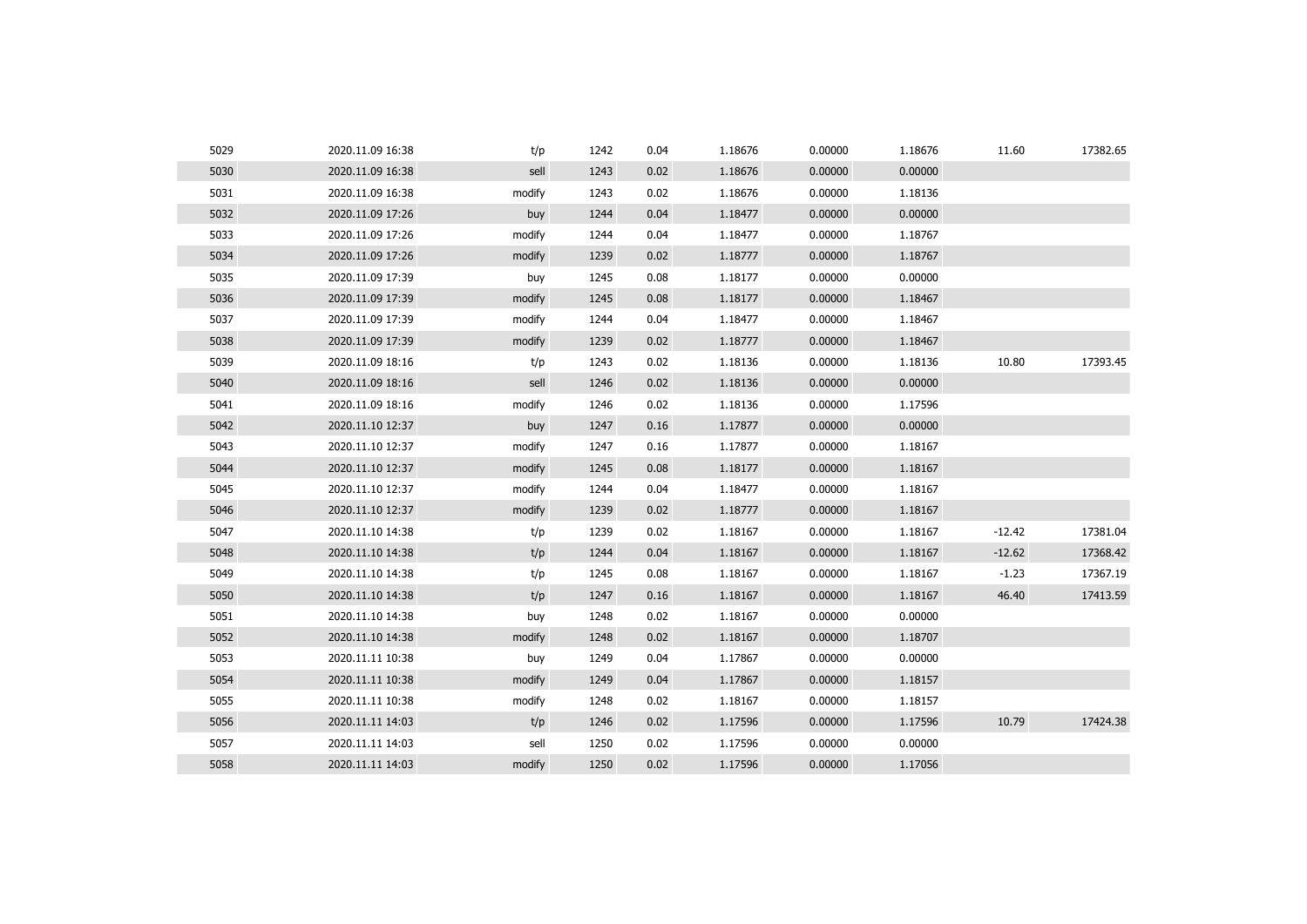| 5059 | 2020.11.11 14:04 | buy    | 1251 | 0.08 | 1.17567 | 0.00000 | 0.00000 |         |          |
|------|------------------|--------|------|------|---------|---------|---------|---------|----------|
| 5060 | 2020.11.11 14:04 | modify | 1251 | 0.08 | 1.17567 | 0.00000 | 1.17857 |         |          |
| 5061 | 2020.11.11 14:04 | modify | 1249 | 0.04 | 1.17867 | 0.00000 | 1.17857 |         |          |
| 5062 | 2020.11.11 14:04 | modify | 1248 | 0.02 | 1.18167 | 0.00000 | 1.17857 |         |          |
| 5063 | 2020.11.12 03:36 | t/p    | 1248 | 0.02 | 1.17857 | 0.00000 | 1.17857 | $-6.63$ | 17417.74 |
| 5064 | 2020.11.12 03:36 | t/p    | 1249 | 0.04 | 1.17857 | 0.00000 | 1.17857 | $-1.05$ | 17416.70 |
| 5065 | 2020.11.12 03:36 | t/p    | 1251 | 0.08 | 1.17857 | 0.00000 | 1.17857 | 21.90   | 17438.60 |
| 5066 | 2020.11.12 03:36 | buy    | 1252 | 0.02 | 1.17857 | 0.00000 | 0.00000 |         |          |
| 5067 | 2020.11.12 03:36 | modify | 1252 | 0.02 | 1.17857 | 0.00000 | 1.18397 |         |          |
| 5068 | 2020.11.12 10:38 | sell   | 1253 | 0.04 | 1.17896 | 0.00000 | 0.00000 |         |          |
| 5069 | 2020.11.12 10:38 | modify | 1253 | 0.04 | 1.17896 | 0.00000 | 1.17606 |         |          |
| 5070 | 2020.11.12 10:38 | modify | 1250 | 0.02 | 1.17596 | 0.00000 | 1.17606 |         |          |
| 5071 | 2020.11.12 12:39 | sell   | 1254 | 0.08 | 1.18196 | 0.00000 | 0.00000 |         |          |
| 5072 | 2020.11.12 12:39 | modify | 1254 | 0.08 | 1.18196 | 0.00000 | 1.17906 |         |          |
| 5073 | 2020.11.12 12:39 | modify | 1253 | 0.04 | 1.17896 | 0.00000 | 1.17906 |         |          |
| 5074 | 2020.11.12 12:39 | modify | 1250 | 0.02 | 1.17596 | 0.00000 | 1.17906 |         |          |
| 5075 | 2020.11.12 15:14 | t/p    | 1250 | 0.02 | 1.17906 | 0.00000 | 1.17906 | $-6.22$ | 17432.38 |
| 5076 | 2020.11.12 15:14 | t/p    | 1253 | 0.04 | 1.17906 | 0.00000 | 1.17906 | $-0.40$ | 17431.98 |
| 5077 | 2020.11.12 15:14 | t/p    | 1254 | 0.08 | 1.17906 | 0.00000 | 1.17906 | 23.20   | 17455.18 |
| 5078 | 2020.11.12 15:14 | sell   | 1255 | 0.02 | 1.17906 | 0.00000 | 0.00000 |         |          |
| 5079 | 2020.11.12 15:14 | modify | 1255 | 0.02 | 1.17906 | 0.00000 | 1.17366 |         |          |
| 5080 | 2020.11.13 10:04 | sell   | 1256 | 0.04 | 1.18206 | 0.00000 | 0.00000 |         |          |
| 5081 | 2020.11.13 10:04 | modify | 1256 | 0.04 | 1.18206 | 0.00000 | 1.17916 |         |          |
| 5082 | 2020.11.13 10:04 | modify | 1255 | 0.02 | 1.17906 | 0.00000 | 1.17916 |         |          |
| 5083 | 2020.11.16 00:29 | t/p    | 1252 | 0.02 | 1.18397 | 0.00000 | 1.18397 | 10.58   | 17465.77 |
| 5084 | 2020.11.16 00:29 | buy    | 1257 | 0.02 | 1.18399 | 0.00000 | 0.00000 |         |          |
| 5085 | 2020.11.16 00:29 | modify | 1257 | 0.02 | 1.18399 | 0.00000 | 1.18939 |         |          |
| 5086 | 2020.11.16 05:00 | sell   | 1258 | 0.08 | 1.18509 | 0.00000 | 0.00000 |         |          |
| 5087 | 2020.11.16 05:00 | modify | 1258 | 0.08 | 1.18509 | 0.00000 | 1.18219 |         |          |
| 5088 | 2020.11.16 05:00 | modify | 1256 | 0.04 | 1.18206 | 0.00000 | 1.18219 |         |          |
|      |                  |        |      |      |         |         |         |         |          |